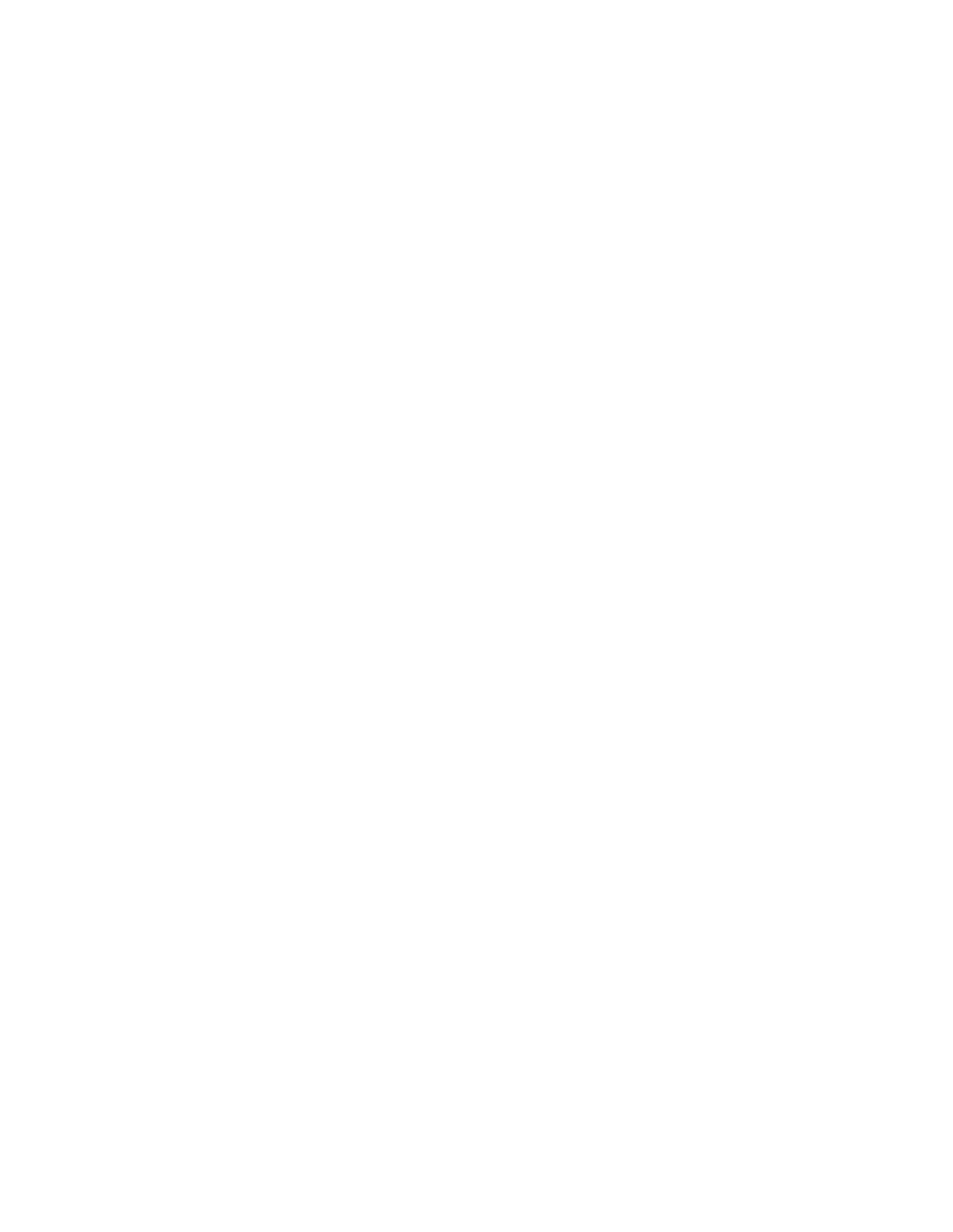# **Table of Content**

| 1.4 Process Evaluation the OASA/DCFS Initiative and Other Collaborative Projects 5 |                                                                |  |
|------------------------------------------------------------------------------------|----------------------------------------------------------------|--|
|                                                                                    |                                                                |  |
|                                                                                    | <b>Chapter One - The Project SAFE Model: Executive Summary</b> |  |
|                                                                                    |                                                                |  |
|                                                                                    |                                                                |  |
|                                                                                    |                                                                |  |
|                                                                                    |                                                                |  |
|                                                                                    |                                                                |  |
|                                                                                    |                                                                |  |
|                                                                                    |                                                                |  |
|                                                                                    |                                                                |  |
|                                                                                    |                                                                |  |
|                                                                                    |                                                                |  |
|                                                                                    |                                                                |  |
|                                                                                    |                                                                |  |
|                                                                                    |                                                                |  |
|                                                                                    | <b>Chapter Two: Administration, Coordination, and Training</b> |  |
|                                                                                    |                                                                |  |
|                                                                                    |                                                                |  |
|                                                                                    |                                                                |  |
|                                                                                    |                                                                |  |
|                                                                                    |                                                                |  |
|                                                                                    |                                                                |  |
|                                                                                    |                                                                |  |
|                                                                                    |                                                                |  |
|                                                                                    |                                                                |  |
|                                                                                    |                                                                |  |
|                                                                                    |                                                                |  |
|                                                                                    |                                                                |  |
|                                                                                    |                                                                |  |
|                                                                                    |                                                                |  |
|                                                                                    |                                                                |  |
|                                                                                    | <b>Chapter Three: Outreach Services</b>                        |  |
|                                                                                    |                                                                |  |
|                                                                                    |                                                                |  |
|                                                                                    |                                                                |  |
|                                                                                    |                                                                |  |
|                                                                                    |                                                                |  |
|                                                                                    |                                                                |  |
|                                                                                    |                                                                |  |
|                                                                                    |                                                                |  |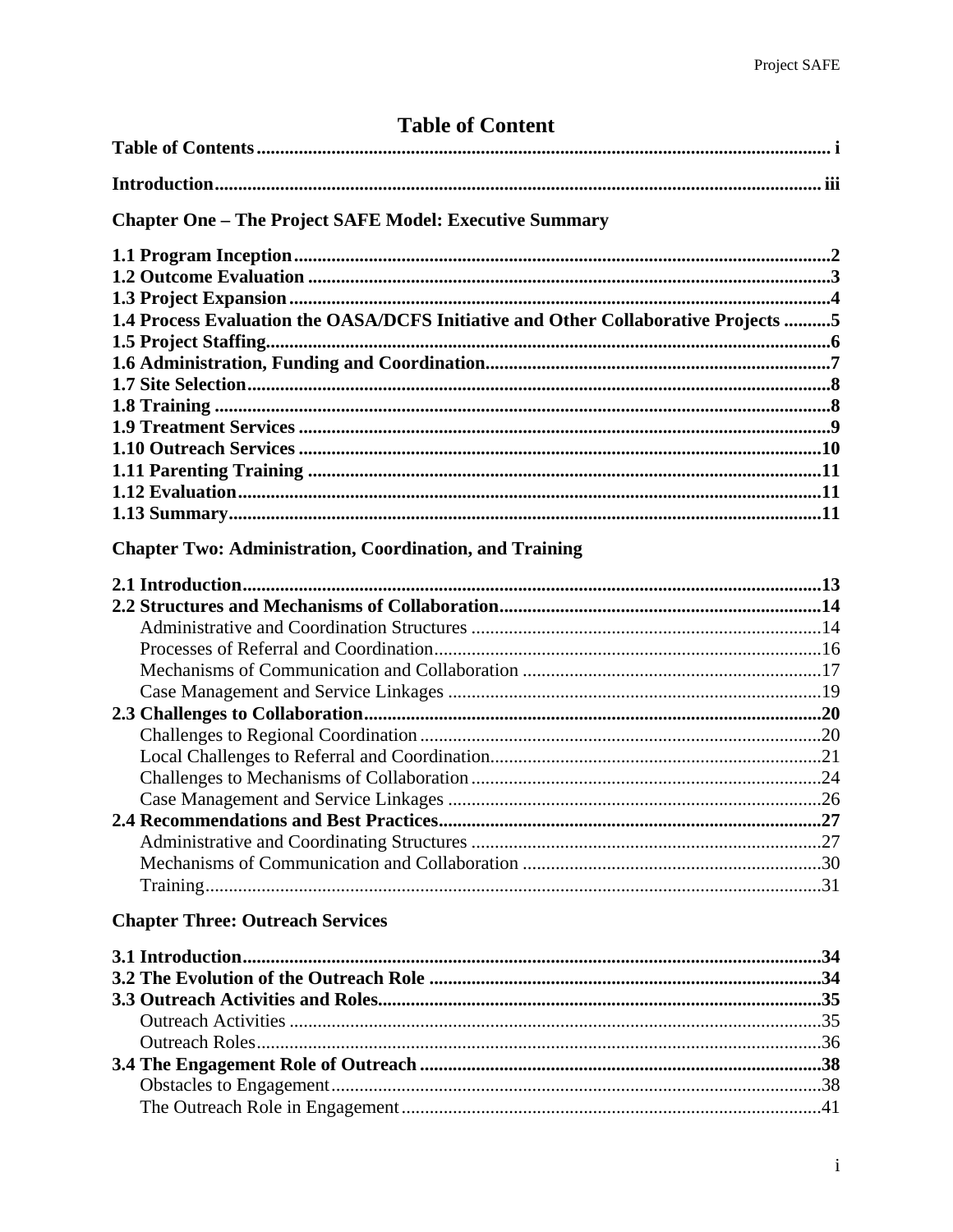# **Chapter Four: Treatment Services**

# **Chapter Five: Parenting and Family Services**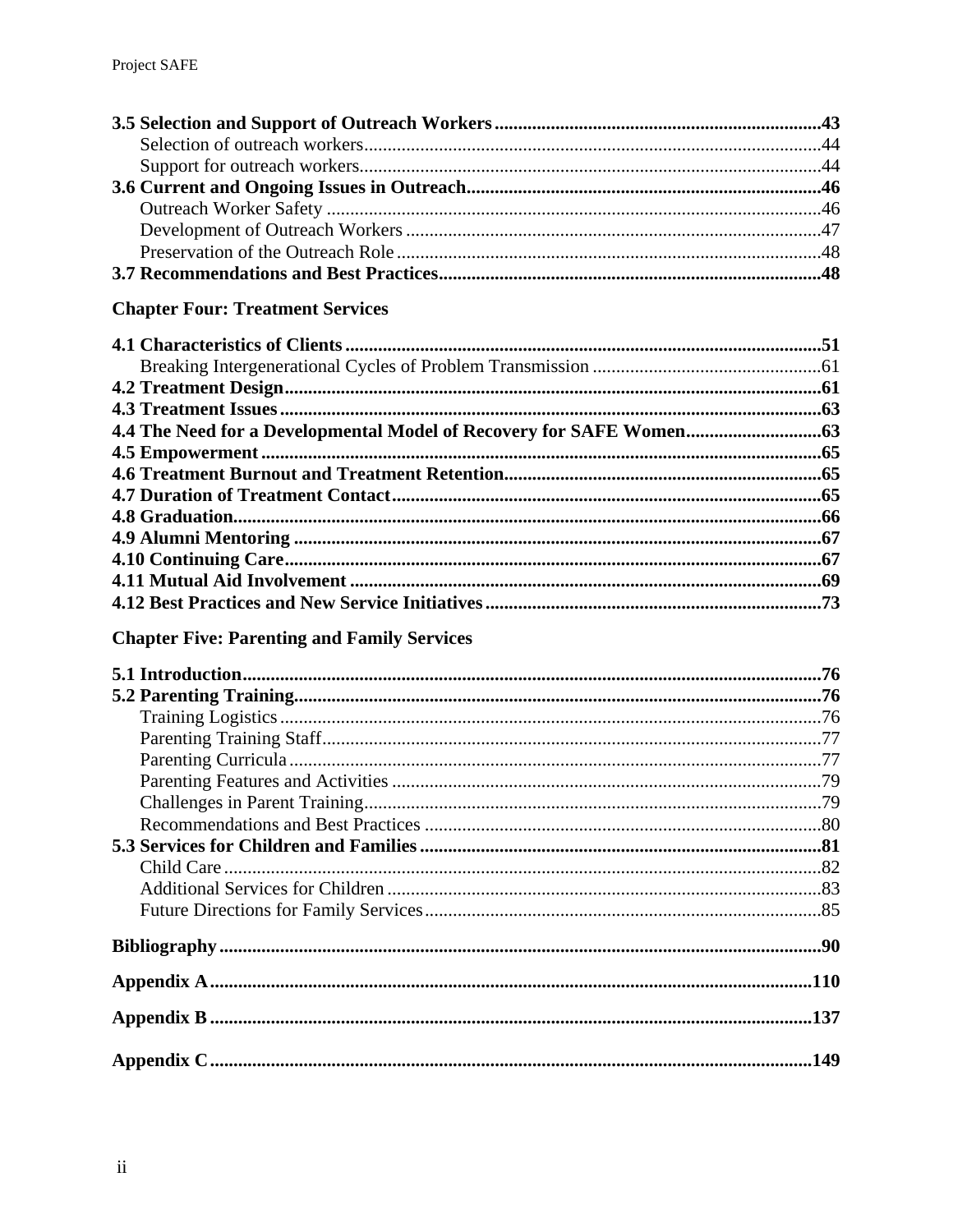## **Introduction**

Concerns about the relationship between alcohol- and other-drug (AOD) related problems and the neglect and abuse of children grew during the early 1980s in Illinois. Child welfare workers became increasingly aware of the over-representation of AOD problems among the families they served, and addiction treatment providers increasingly lamented their inability to play a greater role in enhancing family health, and more specifically parent-child relationships, among their clientele. Discussions of these joint concerns led to the development of an innovative model of intervening in the lives of addicted women and their children. This model–known as Project SAFE–evolved from a small demonstration project to a program that today reaches families in communities across Illinois.

The purpose of this manual is to convey the history and current status of Project SAFE as well as to describe some of the best service practices within this model. There are three primary audiences for this report: 1) state addiction treatment and child welfare policy makers, 2) persons who currently, or in the future will, work within local Project SAFE service sites, and 3) other states and communities interested in innovative programs to address the confluence of substance abuse and child neglect and abuse. The chapters of this manual provide technical guidance to those working in project administration, outreach, curriculum development, parenting training, and addiction counseling. There is prescriptive material within the report that we hope will be beneficial to a wide range of health and human service workers who come in contact with addicted parents and their children.

Chapter One provides a history and overview of the Project SAFE model, and Chapters Two through Five successfully detail the

administration, coordination and training; engagement and outreach services; treatment services, and parenting and family service components of Project SAFE. The appendices include a summary of the research that supports Project SAFE model as well as other materials that illuminate the Project SAFE model.

In contrast to the earlier evaluation reports which focuses primarily on what the Project SAFE was able to achieve, this report attempts to describe how the project works. It provides a detailed description of both structural and process components of the project. Perhaps equally important, it captures the anecdotal observations, insights, serendipitous discoveries and the collective wisdom of all those who worked on the project. In this update of the original program manual, we have tried to elucidate the lessons learned as we sought to institutionalize across Illinois what had been a highly successful demonstration project.

This manual incorporates earlier material from Project SAFE reports and manuals and new information gathered at regional meetings (held in the fall of 2001) of those involved with Project SAFE. Staff from child welfare and addiction treatment agencies working together within 23 Project SAFE sites contributed to this manual (See Appendix One). Comments throughout this manual framed as "we recommend...", "it was our observation that...", etc. reflect areas of consensus or at least oft noted thoughts shared by staff during the evaluation and best practices discussions. Where differences in perceptions occurred between staff of the pilot sites and staff from the expansion sites, they are so noted in the report.

The problems of child neglect and abuse and the problems of alcohol and other drug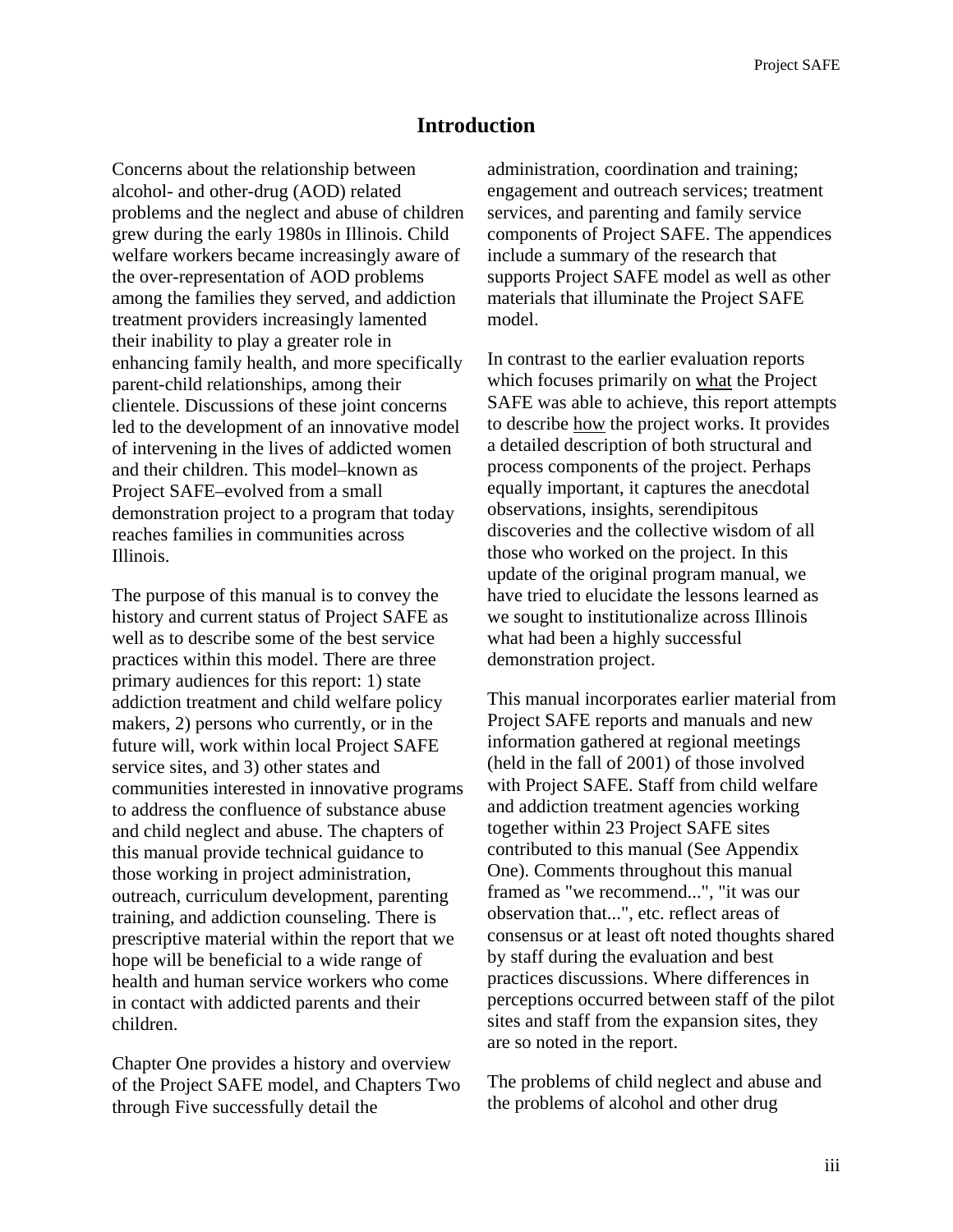addictions have been addressed by a plethora of social agencies. The intensity of these problems as they interact has often overwhelmed the hopefulness of both service providers and service recipients. Amid the overall response of the administrative and bureaucratic structures which we as a culture have erected to respond to such problems, there sometimes emerges a program that has a special power to touch and transform lives. This manual is the detailed story of one such a program.

For those of us who have worked within Project SAFE since its inception, it has been one of the most challenging and rewarding experiences of our lives. It is our hope that the reader of this manual will get a better feel for the struggles and victories of the women and children of Project SAFE and the struggles and victories of the staff who, in entering into partnership with these women and children, made this such transformations possible.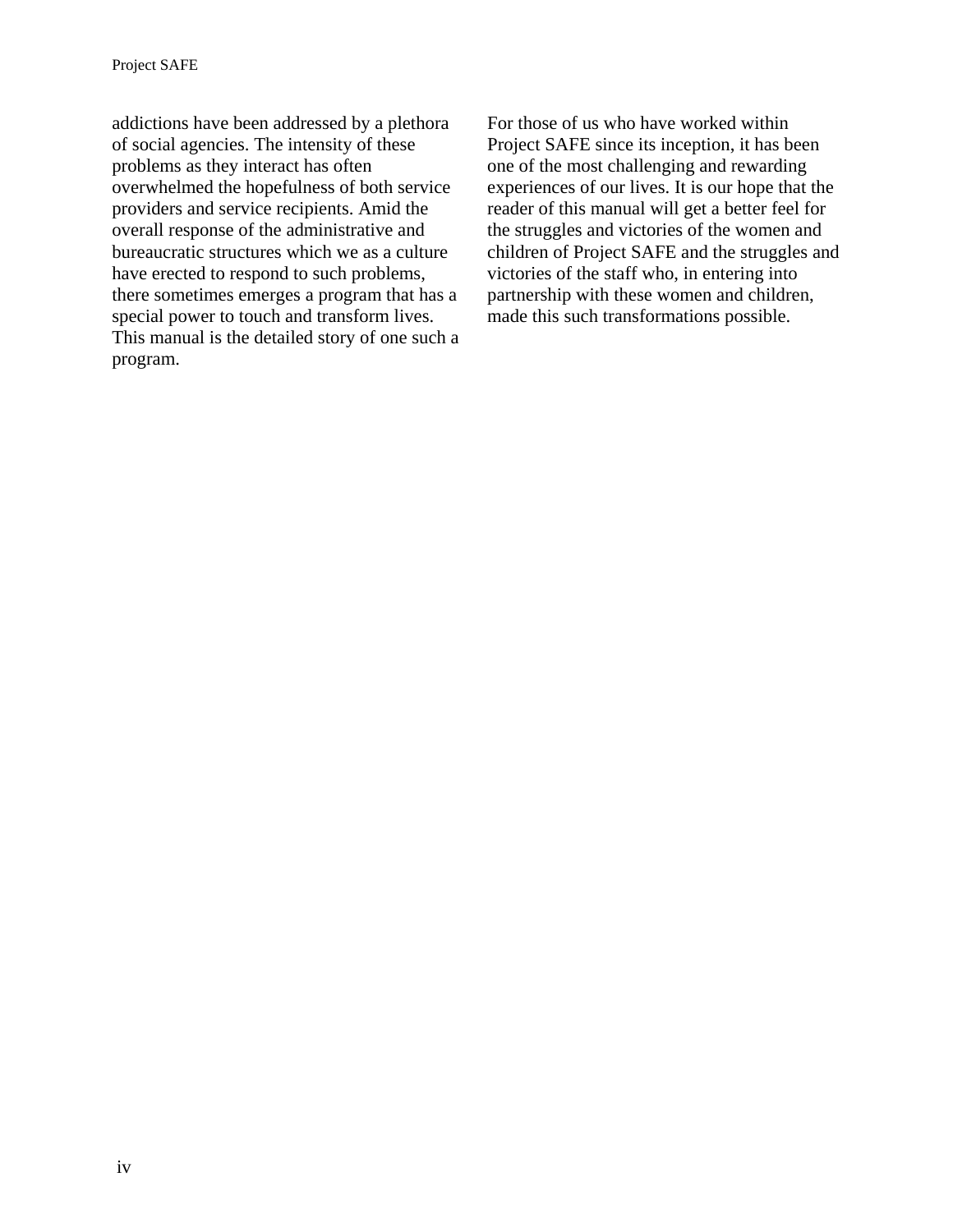# **Chapter One:**

# **The Project SAFE Model: Executive Summary**

#### **1.1 Program Inception**

The causative and contributing roles of maternal alcohol and other drug use in the neglect of Illinois' children had long been a topic of conversation among protective service workers of the Illinois Department of Children and Family Services (DCFS). The Department decided in 1985 to take a more systematic look at this problem. Surveys of addiction treatment agencies in Illinois and direct service supervisors for the Department overwhelmingly documented the extent of the current problem and the failure of current service models to effectively intervene in this alcohol-related pattern of child neglect. As a result of the survey work and a review of both the child welfare literature and the addiction literature, a number of premises were formulated regarding the need for an alternative service models. It was concluded that such a system must include:

- joint planning, team-building and ongoing coordination at both state and local levels between addiction treatment and child welfare agencies,
- training for child welfare workers to recognize, understand, and motivate substance-involved mothers to seek help for alcohol and other drug problems,
- an alternative addiction treatment design that addresses the special needs of addicted women,
- special home-based supports to enhance treatment completion, recovery maintenance, and mother-child relationships,
- a concurrent focus on addiction recovery and the enhancement of parental functioning rather than assuming that quality of parental functioning will be

automatically achieved with the cessation of alcohol and drug use, and

 a strong evaluation component to allow for refinement and increased responsiveness of the service design to client needs and to enhance the future replicability of the project.

In response to this clarified vision of the problem, potential changes in service models were explored by DCFS and the Department of Alcoholism and Substance Abuse (now the Office of Alcoholism and Substance Abuse), which resulted in the conceptualization of a particularly innovative service delivery design. DCFS staff, after discussions with DASA project planning staff, authored a proposal to the Administration for Children, Youth and Families within the Department of Health and Human Services to pilot test this newly conceived model. An affirmative decision by DHHS in early 1986 to fund the pilot proposal marked the formal beginning of Project SAFE**.** 

Project SAFE (an acronym for Substance and Alcohol-Free Environment) is an innovative approach to intervening in the lives of substance abusing women with histories of child neglect or abuse. The intervention model brought together the resources of multiple state and local agencies to identify and assertively recruit women into a coordinated program of addiction treatment, parenting training, and home-based outreach services.

The project was implemented in 1986 by the Illinois Department of Children and Family Services (DCFS) in cooperation and collaboration with what is today the Illinois Department of Human Service's Office of Alcoholism and Substance Abuse (DASA). DCFS is the state and federally mandated child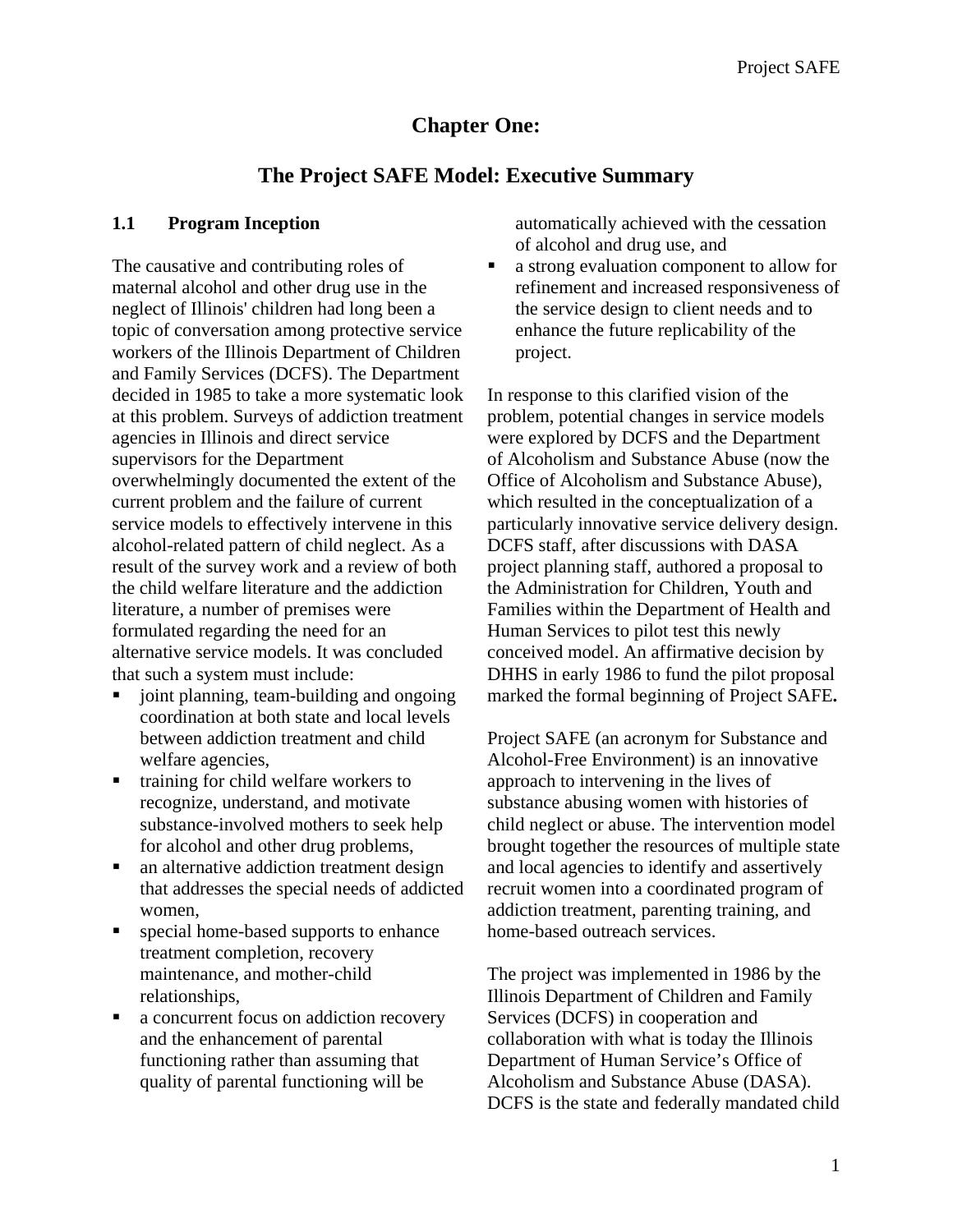protection agency in Illinois; OASA is the comparatively designated agency responsible for the planning, licensing, funding and monitoring of substance abuse prevention and treatment services in Illinois. The purpose of Project SAFE as initially conceived was to develop, demonstrate, evaluate and disseminate a model of providing services to mothers with a history of neglect and/or abuse of their children and who also had histories of alcohol- and other-drug-related problems.

The service model incorporated the following components:

- The identification by local DCFS Caseworkers of neglectful mothers who were screened to be at high-risk for alcohol- and/or other drug-related problems.
- The screening, assessment and recruitment of these individuals into an intensive outpatient addiction treatment program.
- The completion of a formal course designed to improve parenting skills.
- The provision of outreach worker services in the home to provide support for both sobriety and the application of new parenting skills.
- The on-going participation in self-help groups and aftercare counseling.
- Regular case conferences and service coordination meetings between local DCFS representatives and staff of the addiction treatment program.

The service model was piloted in three Illinois locations: Rock Island, Galesburg, and Dixon. Local DCFS staff and staff from collaborating addiction treatment programs met for training and project implementation planning in all three of these communities during the summer of 1986.

A fourth Project SAFE site in Peoria was added in 1987 with the intent of experimenting with more specialized services to children as

part of the SAFE service model. Between August 1, 1986 and June 30, 1988, 105 women and their children were involved in Project SAFE within these four pilot sites.

## **1.2 Outcome Evaluation**

The 1986-1988 Project SAFE outcome study focused on the following three areas of client functioning:

- 1. Substance Abuse (Pre- and post-treatment patterns of substance abuse measured by client self-reports and the weekly in-home assessments completed by outreach workers)
- 2. Emotional Health (Pre- and post-treatment data collection that assessed the following dimensions of emotional health: selfesteem, anxiety and depression)
- 3. Parent and Family Functioning (Pre- and post-treatment data collection that assessed changes in mother-child relationship on the following dimensions: acceptance, overprotection, overindulgence, and rejection and weekly in-home family functioning assessment data recorded by the outreach worker Reunification rates and recidivism rates of reported abusing or neglectful behavior were also compared for Project SAFE participants and a control group of other DCFS clients.)

Data for women who participated in Project SAFE were compared with a control group of women who had histories of child neglect, but did not have histories of alcohol abuse or alcoholism. The results of the outcome study have been published in a separate manual (Evaluation Report: Illinois Child Neglect Services Project--White & Godley, 1988), and are summarized below.

The first finding was that the Project SAFE design was able to engage a heterogeneous client population in the service delivery process. Project SAFE clients represented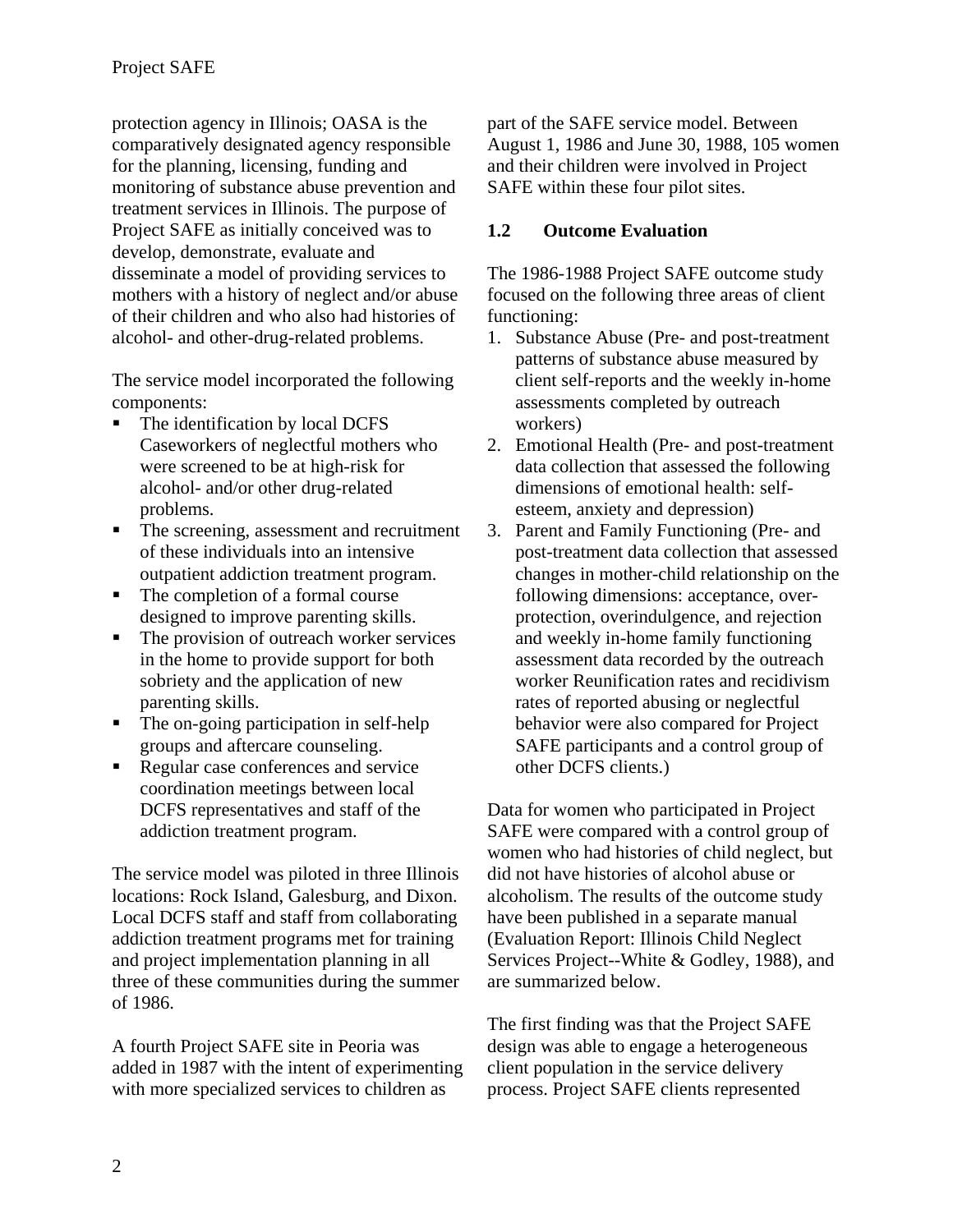wide differences by age, ethnicity, marital status, living environment, and assessed risk of future abuse/neglect. Project SAFE was able to identify and treat a new population of addicted mothers, over half of whom had no prior history of either addiction or psychiatric treatment in spite of the level of problem severity at the time of admission.

Project SAFE clients had both high successful completion rates (81 percent) and high prognosis ratings upon discharge (51 percent left with an excellent or good prognosis as rated by the treatment staff). Mean scores on the Home Functioning Scale for Substance Abuse and post-test means on the Alcohol and Drug Use Severity Index demonstrated that Project SAFE clients were able to achieve a high degree of stabilization of early recovery and were able to extend this sobriety through the duration of the data collection period. Positive ratings achieved in this area included in addition to abstinence from alcohol, involvement in recovery support groups, contact with Alcoholics Anonymous and Narcotics Anonymous sponsors, and avoidance of situations that would pose high risk of relapse.

Post-treatment scores on the Self-Analysis of Anxiety Scale, the Personal Assessment Inventory and Home Functioning Assessment for Emotional Health Scale all suggest that Project SAFE clients experienced increased emotional health as a result of project participation. Clients experienced decreased depression, decreased anxiety, and increased self-esteem as measured by both client selfreports and weekly in-home assessments recorded by outreach workers.

Home Functioning Assessment for Parenting and Family Functioning and subscores on the Mother-Child Relationship Scale suggest that both the parent-child relationship and overall family functioning improved for Project SAFE participants as indicated by both self-rating scales and by in-home observation and assessment by outreach workers. Project SAFE mothers were less rejecting in their attitudes toward their children after treatment than were the control group mothers to whom they were being compared. Improvements in parental functioning are further evidenced by looking at both reunification and abuse/neglect recidivism rates. Through participation in Project SAFE, 30 of the 55 children who had been removed from these mothers were returned home, for a reunification rate of 54.5 percent. The reunification rate for control groups was 40% for non-substance abusing women and 29.6% for substance abusing women within DCFS who were not involved in Project SAFE. The control group of nonsubstance abusing mothers experienced a 21.4 percent recidivism rate of subsequent child abuse/neglect reports. Women in the substance-abusing control group has a 92% recidivism rate for subsequent neglect complaints. In contrast, Project SAFE mothers experienced a recidivism rate of only 6.25 percent, which did not include any incidences of child abuse.

#### **1.3 Project Expansion**

The positive evaluation of the four pilot sites led to the expansion of the project to an additional nine communities (catchment areas) in Illinois in 1989. This expansion was supported by assistance from the Alcohol, Drug Abuse and Mental Health Administration, Office of Treatment Improvement, who provide financial support for training and technical assistance to the new service sites. The nine Illinois communities targeted for SAFE expansion included: Chicago (2 sites), East St. Louis, Rockford, Aurora, Springfield, Decatur, Champaign, and Marion. These sites would include additional rural catchment areas as well as the first attempts to transfer SAFE to an urban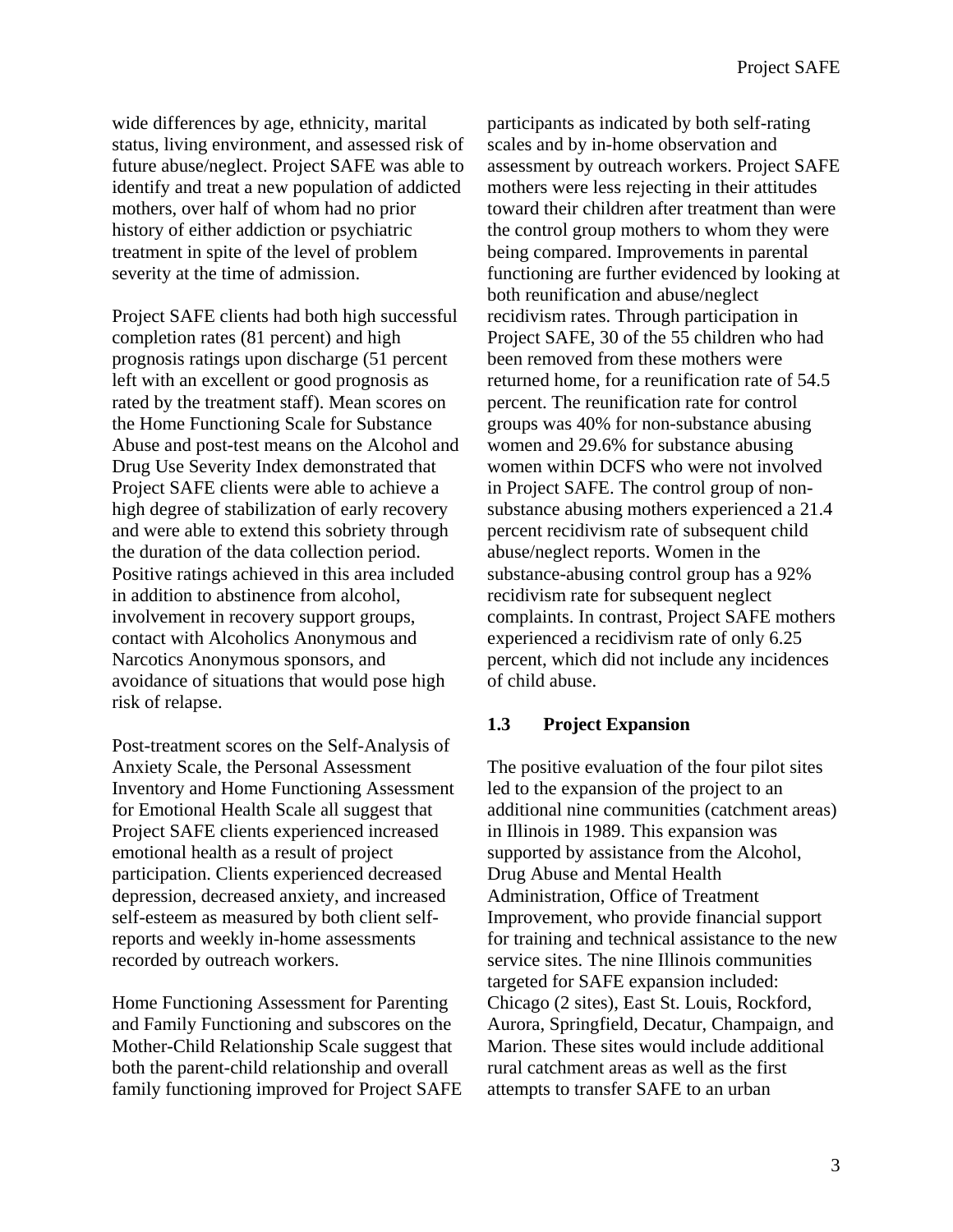environment the size of Chicago. During the year of site expansion, dramatic changes occurred in the nature of Project SAFE clients. The primary drug of abuse by SAFE clients shifted from alcohol to cocaine in all but one service site. The intensity of cocaine addiction forced treatment sites to alter the treatment structure to initially break the cycle of cocaine use and to prevent/manage relapse. Urban, cocaine-abusing women entering Project SAFE presented with a great number of personal and environmental obstacles to recovery (acute medical problems of client and children, housing/homelessness crises, transportation difficulties, legal problems, involvement in violent and treatment sabotaging relationships, etc.) than had earlier Project SAFE clients. These obstacles required intensified outreach worker services and a greater case management focus through the early phases of treatment. Structural adaptations included:

- Increased utilization of referrals for detoxification and residential treatment prior to initiation of SAFE involvement or for women who presented continued relapse.
- **EXECUTE:** increased duration of intensive outpatient treatment (from 4-5 week model to 8-12 week model)
- increased frequency of contact (more inhome contact, weekend contact)
- **•** phased transition from intensive outpatient treatment to aftercare and self-help (levels of decreasing care phased in over weeks, e.g., 20 hours to 15 hours to 10 hours to 5 hours to aftercare groups and self help only)
- extended period of total involvement with client (ideal time of total involvement seen as approximately one year)

More than 60% of SAFE clients served during 1989 and 1990 belonged to an ethnic minority. This required adaptations at many sites, e.g., staff training on cultural sensitivity, building relationships between treatment agencies and

persons and institutions in minority communities, refinements in some treatment protocol, and adaptations in the parenting curriculum.

There were additional changes in clients' psychological histories and the intensity of environmental obstacles to these clients' recovery. Project evaluators interviewed staff from the pilot and expansion sites in late summer of 1990 and prepared a revised Project SAFE Program Handbook based on the evolution of program design that had occurred in these sites.

In FY 1991, an additional three SAFE sites were established to meet the growing service demand produced primarily through a dramatic increase in the incidence of drugexposed infants in the city of Chicago. Two SAFE sites were de-funded between 1989 and 1991, one due to low service utilization and the other at the request of the agency's board. Another Project SAFE site was added in Waukegan and began admitting clients in May, 1994. During FY 1995, four additional Project SAFE sites were added, all in the Chicago area, and two new SAFE sites were added in 2000. Today there are 23 Project SAFE sited operating in Illinois (See Map on next page).

# INSERT MAP

#### **1.4 Process Evaluations, the OASA/DCFS Initiative, and Other Collaborative Projects**

Four process evaluations were conducted on Project SAFE during the expansion beyond the first four service sites. The purpose of these evaluations was to document the continued evolution of the Project SAFE intervention and treatment model. These evaluations consisted of interviews conducted by the project evaluator with DCFS workers and staff of the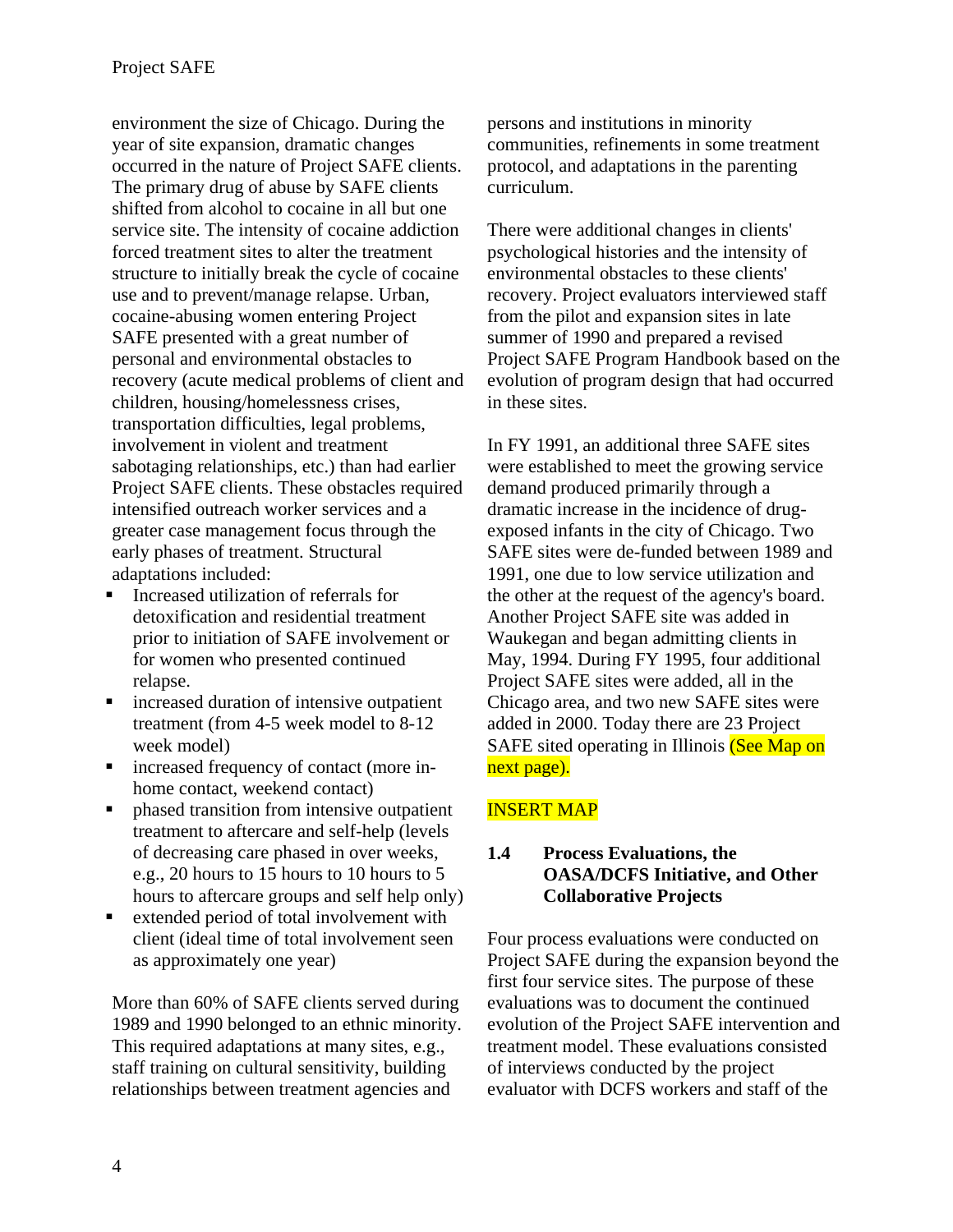OASA-funded addiction treatment agencies at all of the Project SAFE sites and an analysis of demographic and clinical data collected on women served at each treatment site. Findings from these earlier evaluation reports that remain applicable have been integrated into this manual.

The cooperation between OASA and DCFS on Project SAFE was extended to several other activities, the most prominent of which was the OASA–DCFS Initiative, which began in 1995. This initiative heightened the access of clients of the child welfare system to genderspecific addiction treatment services. Service supplements included outreach services as well as transportation and child care services added to detoxification, outpatient, methadone, residential and inpatient modalities (See Guidelines for OASA/DCFS Initiative Programs, 1997). In 1998, researchers from the University of Illinois and University of Chicago completed an evaluation of the Initiative programs. This study concluded that clients in Initiative programs reported greater service access and utilization less drug use at follow-up. Other OASA-DCFS collaborations that enhanced the overall operation of Project SAFE included the training of more than 7,000 DCFS caseworkers and investigators and POS agency personnel during 2000 in the newly developed Substance-Affected Family/Substance-Affected Infants policy guide and service protocol. This was followed by a co-location project that sought to remove barriers to treatment by placing addiction treatment service staff at designated DCFS field sites during 2001. The goals of this project were to shorten the time between referral and assessment, increase admission rates to treatment, and improve communication between child welfare and addiction treatment service providers. OASA and DCFS staff also teamed up to conduct joint site visits of SAFE and Initiative sites to improve cross–site communication and service

planning and problem solving, and to host an annual leadership summit that brought together the fields of child welfare and addiction treatment. During Fiscal year 2000, \$22 million dollars was spent to support treatment for 11,426 clients involved in the child welfare system.

Programs that have operated in conjunction with and in tandem with Project SAFE include:

- The Families and Children in Treatment (FACT) Program which provides linkage to addiction treatment as well as employment and housing assistance.
- The Forever Free Recovery Home and Madison County Recovery Community which provide sober housing and various recovery support services for recovering women and their children.
- The Healthy FIT Program which provides addiction treatment services to pregnant women and new mothers receiving care within Sinai Health Systems in Chicago.
- **Intact Family Recovery Program which** provides integrated addiction treatment and child welfare services to mothers who have delivered a drug-exposed infant.

#### **1.5 Project Staffing**

The staffing of Project SAFE during its inception via the DHHS grant included a Department of Children and Family Services (DCFS) Project Officer and Project Director; an assigned Project Coordinator from the Department of Alcoholism and Substance Abuse (DASA) (now the Office of Alcoholism and Substance Abuse–OASA); and contractual employees who provided curriculum development, training and evaluation research services. Grant funds also provided resources for the direct service sites to hire outreach workers for the project and to provide specialized women's treatment services that had not been provided prior to the initiation of Project SAFE.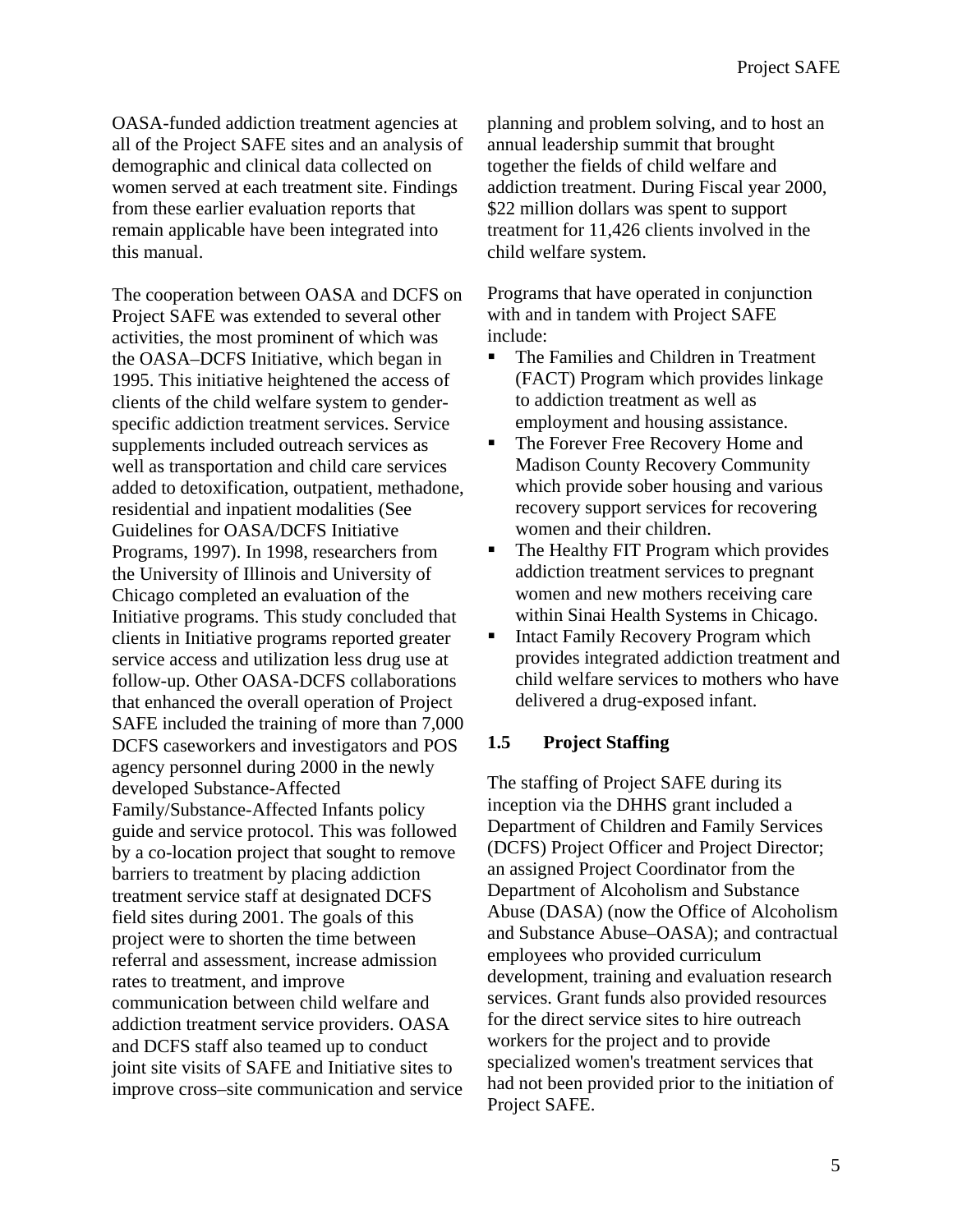The DCFS Project Officer supervised the overall administration of Project SAFE and, during the first three years of the project, assumed primary responsibility for liaison with DHHS and assured that all DHHS funding requirements and procedures were met. The DCFS Project Director had primary responsibility for program planning, project start-up, and day-to-day oversight of the project. All DCFS personnel who served in these roles were child abuse and neglect experts who worked in the Department's Office of Program Development and Support. These DCFS and DASA/OASA staff members played crucial leadership roles in encouraging on-going refinements in the SAFE service design in order to meet the special needs of the women served by the project.

The funding for each Project SAFE site provided for a Project SAFE Coordinator, one or more primary therapists, one or more outreach workers.

In FY 2002, the Project SAFE sites averaged 4.35 staff positions and experienced a 23% turnover within these positions during the fiscal year.

One third of the staff who work in Project SAFE sites are bilingual (Spanish).

#### **1.6 Administration, Funding and Coordination**

The overall success of the implementation, operation, evolution and evaluation of a Project SAFE service design requires a high level of coordination and collaboration between substance abuse treatment and child protective agencies at state, regional and local levels. This coordination and collaboration must be actively created and managed through ongoing planning and team-building activities. State-level commitment and designated local

leadership are essential elements of project success.

While Project SAFE was initiated by a DHHS grant to DCFS, the project was, from its initiation, a collaborative effort between the state child protection and state addiction treatment agencies. DCFS and DASA (and later OASA) were integrally involved in every aspect of the project.

State-level coordination occurred first through the persons of the DCFS Project Director and a DASA staff person assigned as the Project SAFE Liaison. These individuals coordinated joint state-level planning regarding project's design, implementation and ongoing program refinement. They also played leadership roles in facilitating training and team-building between local DCFS offices and the local treatment agencies. Project SAFE involved coordinating multiple service components provided by different agencies within very diverse communities. Linking and integrating these service elements into a cohesive program of care was different for each community and required significant time and effort by the DCFS Project Director and the DASA Project Coordinator.

At the local Project SAFE level, two issues were paramount in project initiation: the integration of Project Safe into the local DCFS office and into the local treatment agency, and the development of coordination mechanisms between the DCFS office and the treatment agency. The change in thinking and operational procedures implicit in Project SAFE inevitably triggered resistance and had to be overcome via marketing of Project SAFE within each DCFS Office and treatment agency. The most important local inter-agency coordination linkages proved to be designating a Project SAFE coordinator at both the DCFS and treatment site and weekly case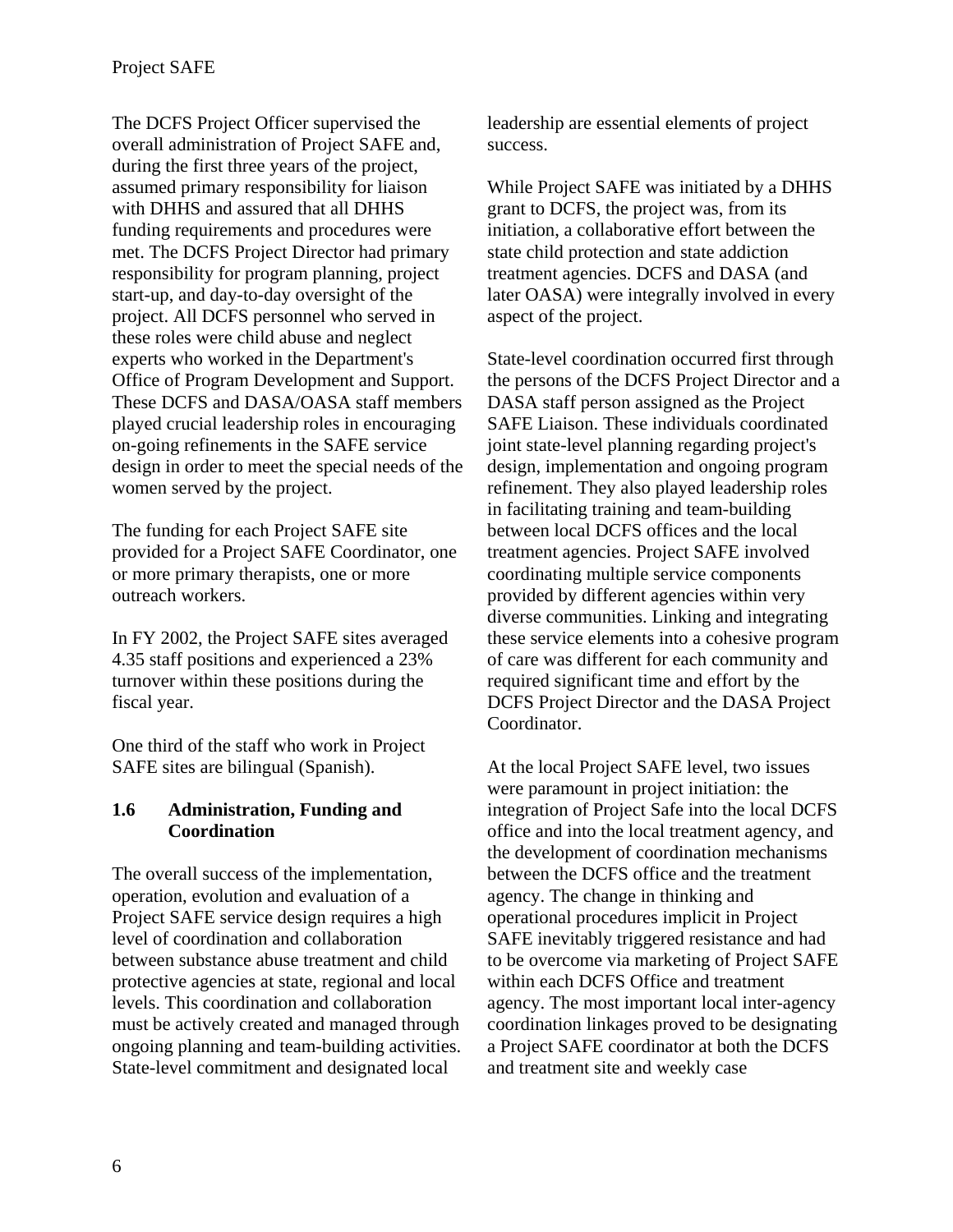conferences involving DCFS workers, treatment staff and outreach workers.

Policy-level coordination at the state level was enhanced through a OASA/DCFS Advisory Committee that was created as part of the OASA-DCFS Initiative. This Committee is chaired by the Governor's Chief Policy Advisor and has utilized subcommittees to address several policy implementation issues.

Planning and coordination activities within Project SAFE are described in Chapter Two.

# **1.7 Site Selection**

Project SAFE was pilot tested in four Illinois sites. The initial site selection criteria included the following:

- 1. The community had to contain a local DCFS office and a DASA licensed and funded substance abuse treatment program that included intensive outpatient services
- 2. Both the DCFS and treatment sites had to exhibit an administrative commitment to women's services in general, and to Project SAFE, in particular.
- 3. Priority was given to sites in which a key staff person has the desire and skills to assume a local leadership role in the project.
- 4. Priority was given to locations in which both the DCFS office and treatment agency exhibited an openness for innovation and creative problem solving and commitment to service responsiveness rather than to particular ideologies or models.
- 5. The site had to have the capacity for local parenting training utilizing the existing DCFS parenting curriculum.
- 6. The treatment program had to augment existing intensive outpatient services with specialized women's groups.

Conscious effort was made in the selection of expansion sites to include urban sites and to select sites that served primarily minority

women and women whose primary drug choice was cocaine. This selection process was designed to test the SAFE model on a much more heterogeneous client population.

It was discovered through the expansion sites that not all of the earlier noted characteristics must preexist for successful start-up. A number of these characteristics are in fact created or enhanced through the project orientation and start-up process. The project success hinges ultimately upon the attitudes, motivations and skills of front line child welfare and treatment agency workers as they engage clients in the change process. Support for these workers must be built in to the project so they see potential benefits and rewards that will accompany the extra effort demanded by the project. Supports we tried to create included access to high quality training, access to praise from project personnel and trainers, high visibility for staff actively involved in the project, opportunities to help represent the project at professional conferences, high camaraderie and cohesion among participating staff, and formal recognition and awards. These supports were particularly important in the expansion sites because there were additional new programs being initiated within DCFS concurrent to the Project SAFE start-up.

# **1.8 Training**

The initial training component of Project SAFE involved the design and delivery of an orientation and training curricula followed by on-site technical assistance provided to DCFS workers, addiction treatment staff and outreach workers. The seminars were specifically designed for cross fertilization of knowledge across disciplines. The training design sought to enhance the knowledge and skills of DCFS workers related to the assessment and treatment of substance use disorders in women and to increase the knowledge of addiction counselors in areas related to child abuse and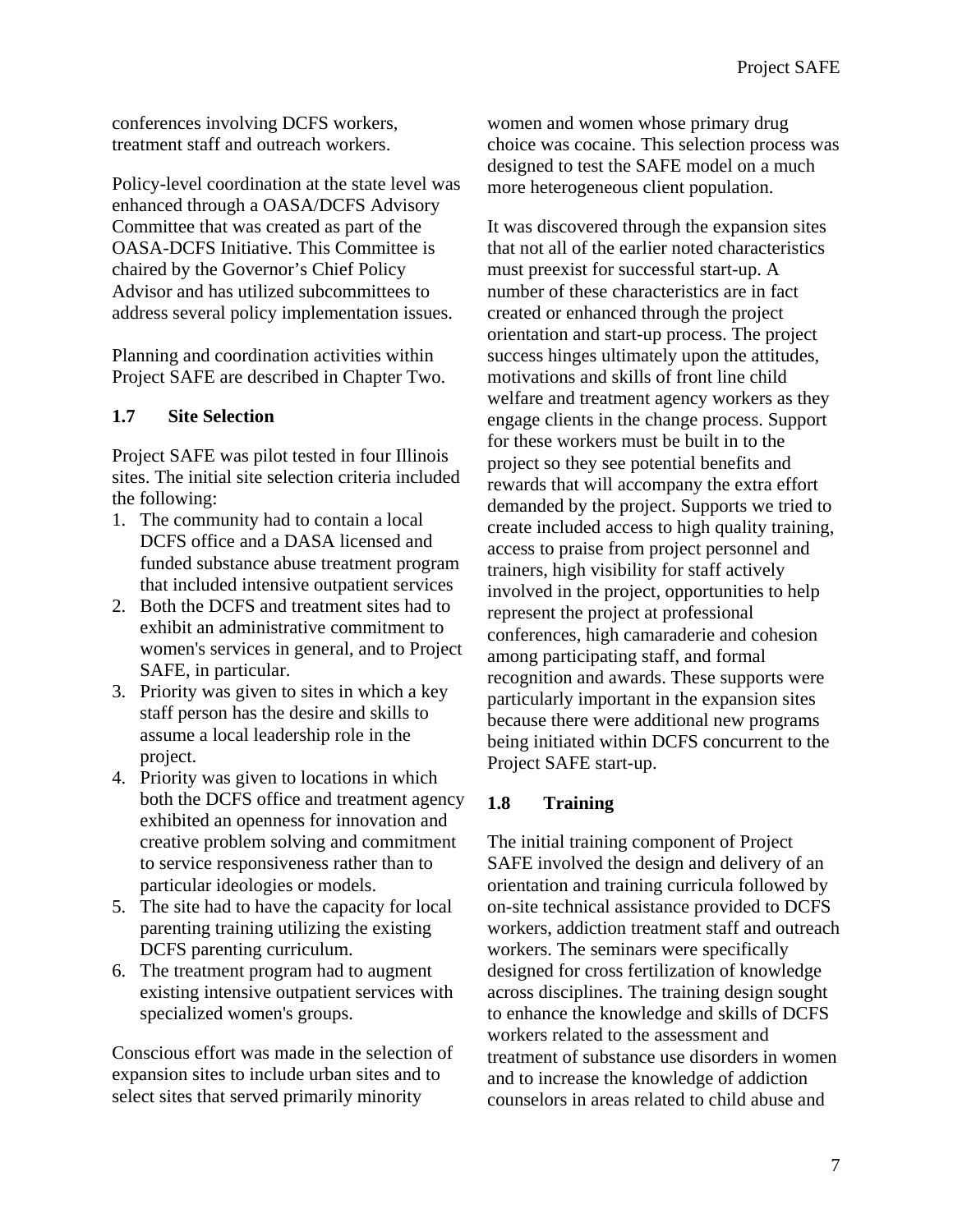neglect. Training events held in each local project site also brought DCFS and treatment staff together for team building, project orientation and development of local service implementation and coordination plans.

Key elements in an ideal training design for Project SAFE are now seen to include:

- Initial staff orientation (focus on project design orientation, role definition, relationship building across agencies, development of local start-up plans, and development of high level of motivation and esprit de corps)
- Initial staff training (focus on knowledge and skill building; skill training for specialty roles within the project)
- On-site technical assistance provided within 4-8 weeks of project initiation (technical assistance provided by key Project SAFE staff from existing sites)
- New staff orientation during service year (integrating both orientation and skillbuilding functions from above)
- Mechanisms for information sharing across sites, e.g., periodic symposia, newsletters, electronic/telephone networking, etc.
- An annual Project SAFE Symposia for information sharing, networking, and assessment of the on-going adaptations of the SAFE service model
- Opportunities for workers to meet for information exchange regarding special role functions, e.g., outreach, parenting training.

Training activities within the Project SAFE model are discussed in Chapter Two.

# **1.9 Treatment Services**

Following training and sensitization of local DCFS caseworkers on the signs and symptoms of substance use in women, workers began to screen women in their caseloads who were at high risk for substance-related problems. These potential problem were discussed with

these clients, the services available through Project SAFE were described, and clients were strongly encouraged to make contact with the project. Initial referral for outreach worker contact with resistant clients often predated and contributed to the client's formal entry into treatment. Where problematic alcohol/drug use was blatant and clearly linked to neglectful behavior, the encouragement of caseworkers and outreach workers was sometimes supplemented by constructive coercion from the local courts.

After assessment and intake into the local Project SAFE substance abuse treatment program, each woman participated in the development of an individualized treatment plan that met her unique needs and the needs of her family. Each woman was assigned a primary counselor responsible for oversight and delivery of counseling services. Treatment planning addressed multiple problems and regularly involved joint staffings by DCFS and the treatment staff as well as other community resources.

Treatment activities included substance abuse education, individual and family counseling, specialized women's groups, skill-building activities, and participation in mutual aid groups. The women who today participate in Project SAFE averaged 16-20 hours of structured intensive outpatient treatment services for an average of 38 weeks. Prior to discharge, a continuing care plan is developed with each client detailing the on-going activities she plans to participate in as part of her long term recovery process. There is a recent trend toward greater utilization of recovery homes by Project SAFE clients and their children.

It was essential that addiction treatment services within Project SAFE be designed to meet the specialized needs of addicted women and, more specifically, the specialized needs of women who shared the unique characteristics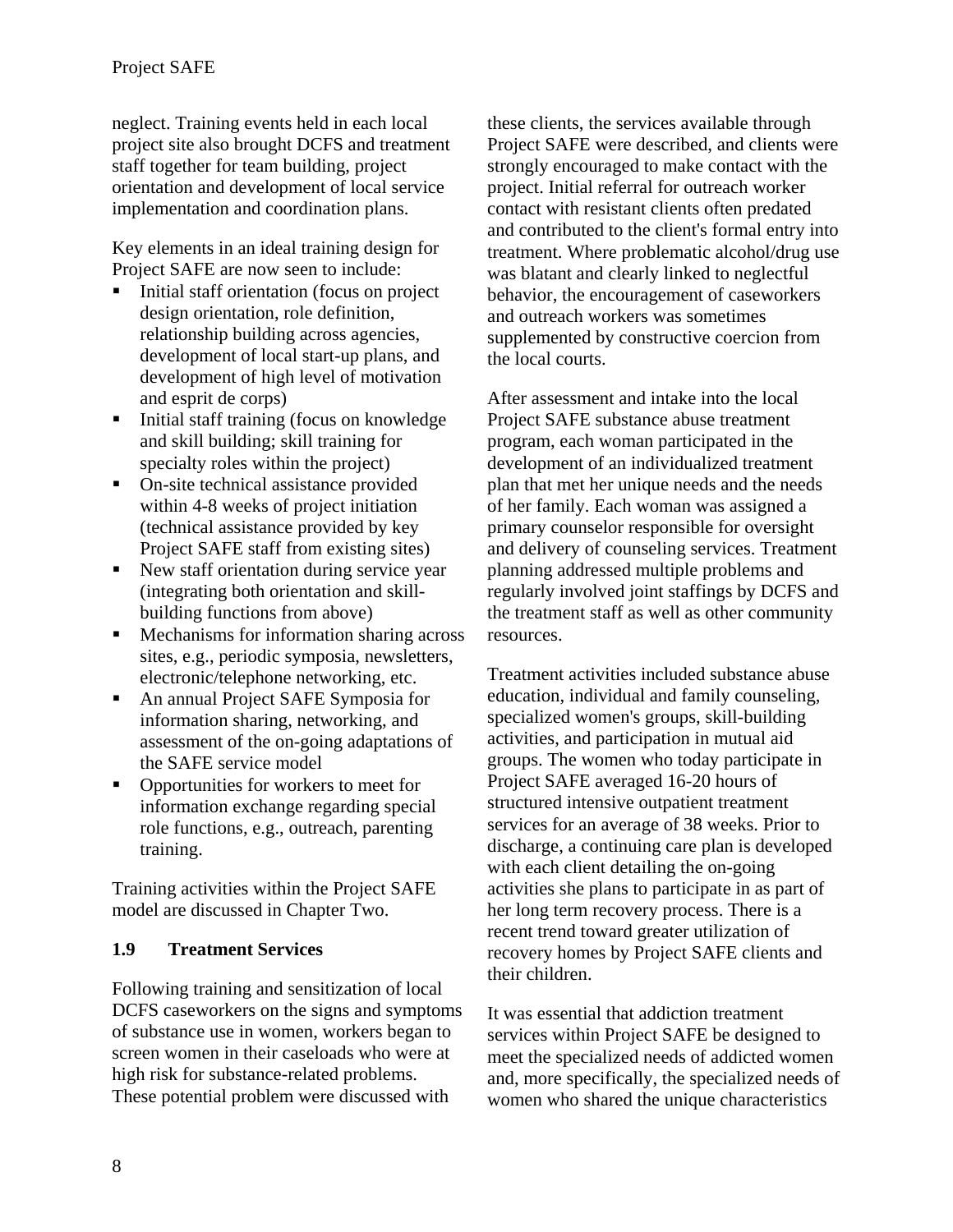of Project SAFE clientele, i.e., poverty, childhood sexual abuse, co-occurring psychiatric disorders, chaotic and toxic intimate relationships. Treatment staff working with Project SAFE over the past sixteen years have been forced to rethink many of their ideas about the nature of addiction and recovery. The development of new understandings and new treatment technologies within Project SAFE have potentially broad application to the treatment of women and other client groups who have not historically responded to traditional approaches to addiction treatment. Chapter Four provides a detailed discussion of treatment procedures used within in Project SAFE.

#### **1.10 Outreach Services**

Outreach workers are assigned to work with each woman referred to Project SAFE. In what would come to be seen as a crucial, and the most innovative, component of Project SAFE, outreach workers maintained almost daily contact with each client, serving multiple roles of motivator, nurturer, advocate, role model, resource broker, counselor, chauffeur, surrogate family member and friend. Aggressive outreach services, which moved out of fashion in the addictions field in the 1980s, were the hallmark of Project SAFE. Such services were based on a provocative premise: Service interventions which might be pejoratively labeled "rescuing" or "enabling" for addicted men, may be essential ingredients in initiating and sustaining recovery for a significant portion of addicted women. It was the outreach worker who helped the client integrate Project SAFE teachings on sobriety, emotional health and effective parenting into each client's day-to-day lifestyle outside the treatment setting. The outreach workers came to be viewed as the glue which helped bond together in practical applications the various strands and elements of the Project SAFE experience. There is unanimous belief by everyone associated with Project SAFE that its success would not have been possible without the outreach worker service component.

The experience with the particular brand of outreach services utilized within Project SAFE was so significant that some aspects of these services could be christened as a new treatment intervention or modality. What is most promising is the ability of this modality to reach clients whose internal resistance to change and environmental obstacles to recovery have historically resulted in failed engagement, premature disengagement, and chronic relapse (defined both in terms of sustained drug use and child neglect). The future evolution of this model must encompass the development of specialized personal and professional supports to sustain outreach worker health and effectiveness in this intense service context.

Project SAFE continues to demonstrate that aggressive outreach worker services can initiate and sustain treatment involvement with women who have been historically labeled hostile and treatment-resistant. The ways in which such outreach services are provided is described in Chapter Three.

#### **1.11 Parenting Training**

Every woman who participated in Project SAFE completed at least 16 hours of training to enhance the quality of her parenting skills. The training utilized a variety of standardized curricula that were modified by many of the sites for increased cultural sensitivity and individual appropriateness. The practical application of effective parenting principles was reinforced through the presence of outreach workers in the client's home. Such presence allowed outreach workers to serve as parenting consultants to clients as situations arose with children in the client's home environment.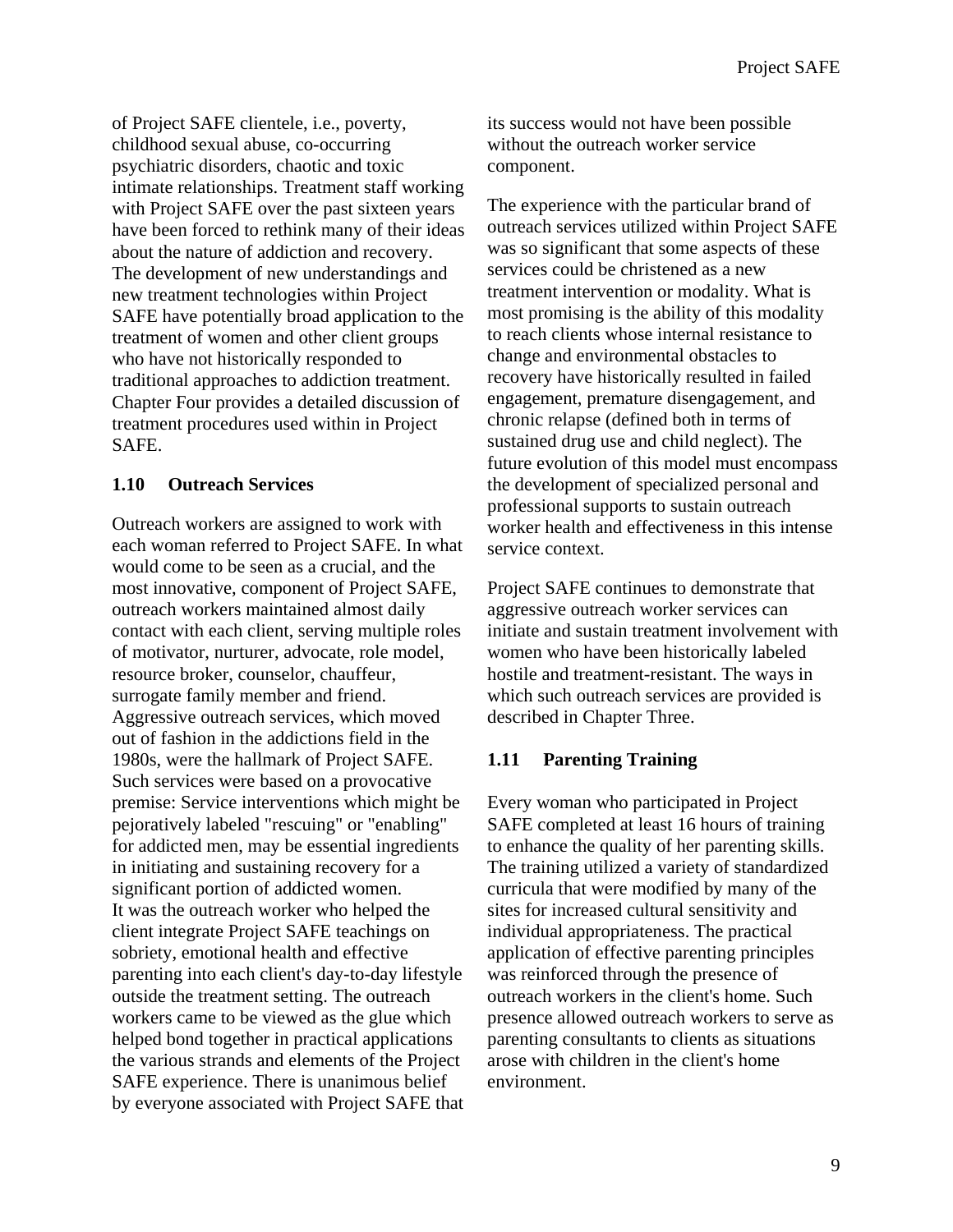The view that an expanded focus on service to children (including older teenage children) must evolve within the Project SAFE model continues to grow. There is also a perceived need for more family-focused therapy seeking to reconstruct (or build for the first time) healthy relationships between family members, with a particular focus on the mother-child relationship.

The parenting training and children's and family services offered within Project SAFE are described in Chapter Five.

# **1.12 Evaluation**

An independent contract for evaluation research was executed so that the outcome of the Project SAFE service design could be formally and independently evaluated. The evaluation plan involved two broad elements: 1) a formal outcome study to assess the changes experienced by women participants as a result of their involvement in Project SAFE, and 2) a process evaluation examining project start-up, refinements that occurred in the design and delivery of services and recommendations of staff related to future replications of the project. The outcome study followed Project SAFE clients admitted in the first four sites between July, 1986 and July 1988. Process evaluations (involving the debriefing of key personnel involved with Project SAFE) occurred during 1988 with the original SAFE sites, in 1990 with the original SAFE sites and nine expansion sites, and in 2001 with all existing Project SAFE sites. Meetings with Project SAFE sites to update changes in the model and to identify best practices were conducted in 2001 and form the basis of this report.

Evaluation and research components of a Project SAFE must be designed to evolve and adapt with refinements in the service delivery process. Such refinements should not be prevented in the name of maintaining purity of research methodology. Evaluation activities should include process as well as outcome elements.

#### **1.13 Summary**

Between 1986 and 2002, the Illinois Department of Children and Family Services and the Illinois Department of Human Service's Office of Alcoholism and Substance Abuse implemented, evaluated and widely replicated a unique model of addressing the problems of substance-effected families. Today, the multi-agency teams that make up the twenty-three Project SAFE sites in Illinois treat more than 2,200 women and their families per year.

There is every indication that the coordinated and concurrent delivery of specialized addiction treatment services, parenting training, intensified casework services and inhome outreach worker supports can be effectively combined to successfully treat addicted mothers, to enhance family and parental functioning and to reduce the neglect of children. The evaluations of Project SAFE recommend the wide replication, continuing refinement and ongoing evaluation of this innovative service model. Project SAFE continues to be viewed by DCFS workers, local child welfare agencies, and addiction treatment site staff as a highly innovative and effective approach to substance-effected families. There is a growing body of knowledge within this project that may have transferability to many other areas within the child welfare and addiction treatment fields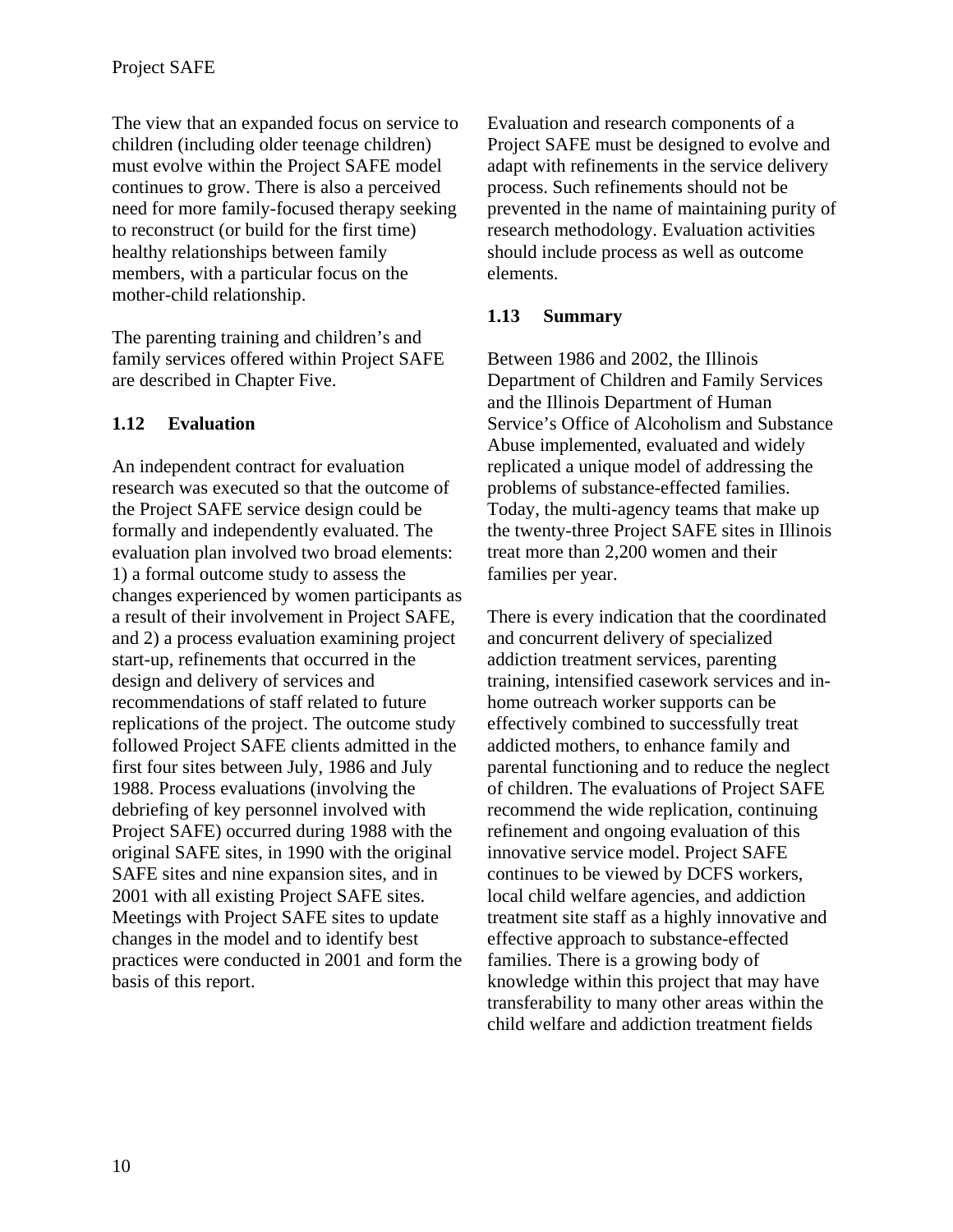# **Chapter Two: Administration, Coordination, and Training**

#### **2.1 Introduction**

Three conditions seem to define the major administrative challenge faced by Project SAFE.

Complex, multidimensional problems often require complex, collaborative solutions. The administrative structure of Project SAFE has been based on collaborative principles and practices. This is its overwhelming strength and, at times, its area of greatest challenge. Even the strongest structure will experience some vulnerability at the places where its many parts are joined:

- It is difficult to run complex, collaborative programs in an atmosphere of scarcity. Judging from the focus groups and interviews conducted during the 2001 evaluation process, the commodities in greatest scarcity are time (in terms of personnel hours dedicated to the activities required for coordination and collaboration), shared information among the various systems involved, and the training and cross-training to inform and support these activities. The overall effect of this scarcity is the danger of delay or interruption of services at several key points along the way.
- Given the average client's level of psychological vulnerability and ambivalence about treatment, any delay or interruption of services has the potential to derail the process. Many clients and potential clients live at the center point of an array of intense and often-opposing pressures. For example:
- They are torn between their love for their children and the physiological and psychological imperatives imposed by substance abuse and addiction.
- The thought of entering treatment and learning to live without alcohol and other drugs threatens the only sense of security they know, while the failure to comply with all of their DCFS mandates threatens their connection with their children.

Financial pressure to comply with welfare-towork requirements is a powerful competitor for their time, in spite of their need for treatment services and their mandate to complete those services.

It is this delicate and often precarious balancing act that the administrative and coordinating structure of Project SAFE seeks to guide and resolve by bringing child welfare and substance abuse treatment systems together in a unified, knowledgeable human front that can help remove the obstacles to treatment access, engagement, completion, and long-term success.

# **This chapter**

- 1. Briefly describes the structures and mechanisms of collaboration within Project SAFE.
- 2. Discusses some of the current challenges to those structures and mechanisms, including training and cross-training needs, and
- 3. identifies some possible solutions and best practices for administration, coordination, and training.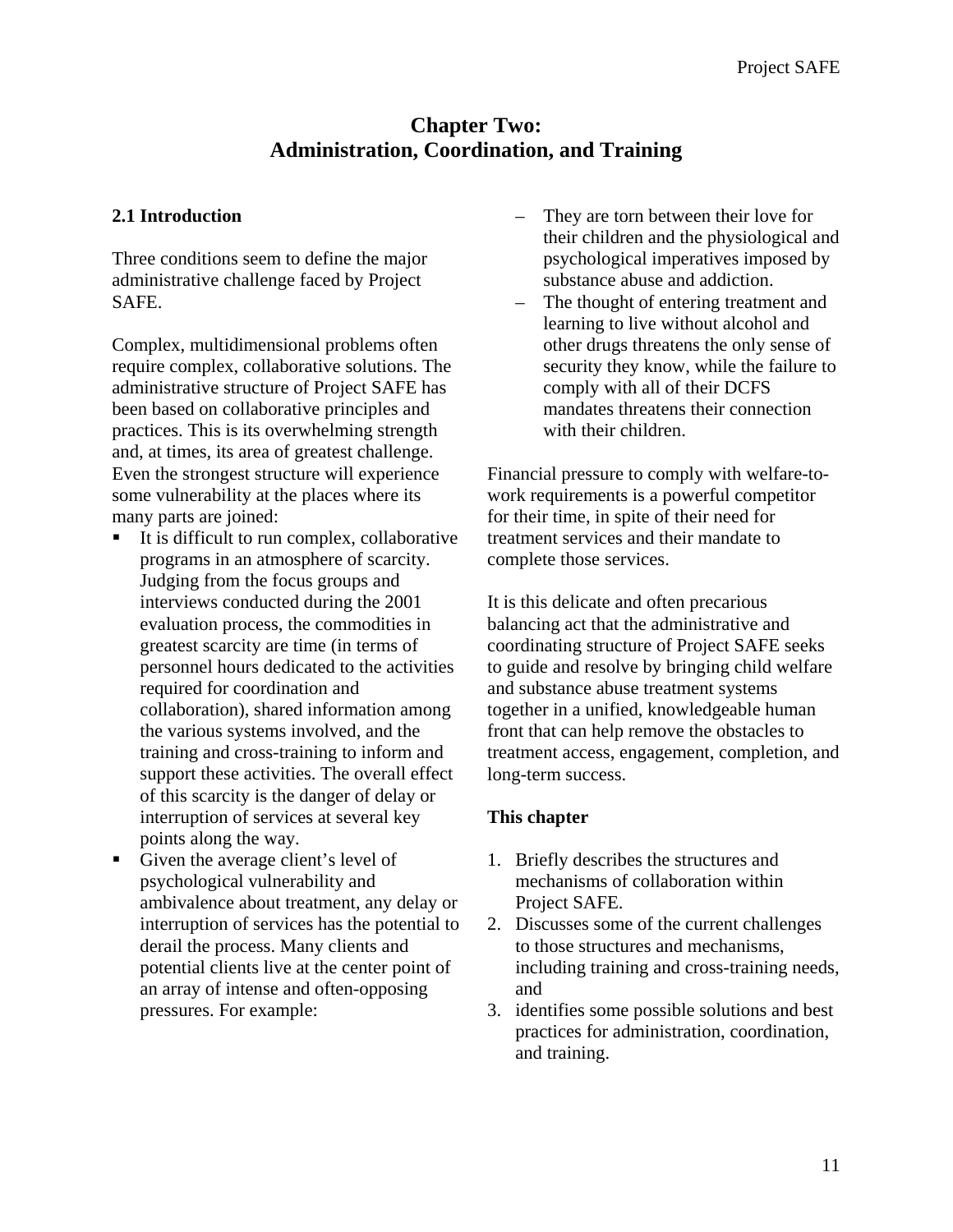#### **2.2 Structures and Mechanisms of Collaboration**

The OASA/DCFS Initiative that grew out of the collaboration set in motion by Project SAFE now provides funding and administrative services to 33 substance abuse treatment agencies whose services reach DCFS-involved men, women, and youth at 73 sites throughout Illinois. Of those agencies, 23 host Project SAFE sites. The following is a brief and general description of the structures (organizational assignments of responsibility) and mechanisms (general practices) that have been established for interagency coordination of Project SAFE services.

#### **Administrative and Coordinating Structures**

Responsibility for interagency coordination of Project SAFE exists primarily at the state and local levels, with the DCFS regional offices serving a supplementary role.

#### *Statewide*

Within DCFS, responsibility for administration and coordination of the Initiative falls on the AOD Manager and the AOD Coordinator, in the Department's Division of Health Policy. On the OASA side, the OASA Manager of the OASA/DCFS Initiative holds primary responsibility for administration and coordination. These three individuals both model and promote successful collaboration through their day-to-day efforts and their staffing of the OASA/DCFS Advisory Committee. While the DCFS AOD Manager focuses primarily on policy and program development, the DCFS AOD Coordinator and the OASA Manager of the OASA/DCFS Initiative collaborate on program and contract monitoring and the many problem-solving, team-building, training, and technical support needs that arise at the regional and site levels. They also monitor and

support compliance with the 1999 Substance-Affected Family/Substance-Affected Infants policy.

The statewide OASA/DCFS Advisory Committee establishes policies and procedures for the Initiative as a whole, and for Project SAFE. It includes representation from DCFS, OASA, the many community agencies that provide child welfare services through contracts with DCFS (called Purchase of Service, or POS agencies), Prevent Child Abuse Illinois, and the substance abuse treatment agencies in the Initiative. The Committee meets on a quarterly basis and is regularly attended by the Directors of both DCFS and OASA. Co-Chairs of that committee are the OASA Director and the Deputy Director of DCFS's Division of Health Policy. Subcommittees meet quarterly or more often and address a range of issues including best practices, training, and the Title IV-E Child Welfare Initiative.

For Project SAFE and the other Initiative services, substance abuse treatment services are funded under OASA contracts. DCFS funds auxiliary services such as child care, outreach, and parent training.

#### *Regional Level*

Illinois is divided into six DCFS regions, covering:

- North
- Central
- **South**
- Cook County North
- Cook County Central
- Cook County South

Regional involvement in training, teambuilding, and coordination was at its strongest during the project's demonstration phase (1986-1988), and was reduced in subsequent years. However, in 2001 the Administrator of each DCFS region selected one administrative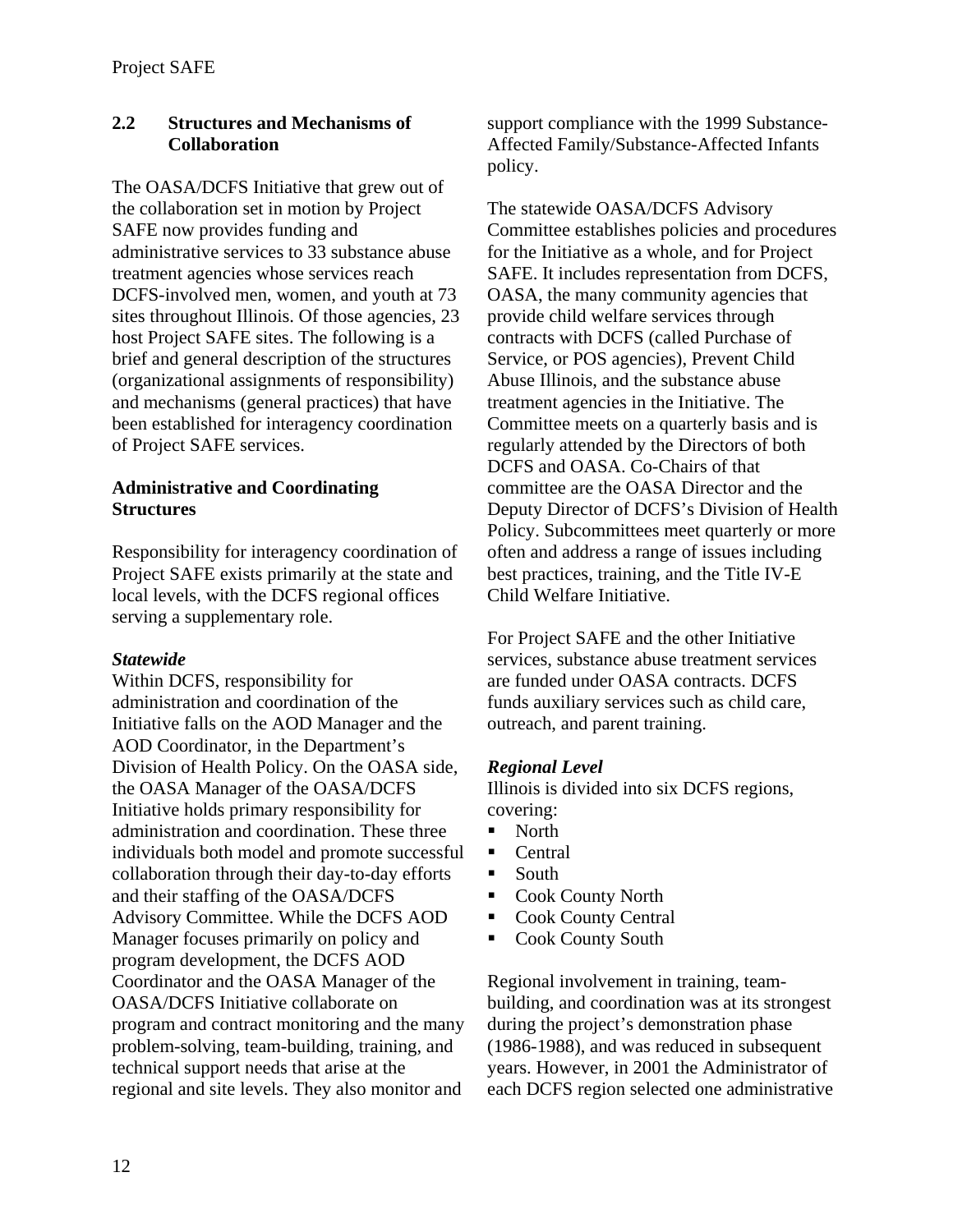staff member to study and define the issues at work in Initiative programs within the region, and to develop an action plan to address issues of collaboration and resource building on a regional basis. Information for the plans are to be developed and disseminated through regional meetings designed to take place at least on a quarterly basis, with representation from the local DCFS field offices and DCFScontracted child welfare agencies, substance abuse treatment sites within the Initiative, and a variety of resource agencies within their communities. The six administrative staff members responsible for these plans will also be responsible for monitoring contract compliance in Initiative sites, and some have already taken over those monitoring duties. All six are also on the statewide OASA/DCFS Advisory Committee. In addition, the DCFS regional offices can serve as a source of information and assistance for Initiative agencies that are unable to obtain the information they need from the local DCFS field offices.

# *Local Level*

A critical element at the local level is the effectiveness of interagency coordination and collaboration between the Project SAFE treatment site and the child welfare offices (DCFS and POS) referring clients for services. Although many case workers and treatment staff members are involved in the day-to-day workings of Project SAFE, the project's history has shown that successful coordination requires that one person in each organizational entity have primary responsibility for interagency coordination.

 At each Project SAFE treatment site, one person is designated as the single liaison/point of contact for the program. A variety of titles (e.g., Project SAFE Coordinator, Program Manager, Team Leader) are associated with this position, which is often occupied by managerial or supervisory personnel. Respondents to the

2001 Project SAFE Survey reported that all sites have a designated liaison serving as a focal point for communication and problem-solving with DCFS and other child welfare agencies.

- Each local DCFS field office has a liaison with primary responsibility for interagency coordination with Project SAFE and other Initiative sites. The liaison, who may be a case worker or a supervisor:
	- enhances awareness and provides information to the case workers about the substance abuse treatment services available to their clients,
	- provides encouragement and technical assistance to case workers on matters of referral and interagency coordination, and
	- serves as a point of contact for treatment staff who need additional assistance in the referral and coordination process.

Survey respondents at 76 percent of the Project SAFE sites reported the existence of a designated liaison at their local DCFS field offices.

- The POS child welfare agencies have no designated liaisons on staff, because the funding has not been available to support that role. The liaison role is in the process of being filled by 11 prevention resource developers (PRDs), employees of Prevent Child Abuse Illinois (the Illinois Chapter of the National Committee to Prevent Child Abuse). The prevention resource developers have a variety of inter-agency functions, including:
	- locating and marketing AOD treatment and other services for clients within POS agencies;
	- providing encouragement, training, and technical assistance to POS child welfare providers in the referral process; and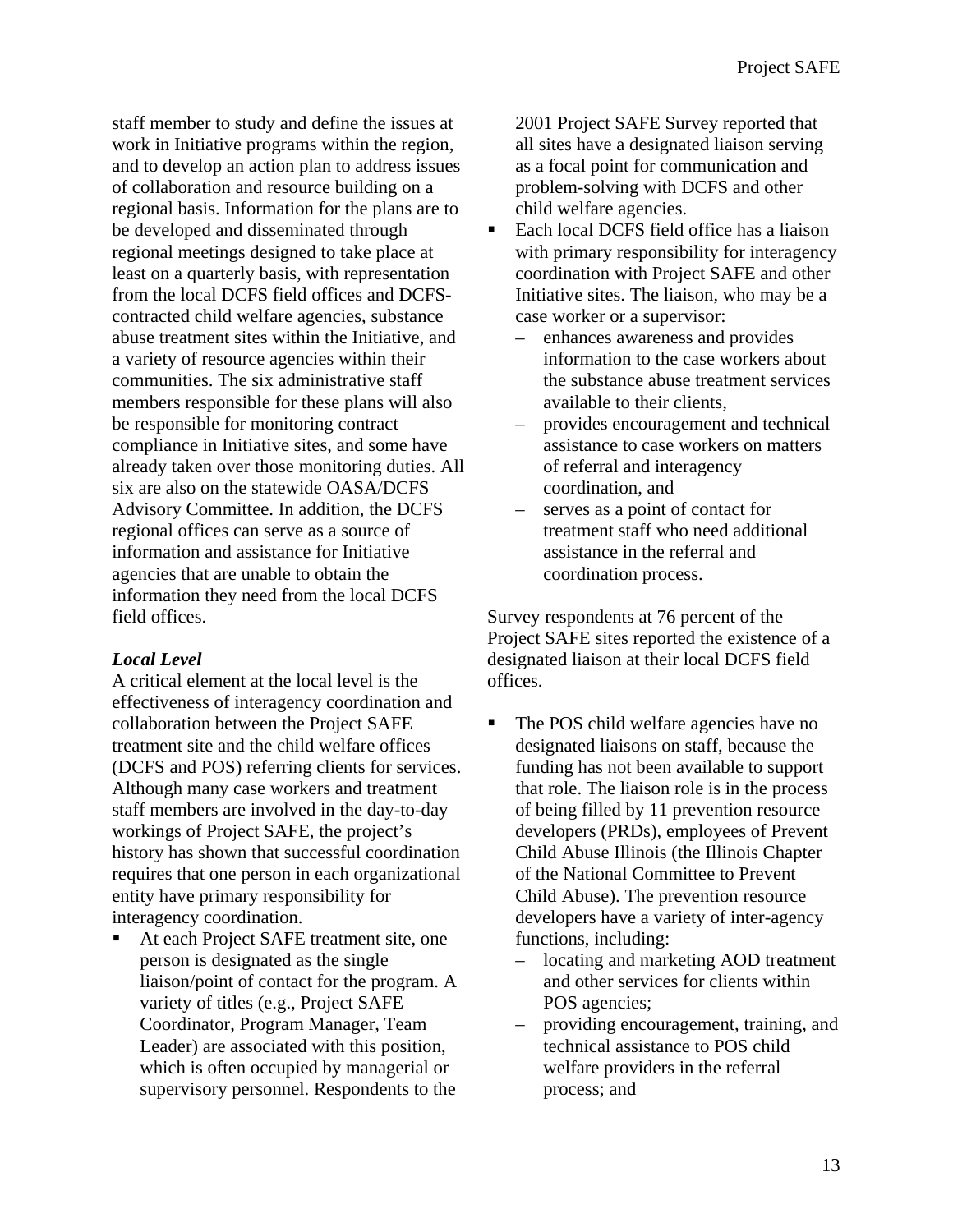– promoting communication and collaboration between child welfare and substance abuse treatment agencies and personnel within the OASA/DCFS Initiative.

The PRD positions were created in November, 2000 under a contract with DCFS, funded through the federal Community-Based Resources and Support Grant. The PRDs have spent much of their first year being trained and oriented, establishing relationships with the many agencies whose work intersects theirs, beginning the process of acquainting the POS agencies with the services that are available to them, and beginning the process of providing training and technical assistance to POS agencies.

#### **Processes of Referral and Coordination**

Although the practices vary somewhat from site to site, and there is no "typical" Project SAFE client, family, or case, the following sequence describes the general steps laid out for referral of clients to the Project and interagency coordination concerning the client.

# *The DCFS or POS Case Worker*

- identifies a potential problem with alcohol and/or other drugs (AOD) in a client;
- conducts a simple screening to confirm that potential, using the DCFS Form 440-5 screening tool:
- tells the client about Project SAFE and gives the client contact information for the local SAFE treatment site;
- asks the client to sign a consent form authorizing the child welfare and treatment agencies to exchange information regarding the client's case; and
- completes referral paperwork (including the Form 440-5 screening tool; the consent form; a referral form; and a Law Enforcement Agency Data Services sheet, if this sheet is available for this client) and

sends that paperwork to the local SAFE treatment site.

#### *The Project SAFE Outreach Worker*

- $\blacksquare$  makes initial contact with the client, if the client has not made such contact;
- conducts one or more home visits (if needed) to increase the client's level of comfort with the idea of going to treatment, and to identify any obstacles to treatment involvement (ideally, the first home visit should be attended by the child welfare case worker as well);
- **a** arranges for an assessment of the client's treatment needs (or conducts the assessment, in the few cases in which the outreach worker is clinically certified);
- **i** if and when the client enters treatment, helps the client adjust to the transition; and
- **F** remains involved in the client's treatment process, helping the client solve problems and address obstacles to treatment, and in some cases filling a case-management role.

# *Treatment Staff*

- provide treatment services;
- **provide parent training;**
- $\blacksquare$  refer the client to any internal (within the agency) or external (within the surrounding community) services necessary for the well being of the client and family;
- **•** report to the child welfare case worker on the client's progress in treatment;
- **participate in regular meetings and** staffings with child welfare staff; and
- **Participate in special meetings with child** welfare staff to respond to any crises or special needs that might arise.

#### *The DCFS or POS Case Worker*

- participates in regular meetings and staffings with treatment staff;
- **participates in special meetings with** treatment staff to respond to any crises or special needs that might arise;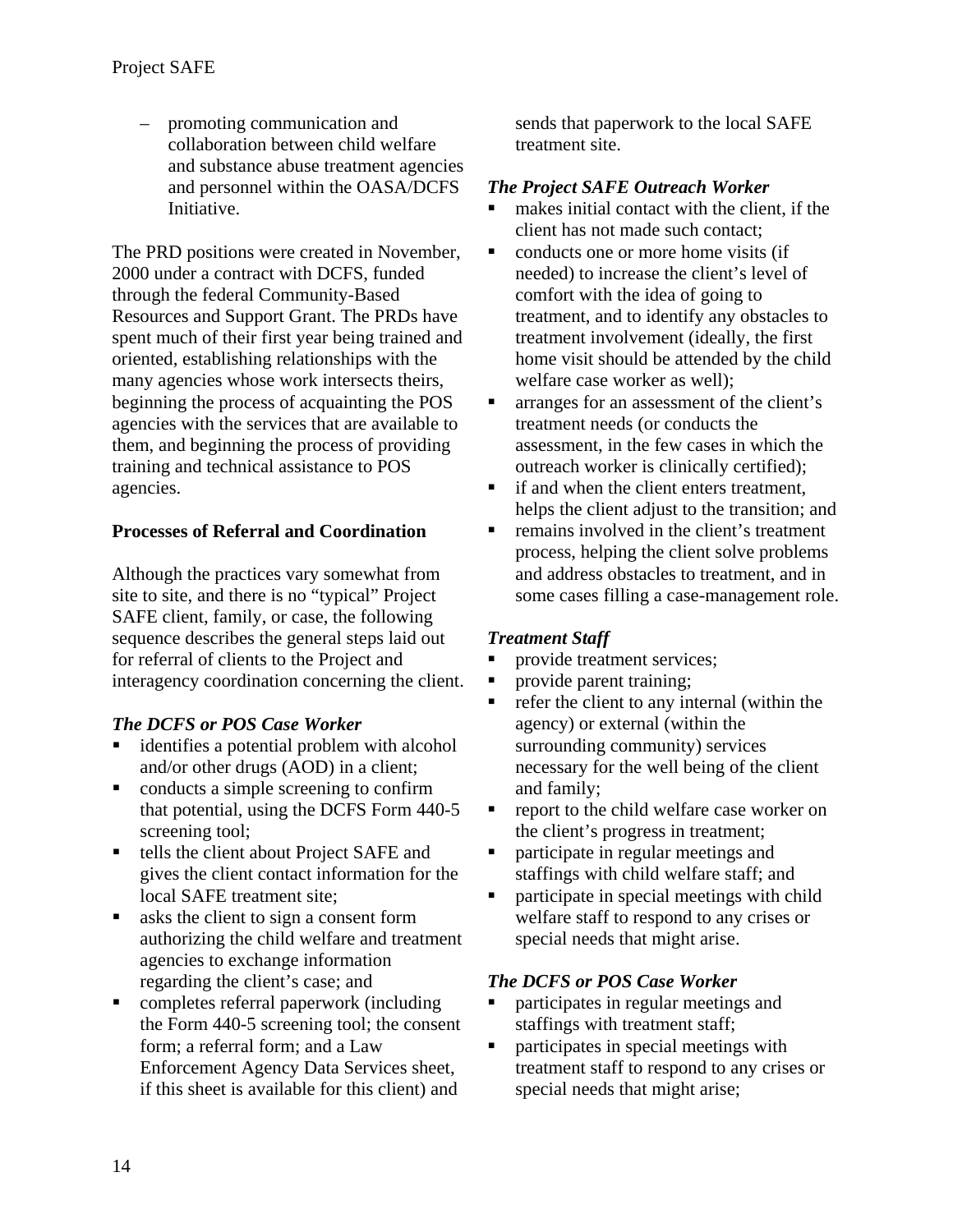- as necessary and appropriate, becomes involved in referral processes for the well being of the client and family; and
- attends the graduation ceremony when the client completes the program.

#### **Mechanisms of communication and collaboration**

A variety of formal and informal practices have been established that allow communication between treatment child welfare staff on the needs and progress of Project SAFE clients. They include:

- **Informal or unscheduled contact**
- Colocation
- **Joint staffings**
- Formal clinical case management
- **Family meetings**
- Regional meetings
- Technical assistance
- The Statewide SAFE Conference

#### **These practices are briefly described as follows***:*

#### Informal or unscheduled contact

At the local level, much of the onus for collaborative effort rests on staff of the Project SAFE treatment sites. In order to attract enough clients to make SAFE IOP groups and parenting classes financially viable, the sites rely on referrals from DCFS and POS. Many sites have established patterns of frequent (e.g., weekly or semi-weekly) informal or unscheduled visits to DCFS or POS offices, where they can market Project SAFE to case workers and supervisors, discuss cases already in progress, receive any new referrals, and be available to answer any questions that child welfare staff might have.

#### Colocation

 Recognizing that the physical presence of SAFE treatment staff in child welfare offices tends to increase communication and

collaboration, OASA initiated and funded a colocation program as part of the Initiative in 2001. Through this program an employee of a SAFE treatment site works full time within the local DCFS office. That employee does not provide treatment (an off-site exception license would be necessary for the provision of treatment services there), but fulfills a number of formal and informal functions for interagency coordination and communication. These functions often include marketing Project SAFE, facilitating the referral process, conducting early intervention services, assisting child welfare staff with screening, and conducting assessments. Thus far there are three Collocated workers in the Initiative, two of them with Project SAFE sites: Prairie Center in Urbana and Rosecrance in Rockford.

#### Joint Staffings

A multi-agency Project SAFE staffing brings together child welfare workers, outreach workers, treatment staff, and workers from appropriate allied agencies to:

- plan home visit and intervention strategies for clients who are resisting project involvement;
- share and discuss data related to client history, level of participation, client problems and obstacles to participation, and the welfare of children and families;
- **p** plan and coordinate services for women who might be involved in several concurrent service projects, (e.g., Families First, Drug Free Families with a Future, mental health counseling, etc.); and
- **•** appropriately time and prepare for the reunification of Project SAFE mothers and their children.

#### Formal Clinical Case Management

This term applies to a process in which treatment and outreach staff fully and regularly collaborate in case management, through consistent attendance at joint staffings. In formal clinical case management, the sharing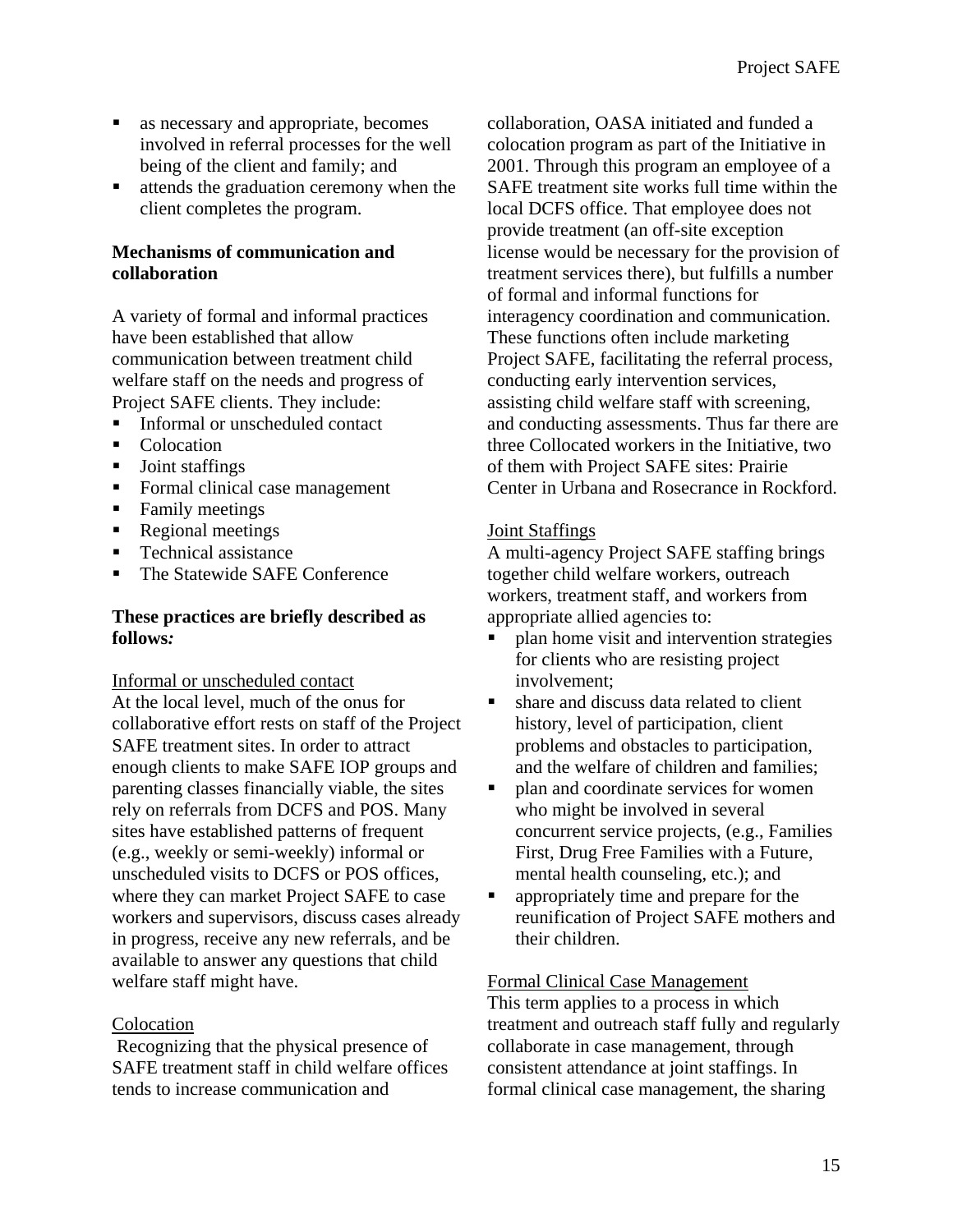of information is comprehensive, and each agency (child welfare and treatment) has full knowledge of the other's work requirements and with the client.

#### Family Meetings

SAFE treatment and outreach staff can be invited to DCFS family meetings for SAFE clients. These meetings may be convened on an as-needed basis to discuss the case. They may include the client, family members who have been helpful or supportive and/or can help with the children, the case worker, the case worker's supervisor, AOD treatment staff, and representatives from other agencies involved with the client (e.g., domestic violence workers).

#### Regional Meetings

The AOD coordinator in each region is expected to convene a meeting at least once per quarter, including representation from local DCFS field offices, POS child welfare agencies, and Project SAFE treatment sites. These meetings address a variety of topics, including ways of improving regional and local coordination, specific treatment planning problems, challenges of serving multipleproblem families, ways of increasing referrals, ways of raising awareness of AOD-related problems, and basic collaboration and coordination among the many services within the community needed by this population. In addition, other regional meetings may be held that have relevance for and might appropriately include Project SAFE staff.

#### **Training**

Across-the-board training and orientation for Project SAFE staff was an important element of the project's start-up phases, but for several years the responsibility for training has largely been assigned to the individual agencies. At the Project SAFE treatment sites, the training of new staff and the ongoing development of existing staff are responsibilities of the site

itself. Within DCFS and POS agencies, new case workers participate in a 2.5-day Foundation training, of which one abbreviated module generally addresses AOD issues. After the DCFS policy guide on Substance-Affected Families was published in November, 1999, DCFS and POS workers received more extensive AOD training in the Substance-Affected Families/Substance-Affected Infants training, conducted in 2000. Out of that training and the work of the prevention resource developers and the DCFS AOD Coordinator has also come a training resource notebook for case workers called "Everything You Ever Wanted to Know About AODA Referrals But Were Afraid to Ask." Some additional training for case workers is also being delivered by the PRD workers, DCFS, and the staff of some Initiative treatment centers.

#### Technical Assistance

Technical assistance is another area in which the formal system-wide efforts seen in the start-up phases of the project are no longer available. Substantial portions of the DCFS AOD Coordinator's and the OASA Manager's roles are devoted to technical assistance in a variety of forms, from situation-specific trouble-shooting/problem-solving efforts to more concentrated examination of systems and practices. Other OASA staff also may contribute technical assistance, such as the intensive technical assistance provided to one SAFE site by OASA's Administrator of Women and Youth Services, who was a central figure at the inception of Project SAFE. Prevention resource developers have also begun to provide technical assistance to POS agencies.

#### The Statewide SAFE Conference

The annual statewide conference has been part of this project since the beginning. The Project SAFE Conference that took place in the project's early years was expanded in 1995 to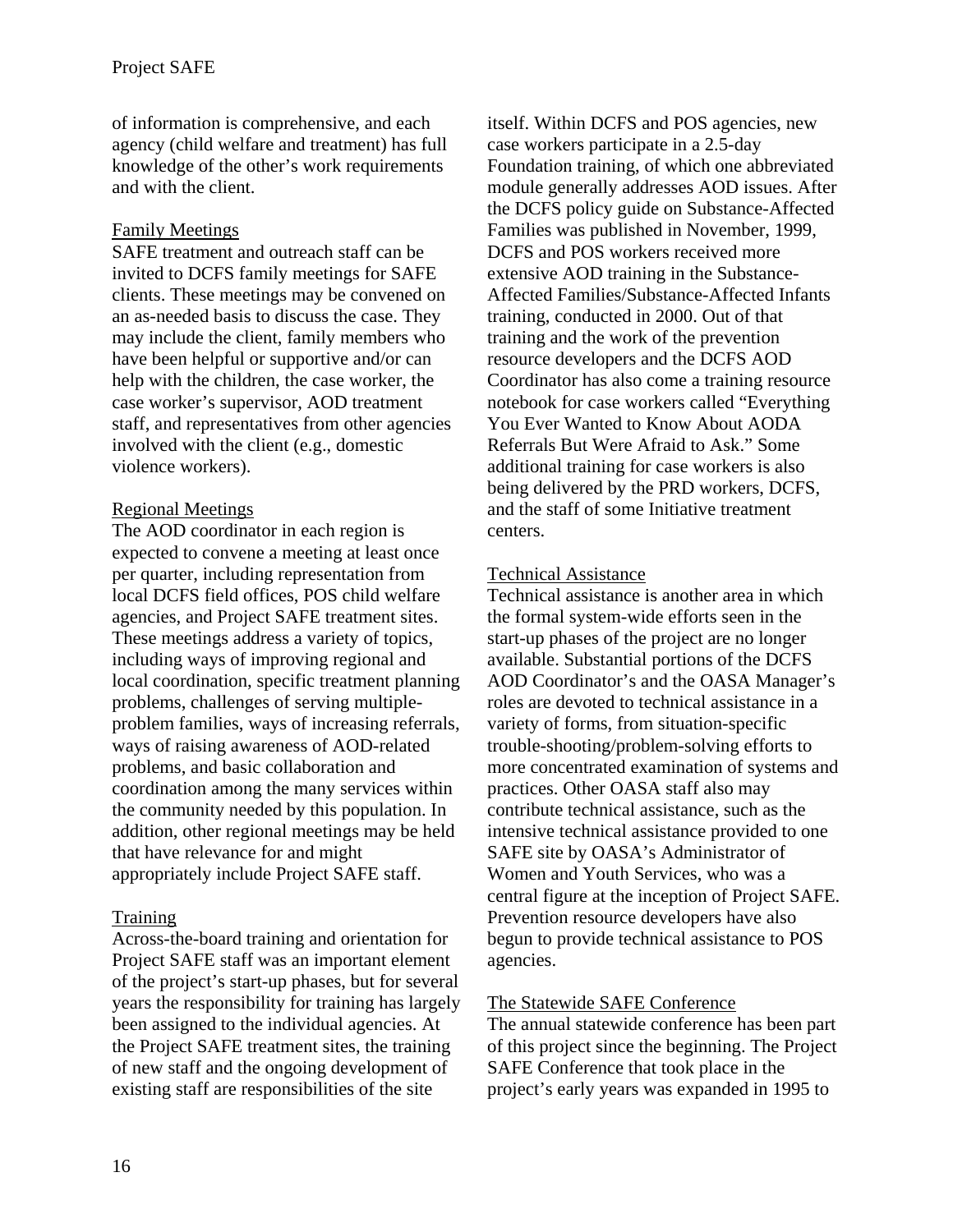include other OASA/DCFS Initiative programs. Most of these conferences have brought together DCFS and POS workers and counseling and outreach staff from the SAFE sites for the sharing of technical information, practical tips, and mutual support. In 1999 the Initiative convened a statewide Leadership Summit on Child Welfare and AODA issues. 2001 (FY2002) was the first year in which the Initiative did not hold a statewide conference, with the funds instead given to the regions for regional conferences and other activities. Two regions did conduct annual conferences; the rest used the funds for smaller-scale meetings and collaborations held on a more frequent basis.

#### **Case Management and Service Linkages**

Beyond the primary collaboration between treatment and child welfare agencies, SAFE staff must also coordinate with the wide range of public and private agencies whose services are necessary to sustain clients and their families, remove obstacles to treatment participation, and support treatment success. These may include:

- intra-and inter-agency referrals for needed treatment and counseling services (e.g., detoxification, residential treatment, child care, health care, family services, domestic violence counseling, additional counseling services for the client);
- linkages with community agencies that can supply goods or services needed by clients and families (e.g., housing, skill training, financial aid, literacy, GED, job readiness, etc.); and
- coordination with other public service systems (e.g., Public Aid, Criminal Justice) that often have requirements or mandates that the clients must fulfill.

In large, comprehensive treatment agencies, internal referrals for needed services are often the easiest and most acceptable to both the clients and the agencies themselves. Smaller

agencies with more limited services often grow adept at finding appropriate services within the community and forming relationships to support their referrals. Depending on the services and the need, DCFS or POS staff may also be instrumental in the search for appropriate referral targets, and DCFS may fund the necessary services.

As neurologically vulnerable and emotionally overwhelmed as many Project SAFE clients are, coordination with other public service systems has proved to be a critical need in case management. It can be difficult for clients to address the requirements of treatment alone. With the addition of DCFS timetables for family reunification, back-to-work timetables to satisfy Temporary Assistance to Needy families (TANF) requirements, and the stress and confusion of criminal justice involvement, many clients' schedules and mandates can seem to take legitimate priority over substance abuse treatment, serve as an excuse to quit treatment, or function as powerful relapse triggers. Clients need help in understanding the many requirements, sorting through their priorities, negotiating requirements with the various agencies, and navigating the often frightening and confusing meetings and hearings that are necessary to their survival and continuation in treatment.

At Project SAFE sites, primary responsibility for case management often falls on the Project SAFE coordinator. At sites that have implemented an aggressive outreach approach, outreach workers may be filling case management roles. In smaller sites with fewer resources, this role may be assigned to Counselors or other personnel. As mentioned above, some sites share formal clinical case management with DCFS or POS case workers, to reap the benefit of combined strength and resources.

So far this chapter has focused only on the structures and mechanisms established to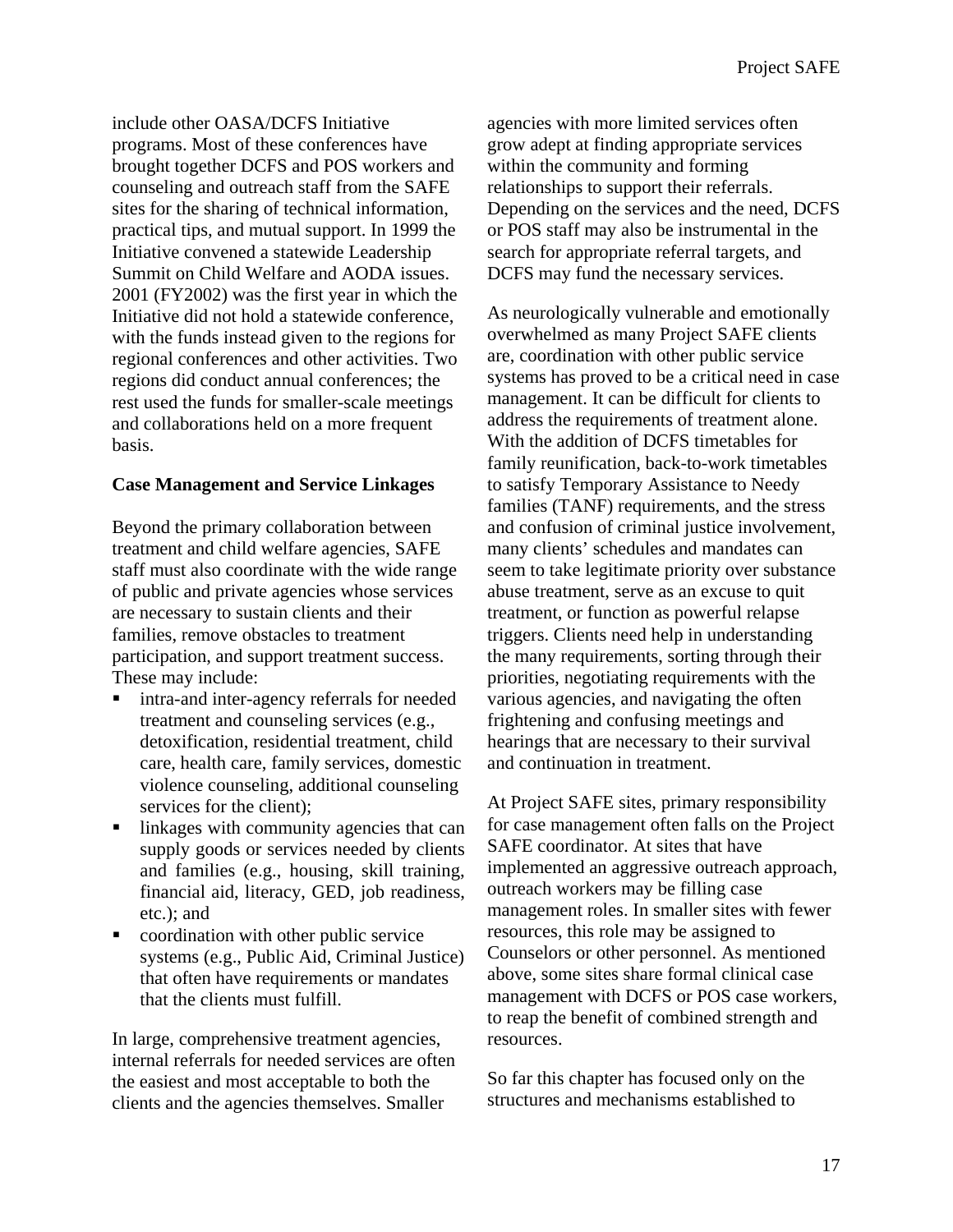promote and maintain inter-agency coordination, communication, and collaboration. The following discussion addresses some of the challenges that have faced these structures and mechanisms and their effects on the project and its people.

## **2.3 Challenges to Collaboration**

In the focus groups that contributed to the information-gathering process for this report, much of the conversation focused on the challenges inherent in a collaborative interagency structure such as that of Project SAFE. The treatment and child welfare representatives' comments pointed to a number of areas of increased vulnerability in the process, including:

- the identification and referral process;
- situations in which the needed services and supports are not available, resulting in obstacles to treatment engagement and/or completion;
- **i** information gaps between the local treatment and child welfare agencies; and
- transitions from one service source or service level to another.

Stress at any one of these points of vulnerability can result in a lack of needed services, and/or in the client's disengagement from the treatment process. A number of challenges that contribute to this stress will be examined for three of the categories described earlier in this chapter:

- regional coordination
- local processes of referral and coordination,
- **F** mechanisms of communication and collaboration, and
- case management and service linkages.

#### **Challenges to Regional Coordination**

After the demonstration phase of Project SAFE, regional involvement in training, team building, coordination, and improvement of

SAFE services was decreased. The selection of an administrative staff member (sometimes called the regional AOD coordinator) in each region to provide leadership for the Initiative in that region is a fairly recent phenomenon, and some of these staff members have had only a little time to begin to gather information, meet with all agencies, and develop their plans. The progress has varied greatly from region to region, depending on:

- $\blacksquare$  the length of time the regional AOD coordinator has occupied that position,
- $\blacksquare$  the amount of time that person has available to devote to this effort,
- $\blacksquare$  the number of regional meetings that have been held and the level of participation in those meetings, and
- $\blacksquare$  the level of initiative taken by the regional AOD coordinator.

Meetings involving DCFS and POS agencies, SAFE sites, and other local resources are meant to take place on at least a quarterly basis. Most meet quarterly, one meets on a monthly basis, and one region met once and has not held any subsequent meetings.

The regional AOD coordinators also have some program monitoring responsibilities, including quarterly meetings with each Initiative site in the region to determine contract compliance and oversee fiscal decisions. Most of the regional coordinators have taken over these responsibilities (although the statewide AOD Coordinator still fulfills these functions in those regions in which the regional coordinator is still too new to that position). Their level of effectiveness in this role varies from region to region, based on their level of skill and initiative in asking questions, suggesting solutions, and providing support for the program-development process.

#### **Local Challenges to Referral and Coordination**

In Project SAFE, the referral process may be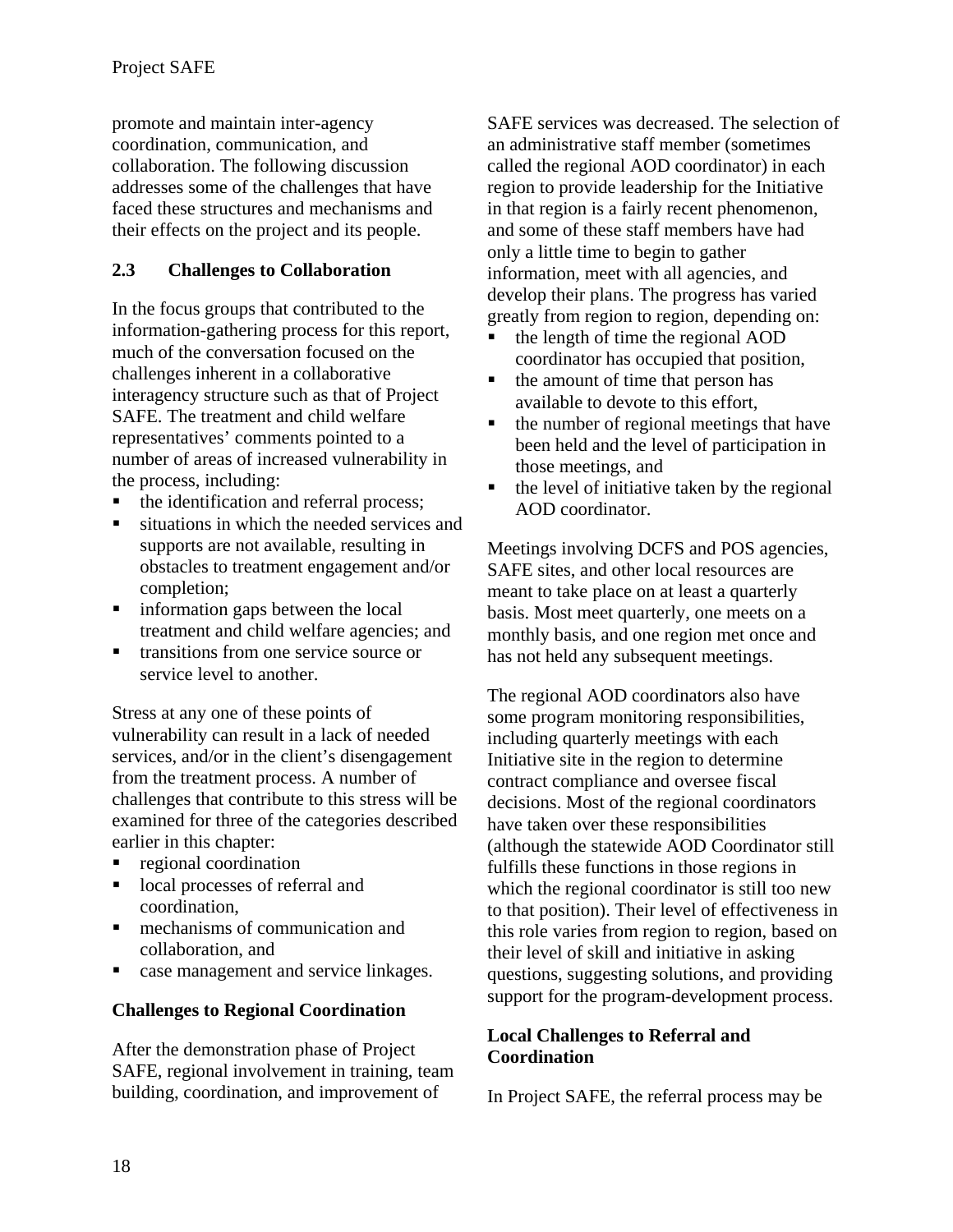the most crucial link between child welfare and substance abuse services. According to the focus group discussions, that link also suffers considerable stress in many areas. Some of that stress springs from the sheer magnitude of the need for services and the overall DCFS/POS caseload, and some from issues of personnel retention, mobility, and training. Effects of these issues include:

- Cases not being referred or being lost in the system, or never making it into the system
- Referrals not being supported by the paperwork necessary for the initiation and funding of services
- Difficulties in identifying case workers and liaisons

#### *Identification*

Identification of potential child welfare cases, the first step in the process, is also the first weak link. One focus group participant in the Southern region noted that many people refrain from calling the DCFS Hotline, and that people who do call might be treated badly and required to give information that they may not have. Also in that region some hospitals, a major source of identification of substanceexposed infants, are failing to conduct drug tests or failing to report their results unless cocaine is present. On the other hand, in some areas identification of substance-exposed infants has increased, according to treatment staff from the Northern region. Identifications, which used to come in at a rate of one or two per month, have increased to two or three per week.

Staff from the two Southern region sites also expressed frustration about the need for services similar to those provided by Project SAFE among some men, some women who are not involved with DCFS, some women whose DCFS cases had been closed prematurely, and some women who meet the criteria but are not being referred for SAFE services.

#### *Investigation*

Another stress point begins when the information about a potential case has been received and the DCFS Division of Child Protection (DCP) has begun the process of investigating the problem and opening the case. At that point the Investigator (now called the Child Protection Service Worker) has 60 days to complete the investigation, and does have a responsibility to link the client to appropriate services even while the case is being investigated. Until the case has been opened and assigned to a DCFS or POS case worker, it is still officially assigned to the Investigator.

However, some focus group participants reported difficulty in obtaining information from DCP about cases and case assignments. One participant said she had been told by a DCP Investigator that a particular case was in a "limbo" state between DCP and DCFS or POS files. As one DCFS regional representative contended, "As soon as the case is open and in the system, there's an opportunity for it to get lost." She said that there is no adequate tracking system to flag and bring to supervisory attention those cases for which referrals would be appropriate but have not been made.

# *DCFS Staffing and Training Issues*

As stated earlier in this chapter, DCFS liaisons are either case workers, with full and sometimes overwhelming case loads, or supervisors with full supervisory responsibilities. The liaison function places additional stress on positions already overloaded with stress. And like most highly stressful positions, these experience considerable turnover and transfer of workers from job to job. With each lost employee, that employee's knowledge and experience of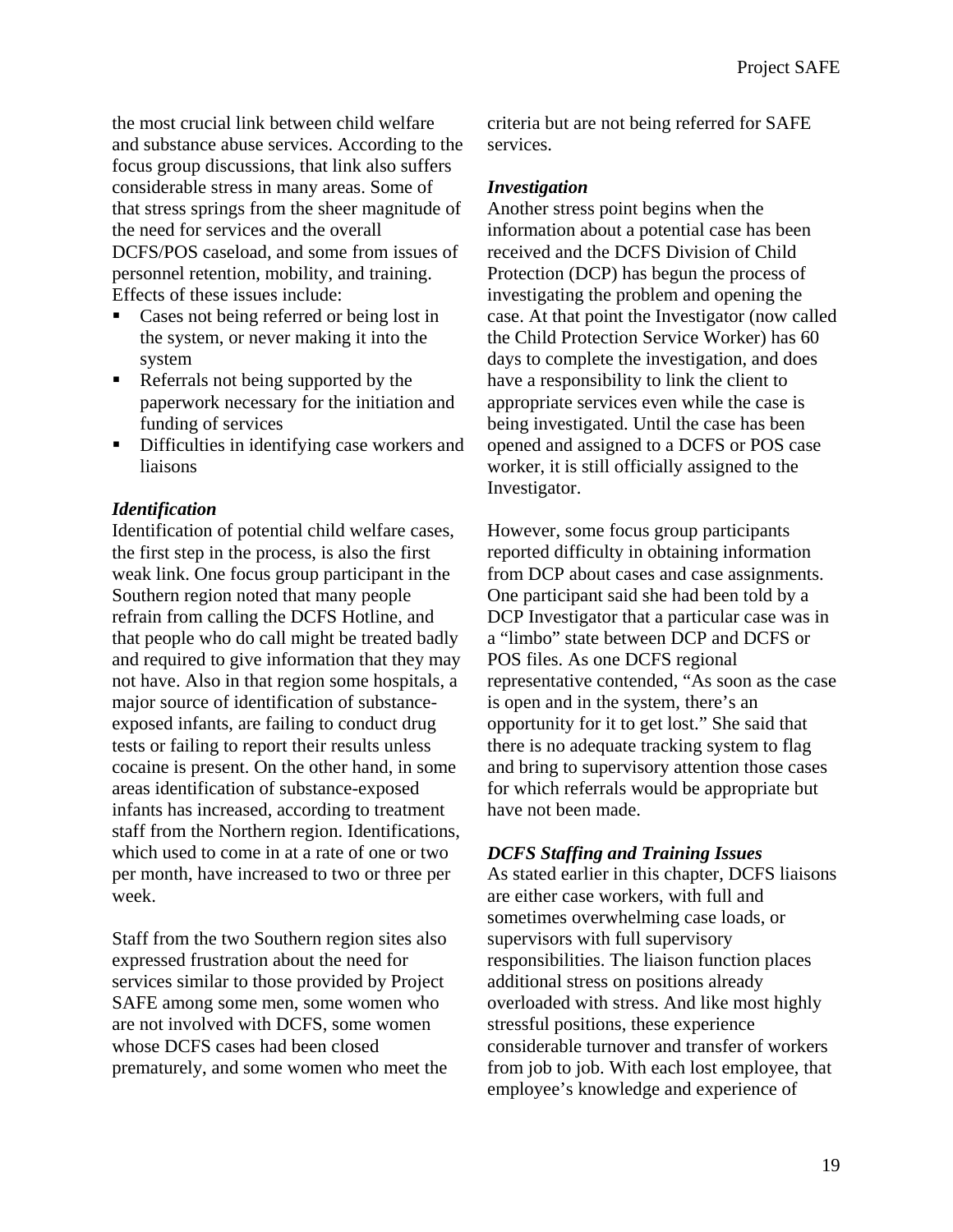Project SAFE and of the particulars and status of specific cases is lost. With each new employee, new training issues arise, issues that are difficult to address in a highly mobile and overburdened work force.

Case workers will refer clients appropriately for services under Project SAFE and make informed and appropriate decisions throughout the clients' involvement in the project – only if those workers:

- are well aware of the program and apply that awareness to their consideration of each individual child welfare case,
- know enough about Project SAFE to consider it an effective option,
- know enough about substance abuse and addiction to understand their pivotal role in family stress and child abuse and neglect,
- are adequately trained to screen potential candidates,
- understand the referral process well enough to navigate it and have sufficient knowledge of the required paperwork to complete it correctly and in a timely manner,
- understand the recovery needs of the Project SAFE population well enough to consider those needs in all decisions related to the case, and
- are sufficiently well motivated to perform all these functions in the midst of all the other demands of their highly stressful positions.

The net effect of these staffing and training issues can include decreases in attention, effort, case identification, monitoring, and control where SAFE cases are concerned. Many focus group participants cited difficulties in obtaining the necessary referral paperwork from child welfare staff and mistakes in the completion of that paperwork. Some mentioned cases in which child welfare staff seemed unaware of the forms that had to

be completed and of methods of obtaining those forms.

Participants in some areas also reported difficulty finding and obtaining the appropriate DCFS contacts and follow-up on cases within the DCFS system. Staff from one treatment site spoke of being transferred from person to person, then being told that the case worker had retired. In the three Cook County regions, staff from most of the SAFE treatment sites reported difficulty identifying and contacting their DCFS liaisons.

# *Referrals and Coordination in POS Agencies*

In the POS agencies, the problems identified above exist to even greater degrees. The POS agencies have no funding for liaison positions, so the prevention resource developers are in the process of assuming that role for those agencies; however, there are only 11 PRDs statewide; much of their first year has been taken up in orientation, training, and establishing relationships with the service providers; and they have not yet been able to bring their services to all of the POS agencies in their service areas. The PRDs also work with a variety of service systems, and have other duties in addition to their liaison functions in Project SAFE. In this transition period the benefits of having the PRDs assume the liaison role have not yet materialized fully and cannot yet be assessed.

Lack of referrals and referral paperwork from POS agencies, and difficulty obtaining information from these agencies, was a major problem identified in all the focus group discussions. Referrals from POS agencies make up a significant proportion of the referrals needed so that services can be provided to the families that need them, given that POS agencies handle an estimated 74 percent of the open cases statewide. Of the 23 agencies responding to the Project SAFE 2001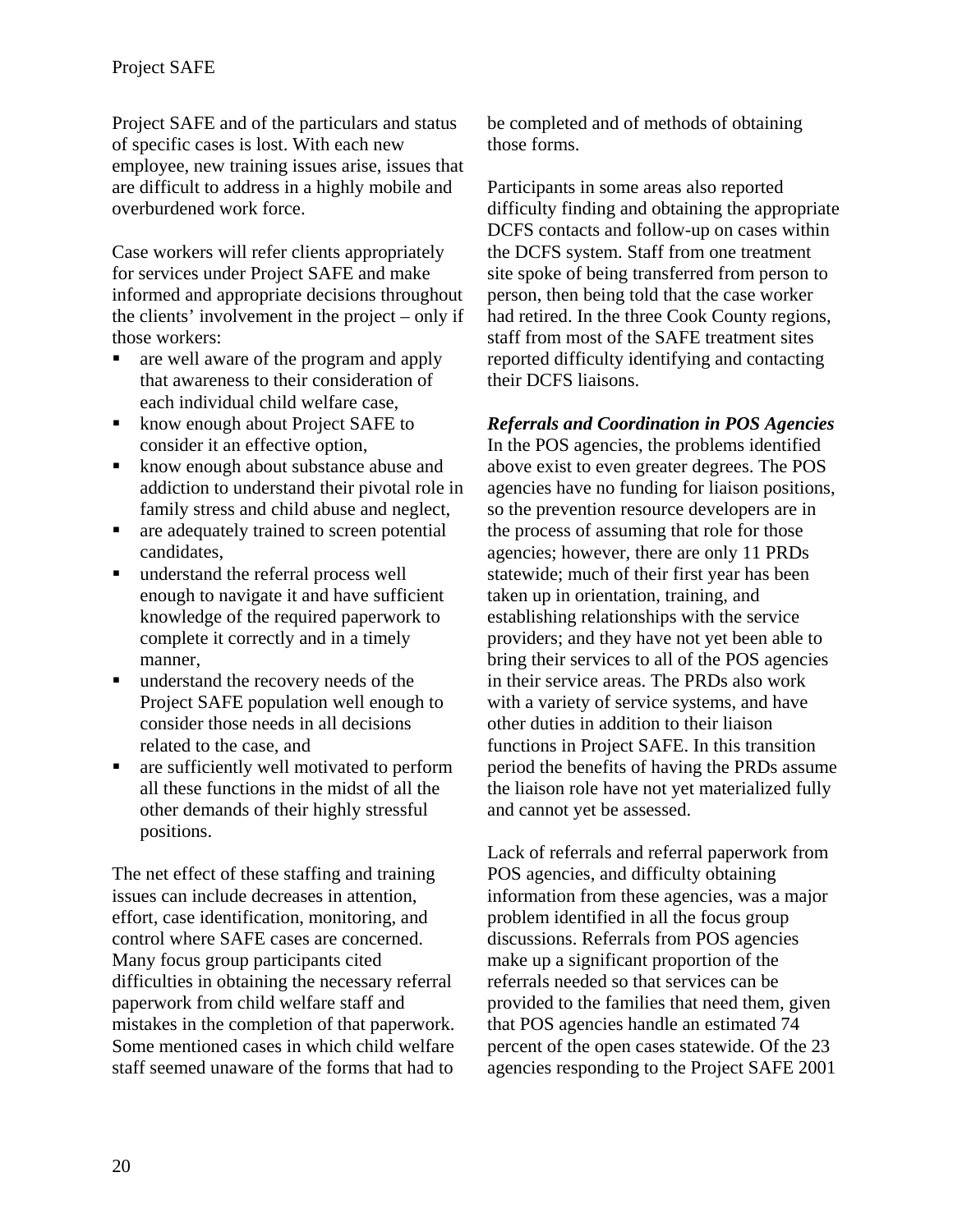Survey, 86 percent reported that POS agencies made regular referrals to Project SAFE.

#### *Feedback from Treatment to Child Welfare*

DCFS and POS personnel are not the only ones whose heavy case-loads can cause disruption in the referral and coordination process. One DCFS regional representative cited problems when outreach workers failed to respond to referrals by POS agencies. Another contended that DCFS personnel may not receive adequate feedback from SAFE sites on the progress of the clients they have referred for treatment, and that this can lower their investment in Project SAFE. "The workers look at referrals as just more paperwork," she said.

Asked about the information on treatment progress that is reported to DCFS/POS workers, survey respondents named a wide variety of types of information. The following list recounts (verbatim) the information reported to DCFS/POS workers, and the number of sites reporting each type of information (where no number is listed, only one site reported it):

- Attendance  $= 15$
- $\blacksquare$  Drug screen results = 14
- Client treatment progress, or lack of progress (client problem area) = 11
- $\blacksquare$  Participation = 5
- $\blacksquare$  Attitude = 5
- Observation of parent behavior  $= 5$
- Continuing care plan  $= 3$
- Diagnosis (results of assessment)  $= 2$
- $\blacksquare$  Outreach attempts and results = 2
- Referrals to other community resources  $= 2$
- $\blacksquare$  All 6 ASAM = 2
- $\blacksquare$  Level of care  $= 2$
- **P**sychiatric and DV info.  $= 2$
- Dates of engagement Treatment
- Discharge summaries
- Recovery environment issues
- Significant treatment issues
- Basically all
- Status of children attending with mother
- **Medication compliance**
- Area for progress
- General comments
- Any and all info the client allows us to release
- $\blacksquare$  12 step attendance
- Number of sessions
- **Barriers**
- Family/friend concerns
- **CJ** Involvement
- Life style changes
- Problems
- **Needs**

Asked about their standard method of communicating this information to DCFS/POS workers, the largest number of sites (14) reported communicating by phone. Of the other sites, 8 responded that they used written forms of communication, seven said they communicated face-to-face, and four reported that they communicated by fax. The medium in which the information was conveyed also varied, as follows:

- Staffing  $= 9$
- Report =  $6$
- Progress Report  $= 5$
- Attendance Report  $= 4$
- Family Meetings  $= 4$
- Form
- **Exit Counseling**

Asked about the frequency with which they communicated this information, only two sites said they communicated on a daily basis. Four sites reported that they communicated weekly, and nine said they communicated on a monthly basis.

The final result of all of the training, staffing, referral, and coordination issues that exist in Project SAFE extends far beyond increased frustration for child welfare and treatment staff. Every "lost" case, every delay, every disruption in services represents an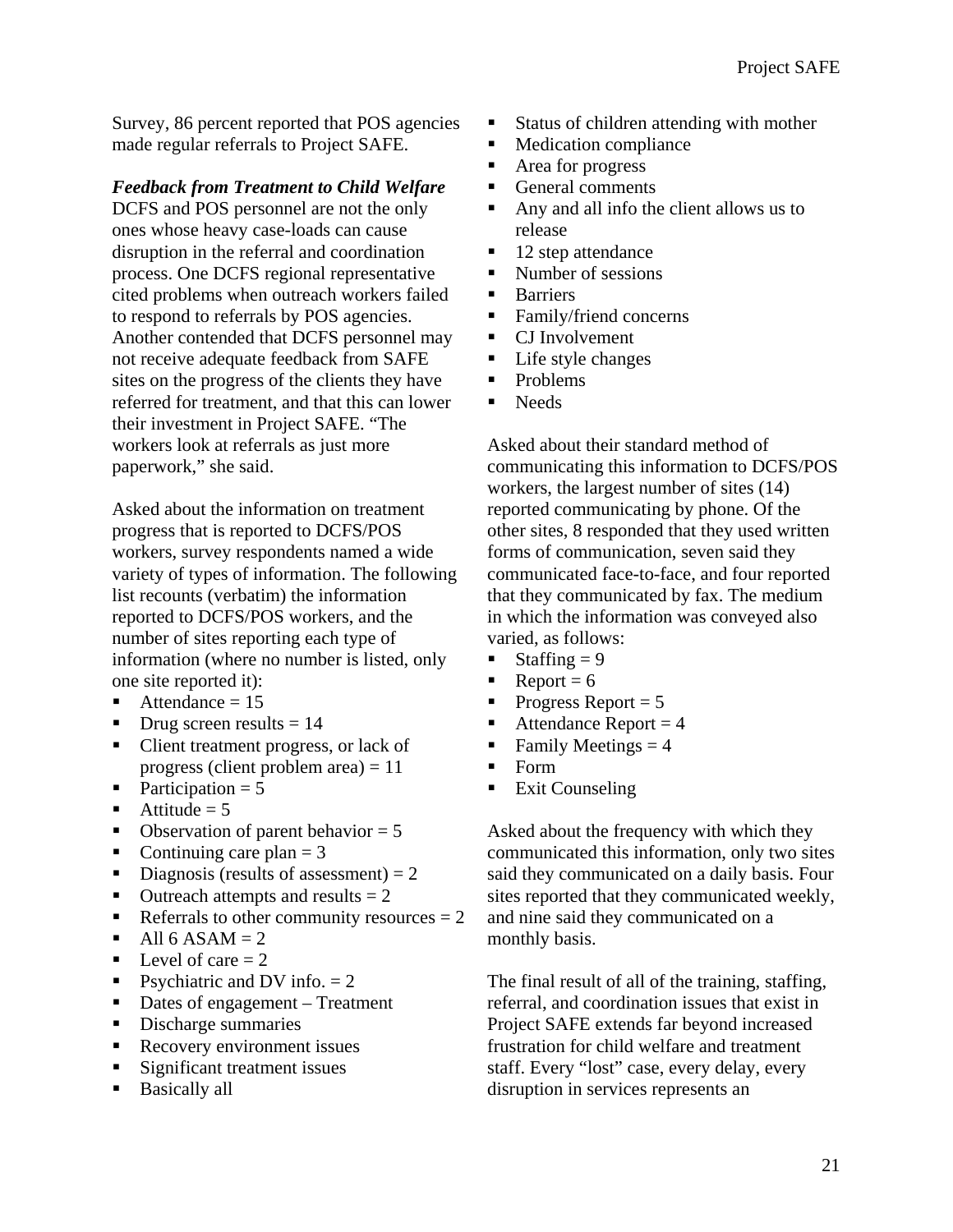opportunity for the denial, fear of change, and reluctance to accept help that addiction fosters in any population, but particularly in one whose wounds are so deep and so wide.

#### **Challenges to Mechanisms of Collaboration**

The time and staffing constraints described above also constitute the greatest challenge to the formal and informal mechanisms that have been established to maintain communication and collaboration between treatment and child welfare services. Through the focus group interviews and the surveys completed by treatment sites, some information was collected regarding the frequency and effectiveness with which these mechanisms are being used. Information is presented in three categories:

- Routine contact
- Joint meetings and staffings
- Case management

#### *Routine Contact*

Both the focus group discussions and the interviews with the project administrators revealed that frequent, routine contact between treatment site staff and DCFS or POS staff is crucial both to the survival of the site (in terms of obtaining referrals and referral paperwork) and problem solving/information sharing for case management purposes. Those treatment sites that maintain a frequent or regular presence in child welfare offices (e.g., visiting these offices once or twice a week and meeting with child welfare staff) either through formal colocation, through the informal modes of colocation that some sites have devised, or through a regular visiting schedule have far less trouble obtaining referrals and meeting whatever challenges may arise.

However, it was clear from these discussions that not all sites initiate frequent routine contact with child welfare offices. Telephone contact is more frequent and more universal.

Three challenges seem to limit the amount of routine contact:

- Distance can pose obstacles, particularly in rural areas. Some sites have reported that most of their contact is made by telephone.
- Where no formal colocation exists (and formal colocation is present in only two SAFE sites), routine contact depends on the initiative of the SAFE treatment staff, and it is difficult for staff to sustain this degree of initiative when staff time is scarce. A few sites have even been located in the same building, or in buildings adjacent to those of DCFS offices, and still had infrequent or unsatisfactory contact with them until state-level staff intervened and helped them forge those linkages.
- Taking initiative in interpersonal and interagency networking and program marketing is a skill in and of itself, and not one often addressed in training and development in the substance abuse field. Some sites may fall short in their routine communication with DCFS and the POS agencies simply because they have not had sufficient training, preparation, and identification of incentives for this process.

Where there is formal colocation, certain conditions must be in place to render the colocation effective. For example, the collocated worker must be in the general stream of processes taking place in the DCFS office, rather than in an office isolated from the rest. And the office must be one that sustains a fair amount of client and caseworker traffic, rather than one whose primary work is accomplished off-site.

#### *Joint Staffings and Other Meetings*

The weekly joint staffings that proved so valuable during the early years of Project SAFE became increasingly difficult to sustain, beginning as early as 1993, due to increased use of services at the treatment sites, increased time demands on DCFS workers, and more regular day-to-day communication between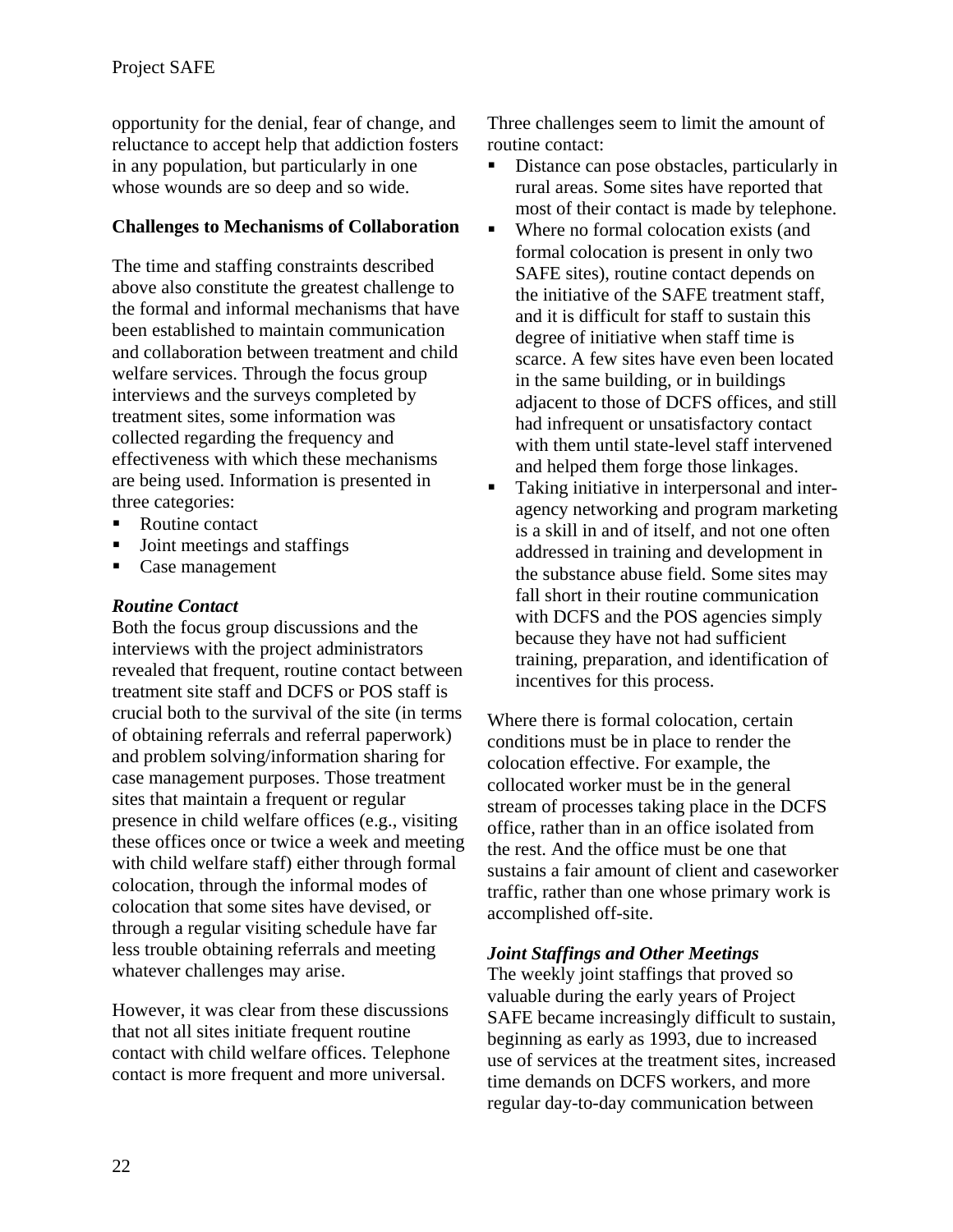the outreach workers and DCFS workers. Turnover of staff, resulting in periods of under-staffing and staff overload in Project SAFE and the local DCFS offices, has strained the ability to conduct case conferences on a consistent basis. For example, in the 2001 Project SAFE Survey only 71 percent of SAFE sites reported that POS agencies participated in clinical case conferences. The median number of SAFE/DCFS/POS agency case conferences reported in the previous 30-day period was 7.6. An increasing amount of communication is being handled through written reports and by telephone (survey respondents reported an average of 20 phone contacts per week between Project SAFE and DCFS/POS agencies). This lack of sustained, intensive interagency contact makes joint formal clinical case management impossible in many sites.

Although the focus group discussions did not collect all-inclusive data on the activities conducted by the many agencies on the treatment and child welfare sides, when asked to volunteer information about their methods of coordination with DCFS and POS:

- Five out of 23 sites reported that they hold regular meetings with DCFS
- Four sites reported monthly meetings with DCFS and/or POS agencies
- One site reported that it conducts formal clinical case management with DCFS (but not with POS agencies)
- Four reported holding meetings that involved treatment staff, DCFS, and the client
- Four reported having SAFE staff attend DCFS staffings
- Two reported holding staffings with all of the client's service systems
- Two reported that SAFE staff were invited to DCFS family meetings
- One reported that SAFE staff were invited DCFS conferences
- One reported that SAFE staff were invited to some DCFS Administrative Case Review meetings
- Three reported holding meetings with DCFS as needed
- One reported having a job-shadowing program with DCFS
- One reported that DCFS was invited to exit counseling sessions at the SAFE site

Although it is likely that some sites that did not report attending one or more of these types of meetings had in fact attended them, the low numbers of sites reporting joint meetings gives some indication that these mechanisms of communication and coordination may be under-utilized in many areas. At the state level, both DCFS and OASA have emphasized the need for joint meetings and frequent contact between the two systems at the local level, and have provided encouragement and incentives for increased contact. However, it may be that, even when large service systems make the structural modifications necessary to create truly collaborative programs, some staff members continue to think and act in terms of their individual agencies' traditional requirements and practices.

There seems in general to be a higher concentration of joint meetings in the Central region than in the other DCFS regions. It is not clear whether or not there is a connection between this and the fact that the project's earliest sites were in the Central region, so the earliest sites received higher levels of training and technical assistance because the program was in an experimental phase and funds were available for those preparatory measures. The Central region also does not experience the issues of distance that the Northern and Southern regions experience.

#### **Case Management and Service Linkages**

As challenging as case management may be when it is applied to the complex, overwhelmed, and overburdened lives of Project SAFE women, that function meets an additional challenge when it is only one duty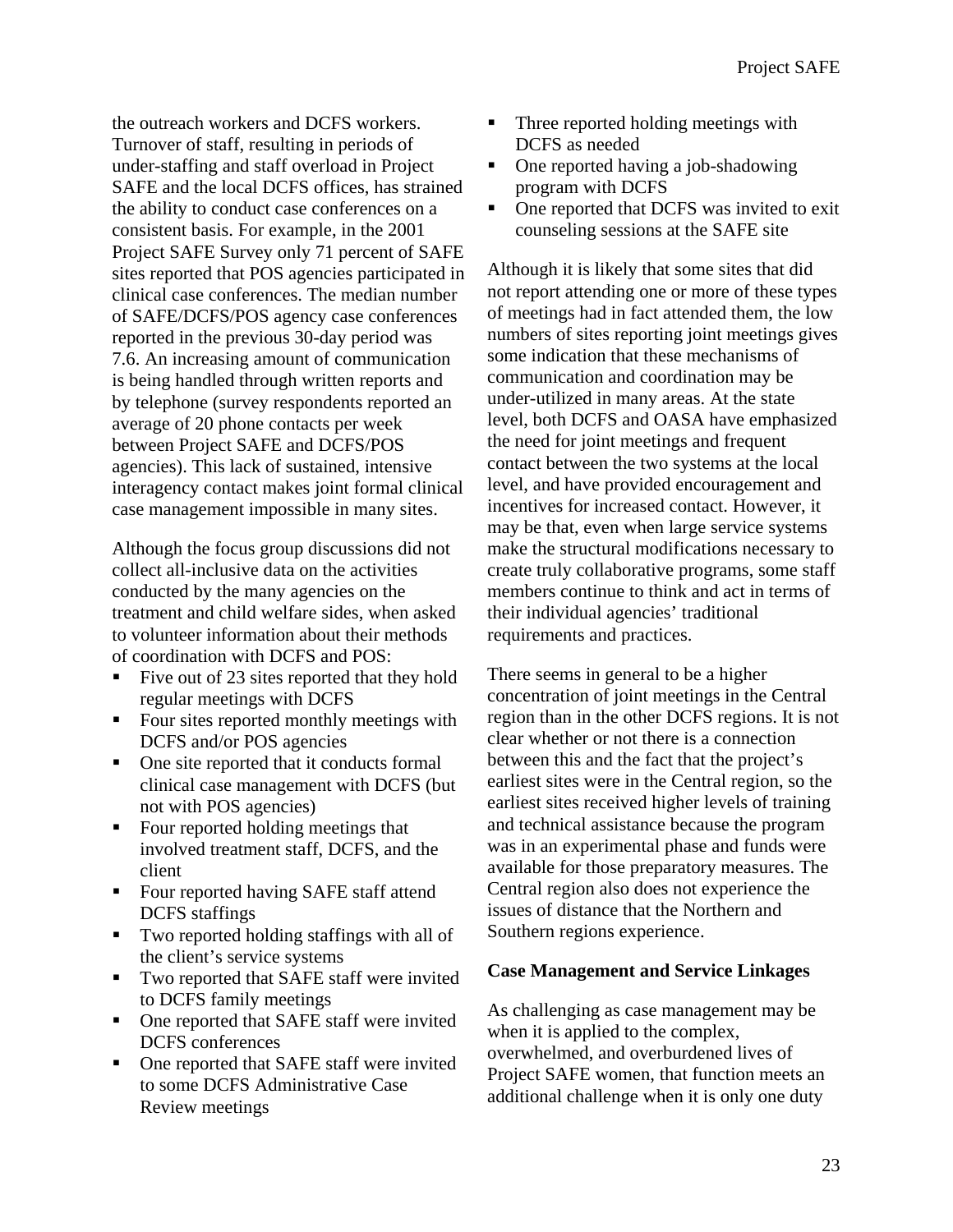among many for an already overloaded Project SAFE coordinator or outreach worker. At sites that have implemented aggressive outreach approaches, there is a trend toward the assignment of case-management duties to outreach workers, a natural fit given their involvement in so many aspects of clients' lives. However, many outreach workers' duties also include home visits, transportation to treatment and needed services, and introduction to recovery support systems; and in a few cases may include assessments (if the outreach workers are appropriately certified), urine testing, child care, parent training, and/or support in aftercare.

Case management duties may include internal and external referrals for counseling services outside the scope of the site's Project SAFE services, coordination with the various agencies whose requirements the clients must fulfill, and building linkages with local agencies that provide goods or services needed by the clients and their families. Following are some of the challenges that may arise in these areas:

- Large and diverse agencies can meet many of their clients' needs with internal referrals. However, many smaller, resource-poor agencies whose clients need services such as detoxification or residential treatment must refer clients to other Project SAFE sites for those types of services. When clients have received those services and are ready for standard Project SAFE Intensive Outpatient (IOP) programs, they often elect to stay at the larger sites rather than return to the smaller sites to which they were originally referred. This reduces the SAFE census at the smaller agencies, which often have fewer resources to sustain their programs while they wait for more referrals.
- An essential element of case management is the coordination and negotiation of clients' schedules and requirements with

the other agencies (e.g., DCFS, DHS Public Aid, Criminal Justice) whose mandates and requirements often compete with their treatment and recovery needs. The most common example of this is the preponderance of women who are required to seek employment under Welfare-to-Work policies, with work schedules that prevent their attendance at IOP and parenting groups. Most of the sites reported this as a major challenge to treatment engagement, retention, and scheduling.

• Another common example is the legal requirement that issues of permanence (whether or not children will be returned to their parents) must be settled within nine months of the date of case adjudication (decreased from 12 months under prior legislation). The nine-month period is scheduled at the State's Attorney's discretion, and may start as soon as the DCFS case is opened, long before the client enters treatment. This can result in a sense of urgency and haste that is counterproductive to treatment goals, and a desire to rush clients through treatment when in fact they may need many months' involvement just to become engaged in the treatment process. Clients may be forced to end treatment prematurely, setting them up for future relapse.

■ Linking clients to services within the community is another essential component of case management, one that faces its greatest challenges when the services are not available. The area of greatest scarcity reported by focus group participants was safe housing and shelter to combat the problem of homelessness, particularly in the Northern, Central, and Southern Illinois Regions. Often clients' living situations are unsafe, transient, permeated with AOD and drug-selling cultures, and peopled with family members and paramours who sabotage treatment goals. Obstacles to safe housing include: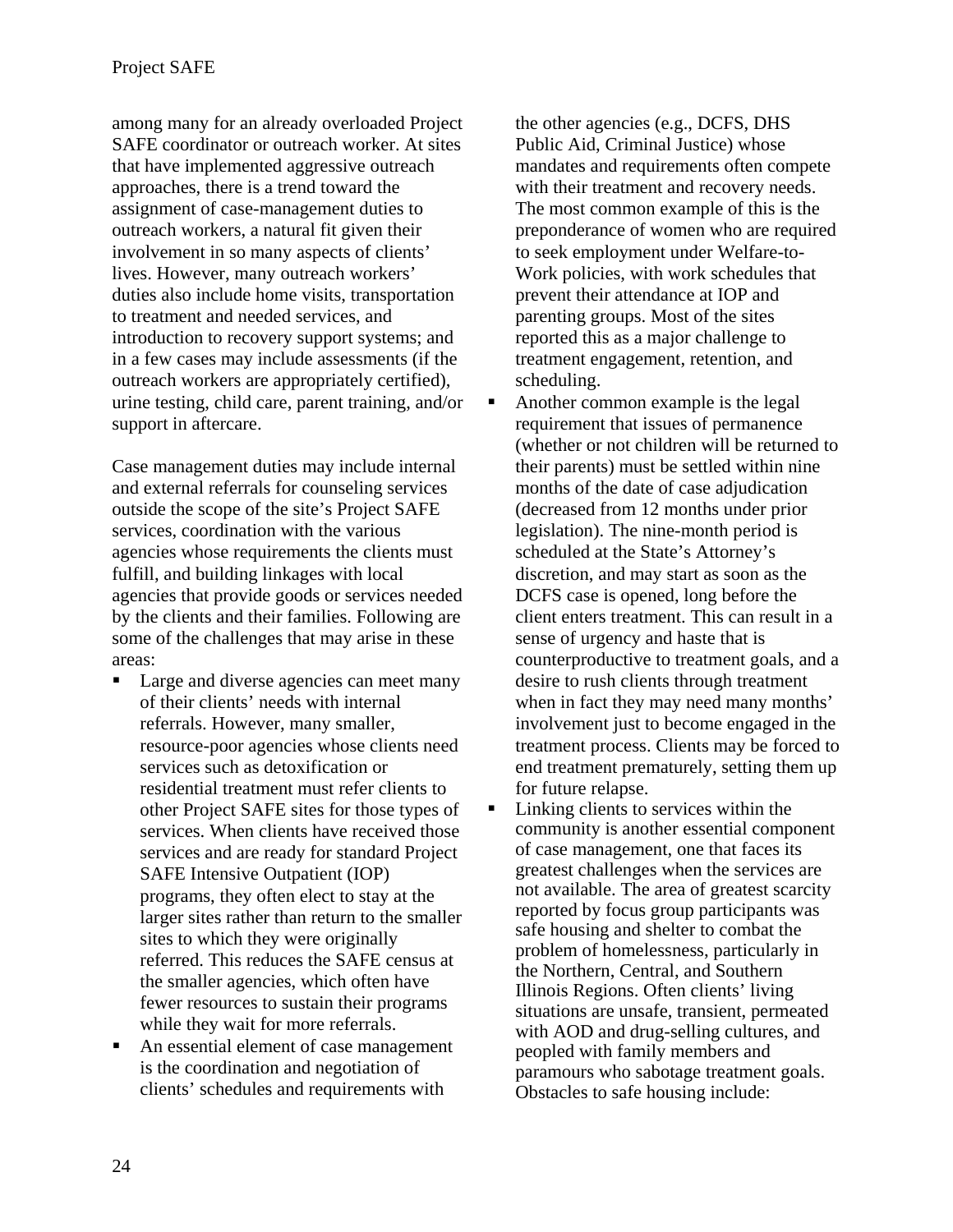- the lack of shelters and recovery homes for women, most notably for women with children, particularly older children;
- the presence of alcohol and other drugs and drug cultures in many shelters;
- high demands on existing domestic violence shelters;
- sabotage of treatment goals among some mission-based shelters;
- the scarcity of Section 8 certificates for subsidized housing;
- rules that block access to Section 8 for people already living in public housing; and
- the difficulty that clients have raising money for deposits on rooms or apartments in recovery homes and other settings.

In addition, some sites reported a scarcity of domestic violence services, difficulty in coordinating with local domestic violence shelters and counseling services, and some domestic violence shelters' policies that prohibit services to women who have substance abuse problems. A few sites also reported difficulty in finding appropriate child care.

In spite of these considerable obstacles, Project SAFE continues to foster large and small improvements in the lives of hundreds of families each year. The following section outlines some of the methods and practices that have been found most successful in meeting these challenges and promoting successful collaboration, communication, and coordination of services; and recommendations for meeting the challenges that remain.

#### **2.4 Recommendations and Best Practices**

The following discussion of program recommendations and best practices will address four major areas:

 Administrative and coordinating structures, including state-level administration,

regional coordination, the liaison system, and the referral system

- Mechanisms of communication and collaboration, including routine contact and joint meetings
- Case management
- **Training**

#### **Administrative and Coordinating Structures**

#### *State-Level Administration*

In this category a discussion of best practices might amount to a review of the practices that have taken place in Project SAFE thus far.

State Leadership: The Directors of both DCFS and OASA have exhibited a firm commitment to Project SAFE from its earliest days. Leadership of both agencies has been committed to the belief that a highly coordinated service-delivery design using the resources of both departments offers unique opportunities to disrupt the cycles of substance abuse, deterioration in parental functioning, and child neglect. The repeated references to Project SAFE by agency leaders during meetings and in professional speeches has both evidenced and generated great support for the project. This support has paved the way for smooth project implementation, communicating to everyone concerned that all obstacles that stand in the way of the success of this project must be confronted directly and resolved.

Advisory Committee: The active leadership role taken by the OASA/DCFS Advisory Committee is also a critical element in the project's success. Strong and regular involvement in the Committee by the Directors of both agencies sends a clear message of joint ownership of the project. The focused work of the subcommittees, sometimes meeting more often than once in a quarter, has ensured that policy is reviewed and crafted in a manner that is responsive to the needs of Project SAFE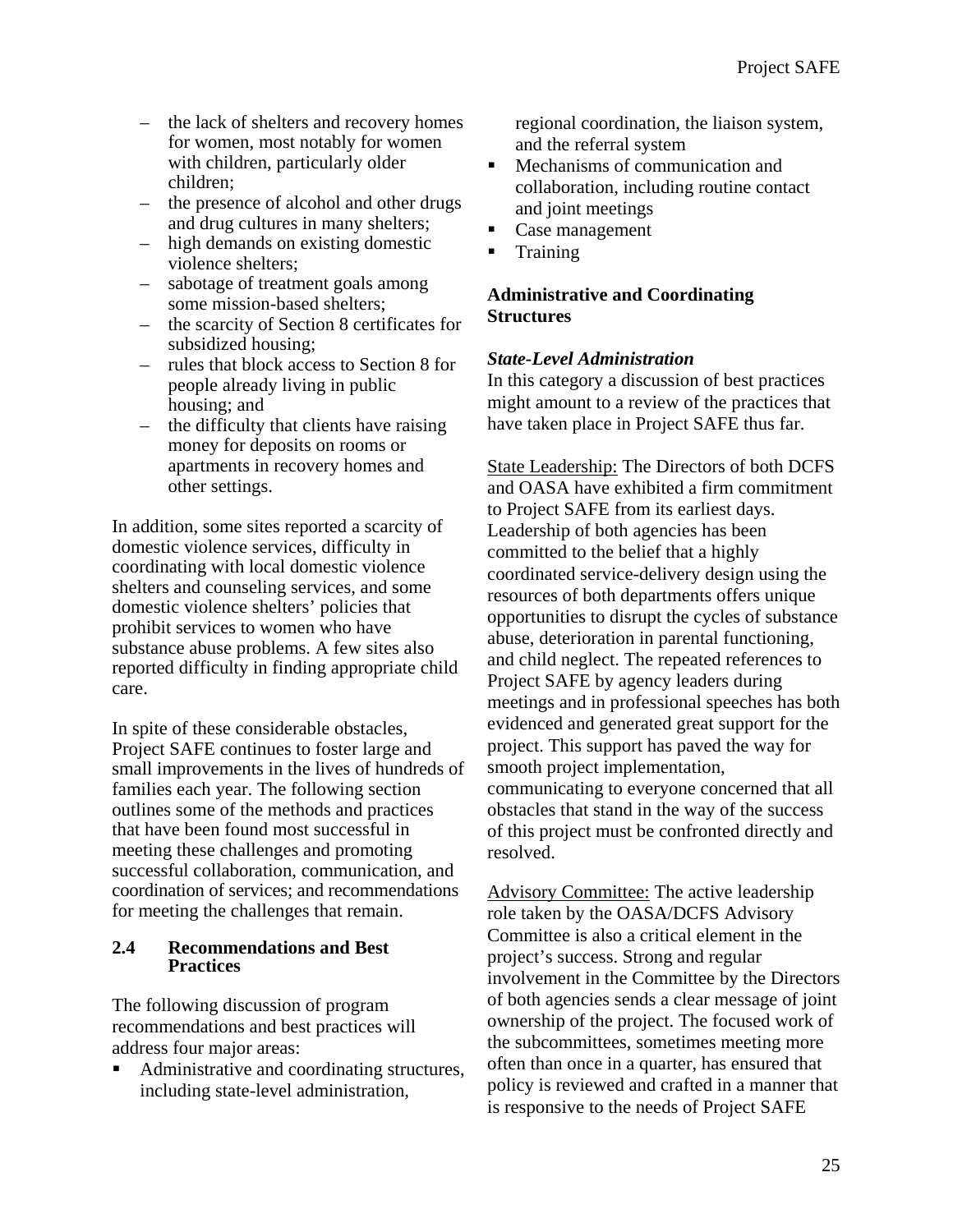families and the smooth functioning of the project as a whole.

Coordinating Agency Staff: Regardless of the procedures that have been established for inter-agency coordination, and the incentives that have been extended, state officials have often found that the most effective way of promoting collaboration and communication is case-by-case, one-to-one on-site problem solving and technical assistance by the OASA Manager and the DCFS AOD Coordinator. Just as the treatment and child welfare staff's success in collaboration often rests on individual relationship-building efforts, so does the success of the project leaders' efforts. The fact that this team represents both the child welfare and substance abuse authorities in the state has provided a significant resource for problem solving in local service design and delivery issues.

As a result of these activities the OASA Manager and the DCFS AOD Coordinator have also often found themselves advocating internal changes in policies and procedures at the state level that would make Project SAFE workable and more effective at the local level. Their shared responsibility for representing the project and facilitating project meetings has sent a strong message of collaboration since the project's inception. This equality of ownership in the project has eliminated the competitiveness and the "win/lose" problemsolving approach that can sometimes characterize attempts at multi-agency collaboration.

#### *Regional Coordination*

The wide range of success that the individual DCFS regions have reached in their oversight and planning processes points to one central recommendation in this area:

- use the region that has achieved the greatest success (Cook Central) as a model for best practices;
- study and quantify the steps taken by that

region, the timelines within which those steps have been taken, and the skills and processes that have contributed to the region's success;

- identify and assess the challenges to successful coordination that exist in each region and ways of meeting those challenges; and
- use that information to develop and provide training and technical assistance to all Regional AOD coordinators, designed to bring all regions up to the best-practices standard.

An additional recommendation concerns a procedure for gradually building involvement in the quarterly regional AOD meetings. The first session might involve only DCFS and POS staff, providing information and networking opportunities in AOD concepts and the services available to their clients. The next session would add participation by staff of Project SAFE sites, providing cross-training and additional networking opportunities. When this network is established, representatives from the many ancillary services and resources available within the communities would also be included. Representatives from criminal justice systems (e.g., judges and state's attorneys) would also be valuable participants in this process.

#### *Liaison System*

DCFS Liaison System**:** Three recommendations would address ways of approaching best practices for the DCFS liaison function.

- Quantify and assess the DCFS liaisons' case loads and ability to perform SAFE liaison functions, analyzing the data on local, regional, and statewide levels, and make staffing, training (e.g., time management), and role-assignment recommendations based on that analysis.
- Provide more liaison-role-specific training, technical assistance, and job-shadowing opportunities for DCFS liaisons.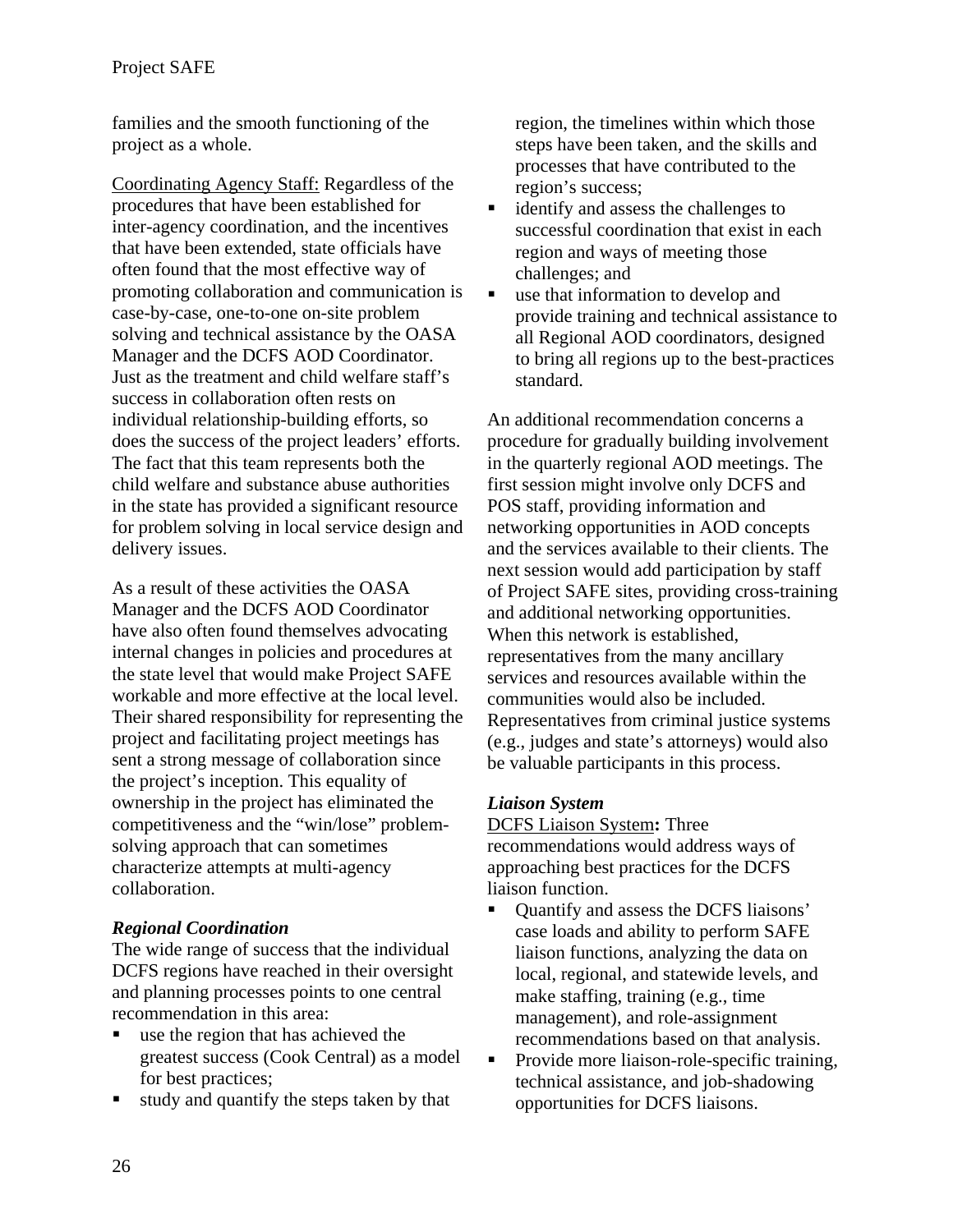- Collect from the various regions information about the most effective procedures for identifying and contacting DCFS liaisons and case workers (including the liaison role that Regional DCFS staff can play when local liaison positions experience rapid turnover, the information that the public service administrator at the Case Assignment Unit can provide on case worker assignments, and the use of the child protection service worker as the point of contact when cases are in transition between DCP and the DCFS case worker); publish statewide, regional, or local procedures, depending on whether or not the procedures vary from location to location; distribute those procedures to SAFE treatment sites; and update the procedures as the systems change.
- POS/PRD Liaison System**:** Three recommendations for this system as well:
	- Since the prevention resource developers' liaison roles for the POS child welfare agencies have not yet been fully implemented, the first recommendation would be to implement that relationship in full, assess its effectiveness, and make any adjustments indicated by that assessment process.
	- SAFE treatment sites should also be given information about the contract oversight role of the Agency Performance Teams, including the potential use of these teams to intervene in cases in which neither direct contact with the case worker and supervisor nor coordination and technical assistance from the prevention resource developer has succeeded in resolving coordination problems.
	- **Cross-training for prevention resource** developers, POS case workers, and SAFE site staff in liaison functions will also be an essential component of success.

Referral System: According to the focus group participants and interviewees, the best

practice, rapid referrals and accurate and complete referral paperwork followed quickly by assessments, is not the norm at this point. Participants pointed to a number of recommendations for improving this system in troubled areas.

- Activities are needed that would raise the awareness and understanding of Project SAFE among DCFS and POS case workers, so that the program would come to mind when they encounter cases that are appropriate for referral. In the 2001 Project SAFE Survey, one site recommended the use of "intensive outreach" to locate DCFS/POS workers who could make referrals.
- To identify and address the cases that warrant but do not receive SAFE referrals, two measures were recommended: 1) begin the design of tracking capabilities within the DCFS computer system that would flag these cases and bring them to the attention to the appropriate staff, and would track eligible cases throughout their lives in the system; and 2) as a temporary measure, implement on a regional basis informal tracking measures that would help identify cases that are not being referred appropriately. For example, one regional DCFS representative asked all her offices to make a list of all cases eligible for but not receiving SAFE services, obscured the clients' names but included the case numbers and case workers' names, and distributed the list to the SAFE sites so that they could take the initiative to follow up.
- **Provide increased and task-specific cross**training for all staff (DCFS, POS, PRD, and SAFE) who participate in the referral system. Include standards, timelines, and appropriate practices for follow up (by both child welfare and treatment staff); detailed, step-by-step instructions in filling out referral paperwork (e.g., the DCFS "Everything You Ever Wanted to Know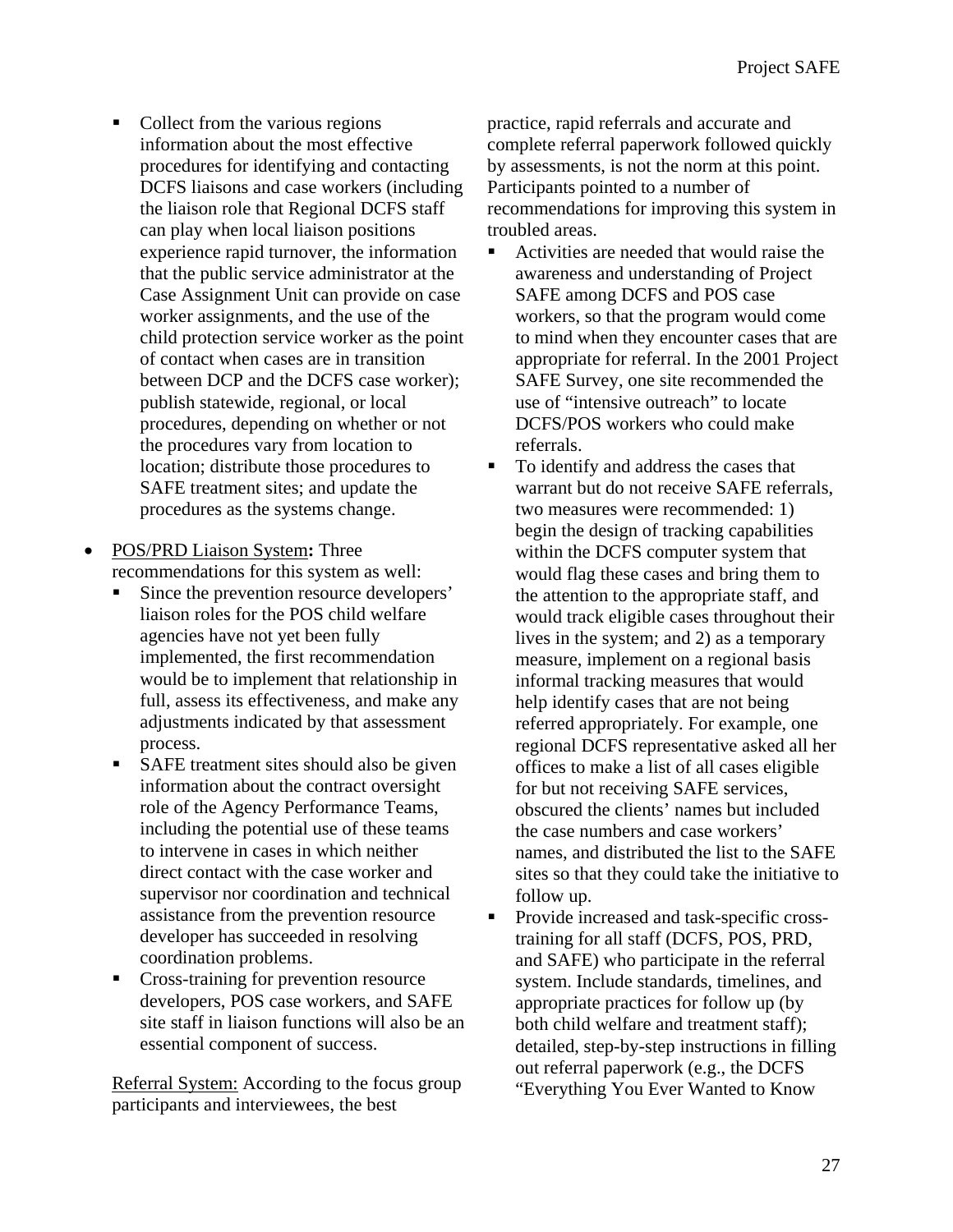About AODA Referrals But Were Afraid to Ask" training); procedures that SAFE staff can follow to elicit timely and accurate referral paperwork from child welfare staff; and time management techniques related to the referral process.

To address the need for more effective identification of potential cases of child neglect and abuse, participants in an information-gathering process sponsored by Prevent Child Abuse Illinois suggested greatly increased public awareness and education. DCFS Hotline staff might also be trained in customer-relations skills, and medical providers might receive more training in identification and reporting of substanceexposed infants..

#### **Mechanisms of Communication and Collaboration**

#### *Routine Contact*

In terms of routine contact between SAFE treatment providers and child welfare agencies, the overall best practice is to have as much and as frequent contact as necessary, not only to facilitate the referral process, but also to provide ongoing feedback and promote joint case management. Four recommendations might work toward making this a reality.

 Formal and informal colocation was clearly identified as a best practice, wherever sites take full advantage of that colocation. In formal colocation, ensure that treatment staff are situated in highvisibility areas, become part of the flow in child welfare agencies, and become involved in all the ways that are appropriate to those situations. In informal colocation, promote ingenuity and initiative in making and sustaining regular contact among a variety of systems (e.g., AOD treatment, child welfare, public aid, domestic violence, criminal justice).

- More frequent formal and informal contact between Project SAFE and DCFS/POS staff is essential to successful communication and collaboration. Many respondents to the 2001 Project SAFE survey cited frequent phone and in-person contact as a best practice for this project.
- There is a need for more team-building activities and incentives on a regional level involving substance abuse and child welfare staff.
- The collaborative site-level problemsolving work of the DCFS AODA Coordinator and the OASA Manager for the OASA/DCFS Initiative constitutes a best practice in fostering increased contact and collaboration between local child welfare and treatment sites.

# *Joint Staffings and Other Meetings*

The overall best practice in this area, recommended by administrators and line staff alike, is a true process of ongoing collaborative clinical case management by treatment and child welfare staff, facilitated through the consistent multi-agency attendance of joint staffings, family meetings, and designated multi-agency meetings. This would be supported at the regional and state levels through meetings, conferences, training programs, and other networking and information-sharing venues. This goal might be approached beginning with seven basic recommendations.

- Continue to hold the annual statewide OASA/DCFS Initiative conference, including tracks for specialized functions such as outreach and parent training.
- $\blacksquare$  Hold region-wide multidisciplinary meetings as well, either in the form of an annual conference or in the form of more frequent, shorter meetings, depending on the needs and time constraints in that region.
- On a site-by-site basis, collect data about the staffings and other meetings that take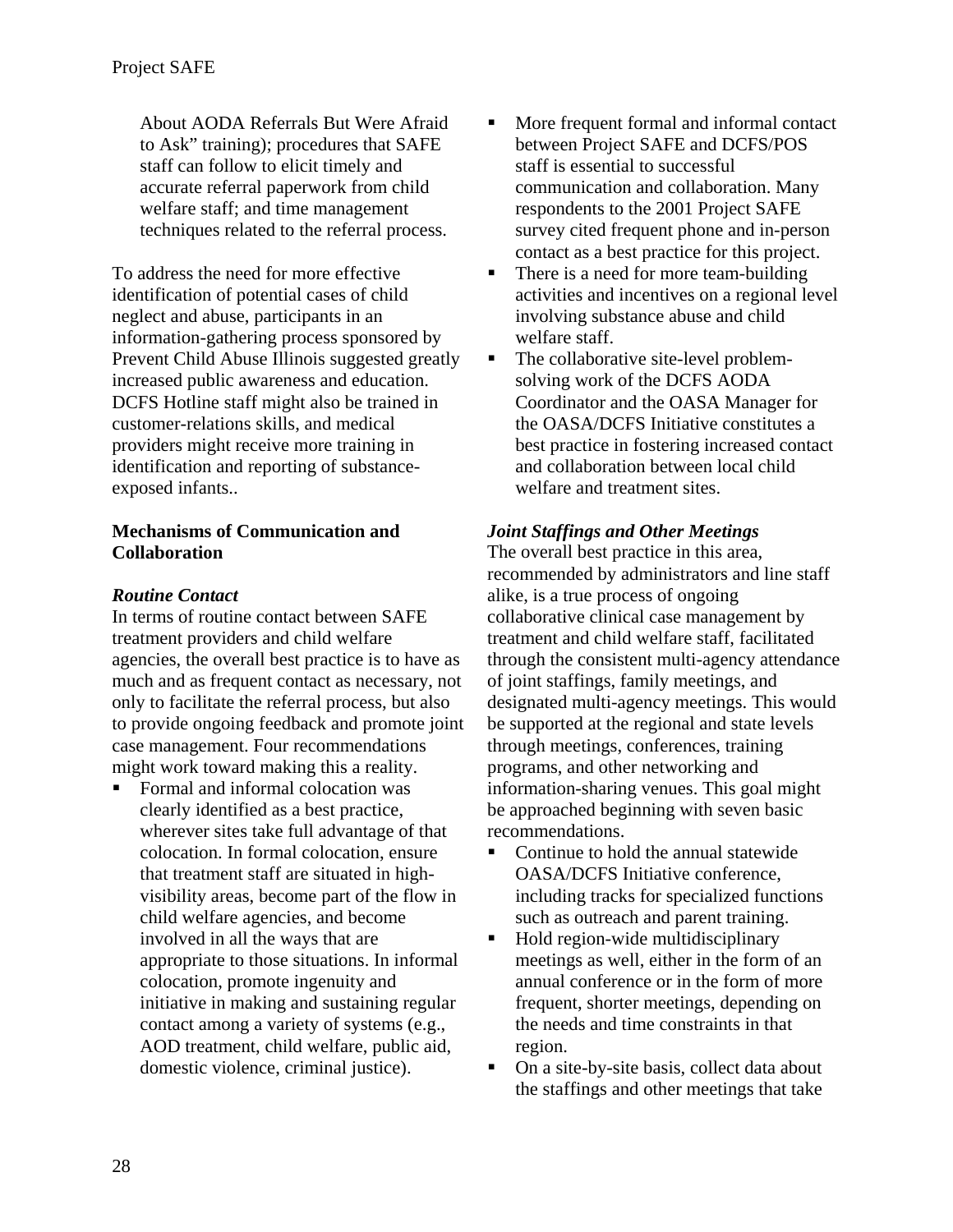place within individual agencies, the frequency with which those meetings receive multi-disciplinary attendance, the joint meetings that do take place, and obstacles to multi-agency participation in case management. Analyze this data by site, by region, and for the state as a whole, identify unfulfilled opportunities for collaboration, and release the resulting report to local and regional child welfare and SAFE sites.

- **•** Develop a streamlined, automated system for cross-agency notification of the times and dates of meetings related to SAFE clients, and make that system available to the regional offices and local child welfare and SAFE sites.
- Explore opportunities for periodic multisite meetings of outreach workers, within schedules that their other requirements would allow.
- Provide tips for SAFE treatment staff and child welfare staff in the appropriate use of interagency meetings as cross-training opportunities.
- Encourage involvement of SAFE staff in meetings of the DCFS Local Area Networks (LANs).

#### *Case Management and Service Linkages*

While the ideal is a fully collaborative multiagency case management process, several measures can be taken to strengthen the case management processes that are taking place within the SAFE treatment sites.

<span id="page-34-1"></span><span id="page-34-0"></span> A logical first step would be to gather information on the assignment of case management roles and responsibilities as they exist, the other responsibilities also held by case managers, and any challenges they face in fulfilling the case management role. Based on the results of that information-gathering process, support and training could be offered where it is needed.

- Promote formal and informal multi-agency collaborative efforts to examine multiagency demands on clients.
- Provide greatly increased opportunities for cross-training on addiction, treatment, and the recovery needs of this population, targeting the many service systems whose services and/or requirements have an impact on Project SAFE clients.

# **2.5 Training**

#### **Training Issues**

#### *Selected child welfare/Substance Abuse training*

DCFS SAF (Substance Affected Families)

Policy and Practice Training Course The DCFS Substance-Affected Families policy was developed in 1999. The following year, all DCFS and  $POS<sup>1</sup>$  $POS<sup>1</sup>$  $POS<sup>1</sup>$  agency staff attended the SAF Policy and Practice Training Course. The purpose of this training is to "provide DCFS and POS direct service staff with best practice information and skills to serve as substanceexposed infants and substance-affected families from initial contact through case closing." (DCFS, 1999). The DCFS "SAF" training is divided into five modules:

- 1. SAF/SEI<sup>[2](#page-34-1)</sup> Protocol Overview
- 2. The First 30 Days

 $\overline{a}$ 

- 3. Family Intervention
- 4. Evaluating Progress in Placement-Reunification Cases
- 5. Preparing for the Termination of Parental Rights

#### Project SAFE Annual Conferences

Each year from 1987 through 2000, a statewide Project SAFE conference was held. Participants in this conference have included clinicians, outreach workers, and

<sup>&</sup>lt;sup>1</sup> POS (purchase of service) agencies are those that provide child welfare services under contract to DCFS<br><sup>2</sup> Substance avnosed Infont Substance-exposed Infant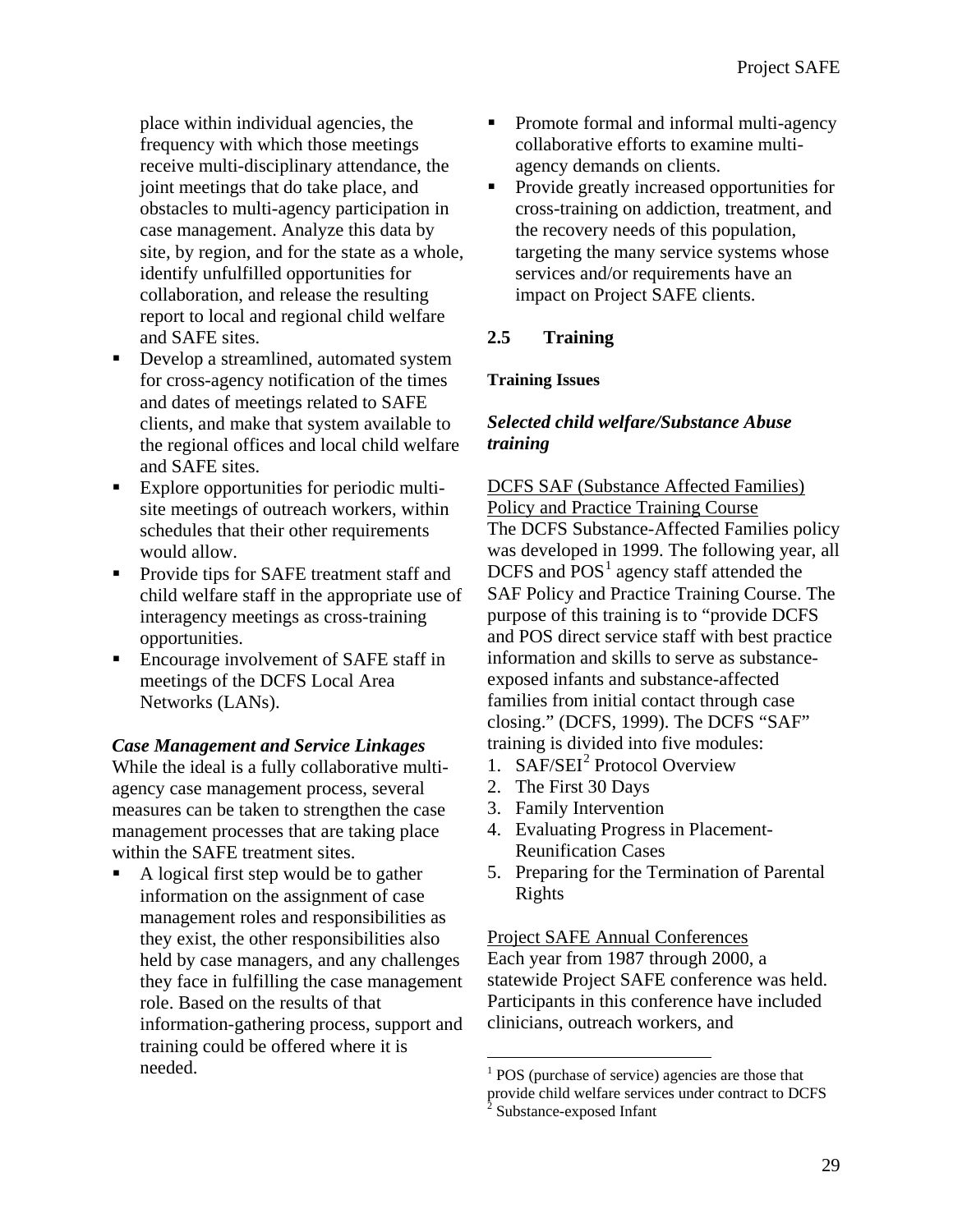administrative personnel from the Project SAFE treatment provider agencies as well as a wide range of DCFS staff members (e.g., DCFS/Project SAFE liaison staff, caseworkers and administrators). These conferences have provided a opportunity for participants to learn from a wide variety of speakers and workshop leaders, review the development of the Project SAFE system, identify programmatic problems, concerns and challenges, and identify solutions. In addition, skills training was provided for different disciplines within the Project SAFE network. For example, addiction treatment providers were given an opportunity to learn about child welfare issues, such as how to identify abusive situations during home visits. In CY 2001, Project SAFE regional conferences were held.

#### Lighthouse Institute/Illinois Sate University Training Projects

Lighthouse Institute and the School of Social Work at Illinois State University, both together and separately, have implemented four child welfare training projects since 1994. More than 500 individuals involved in child welfare and/or substance abuse work have been trained as the result of these programs. The four projects were made possible by grants from the U.S. Department of Health and Human Services, Administration for Children, Youth and Families. The four training programs are listed below.

- 1. **Women and Children First.** (October 1994-February 1996) provided training on the related issues of substance abuse and child maltreatment to 270 child welfare and substance abuse treatment workers, other community professionals, judges and physicians in a series of workshops held at nine locations throughout the state of Illinois.
- **2. Project Next Step** (October 1995- December 1997) provided a series of competency-based training modules and

curricula that addressed the problems of substance abuse affected families within the child welfare system. These products were used to provide primary education for both undergraduate and graduate social work students, and to enhance the competency of social work professionals already practicing within the field. Approximately 120 individuals received this training.

- 3. **Project Safe Families**. (October 1997- September, 2000) involved curriculum development and delivery of a series of competency-based training modules that addressed the impact of substance abuse, domestic violence, and mental illness on child welfare. These products were used to provide both introductory and advanced training to 150 child welfare professionals in Illinois.
- 4. **Project Strengthening Supervision.**  This project which began in October 2000 is designed to 1) support the policies, practices and changes that are occurring within the child welfare field as the result of ASFA and other recent federal and state legislation, 2) to improve the decisionmaking process among child welfare supervisors and their staff in cases where parental substance abuse is an issue, and 3) to enhance the ability of clinical supervisors and their staff to conduct permanency planning in cases in which substance abuse is an identified problem. Four days of training are being provided to groups of 20 clinical supervisors in three separate regions of Illinois each year. The four days address the following topics. Subtopics, if applicable, are indicated for each day of training.
	- Introduction to the Transtheoretical Stages of Change and Motivational Interviewing.
	- Advanced Substance Abuse Issues-Day 1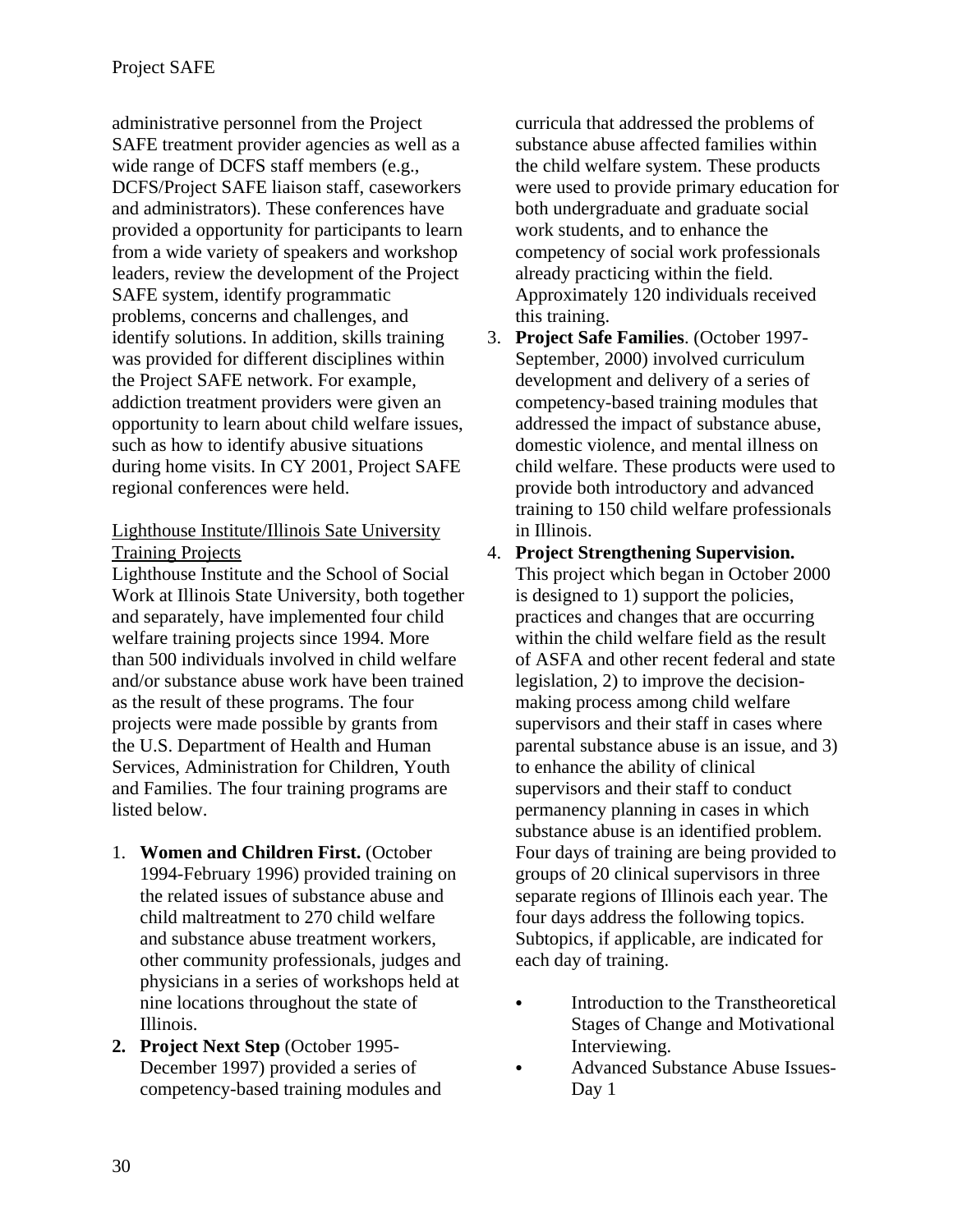- Understanding the ASAM Patient Placement Criteria, 2<sup>nd</sup> Edition-Revised
- The Drug-Exposed Infant and Child: Research Update
- Client Methamphetamine Use and Manufacture: Ensuring the Safety of Child Welfare Workers
- Issues in Relapse Prevention
- Advanced Substance Abuse Issues-Day 2
- Promoting Recovery and Safety within Substance Affected Families
- Methadone: Facts and Myths
- Supervising for Maximum **Effectiveness**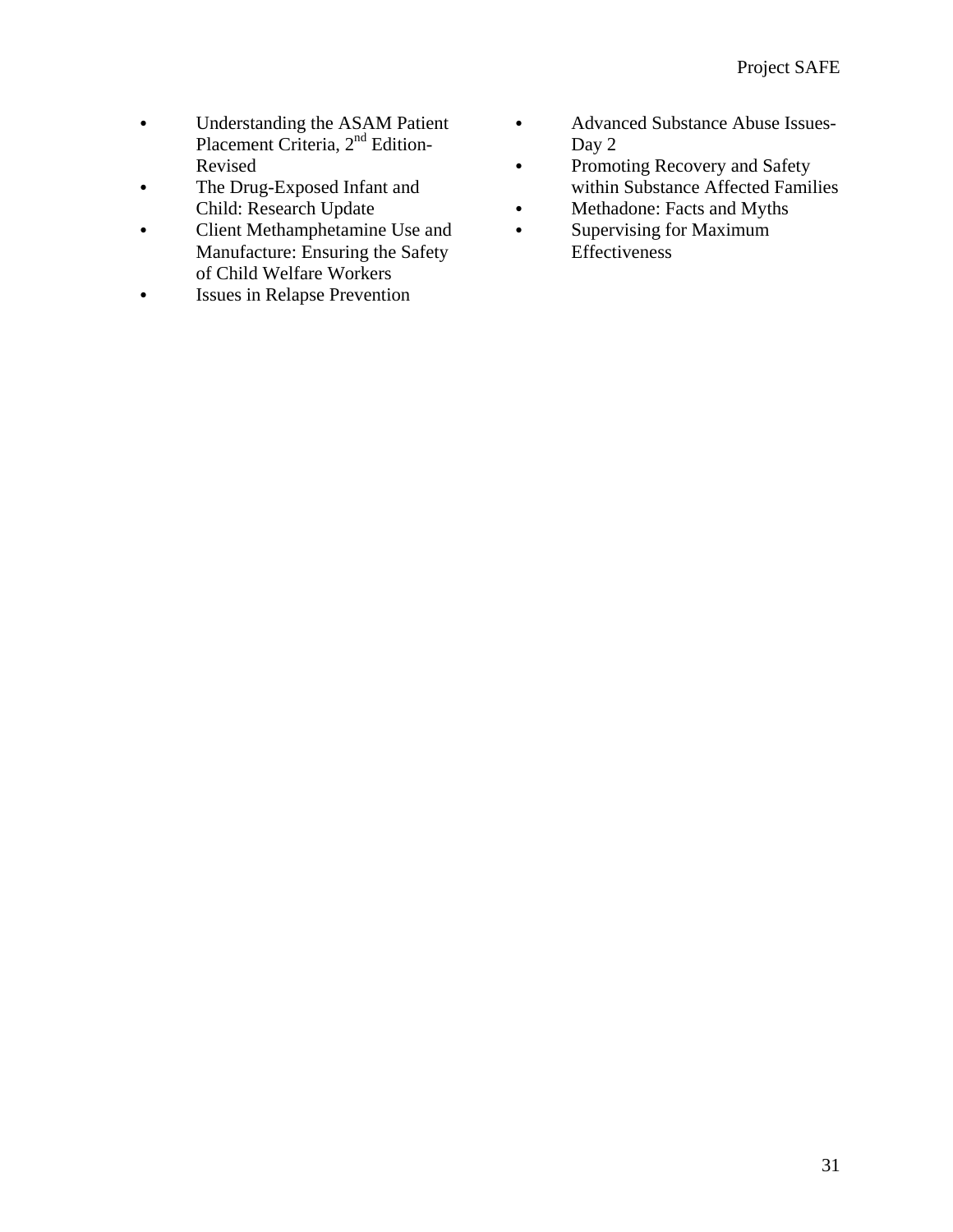Project SAFE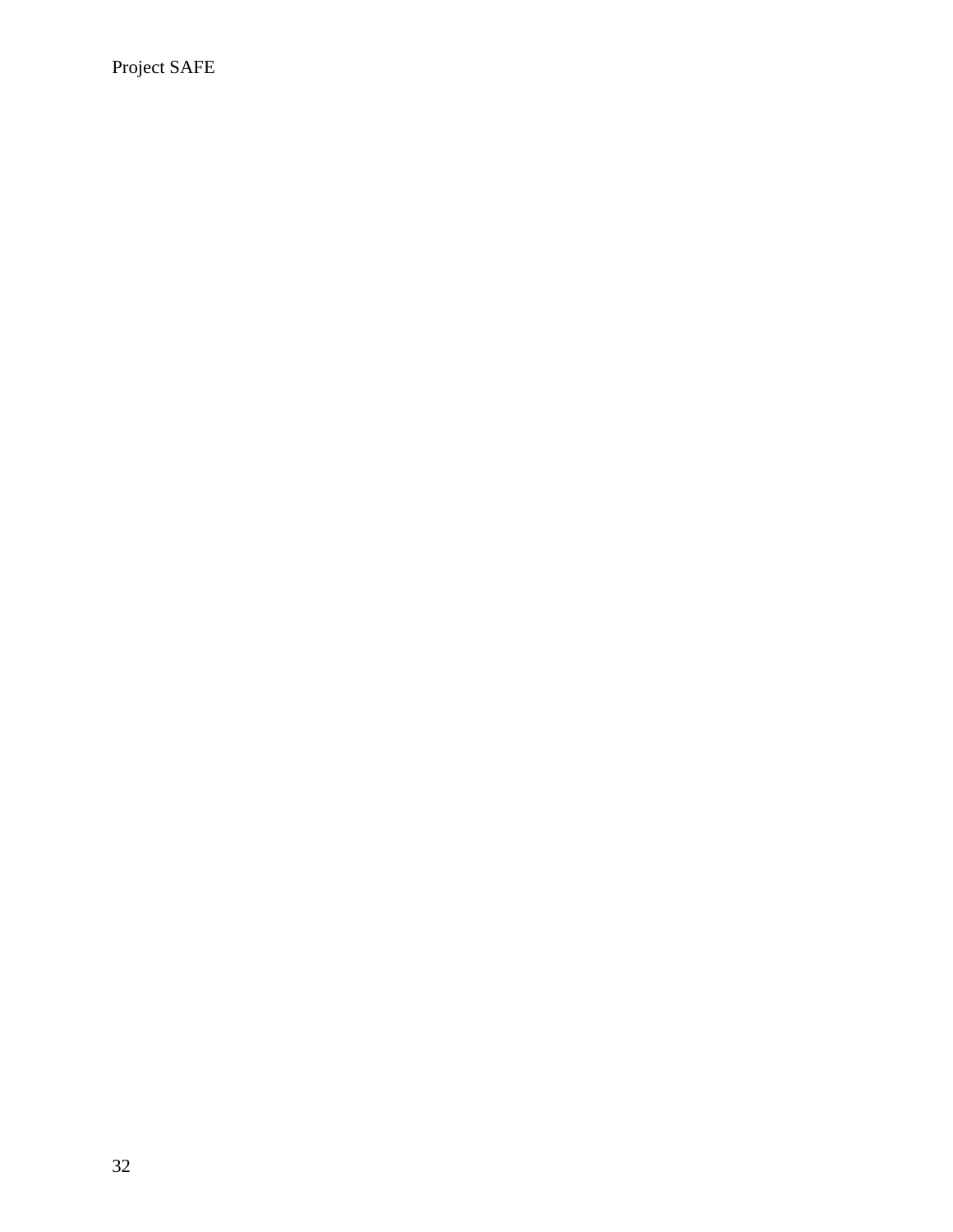# **Chapter Three: Outreach Services**

#### **3.1 Introduction**

If the collaborative structure of Project SAFE works as a sort of central nervous system for the program, then the outreach function may be its heart and soul. All but one Project SAFE site (Human Resources Development Institute, located in Chicago) employ 1-2 full-time (or full-time equivalent) outreach workers. The median caseload for outreach workers is approximately 18 clients. Their duties vary from site to site, as does their level of responsibility and involvement in clients' lives, but their primary purpose is to build, protect, and sustain the engagement that is essential to treatment completion and successful recovery. This chapter looks at several aspects of outreach, including:

- the evolution of outreach in Project SAFE,
- $\blacksquare$  the range of outreach services,
- $\blacksquare$  the engagement role of outreach,
- the outreach worker,
- current and ongoing issues affecting the outreach role, and
- **best practices and recommendations for** outreach .

#### **3.2 The Evolution of the Outreach Role**

The original conception of outreach in Project SAFE was formulated as a practical solution to the logistical problems that prevent many lowincome women, particularly women with children, from attending intensive outpatient treatment, e.g., the lack of transportation and the lack of child care. However, some of the most important discoveries in Project SAFE have happened more through serendipity than by design.

During project initiation, outreach workers kept contacting substance-abusing, highly treatment-resistant women because there were no other duties for the outreach workers to perform until clients were admitted. Through this programmatic twist of fate, it was discovered that sustained outreach worker contact with change-resistant clients broke down this resistance and increased the likelihood of their entry into treatment. The implications of this discovery are profound and extend far beyond the boundaries of Project SAFE.

The "aggressive outreach " that has become an ideal in Project SAFE covers both this relentless initial engagement process and a dogged willingness to press for the woman's and the family's recovery and survival needs – even when that means dispensing more honesty than the client is ready to accept. But paradoxically, some of the most conspicuous skills of an effective outreach worker are patience, love, respect, empowerment, and persistence.

Since the mid-1990s, some sites have diverted their outreach focus toward a role that might be described as "clinical outreach." There has been increased allocation of outreach worker time to assist in the direction of on-site treatment activities, particularly those which are child- and family-focused. Clinical outreach reflects a shift in the outreach worker's role from the details of outreach to the relationships and processes involved in outreach. It focuses more on the role of the outreach worker as a change agent in the life of the client. The more clinical focus that some outreach workers are taking on is reflected in such activities as conducting or assisting with client assessments and intakes, presenting lectures and facilitating discussion groups within the SAFE treatment schedule, and spending more time conducting home visits and providing supportive counseling to clients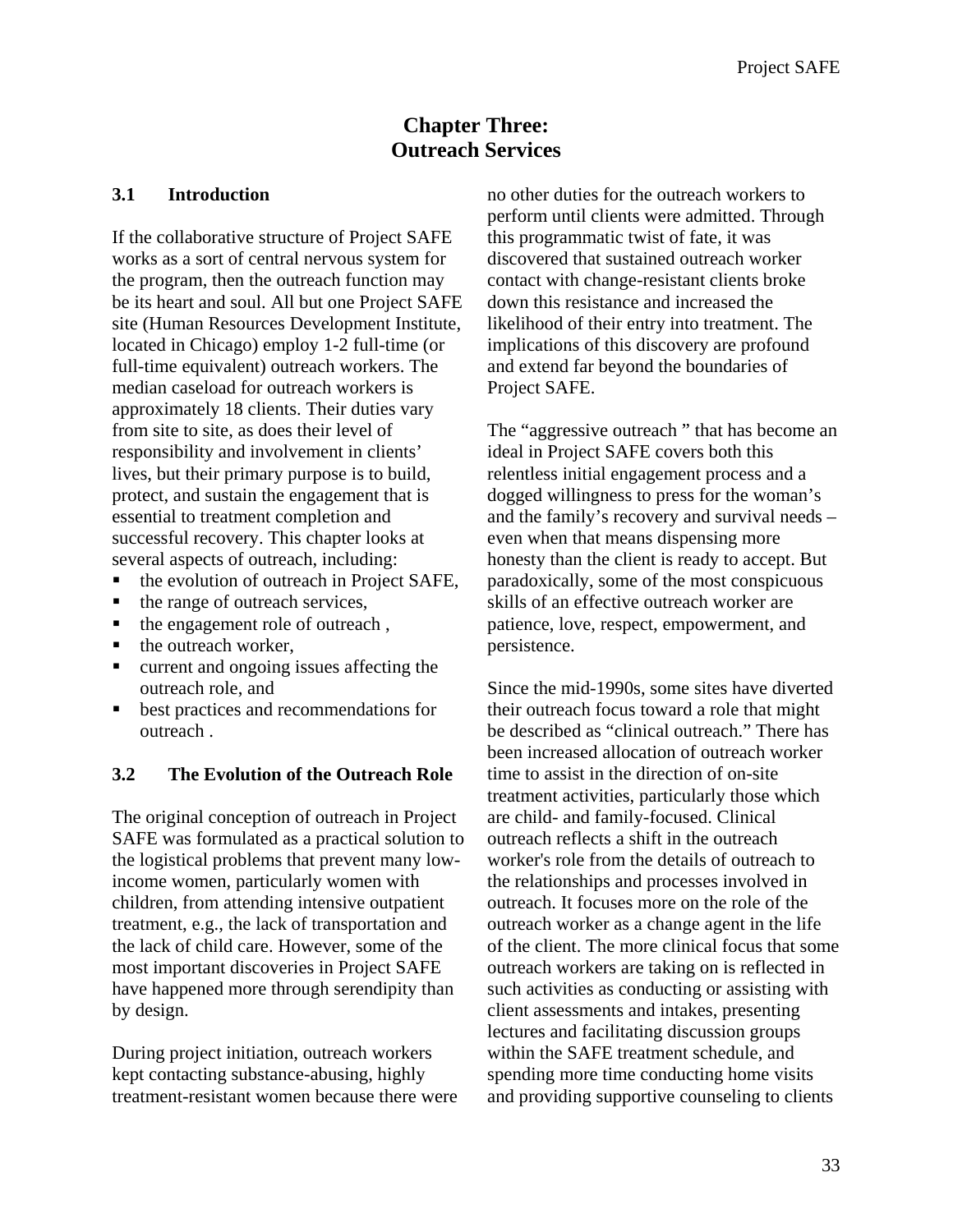in aftercare. In some cases outreach workers have even assumed formal or informal case management roles, coordinating activities among the various service systems at work in clients' lives.

As one reads the literature that has documented Project SAFE through the years, interviews administrative and line staff involved in all aspects of the project, and reviews the best practices cited by respondents to the 2001 Project SAFE Survey, one striking feature emerges: the extremely high value that all concerned place on the outreach role and the workers who occupy that role. The information that follows can only begin to capture the essential functions that outreach fulfills, and some of the reasons for the high esteem in which this relatively humble role is held.

# **3.3 Outreach Activities and Roles**

According to data from the 2001 survey of Project SAFE sites:

- Approximately 59 percent of current clients received home-based outreach services before their admission to Project SAFE.
- Approximately 22 percent of current clients received a joint visit by outreach workers and child welfare workers to engage them in Project SAFE.
- For the current clients who have had home-based outreach services, an average of three outreach visits were required to enlist their involvement in the program.

# **Outreach Activities**

The responsibilities of outreach workers have evolved by design somewhat differently across the project sites. The most consistently performed duties and responsibilities of outreach workers include the following:

- **assisting in the initial encouragement and** engagement of the client in Project SAFE;
- **Peropensi** providing transportation for clients to and from treatment (19 agencies provide this), and in some cases to and from other needed services;
- visiting Project SAFE clients in their homes, before, during, and (in some sites) after their direct involvement in treatment;
- providing in-home consultation on parenting and child care issues;
- **formally or informally assessing the** obstacles to the client's participation in treatment;
- assisting Project SAFE mothers in arranging day care services, so that the mothers can be free to participate in intensive outpatient substance abuse treatment services;
- serving as a welcoming presence, and at some sites providing rituals of welcoming and support, when clients first arrive for treatment;
- helping the client integrate into the home and transfer at a practical, behavioral level the lessons learned in treatment and parenting classes;
- **assisting and supporting the client in** restructuring relationships and building a lifestyle conducive to long-term recovery;
- **Part Figure 1** providing aggressive support to manage the crises that arise during early recovery and often lead to disengagement from treatment, and to relapse;
- **Peropee** providing ongoing emotional support to clients in order to enhance their sustained involvement with Project SAFE, often augmenting support at the most vulnerable times, like transitions in treatment services;
- linking each Project SAFE client with those self-help groups that are most clinically appropriate and geographically accessible to her; and
- **P** participating in staffings with treatment staff and DCFS workers, to ensure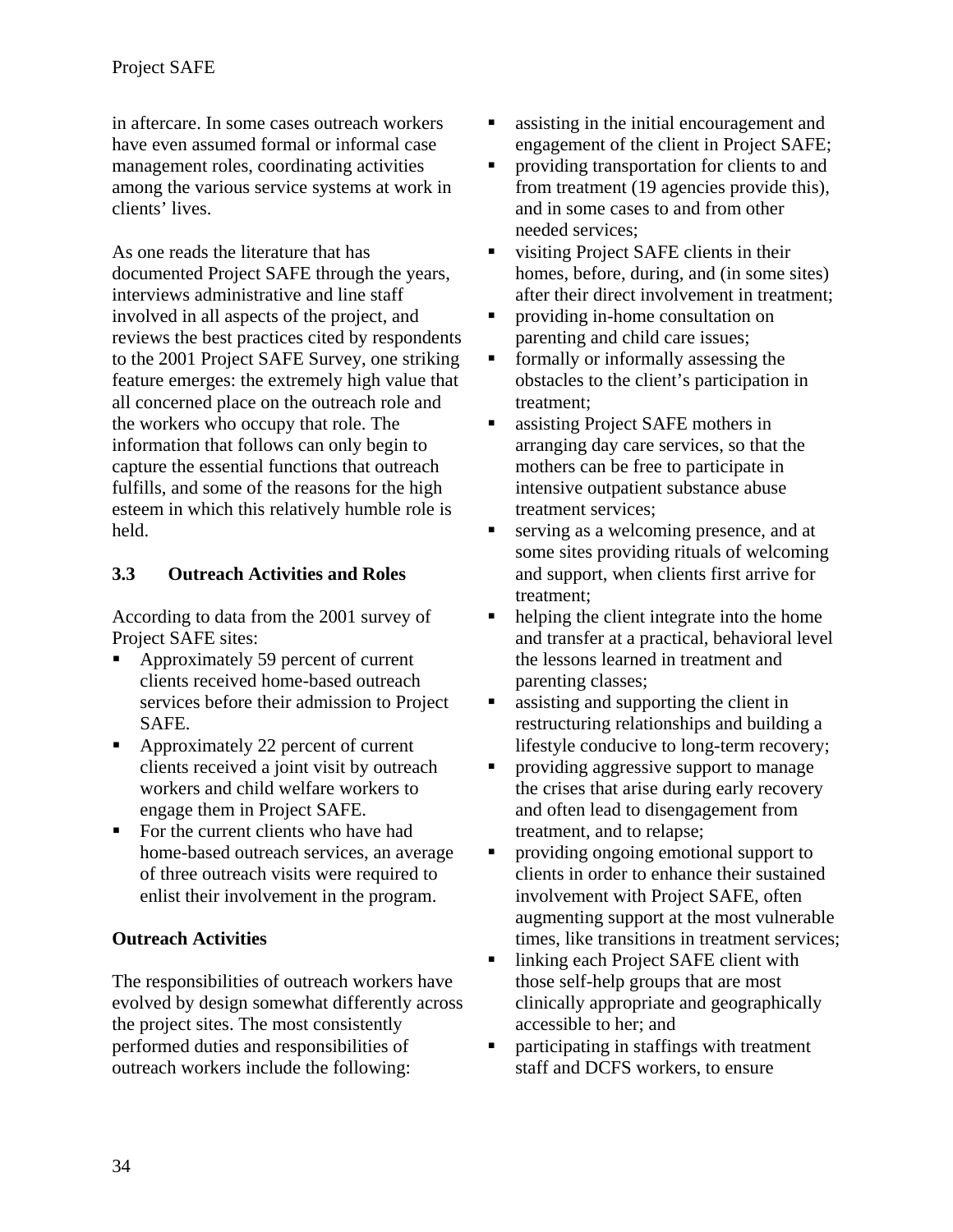coordination and consistency in client service delivery.

In some sites, outreach roles have expanded in a variety of directions. For example, outreach workers have taken over responsibility for urine drops and breathalyzer checks in several sites. In addition, outreach workers in some sites have increased their role in follow-up and aftercare services as the pool of graduated Project SAFE clients has increased. Telephone calls, home visits, and transportation to selfhelp meetings are also important elements of aftercare support provided to Project SAFE clients by outreach workers in many sites.

#### **Outreach Roles**

Before looking at outreach services as the initial stage of client treatment, it is important to elucidate what outreach services are not. outreach workers are not simply glorified cab drivers, babysitters, and hand-holders. They are not advocates with a narrow focus on the procedural rights of the client. They are not simply case managers linking motivated clients to needed services. They are change agents who use the vehicles of service linkage, advocacy, transportation, and babysitting to build relationships with addicted women and to instill in these women the desirability and possibility of change.

The formal evaluation that took place in the experimental phase of Project SAFE did not isolate the role of outreach workers as an independent variable so that comparisons could be made between the treatment outcomes of those clients who did and did not have outreach worker services. In spite of this lack of objective data, however, there was a consistently expressed belief by project clients, DCFS workers, and treatment staff that the outreach workers were one of the most important ingredients, if not the most important ingredient, in the project's success.

The following discussion summarizes themes that have surfaced during staff interviews about the importance of outreach workers to Project SAFE.

Although the outreach workers for Project SAFE have performed a large assortment of activities that have enhanced the personal recovery and parental effectiveness of project participants, the following appear to be the most critical.

**Motivator:** outreach workers who in the earliest design of Project SAFE were not even envisioned as having a role prior to admission to treatment – have frequently proved to be the most crucial ingredient in motivating women to enter the project. It has only been the repeated phone contacts and home visits by outreach workers that have turned some problem-denying, hostile, treatment-resistant women into Project SAFE success stories.

**Advocate:** Whereas DCFS and treatment staff tend to be viewed in authority roles, clients perceive the outreach workers in more neutral or advocacy roles. This is one distinct advantage to having the outreach worker identified as an employee of the treatment site, rather than by the child welfare agency. As the first Project SAFE staff person to establish trust with the client, the outreach worker forms a bridge or pathway to more trusting relationships with DCFS workers and treatment staff. Depending on the scope of the individual outreach worker's duties, this advocacy role may be extended into the client's involvement in other systems, such as the criminal justice system.

**Problem-Solver:** The outreach workers are aggressive problem solvers, attacking any obstacles that might prevent or minimize client participation in Project SAFE. The very process of problem solving and success at resolving such issues as child care and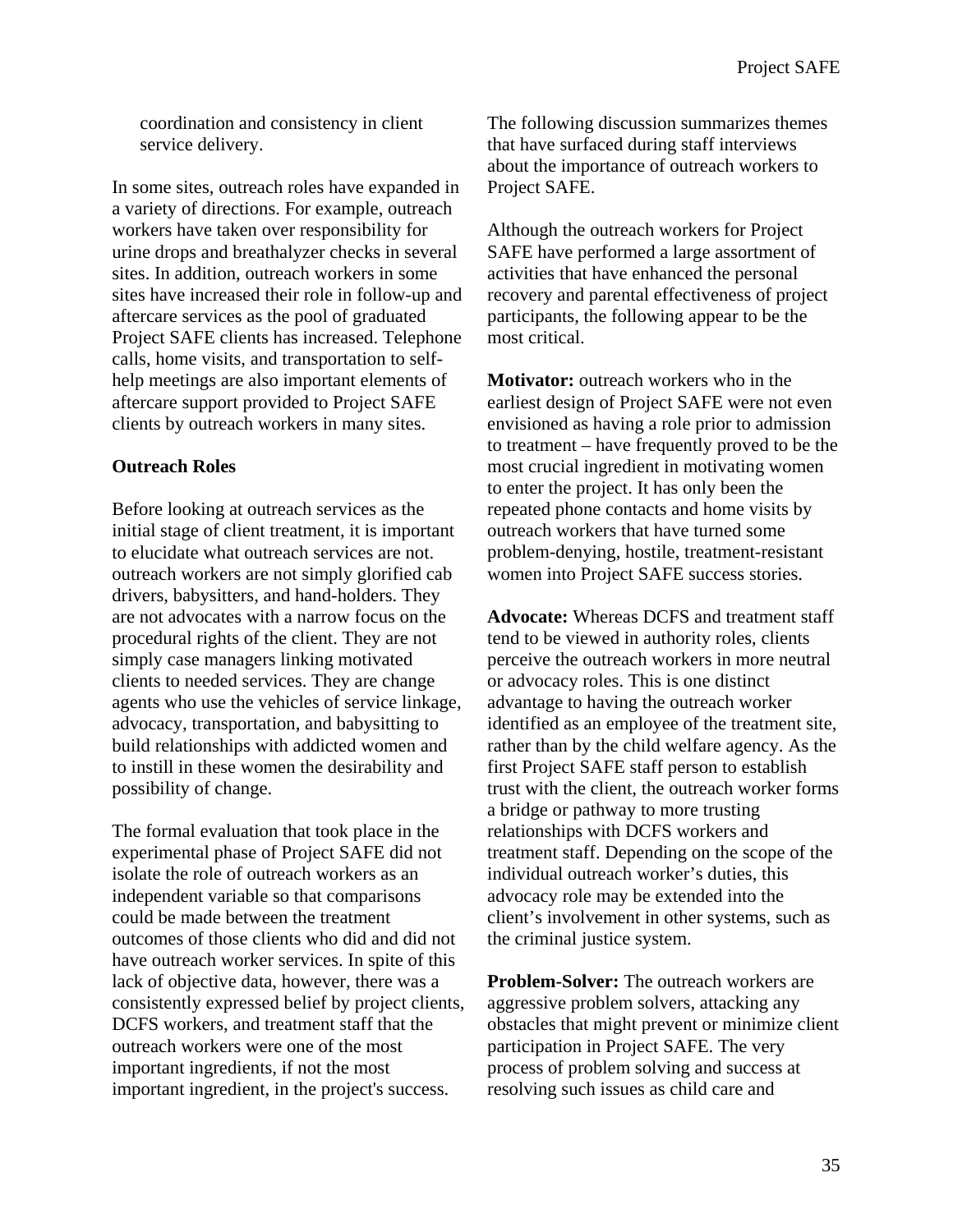transportation, among others, often generates the first experience of hope for project clients. This not only effectively eliminates obstacles that might otherwise have prevented or prematurely terminated client participation in the project, but also serves as an excellent problem-solving teaching process. Home visits also provide many opportunities for problem solving, when clients mention or outreach workers notice conditions or practices that may be unsafe or inappropriate.

**Confidant:** outreach workers are almost always the first Project SAFE staff with whom clients establish a relationship of trust. Admissions that are particularly painful or shameful to clients are often shared first with outreach workers. Self-disclosure of childhood sexual abuse, for example, is almost always shared first with an outreach worker, who in turn encourages the client to share such information with her counselor or treatment peers. Often the transportation process offers safe opportunities for intimate conversation, a sort of "van therapy," the value of which is legendary throughout the program.

**Role Model:** The outreach workers are people with whom clients can identify. They often serve as role models for effective parenting, and outreach workers in addiction recovery become role models for successful recovery. The presence of the outreach worker provides a concrete demonstration of how Project SAFE principles work in daily life.

**Nurturer:** As children, most Project SAFE clients experienced patterns of emotional deprivation, neglect, and abuse in their relationships with their own parents. Project SAFE challenges mothers to take on behaviors and attitudes toward their own children that most of these mothers have never experienced. outreach workers often mirror the desired mother-child relationship characteristics in their own relationships with Project SAFE clients. There is a dimension of re-parenting

that often occurs in the outreach worker-client relationship. It is through the outreach worker relationship that many Project SAFE mothers often experience healthy patterns of nurturing, listening, emotional self-disclosure, limit setting, and problem solving. For outreach workers who are also involved in providing transportation or other services to clients' children, the nurturing role is expanded. outreach workers can serve as role models and sources of affection, stability, and security for the children as well.

**Cheerleader:** outreach workers provide a constant source of "strokes" and support for client participation in Project SAFE. They exhibit "bold faith" in the client's ability to change and constantly reinforce that such change can and will happen.

**Confronter:** outreach workers regularly confront self-defeating patterns of thought, feeling, and behavior that might otherwise abort or undermine client involvement in Project SAFE. It is the aggressive support and gentle confrontation by the outreach workers that often sustains client involvement in the project. The "I refuse to give up on you" stance of the outreach workers has often kept women engaged in the project who have histories of many aborted efforts at treatment but no history of successful treatment completion.

**Lifestyle Consultant:** How does someone live without alcohol and drugs when the people, places, and activities of daily life have been increasingly shaped by those substances? outreach workers help project clients disengage from this alcohol/addiction-oriented lifestyle and help them redesign an alternative lifestyle to fill the vacuum. The outreach worker links clients with a culture of recovery. Within the self-help community clients can find relationships, places, and activities that can help build a lifestyle around sobriety and emotional health.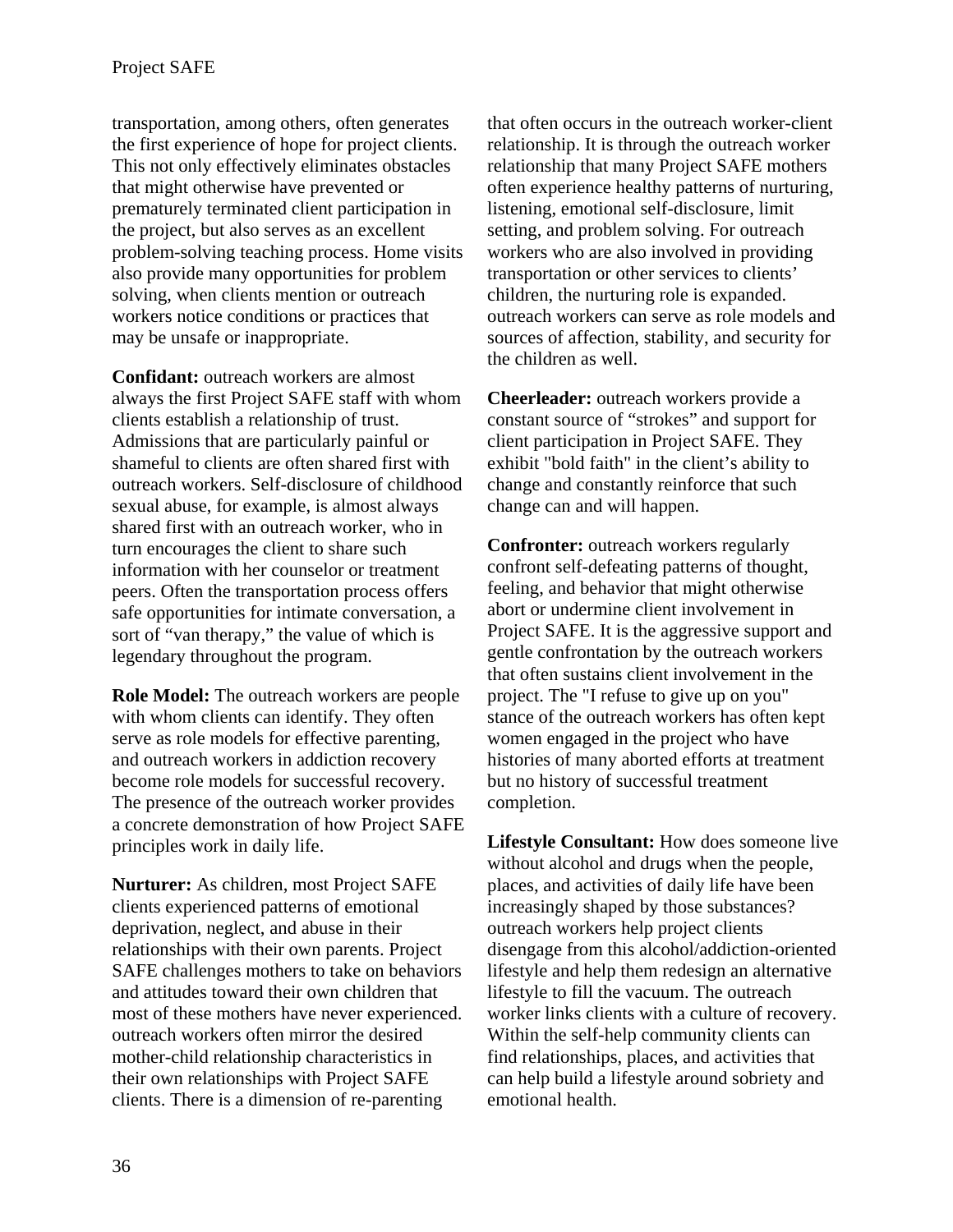Through all of these duties and roles, outreach workers become a consistent thread that follows clients through the pretreatment engagement process, the multiple levels of treatment services, the many efforts to find help in the community, and the service systems that often seem so intimidating. The result of this consistency is often a slow building of confidence and trust.

As outreach workers move closer to formal or informal case-management roles, they become integral parts of the treatment team, and of the collaborative communication and coordination structure of Project SAFE. Communication with treatment and child welfare staff is a critical element of success in the outreach role. outreach workers need the support of child welfare workers, particularly in the initial engagement process. It is important to have the child welfare worker first introduce the concept of Project SAFE to clients and inform them of the outreach worker's visit. In addition, the first engagement home visit has a far more powerful impact in the client's life if the case worker is present.

## **3.4 The Engagement Role of Outreach**

Outreach workers continue to play a crucial role in motivating clients to seek treatment services and in re-motivating clients who have prematurely disengaged from treatment activities. To understand the importance of this aggressive effort toward engagement, it is first necessary to understand the complex web of obstacles that often blocks client engagement in treatment and completion of the treatment process.

#### **Obstacles to Engagement**

The obstacles that serve to inhibit treatment involvement for Project SAFE clients are highly consistent with those noted in the literature review in Appendix A. The most

significant of these, and ways in which they have been addressed through outreach, are summarized below.

**Social Stigma:** The twin stigmas of child neglect and substance abuse have been extremely difficult for Project SAFE clients to confront. Exposure to recovering women through Project SAFE has done much to overcome this obstacle. The outreach worker has often played an important role in healing this stigma and instilling within the clients hope for future health and happiness.

**Denial, Distrust, and Hostility:** Many of the Project SAFE clients initially approach the project with adamant denial that they have a problem and intense resistance, if not outright hostility, toward the project. Distrust is clearly evident, as the treatment center is often viewed simply as an extension of DCFS and the courts. Client resistance is among the top five obstacles to client engagement cited by treatment staff in the 2001 Project SAFE survey. A number of factors have helped diminish these attitudinal barriers, including the persistence and relationship-building skills of the outreach workers. Their efforts have simply worn down some of the distrust and resistance.

**Enabling/Sabotage by Families or Significant Others:** Family and significant others in a client's social network do not always play supportive roles in the client's treatment and recovery process. Even well meaning family members may prevent treatment engagement by protecting potential clients from the consequences of their drinking or drug use. Multi-generational cycles of addiction are also becoming more prevalent in many SAFE sites. In their descriptions of their last five clients (in the 2001 Project SAFE survey), the sites reported that 50 percent of those clients live with addiction in the household or in an intimate relationship. Some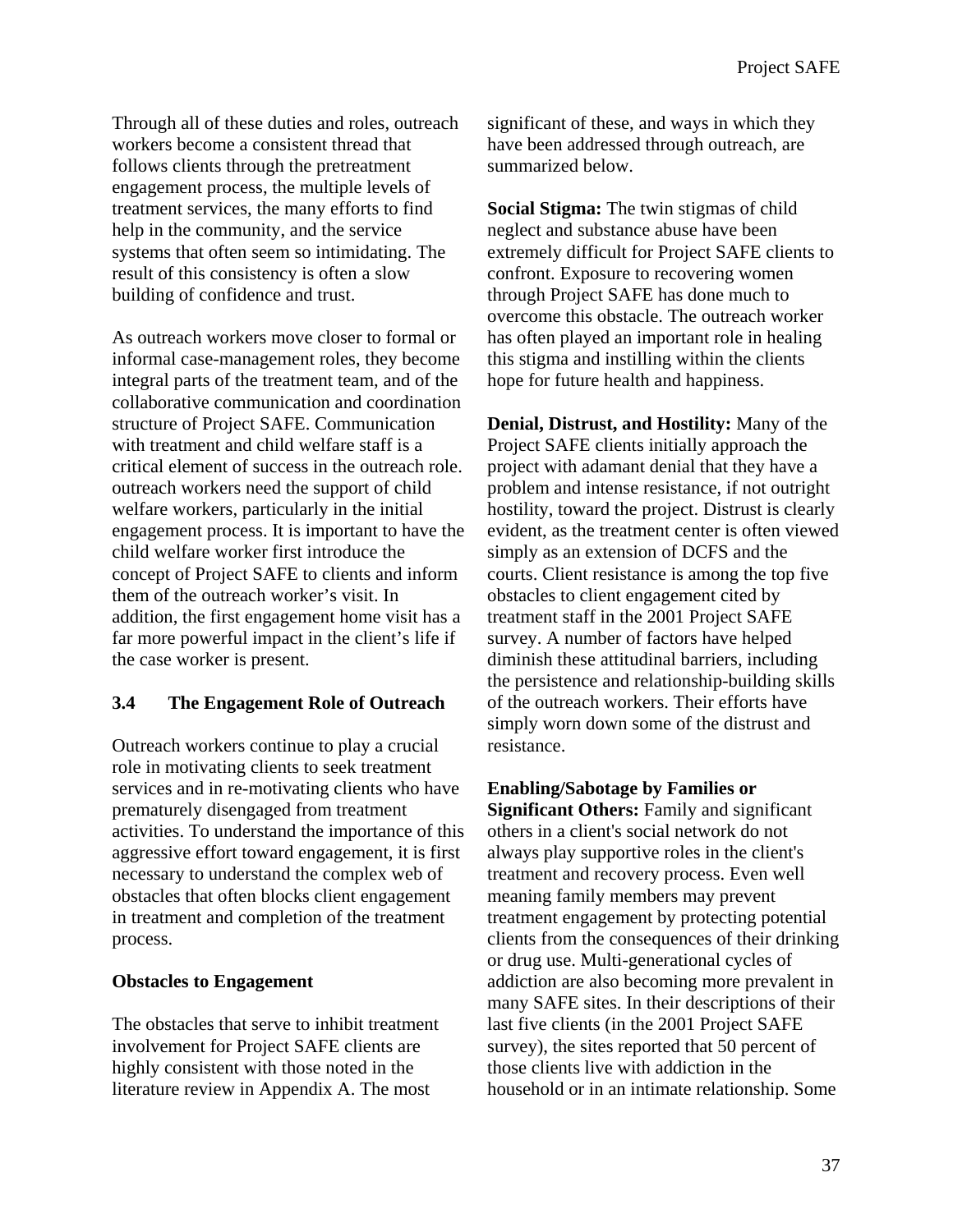family members and friends continue their enabling roles by affirming common myths about alcoholism, e.g., "You can't be an alcoholic; you only drink beer"; by affirming the client's natural hostility toward helpers; and by performing acts of sabotage to disrupt treatment, e.g., bringing over beer with the taunting adage, "My gosh, one won't hurt you." The lack of understanding by family members – or their attempts to discourage the client from receiving treatment – is listed in the 2001 Project SAFE survey among the top five obstacles to client engagement. And many clients' recurring relationships with druginvolved significant others jeopardize their completion of treatment and achievement of stability in recovery. "Significant other" was also listed in the 2001 survey as one of the top five obstacles to client engagement.

**Transportation:** Local DCFS offices and the local treatment agencies participating in Project SAFE cover a large geographical catchment area, encompassing not only central cities but also many widely dispersed small towns and rural areas. Transportation has been a major obstacle for many clients referred to Project SAFE. The challenges are most severe in the larger rural areas, where no public transportation is available and clients may live 50-80 miles apart. outreach workers have taken responsibility either for assisting the client in finding transportation resources or for providing needed transportation to and from the treatment agency and self-help meetings. Outreach workers in some sites regularly provide transportation to and from treatment. Other strategies have included providing bus passes to clients so that they can make their way to treatment, organizing client car pools, or tapping other local health and human service transportation services.

**Child Care:** For women whose children are still in their own custody, "Who will take care of my children when I'm gone?" is a question

that must be addressed before they are formally enrolled in treatment. Child care issues represent the category of engagement obstacle most often cited as significant by Project SAFE staff. The outreach worker, child welfare caseworker, and primary counselor have all played a part in helping the mother explore the possible child care alternatives that might allow program participation. Project SAFE has built in funds to purchase day care services if no other alternatives are possible. Some larger sites have child care services on site as part of their regular programming. Others make referrals. During the project's early years the funds allocated within the project for child care services were not fully utilized, primarily due to the difficulty of finding appropriate child care services in the rural localities. In some cases, however, even though resources are available, prospective clients will use their child-care needs as an excuse not to enter treatment.

**Housing:** As soon as Project SAFE moved into major urban centers of Illinois, housing emerged as a major obstacle to clients' entering or successfully completing treatment. Homelessness and the need for safe, sober housing continues to be one of the most difficult challenges noted by SAFE staff from all regions, and listed among the top five obstacles to client engagement in the 2001 Project SAFE survey. In the survey portion that requested descriptions of their last five clients, the sites reported that 64 percent of those clients' living arrangements posed barriers to their recovery. Staff members in the focus groups described women living in abandoned houses, or in their cars, or moving from house to house as the families are evicted. Many clients have had housing/homelessness crises during their involvement with SAFE. Others have had housing, but housing that is not conducive to recovery, e.g., in a drug-saturated neighborhood or housing project. Recovery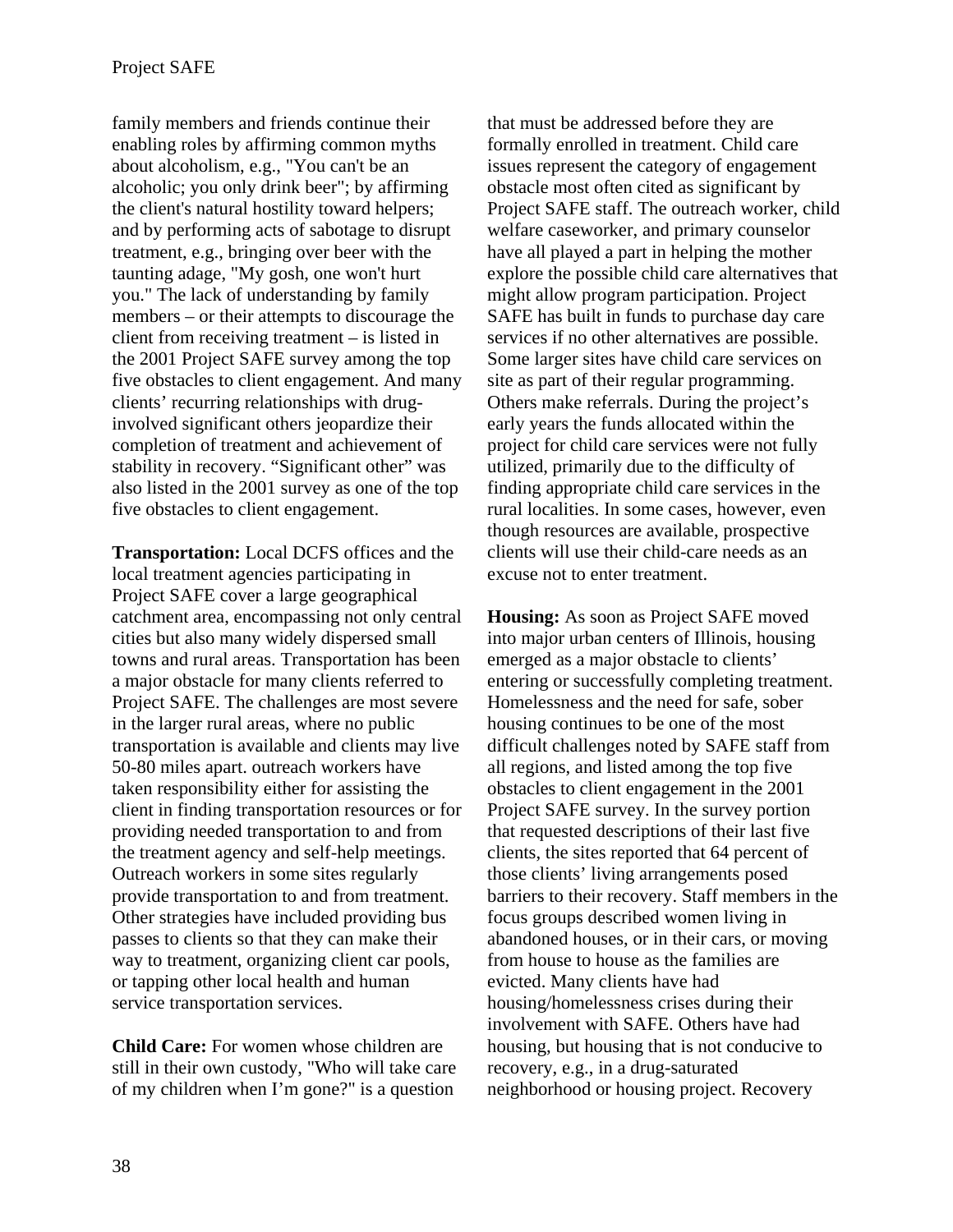homes for women are nonexistent or in short supply in some areas; and halfway houses, if they do exist and accept women, are often beyond clients' financial means. For women whose children are still in their custody, the presence of children or the ages of their children may rule them out for inclusion in the housing that exists. Clients who need residential treatment may not be able to enter treatment for fear of losing their housing. outreach workers and treatment staff have spent considerable amounts of time dealing with basic issues of shelter and safety. The importance of addressing such basic safety and survival issues was captured in the words of a client who stalked out of a treatment center, saying, "What am I getting sober for? I don't even have a place for me and my babies to live."

**Medical Issues:** In the early 1990s, when the drug choice of Project SAFE women shifted from alcohol to cocaine, the number and intensity of reported medical problems of both the mothers and their children dramatically increased. In both urban inner-city and rural Project SAFE sites, significant staff resources were expended trying to access basic health care services for Project SAFE mothers and their children. In the past few years the drug of choice has shifted once again in some locations, often toward methamphetamines in the more rural sites, and toward opiates in the Chicago area. Medical care continues to be a significant issue, often exacerbated by the effects of child custody on Medicaid eligibility. Asked in the 2001 survey to describe their last five clients, the SAFE sites reported that 31 percent of those clients had co-occurring medical problems.

**Legal Issues:** Increasingly, prospective Project SAFE clients are involved in legal issues beyond matters of child custody. The need to make court appearances, and anxiety over such prospects, can complicate the

engagement process and conflict with treatment schedules. The prospect of serving time can make some women reluctant to invest their time and effort in treatment. outreach workers and other staff in some SAFE sites have made it part of their routines to attend court appearances with clients, offering emotional support, helping them understand the legal process, and serving as a tangible sign of the treatment presence in these women's lives.

**Welfare-to-Work:** Increasing numbers of current and prospective Project SAFE clients are reaching the end of their benefits under Temporary Assistance to Needy Families (TANF). For women with little or no financial resources, the pressure to find jobs can be enormous, in many cases stronger than the pressure to enter or remain in treatment. An important part of the engagement process is often helping clients cope with their financial fears, find ways of making ends meet, and balance treatment and work schedules.

#### **Psychological and Psychiatric Issues:**

Psychological issues noted by SAFE staff include lifelong patterns of mistrust, increasingly strong anger issues, and ambivalence about treatment. Asked in the 2001 survey to describe their last five clients, the SAFE sites reported that 38 percent of those clients had co-occurring psychiatric problems. Often the prospect of leaving the addictive lifestyle can be very frightening. All the skills epitomized in the outreach worker are needed to address these and other psychological issues. Mental disorders also stand as obstacles to engagement. For example, depression can make it very difficult for clients even to leave their beds, much less go to a strange location to learn to live without their traditional source of relief from their pain. Outreach workers must use their motivational powers to help clients overcome some significant barriers.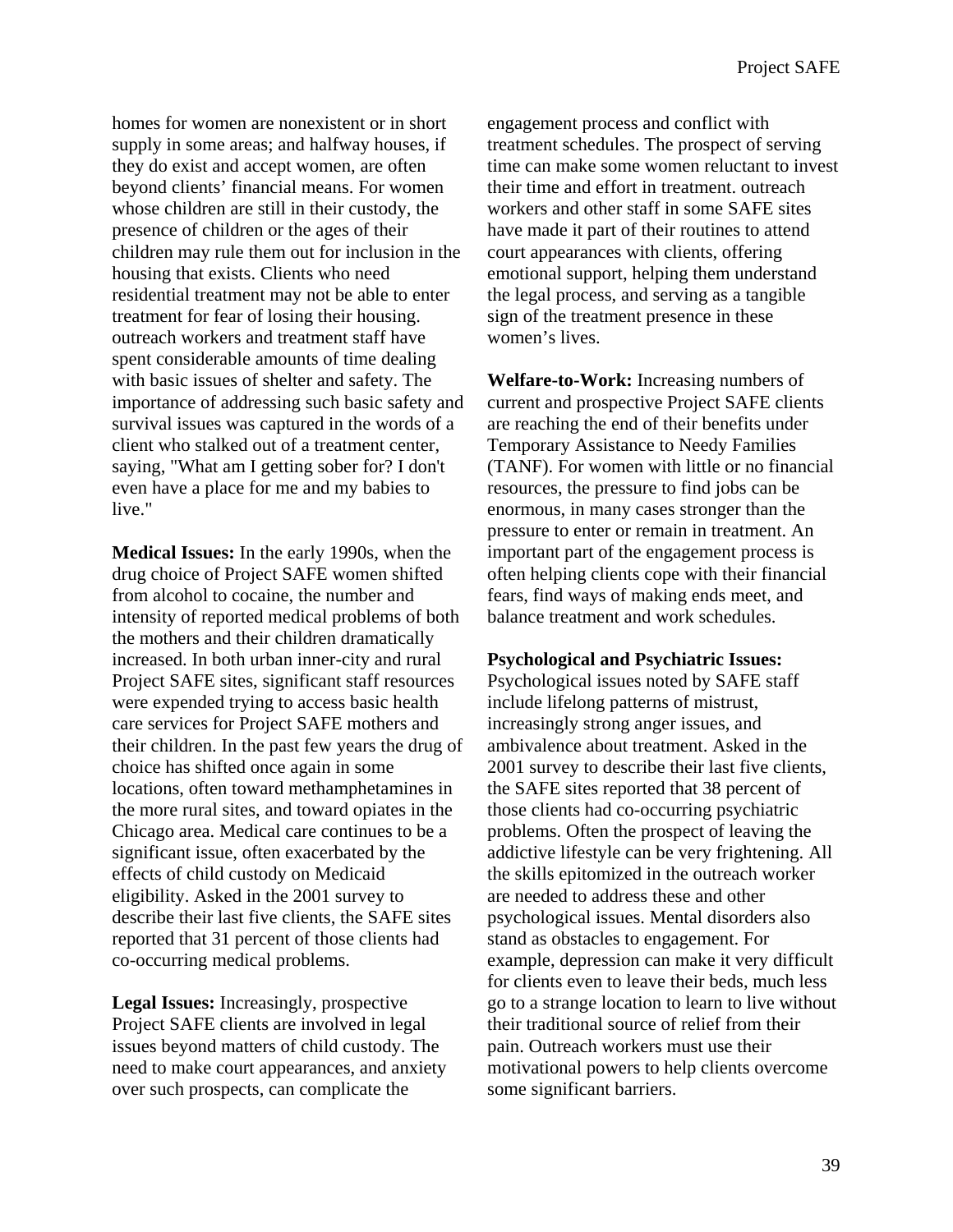In the 2001 Project SAFE survey, the sites were asked to name the three most important obstacles to the engagement of women who are appropriate for Project SAFE. Their answers, including the frequency with which each answer was given, are detailed below (if no number is given, the answer appeared only once):

- Child care  $= 8$
- Client resistance  $= 4$
- Significant Other  $= 4$
- Homelessness-no real address 4
- Family member not understanding or discouraging need for treatment =4
- No phone or alternate contact  $=3$
- $\blacksquare$  No Shows = 3
- Child welfare caseworker  $=3$
- Employment  $=4$
- Anger  $=2$
- $\blacksquare$  Denial  $=2$
- Fear
- Wrong address
- **Length of time between investigations** caseworkers handoffs
- high risk neighborhood
- **Manipulation of system: PT perspective as** well as systemic inadequacy
- fear of signing children over temporarily
- Number of cases not enough consistent communication – phone tag
- Reluctance to stop usage because they enjoy the lifestyle too much
- Domestic Violence
- Unable to serve clients in the outlying counties
- **If needing residential treatment waiting** lists
- Environmental/community dysfunction,
- inadequate resources
- **Transportation**
- **Prioritizing other responsibilities TANF** etc.
- Shot records for children to go to daycare not up to date
- Feelings of being overwhelmed with all of the changes needed to have recovery
- **Arrest**
- **Psychiatric and medical issues**
- DCFS/POS referral
- Clients maintaining sobriety
- **Transportation**
- **Auxiliary Appointments**
- **Referrals**
- Assessment and Physical process
- Ability to locate potential patients
- **Boundary lines**
- Financial

#### **The Outreach Role in Engagement**

There is a period of incubation that breaches the span between active addiction and emotional investment in a treatment process. While treatment is usually thought to begin with the client's formal admission to treatment, outreach workers in Project SAFE have actually played a critical role in initiating this incubation or engagement process and pushing it to a successful outcome. outreach services modeled after those in Project SAFE warrant placement as a treatment modality in the continuum of substance abuse services. outreach services begin the change process by:

- **•** creating hope,
- **•** removing environmental obstacles to recovery, and
- confronting chronic patterns of selfdefeating behavior.

As part of the outreach process, change has already occurred to empower the client to enter formal treatment. Without outreach worker involvement in nurturing this incubation process, many Project SAFE success stories would never have entered treatment.

The first stage in the incubation process is the building of relationships with actively addicted women. To build these relationships, outreach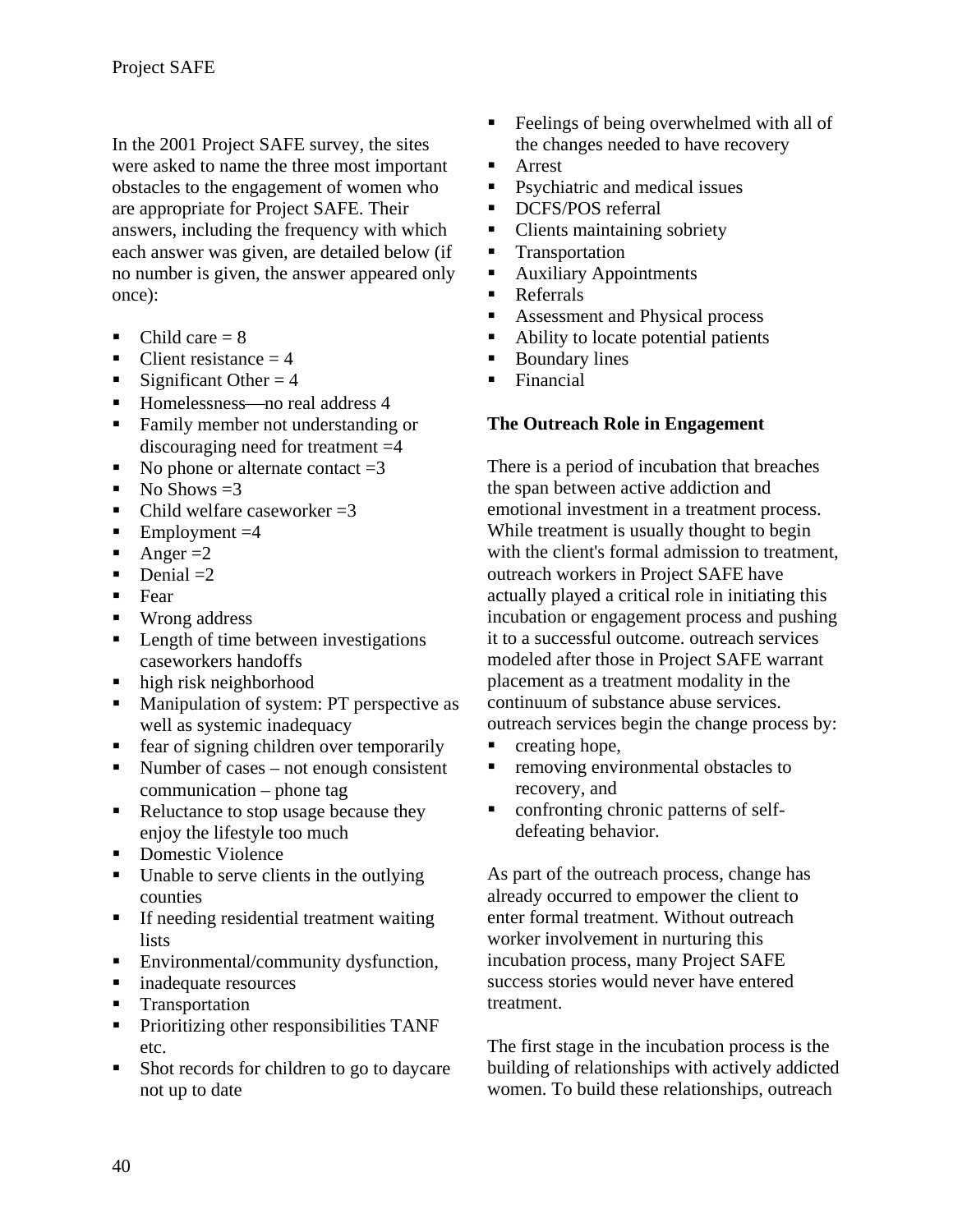workers, through their patience and tenacious effort, have had to transcend their discomfort in the face of open hostility. The earliest stage of this relationship is marked by distrust and paranoia, testing, attempted manipulations, and attempts to destroy the relationship. The most critical role of the outreach worker during this stage is embodied in her consistent physical and emotional presence, her willingness to listen non-judgmentally, and her ability to provide some concrete service, e.g., transportation. The initial client position is often: "Who are you, and what do you want from me?"

Once the relationship has been established and survived the testing period, outreach workers increase their empowering messages ("You can change your life") and look for opportunities to move the woman emotionally and physically closer to entry into treatment. The outreach worker's ability to be present in the life of the client during periods of crisis is particularly important. One outreach worker eloquently expressed this role: "You must be there when they hit bottom. You must build a relationship, so that in crisis they reach for you and not the drug. Hitting bottom doesn't necessarily mean change. When she hits the bottom alone, she reaches for the drug and addiction continues. When she hits the bottom and I'm there (representing hope), change is possible!"

For many women (and men) the earliest stage of treatment is not "surrender" or "acceptance" or admission of "powerlessness," but an active, at times aggressive, display of ambivalence regarding both addiction and the desirability or possibility of sobriety. outreach work places a positive force in the psychological and social arena within which this ambivalence is decided. The exploration and fragile resolution of this ambivalence, the tentative emergence of hope, and the resolution of fear related to the physical and psychological safety of the

treatment milieu are all precursors to formal entry into treatment. Treatment begins, not with formal entry into Project SAFE's intensive outpatient modality, but with the exploration of these issues during the outreach process. A crucial dimension of outreach services is their ability to engender treatment readiness and receptivity among previously treatment-refusing and treatment-resistant clients. **This is an emerging modality that has the power to reach previously unreachable people with addictions!** 

outreach workers in Project SAFE have described a number of essential dimensions of the outreach engagement process. In their own words, those dimensions are:

- **Expecting Resistance:**
	- "Resistance is to be expected; we should be shocked when it's not there and suspicious that we're getting hustled. These women initially see us as an extension of the agency that's taking their children and forcing them to get help they don't need or want. It takes time to work through their anger and distrust."
- **Respect on the Initial Visits:**
	- "I try to remember that I'm on her turf, that I'm her guest and that I remain there only with her permission. I want to minimize my power and let her feel we're on the same level."
	- "I try to empathize with her sense of being invaded, her feeling that all these strangers are getting in her business."
- **Capacity to Listen:**
	- "They can't hear you until you've heard them. The trick is to shut up and listen until they are ready to hear what you have to offer."
	- "I think it's the first time they've been listened to and not judged."

#### **Self-disclosure:**

"I wait for the right time and then I share my story and my gratitude about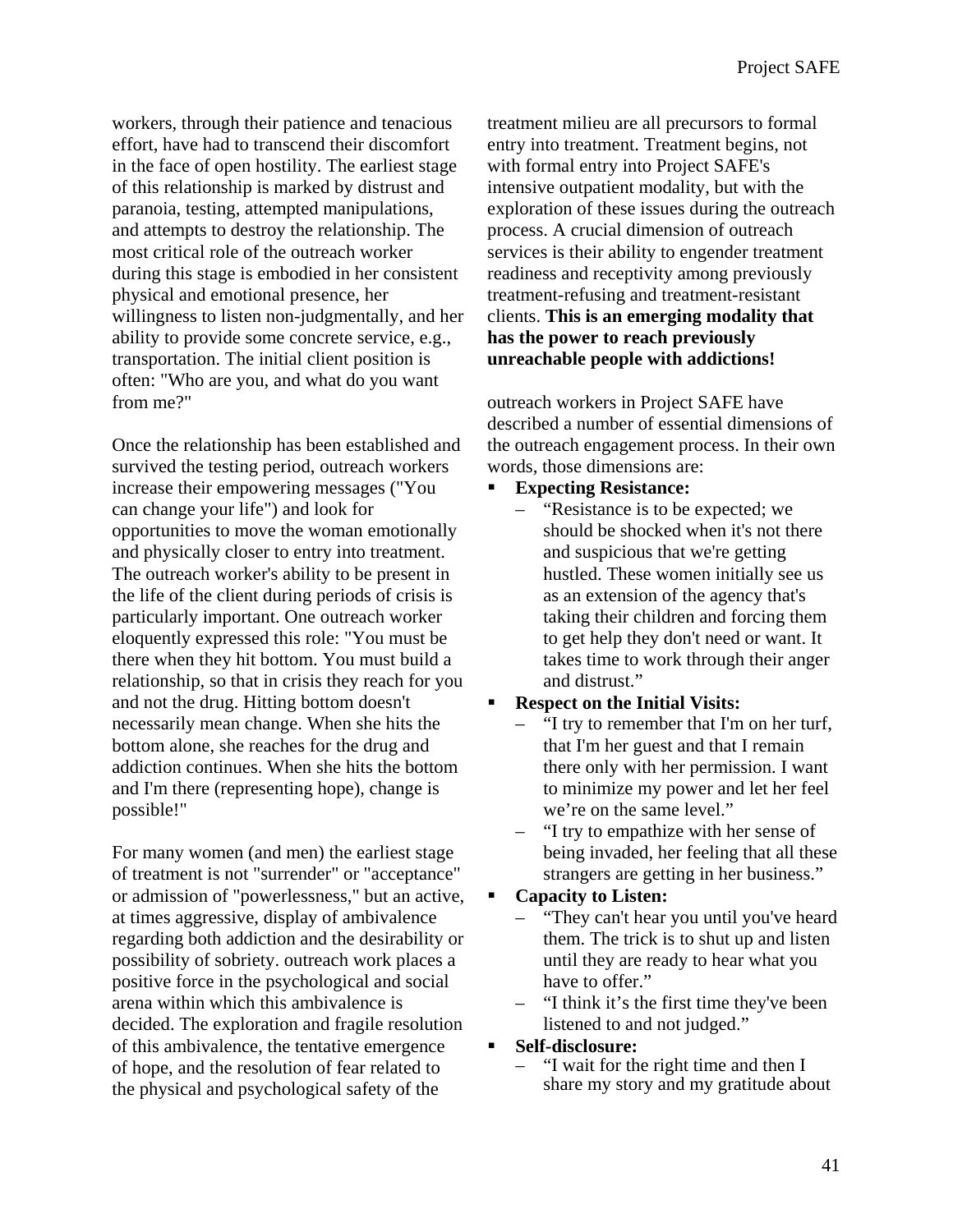what happened to me as a result of treatment."

# **Identification:**

- "I listen to her story and then I tell her mine. When she figures out I been where she's at, something just seems to click. It's like they want something I got and for the first time figured out it might be possible to get it." **Empowerment:**
- - $\frac{1}{2}$  it's harder for the women I see in the projects because they don't see a lot of people making it. I hope she can identify with me in a way that opens up her sense of possibilities and choices." **Affirmation:**

- "I tell her something good about herself—something I see that others may have missed."
- "I just keep listening and telling her everything's possible until she asks me, 'How?' Then I tell her that her beauty's being wasted and what she can do for herself and her family."
- "I just kept leaving those 'You can do it!' notes on her door."
- "I affirm her hope of getting her kids back. I tell her I think she's strong enough to do what it takes to get them back."
- "I believe in you."
- **Refusal to be Rebuffed:**
	- "You've got to let them get all their anger out before they can hear anything you've got to say. When they're done cussing, I start talking."
	- Said through a closed door: "I know you're there. I know you're mad. But I ain't gonna give up on you. I'll be back tomorrow. I hope you have a good day."<br>"At first she didn't want to talk to me,
	- but I just kept showing up at all her court hearings."
- **Tenacity:**
	- "They have to know you care enough that you won't give up."
	- "They've got to know you'll keep coming back. When they figure that out, they relax and deal with you."
	- "She's not here? Tell her I will be back many times."

– "You don't think you're going to like me? I'm not sure I'm gonna like you either. So what are we going to do here?"

# **Reducing Fear:**

- "I told her it wasn't scary—that it was like a club of women like her, that she would know people there."
- "I'm like their personal coach. I describe what it will be like and tell them I will be there with them every day."

# **Aggressive Problem Solving:**

- "My job every day is to resolve" anything that threatens to keep this woman from getting to Project SAFE."
- "I tell her this program is designed for her—that we have things other programs never had: transportation, day care, people who know how to counsel women."

# **Reality Therapy:**

– "Who am I? I'm somebody who can show you how to get those people off your ass!"

# **3.5 Selection and Support of Outreach Workers**

# **Selection of Outreach Workers**

The ability to fulfill all these difficult functions requires a very special human being. Often treatment staff with more education, more impressive credentials, and higher salaries remain in awe of the outreach workers. SAFE staff who recruit and hire outreach workers look for a number of components:

- Street experience
- An ability to understand how clients think
- An ability to relate to clients on personal and professional levels simultaneously
- **Empathy for clients, whether or not the** outreach worker has a history of addiction and recovery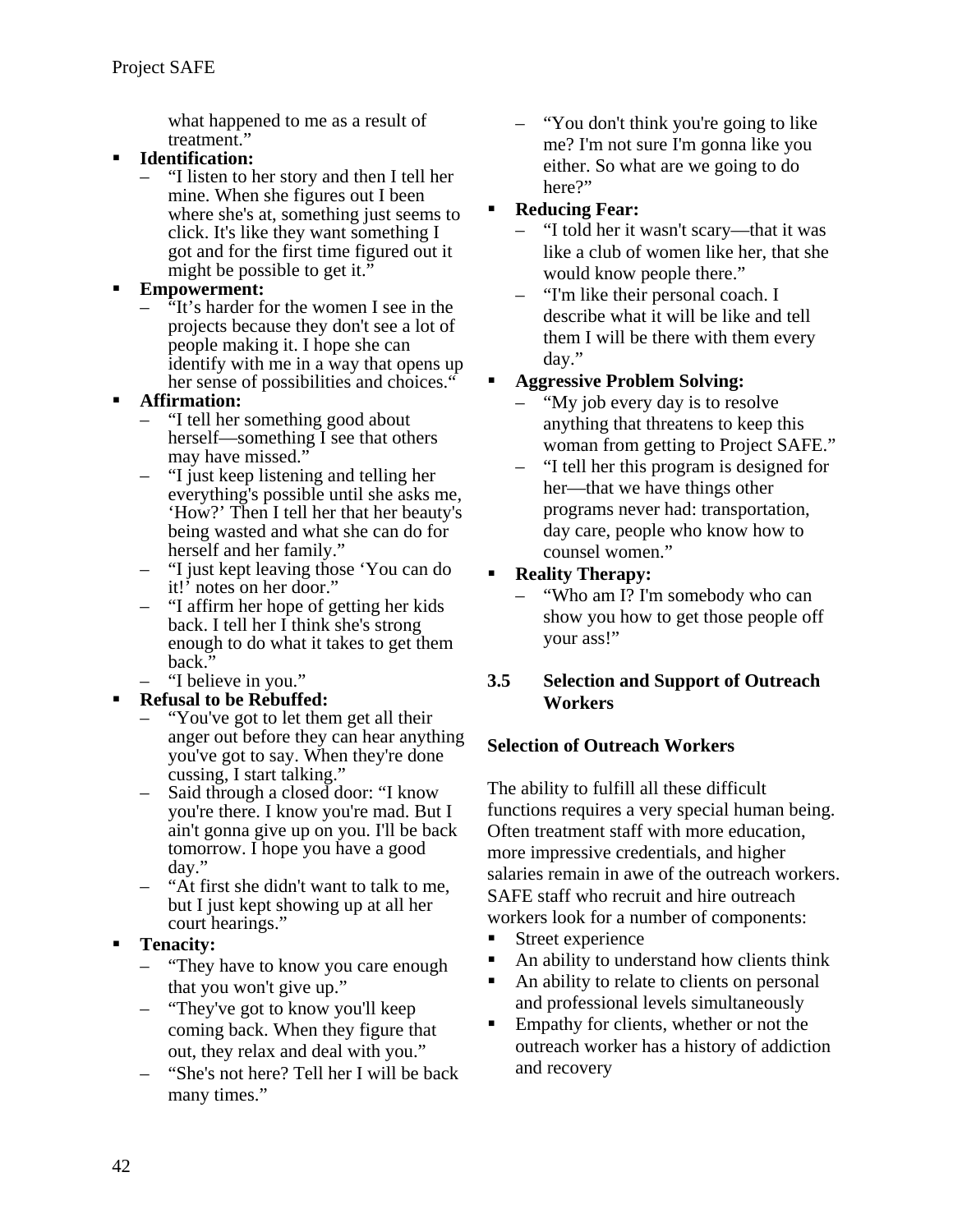A knowledge of recovery groups, including which groups are safe, which groups are not safe, what can help clients, and what can hurt them

Some of the strongest inspirations for clients, and proof of the power of recovery, are the outreach workers who began as Project SAFE clients. One focus group participant noted that, in spite of her coming from a mental health background in which she would not have considered hiring a former client, she had found that with the outreach role it was possible to do so without breaching any ethical boundaries.

Our discussion of the qualities sought in the selection of outreach workers would not be complete without a profile that was developed during the project's early years and still holds true:

- The ideal outreach worker for Project SAFE is a woman who both understands and is deeply committed to the project. She brings to her role a rich and varied life experience that has bred a deep well of understanding, tolerance and common sense.
- Substance abuse has touched her life through her own addiction and recovery (at least one year) or through the experiences of someone close to her.
- She may be older than most of the women she works with, who may at times view her as an older sister or the understanding mother they never had.
- She is drug-free and is, in fact, a walking message that one can live, lose, learn, laugh and love, all without alcohol or drugs. She knows a lot of people who are recovering and is, for the women with whom she works, a human link to relationships and activities grounded in sobriety rather than intoxication.
- She is as comfortable (perhaps more so) talking and listening in a messy living

room or in a car as in the formal office setting that some of her clients would experience as alien.

- She is persistent and tenacious, seeing resistance and even hostility as defenses that hide disease. Her compassion always helps her look beyond the external presentations of the disease to see the person within.
- She knows when to share her own experiences and when to be silent. She knows the healing power of laughter.
- She can reach out without rescuing, be empathic without enabling, and be honest without being hurtful. She can nurture and love, but hers is a tough and truthful love.

## **Support for Outreach Workers**

The outreach worker role in Project SAFE has brought with it stressors somewhat different from those usually experienced by child welfare and substance abuse treatment staff. The outreach worker role often involves extensive travel, sustaining contact with clients geographically dispersed over large urban and rural catchment areas. In-home time with clients places outreach workers in physical environments that are at first unknown, at times less than comfortable, and sometimes unsafe. At project inception the outreach worker role was by design less structured than other roles. While this structure has evolved in response to experience with project clients, the role ambiguity that is part of this process has not been without its stressful periods.

Clearly the most stressful and rewarding aspect of outreach work with Project SAFE is the emotional relationship between outreach workers and project clients. It is the very intensity of these relationships that makes the outreach worker so essential to the project's success, and yet this very intensity has tested the emotional vulnerability of each worker.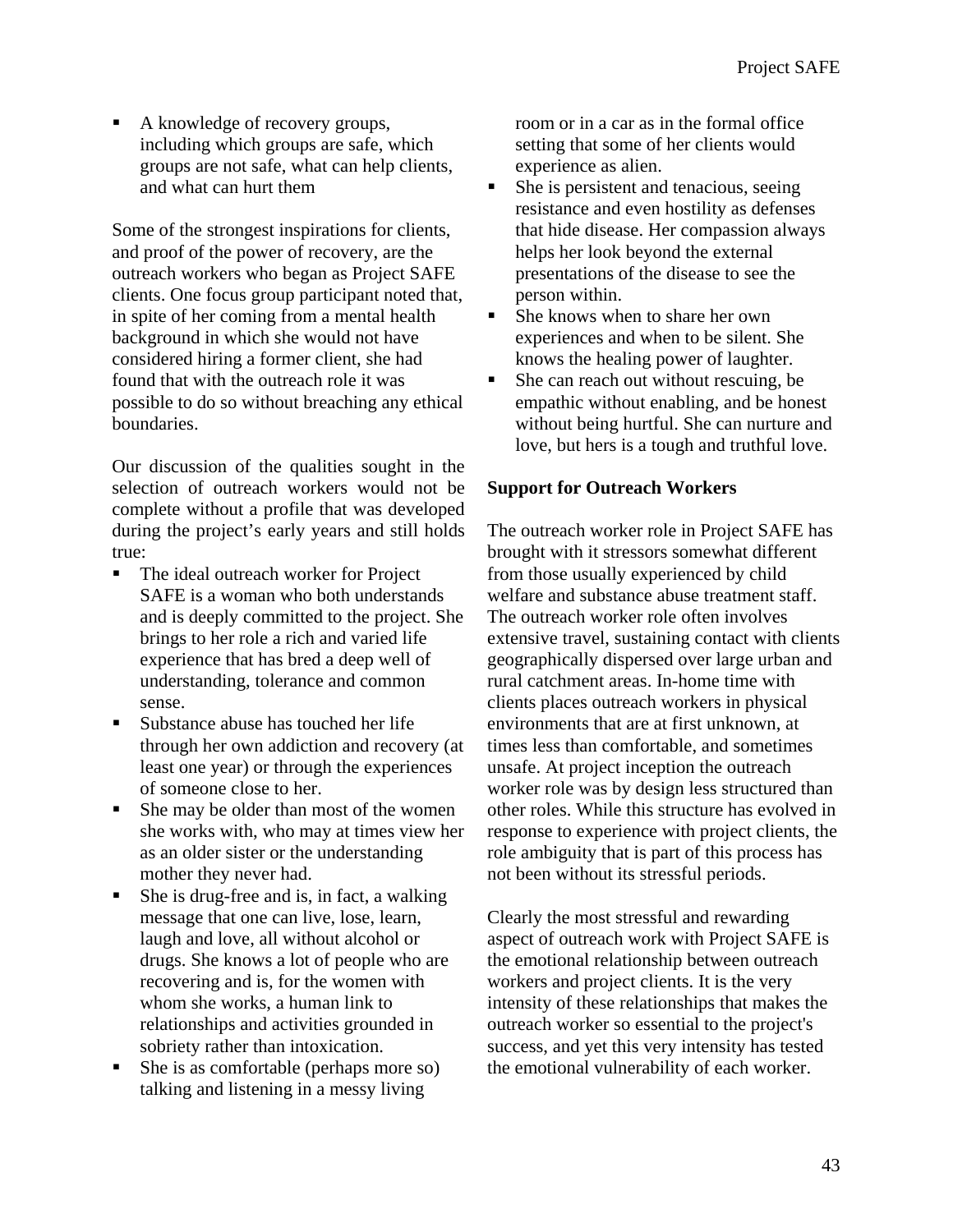The normal process of self-support for the outreach workers has also been strained in some cases by their roles in the project. outreach workers who are recovering from their own addiction or co-dependence have found themselves, at times, experiencing some role confusion and role conflict in their participation in their own self-help groups, e.g., Alcoholics Anonymous or Al-Anon. The presence of Project SAFE clients at these meetings finds the outreach workers wearing two hats simultaneously. They are in a professional helper role with the clients, and yet they are at the meetings to address their own emotional needs.

Another challenge for outreach workers in recovery has arisen as the range of addiction self-help options has expanded beyond the realm of the 12-Step programs such as A.A., N.A, and C.A., encompassing a variety of recovery groups (e.g., Women for Sobriety, non-spiritual groups like Secular Organizations for Sobriety or Rational Recovery, and faith-based and church-based groups). In some groups that clients choose to attend, the understanding of addiction and approaches toward recovery may be very different from or contradictory to those espoused in treatment or the self-help structures in which the outreach workers have recovered. The outreach worker may experience internal conflict in fulfilling her duty to honor the client's choice of recovery support systems.

If the unique stressors of the outreach worker's role are not appropriately managed, both the quality of client services and the personal recovery and health of the outreach worker can be compromised. The following thoughts and strategies are offered related to special measures that can support the health and productivity of outreach workers involved in Project SAFE and similar projects.

- Experience in Project SAFE suggests that recovering people should have a stable period of sustained sobriety (at least one year, and preferably more) before assuming an outreach worker position.
- Given that many outreach workers will not have had previous professional experience, consistent and supportive supervisory contact is essential.
- **u** outreach worker supervisors must have some experiential "feel" for the clients and social terrain of Project SAFE. Periodic excursions with outreach workers in the field are encouraged for supervisory staff.
- One element in the supervision of outreach workers involves identifying and resolving issues of counter-transference. Given the intense emotional involvement required of the outreach workers, there are inevitably times when the outreach workers' own emotional/ developmental issues can interfere with effective service delivery. Regular support and supervision can help identify and prevent such issues from spilling into the outreach worker-client relationship. The hardest lesson to remember, as self-reported by Project SAFE outreach workers, was that "The client cannot recover exactly the same way as the outreach worker recovered."
- Supervision of recovering staff must include exploration of this "two-hat" issue. Both supervisors and outreach workers are encouraged to read and discuss the following publications: "A.A. Guidelines for A.A. Members Employed in the Alcoholism Field," distributed by the General Service Office of Alcoholics Anonymous; and "Working As, For and With Professionals," distributed by the Al-Anon Family Group Headquarters.
- **Project SAFE outreach workers have** expressed unanimous belief in the importance of separating personal recovery from one's job, e.g., attending A.A. meetings not attended by clients.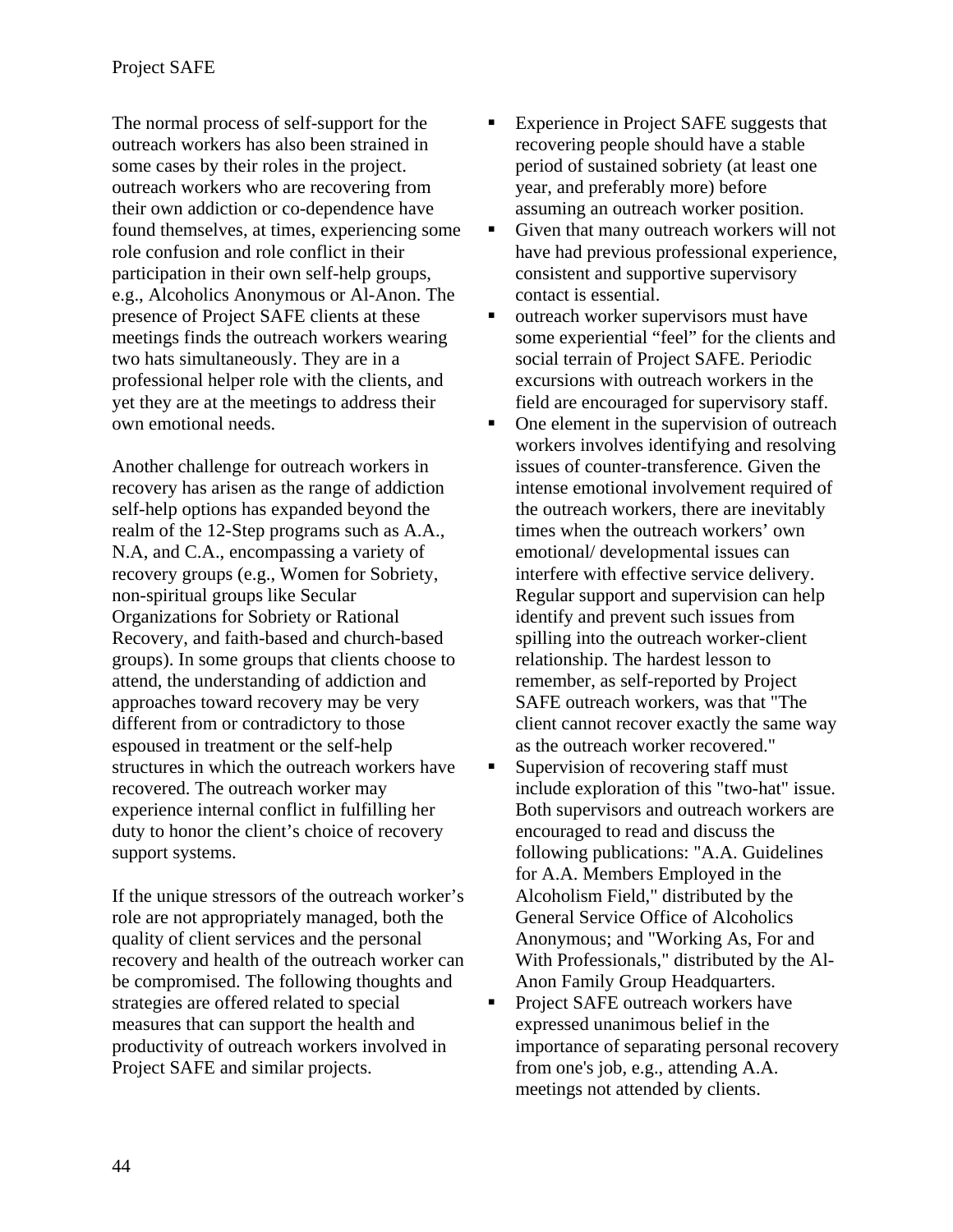- Both child welfare agencies and treatment agencies must avoid contributing to this two-hat conflict by placing the outreach worker in untenable positions. The outreach worker is not paid to go to A.A. meetings, represent A.A., speak for A.A., or negotiate with A.A. Most important, the outreach worker is not a spy whose purpose is to disclose to outsiders the nature and intensity of client participation in A.A. Anonymity of A.A. members and the confidentiality of the A.A. meeting must not be violated.
- For outreach workers in recovery, supervisors should be cognizant of any conflicts the outreach workers might be experiencing in their work with clients who have chosen recovery paths that are markedly different from their own, and help the outreach workers to work through those conflicts.
- Group supervision of outreach workers, or at least some structured opportunities for outreach workers to come together for sharing and support, is extremely beneficial. Such opportunities not only sharpen technical skills and approaches, but also allow workers to both clarify their roles and offer mutual support.

# In 1997 OASA published *The Delivery and Supervision of outreach Services, Project Safe*,

developed by Chestnut Health Systems/Lighthouse Institute. The purpose of this manual was two-fold: to serve as a source of training and support for outreach workers and their supervisors, and to capture the knowledge base that was being developed through the evolution of the outreach role in Project SAFE. *The Delivery and Supervision of outreach Services* is being used regularly as a training tool for new outreach workers at Project SAFE sites. It addresses many aspects of the outreach role, including characteristics of Project SAFE clients, challenges in becoming an outreach worker, the many

outreach worker functions, issues in service delivery, and professional development issues.

#### **3.6 Current and Ongoing Issues in Outreach**

Outreach is largely a hybrid role that has sprung up in response to multiple challenges in serving a troubled population. The issues that have surfaced regarding this role have more to do with the preservation and protection of the outreach workers themselves than with the effectiveness of their work. Three issues will be explored, concerning the safety of outreach workers, the development of outreach workers, and preservation of the outreach role.

## **Outreach Worker Safety**

The physical safety of outreach workers has been an issue of concern across the Project SAFE sites since the mid-1990s. Shootings and other forms of violence have increased in many of the areas in which Project SAFE clients live. The proliferation of crack houses and other drug houses has made some forays into clients' environments particularly dangerous. In the 2001 survey, two sites reported that at least one of their outreach workers had experienced a major threat to their safety in the past year while performing their outreach duties.

Concerns over the physical safety of outreach workers have precipitated the development of several specialized procedures, including:

- increasing training related to physical safety issues and aggression management;
- signaling, at the time of DCFS referral, environments that may be of particularly high risk;
- conducting in-home staffings with DCFS in cases of extreme danger;
- using the outreach workers' instincts and common sense to identify and avoid dangerous situations;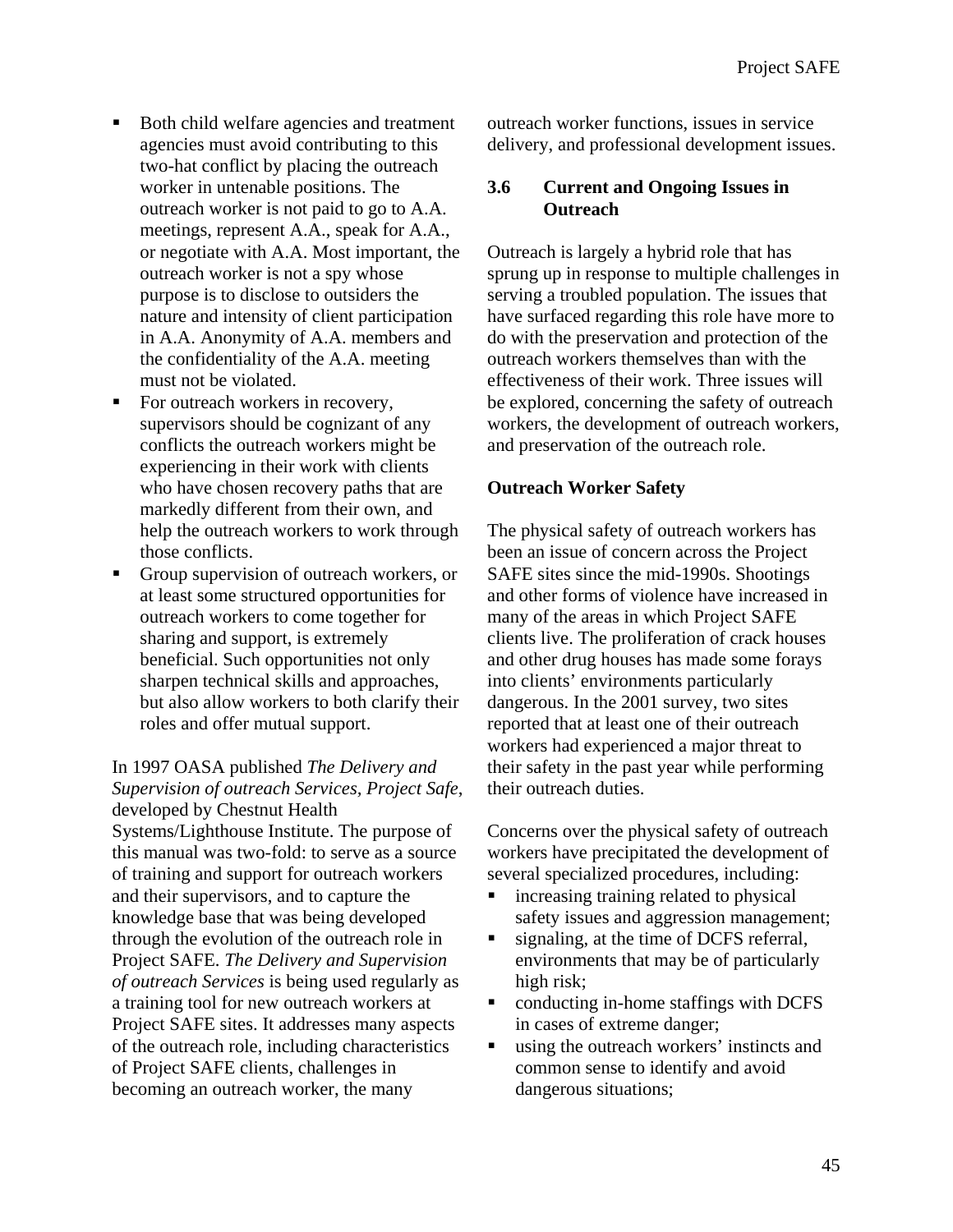- designating some sites in which outreach workers will not pick up clients;
- canceling or rescheduling a visit if the danger signals seem particularly pronounced;
- the increasing use of teaming by outreach workers, particularly on initial visits;
- maintaining a list at the treatment site of every location outreach workers are scheduled to visit;
- restricting some home visits to certain hours of the day; and
- using paging and call-in systems to maintain closer communication between the outreach worker and the treatment site supervisor. (Several sites now provide portable cellular phones, pagers, and/or walkie-talkies to outreach workers).

In some sites the introduction of these safety measures has been slow in coming because of budgetary problems. Reliable transportation is another safety factor. At one site there is only one outreach worker, and the site does not have a van. The need to have two workers, rather than one, involved in home visits has decreased the number of home visits that can be made in some locations. In sites that have only one outreach worker, a team approach is impossible, and the outreach worker may simply take the risk.

In the public housing projects in Chicago, gangs often have complete control over the terrain, dictating who may come and go and enforcing that rule with violence. As the projects have been dismantled over the past few years and clients have been relocated, that problem has dissipated considerably. However, staff of one Chicago site spoke of the creative solutions that outreach workers and clients developed when the projects were still in operation, including approaching gang leaders, explaining the purpose of their visits and the reason clients were leaving to go to

Project SAFE, and negotiating safe passage for clients and outreach workers.

## **Development of Outreach Workers**

As outreach work has emerged as a highly valued and increasingly professionalized area of service activity with Project SAFE, concerns have been raised about the career ladder for outreach workers. While discussions have pointed out the need for more adequate salaries and career advancement opportunities, no formal, collective response to this need has occurred across the SAFE sites. The need for such a response may be indicated by the higher rate of turnover among Project SAFE outreach workers at some sites. It is unclear the extent to which this turnover is related to increased career opportunities (offering relief from the traditionally low pay-scales for outreach work) or to discomfort with the working conditions within the outreach role.

It would be interesting to compare the different factors that influence high and low retention rates in the outreach worker roles across the 23 service sites. Some sites turn over outreach worker positions each year, while a few sites still have their original outreach workers. In the 2001 focus group discussions, the highest rates of position stability were reported in the Central Illinois and Cook County regions. The lowest salary rates were reported in the Southern Illinois regions, while in some Cook County sites, outreach workers are paid more than or the same as clinical staff. Some sites with lower outreach salary levels try to compensate with strong benefits programs.

Participants in the evaluation meetings have called for a "professionalization" (in the best sense of this term) of the role of outreach through:

• the development of preparatory training programs,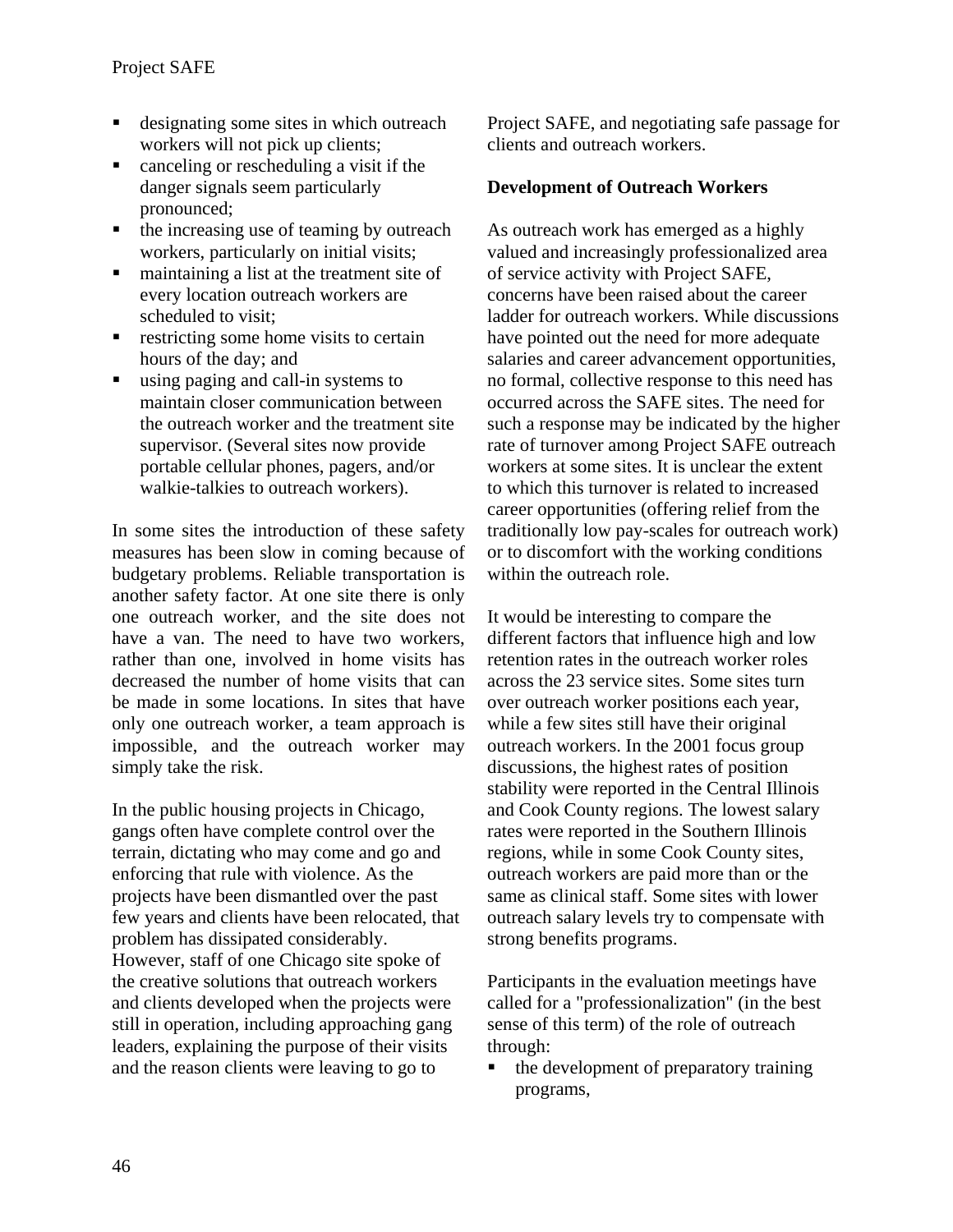- access to continuing education benefits,
- the creation of adequate salary structures, and
- the conscious development of career paths/ladders for outreach workers within the agencies in which they work.

Some Project SAFE sites reported that they make ongoing training opportunities available for outreach workers, and a few sites have outreach workers with clinical credentials and have moved those workers toward a more professionalized outreach role, including formal case management responsibilities. The stress and unique qualities of the outreach role also tend to create a strong need for greater sharing of information and support among outreach workers from multiple sites. Focus group participants were unanimous on the need for gatherings of outreach workers, either in the form of a statewide outreach meeting or a separate track at the annual OASA/DCFS Initiative, or in smaller groups held more frequently on a regional basis.

## **Preservation of the Outreach Role**

This issue is the sum total of all the other issues, in a field in which the presence of outreach is the exception rather than the rule. This role that has proved so pivotal to the success of Project SAFE may be considered a luxury by many less familiar with the project, in a fiscal environment that often prohibits luxury. Although the SAFE site contracts mandate the presence of at least one outreach worker, the hybrid nature of the outreach role makes it tempting to eliminate the role and divide its duties among other staff. The sheer overload on outreach workers who try to perform all of the duties ascribed to that role also necessitates the shedding of some duties. And yet experience has indicated that it is the very hybrid nature of this role that has generated its success. Which combination of duties has led to that success? Or is it not even a combination of duties, but rather the unique nature of the outreach worker that has worked its magic in the lives of so many women and families? And as the outreach role evolves, how will the outreach workers themselves evolve? A detailed study of the outreach role, its strengths, its evolution in Project SAFE, and its points of vulnerability, would contribute greatly to the literature of the field as a whole.

The outreach role has been replicated in other DCFS collaborative programs (e.g., Drug Free Families With a Future and non-SAFE OASA/DCFS Initiative sites) and watched with interest by child welfare organizations across the country. Project SAFE has received and responded to requests for copies of *The Delivery and Supervision of Outreach Services* by a number of other states, including Minnesota, Massachusetts, and New York. The future of the outreach role has significant implications, not only for the success of Project SAFE, but also for the success of programs nationwide.

#### **3.7 Recommendations and Best Practices**

While it is clear to all in Project SAFE that outreach constitutes a best practice in and of itself, the experiences of Project SAFE sites have pointed to a few large and small practices that might be considered elements of the most effective outreach work. They include:

- An aggressive outreach approach, characterized by:
	- multiple points of involvement in clients' lives; and
	- patience, persistence, tough love, and the many other qualities that have emerged in Project SAFE outreach workers.
- The appropriate assignment of casemanagement and clinical outreach functions to outreach workers, characterized by: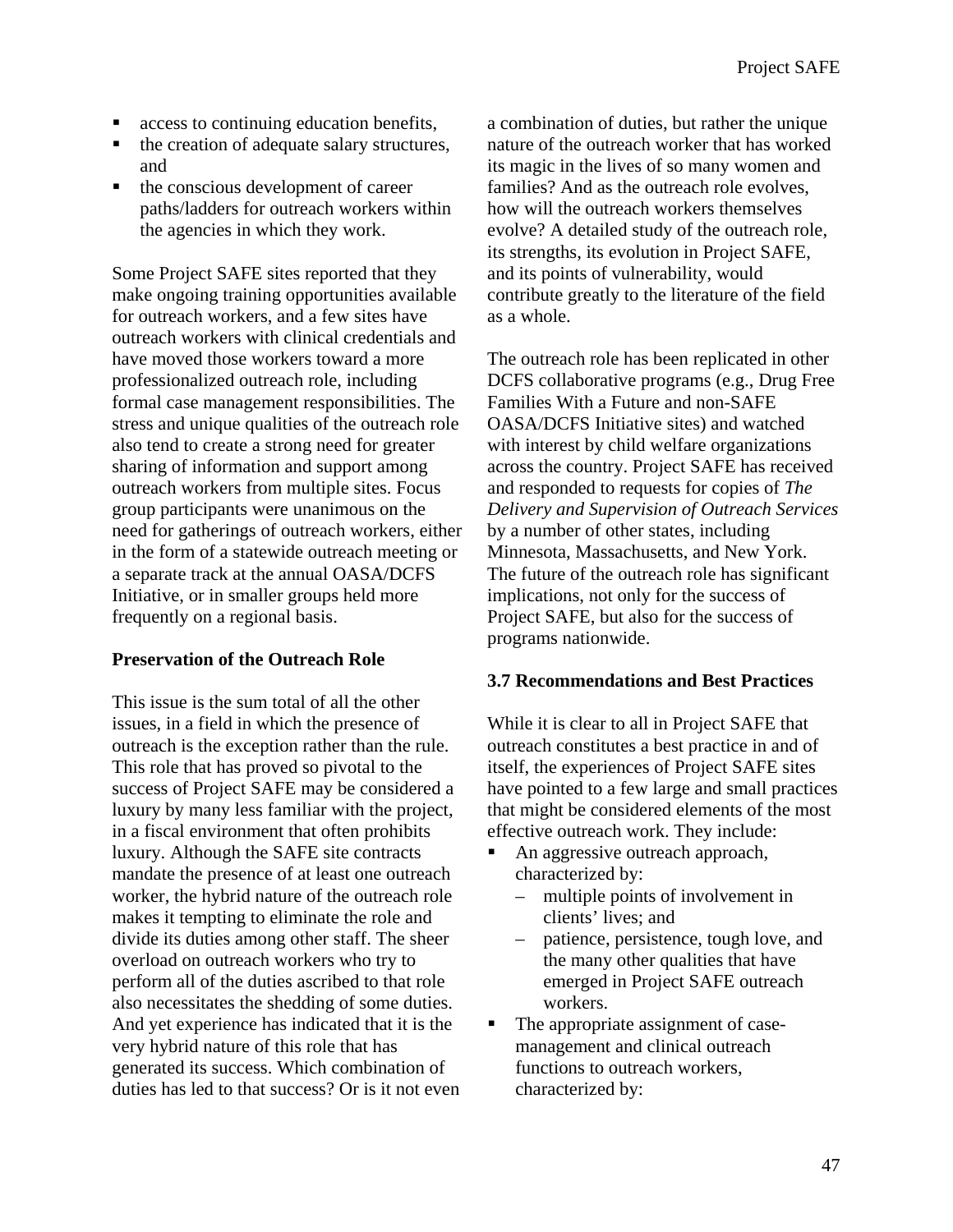- having outreach workers maintain close communication with all players in the client's treatment, including counseling, IOP, and case management;
- consistent, regular collaboration between outreach and child welfare workers, with daily contact, wherever it is necessary; and
- having outreach continue its follow up and case management role after treatment is complete.
- **Continued outreach involvement in the engagement process, including:** 
	- joint home visits by child welfare and outreach workers when a client is being introduced to the project;
	- in-home pretreatment sessions, before intake, conducted by outreach workers, include formal obstacle-assessment processes, so all obstacles can be identified resolved before treatment begins; and
	- having the outreach worker present when the client first arrives at treatment.
- Careful and comprehensive safety measures, including:
	- adequate training in safety and aggression management;
	- sending outreach workers out in pairs, particularly for the first visit;
	- providing cell phones, pagers, and/or walkie-talkies, particularly in dangerous areas;
	- scheduling an in-home staffing with DCFS if the outreach workers perceive danger; and
	- having a van in good working order.
- The use of outreach to prevent the loss of client involvement during transitions in the program, including:
	- stepping up outreach services a few weeks before and during continuing care or aftercare, to keep client

engagement high and avoid relapse or attrition; and

- having outreach maintain contact with women during and after the transition to the next level of service, and after graduation, letting outreach escort the woman to the next level of service, if need be.
- Careful attention to the development and management of outreach workers and the outreach worker role, including:
	- a statewide study and analysis of outreach work and outreach workers, to determine the best directions for future development of the outreach function;
	- strong support for outreach workers that effectively addresses the stress factors unique to their role;
	- beginning with training for outreach workers until they are comfortable with their knowledge of the job, then sending them out with more seasoned outreach workers for on-the-job mentoring;
	- using *The Delivery and Supervision of outreach Services* to train outreach workers and sending outreach workers to as many additional trainings as possible;
	- active management of outreach , to maintain an aggressive approach toward their function;
	- holding regular meetings of outreach workers, within a particular treatment network or region, or within the state as a whole, so they can share problems and solutions;
	- setting salaries for outreach workers that match the value of their work and give them incentive to remain in outreach positions; and
	- looking at staffing patterns and making sure that adequate outreach time is allotted to the functions that provide the greatest effects.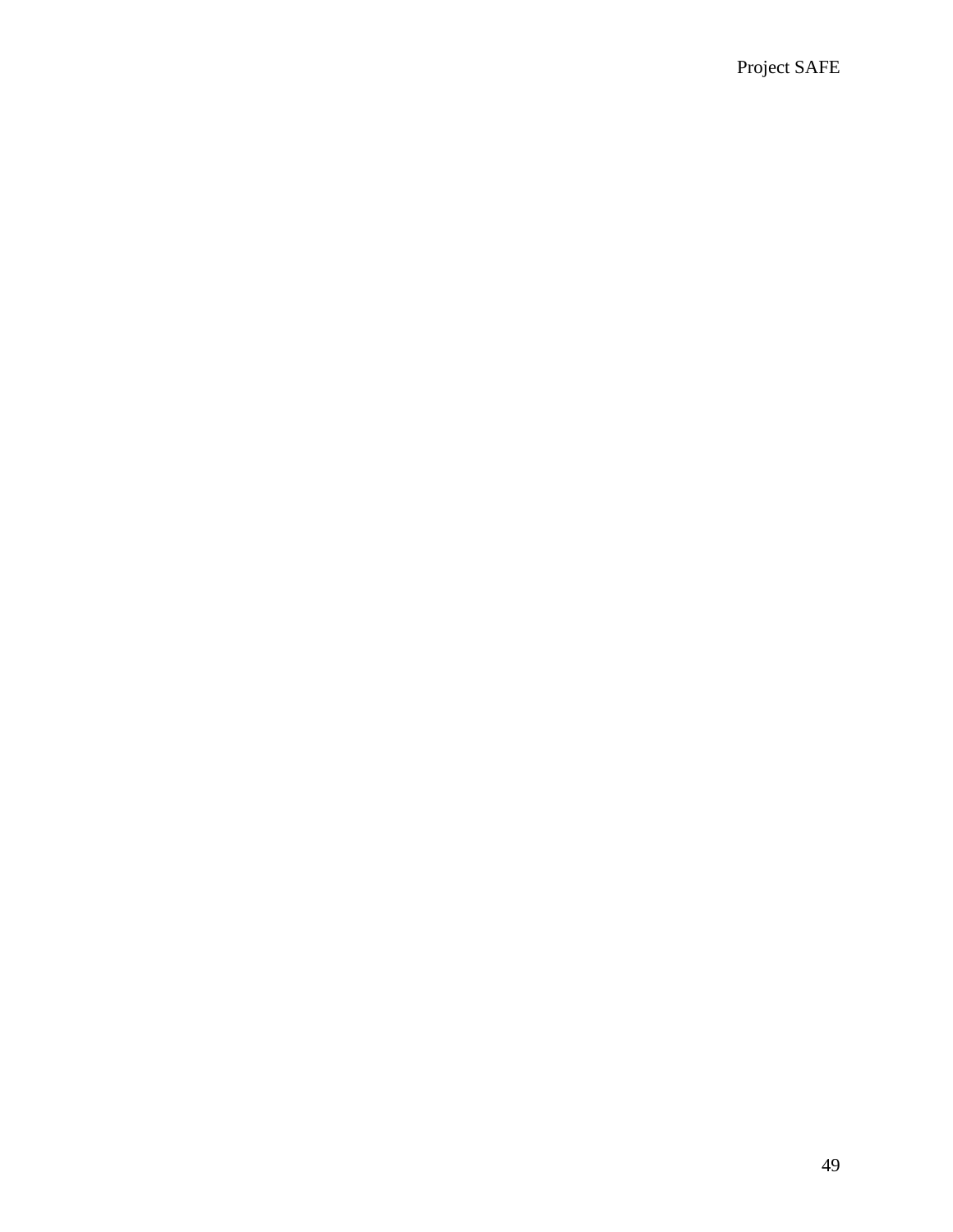# **Chapter Four:**

# **Treatment Services**

This chapter reviews the evolving demographic and clinical characteristics of Project SAFE clients, describes the design of the treatment protocol used within Project SAFE, and discusses the pathways and styles of recovery exhibited by Project SAFE clients. The chapter also identifies some of the best practices across the twenty-three Project SAFE sites in Illinois, and discusses some of the critical concepts upon which these practices are based. The more child- and family-oriented services are described in Chapter Five.

#### **4.1 Characteristics of Clients**

The treatment design utilized within Project SAFE has been in almost constant evolution since its inception in 1986. One of the major influences pushing this evolution is the changing characteristics of clients entering the SAFE programs. Some of the more clinically significant of such changes among the 22,272 women admitted to Project SAFE in FY 2002 include the following:

#### *Age*

There are three populations of Project SAFE clients: young women with a short history of cannabis use; young heroin, cocaine, or methamphetamine addicted women entering treatment before their twenty-first birthday; and a group of women aged 22 to 45 years for whom the use of heroin, cocaine, alcohol and other drugs has become a pervasive and enduring lifestyle. Some members of the third group were referred to Project SAFE in earlier years, but either refused treatment, did not complete treatment, or completed treatment but later relapsed and returned to compulsive drug use. The average age of Project SAFE clients has increased from 28 years of age in FY 1990 to 32 years of age in FY 2002. The

age of clients most recently admitted to Project SAFE varies considerably across sites, with the average client admitted to Rock Island being 27 and the average client admitted to one of the Chicago sites being 35.

The widening age span and varied level of drug involvement of Project SAFE clients create case mix problems that must be actively managed.

*We have clients who are younger, 17-19, with problems related to their marijuana use who are hard to engage in treatment. They might get started in treatment, then decide to relinquish responsibility for the baby to a relative. Or they don't even try. They just say, "I'm not like you." When they're so young, it's hard to get them to accept that they have a problem, particularly when they see the really bad addictions of the older women. Its hard to mix these younger clients with our older women. We're also concerned about the effect some of the older women could have on the younger, more naive women.* 

## *Ethnicity*

The percentage of minority families served by Project SAFE varies considerably across the sites. While African-American women make up the largest percentage of admissions, their representation ranges from as high as 100% in some of the urban sites (e.g., CMHC of St. Clair County) to as low as 8% in the most rural site (Franklin-Williamson Human Service). The overall racial composition of clients admitted to Project SAFE in FY 2002 was:

Black/African-American 55.9% White/Caucasian 33.9% Mexican 4.4%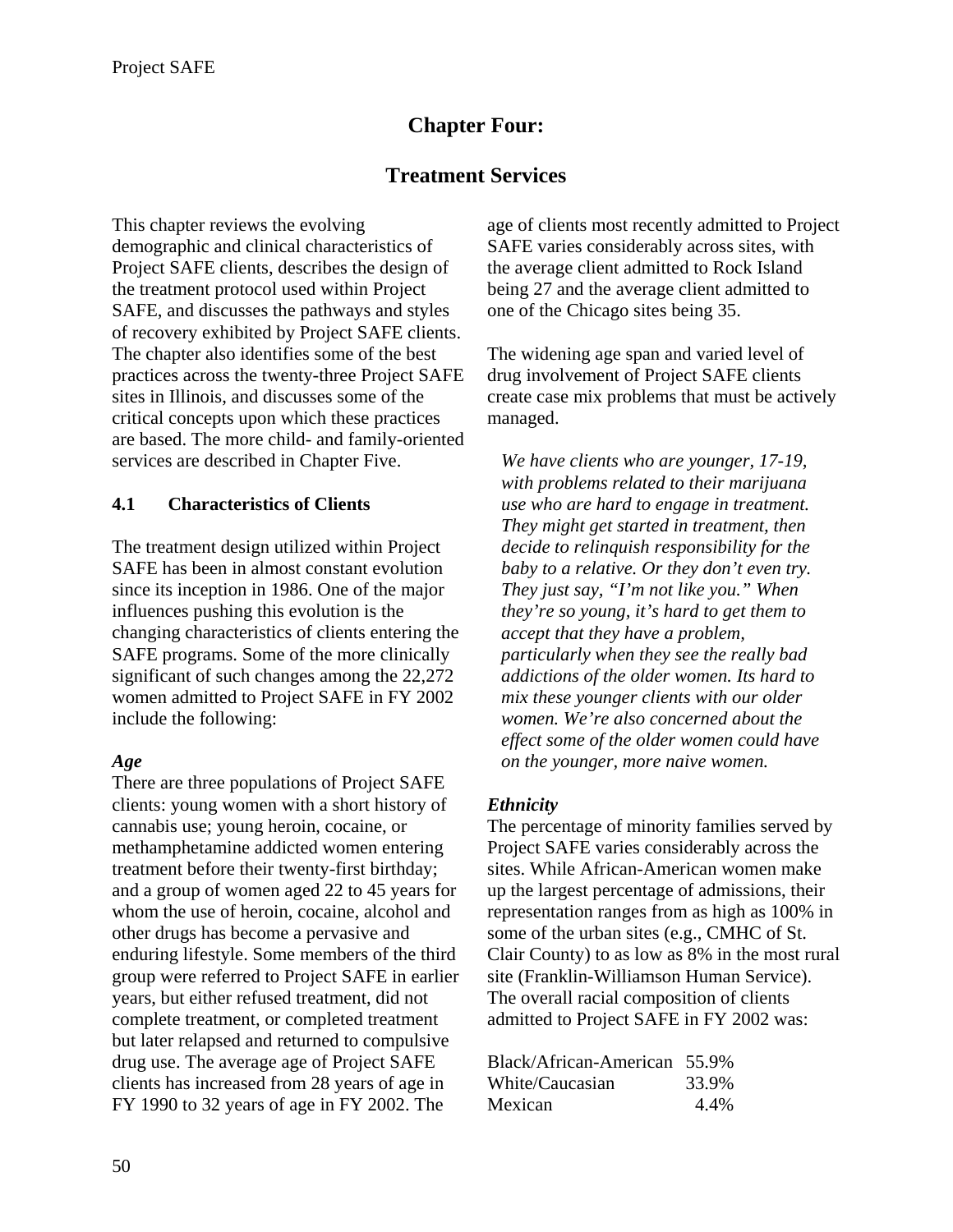| <b>Puerto Rican</b> | 3.7% |
|---------------------|------|
| American Indian.    | 7.0% |
| Hispanic Other      | .7%  |
| Cuban               | .08% |
| Asian               | .08% |
| Other               | .5%  |
| Alaskan Native      | .04% |

The racial composition of Project SAFE clients has changed markedly since the original piloting in 1986-1988. The percentage of African-American clients rose from 21% in 1986-1988 to more than 50% as Project SAFE expanded from the pilot sites in north-central and north-western Illinois to urban communities throughout Illinois.

#### *Martial Status*

The marital status of FY 2002 Project SAFE clients is summarized below.

| Never Married | 61.0% |
|---------------|-------|
| Married       | 13.1% |
| Divorced      | 10.6% |
| Separated     | 8.6%  |
| Widowed       | 2.2%  |
| Unknown       | 4.5%  |

The majority of women entering Project SAFE are single, although most are involved in an on-going intimate relationship at the time of admission. The rural sites are more likely to have women who are married or divorced.

The intimate partners of Project SAFE clients figured largely in their treatment, both negatively and positively.

*I went to pick up a client 3 weeks ago, her first time in treatment. She got in the van, and here comes her husband. So he got in the van, saying "I'm coming with her." He was drunk.* 

Some partners, particularly those also involved in substance use, seek to actively sabotage

treatment, while others constitute a significant source of support for the Project SAFE client's recovery. Some partners even use the SAFE client's entry into treatment as a stimulus to seek out treatment themselves.

As the women referred to Project SAFE arrive with more severe and more enduring substance use problems, they are also more likely to be married to or involved with men who are in the criminal justice system. The movement of these men back and forth from the community to correctional facilities has elevated the prison to the status of a significant institution in the lives of some Project SAFE families.

#### *Sexual Orientation*

The SAFE 93 evaluation report noted for the first time that clients were entering SAFE either self-identifying themselves as lesbian or bisexual or confused or conflicted about the issue of sexual orientation. This trend continued through the 1990s and into FY 2002.

Confusion about sexual orientation for some women entering SAFE is exacerbated by sexual victimization in childhood, by prior sexual experiences with women via prostitution, and by a general inability to define and assert boundaries in relationships with either sex. Treatment responses to these issues included more open discussions about sexuality and sexual orientation, monitoring the treatment milieu to prevent homophobic scapegoating of lesbian and bisexual clients, and responding to the disruptive effects of treatment romances between clients. Project SAFE staff report that the increased visibility of this issue reflects more the changing quality of the treatment environment (increased psychological safety) than it does changing the characteristics of clients.

## *Children*

Women admitted to Project SAFE in FY 2002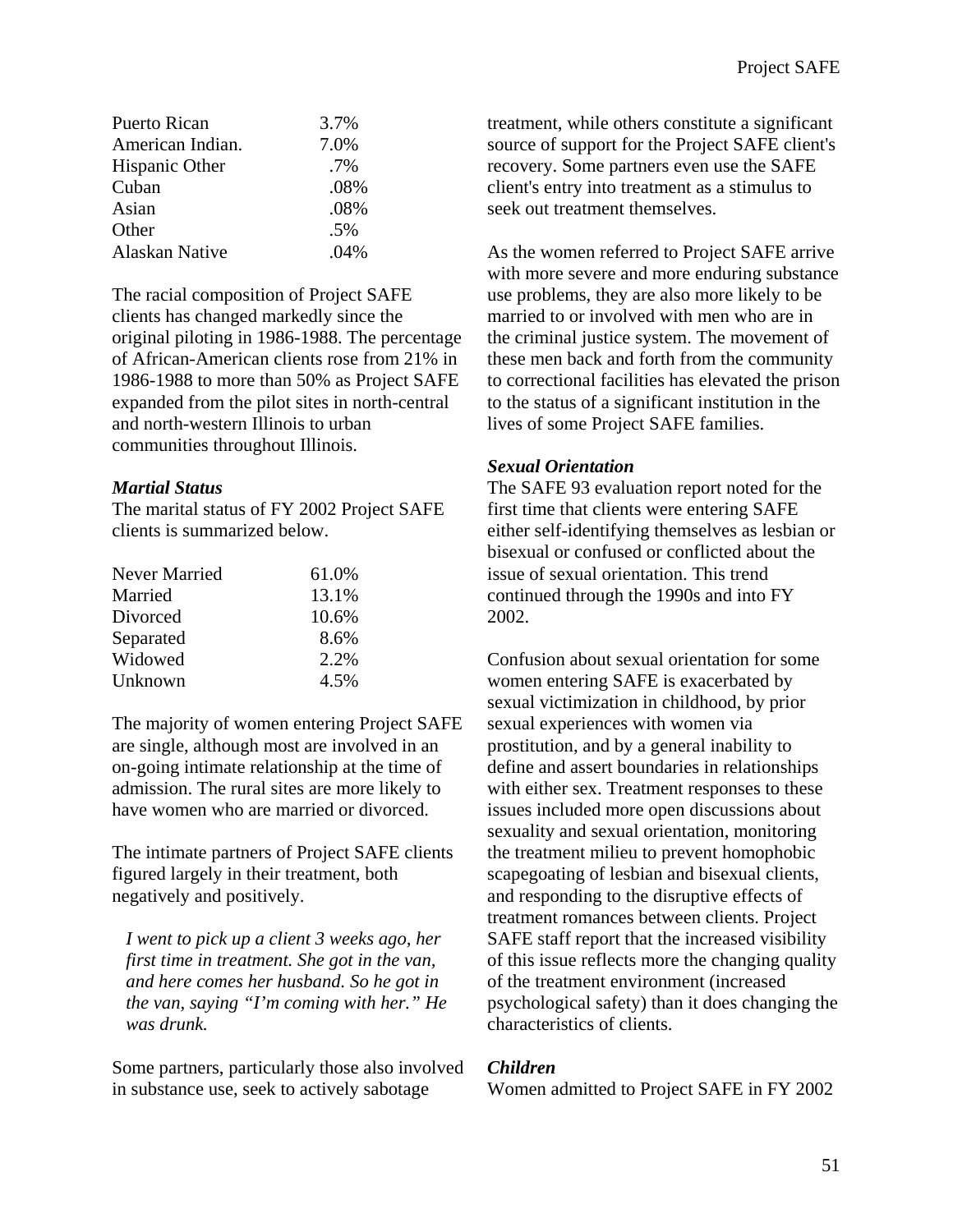had an average of 2.3 children, but this number belies the enormous diversity of family size. The changing characteristics of families and children in Project SAGE will be discussed in detail in Chapter Five.

#### *Education*

The educational level of FY 2002 Project SAFE clients has remained relatively constant with an average of 10.78 years (10.6 years) average in FY 1990). What is significant in this data is the range in educational level across some of the Project SAFE sites. Clients at the LSSI site, for example averaged 7.09 years of education where those at the ProCare site averaged 11.89 years of education. Some of the sites note a lowering of the level of functioning of women entering SAFE.

*Our clients are very functionally illiterate. They can't write, can read very little, and have low cognitive abilities. Most have only gone through 8th grade, and very few have GEDs. Their attention spans are very short. We go over the DCFS goals with them, and when we ask them a question about them five minutes later, they don't understand. Even if they're not using, they don't understand.* 

#### *Employment*

The employment status of Project SAFE clients has changed considerably over the history of this Project. In the 1986-1988 pilot sites, only 12% of clients worked full or part time. Today that figure has more than doubled (24.43%), and, at some SAFE sites, more than 50% of clients admitted in FY 2002 were employed. This status requires greater flexibility in scheduling treatment services and allied support services.

*Our working mothers pose a significant challenge....saying they can't come to our morning programs because they're either working mornings or late the night before.*  *All the TANF issues have come up since the last SAFE evaluation. We have more women working and more women feeling the pressure to go to work. It is difficult to integrate all these service appointments and the concurrent demands of work.* 

*It's often money. I need to go to work, my kids can't come home if I don't have a roof over their heads is the one I hear the most. A lot are forced because of welfare to work. Most don't get any kind of cash assistance anymore, they've long burned that bridge.*

Work schedules have necessitating transferring some Project SAFE clients from to traditional, evening intensive outpatient services.

#### *Pattern and Intensity of Drug Use*

The primary drug of choice of women entering Project SAFE has changed from alcohol (1986-1988) to alcohol (rural sites) and cocaine (urban sites), (1989-1995) to combinations of alcohol, cocaine, cannabis, heroin or methamphetamines (southern and western sites) (1996-2002). The major drugs of choice among women admitted to Project SAFE in FY 2002 were the following:

| Alcohol                 | 29%   |
|-------------------------|-------|
| Cocaine                 | 18.6% |
| Crack                   | 16.4% |
| Cannabis                | 17.3% |
| Heroin                  | 10.3% |
| Methamphetamine/        | 3.9%  |
| <b>Other Stimulants</b> |       |

Multiple drug use is the norm, with alcohol, cocaine, cannabis, and prescription psychoactive drugs often combined with other drugs. The Chicago sites noted the growing presence of PCP combined with other drugs and several sites noted that for the first time they are admitting women whose primary and sole drug choice is cannabis. The emergence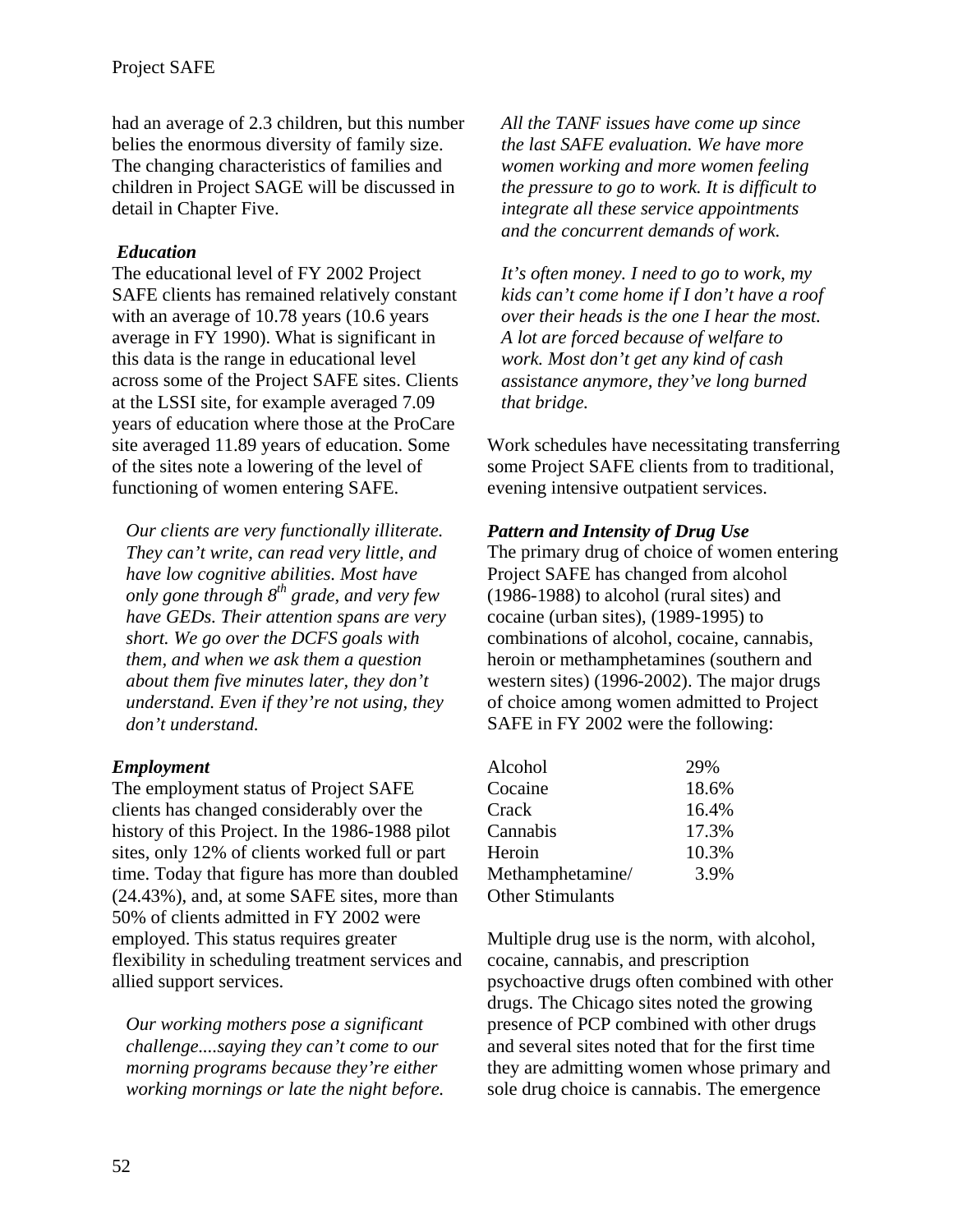of methamphetamine as a primary drug choice represents a new trend, particularly within the rural service sites.

*Methamphetamine is a new drug of choice for our clients the last year and a half. I've been with the agency 4 years, and was with DOC before, and I've seen a dramatic increase in IV methamphetamine use in the last 6 months. We have 16 residential beds for women, and for the past 4 months, the house has been full of meth users.*

Project SAFE staff note that clients are bringing substance use histories of greater duration and intensity than in earlier years of the project. Clients are also presenting with more intense involvement in the addiction lifestyle and cultures of addiction. As one outreach worker noted, "I'm seeing more and more clients who are as addicted to the drug culture as they are to the drug." Such cultural enmeshment underscores the need for a focus on constructing sobriety-enhancing social supports and lifestyles for Project SAFE clients.

Another adaptation is being spurred within Project SAFE from the rising presence of heroin as a primary drug of choice. Several sites noted that they are seeing an increase in the number of women who are being maintained on, or who could benefit from, methadone. This has called for a greater understanding of methadone by all of the service constituents that are part of the Project SAFE collaboration.

## *Sexual Abuse History*

Throughout Project SAFE's history, case workers, outreach workers and therapists have explored the clinical significance of, and appropriate service responses to, the sexual abuse so prevalent in the developmental histories of Project SAFE women. Four critical observations summarize current thinking on these issues.

- 1. Prevalence: The prevalence of childhood sexual abuse and/or sexual trauma in the histories of Project SAFE clients has remained quite high over the past decade. The percentage of clients who self-report childhood sexual abuse during their treatment involvement ranges from 45- 95% across the Project SAFE service sites in Illinois.
- 2. Traumagenic Factors: During the 1993 SAFE evaluation meetings a pattern of what came to be called "traumagenic factors" related to the sexual abuse episodes of Project SAFE clients was first identified. What these factors underscore is that it is not just the fact of sexual abuse that is significant in the lives of these women, but the intensity and duration of the trauma related to that abuse. Evaluation meetings over the past decade have further confirmed the existence of particular circumstances surrounding the abuse events which contribute to the trajectory of damage resulting from sexual abuse. The sexual abuse experienced by women admitted to Project SAFE tended to be characterized by the following circumstances:
	- early onset of sexual abuse (heightened physical and psychological vulnerability)
	- long duration of sexual abuse (most often measured in years)
	- perpetrators from within the family or with a close relationship to family (heightened violation of trust)
	- multiple sexual perpetrators
	- violence, or threat of violence, accompanying the sexual abuse (magnification of trauma)
	- more personally violating (boundaryinvasive) forms of sexual abuse
	- not believed and not protected, or blamed and not protected when silence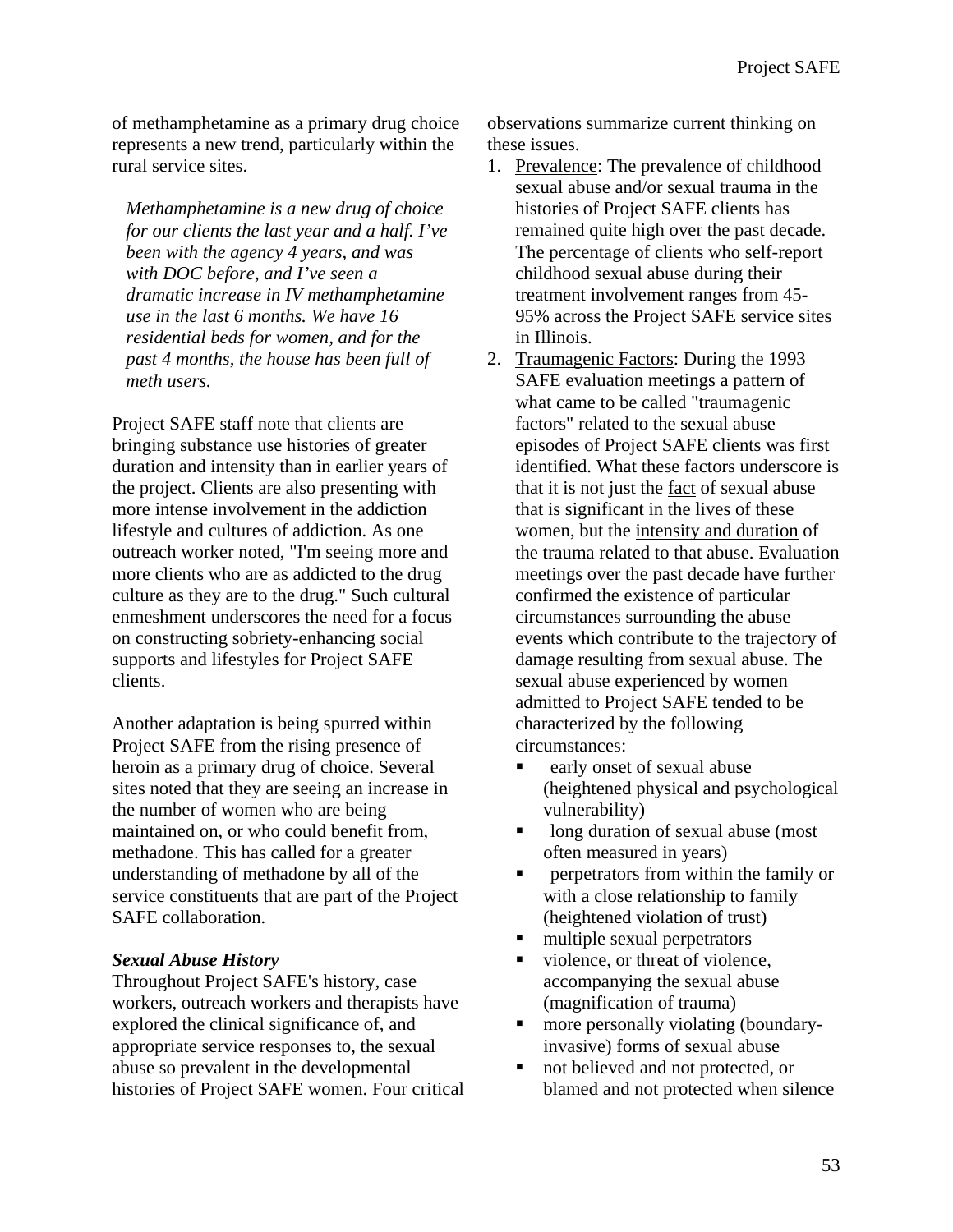was broken about the sexual abuse (escalation of abuse following breaking silence).

- 3. PTSD: Clinical staff within the Project SAFE sites are increasingly viewing many SAFE clients as suffering from a pattern of Post Traumatic Stress Disorder (PTSD) related to their sexual victimization. In this view, substance abuse, depression and anxiety, a propensity for transient and toxic intimate relationships, addiction to chaos and crisis, and impaired parenting are all overt manifestations of, or responses to, PTSD. The treatment of addicted women within Project SAFE is increasingly being subsumed under a broader paradigm of the treatment of developmental trauma.
- 4. Risk of SAFE Children for Sexual Abuse: There was an early recognition within Project SAFE that the children of SAFE clients were inordinately vulnerable for sexual victimization. The most frequent reason for referral of the children of women enrolled in Project SAFE for psychological or psychiatric services involves concerns related to the suspected or reported sexual abuse. Discussions indicating why these children might have been at higher risk for abuse than other children included the following points.
	- Some of the same perpetrators who abused SAFE women have access to their children.
	- The propensity of SAFE women to become involved with intimate partners with multiple-problems creates an "at risk" environment for their children.
	- There has been a slight increase in the number of SAFE clients who have themselves been involved in the sexual abuse of others.
	- Decreased supervision of children by drug using parents may increase the children's exposure to a broad spectrum of victimizing behaviors.
- Having rarely experienced boundaries of appropriateness and having not been protected, Project SAFE mothers may have difficulties teaching such boundaries and affording protection to their children.
- The dependence of a drug-using woman on her paramour for drugs, money and shelter contributes to the denial that this same partner may be physically or sexually abusing her children.

## *Prior Treatment*

As a group, the women admitted to Project SAFE on average have less than one (.88) prior treatment for substance use. There is a considerably span in treatment history across sites, with some sites (ProCare) admitting mostly women with no prior treatment history and other sites (White Oaks) admitting women with 2 or more prior treatment admissions. Those sites that offer a wider range of services for women attract clients from a larger geographical range and attract more referrals of women who have prior histories of treatment. Overall, Project SAFE is continuing to reach a population of untreated chemically dependent women that would not likely be accessing treatment services for themselves or their families except through the auspices of this project.

Project SAFE is also serving a smaller group of women who have multiple past episodes of treatment and chronic problems of relapse. These women pose a special challenge to Project SAFE staff. A very difficult issue within SAFE is delineating those women whose internal and external obstacles to recovery require two or more treatment episodes before stable change can occur and those women whose personal and environmental deficits are so great and their resources so limited as to make initiation and maintenance of recovery an impossibility at this time.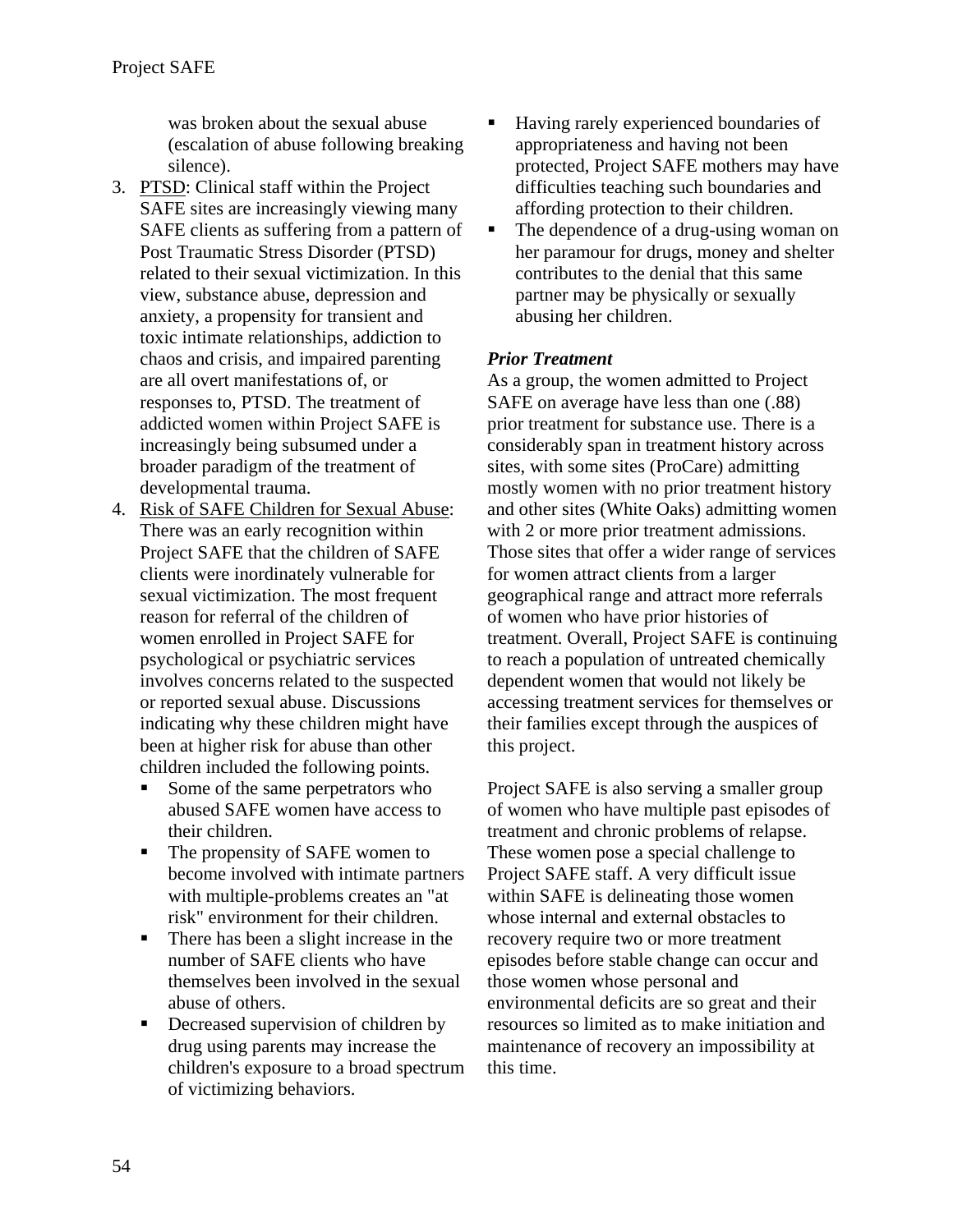Project SAFE sites are increasingly confronted with a unique dilemma: how to respond to clients that do exceptionally well once stabilized in treatment but are unable to sustain this level of functioning without regular participation in this structure. Such clients relapse and re-initiate contact with treatment to regain some semblance of safety, predictability and hope in their lives. This raises the question of the kind of long term support structures that may be required to sustain treatment gains achieved by women living within highly disorganized families and communities.

#### *Prior Psychiatric Treatment / Concurrent Psychiatric Illness*

Women entering Project SAFE have for many years presented with concurrent psychiatric disorders that complicated their treatment and on-going efforts at recovery.

*We are seeing a lot more dual diagnosis: increased reports of serious mental illness (major depression, bi-polar disorder, schizophrenia), including clients maintained on anti-psychotic medications, more anxiety disorders (panic disorders and PTSD), and more personality (borderline) disorders.* 

Affective disorders and personality disorders are the most frequently noted concurrent psychiatric diagnoses of Project SAFE clients. Changes in co-morbidity issues during the past two years include an increase in clients experiencing severe depression, and an increase in clients with a history of schizophrenia. The number of women with histories of schizophrenia has increased over the past seven years. The number and intensity of these concurrent diagnoses affect both the type of adjunctive services needed (e.g, psychiatric consultation) and the duration of treatment required to achieve desired outcomes.

Women entering Project SAFE with personality disorders were generally presenting one of the Cluster B disorders: antisocial personality, narcissistic personality, borderline personality or histrionic personality. The traits and behaviors presented by SAFE women that were of greatest intensity and concern were immaturity, impulsivity, high risk-taking and sensation-seeking behavior, and exaggerated fears of abandonment. Phrases heard repeatedly to describe clients in the evaluation meetings included "harder to engage," "skilled at splitting staff," "attentiongetting," "high need for excitement and drama," "more dissociation," "constant boundary-testing," and "involved with multiple agencies." As a result of these changes in client characteristics, Project SAFE sites have increased referrals to and collaboration with mental health agencies during recent years.

Other concurrent disorders presented by Project SAFE women included eating disorders and a small percentage of women who developed gambling problems during early recovery. Gambling problems seem to be restricted primarily to those communities in which riverboat gambling is available. Gambling as a substitute addiction is one that deserves some study, as Project SAFE staff note a parallel pattern of potential harm to children, e.g., scarce financial resources for the family once drained by drugs, later drained by gambling, improper supervision of children, etc.

 Many SAFE clients with histories of psychiatric illness have experienced exclusion from mental health services.

*We also have problems with our local mental health provider in terms of dual diagnosis. They say "get rid of the substance abuse and we'll deal with the mental health issues," but the mental health issues interfere with their ability to get sober, and the women fall through the*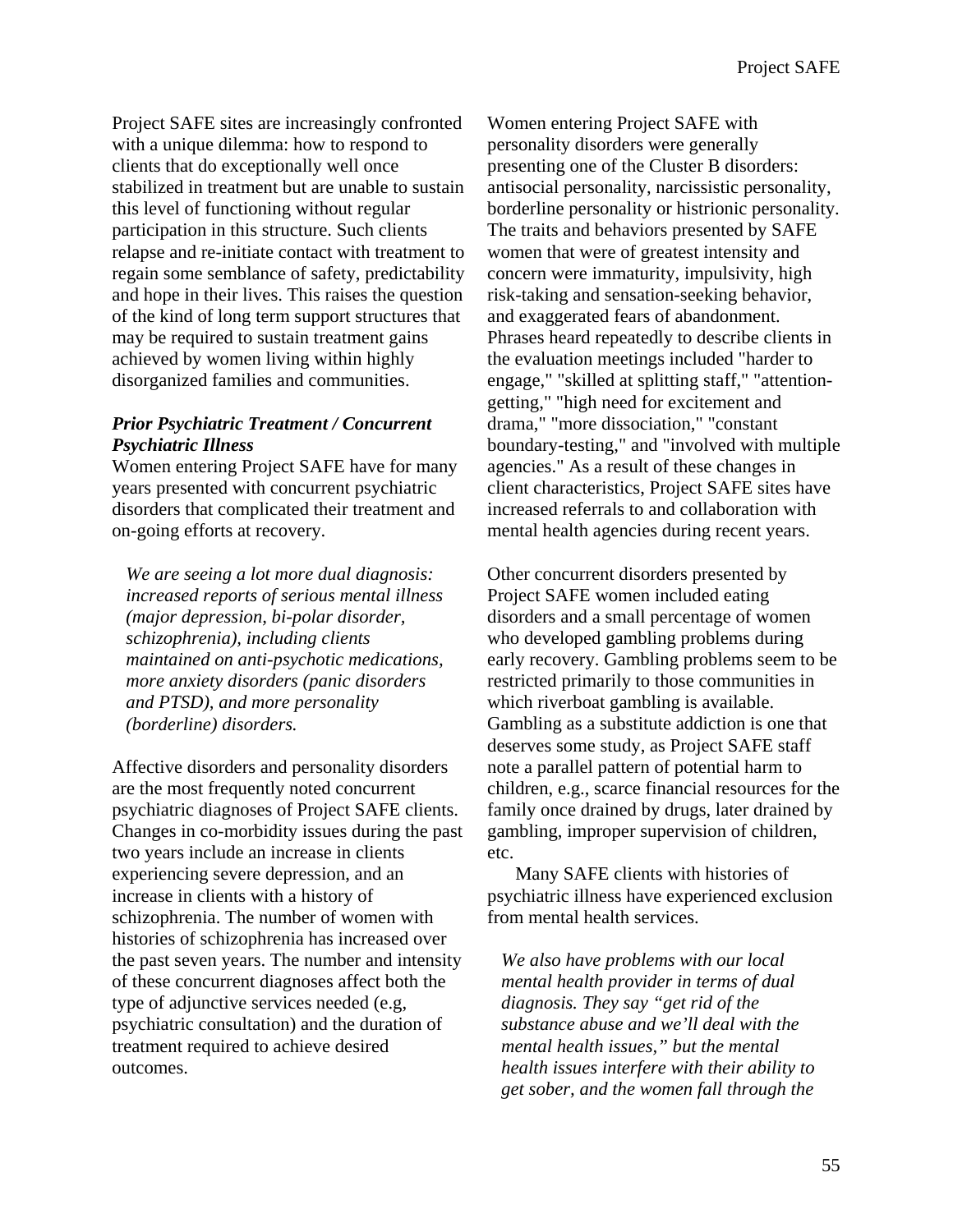*cracks. The mental health intake process has been selectively getting rid of our clients.* 

Many of the SAFE sites treat dually diagnosed women because of the lack of adequate referral alternatives. To support them in this effort, many of the Project SAFE sites are arranging for psychiatric consultation services provided from either within the agency or by another community resource. This has been one of the most important of the recently added components to Project SAFE.

## *Aggression and Violence*

SAFE clients are at risk to be both victims of violence and perpetrators of violence. Prior SAFE reports have noted threats to the physical safety of SAFE women from community violence and domestic violence. Some SAFE clients depict a "war zone" environment in which they and their children sleep on the floor at night due to fear of driveby shootings. Project SAFE women tend to be drawn from those communities that have been hardest hit by increased violence. Concerns about protecting clients and their children from community violence have had to be consciously considered in the design of service activities.

There is a recognition that many (63% at admission) women coming to Project SAFE are in relationships at high risk for violence, and that this risk may increase as a result of Project SAFE involvement. As Project SAFE clients change and become more assertive of their own needs and the needs of their children, partners often feel they are losing power and control in the relationship and may respond with violence. The same response can be triggered when women realize how destructive such relationships are and seek to extricate themselves. While threats of, or acts of, violence toward these clients are not new, several SAFE sites notes that violence-related

injuries to clients have become more severe during the past two years. At one evaluation meeting attended by representatives from three Project SAFE sites, those present could identify three former SAFE clients who had been killed in domestic violence incidents during the past year. Such tragedies underscore the need to link addiction treatment services for women with domestic violence resources. SAFE sites regularly refer women to domestic violence shelters, provide assistance in getting restraining orders, and provide relationship counseling to SAFE women. More sites are now involving local domestic violence programs in providing information and counseling services within the SAFE treatment regimen. Domestic violence shelters are increasingly being used to extricate women from violent relationships and violent neighborhoods.

Women entering Project SAFE in the recent years were themselves more likely to exhibit aggressive behavior than women referred in earlier years. Project SAFE staff observations on this issue include the following.

- More women than ever before entered treatment from social milieus in which violence was an approved method of achieving status and solving problems.
- Some of our women are involved with gang members or are themselves gangaffiliated. The potential for gang retaliation against the program and its staff is a real concern.
- Our women have been de-sensitized to violence. Deaths in their family and social worlds from homicide are not uncommon.
- We are seeing more women who are ganginvolved and who routinely carry weapons.
- We're seeing ladies fighting ladies. I heard one of my clients yesterday saying "Soand-So didn't respect me; I had to cut her." Many of our ladies carry knives and talk of carrying guns.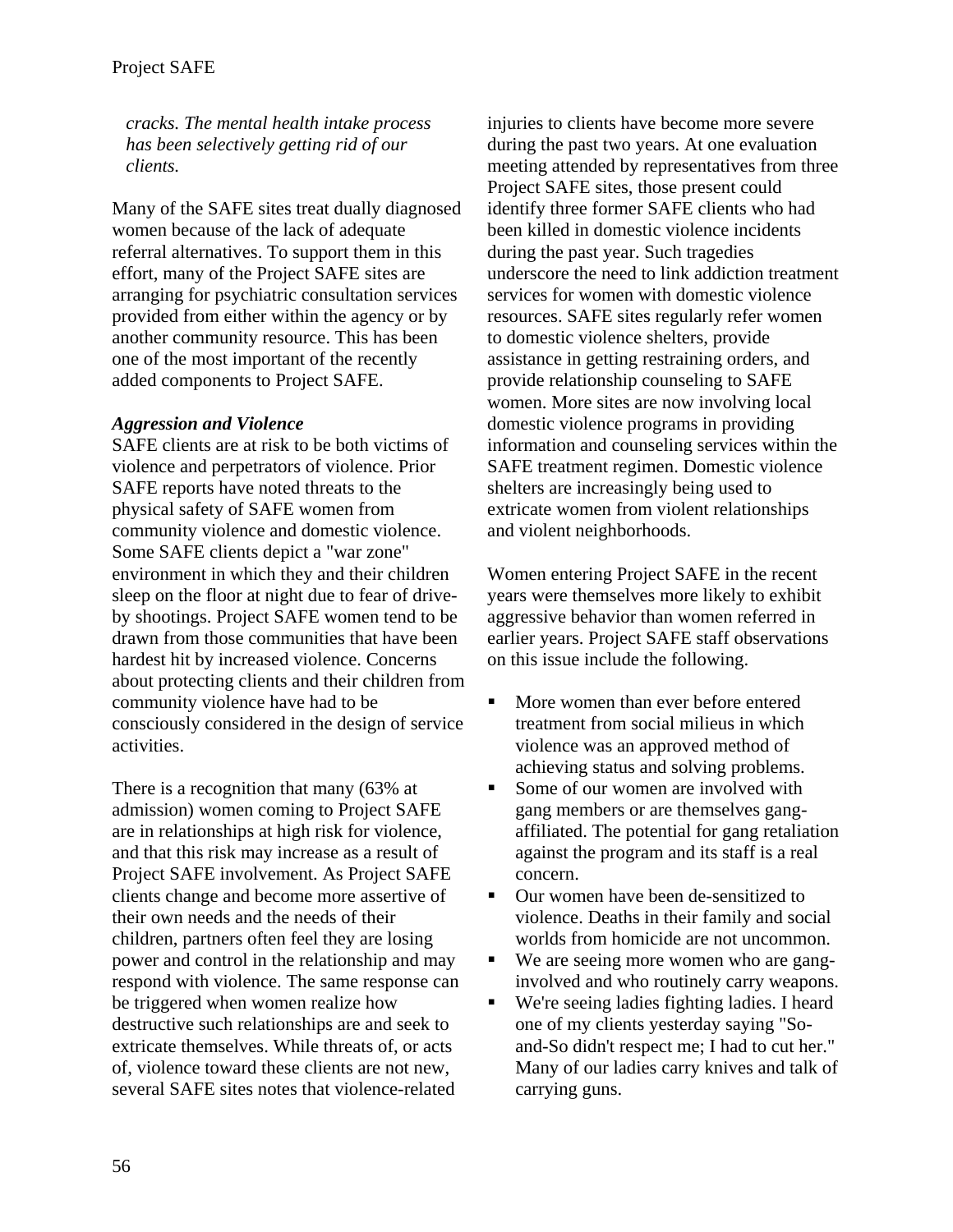- We have more women who have been assaulted by their paramours AND who have assaulted their paramours.
- There are more threats and physical confrontations among clients.
- We have had verbal threats to staff from clients.
- We discharged our first client ever due to a threat of violence.

Programmatic responses to increased risks of client aggression include both using an aggression risk assessment within the intake process and increased security procedures at some sites. Given the increasingly violent world from which clients are drawn into Project SAFE, it is crucial that the treatment environment be a sanctuary--a place of physical and psychological safety. Several Project SAFE sites use the presence of security guards at the facility to reinforce this theme of safety.

The issue of violence underscores an area of needed training within the project SAFE sites. Given the increased number of violent incidents involving clients or staff, staff training on critical incident debriefing of traumatic incidents would be quite valuable. This topic could be considered for an inclusion within a future Project SAFE conference, or held as a special centralized workshop for SAFE sites.

#### *System Sophistication*

Clients have been describe by staff during the past two years as much more "system sophisticated." Many of these clients are part of a culture of dependency in which they use helping institutions not to correct problems but to sustain them. These clients have chronic self-defeating styles of interacting with professional helpers and helping institutions that must be altered if fundamental change is to occur in their drug-using lifestyles.

Just one example of this culture of dependency involves how the clients manipulate the social security system to help sustain their drug use. Some mothers set their children up to qualify for SSI disability funds, thereby using "crazy checks" to support their drug use. Some clients also seek disability income for their substance abuse, funds which are all too often used to purchase cocaine. Some SAFE clients are in the midst of such manipulations at the time they enter SAFE. One of the most disruptive events in the recovery process occurs when a woman who previously applied for SSI disability suddenly gets a lump sum check ranging from \$4,000 to \$8,000 following final approval of her disability status. Involvement in such systems has been very disruptive to the treatment and recovery of SAFE women. As one outreach worker noted, "To place that much money in the hands of an addict in early recovery is to almost guarantee disaster." These stories reinforce the challenge of project SAFE, which is not simply to remove a drug from a client's life, but to remove the client from the cultures of addiction and cultures of dependency which nurture that person-drug relationship. In this context, the client's capacity for independence is continually being nurtured in Project SAFE.

*Our clients that are doing well seem to have found a way to break out of these cultures of dependency. That's why we are placing more and more emphasis on learning to read, getting a GED, going to college, and getting a job through which you can learn as well as earn.* 

The treatment designs utilized within the Project SAFE sites have continued to evolve to meet the needs of individual clients and families who present with a greater number of problems, problems of longer duration, and fewer financial, social and psychological resources.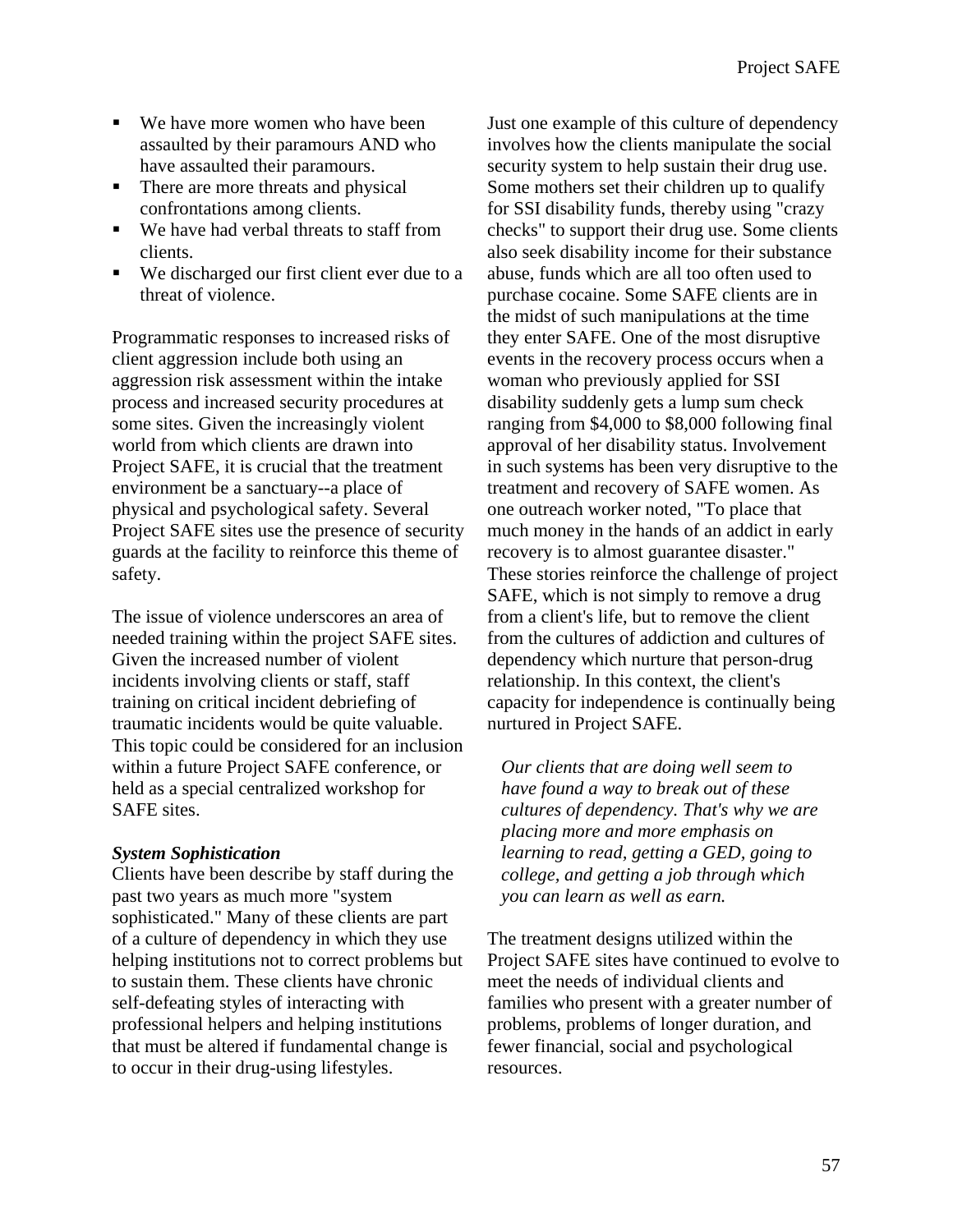## *Health Status*

Women entering Project SAFE are often experiencing acute medical problems. More women require detoxification and more sites find themselves in need of medical detox services. There have also been increases in the number of women presenting with tuberculosis, hepatitis and sexually transmitted diseases.

## *HIV/AIDS*

Impulsive and high risk-taking behavior, substance impairment and involvement in drug-saturated social milieus all contribute to the risk of HIV/AIDS for women involved in Project SAFE. More women known to be HIV+ or to be diagnosed with AIDS are being treated in Project SAFE sites. While the number of clients known to be HIV+ remains small, the high incidence of other sexually transmitted diseases confirms client involvement in high risk sexual behavior across Project SAFE sites in Illinois. There were also increased reports of clients reporting IV drug use at admission. SAFE sites are intensifying their HIV/AIDS prevention and education efforts and linkages to HIV/AIDS case management and other HIV/AIDS services.

## *Criminal Justice Involvement*

Clients entering Project SAFE in 2002 are more likely (currently 48%) than in earlier years to be involved in criminal enterprises to support their addiction. The most frequent types of criminal activities reported by clients include shoplifting, theft, forgery, and drugselling. As a result of this criminal justice involvement, Project SAFE staff are having greater interaction with the courts.

## *Unstable Housing and Homelessness*

There is more reported problems with housing than at any time in the history of Project SAFE.

*We're seeing women and families who are* 

*truly homeless, because public housing rules have completely stiffened up. If the kid was in a fight, the family can't live there. A boyfriend shows up with a gun, they are kicked out. There's a substance abuse problem, they are kicked out.* 

*In our local homeless shelter, everyone is using. When I take our women there, they end up out there using or prostituting.* 

*We have SAFE women in continuing care who are living on the streets.*

What this has meant for Project SAFE is a closer collaboration with both residential treatment services and with recovery homes and greater advocacy for sober housing resources. Some sites have are also working with their public housing authority to create stable housing for clients during and following treatment.

## *Relationships Between SAFE Clients*

One of the issues that arises with great frequency in Project SAFE is the pre-existing relationships between women referred to Project SAFE. There are numerous occasions in which two or more family members have been referred to SAFE within the same year. There have been three sisters, several mother and daughter pairs, and one family in which three generations of women (grandmother, daughter, and granddaughter) have been referred to the same Project SAFE site. Other pre-existing relationships shared by women entering SAFE include women who have children fathered by the same man, women who share the same biological father, women who were girlfriends and women who have used drugs together. These prior relationships constitute a potential source of disruption in the treatment process and pose greater risks for breaches of confidentiality in a group-oriented treatment modality. The sites have handled this in two ways. First, family members are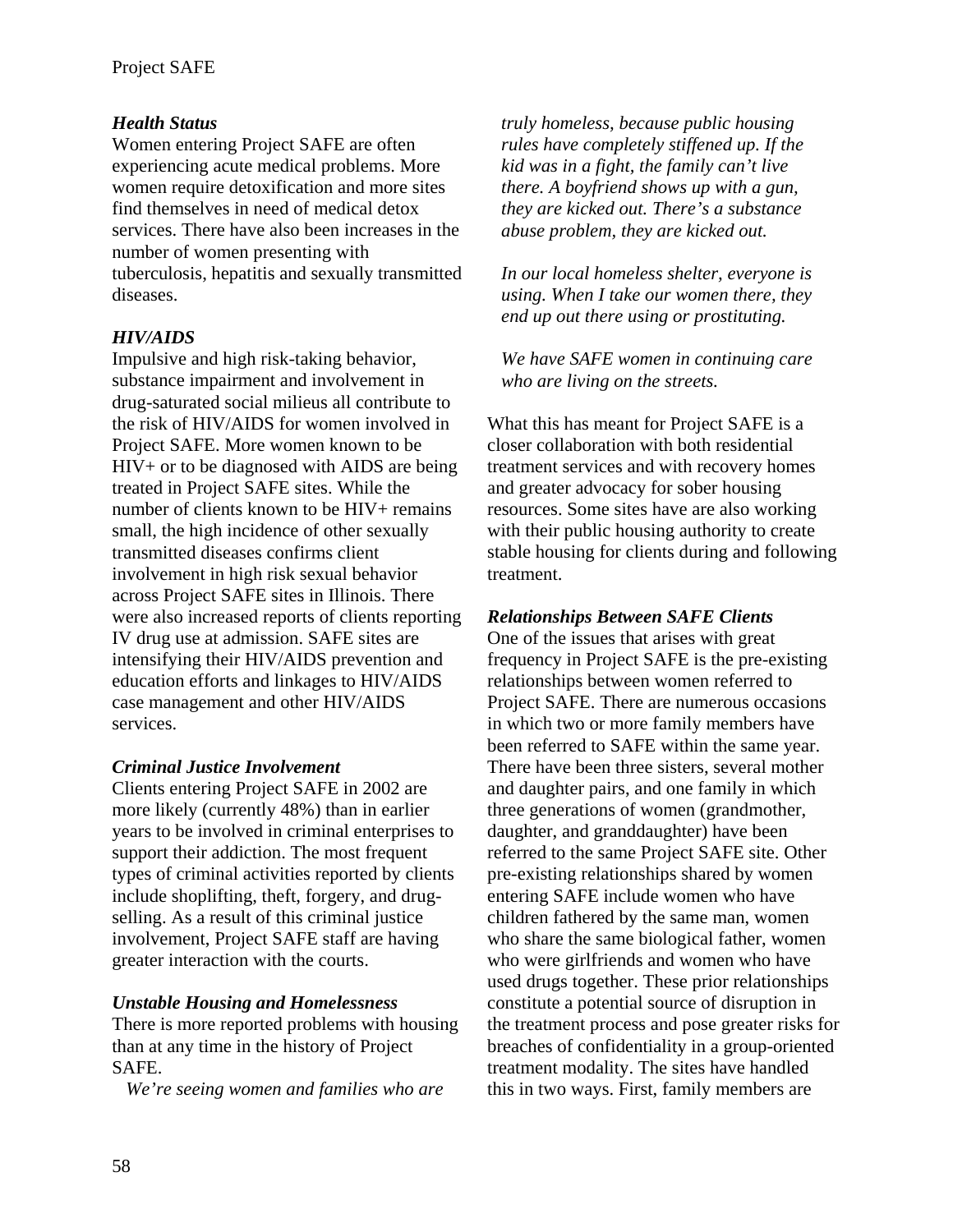separated to the greatest extent possible either by placing them in different treatment programs or placing them in different groups and with different counselors. Confidentiality is enforced by emphasizing this value as a group rule and by encouraging women to use discretion in what they choose to discuss in group and in their one-on-one counseling sessions. In one site, a client's continuing breaches of confidential information shared by other clients in groups were so extreme and disruptive to the treatment milieu that the client was administratively discharged from treatment.

#### *Overall Level of Functioning*

Project SAFE staff and DCFS workers who participated in evaluation meetings over the past two years have consistently reported that women referred to Project SAFE were entering treatment with problems of greater intensity and duration. Clients as a whole are bringing in lower levels of intellectual functioning than in earlier years. Problems with literacy have become the rule rather than the exception. Clients also seemed to have a lower level of overall social functioning.

*Clients this year brought fewer personal skills and resources. They were more dependent—wanting us to do everything for them. Lacking skills and confidence, they were intimidated by any interaction with the world outside their family and the drug culture. Getting these women into the mainstream community is like introducing them to an alien world.* 

*Clients are having a lot more trouble focusing in group. In treatment we're making it much more basic, because we can't hold their attention in the way we could even 5-6 years ago. We're dumbing down the program.* 

This shift in client characteristics could reflect

changes in the total pool of women who abuse substances and who have histories of abuse or neglect of their children, or it could reflect a change in which women are being referred to Project SAFE from the local DCFS offices. When asked if they had a perception of which factor was responsible for the change, respondents from the treatment sites and DCFS responded that both were factors. DCFS workers felt that the decreased level of functioning noted in the meetings was endemic across their caseloads, but also reported that, with limited treatment resources available, they were referring those clients with the more severe problems and greatest need for treatment.

#### *Emergence of the Multiple Problem Client*

As a whole, Project SAFE clients share multiple problems that unfold concurrently or sequentially with a high propensity for intergenerational transmission. Each Project SAFE site was asked in early 2002 to profile five consecutive admissions. The multiplicity of problems is evident in aggregate data on 105 admissions collected across 21 sites: childhood sexual victimization (47%), criminal justice involvement (48%), cooccurring medical problems (31%), cooccurring psychiatric problems (38%), threat of domestic violence at admission (63%), and living with an addicted family member or intimate partner (50%). (Option: DO AS BAR GRAPH) Sixty-seven percent of the living arrangements of those admitted were judged to be a barrier to recovery.

In the 2001 meeting with Project SAFE sites, we heard the first reports of concurrent, three generational drug use (the SAFE client, her parents, and one or more of her adolescent or pre-adolescent children). Many of the women in Project SAFE presented complex service histories reflecting the challenges posed as they interacted with a categorically segregated service system. While these clients have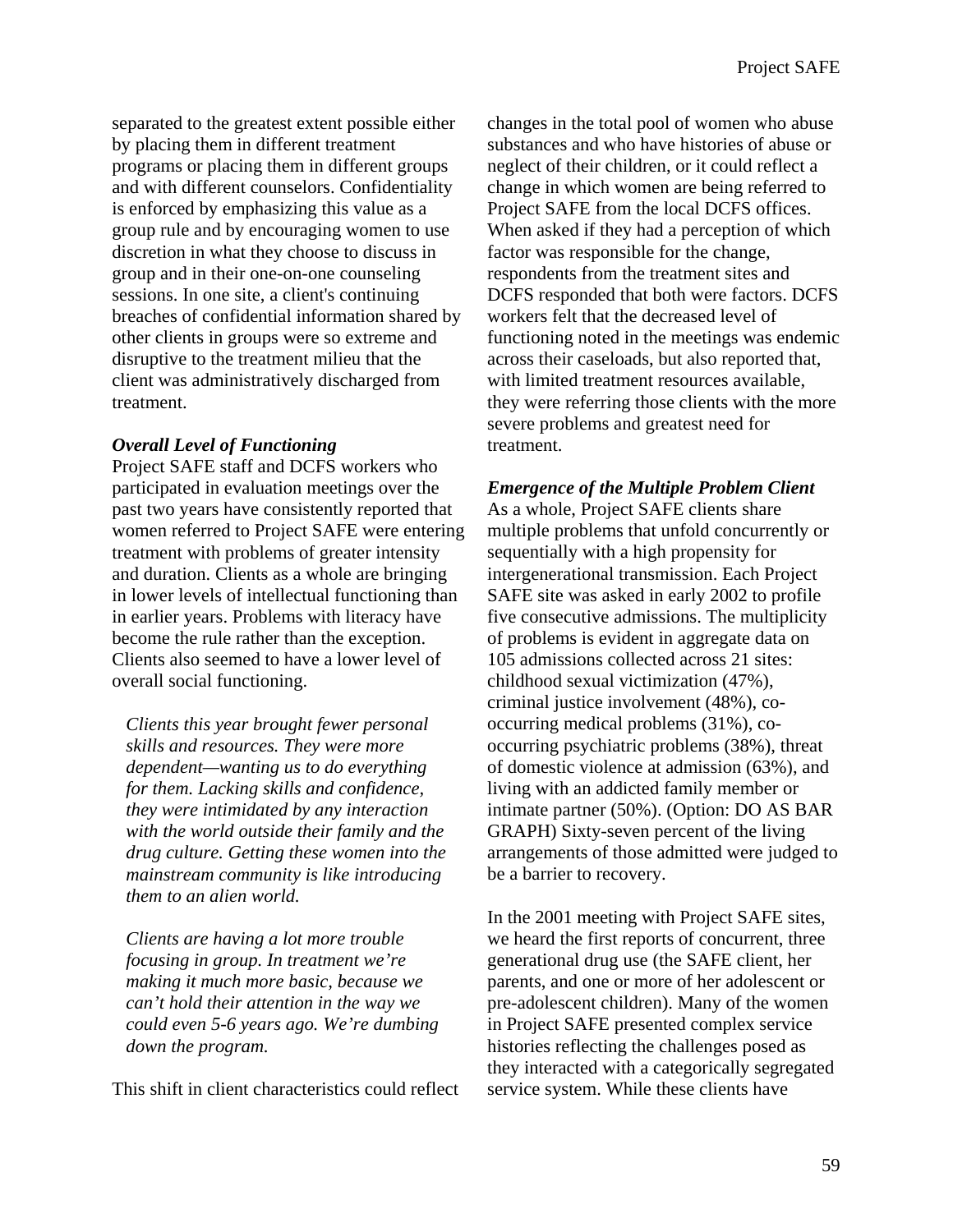significant historical contact with social service agencies, the focus on one-problem-ata-time and the essentially crisis orientation of these agencies has resulted in little changes in the quality of life and level of functioning of these women and their children. Project SAFE represents the beginning of a new generation of multi-agency, interdisciplinary intervention designs with increased capabilities of working with such clients.

Working with families experiencing multiple problems requires care in the management of client involvement in multiple service systems.

*Having too many demands and too much to do is a real problem for our women. I am constantly saying, "what do you have to do now? What can and can't you handle? What can we prioritize?" We have to be careful that our clients don't get so overwhelmed that they just give up.* 

## **Breaking Intergenerational Cycles of Problem Transmission**

There is a growing awareness among those working within Project SAFE that this cobundling of problems significantly increases the risks that the children of Project SAFE clients will sustain the momentum of these problems in their own lives. This potential is underscored by clients admitted to Project SAFE today who are the daughters or granddaughters of former Project SAFE clients. That awareness has given impetus to increased discussions about how to break what is being viewed as an intergenerational cycle of problem transmission. Those discussions have in turn led to many of the family- and child-oriented innovations described in Chapter Five. Project SAFE moved from a woman-centered model in its inception, to a dual-track woman- and child-focused model, to its current emergence as a family-centered model of care.

## **4.2 Treatment Design**

The addiction treatment services offered as a key element of Project SAFE are designed to:

- Assess the needs of the client and place the client in a level of care commensurate with the severity of her AOD and related problems.
- Continue the engagement and motivational enhancement process begun by the outreach worker.
- Detoxify and treat any residual alcoholdrug related medical problems experienced by the client.
- Resolve significant barriers to treatment participation and recovery.
- Disengage the client from the addictive lifestyle and begin the construction of a daily lifestyle conducive to personal recovery and family health.
- Enhance the client's understanding of her problems.
- Increase the client's skills and confidence in managing these problems.
- Help each client establish a sobriety-based support structure.
- Assist the client in the reconstruction of family roles, rules, rituals and relationships.
- Engage the client in an on-going culture of recovery through participation in aftercare counseling and mutual aid groups.

The service design chosen to achieve the above objectives is called intensive outpatient treatment. It blends the intensity of contact of residential treatment with the non-residential nature of traditional outpatient counseling. Clients do not live-in, but rather than the traditional one hour of counseling per week, treatment involvement ranges from 15-30 hours of service contact per week. The intensive outpatient treatment in the substance abuse field is perhaps most similar to what has been called day treatment or partial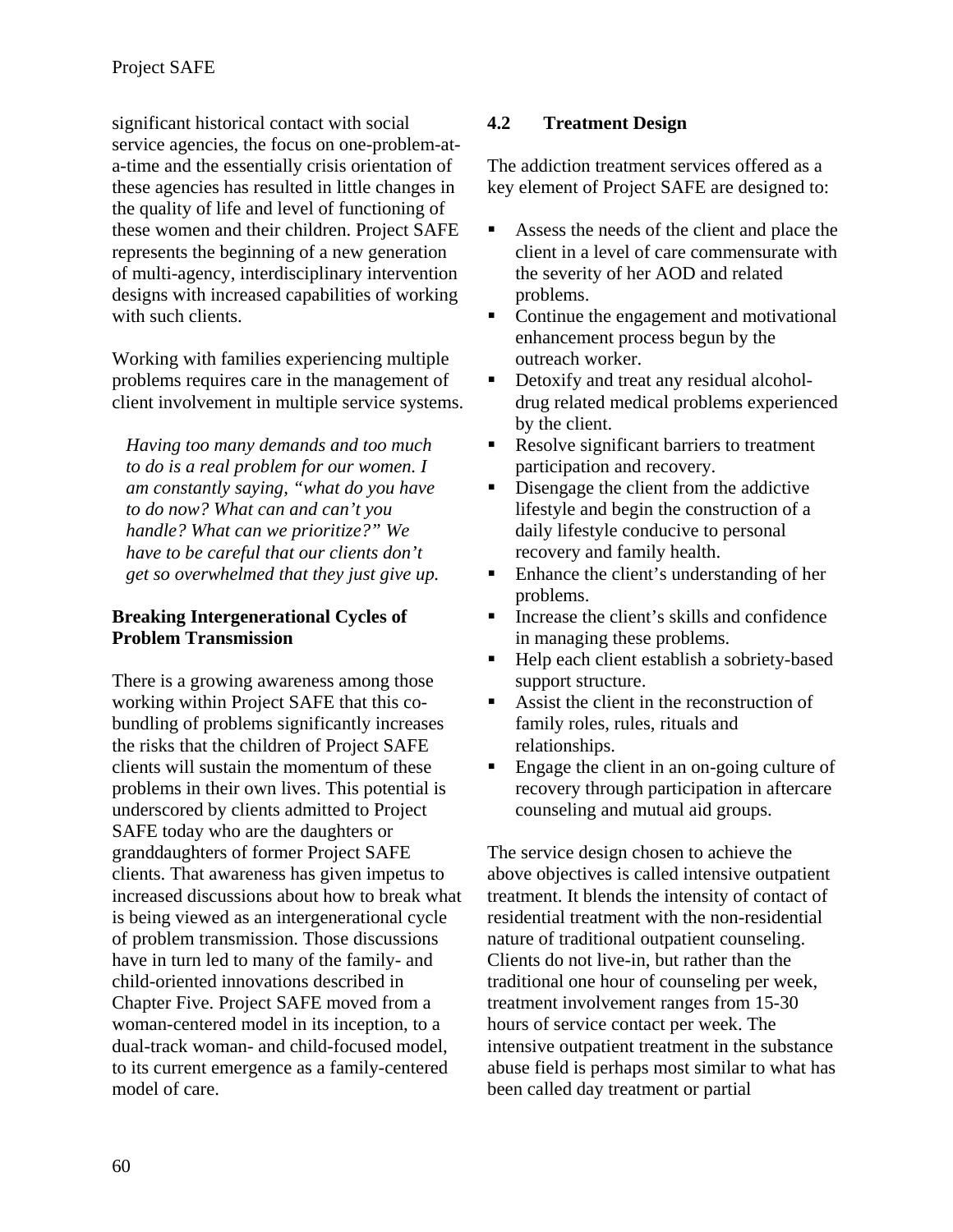hospitalization in the mental health field.

The original Project SAFE treatment design involved women from 3-5 hours a day, 4-5 days per week, for 4-6 weeks of active treatment followed by participation in aftercare and self-help groups. To accommodate the more intense patterns of addiction seen in recent years, the SAFE model moved to:

- three to six hours of treatment contact per day;
- 5 days per week plus self-help, treatment peer and outreach worker contacts over each weekend;
- 8-12 weeks of intensive outpatient treatment with a phased decrease in hours of daily contact; and
- sustained duration of contact (aftercare groups, individual counseling as needed and outreach worker contact) for up to one year.

In addition to the above, SAFE programs increased their utilization of residential treatment services prior to engagement with Project SAFE as a more intense initial stage of treatment for clients who could not initiate sustained sobriety early in outpatient treatment.

Each Project SAFE client is assigned a primary counselor to oversee the integration of assessment data into a comprehensive treatment plan and to implement and refine this treatment plan as new issues or problems arise. A number of activities are built into the basic designs of the Project SAFE intensive outpatient programs: individual, group and family counseling. All programs incorporated a lecture/discussion component within the daily schedule of treatment activities. This strong teaching component helps each client understand the addiction and recovery processes.

At some sites, Project SAFE clients are integrated into the existing intensive outpatient programs of the particular treatment site. Here the lectures and groups included men clients and women clients who are not in the SAFE project. However, at most Project SAFE sites women are involved in a gender-specific treatment track.

The group sessions which make up the heart of the intensive outpatient treatment provided through Project SAFE are designed:

- $\blacksquare$  to build a milieu of trust within which emotional self-disclosure is possible and beneficial;
- enhance bonding and mutual social support between program participants;
- identify and remove self-defeating patterns of thinking and behaving that could sabotage treatment;
- diminish levels of denial, displacement, projection and anger and to enhance each client's willingness and ability to take responsibility for her own behavior;
- address concrete lifestyle changes that are integral to the recovery process; and
- **Provide a safe environment in which** clients can develop and master skills to respond to critical incidents of early recovery (relapse prevention exercises).

Project SAFE has increased its service dose to respond to the number and intensity of the problems presented by the families it serves. Perhaps the other change in the Project SAFE model of 2002 compared to its earlier renditions is the greater degree of individualization of service plans. Project SAFE is today more a menu of services from which individual service plans are constructed than a structured program through which all clients proceed with the same sequenced elements of service.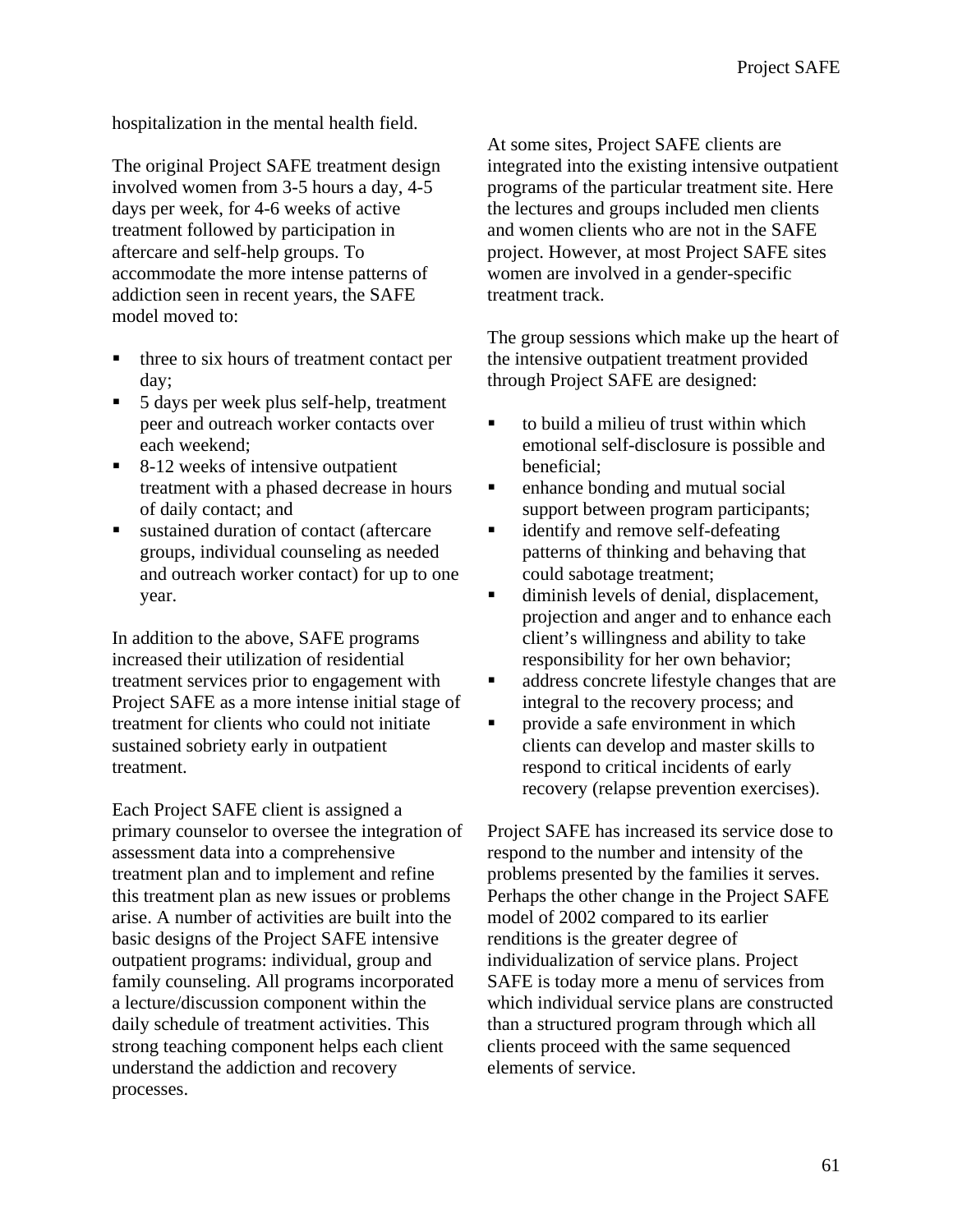# **Treatment Issues**

The full elucidation of all the clinical issues frequently encountered in the treatment of Project SAFE clients is beyond the scope of this report. It may, however, be important to at least identify some of these key issues so that clinicians involved in the replication of Project SAFE may have some ideas of the special needs of these clients.

Some of the most frequently confronted clinical issues with Project SAFE mothers include the following.

- Creating enough physical and psychological safety to facilitate dissipation of dysfunctional elements of the cognitive defense structure initially presented by the client *i.e.* denial, minimization, projection, anger.
- Overcoming historical problems with authority figures and general patterns of distrust that inhibit relationship building between staff and clients
- Overcoming low self-esteem and chronic patterns of self-defeating thoughts and behavior that inhibit commitment to the program by diminishing feelings of hope
- Responding to multiple problems (in some cases, day-to-day crises) that serve as diversions and distractions from treatment
- Responding to the onslaught of feelings that accompanied the emotional thawing of the client—the breakthrough of trust that allows significant emotional selfdisclosure
- Providing emotional support and cognitive structures in follow-up to the expiation of shame, guilt, rage, etc.
- Overcoming the tendency of clients to define their identity through dependent relationships with others, particularly abusive men
- Shaping treatment activities for clients that take into consideration their drug-induced neurological deficits
- **Preventing sabotage of treatment either** through enabling behavior of codependents or active efforts to precipitate relapse by addicted peers
- Encouraging experimentation with new and more healthy behaviors in both parenting and adult relationships
- Identifying, as part of the relapse prevention planning process, those situations and emotional stimuli most likely to trigger relapse behavior
- Overcoming separation fear during termination; overcoming belief by client that change came from program not from within herself; and addressing fear of relapse

#### **4.3 The Need for a Developmental Model of Recovery for SAFE Women**

Considerable work has been done in recent years on the developmental stages of addiction recovery (Prochaska, et al., 1992). As early as 1988, the Project SAFE Program Manual called for research to elucidate the developmental stages of recovery for women—and particularly for women who share those patterns of experience so often reported by Project SAFE clients. It was hoped that such research could answer the following questions.

- 1. Are there predictable changes in emotional health that mark progressive time periods in the recovery process?
- 2. Are there predictable time periods at which points of change in emotional health that constitute high risk periods for relapse?
- 3. Are there predictable and desirable stages through which recovering women address emotional trauma experienced in their life, *i.e.*, childhood sexual abuse?
- 4. Are their identifiable stages and timelines that mark the emotional reconstruction of the mother-child relationship during recovery?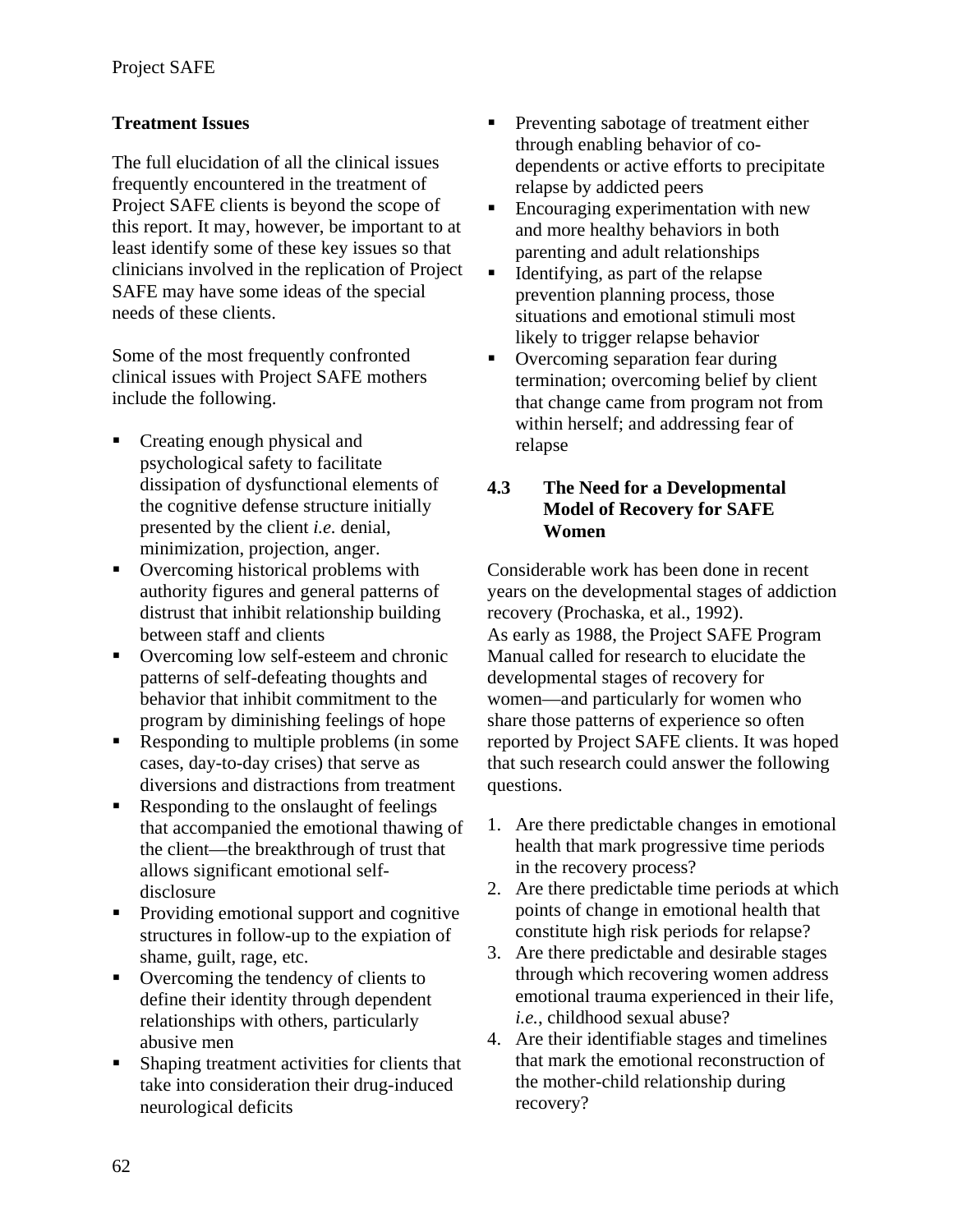- 5. Are there phases that mark the restructuring of family members' roles during recovery? If so, what are these stages and over what period of time do such transitions occur?
- 6. Are there predictable stages or crises in the client's reconstruction of her social world and daily lifestyle following treatment?
- 7. What post-treatment recovery support services have the greatest impact on enhancing client and family health and reducing the risk of relapse?

It was hoped that the exploration of questions like the above would facilitate construction of a modularized service system in which the types and intensity of services could be matched to the unique stage of personal recovery in which each woman presented herself. Such a system would allow us to simultaneously focus on the types of service needs and the best timing of particular services. Clinicians working within Project SAFE were interviewing regarding their perceptions of such stages. These perceptions were incorporated into a widely distributed paper entitled "Project SAFE: A Developmental Model of Recovery." This recently updated paper appears in the appendix of this report and stands as the best summation of the recovery processes experienced by women treated within the SAFE model.

One of the most difficult issues to address in the treatment of women in Project SAFE was when and how to best respond to issues of trauma and victimization that emerged so prominently during the treatment process. Histories of physical and sexual abuse, traumatic losses, suicide attempts, violence to others, compulsive involvement in toxic relationships, drug-induced sexual promiscuity and other sources of emotional pain were commonly reported by our clients. How do we respond when, within the safety of the

treatment milieu, the full emotional intensity of such experiences are expressed for the first time? One could posit that such issues as incest or childhood sexual abuse must be addressed in primary treatment, that they are part of the dynamic that drives excessive drug consumption, and that failure to address such issues will inevitably result in these women seeking emotional solace in the selfmedicating effects of alcohol. Another view argues that the personal defense structure in early recovery is quite fragile and that premature efforts to address extremely painful areas of life experience may not only not support recovery, but precipitate relapse. The latter view suggests that focusing on such issues in early treatment is a diversion from the needed addiction recovery focus and that dealing with such painful issues is a developmental task for later rather than early recovery. Each Project SAFE treatment program had to, on a woman-by-woman basis, decide which of the above stances was most clinically appropriate. When asked to articulate a position on the above issue, treatment staff seemed to chart a middle course that can be briefly summarized as follows.

It is important during the treatment of addicted women to identify traumatic life events and to provide opportunities for the initial expiation of emotion surrounding such events. The purpose of such identification is not to reach full resolution and emotional closure on such issues, which is probably unattainable during early recovery. What is needed is a framework of understanding that many addicted women will be experiencing parallel recoveries from different experiences that have dominated their lives. The goal is to integrate the stage-specific tasks of these recoveries within the context of addiction treatment. Addressing issues of victimization at a timing and level of intensity dictated by the client is crucial in isolating the self-defeating patterns of thinking, feeling, and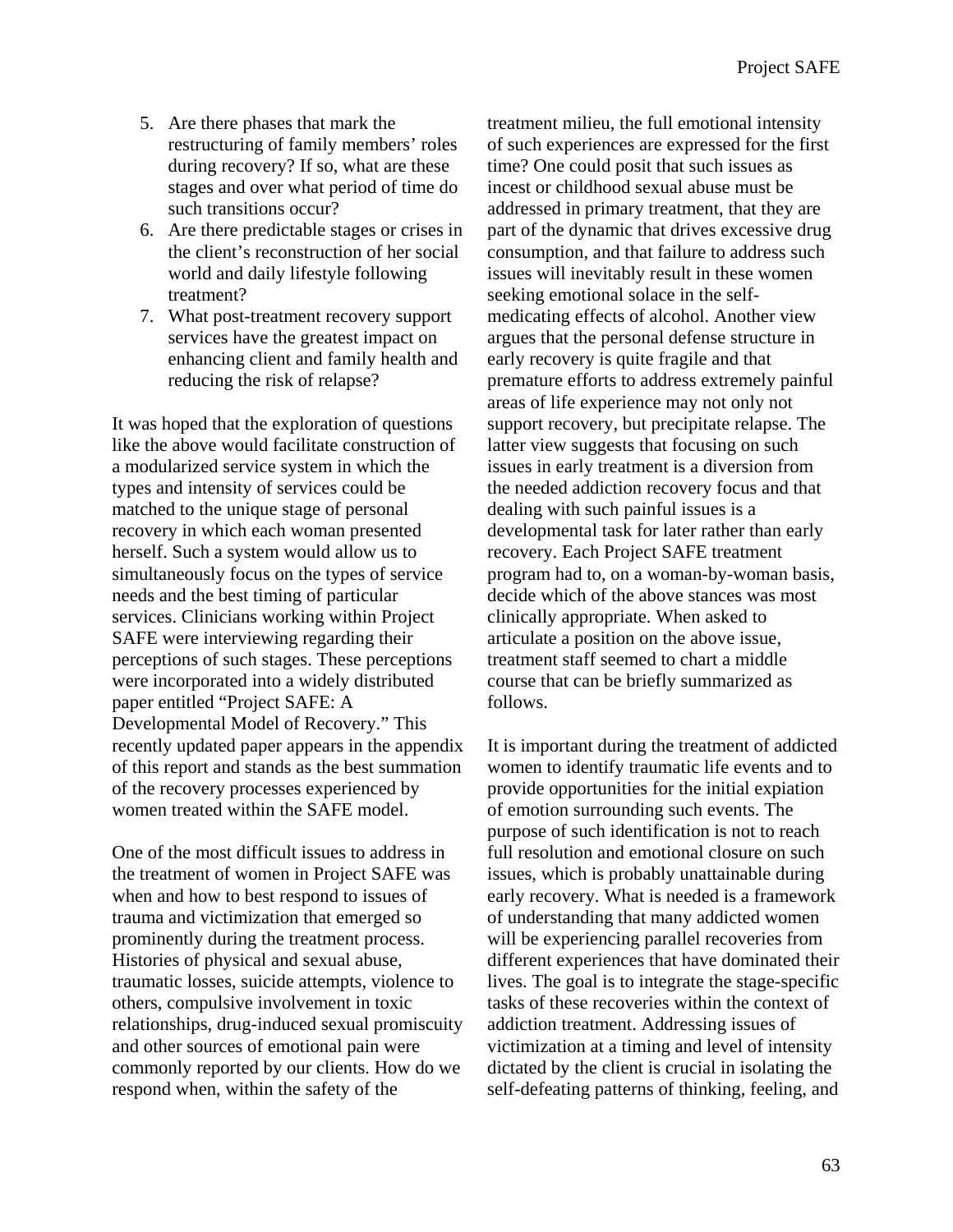behaving which have been imbedded by these experiences. Addiction treatment must focus first on arresting the process of active addiction, but in so doing, it must provide a cognitive framework to address emotional trauma.

# **4.4 Empowerment**

When Project SAFE staff are asked to define the most central theme of treatment services for addicted women, they most often respond with the word, "empowerment." Treatment begins where the addicted woman is and seeks to empower her to acquire knowledge and make decisions enabling her to achieve her greatest potential as a woman and a mother. Beginning with what she brings to treatment, the chemistry of treatment seeks to empower her to move along continuums like the following:

- From self-hatred to self-acceptance to selflove
- From guilt and shame to forgiveness of self
- From anger and rage to forgiveness of others
- From compulsive dependence on substances and people to self-reliance
- From learned passivity to self-assertion
- From secrecy and deception to honesty
- From "intensify" to "simplify"
- From fear to faith, and
- From rejection of motherhood to pride in motherhood

Our experience with Project SAFE clearly underscores the contention that service delivery to alcohol and drug dependent women must involve the transfer of power.

## **4.5 Treatment Burnout and Treatment Retention**

Sustaining the presence and emotional involvement of women in Project SAFE, both during I.O.P. and during aftercare, is a major challenge at all of the sites. The issue is one of treatment burnout. The question is: how do we get women to stay involved in a high intensity treatment structure for a sustained period of time who have no prior experience with such sustained commitment to anything other than their drug use? There is also a danger of burnout from the multiple "system demands" being made upon these clients. The latter must be carefully balanced to prevent exhaustion and a sense of hopelessness of meeting all the demands.

Project SAFE staff continually experiment with new ways to continually re-energize and re-motivate clients to sustain their involvement in treatment and recovery activities. Some sites find that periodic respite from the routine treatment structure is helpful. Picnics, renewal retreats, and field trips have proved to be positive experiences. Outreach workers play a significant role in helping to re-motivate clients and there are times that it is helpful to reassert external control factors when a client is threatening to disengage from treatment. Clients are also reminded of the stakes involved in succeeding or failing treatment, e.g., child custody. Joint meetings with the client/family, the treatment site, and child welfare agencies often serve to reaffirm the goals toward which the client is working. These reminders usually result in improved participation.

# **4.6 Duration of Treatment Contact**

Traditional residential and intensive outpatient substance abuse treatment programs are designed as short term intervention models. They are rehabilitation models designed to help clients regain their personal health and social functioning where such health and functioning have deteriorated due to the progression of alcoholism. Such models are questionable with clients who have no prior levels of effective functioning to fall back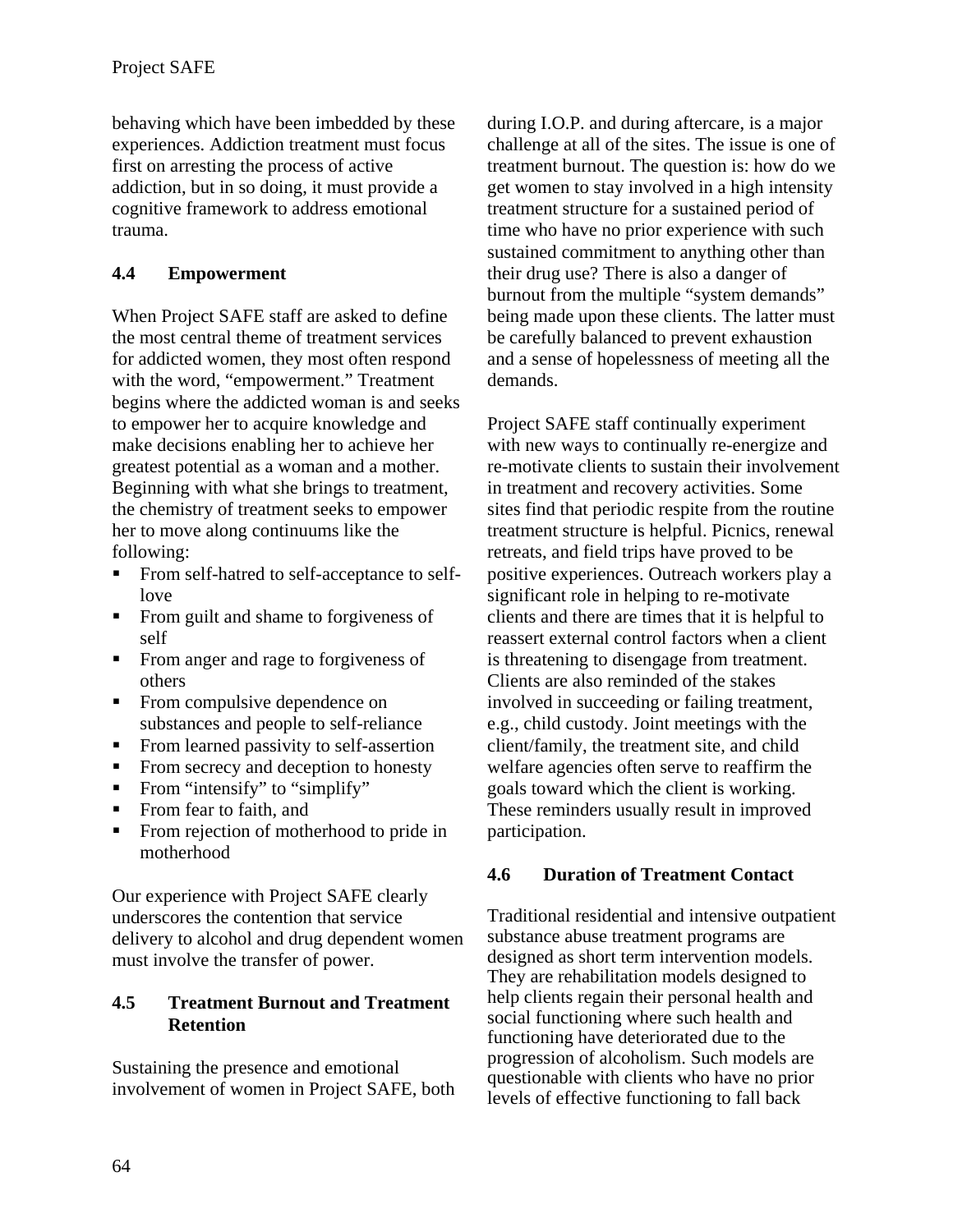upon. The Project SAFE treatment design began as a rehabilitative model and was progressively stretched and adapted to more aptly fit a habilitative model of intervention. The initial 4-5 week projections of client treatment involvement were based on the experience with clients very dissimilar from those who entered Project SAFE. Programs consistently found themselves extending lengths of stay to fit the needs of Project SAFE clients. Why was this extension process required? Project SAFE women entered with greater levels of denial, distrust and hostility than the more typical addiction treatment clients. They presented multiple problems and areas of impairment that required intensive case management activities. They possessed little if any healthy social network which could be utilized to support long term recovery. In the words of one Project SAFE worker, "I don't feel like I'm treating alcoholism; I feel like I'm building a whole life from scratch!" Three things are clear from our Project SAFE experience: 1) the service delivery model needs to be habilitative rather than rehabilitative; 2) both the period of intense addiction treatment intervention and the period of sustained recovery support services need to be extended beyond their traditional norms which have been established for much higher functioning clients; and 3) indeterminate (individualized by client need) lengths of stay are much more appropriate than preset lengths of stay for Project SAFE clientele. Our experience over the past sixteen years confirms the need to alter Project SAFE from an acute, short term intervention model to a sustained model of recovery management. Today, the average length of time from intake to graduation in Project SAFE is 50 weeks, with an average of 38 weeks of involvement in intensive outpatient services.

## **4.7 Graduation**

A formal graduation ceremony following successful completion of intensive outpatient treatment was a ritual that evolved early in the history of Project SAFE. The ritual brought

together the treatment community, and a woman's family and social network came together to celebrate her successful completion of treatment. During the years 1988-1990, these rituals grew both in size, pageantry and emotional intensity, and became one of the most talked about facets of Project SAFE. During the 1990s, several sites began to rethink the use and meaning of the graduation ritual. There was concern that graduation was a metaphor that communicated that the process of changing was over, a fact underscored by the propensity for women to drop out of aftercare following their graduation ceremony. There was also concern that clients were going from this wonderfully intense daily support to almost nothing. Graduation began to be experienced by some clients as abandonment. The primary focus of concern was that the client went from 16-20 hours of treatment structure per week to only a few hours of structured support per week. This precipitous drop was disruptive to the recovery of many clients.

Most Project SAFE sites are hosting one to two graduations per year. Project SAFE sites averaged 19 graduates in FY 2002. There are many variations in how the Project SAFE sites now handle graduation ritual. Most sites are developing more formal phases through which clients move in stages from the high intensity of intensive outpatient treatment to less frequent and intense outpatient and aftercare services. Most sites have moved the graduation ceremony until after the completion of aftercare and parenting classes rather than at the completion of I.O.P. This has helped offset the client's propensity to disengage following "graduation."

The current concern about graduation is the number of women who successfully complete I.O.P. but don't get through all of the aftercare sessions to qualify for graduation. In many cases, this lack of participation is more a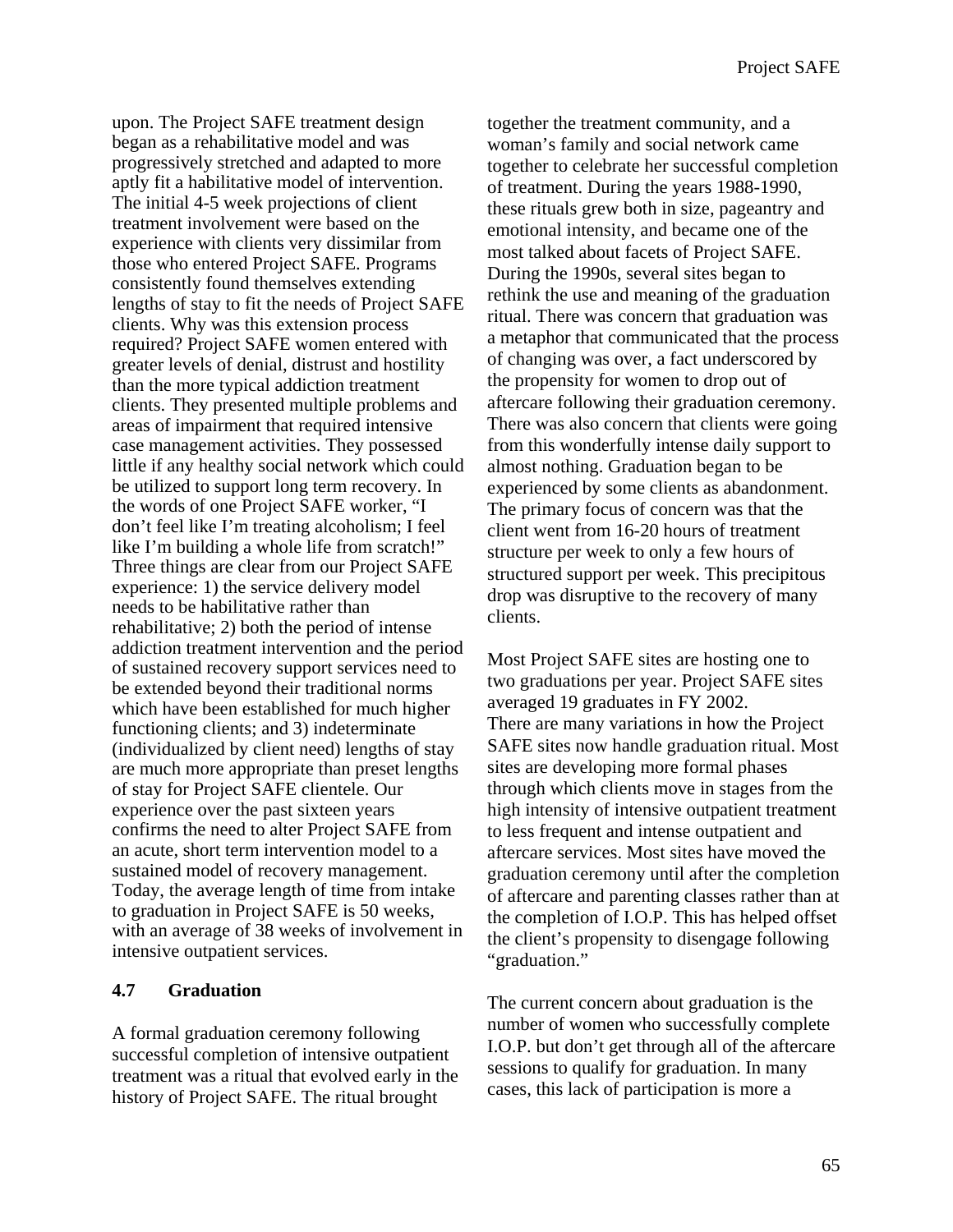function of treatment "burnout" than an indication that the women has returned to a lifestyle of drug use. As one SAFE worker noted:

*Our clients just get burned out from the sheer volume of service activity. They're coming here 5 days a week, expected to go to meetings at night, and squeeze in a hundred appointments with other agencies in between. They just get overwhelmed. There is a fine balance of how much we can ask of these clients.*

With this recognition, there is a move to hold the graduation closer to the mid-point of aftercare, or to shorten the expectation for the duration of aftercare, for clients who are in stable pattern of recovery and have developed strong sobriety-based support structures.

Variations in graduation philosophies and practices are revealed in the following comments from Project SAFE staff.

*We do a graduation twice a year from our day program, with up to 10 women graduating each time. Because they've done so much work they get a plaque. In the evening program we have graduation 4 times a year, but it's scaled down, with a potluck dinner and a certificate* (NICASA).

*Our Graduation ceremony is at the completion of level 2 and level 1. We try to hold it in the same month as she completes the program. We have a luncheon with certificates and flowers–a big celebration* (Franklin-Williamson).

*Graduations take place after our clients have completed the bulk of SAFE, including education and parenting, and while they are in the phase of applying the skills and utilizing the resources they* 

*developed in treatment. They graduate and continue 3-5 months of individual counseling and case management at home, gradually phased down to 1-2 hours a week. We graduate about 5-8 people quarterly* (Triangle).

*We do 2 ceremonies a year, with 30 women each time. We make it a formal deal on a Friday afternoon. There's a processional, singing, speeches and giftgiving. Family members and people in their support system come up and speak in support of them and the staff sing to them. It's a very moving and powerful ritual One thing we're proud of is that former clients come back and present roses to the grads as part of their incoming procession* (Rosencrance).

## **4.8 Alumni Mentoring**

One of the unique aspects of Project SAFE is the growing practice of involving graduated clients in service work with women currently in treatment. Such service work ranges from giving lectures, serving as a mentor or sponsor for clients, participation in graduations, and just dropping in to offer words of encouragement and to put a face and voice on long term recovery in Project SAFE.

## **4.9 Continuing Care**

One of the lessons learned in Project SAFE is that the early recovery of Project SAFE women is fragile. Project SAFE clients are vulnerable to emotional or chemical relapse during any major changes in the structure they are using to sustain sobriety. Changes in daily structure such as a shortened treatment day, a holiday, or the absence of a counselor or outreach worker all provide opportunities for regression during the early days of treatment. The shift from intensive outpatient treatment to aftercare marks a major disruption of this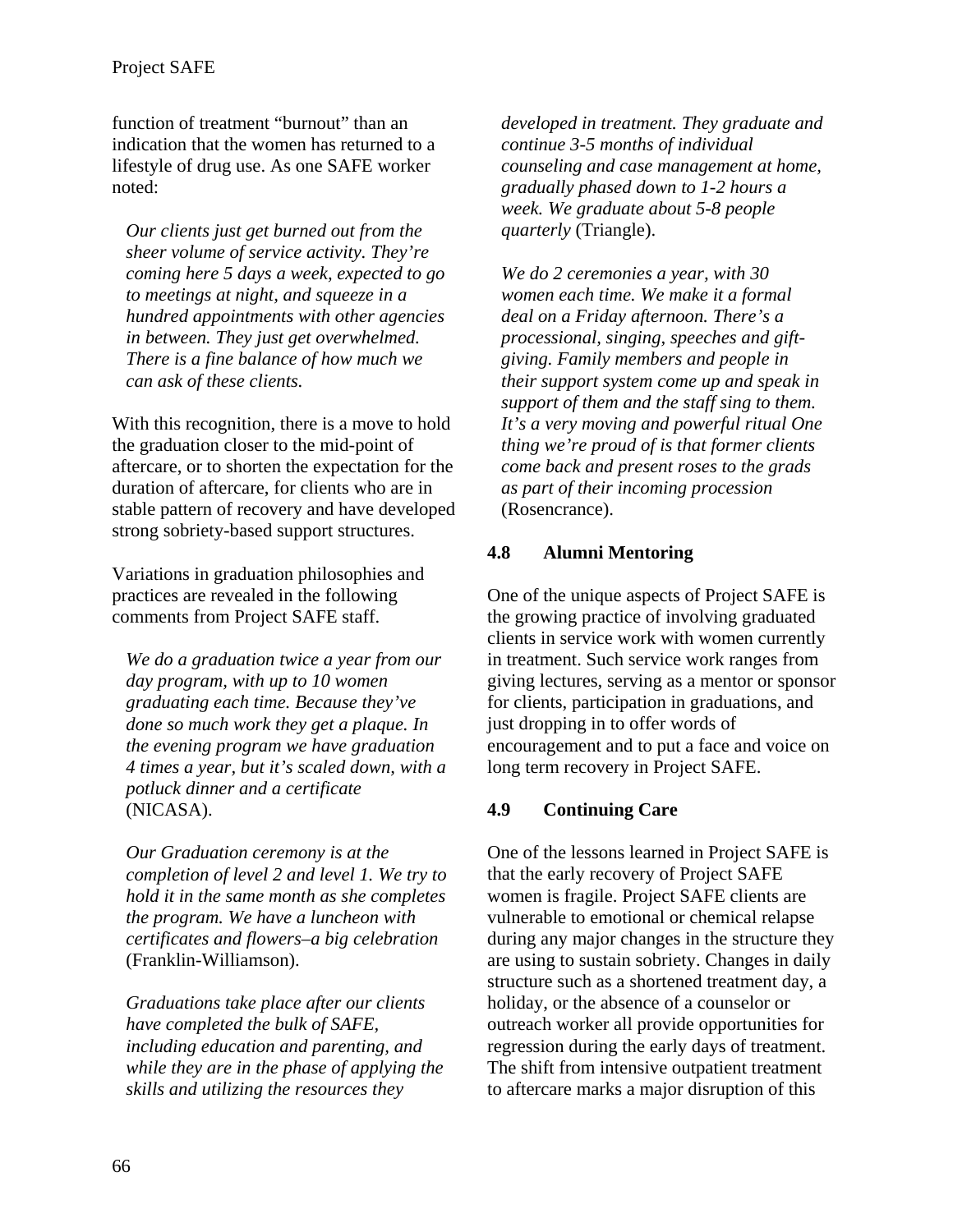structure and constitutes a high risk period for relapse. Most programs are managing this transition by slowly, rather than abruptly, phasing the client from the high structure of intensive outpatient treatment to the traditionally low structure of continuing care support groups.

As experience increased within each Project SAFE site, there was a growing emphasis on the kind of long term support structures SAFE clients needed to sustain their chemical health and family health. This emphasis has lead to increased attention on the nature of support services that follow completion of the formal intensive outpatient treatment program. Variations in philosophy and approach included the following:

- the mainstreaming of Project SAFE clients within the substance abuse treatment agency's client aftercare groups;
- the development of a SAFE-specific aftercare track;
- the development of a menu of aftercare activities from which each client can select the combination that best meets her needs;
- increased emphasis on shifting support functions from the agency site to community-based recovery support groups;
- the use of an open-ended, long term, sobriety-focused aftercare group as an adjunct or alternative to traditional recovery support groups; and
- the development of a parenting-focused aftercare system in which parenting training classes and parenting support groups become the primary post-treatment support structure.

Aftercare programs play an important role in relapse prevention and early intervention into relapse events. There is a consistency across project sites on those circumstances that pose a high risk of relapse both during and following treatment. Project SAFE clients are at a high

risk of relapse when they near completion of the program. Staff attribute this risk to a fear of the loss of both support and success and the assumption of new responsibilities. One client who had done very well in treatment relapsed the day before her graduation. Events that add sudden responsibilities such as the return of children from placement or the birth of a child posed risks of relapse as did the experience of loss, e.g., abandonment by intimate partner, or death of loved one. Clients are also at risk when they experience a change in daily structure or routine such as holidays or check days. A final, but most important, factor in client relapse involve acts of sabotage (including coerced use) from intimate partners. Acts of coercion and violence in these relationships are particularly disruptive, often triggering the vivid recollection of earlier emotional/sexual trauma.

As these circumstances become more clearly understood, Project SAFE sites are building in increased levels of client support to reduce vulnerability for relapse. All clients in Project SAFE participate in the development of an individualized aftercare plan prior to their discharge from intensive outpatient treatment. Each plan addresses the nature and number of continuing care activities that the client plans to involve herself in to sustain the gains made during treatment. The most frequent components of aftercare plans are attendance at aftercare groups, attendance at self-help meetings, and individual or family counseling. There is also a much greater utilization of recovery homes or other sober housing arrangements as part of the SAFE continuum of care.

The differences in the structured aftercare programs of the Project SAFE treatment sites were minimal. The most frequent structures included outreach worker follow-up by phone or home visit, weekly client participation in a 1-2 hour aftercare support group, and regular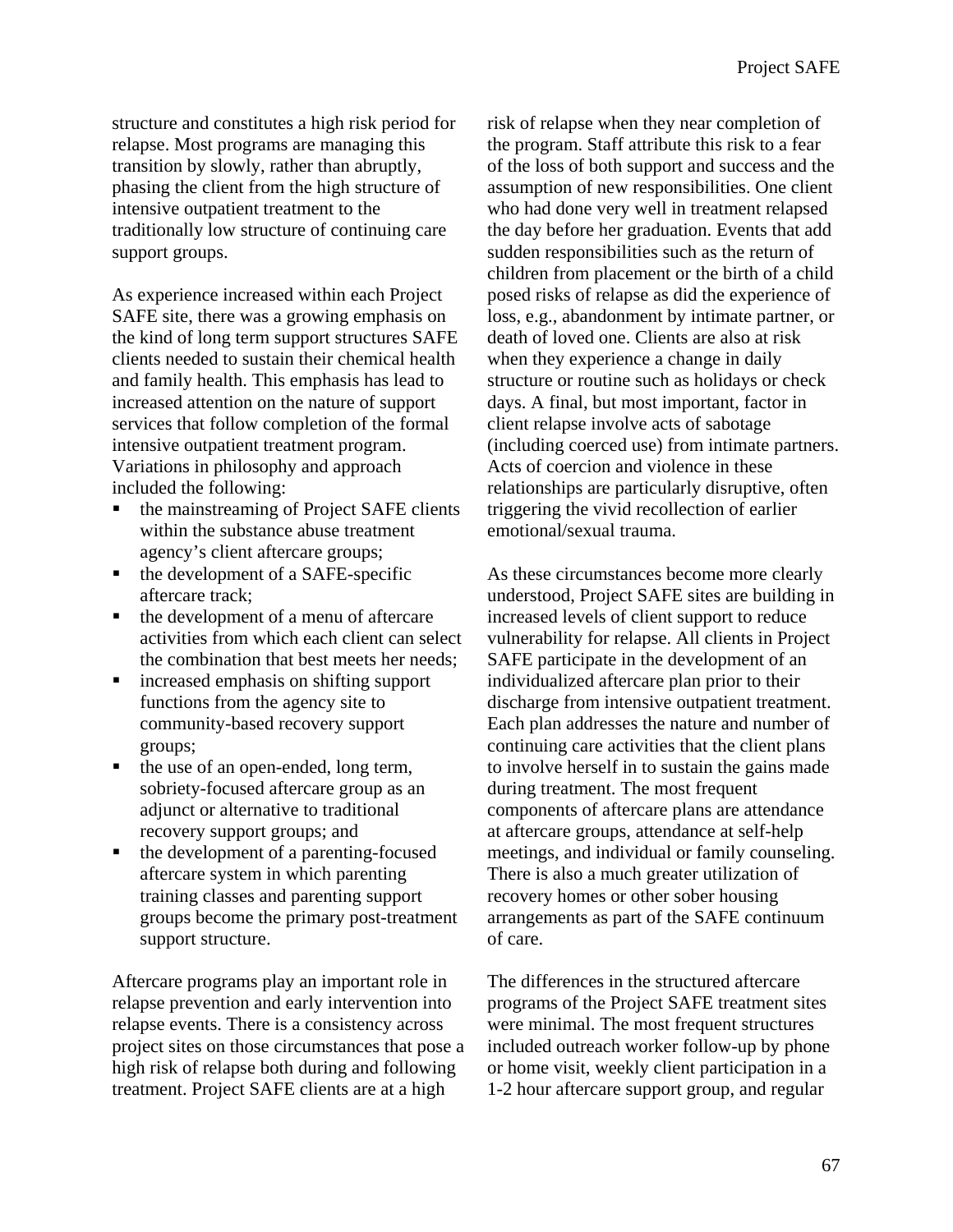self-help involvement. In some sites clients continued participation in specialized women's support groups in addition to aftercare and self-help meetings. Clients were normally expected to continue aftercare from 3 months to 1 year depending on the service site. In FY 2002, 47% of Project SAFE clients attended 5 or more aftercare sessions following their graduation.

Perhaps the most powerful form of aftercare is encouragement for continued contact (for personal support and to provide support to other SAFE clients) and knowledge that a client can return on any day for support without having to go through a formal reintake process and pounds of paperwork. The following statements reflect the diversity of approaches to continuing care in Project SAFE.

*At NICASA, we let our clients know that, if they need a tune-up, they can come back any time. When they do come in, we assess what they need and work out a plan and a schedule to get whatever type and frequency of support they need.*

*We leave door the open for our clients to come back any time. We view their children as alumni too. We do a newsletter and invite them to all our functions, circus, picnics, etc. We also have an aftercare track for kids. We have to look at their schedules, too.* 

*We have aftercare and outreach at LSSI, and we continue to work with them even though they've graduated. We call them or they call us, and we do home visits, and connect them with different services even though they've completed the program.*

*At Robert Young Center, we monitor our women for at least two months after graduation with phone calls or having the* 

*outreach worker just stopping by to check up on them.*

*We have a continuing care person who works on both Project SAFE and Next Step. We provide transportation and child care for aftercare sessions and on Thursdays the ladies have breakfast together.*

*For 3 months we've been doing alumni groups, and that's going extremely well. These are general alumni of Rosecrance, not just SAFE. We need to break that group in half, because it's huge. The alumni had their elections, and both the president and vice president are former SAFE clients.*

# **4.10 Mutual Aid Involvement**

Project SAFE utilizes a wide variety of mutual aid support groups for its clients. These include traditional Twelve Step groups (Alcoholics Anonymous, Narcotics Anonymous, and Cocaine Anonymous), as well as their family adjuncts (e.g., Al-Anon, Alateen, and Alatots). The sites have also encouraged the development of genderspecific recovery programs (women's meetings within Twelve Step groups, Women for Sobriety and Kasl's Sixteen Step Empowerment Program), youth-oriented recovery programs (Teen-Anon), and secular alternatives to A.A. (Secular Organization for Sobriety and LifeRing Secular Recovery) as well as explicitly religious programs of recovery (One Church–One Addict, Alcoholics Victorious).

All women involved in Project SAFE are oriented and introduced to the mutual aid groups within their local communities as part of their treatment experience. Overall, mutual aid involvement takes the following forms:

exposure to variety of recovery meetings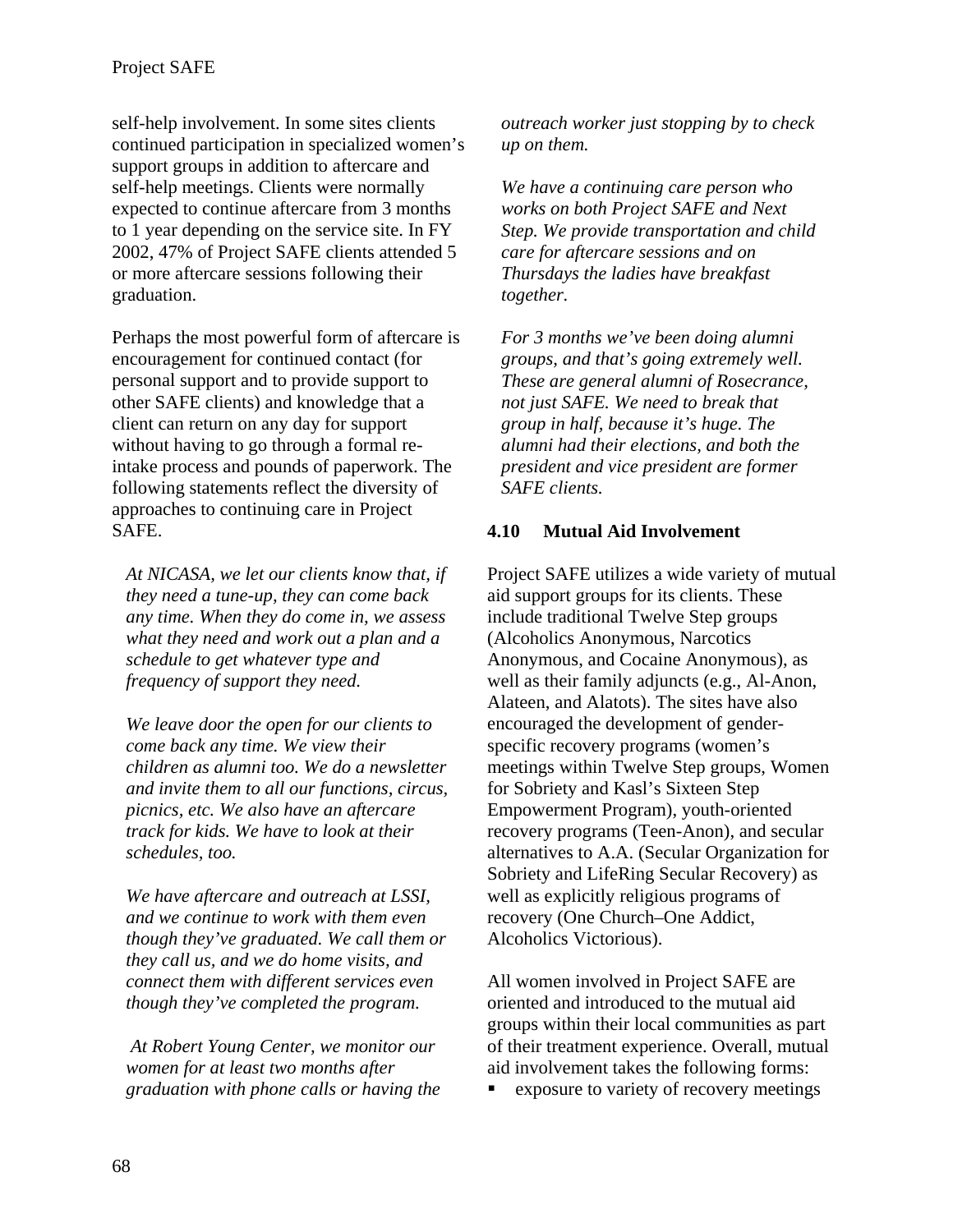and members through on-site and community meetings;

- expectations for attendance at a minimum of mutual aid meetings per week (ranging from two to six across the sites);
- exposure to recovery-related literature;
- encouragement to seek sponsorship prior to discharge from treatment;
- assistance with resolving obstacles to mutual aid involvement *i.e.*, finding meetings that provide child care, transportation via assistance from outreach workers or sponsors and client car-pooling; and
- utilization of former SAFE clients to chair or participate in on-site AA/NA meetings.

There is a general consensus with the Project SAFE sites that it is best for clients to be exposed to a number of different mutual support groups and given the freedom to participate in those within which they feel most comfortable. Such flexibility is important given the obstacles that exist for client participation in traditional Twelve Step groups. These obstacles include:

- a lack of geographically accessible meetings;
- a lack of evening child care and transportation;
- shyness of clients going to new locations

and entering situation in which they don't know anyone;

- the discomfort of many African-American and Latina clients in predominately White self-help meetings;
- **•** concerns for both psychological and physical safety in the meetings as the women move in and out of their homes at night;
- **EXECUTE:** emotional exhaustion from daily treatment attendance and other service activities; and
- cultural prohibitions against self-disclosure ("putting family business on the streets").

Even when such problems are overcome, Project SAFE women do not consistently bond to Twelve Step programs.

When we look at the support structures that Project SAFE clients are utilizing, we see diverse pathways of support for long termrecovery. Twelve-step program involvement is strongest in those cities with women's meetings that are well-developed and exist within the client's own ethnic community.

Twenty-one Project SAFE sites responded to a survey about the mutual aid activities of their clients. The table below portrays the availability of various support structures within the communities in which the Project SAFE sites are located.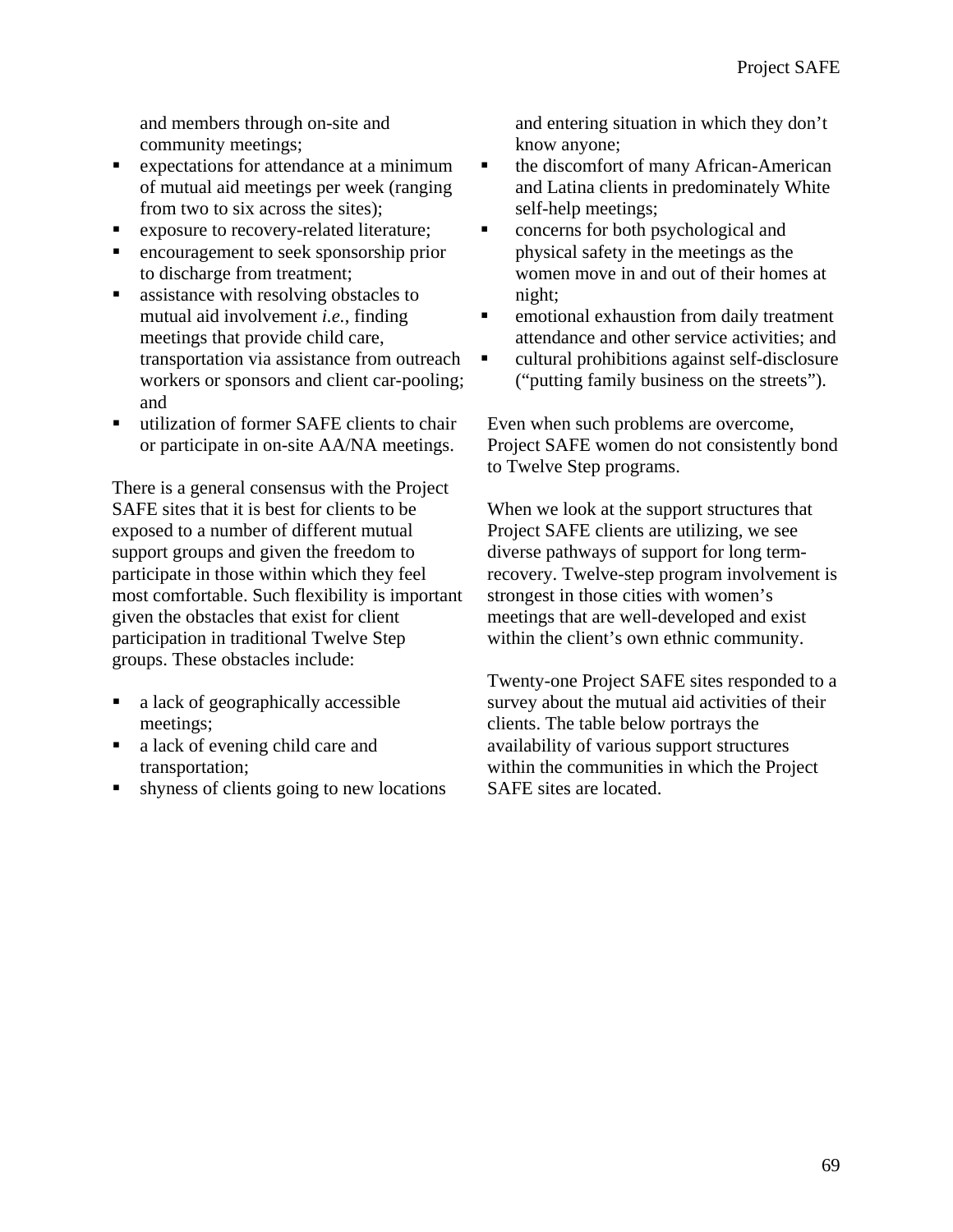| <b>Support Group</b>               | Percentage of communities at which<br>ململمانمب |
|------------------------------------|-------------------------------------------------|
| AA                                 | 95%                                             |
| AA Women's Meetings                | 90%                                             |
| AA in languages other than English | 65%                                             |
| <b>NA</b>                          | 100%                                            |
| NA Women's Meetings                | 55%                                             |
| CA                                 | 71%                                             |
| <b>WFS</b>                         | 5%                                              |
| SOS                                | 11%                                             |
| <b>Church/Addiction Ministries</b> | 55%                                             |

The twenty-one sites were also asked to report the "primary sobriety-based support structures" that their clients were utilizing. These figures are presented below.

| "Primary Sobriety-based Support"<br><b>Structures Utilized by Project SAFE</b><br>Clients" | <b>Percentage of Clients Reporting</b><br>(More than one choice was possible) |
|--------------------------------------------------------------------------------------------|-------------------------------------------------------------------------------|
| <b>AA/NA/CA</b>                                                                            | 60%                                                                           |
| Church                                                                                     | 31%                                                                           |
| Family                                                                                     | 16%                                                                           |
| Solo Recovery (sober without affiliation)                                                  | 10%                                                                           |
| Secular Organization for Sobriety                                                          | .005%                                                                         |

Individual responses across the SAFE sites show the varieties of ways in which the women in Project SAFE are developing sobriety-based support structures.

*We really need something like WFS. A lot of women are having trouble with 12 step groups, and we would like to start a WFS group here on campus.* 

*AA and CA are used primarily, but a lot use the church as well. Most of the women go to AA meetings; if they start CA it's usually really late in treatment. Some try* 

*to use church as their primary source of* 

*support, but we push them to do 12 step primarily while they're in treatment. A lot who are out of treatment are using church as their primary support.*

*It's about equal, church and 12-step groups. The ones who are doing best are the ones involved in both. We have church based recovery programs, at two churches here in town, and they're even providing transportation; we have handouts from them. They don't understand addiction to my satisfaction. Some of my ladies have church mothers, who take them under their wing, and that's good for them.* 

*Since the mid-1990s, 10-12 churches have*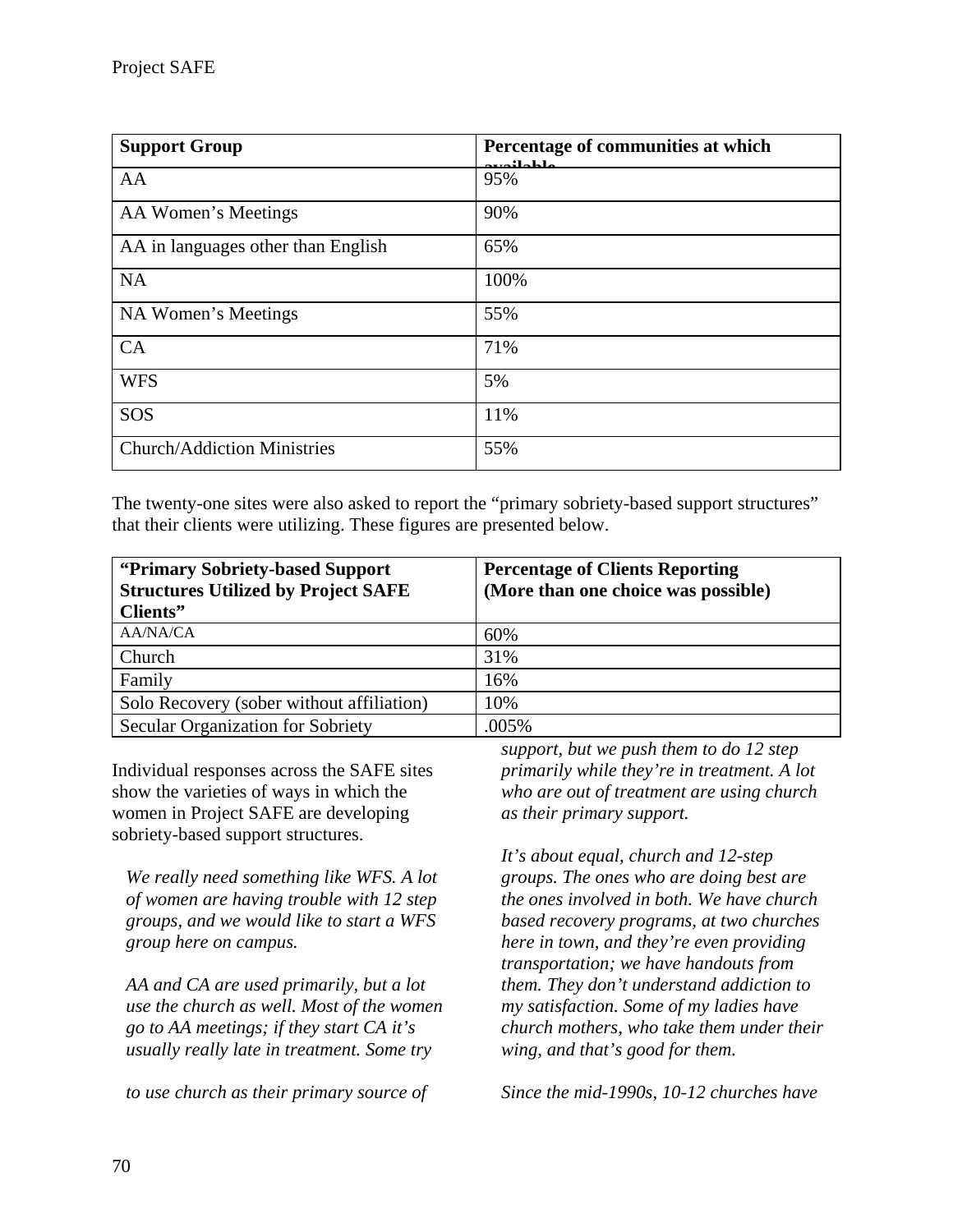*instituted 12-step groups on that level for the churches, and some are using just that. Some are using that and NA or AA, and some in the long-term just used church.* 

It was observed early within the Project SAFE experience that many women, particularly African-American women, used participation in church as an adjunct or alternative to A.A./N.A.. In urban communities of Illinois, many African-American churches have organized recovery-based support groups that meet at the churches. Relationships are strengthening between several project SAFE sites and local community churches, and many of these churches are extending a welcome to Project SAFE clients. One of the advantages of churches is that children are either welcome at the meetings or child care is provided. However, two Project SAFE sites offered a less positive assessment of church as a sustainable sobriety-based support structure.

*We've seen ladies who graduate stay engaged in recovery if they're in AA. Some use church, but there tends to be a high recidivism if there's no AA.*

*We strongly encourage AA, NA, and CA. AA is strongest. A lot of women are resistant and want to use church. We don't try to discourage that, especially for African-American women because of cultural factors. But we find if they disengage from meetings, there's usually more recidivism.*

What seems to account for this divergence of opinion on the viability of church is whether there are special recovery-focused ministries. In communities where such ministries are an active part of one or more local churches, the viability of church as a recovery support structure is judged much more positively than in communities where SAFE clients attend churches without such a specialized support

#### program.

*We hook up with churches who have recovery-based programs. In East St. Louis there are at least 7-8 churches with such programs. That's really encouraging. You have to be selective. Not every church is supportive of recovery.* 

The involvement of SAFE women in this selfhelp process is not always an easy process. Rural sites such as Marion suffered from a lack of geographically accessible women's support meetings. Cocaine- and heroinaddicted women were not always welcomed at AA meetings. Some women misconnected with AA because of failure to master traditional self-help etiquette, e.g, getting to meetings on time, staying on topic, summarizing briefly, listening, etc. Some women had their fragile hold on the self-help process disrupted by "recovery romances." Some women were in communities where going out at night to attend self-help meetings was not safe.

Where local self-help resources do not exist, some SAFE sites have used continuing care groups as a culture to germinate new mutual aid groups. This is done by running openended continuing care groups that are supervised by a professional staff person but run to the greatest extent possible as a selfgoverned support group. As the continuing care group matures, staff encourage group members to l evolve into a formal mutual support group.

Project SAFE women have two major areas of their lives in which they need support, one for continued recovery from addiction, another for effective parenting. What if a special long term support group was offered at your agency for recovering women who wanted to get together and talk regularly about special problems and concerns related to parenting? What if that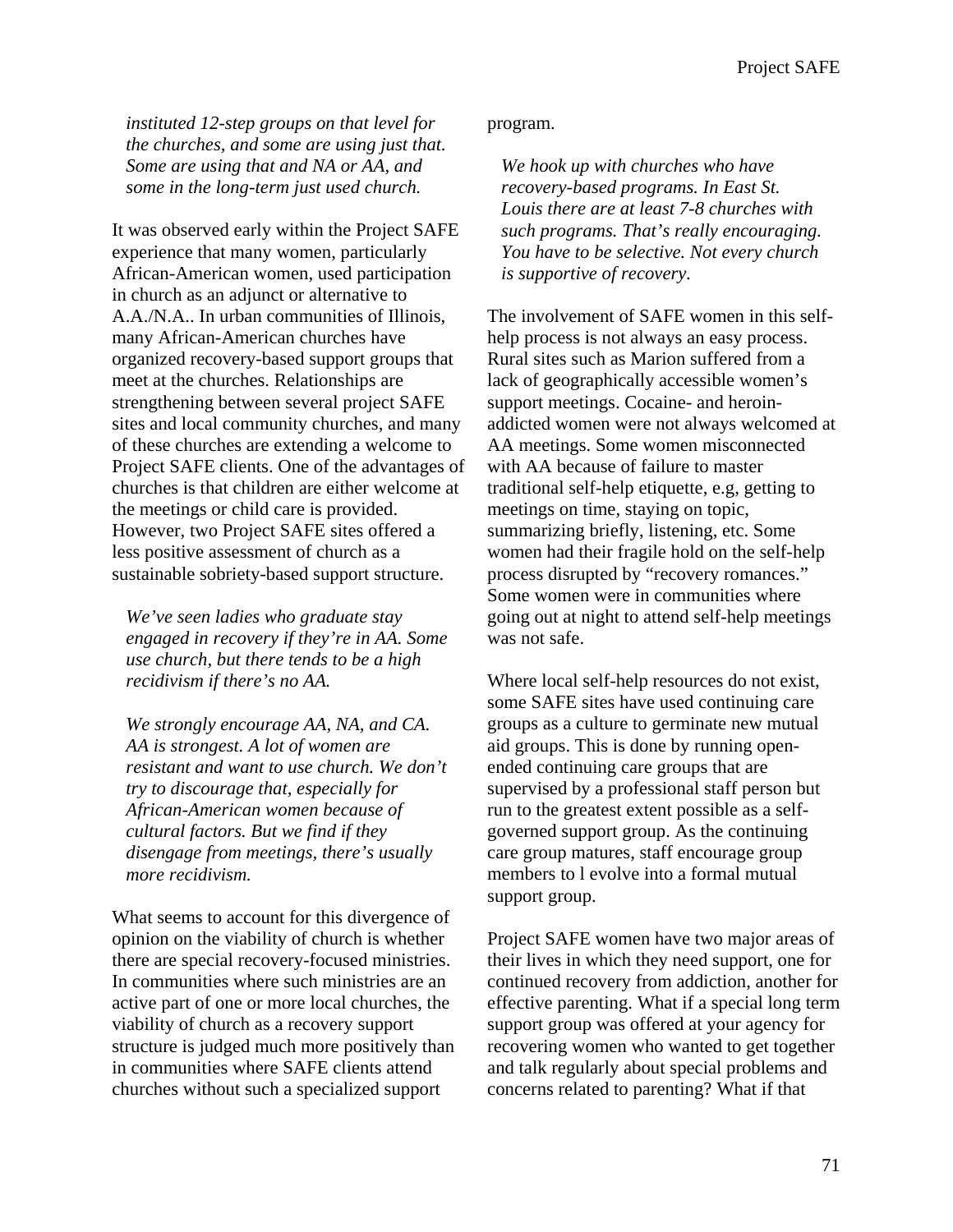group eventually evolved into a self-help group, or sub-group within A.A./N.A. or W.F.S., focusing on the twin issues of quality sobriety and effective parenting? Sounds exciting, doesn't it! That's where several informants think the future of continuing care within SAFE will evolve.

### **4.11 Best Practices and New Service Initiatives**

When staff of Project SAFE were asked to describe the best practices within their sites, they consistently noted the model itself: the multi-agency, interdisciplinary collaboration; the aggressive outreach; the gender-specific treatment; and the parenting and child support services. The following are among other prominently noted best practices within the Project SAFE sites in FY 2002.

# *Individualization*

Since the earliest days of Project SAFE, one could hear the declaration, "Project SAFE is not a model; it is a commitment (to assess needs and let those needs dictate service response)." The flexibility that comes from this individualization is a source of great pride among Project SAFE staff.

*The flexibility we have in our SAFE program is what we do best. We move her back and forth from level to level depending on her needs. They are all treated like what they are, individuals. If they're coming in 4 days a week to IOP and they get a job, we offer them evening groups. We have morning, afternoon, and evening groups. We provide transportation and child care–whatever it takes.* A distinctive element of Project SAFE is the continual level of innovation in response to changing client needs. When HIV risk increases, HIV risk assessment for all clients entering Project SAFE is initiated and the Visiting Nurses Association is enlisted to

discuss sexually transmitted diseases with SAFE clients. When literacy problems arise, programs link to literacy programs and acquire tapes and volunteer readers. This is all a way of saying that the responsiveness and flexibility within the SAFE sites is one of their strongest attributes.

### *From a Program to a Treatment and Recovery Support Menu*

Recognizing the diverse needs of its clients and the legitimacy of many pathways and styles of recovery, Project SAFE sites are striving to create the widest possible menu of treatment and recovery support services. Project SAFE has evolved from an intervention model that focused on a single level of care (intensive outpatient) to a model that moves clients through multiple levels of care based on their evolving needs and responses to various treatment interventions. These expanded levels include detoxification, treatment readiness groups, residential treatment, and traditional outpatient treatment. Forty percent of Project SAFE clients were involved in other levels of care in addition to intensive outpatient during FY2002.

### *Continuity of Contact / Managing Dependency*

Project SAFE has emphasized the principle of continuity of contact in a primary service relationship at the same time it has attempted to actively manage untoward effects of client dependency upon a single worker by taking a team approach and making other staff available to the client, as well. The continuity of contact is most exemplified in the relationship between the outreach worker and the client. The outreach worker maintains an evolving relationship with the client from the point of initial contact until the client's final disengagement from contact with the program. The potential negative effects of dependency are recognized and actively minimized.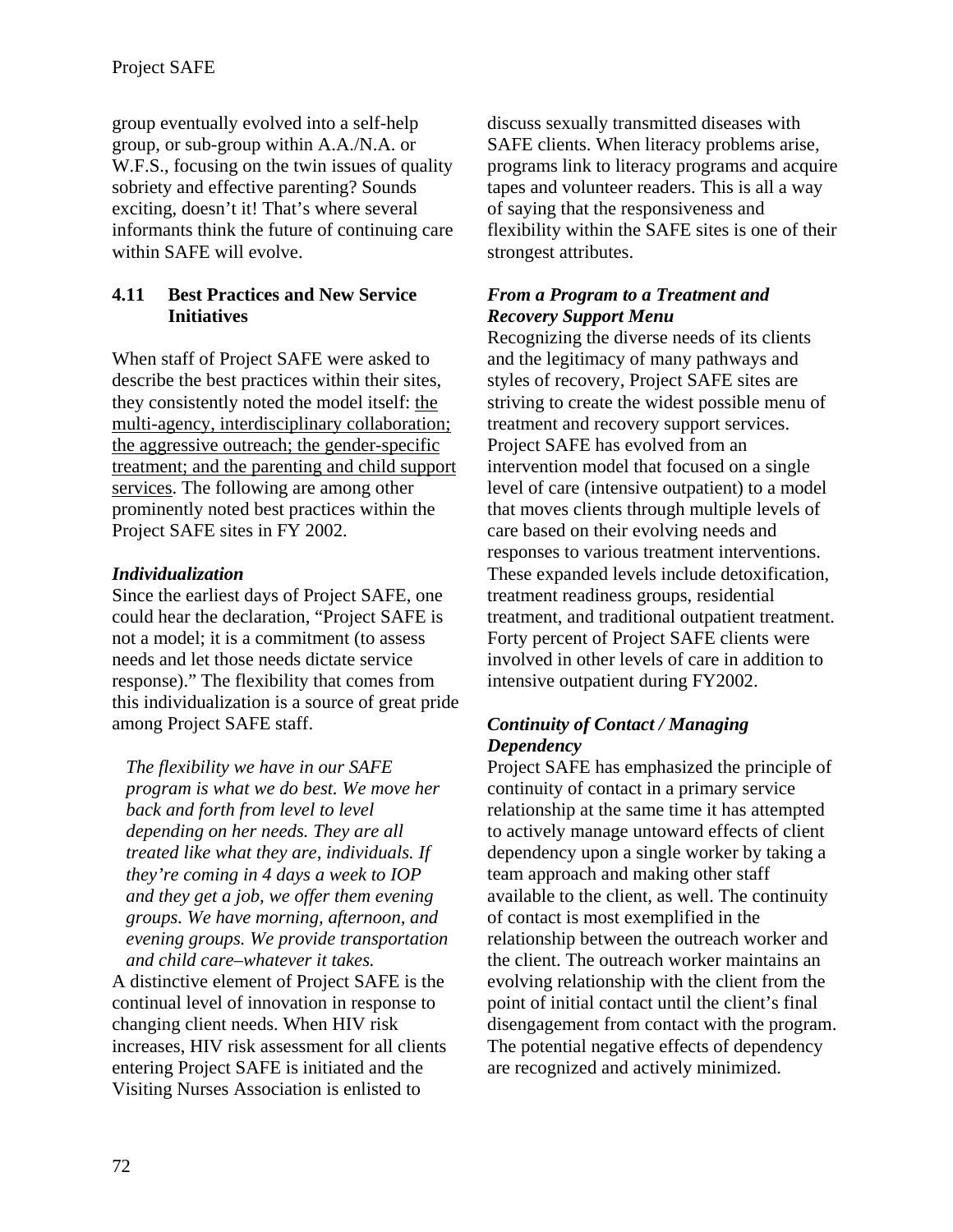*When we have long-term stays, we get dependency issues. In response, we've beefed up our team approach to treating individual clients. We have tried to develop interchangeable functions so that if one person isn't available, another one is. When people start transitioning to continuing care, our emphasis on empowerment increases even more than earlier. It isn't just a close relationship with the outreach worker or one counselor. By spreading our influence, each woman is more likely to experience the success of her own work and achievement.* 

### *Low Threshold for Continuing Support or Re-entry*

Project SAFE has found a way to lower its threshold of engagement by minimizing the procedures and paper required to get continued support services or re-access those services once they have terminated. The message is simple and clear: Come back before you relapse; come back if you relapse. Keep the recovery process moving forward.

### *Motivational Enhancement Interviewing*

A new clinical innovation in the field of addiction treatment that is being used widely within Project SAFE sites is motivational enhancement interviewing as developed by Miller and Rollnick 1991. The nonconfrontational nature of this approach is very congruent with the gender-specific philosophies of the Project SAFE sites.

*Motivational interviewing has made enormous changes for us. We've had trainings, and a commitment from the whole agency, including on training on an ongoing basis, meeting the client where she's at, being lot more flexible with clients, letting them feel empowered. It's making a huge difference. It might take longer, but it's so positive in the end* (White Oaks).

### *Praise and Contingency Management*

There is a growing body of literature on the use of praise and contingency management in the treatment of addiction. Both are tools used by Project SAFE sites.

*We praise the littlest thing. If they attended one week of treatment, we make that sound like they went to the moon. We ask about the family, I have pictures of all their kids in my office, on the bulletin board. We're trying to gain a rapport with them, then we can work on the meaty, tough issues. I let them know how glad I am to see them, say "come on in." I draw them in with warmth first, and try to enjoy the process.* 

One of the Project SAFE sites (Breaking Free) is using a formal process of contingency management.

*We have a success shop. Everything clients do that supports sobriety and healthy living earns points for them (e.g., if they bring their sponsor in for a meeting, if they go to a 12-Step meeting). They're allowed to go shopping at the success shop one day a week. A lot of churches donate clothing, toys, candy, women's clothing, makeup, etc. The women love going in there, and they have competitions about who's going to get the most points.* 

A description of Breaking Free's approach to contingency management is included in the Appendices.

#### *Community Service Activities*

Some Project SAFE sites are finding creative ways to involve Project SAFE clients in service activities within their communities.

*In our agency we do a lot of prevention work with teens, using some of the Project SAFE women as role models. We're the safety net. It's almost like Scared Straight.*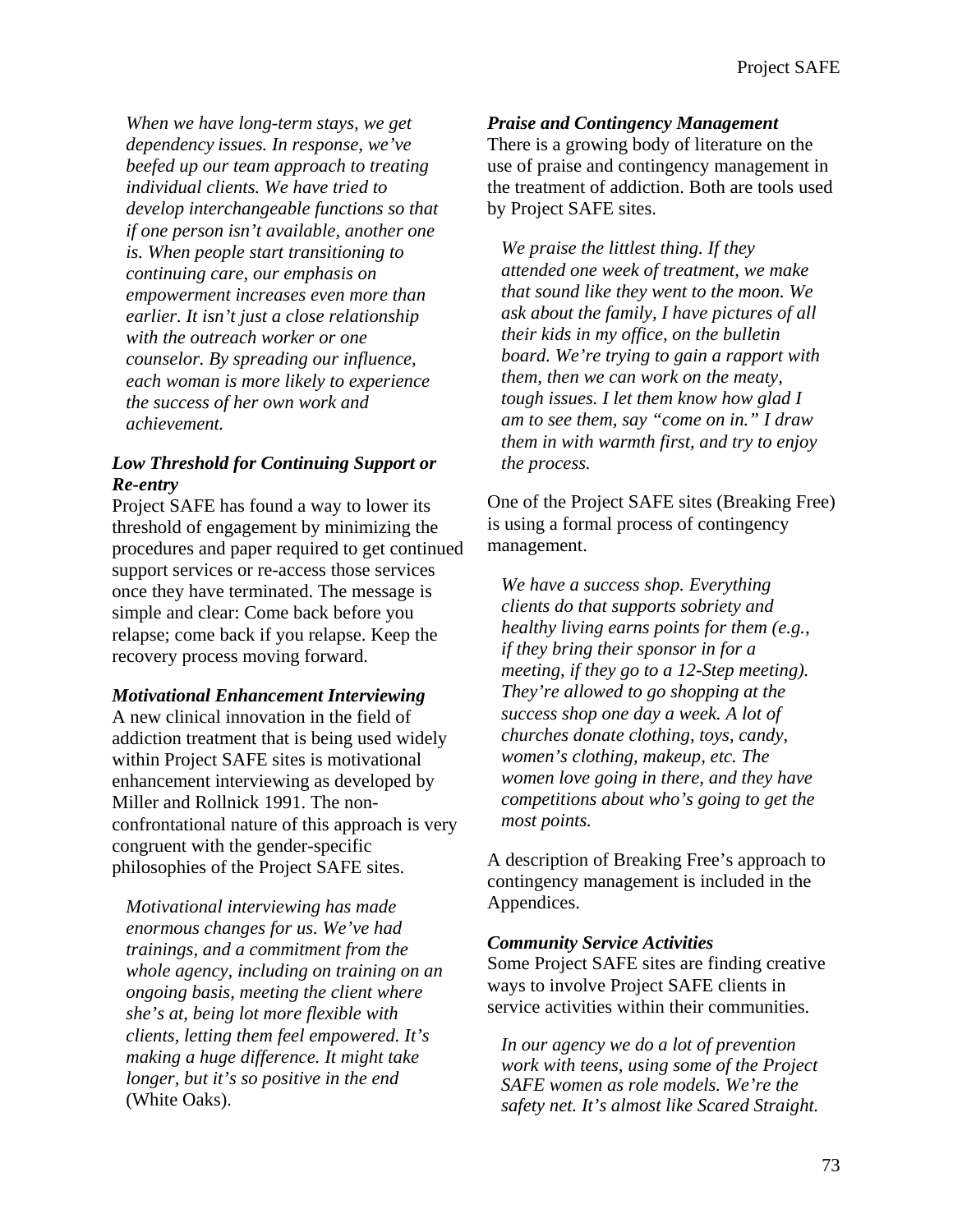*The kids are "convicted" by a peer jury, and they're sentenced to sit in on a Project SAFE session. The women will tell them their story, and tell them why they don't want to go down that road. The women feel very honored, and the kids respond very well. This is part of another Breaking Free program, a peer jury program. It's for a first offense, where they admit their wrong-doing. These are not long-term offenders, and usually not violent. They're substance abuse-related offenses, and community service hours are given as restitution.* 

### *Job Development*

With more women in Project Safe facing pressure to move from welfare to work, several Project SAFE sites have incorporated education and vocational training into their program. This includes linkage to formal education and training programs, resume preparation, practice completing applications, job interviewing skills, and coaching on job etiquette.

### *Art Therapy*

The potential use of art therapy within the treatment activities of Project SAFE has been a topic of discussion at SAFE meetings for some time, but few resources existed to really begin such integration until recently. Several sites are now experimenting with different forms of art therapy. These range from the creation of recovery quilts (Rosencrance) to the use of finger painting with the children (NICASA),

### *Alumni Groups / Alumni Mentoring*

A number of the Project SAFE sites utilize Alumni support groups as part of their continuing care activities and an even larger number of sites have found creative ways to use Project SAFE graduates to support new Project SAFE clients. The most frequent mechanisms of support are to use alumni to mentor particular clients or to involve alumni in telling their own recovery stories to newly arrived clients.

### *Recovery Advocacy/Resource Development*

SAFE staff are taking a more activist stance to address the unmet needs of their clients and families. For example, staff of several sites are part of coalitions working to create safe and sober housing for women and children.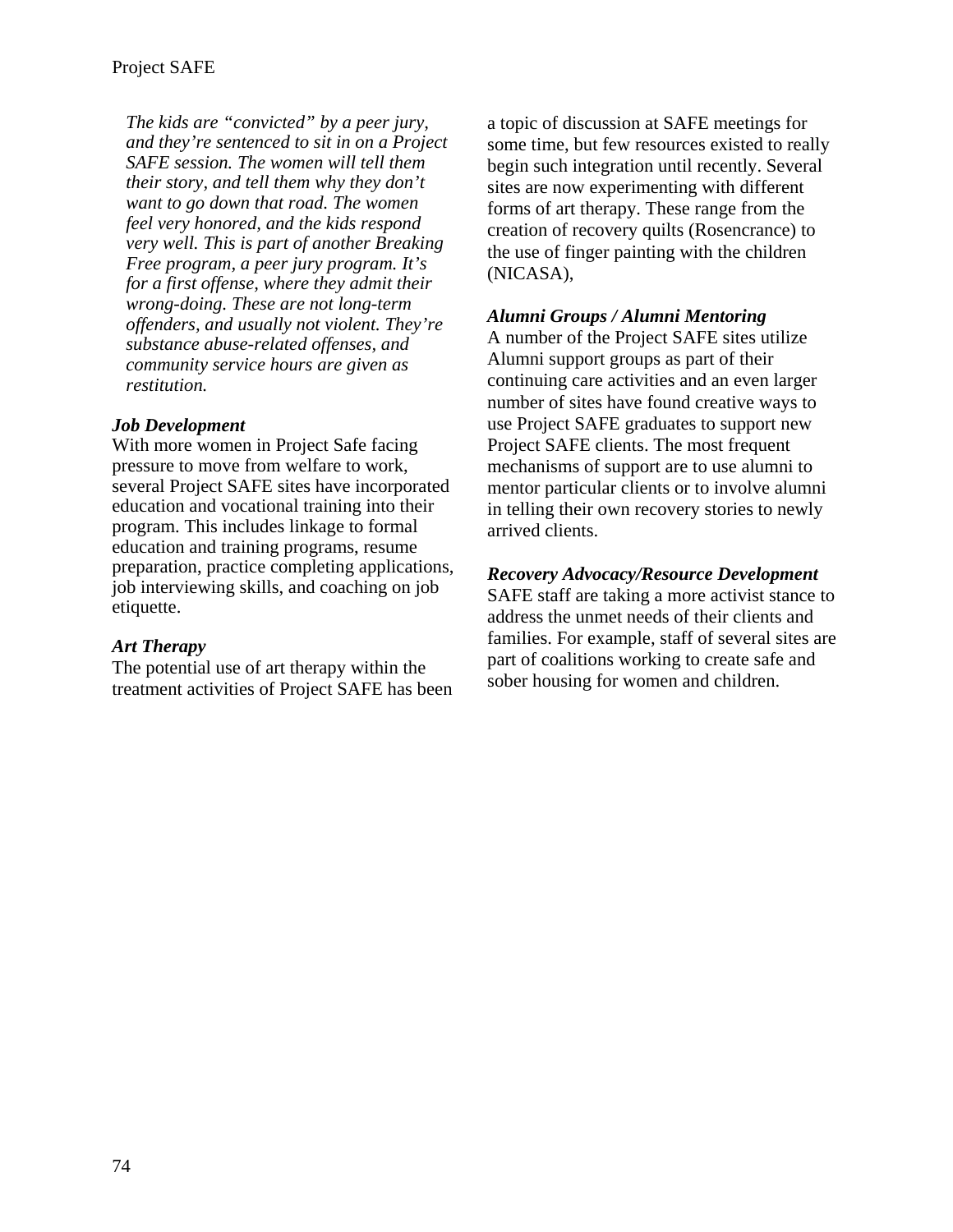# **Chapter Five:**

# **Parenting and Family Services**

#### **5.1 Introduction**

Although the term "Project SAFE client" is applied to the woman who has been referred to the project for services, there has been a growing conviction that the larger client is the family itself. And as vulnerable as most clients may be under their often-tough exteriors, Project SAFE staff and leadership are aware that the most vulnerable members of the family are the children. Project SAFE begins to address the needs of the family through parenting training and through a variety of services to the families of SAFE women. This chapter outlines those services in two major categories: parenting training and services to children and family members. Both types of services were stressed as essential in the focus groups conducted in preparation for this report, and both were cited as best practices in responses to the 2001 Project SAFE Survey.

### **5.2 Parenting Training**

Parenting classes have been offered as a contractually required component of Project SAFE since the program's inception. Most sites have provided this training as a specialized track within Project SAFE, and some sites have brought in outside trainers or contracted out to other agencies for parenting training. Beginning in the mid-1990s some sites expanded their parenting training to other OASA/DCFS Initiative clients, in some cases including men in the training audiences. Following are general overviews of:

- $\blacksquare$  training logistics,
- parenting training staff,
- parenting curricula used,
- special features and activities used at various sites,
- challenges in parent training, and

 recommendations and best practices for parent training.

### **Training Logistics**

It is up to the individual site to determine the point in the client's progress at which parenting training begins. Focus group participants reported a variety of starting times or criteria, including:

- when clients start their treatment in Project SAFE,
- four to eight weeks into their treatment,
- one month after they become abstinent from alcohol and other drugs,
- when they leave IOP and enter the regular outpatient modality, and
- during aftercare.

While it would be very helpful to individualize the timing of participation in parenting training for each mother involved with Project SAFE, there was overwhelming consensus across sites that parenting training should begin toward the end or after the completion of intensive outpatient treatment. The sites that offer parenting training earlier often do so because of client attrition and the fear that clients will leave treatment without any exposure to parenting training.

Project SAFE staff across the state have voiced the belief that concurrent involvement in substance abuse treatment and parenting training may be inappropriate for many clients. This is particularly true when:

 $\blacksquare$  the continued neurological deficits (e.g., the impairment in concentration skills and memory associated with post acute withdrawal syndrome) inhibit the acquisition and retention of new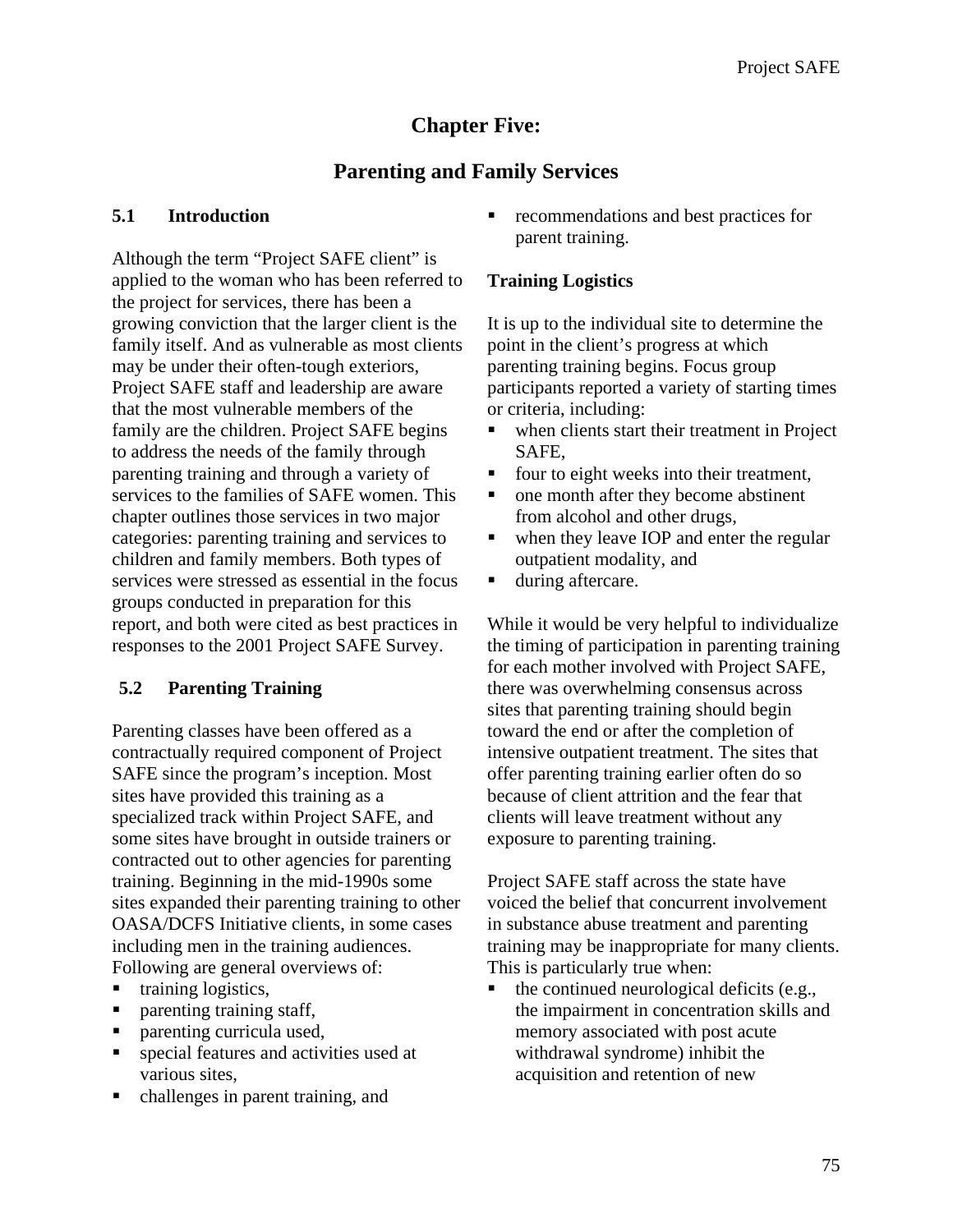knowledge and skills during early recovery,

- the concurrent treatment and parenting training result in emotional and cognitive overload, decreasing the amounts of energy available for both activities, and
- the mother has not achieved sufficient emotional stability to defocus off herself and onto external relationship responsibilities.

Project SAFE sites are contracted to provide 16 hours' parenting training to each client. Most sites offer parenting classes one day a week, for two to two and a half hours each session. The number of sessions varies from site to site, ranging from eight to eighteen weeks.

Most sites offer parenting training on site. A few others, primarily smaller agencies without the resources to invest in a parent trainer, use outside resources. In the words of one focus group participant, "It's very individualized. They will go into the home and do parenting at home, and refer the women to four different agencies, with different parenting programs. We try to access whatever we can." Some sites have parenting training on site and still refer women to outside training resources if they believe her needs would be met more effectively there.

# **Parenting Training Staff**

Most sites have one on-site staff member who conducts all parent training. This position may be filled by a variety of people, including a parenting therapist, the parent coordinator for the program, the prevention director, or (in a few cases) an outreach worker.

Whether or not they are directly involved in parent training, outreach workers have played a key role both by serving as parental role models and by serving as in-home parental

consultants to Project SAFE mothers. There is a unanimous belief that this role has helped increase both the acquisition and application of the knowledge and skills acquired through the Parenting Training curricula. Such in-home support may be essential for substance-abusing mothers to generalize and apply concepts from the classroom to concrete parent-child incidents occurring in the home. When multiple people (e.g., outreach workers, homemakers, etc.) are involved with the client in the home, it is also important that great care be taken to ensure that parenting principles from the classes are being interpreted consistently by the various service workers and that the workers clarify their respective roles related to in-home services.

The parent trainers at many sites have been trained in parent training and in the curricula they are using (In 79 percent of the sites responding to the 2001 survey, parent training staff had participated in training related to this role during the past year). Some have related professional education and/or certification. However, many focus group participants said that they would like more training for their parent training staff. This was particularly true of the sites that are using outreach workers in this role. Staff from many sites said their parent trainers would appreciate and benefit from an opportunity to gather with those in similar positions at other sites, perhaps in a special track at the annual conference.

# **Parenting Curricula**

In discussions of the parenting curricula used with Project SAFE clients, three points become clear:

- many different curricula are in use;
- staff are highly enthusiastic about the curricula they are using and clients' responses to them; and
- parenting trainers at many sites are taking considerable initiative in customizing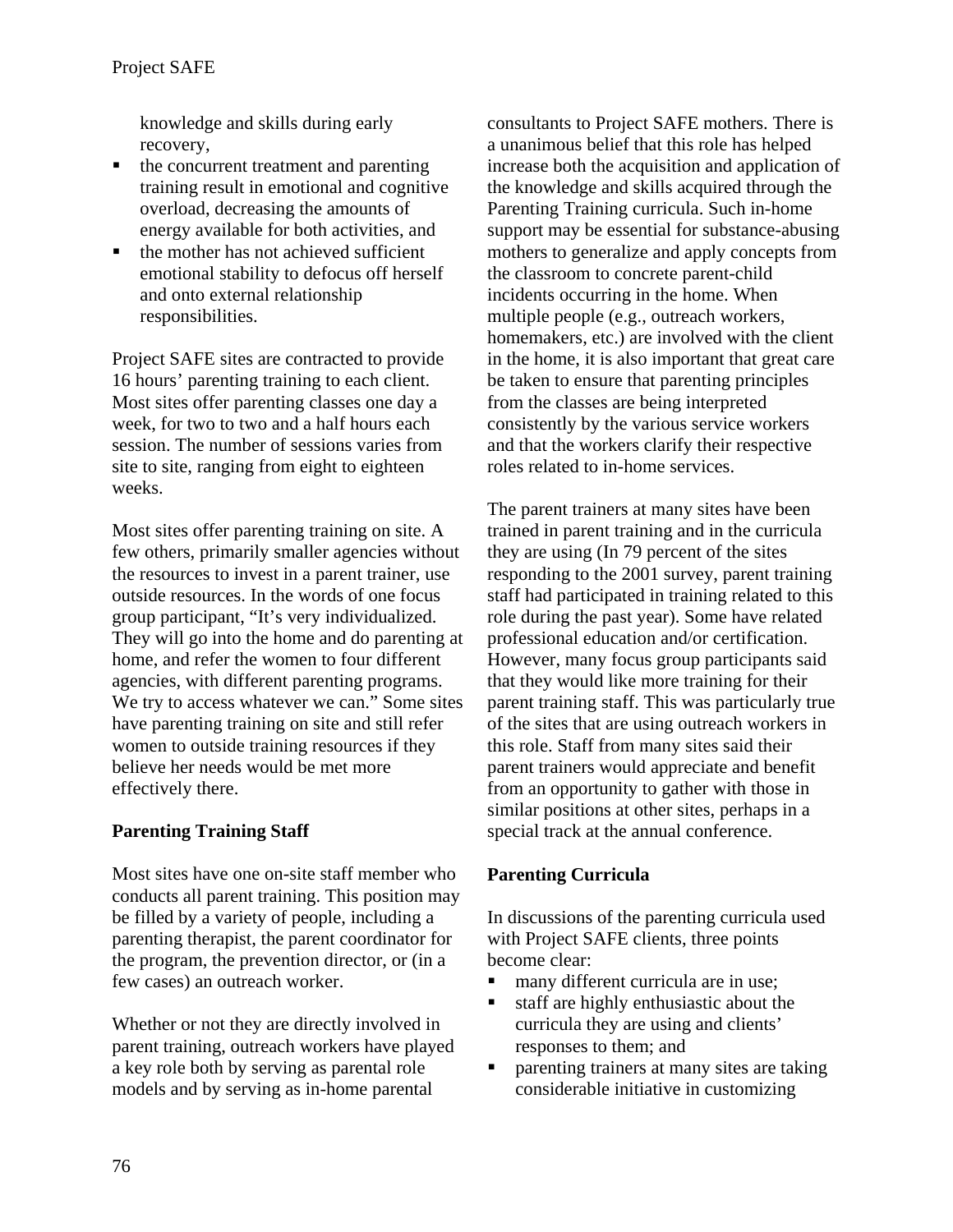curricula and combining elements of different curricula to fit the needs of their clients.

This "mix-and-match" approach is exemplified in the comment of one participant: "There's not one model that fills all their needs. We've done a collective parenting model to try to include it all, including parenting education, problem solving, and some of our other curricula."

Many sites use all or part of a curriculum developed by the Illinois Department of Children and Family Services designed to meet the unique needs and characteristics of parents involved with the agency. The curriculum was specifically designed for parents who were single women between the ages of 25 and 35, who had up to three children, who were supported by ADC, and who were involved with DCFS because of child neglect. *Effective Black Parenting* and the *Nurturing Program* are also widely used at Project SAFE sites. In addition, a number of other new and standard parenting curricula are used in Project SAFE sites, some blended together and blended with exercises developed by site staff.

According to the 2001 survey, parenting curricula currently in use (and the percentages of sites using them) are:

- DCFS Parenting Curriculum (29 percent)
- Active Parenting Program (24 percent)
- <sup>1</sup> 1-2-3 Magic Principles and Discipline (24 percent)
- Parent Effectiveness Training (24 percent)
- **Effective Black Parenting (19 percent)**
- The Nurturing Program (19 percent)
- **Parents Healing: A Way of Learning (14)** percent)
- Ages and Sages (5 percent)
- It Takes a Village  $(5$  percent)
- Self Healing (5 percent)
- Other (33 percent), including:
- Caring, Connecting, Common Sense Approach to Parenting
- Curricula developed from various services
- Strengthening Families
- Parent Project NICASA
- $-$  Practical Parenting-Sammis
- Curricula developed from various services

A number of factors are influencing the evolution of the parent training approaches used in Project SAFE:

- Finding that maternal guilt and shame are major emotional obstacles to the learning process, several sites have begun their training classes with discussions that focus on social stigma, feelings about past parental shortcomings, and fears and aspirations about parenting.
- In the 2001 round of focus groups, many sites reported increasing levels of cognitive impairment, decreasing levels of literacy, and increasing problems with attention and concentration among Project SAFE clients. Problems of illiteracy and learning disability have forced some groups to defocus from written curricula and move to highly experiential modes of learning, e.g., videos, role playing, and focused discussions. The Decatur site, for example, began early in the program to use field trips to day care centers to illustrate ageappropriate behaviors of children. The Springfield site altered the pre-post test format to provide increased feedback to the mothers by developing pretests and posttests for each module of the curriculum.
- Given the neurological deficits experienced by substance abusers in early recovery, basic knowledge and skill training is probably best transmitted in small doses, spread over an extended period, with repeated testing of recall and a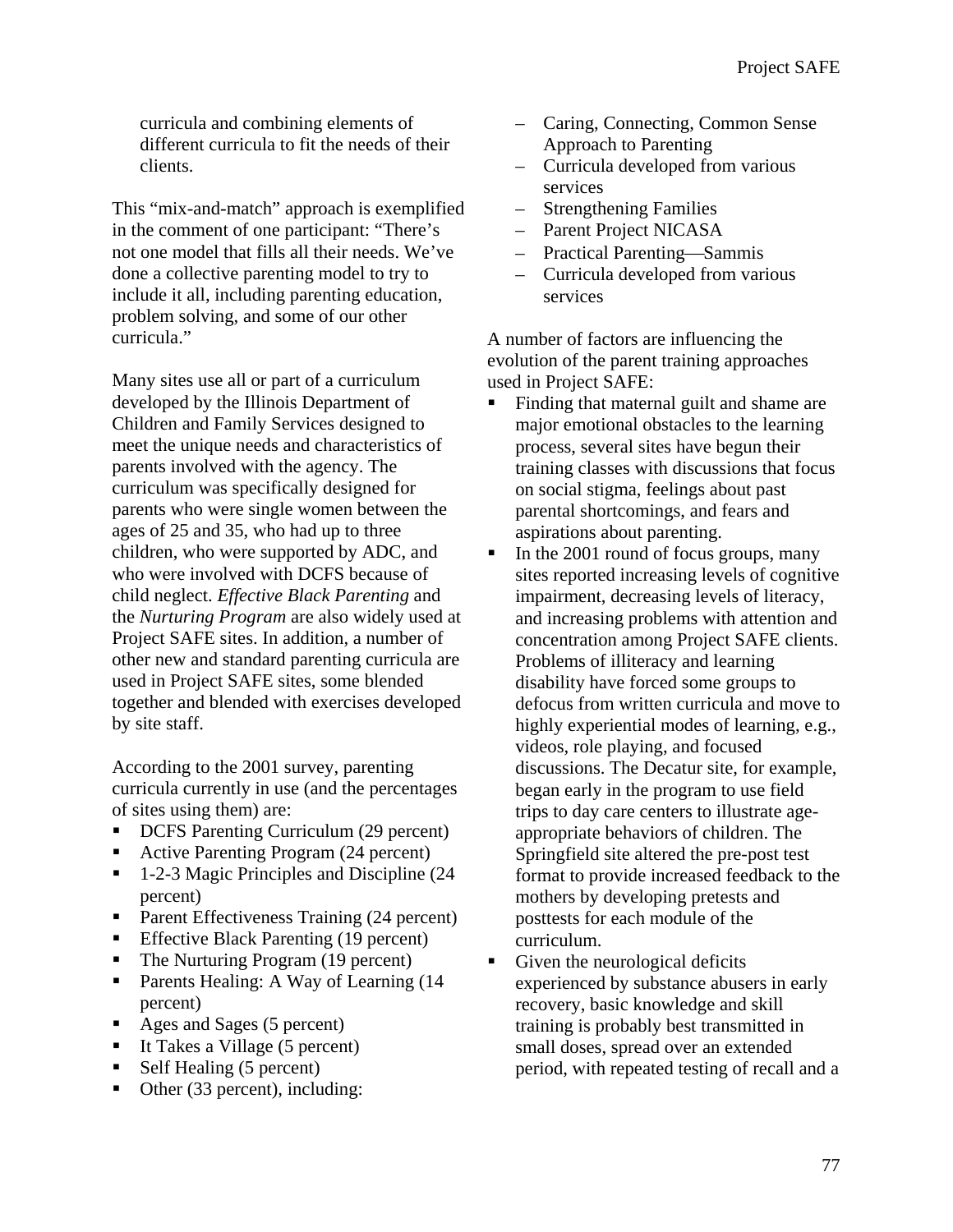high frequency of repetition for key concepts.

 Many Project SAFE sites have found their parenting classes evolving over time into more of a support group function, rather than a strictly educational function. These sites are exploring various group structures that can serve as ongoing self-help structures around parenting issues.

Sixty percent of the sites responding to the 2001 Project SAFE Survey reported that they assess clients' baseline knowledge before they begin parenting training, and 70 percent reported that they evaluate learning gains at the conclusion of training.

# **Parenting Features and Activities**

While most general aspects of parenting training are of critical importance to this population, the 2001 focus group participants named a number of practices and program elements that they had found particularly effective. These include the following:

- **Instructional Elements:**
	- A module for women who have special-needs children
	- Instruction on developmental milestones for children of different ages
- **Bonding With Children and Observation of Parenting:**
	- Bonding sessions with children as part of the parenting curriculum
	- Sessions in which parents are observed interacting with their children
	- Shared meals with mothers, children, and Project SAFE staff
	- Outings with mothers and children, to observe their interactions in outside settings
	- Videotaped interaction between the mother and children, taken over time, so that mothers can critique their own actions and see their own progress

### **Modes of Parenting Support:**

- A once-a-month parenting support session in which parents can talk about issues that have arisen
- Parenting support sessions in which counselors can help mothers apply recovery principles to their parenting issues
- Therapeutic parenting sessions, where women can work on ways in which their own therapeutic issues are affecting their children
- One-to-one sessions with a parenting therapist
- Special sessions in which family members can attend parenting groups and learn about ways in which their support is needed
- **Rituals of Affirmation:** 
	- A daily activity that mothers can do with their children, or something special they can tell their children each day
	- Special ways of showing love for their children, e.g., making valentines for them
	- A graduation ceremony for the parenting class

# **Challenges in Parent Training**

A substantial element of challenge in the design and delivery of parent training springs from the decreasing level of functionality of Project SAFE clients. It is not only cognitive and attentional skills that are weighing in at lower levels, but also basic living skills. This has some specific implications for parenting training.

Most sites have discovered that mothers need personal living skills and basic caretaking skills as a foundation for the traditional parenting training programs. Increasingly, Project SAFE sites are conducting training in housekeeping, cooking, grooming, dressing,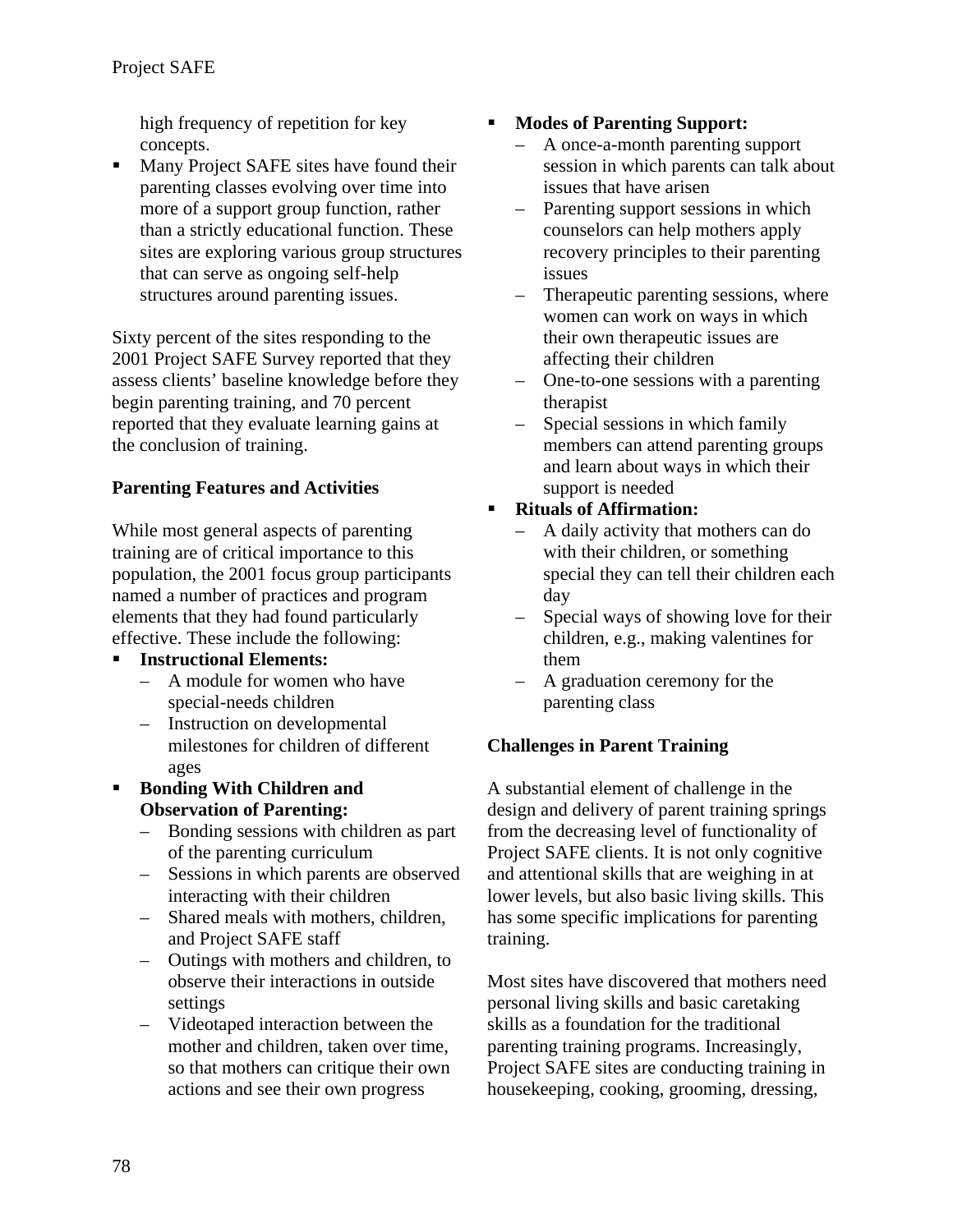and social communication skills as a prelude to parenting training. This pre-parenting training also includes basic caretaking knowledge, covering everything from how to pack a diaper bag and prepare bottles to the importance of immunizations and realistic expectations for child development. As one participant said, "Sometimes they just don't know what they're supposed to do to be a good parent. Sometimes they can't know."

The reason for this lack of foundation becomes apparent when one carefully reviews the developmental histories of SAFE clients. Many of these clients, whether as a result of poor parental role models or the loss of parents through death or separation, have no experiential foundation for effective parenting. The cases that drive home most poignantly the intergenerational nature of this problem are the adult clients who were themselves wards of DCFS as children because of issues of parental substance abuse and neglect and/or abuse.

"Most of our women parent as their parents did," said one focus group participant. "We had one woman who used to be forced to kneel on broom-handles with her hands behind her back. I stopped by her house one day, and here's her little boy kneeling on a broomhandle. I picked him up and asked her, 'What are you doing?' She told me it was different because he didn't have to keep his hands behind his back. But it's still the same basic structure. So we have to start this all over again. The very worst thing that ever happened to them, they do it and feel worse."

Given the double stigma of substance abuse and child welfare involvement, issues of parenting are already emotionally loaded for most Project SAFE clients. Addressing these issues in effective but non-shaming and culturally competent ways is a significant and important challenge for all who undertake this effort.

### **Recommendations and Best Practices**

Throughout the years in which Project SAFE has been in existence, program staff and leadership have provided a wealth of information contributing to a best-practices approach toward parent training. The following is a summary of ideas and recommendations that have been offered.

- Assess the curricula in use for simplicity, understandability, developmental sequence, required literacy, interactivity, experiential opportunities, repetition, and integration of information. Promote curricula that make the learning process easy.
- Take care to ensure that the curricula and methods used are culturally competent for the clients using them.
- Address issues of stigma, shame, and selfworth very early in the parent training process, to ensure that clients will experience parent training as a positive aspect of treatment, rather than a shaming one.
- Address the basic skills of child care and self-care that many clients lack.
- Include non-shaming material on the effects of specific substances of choice on children (e.g., cocaine, methamphetamines), and some of the developmental and behavioral implications of prenatal exposure to these substances.
- Begin parent training as late as possible in the client's progress through treatment and aftercare. If issues of attrition seem to dictate a more rapid introduction of parent training (for fear of losing clients before training begins), address those issues separately.
- For clients who are still in treatment when they receive parent training, integrate that training into treatment, and integrate treatment principles into parent training.
- Integrate parent training into clients' home and family lives, through the work of the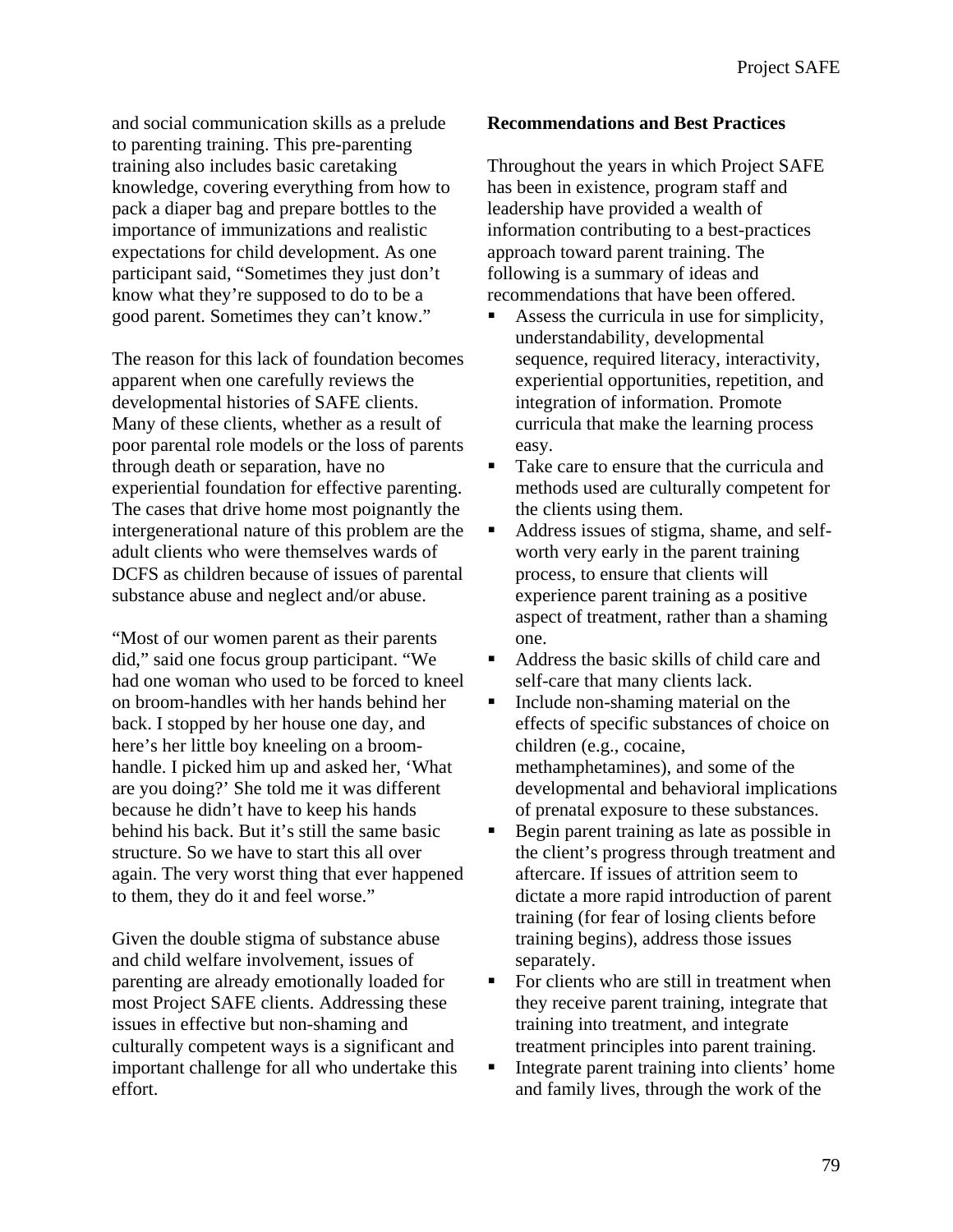outreach workers and, if possible, through special in-home visits by parenting trainers.

- Continue the supportive approach toward parent training, including one-to-one sessions and parent support groups in which clients can work on specific issues.
- Promote a sharing among the sites of the special features that they have found most effective, including those listed in section 1.4 of this chapter.
- Promote greater networking in general among parent trainers from multiple sites, including a parent training track at the annual conference and regional gatherings of parent trainers.

# **5.3 Services for Children and Families**

Since the inception of Project SAFE, its primary focus has been on the mother. The original program design sought to improve the health of the children and the family unit by supporting the mother's recovery from addiction, by improving the mother's emotional health, and by increasing the mother's parenting skills. Some child- and family-focused services do exist within Project SAFE, but these often tend to be viewed as secondary to the mother's treatment. The range of child and family oriented services varies greatly across the SAFE sites. Family service components offered at various Project SAFE sites include:

- child care (on site or in the community) provided while mothers are in treatment sessions
- family education programs,
- family groups and counseling sessions,
- education/therapy/play groups for children
- $\blacksquare$  in-home sessions with children
- groups for substance-affected children
- outings for children and for children and their mothers
- screening to determine children's needs and referral to needed services,
- referral to prevention and early intervention programs
- **mother and child discussion and play** groups
- **family potlucks at the treatment site**
- referral of clients and significant others to relationship counseling
- encouragement for partner participation in parenting training, and
- **Exercise 1** encouragement for family member participation in Al-Anon and Alateen meetings.

In responses to the 2001 survey, 79 percent of sites reported that they observed parent-child interactions in the treatment center and/or the home as part of parenting training. Ninety-five percent of the sites affirmed that they saw it as their responsibility to monitor the care and safety of children during home visits with Project SAFE clients.

Contact with family members is designed to achieve multiple purposes, the most significant of which have included:

- **•** removing the unmet need for child care as an obstacle to treatment;
- educating the family about substance abuse and its impact on family life, and helping family members cope with their confusion and discomfort with the changes taking place;
- identifying and alleviating the emotional pain of family members;
- helping elder family members who are left to take care of young children;
- addressing any unmet clinical needs among the children of SAFE clients; and
- rebuilding family relationships, restructuring family roles, and recreating healthy family rituals.

In spite of the existence of some formal childand family-oriented service structures, SAFE sites have encountered a number of obstacles over the years in their efforts to involve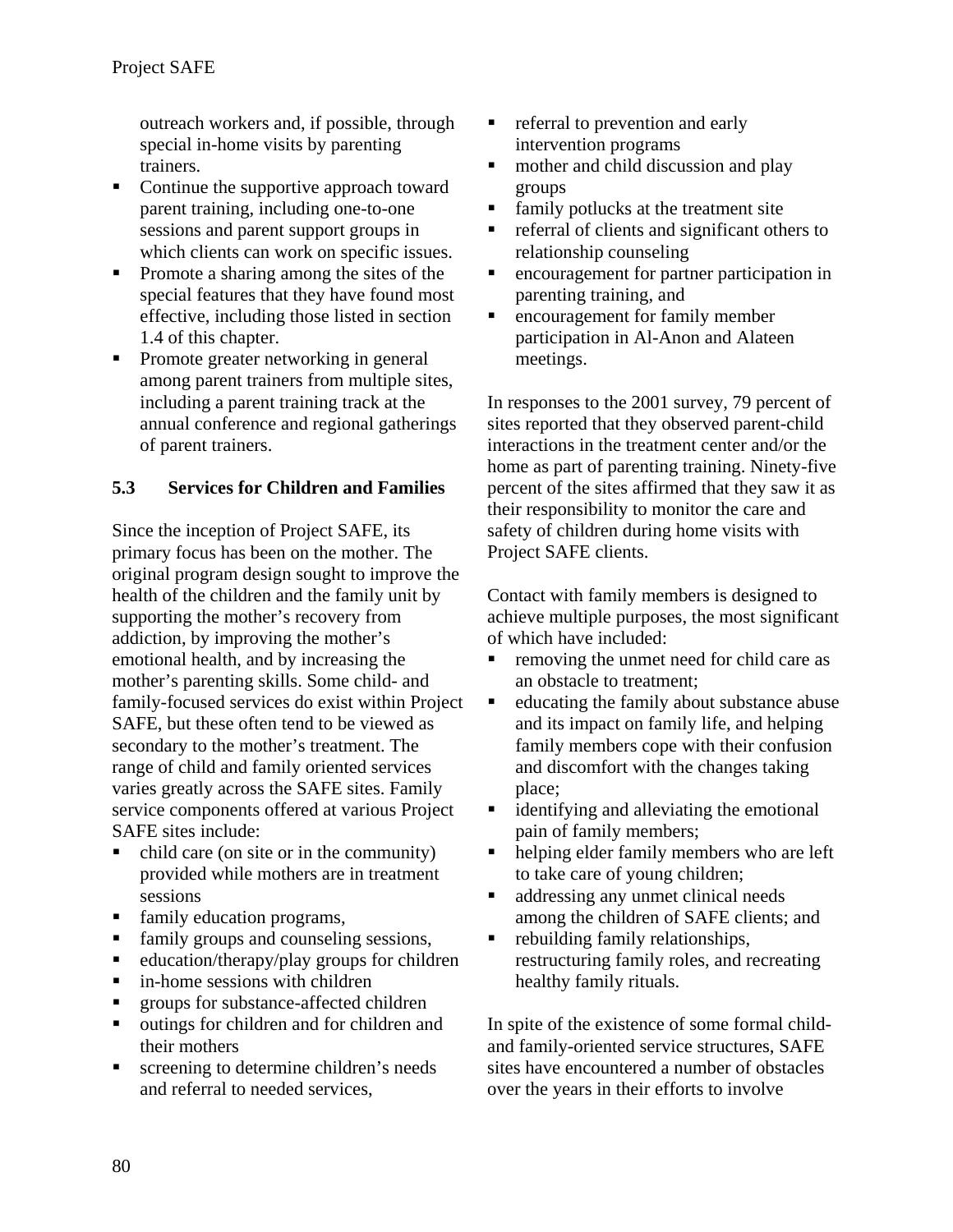families of Project SAFE clients. For example:

- Many clients' children are in foster placement which, while necessary for the protection of the children's welfare, sometimes makes it difficult to involve them in their mothers' treatment and change processes.
- Many of the women entering the project are estranged from their families or have no family members in the geographical vicinity.
- In many other cases family members are resistant or outright hostile to participation in group support or family services. This is particularly true where the adult partner (the husband or paramour) is alcohol or drug dependent and obviously threatened by and hostile toward the client's participation in treatment. Project SAFE staff have recognized the danger inherent in these situations and have worked patiently with clients to facilitate favorable outcomes, either through the partner's entry into treatment or through the client's realization that she must put some distance between herself and people who threaten her sobriety.

The remainder of this chapter focuses on three areas of particular importance to Project SAFE: the provision of child care services, additional services needed by children, and future directions for family services.

### **Child Care**

The fact that child care was expected from the beginning to be a critical issue in the overall success or failure of Project SAFE did not lessen the intensity of this issue as it began to unfold in sites across Illinois. The need for child care is critical, and it has been revealed as a more specialized need than was expected. Specific needs that emerged in some areas have included:

- $\blacksquare$  the need for child care so that mothers could attend the basic intensive outpatient treatment program,
- $\blacksquare$  the need for day care centers sensitive to and comfortable with special needs, e.g., apnea monitors for cocaine-affected infants,
- more sustained child care needs for mothers who had to be admitted for detoxification or residential treatment, and
- the need for evening child care to ensure mothers' access to local self-help meetings.

Programs have explored and adopted a number of child care delivery models as part of Project SAFE. These include:

- **the random placement of children in any** existing child care resources that have openings,
- the recruitment and development of new child care resources,
- $\blacksquare$  the provision of child care services on-site at the treatment agency (present in 38 percent of sites),
- temporary on-site child care services while awaiting placement in child care, and
- $\blacksquare$  the use of a single day-care center for placement of all children participating in Project SAFE.

Child care that is provided by Project SAFE sites is funded in a number of ways. Asked about the funding of SAFE-provided child care in the 2001 Project SAFE survey, nine sites reported that child care is funded by DCFS, and two reported that such care is funded by Lutheran Family Services. One site wrote that Public Aid funds its child care, one reported that its child care is funded by private donations, and one wrote that child care is provided under "contract by social services." (Two sites wrote "N/A," indicating that Project SAFE did not provide child care at those sites.)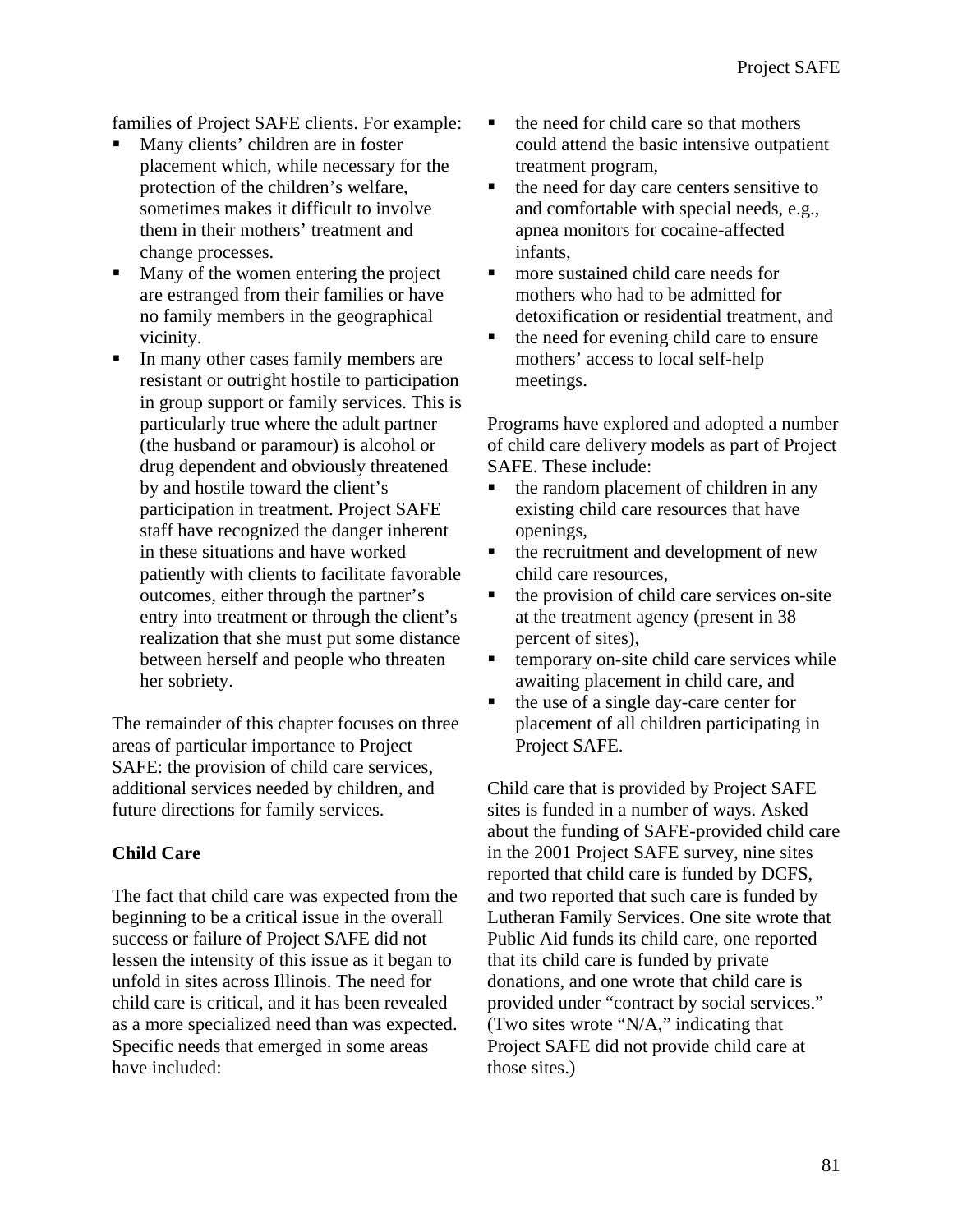In detailed discussions across Project SAFE sites, it has become clear that sites need a menu of child care service development models that can be selected to fit local needs. Centralized child care at the treatment site has several advantages in urban sites, but the use of more geographically decentralized sites seems to have greater utility for rural sites serving a multi-county catchment area. The remainder of sites showed considerable ingenuity in seeking and finding child care for clients' children. Outreach workers were the staff members most often engaged in these pursuits, in some cases with the help of child welfare case workers.

Although in the 2001 focus groups some sites still reported general challenges in finding day care, the consensus among most participants was that the situation had improved in recent years. However, a few challenges are still in evidence:

- The search for child care is somewhat more difficult when evening care is needed, while clients attend self-help groups and working mothers attend night treatment sessions.
- Child care issues also grow more complicated during school holidays and during the summer for SAFE mothers who have school-aged children. These times require more outreach worker intervention to help arrange day care, and even with this assistance these are often periods of lower daily attendance in Project SAFE.
- Another issue raised by the mixture of young and older children in the same family is the impact of the age restrictions in many child care centers. This necessitates splitting the children among different child care resources, and places additional transportation burdens on outreach workers.

One benefit to having child care on site, or in a program that communicates well with Project

SAFE, is the feedback that child care can provide to both clients and treatment staff. Focus group participants provided some examples.

- "We see children not communicating well enough, not talking, acting out. We can get feedback to the group counselor."
- "Our child care workers do observation forms, and the supervisors and counselors get them, to see how the verbal communication is between the child care worker and the client. Some women tend to defocus from treatment by checking on their children during groups. We can observe how many are running to child care to check on their babies."
- "We had one client, and it was very helpful for that client. We had a videotape, recording the child's first word."
- "We bring moms into day care to work with Pat, and it's a coaching process. They put on a new face in there. Some moms in the morning bring their kids in, and they're all crying, and mom wants out of there. So they do get a good handle on what we're dealing with."
- " "Some of our [clients] are very good with children, and they say, 'I'm going to get skills in [child care]!' So the clients are doing job shadowing too."

# **Additional Services for Children**

"Some of our kids have seen too much," said one participant in the 2001 focus groups. "They're intelligent, like little grown people, exposed to too much. They understand their choices: You have to raise yourself now."

The needs of children whose mothers are in Project SAFE, particularly those children who reside with the mother, become apparent through discussions with the mothers and through observation of the children in the treatment milieu and in the home. The most visible needs at the time of admission range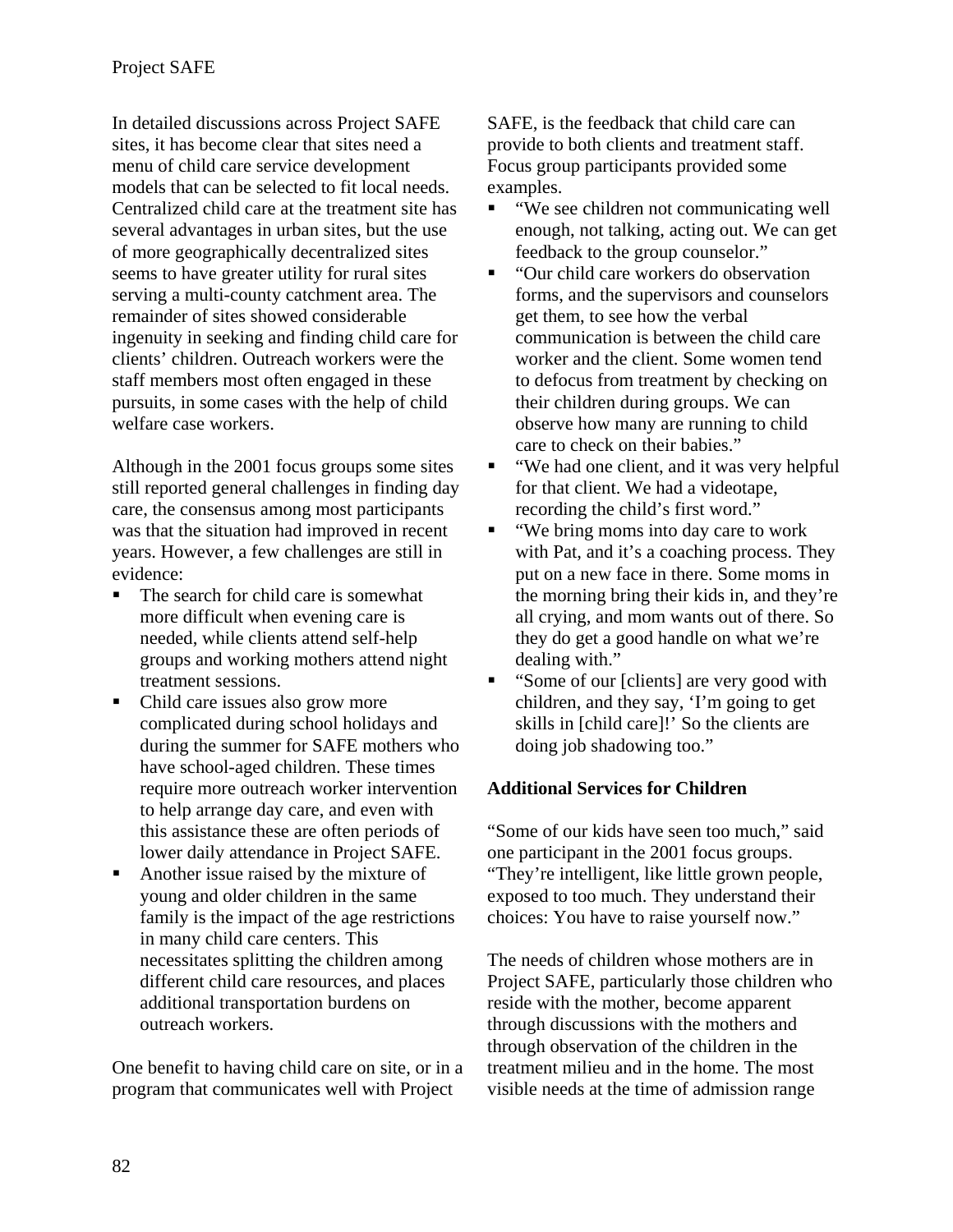from health needs (e.g., immunizations) to intervention in behavioral or emotional problems.

A number of SAFE sites are actively engaged in screening the children of clients and making internal or external referrals for the help they need. Of the sites completing the 2001 survey, 43 percent reported that they assess all children of Project SAFE clients for their need for special services, and 24 percent reported that they offer a special service track for children of SAFE clients. Some examples of children's services, activities, and referrals reported by focus group participants:

- NICASA's parenting specialist screens the children of SAFE clients and connects them with needed services. The agency also has a number of groups for children of different ages.
- Triangle Center has an adolescent program, including prevention, treatment, and early intervention, and encourages referrals of SAFE children to that program.
- Heritage Behavioral Health coordinates with the local prevention program. SAFE staff visit the junior high schools to see how clients' children are doing.
- Bridgeway works with the local public housing authority to help clients' children who live in public housing. They provide transportation to children's programs and spend time with the children to help them become involved in these programs.
- Comprehensive Mental Health Center of St. Clair makes a variety of referrals, tapping into an "underground railroad of kids' stuff" and sometimes bringing children on site to address special issues.
- Chestnut Health Center makes referrals to its early intervention program, asking clients if their children need help and encouraging them to give their permission for their children to receive help.
- Substance Abuse Services, Inc. (SASI) took part in a study by researchers at the

University of Chicago, before that study was terminated for lack of funds. University staff came on site and worked with children on developmental issues. SASI also sometimes brings children in to participate with clients in arts-and-crafts sessions.

- White Oaks holds a number of groups for children of different ages, including children who are not in their mothers' custody.
- **Franklin-Williamson Human Services has** begun a group for substance-affected children ages seven to eleven, including some children of SAFE mothers.
- Robert Young Center has a children's initiative whose services are integrated with the mothers' parenting classes. The children have their own groups, combining therapy with fun.
- Rosecrance has a program for teenagers, some of them the children of SAFE mothers.
- Haymarket Center invites IOP day program clients to bring their children in, and to visit the children's program and participate in activities after their own sessions are through, as part of the family enrichment effort.
- Some sites honor children in their mothers' graduation ceremonies.

Another task of Project SAFE is to involve the children, and those agencies working with the children, in the changes the mother is undergoing. Three Project SAFE sites have received grants to provide specialized services aimed at enhancing the relationships between Project SAFE mothers and their children, and two of those grants (Robert Young Center in Rock Island and White Oaks in Peoria) are still in effect. Known as Project Joyous and SAFE Futures, this program began with a Federal demonstration project in the mid-'90s, and continues with state funds, monitored by the regional offices. The program focuses on: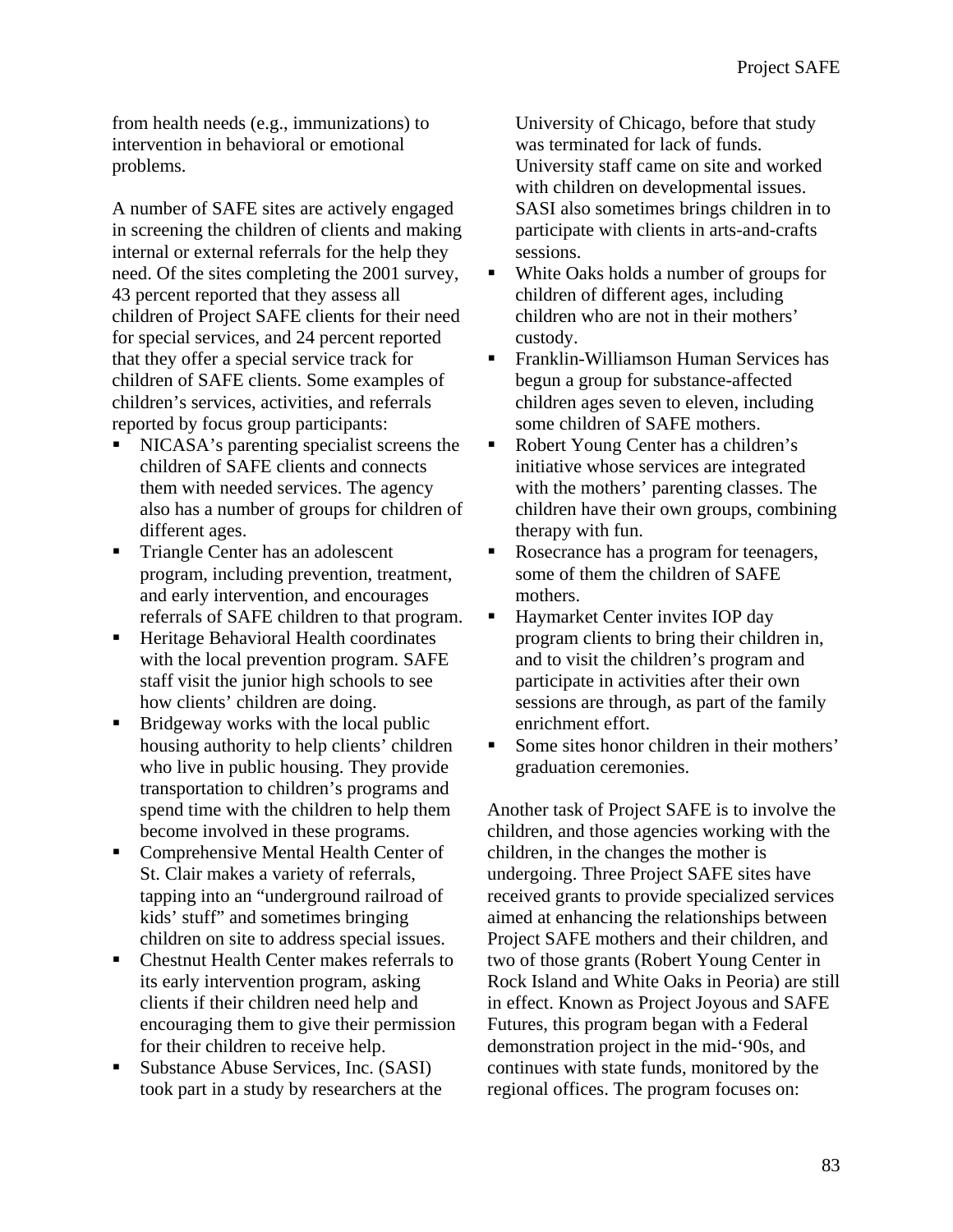- improving parent-child bonding;
- enhancing the emotional, cognitive, and social development of the children;
- offsetting the damaging effects of having lived with a substance abusing parent; and
- preventing child abuse and neglect.

Service components include therapeutic activity/play groups for children, mother/infant and mother/child therapeutic activity groups, and continuing care groups for children of different ages. As the project has developed, activities have become progressively more interactive, to respond to the learning styles of the children, and more opportunities have been created for involvement by older children. Staff from these projects have expressed the belief that this component has significantly enhanced the overall quality of Project SAFE, giving them more time to observe and coach mother-child interactions, both within and outside the treatment environment. One staff member observed how beneficial the childoriented activities were for the mothers. It seems that most of the moms had never experienced going to a zoo, visiting a public library, going bowling or skating, attending a play, or visiting a museum.

Two of the ongoing issues regarding children's services are the problem of transporting children for evening services and the problem of persuading foster parents to allow the placement of children in SAFE activities.

Some of the agencies that house Project SAFE are in the process of expanding their services to children and adolescents, including those provided through the newly established Healthy Start Program. Several SAFE staff have expressed their hopes that the availability of these services will be of great benefit to the children of SAFE moms.

OASA is also exploring ways for agencies in the Initiative to use some of their funding to provide early intervention services to DCFS- involved youth. During Fiscal Year 2001, Initiative agencies were encouraged to submit proposals for youth-specific programs that would emphasize early intervention services. OASA and DCFS have also created a screening instrument geared toward youth, and will continue to look at overall practice as it relates to youth.

The call for more systematic approaches to assessing and responding to the counseling and support needs of Project SAFE children has been heard in each of the evaluation meetings. There is hope that the experiences within the Project Joyous and SAFE Futures sites will provide direction for this needed area of service development.

### **Future Directions for Family Services**

Although many of the activities and practices described above qualify as best practices for services to families and children, the temptation with a subject this important is to press for ever higher standards by focusing on future directions. In general, best practices in this area tend to spring from an understanding of the devastation that addiction brings into the lives of family members, particularly the lives of children. The sites whose children's programs are truly exciting are those that honor and respect the value and the importance of these children, and show that respect by offering ongoing and visible recognition and support.

In studying Project SAFE over the years, evaluators have formulated a number of convictions regarding the directions in which the program's family services should evolve. The following is a sampling of those convictions.

### *Child Care*

While discussions of the mechanisms for child care have tended to focus on the mother's need for access to treatment, discussions of the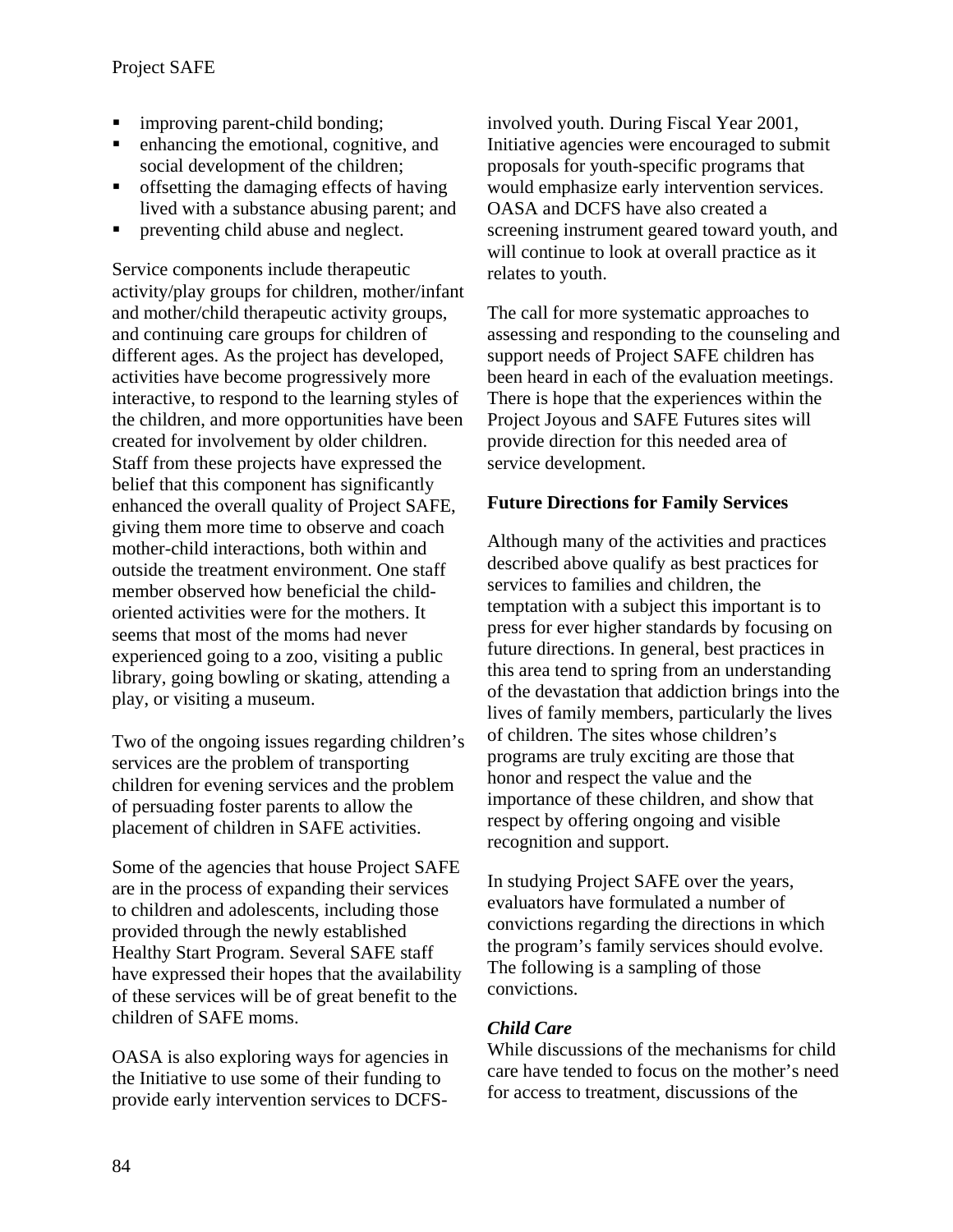quality of child care have focused on the special emotional needs of SAFE children. While the models and mechanisms of child care may vary across sites, there is strong consensus that the following developmental activities would strongly enhance our response to the needs of Project SAFE children.

- An experientially based curriculum could be designed to teach children about substance abuse and addiction, its impact on the family, and the nature of treatment and recovery. The curriculum would be modularized for appropriateness as to content and learning methodologies across developmental ages. This curriculum could be utilized across child care models and represent a consistent child-focused service element within all Project SAFE delivery sites.
- A training curriculum for child care staff (plus child care institution staff and foster parents) could be developed that provided:
	- a Training of Trainers for the child curriculum;
	- specialized training on the effects of alcohol and other drugs on fetal, infant and child development;
	- specialized techniques on the care and management of drug-induced conditions, e.g., heightened irritability, hypertonia, hyperreflexia, etc.
- A protocol for bringing recovering mothers together with their children to actively facilitate relationship construction, e.g., teaching specialized care techniques, the practice of new parenting skills, access to effective role models, and mutual support with other mothers.

### *Child Safety*

Staff in all facets of Project SAFE have expressed a special concern for the health and safety of the children of SAFE mothers. While a particular focus on assessing issues or conditions that might compromise the safety of children is natural and paramount for DCFS

workers, outreach workers and treatment staff had not been trained in such observation and assessment. Training of outreach workers and counselors by DCFS representatives in the project's early years helped strengthen this focus on child safety. Discussions in this area included such topics as:

- how to assess actions or conditions that threaten safety,
- legal clarifications of mandatory reporting and treatment confidentiality, and
- **•** procedures for mandatory reporting.

As the system-wide provision of training for site staff has waned, it is time to re-examine the extent of staff knowledge on these and other child safety-related topics.

### *Child Treatment*

Project SAFE staff have consistently reported the need to evolve an intervention design for SAFE children who present with serious symptoms of physical and emotional distress. Many of these children have immediate disturbances that must be addressed, and virtually all are at high risk for developmental problems. We often experience a sense of horror when we examine the family histories of Project SAFE women. We see a clear cycle of multi-generational transmission of substance abuse and addiction, impaired parenting, and emotional dysfunction that marks these families as far back as historical data are available.

We know from the research literature that the children of Project SAFE will be four to five times as likely to develop alcoholism and other substance abuse disorders as adults, compared to people without familial substance abuse in their genetic history. We also know that the family history of parental neglect and abuse increases the risk that these children, as adults, will themselves become neglectful or abusive parents. Where does it stop? Are there models that can be developed that can finally interrupt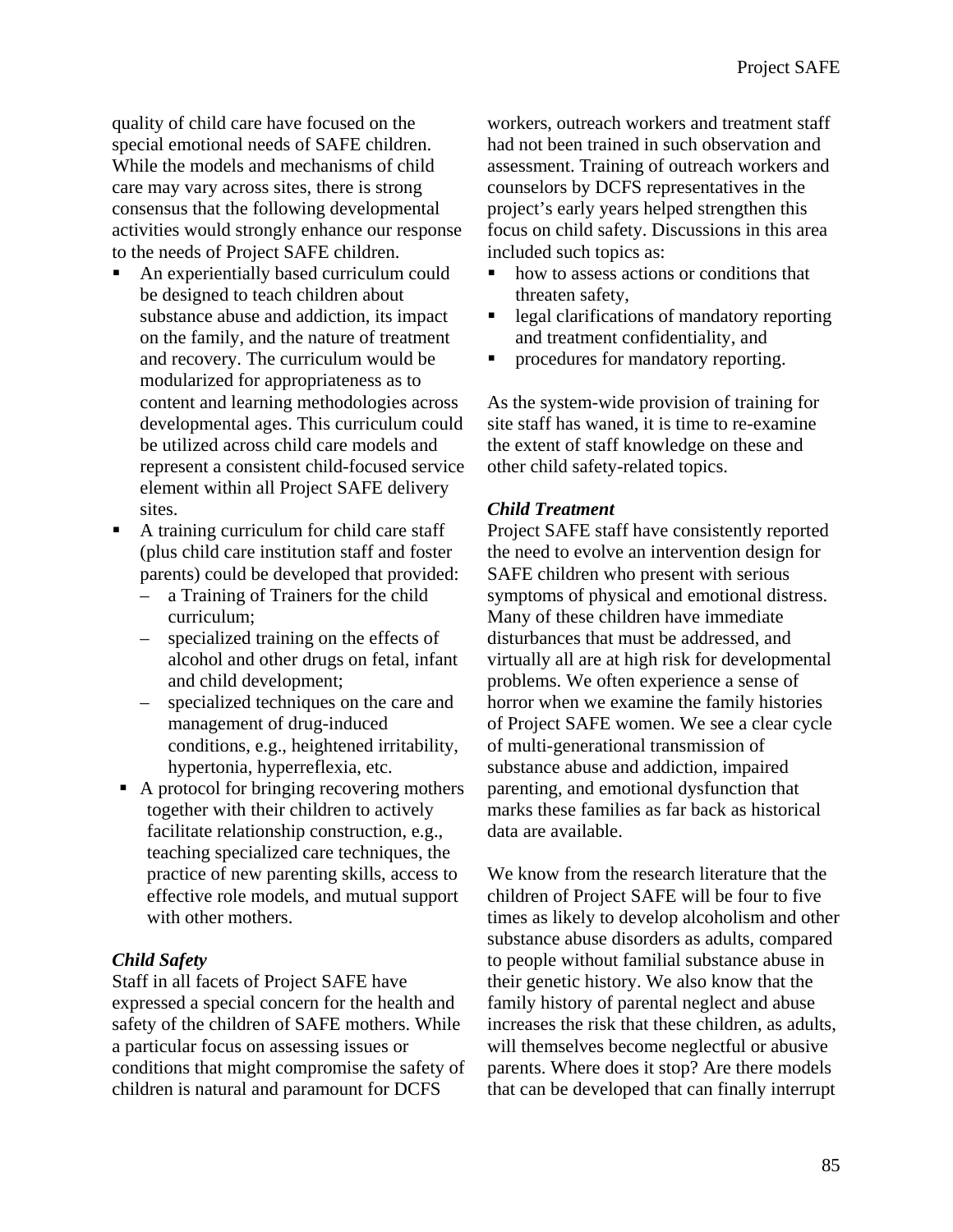and fully break this multi-generational cycle? Are there intervention models available now that might prevent the children of Project SAFE from needing a similar project in twenty years? We believe that research and service design resources must be boldly committed to these questions.

#### *Focus on Family*

There is a growing number of family intervention and education models that have evolved from substance abuse treatment programs around the country. Unfortunately, they are designed for clientele quite different from those involved with Project SAFE. These models have been designed primarily for the intact, white, middle- or upper-class family with a male alcoholic. Much more time will be needed before the experience of Project SAFE can produce a fully developed, replicable design for comprehensive family services for our clients. The universe that such a program might encompass is beginning to evolve in the minds of Project SAFE staff. Overall thoughts and recommendations concerning the need for family programming include the following:

 **Redefining "Family":** We need to experiment with intervention and education models involving non-traditional family structures. Integral to this process is a clarification of the very definition of family. What do we do with paramours? Are they treated as if they were spouses? Where many non-family members may reside with the client, is "household" a more appropriate concept than "family"? Is "family of choice" a more realistic unit of service than "nuclear family" or "family of origin?" What about key individuals in the client's social network who perform some parental or family functions and who may or may not be supportive of the client's recovery? Educational material must have as its primary model the single-parent family, the blended family, and the multigenerational household, rather than the

traditional, intact nuclear family. Rather than defining the intact nuclear family as the only model of family health, we must create images and models that portray nontraditional, but healthy, family relationships.

- **Family/Social Network Assessment:** As experience within project SAFE sites has accumulated, the need for a more rigorous assessment of the family and social network of each woman has become increasingly clear. Lifestyle changes within this network—and the failure to make such changes—are often the critical ingredients in treatment success or failure. As Project SAFE continues to evolve, it will be helpful to capture and transmit across the various sites the tools and techniques that are developed to assess sources of support and/or sabotage in the SAFE mother's family and social network.
- **Intimate Relationships:** There is some diversity in the patterns of intimate relationships presented by women served through Project SAFE, but a dominant pattern is seen repeatedly across most service sites. This includes a propensity for involvement in relationships that reinforce pathology rather than health. The relationships may be marked by shared addiction. The partners may be physically violent and abusive. Partners may be financially dependent upon the woman's illegal drug-related activities. There may even be past and current incidents of coerced drug use in which the woman is manipulated into drug use under the threat of violence or abandonment. In short, there often exists a pattern of toxic, selfdefeating intimate relationships that helps fuel and sustain the addictive lifestyle for Project SAFE women. These pathologybonded relationships must be confronted in the treatment process, but this must be done in a way that protects the client's physical safety.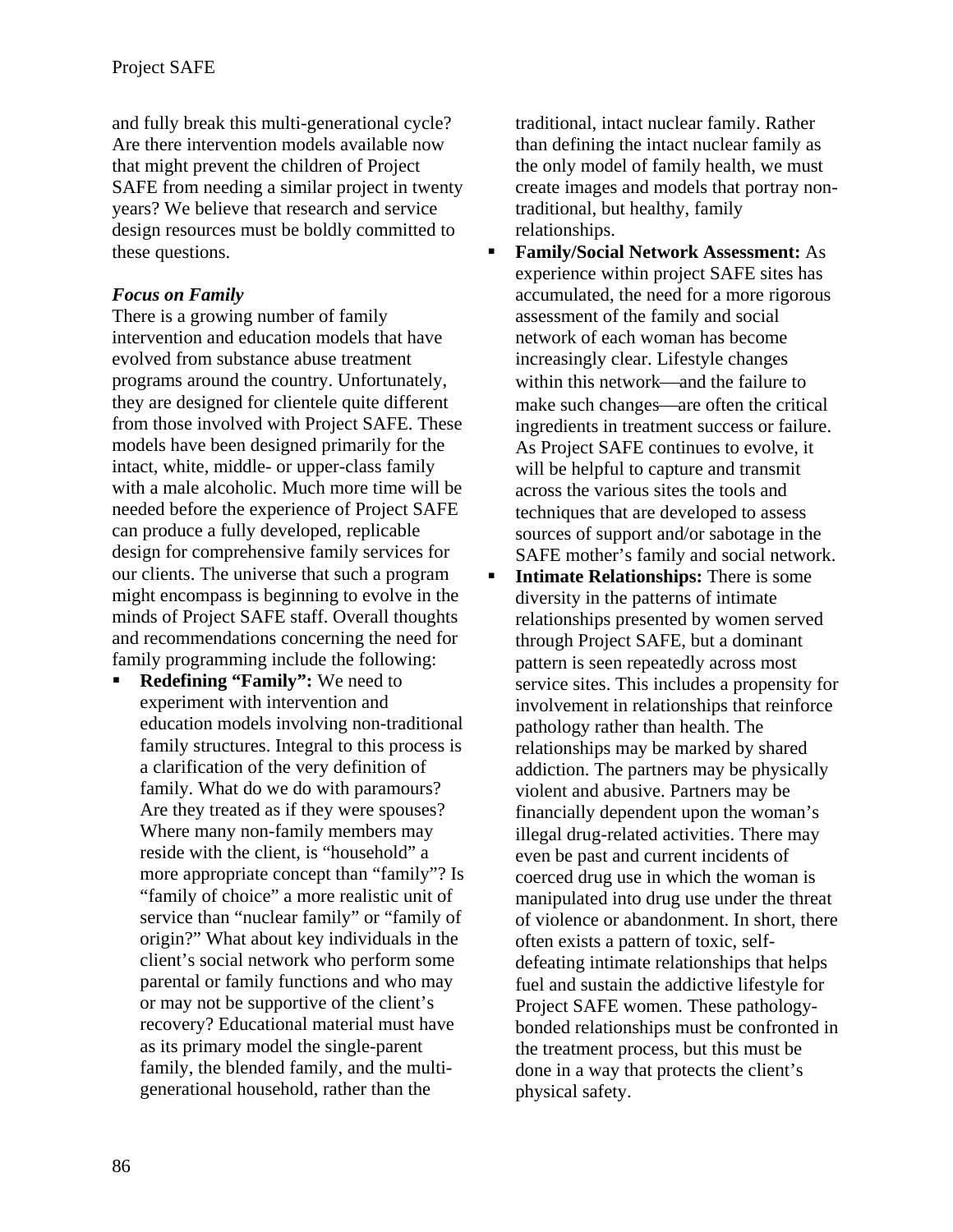While the ability to neutralize efforts at treatment sabotage by husbands or paramours is often the most critical early stage treatment task, intimate relationship issues continue throughout the treatment process. Addressing the status of toxic intimate relationships is often inseparable from addressing toxic relationships with alcohol and drugs. While much of this work focuses on issues of familyof-origin abuse and self-esteem for the client, efforts are also made to involve intimate partners in the treatment process. Some interventions have resulted in paramours' seeking treatment while the woman is involved in Project SAFE. Other intimate partners have been linked to self-help structures. Given the large number of women in Project SAFE who are involved with alcohol- or drug-dependent spouses or paramours, the inclusion of Al-Anon in the treatment milieu is important, not only for family members, but also for clients. For many Project SAFE clients, issues of addiction and co-dependency are inseparable.

 **Rebuilding the Nuclear Family Unit:** Project SAFE has pioneered a number of innovations for chemically dependent women, and the voices are growing that call for a separate educational and treatment track for the children of SAFE mothers. Addressing the needs of the respective units of a family does not automatically generate a healthy family system. If we create one track for the healing and development of the SAFE mother and a separate track for her children, when do the tracks come back together to reconstruct a healthy family unit? This question suggests that as we address the specialized needs of children, we must also maintain a focus on the whole.

As SAFE evolves, it is quite likely that we will see the evolution of parallel recovery tracks for the mothers and for the children of Project SAFE. Project Joyous and SAFE Futures is an

example of this. It is also likely that there will be a need for specialized skills and active treatment processes designed to focus specifically on nurturing health in the mother's adult relationships, in the mother-child relationships, and in the child-child relationships within the family system. Culturally competent, gender-responsive, and recovery-knowledgeable family therapists may emerge as a specialty role within Project SAFE.

 **Addressing Family-of-Origin Relationships:** Relationships between a Project SAFE client and her family of origin (defined by bloodline and by choice/tradition) are often strained or severed by the time the client enters treatment. One role of the treatment team is to help the client assess the nature of these relationships. Some relationships constitute crucial areas of support, while others, particularly those with family members who are actively drug dependent, constitute sources of sabotage and the risk of relapse. With the strengthening or weakening of these relationships congruent with the goal of addiction recovery, the process of reconstructing the client's family and social world can begin.

Many of the healthiest family members have emotionally buried (and perhaps physically severed) their relationships with the client through a process of anger and anticipatory grief. Access to family education and family counseling can help these members process past violations of trust and rekindle hope in the recovery process. There is wide agreement that these family and extended family relationships can provide significant support for the recovery process if the right cultural media can be found to involve them in the treatment process of Project SAFE women. There is also a strong need for family-oriented substance abuse education to aid the client in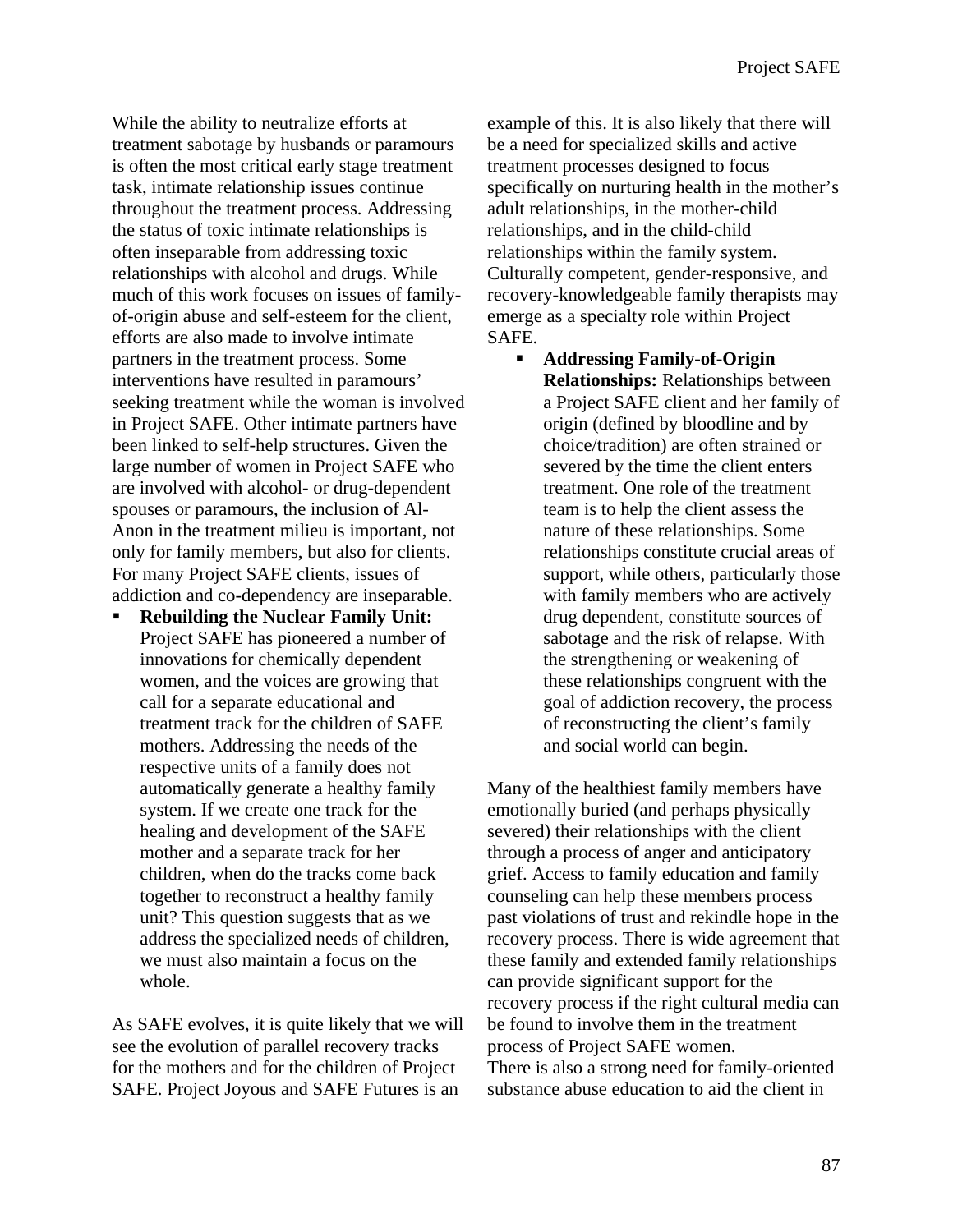understanding her own family experiences and to help the client's family members understand addiction and recovery. Given that almost three quarters of Project SAFE clients report parental alcoholism within their own families of origin, such education is essential as an issue in client treatment. Teaching clients about family dynamics and substance abuse should focus particularly on the impact of parental alcoholism on child development and how such experiences influence one's own adult personality characteristics, parenting behavior, and intimate adult relationships.

### *The Structure of Family Involvement*

Project SAFE sites need to continue their experiments with the timing, scheduling, and location of family involvement to determine which logistical designs create the greatest involvement of family members. Given the special characteristics of SAFE clients, would family services and family issues be more appropriately addressed after rather than during primary treatment? Which would be more effective, intense education and

counseling during an intensive treatment period, or short modules spread over an extended period of time during early posttreatment recovery? Would the best site for family education be the treatment center or a local neighborhood institution, e.g., a church? Are there educational family services that might be delivered via the medium of outreach? We need to continue to explore such questions through our programming efforts, and to capture and transfer our collective experience back and forth across the Project SAFE sites.

Some have lauded Project SAFE for its ability to engage addicted women in a long-term recovery process. Others have lauded Project SAFE for improving the quality of life for children. In the future, Project SAFE may be best known for its ability, not only heal the injured mothers and children, but also to resurrect from the ashes of addiction a healthy family, a family grounded in the sobriety, safety, and security of all of its members.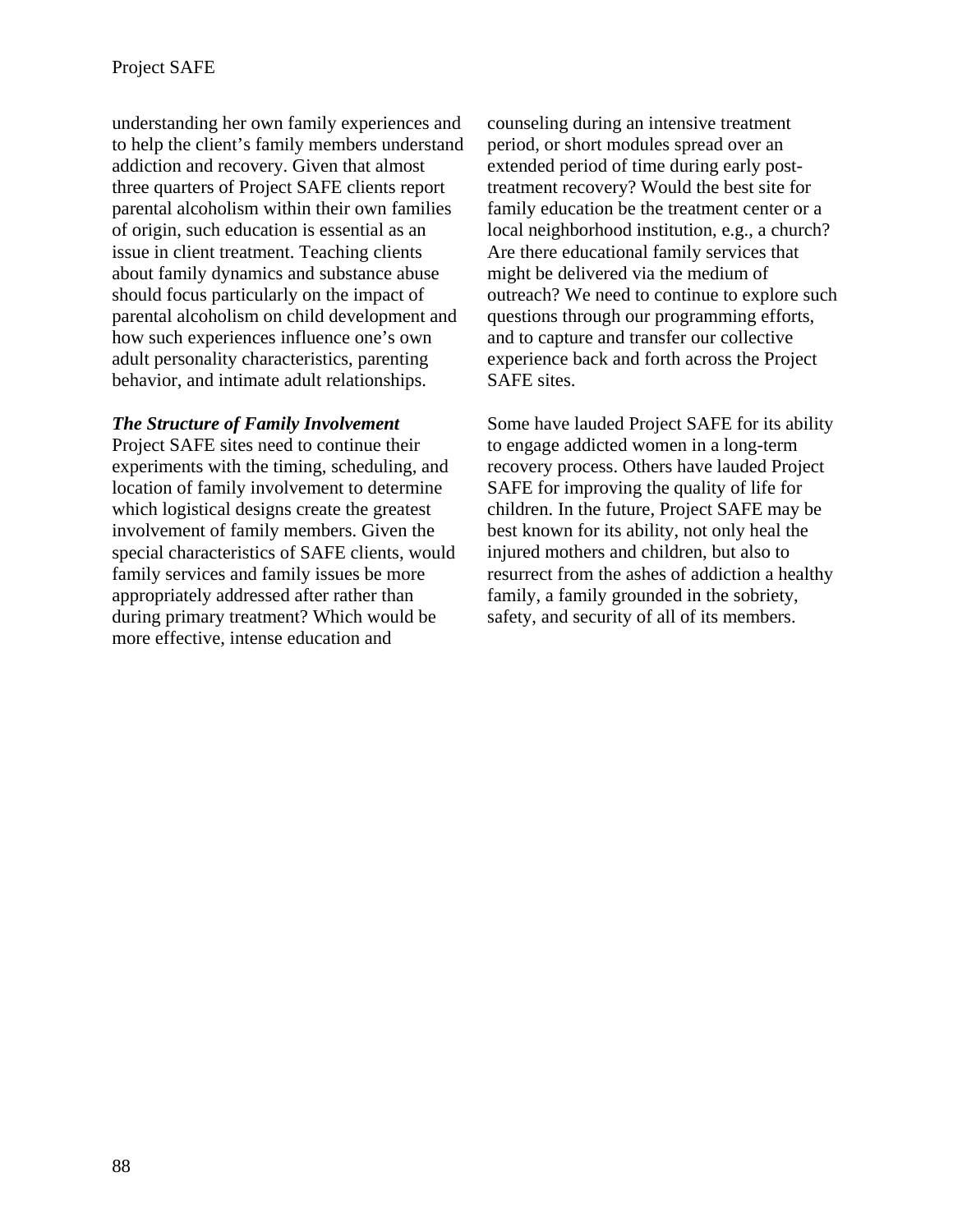#### **Bibliography**

- Abbott, A.A. (1994). A feminist approach to substance abuse treatment and service delivery. *Social Work in Health Care*, 19(3/4), 67-83.
- Amaro, H., Beckman, L.J., and Mays, V.M. (1987). Comparison of black and white women entering alcoholism treatment. *Journal of Studies on Alcohol*, 48(3): 220-228.
- Amaro, H. and Hardy-Fanta, C. (1995). Gender relations in addiction and recovery. *Journal of Psychoactive Drugs*, 27: 325-337.
- Anderson, C.M., Teicher, M.H., Polcari, A., Renshaw, P.F. (2002). Abnormal T2 relaxation time in the cerebellar vermis of adults sexually abused in childhood: potential role of the vermis in stress-enhanced risk for drug abuse. *Psychoneuroendocrinology*, 27(1-2): 231- 244.
- Anderson, S.C. and Henderson, D.C. (1985). Working with lesbian alcoholics. *Social Work*, 30(6): 518-525.
- Anderson, B. and Zinsser, J. (1981). *A History of Their Own: Women in Europe from Prehistory to the Present*. New York: Harper and Row, pp. 14-15.
- Annis, H. and Liban, C. (1980). Alcoholism in women: Treatment modalities and outcomes. In O. Kalant, (Ed.), *Alcohol and Drug Problem in Women: Research Advances in Alcohol and Drug Problems*. Vol. 5, (pp. 385-422). New York: Plenum Press.
- *An Assessment of the Needs of and Resources for Children of Alcoholic Parents*. (1974). (Report commissioned by the National Institute on Alcohol Abuse and Alcoholism). Rockville, MD: National Institute on Alcohol Abuse and Alcoholism (Booz-Allen & Hamilton).
- Babcock, M. and Connor, B. (1981). Sexism and treatment of the female alcoholic: A review. *Social Work*, pp. 233-238.
- Bandura, A. (1973). *Aggression: A Social Learning Analysis*. Englewood Cliffs, New Jersey: Prentice-Hall, Inc.
- Bauman, P.S. and Dougherty, F.E. (1983). Drug addicted mothers': Parenting and their children's development. *International Journal of the Addictions*, 18(3): 291-302.
- Beckman, L. J. (1976). Alcoholism problems and women: An overview. In M. Greenblatt & M. Schuckit (Eds.), *Alcoholism Problems in Women and Children*. New York: Grune & Stratton.
- Beckman, L.J. (1978). Self-esteem of women alcoholics. *Journal of Studies on Alcohol,* 39: 491- 498.
- Beckman, L.J. (1978). Sex-role conflict in alcoholic women: Myth or reality. *Journal of Abnormal Psychology*, 87: 408-417.
- Beckman, L.J. (1984). Analysis of the suitability of alcohol treatment resources for women. *Substance and Alcohol Actions/Misuse*, 6(1): 21-27.
- Beckman, L. and Amaro, H. (1984/85). Patterns of women's use of alcohol treatment agencies. *Alcohol Health & Research World*, Winter, pp. 15-25.
- Beckman, L. and Amoro, H. (1986). Personal and social difficulties faced by women and men entering alcoholism treatment. *Journal of Studies on Alcohol*, 47: 135-145.
- Beckman, L.J. (1984). Treatment needs of women alcoholics. *Alcoholism Treatment Quarterly*, 1(2): 101-114.
- Beckman, L. J. (1975). Women alcoholics: A review of social and psychological studies. *Journal of Studies on Alcohol*, 36: 797-824.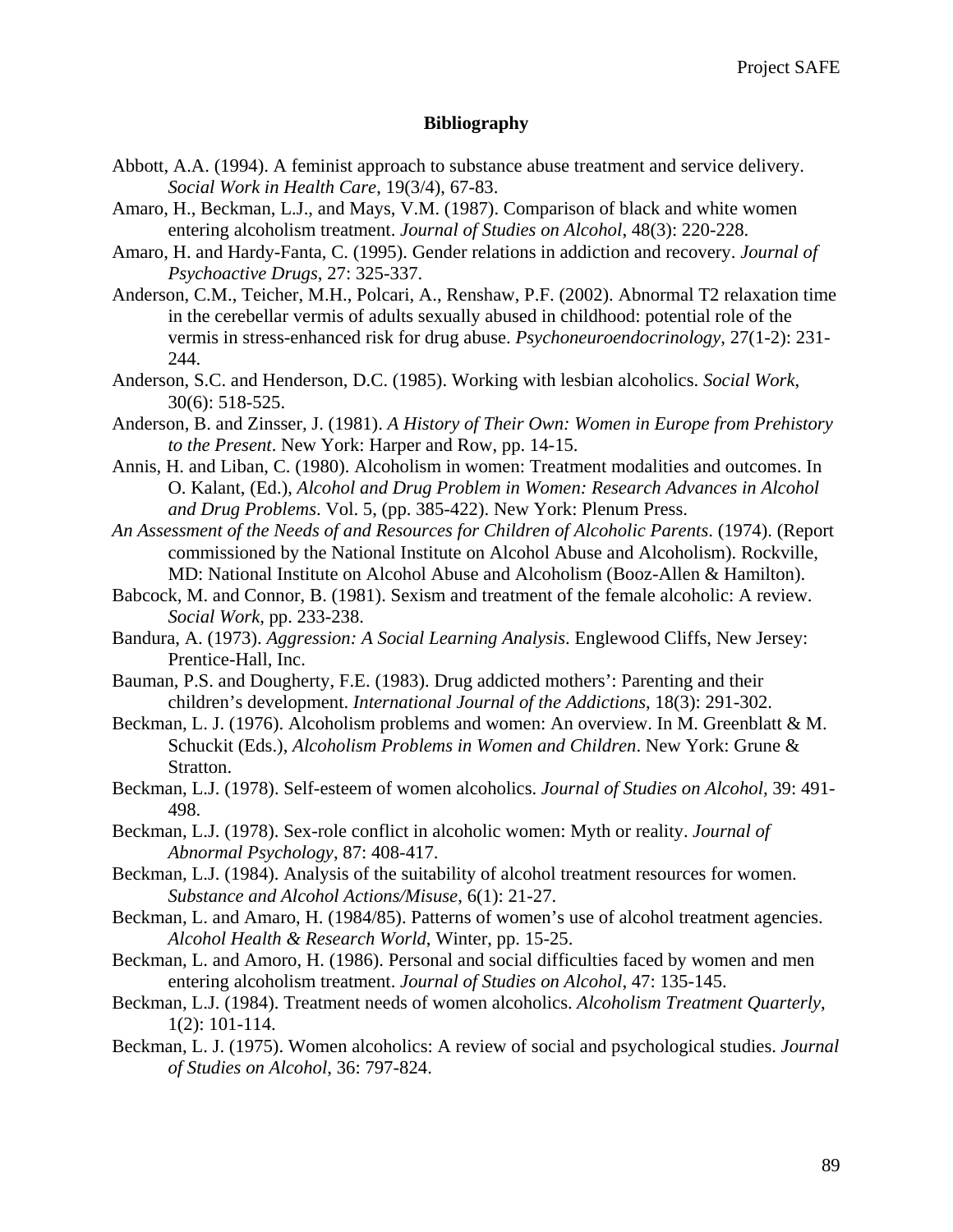- Beckman, L. J. and Amaro, H. (1984). Patterns of women's use of alcohol treatment agencies. In S. Wilsnack and L. (Eds.), *Alcohol Problems in Women: Antecedents, Consequences, and Intervention*. New York: Guilford Press.
- Beckman, L. J. and Kocel, K.M. (1982). Treatment-delivery system and alcohol abuse in women: Social policy implications. *Journal of Social Issues*, 38(2): 139-151.
- Behnke, M., Eyler, F. D., Garvan, C. W., Wobie, K. (2001). The Search for Congenital Malformations in Newborns With Fetal Cocaine Exposure. *Pediatrics*, 107: 74e-74.
- Belfer, M.L., Shader, R.I., Carroll, M., and Harmatz, J.S. (1971). Alcoholism in women. *Archives of General Psychiatry*, 25: 540-544.
- Bennett, L. & Williams, O. (1999). Men who batter. In R. Hampton et al. (Eds.) *Family Violence: Prevention and Treatment*, (2nd Edition, pp. 227-259). Thousand Oaks CA: Sage Publications Inc.
- Bergman, H; Bergman, I. (1985). Psychological characteristics of female alcoholic patients with early alcohol problems during treatment and two years later: /1/. *Proceedings of the 31st International Institute on the Prevention and Treatment of Alcoholism: Volume I*, Rome, Italy: 2 Jun – 7 Jun 1985. 495 p. (pp. 182-197).
- Biernacki, P. (1986). *Pathways from heroin addiction: Recovery from treatment*. Philadelphia, PA: Temple University Press.
- Bingol, N, et. Al. (1987). Teratogenicity of cocaine in human. *Journal of Pediatrics*, 110: 93-96.
- Black, C. (1979). Children of alcoholics. *Alcohol Health and Research World*, 4(1): 23-27.
- Black, C. (1981). *It will never happen to me.* Denver, M.A.C.
- Black, R. & Mayer, J. (1980). Parents with special problems: Alcoholism and opiate addiction. *Child Abuse and Neglect*, 4: 45.
- Blume, S. (1994). Gender differences in alcohol-related disorders. *Harvard Review of Psychiatry,* 2: 7-14.
- Blume, S. B. (1992). Alcohol and other drug problems in women. In J. H. Lowinson, P. Ruiz, R. B. Millman (Eds.), & J. G. Langrod (Assoc. Ed.), *Substance abuse* (2nd Ed.), pp. 794-807. Baltimore, MD: Williams & Wilkins.
- Blume, S. (1991). Women, Alcohol, and Drugs. In: N. Miller (Ed.) *Comprehensive Handbook of Drug and Alcohol Addiction*. NY: Dekker, pp. 147-177.
- Blume, S. B. (1990). Chemical dependency in women: Important issues. *American Journal on Drug Alcohol Abuse,* 16(3&4): 297-307.
- Blume, S. (1988). *Alcohol/drug dependent women: New treatment insights into their special problems, treatment, recovery*. Minneapolis, MN: Johnson Institute.
- Blume, S. (1986). Women and alcohol: A review. *Journal of the American Medical Association,* 256(11): 1467-1470.
- Blume, S. B. (1986). Women and alcohol: Public policy issues. In *Women and Alcohol: Health Related Issues*. NIAAA Research Monograph No. 16, Rockville, MD: National Institute on Alcohol Abuse and Alcoholism.
- Bohman, M., Sigvardsson, S., and Cloninger, C.R. (1981). Maternal inheritance of alcohol abuse. *Archives of General Psychiatry*, 38: 965-969.
- Bollerud, K. (1990). A model for the treatment of trauma-related syndromes among chemically dependent inpatient women. *Journal of Substance Abuse Treatment*, 7.
- Bourgeois, M., Levigneron, M., and Delage, H. (1975). The children of alcoholics: A study of 66 children of alcoholics in a child psychiatry service. *Annales Medico-Psychologiques*, 2(3): 592-609.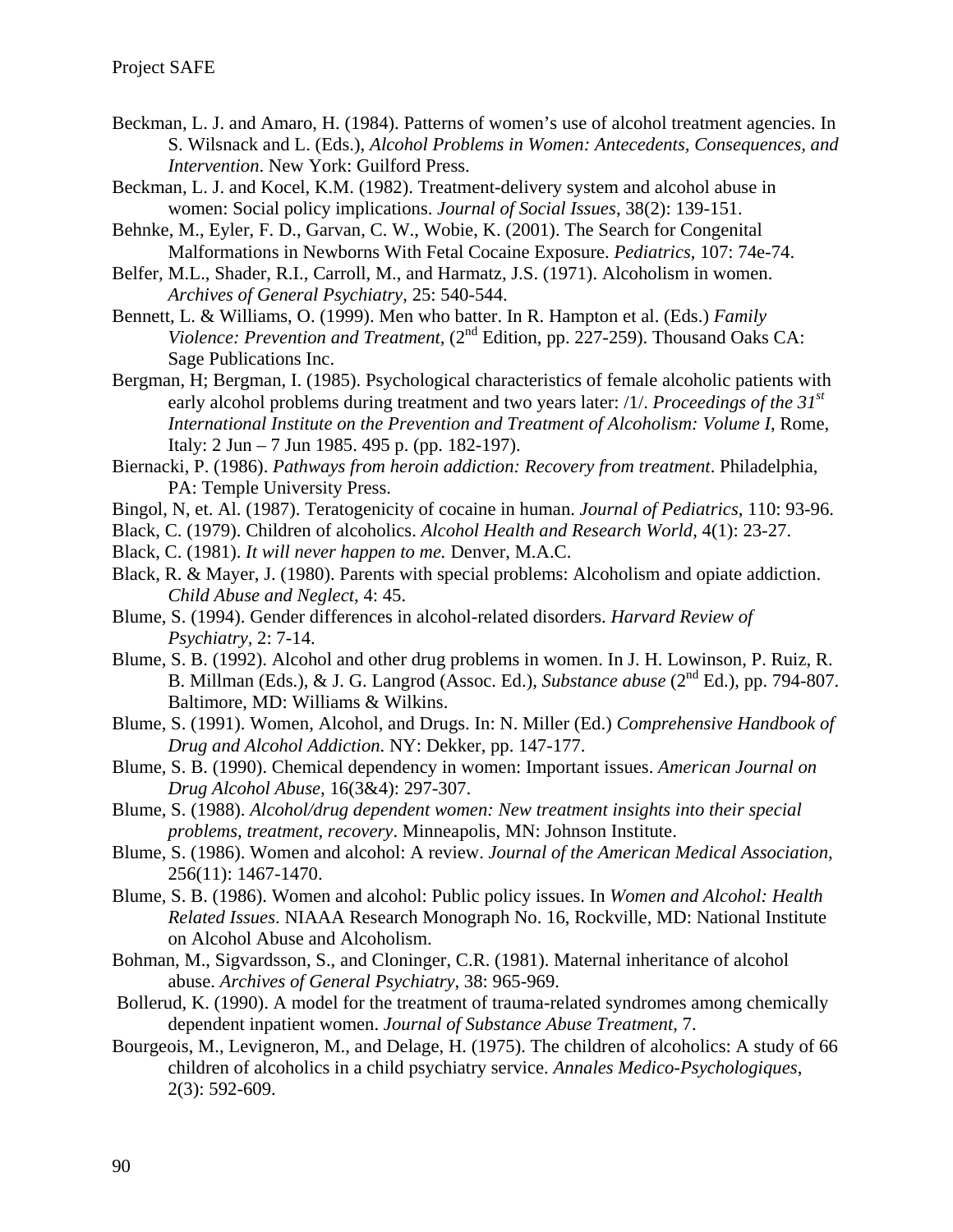- Bradley, K., Boyd-Wickizer, J., Powell, S., and Burman, M. (1998). Alcohol Screening Questionnaires in Women: A critical review. *Journal of the American Medical Association,* 280: 171.
- Braiker, H.B. (1982). Diagnosis and Treatment of Alcoholism in Women. In *Special Population Issues*. NIAAA Research Monograph No. 4, Washington, DC: US Government Printing Office (pp.111-139).
- Brenner, B. (1967). Alcoholism and fatal accidents. *Quarterly Journal of Studies on Alcohol*, 28(3): 517-528.
- Brindis, C.D., Clayson, Z., and Berkowitz, G. (1997b). Options for recovery: California's perinatal projects. *Journal of Psychoactive Drugs,* 29(1), 89-99.
- Brown, V.B., Melchior, L.A., Panter, A.T., Slaughter, R., and Huba, G.L. (2000). Woman's steps of change and entry into drug abuse treatment: A multidimensional stages of change model. *Journal of Substance Abuse Treatment*, 18: 231-240.
- Brown, S. (1985). *Treating the alcoholic: A developmental model of recovery*. Wiley Series on Personality Processes, New York, NY: John Wiley & Sons.
- Brown, V.B, Huba, G.J., and Melchior, L.A. (1995). Level of burden: Women with more than one-co-occurring disorder. *Journal of Psychoactive Drugs*, 27: 339-346.
- Brown, V.B., Sanchez, S., Zweben, J.E., and Aly, T. (1996). Challenges in moving from a traditional therapeutic community to a women and children's TC model. *Journal of Psychoactive Drugs*, 28(1): 39-46.
- Burman, S. (1992). A model for women's alcohol/drug treatment. *Alcoholism Treatment Quarterly*, 9(2): 87-99.
- Busch, D., McBride, A.B., and Benaventura, L.M. (1986). Chemical dependency in women: The link to ob/gyn problems. *Journal of Psychosocial Nursing and Mental Health Services*, 24(4): 26-30.
- Bushway, D. and Heiland, L. (1995). Women in treatment for addiction: What's new in the literature? *Alcoholism Treatment Quarterly*, 13(4): 83-96
- Bushway, D.J. (1991). Chemical dependency treatment for lesbians and their families: The feminist challenge. *Journal of Feminist Family Therapy,* 3(3): 161-172.
- Caetano, R. (1985). Drinking patterns and alcohol problems in a national sample of U.S. Hispanics. In: D. Spiegler, D. Tate, Aitken, S., Christian, C. (Eds.), *Alcohol Use Among*  U.S. Ethnic Minorities: Proceedings of a Conference on the Epidemiology of Alcohol Use *and Abuse Among Ethnic Minority Groups, September 1985*. NIAAA Research Monograph No. 18. Rockville, MD: National Institute on Alcohol Abuse and Alcoholism, 1989, (pp 147- 162).
- Cappell, C. and Heiner, R. B. (1990). The intergenerational transmission of family aggression. *Journal of Family Violence*, 5: 135-152.
- Carlson, B.E. (1984). Children's observations of interparental violence. In A. R. Roberts (Ed.), *Battered women and their families*, (pp. 147-167), New York: Springer.
- Carroll, J. F. X., Malloy, T. E., Roscioli, D. L., Pindjak, G. M., and Clifford, J. S. (1981). Personality similarities and differences in four diagnostic groups of women alcoholics and drug addicts. *Journal of Studies on Alcohol*, 42: 432-440.
- Carten, A. J. (1996). Mothers in recovery: rebuilding families in the aftermath of addiction. *Social Work*, 4(2): 214-223.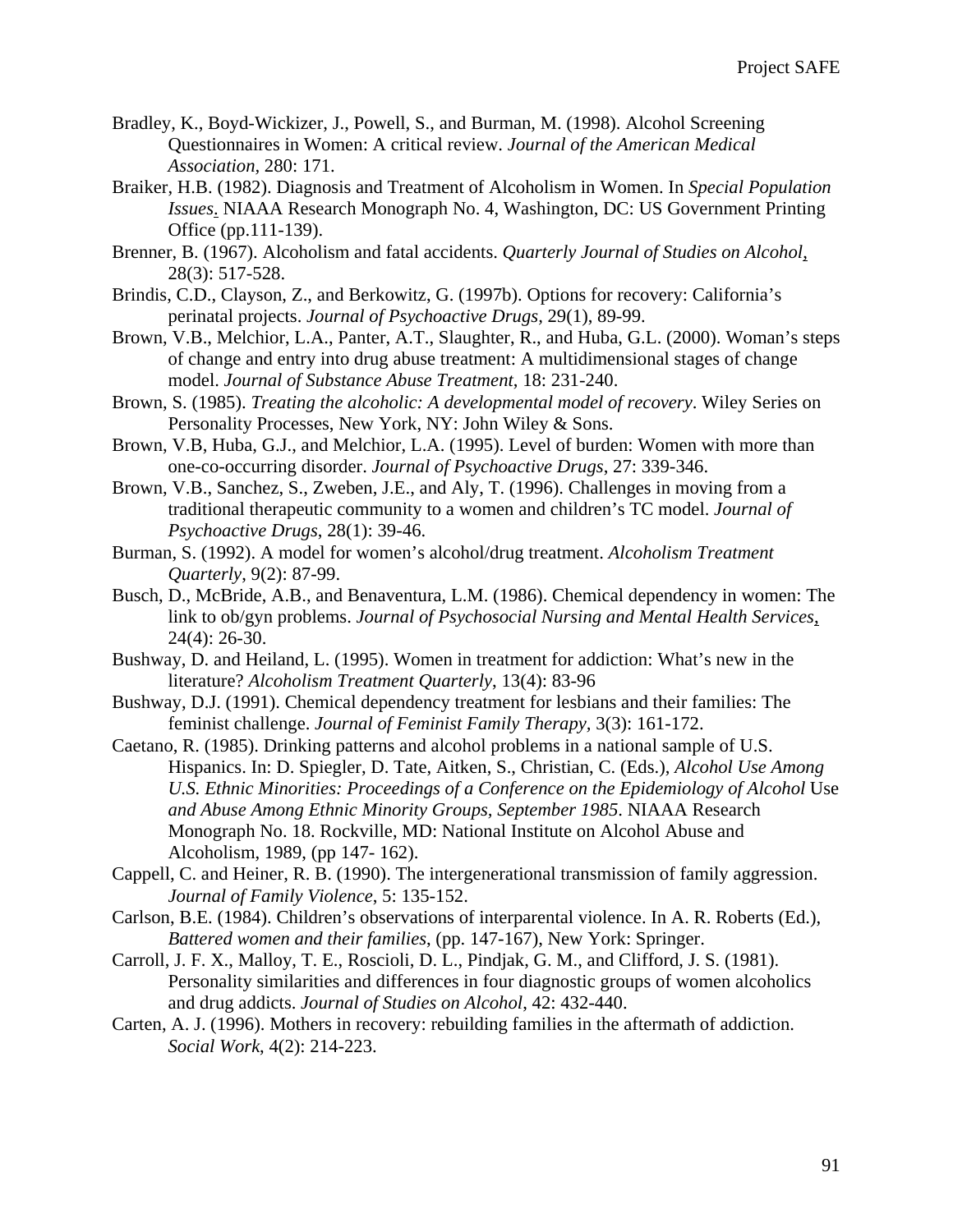- Celentano, D. D. and McQueen, D. V. (1984). Multiple substance use among women with alcohol-related problems. In S. C. Wilsnack & L. J. Beckman (Eds.), *Alcohol problems in women* (pp 97-116). New York: Guilford Press.
- Centers for Disease Control (2001). Infant Mortality Statistics from the 1999 Period Linked Birth/Infant Death Data Set. *National Vital Statistics Report* 50 (4).

Chang, G., Carroll, K. M., Behr, H. M., & Kosten, T. R. (1992). Improving treatment outcome in pregnant opiate-dependent women. *Journal of Substance Abusing Treatment*, 9: 327-330.

- Chase, James Hadley (1951). *The Marijuana Mob*. New York: Eton Books.
- Chasnoff, I., Chisum, G. & Kaplan, W. (1988). Maternal cocaine use and genitourinary tracts malformations. *Teratology*, 37: 201-204.
- Chavez, G. F., Mulinare, J. and Codero, J. (1989). Maternal cocaine use during pregnancy as a risk factor for congenital urogenic anomalies. *Journal of the American Medical Association*, 262: 795-798.
- Chavkin, W. (2001). Cocaine and pregnancy: Time to look at the evidence. *Journal of the American Medical Association*, 285(12): 1626-1628.
- Child Welfare League of America (1998). *Alcohol and Other Drug Survey of State Child Welfare Agencies*. Washington, DC: Child Welfare League of America.
- Child Welfare League of America North American Commission on Chemical Dependency (1992). *Children at the front: A different view of the war on alcohol and drugs.*  Washington, D.C.: Child Welfare League of America.
- Chiriboga, C. A., Brust, J. C. M., Bateman, D. and Hauser, W. A. (1999). Dose-Response effect of fetal cocaine exposure on newborn neurologic function. *Pediatrics*, 103(1): 79-85.
- Chopra, K. S., Preston, D. A., and Gerson, L. W. (1979). Effect of constructive coercion on the rehabilitative process. *Journal of Occupational Medicine,* 21(11): 749-752.
- Christopherpoulos, C., Cohn, A. D., Shaw, D. S., Joyce, S., Sullivan-Hanson, J., Kraft, S. P., & Emery, R. E. (1987). Children of abused women: I. Adjustment at time of shelter residence. *Journal of Marriage and the Family*, 49: 611-619.
- Cocaine Exposure. Pediatrics,107: 74e-74
- Coletti, S. D., Schinka, J. A., Hughes, P. H., Hamilton, N. L., Renard, C. G., Sicilian, D. M., and Neri, R. L. (1997). Specialized therapeutic community treatment for chemically dependent women and their children. In G.DeLeon (Ed.), *Community as a method: therapeutic communities for special populations and special settings.* Westport, CT: Praeger/Greenwood Publishing Group.
- Collins, J.J. (1989). Alcohol and interpersonal violence: less than meets the eye. In: *Pathways to criminal violence.* N. A. Weiner and M. A. Wolfgang (eds.) Newbury Park CA: Sage Publications.
- Collins, J.J. & Messerschmidt, P.M. (1993). Epidemiology of alcohol-related violence. *Alcohol Health and Research World*, (17) 2: 93-100.
- Comfort, M., Zanis, D. A., et al. (1999). Assessing the needs of substance abusing women. *Journal of Substance Abuse Treatment*, 17(1-2): 79-83.
- Copeland, J. (1998). A qualitative study of self-managed change in substance dependence among women. *Contemporary Drug Problems*, 25(Summer): 321-345.
- Copeland, J., Hall, W., Didcot, P., and Biggs, V. (1993). A comparison of a specialist women's alcohol and other drug treatment service with two traditional mixed-sex services: Client characteristics and treatment outcomes. *Drug and Alcohol Dependence*, 32: 81-92.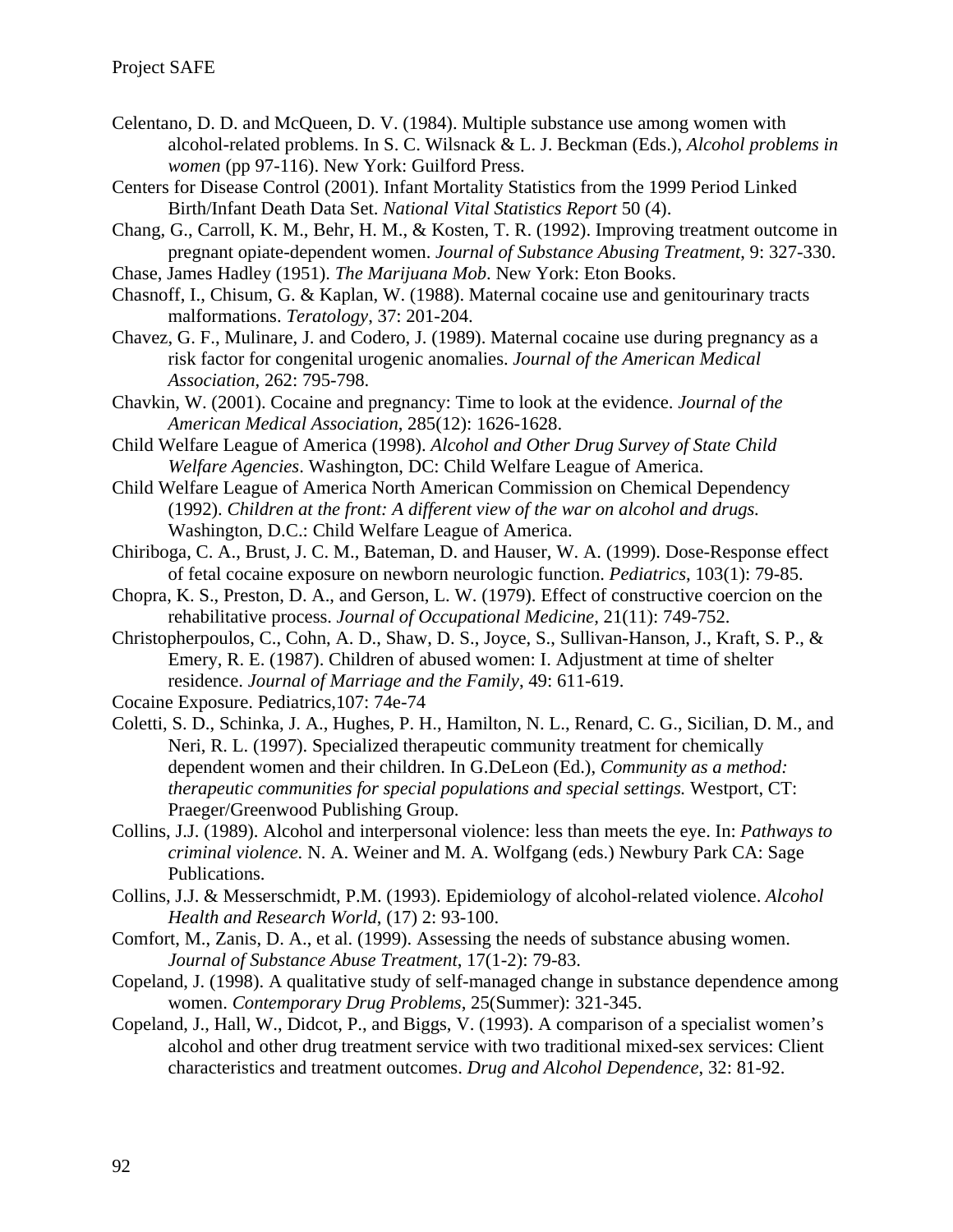Copeland, J. and Hall, W. (1992). A comparison of women seeking drug and alcohol treatment in a specialist women's and two traditional mixed-sex treatment services. *Br. J. Addict.* 87: 1293-1302.

- Corrigan, E. M. & Anderson, S. C. (1982). Black alcoholic women in treatment. *Focus on Women: Journal of Addictions and Health*, 3.
- Corrigan, E. M. (1980). *Alcoholic Women in Treatment.* New York: Oxford University Press.
- Covington. S. (1994). *A Woman's Way Through the Twelve Steps*. Center City, MN: Hazelden.
- Covington, S. S. (1991). Sororities of helping and healing: Women and mutual help group. *Alcohol and Drugs are Women's Issues.* Paula Roth (Ed.) Metuchen, NJ: Women's Action Alliance and the Scarecrow Press.
- Covington, S. (1985). Chemically dependent women and sexuality. *Proceedings of the 31st International Institute on the Prevention and Treatment of Alcoholism: Volume 1*, Rome, Italy:  $2$  June  $-7$  June.
- Covington, S. S. (1986). Facing the Clinical challenges of women alcoholics: Physical, Emotional and sexual abuse. *Focus on Family*, 9(3): 10-11, 37, 42-44.
- Covington, S. S. (1986). Misconceptions about women's sexuality: Understanding the influence of alcoholism. *Focus on Family and Chemical Dependency*, 9(2): 6-7, 44.
- Cross, T. (1997). *Heritage and Helping. A Model Curriculum for Indian Child Welfare Practice*. Portland: Indian Child Welfare Association.
- Crothers, T.D. (1878). Inebriety in women. *Quarterly Journal of Inebriety*, 2: 247-248.
- Curlee, J. (1969). Alcoholism and the "empty nest". *Bulletin of the Menninger Clinic,* 33: 165- 171.
- Curlee, J. (1970). A comparison of male and female patients at an alcoholism treatment center. *Journal of Psychologv*, 74: 239-247.
- Cuskey, W. and Wathey, R. (1982). *Female addiction*. Lexington, MA: Lexington Books.
- Dahlgren, L. and Willander, A. (1989). Are special treatment facilities for female alcoholics needed? A controlled 2-year follow-up study from a specialized female unit (EWA) versus a mixed male/female treatment facility. *Alcoholism: Clinical and Experimental Research*, 13: 499-504.
- Davis, D.J. (1990). Prevention issues in developing programs. In R.C. Engs (Ed.) *Women: Alcohol and Drugs*. Dubuque, IA: Kendall/Hunt Publishing Company.
- Davis, S. (1994). Drug treatment decisions of chemically-dependent women. *The International Journal of the Addictions*, 29(10): 1287-1304.
- Douglas, J. J. Pesheau, G. (1985). Evaluation of an inpatient women's addiction treatment program. Alcohol, Drugs and Tobacco: An International Perspective. Past, Present and Future. *Proceedings of the 34<sup>th</sup> International Congress on Alcoholism and Drug Dependence: Volume II.* Papers, Calgary, Alberta, Canada: 4 Aug – 10 Aug 1985 (pp. 214-216).
- Dimatteo, T. E. & Cesarini, T. M. (1986). Responding to the treatment needs of chemically dependent women. *Journal of Counseling and Development*, 64: 452-453.
- Dutton, D. and Painter, S. L. (1981). Traumatic bonding: The development of emotional attachments in battered women and other relationships of intermittent abuse. *Victimology*, 6: 13-23.
- Edwards, D.W. (1985). Investigation of the use and abuse of alcohol and other drugs among 50 aged male alcoholics and 50 aged female alcoholics. *Journal of Alcohol and Drug Education*, 30(2): 24-30.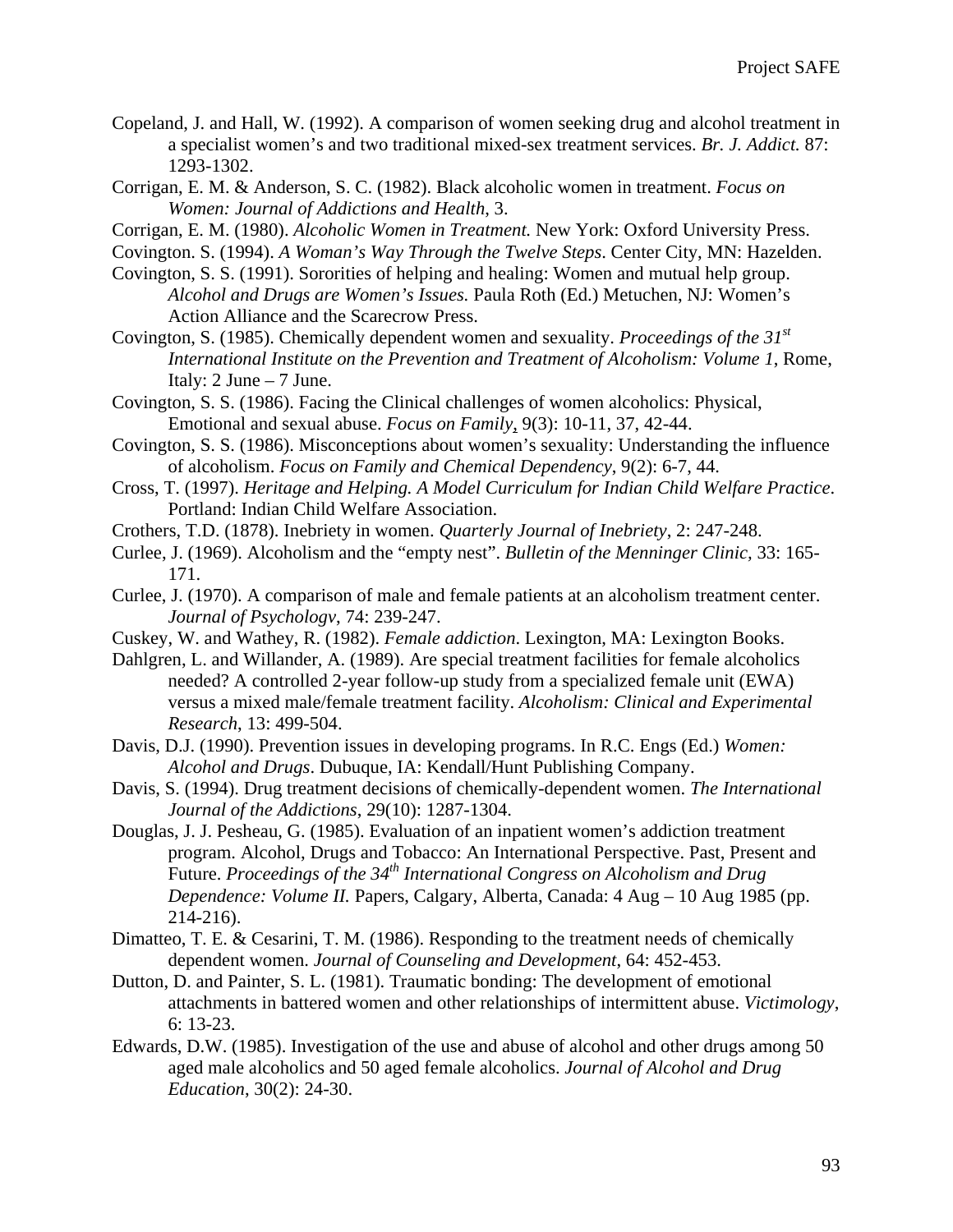- Eldred, C. A. and Washington, M. N. (1975). Interpersonal relationships in heroin use by men and women and their role in treatment outcome. *International Journal of the Addictions*, 11(1): 117-130.
- Engs, R. C. (Ed.) (1990). *Women: Alcohol and other drugs*. Dubuque, IA: Kendall/Hunt Publishing Company.
- Estep, R. (1987). Influence of the family on the use of alcohol and prescription depressants by women. *Journal of Psychoactive Drugs*, 19(2): 171-179.
- Eyler, F. D., Behnke, M., Conlon, M., Woods, N. S., Wobie, K. (1998). Birth outcome from a prospective, matched study of prenatal crack/cocaine use: I. Interactive and dose effects on health and growth. *Pediatrics*, 101: 229-236.
- Fagan, Jeffrey (1993). Set and setting revisited: influences of alcohol and illicit drugs on the social context of violent events. *Alcohol and interpersonal violence: fostering multidisciplinary perspectives*. Research Monograph 24, pp. 161-191. Rockville, MD: NIAAA.
- Feinberg, F. (1995). Substance abusing mothers and their children: treatment for the family. In L. Combrink-Graham (Ed.), *Children in families at risk.* New York: Guilford.
- Finkelstein, N. (1993). Treatment programming for alcohol and drug-dependent pregnant women. *International Journal of Addictions,* 28(13): 1275-1309.
- Finkelstein, N. (1994). Treatment issues for alcohol and drug dependent pregnant and parenting women. *Health and Social Work*, 19(1): 7-13.
- Finkelstein, N. and Derman, L. (1991). Single parent women: What's a mother to do? In P. Roth (Ed.), *Alcohol and drugs are women's issues* (pp. 78-84). New York: Scarecrow Press.
- Finnegan, D.G. and McNally, E.B. (1988). *Dual identities: Counseling chemically dependent gay men and lesbians*. Center City, MN: Hazelden.
- Forth-Finegan, J. (1991). Sugar and spice and everything nice: Gender socialization and women's addiction: A literature review. In C. Bepko (Ed.), *Feminism and addiction*  (pp.19-48). New York: Haworth Press.
- Fox, V. (1979). Clinical experiences in working with women with alcoholism. In Vasanti Burtle (Ed.), *Women Who Drink*. Springfield, IL: Charles C. Thomas Publishers, pp. 119-126.
- Frank, D. A., Augustyn, M., Knight, W. G., Pell, T. and Zuckerman, B. (2001). Growth, development, and behavior in early childhood following prenatal cocaine exposure: A systematic review. *Journal of the American Medical Association*, 285(12): 1613-1625.
- Gary, L. E. and Gary, R. B. (1985-86). Treatment needs of black alcoholic women. *Alcoholism Treatment Quarterly,* 2(3): 97-114.
- Gearhart, J., Beebe, D., Milhorn, H. and Meeks, R. (1991). Alcoholism in women. *American Family Physician*, 44(3): 907-913.
- Geller, J. and Harris, M. (1994). *Women of the Asylum: Voices From Behind the Walls, 1840- 1945.* NY: Doubleday.
- Gilbert, J. (1987). Alcohol consumption patterns in immigrant and later generation Mexican American women. *Hispanic Journal of Behavioral Sciences*, 9(3).
- Gomberg, E.S.L. (1993). Gender issues. In M. Galanter (Ed.), *Recent Developments in Alcoholism*, 11: 95-107. New York: Plenum.
- Gomberg, E.S.L. & Nirenberg, T.D. (1993). Antecedents and consequences. In E.S.L. Gomberg, and T.D. Nirenberg (Eds.), *Women and substance abuse*. Norwood, NJ: Ablex.
- Gomberg, E.S.L. (1991). Alcoholic women in treatment: New research. *Substance Abuse,* 12(1).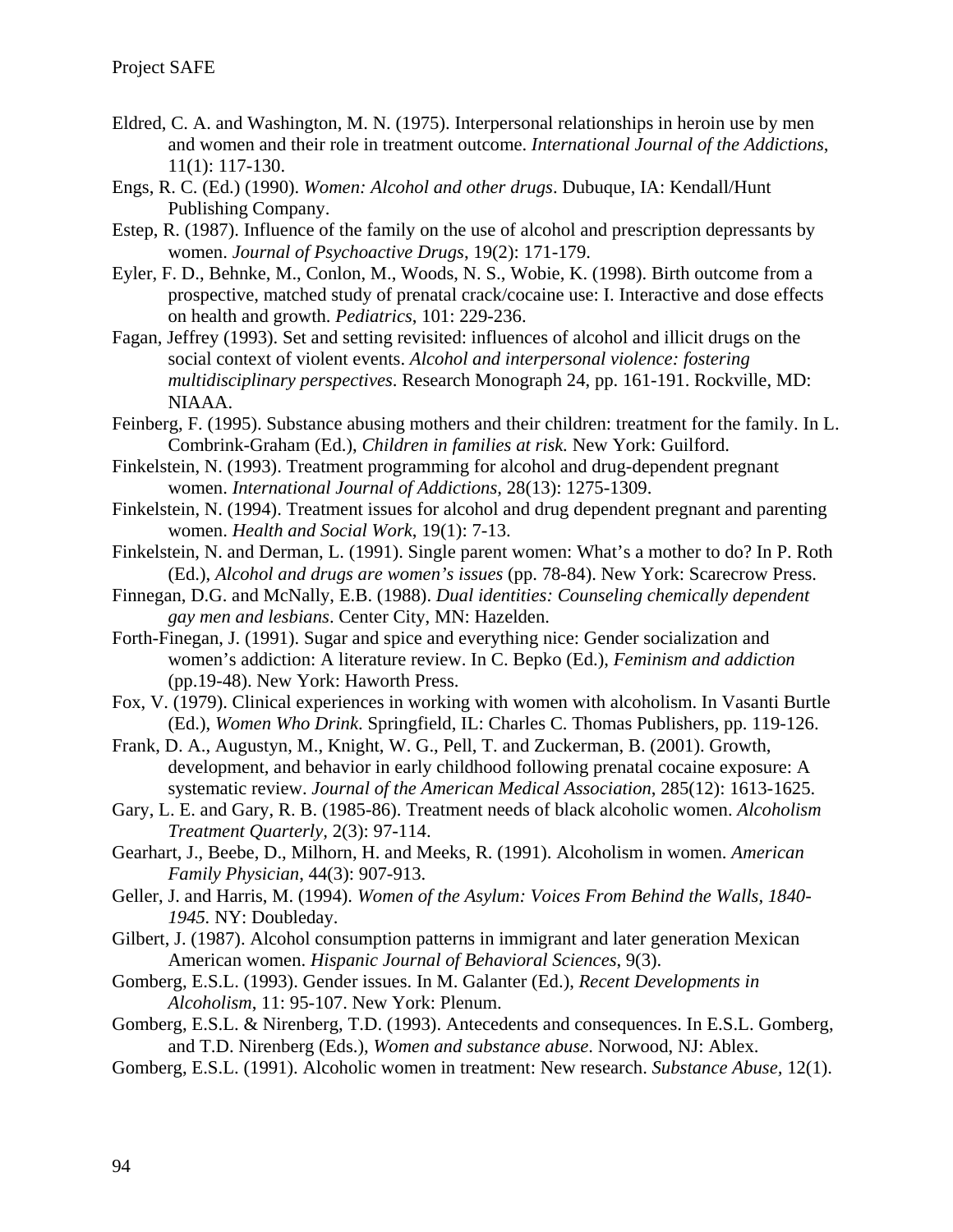- Gomberg, E.S.L. (1989a). Alcoholic women in treatment: Use of other drugs. *Alcoholism: Clinical and Experimental Research,*13: 338.
- Gomberg, E.S.L. (1989). Alcoholism in women: Use of other drugs. *Alcoholism: Clinical and Experimental Research*, 13(2): 338.
- Gomberg, E.L. (1988). Alcoholic women in treatment: The question of stigma and age. *Alcohol and Alcoholism*, 23: 507-514.
- Gomberg, E.S.L. (1986). Women: Alcohol and other drugs. *Drugs and Society*, 1(1): 75-109.
- Gomberg, E.S.L. (1986). Women with alcohol problems. In N.J. Estes and M.E. Heinemann, *Alcoholism: Development, Consequences, and Interventions.* Third Edition. St. Louis, MO: C.V. Mosby Company.
- Gomberg, E. S. (1974). Women and alcoholism. In V. Franks and V. Burtle, (Eds.), *Women in Therapy*. New York: Brunner/Mazel.
- Gomberg, E. S. Alcoholism in women. In B. Kissin and H. Begleiter, (Eds.) *The Biology of Alcoholism, Vol. IV.* New York: Plenum Press.
- Gomberg. E.L. (1987). Shame and guilt issues among women alcoholics. *Alcoholism Treatment Quarterly*, 4(2): 139-155.
- Gomberg, E. (1980). Risk factors related to alcohol problems among women: proneness and vulnerability. In: Alcoholism and Alcohol Abuse Among Women: Research Issues. Proceedings of a Workshop, April 2-5, 1978, Jekyll Island, Georgia. NIAAA Research Monograph No. 1, Rockville, MD: National Institute on Alcohol Abuse and Alcoholism (pp. 83-118).
- Goodman, G. and Rosenberg, M. (1987). *The Child Witness to Family Violence*, In Sonkin, D. (Ed.): *Domestic Violence on Trial: Psychological and Legal Dimensions of Family Violence*, New York, Springer.
- Granfield, R. and Cloud, W. (1999). *Coming Clean: Overcoming Addiction Without Treatment.* New York: New York University Press.
- Greenblatt, M. and Schuckit, M. (1976). *Alcoholism Problems in Women and Children*. New York: Grune & Stratton,
- Greenfield, L.A. (1998). *Alcohol and crime: An analysis of national data on the prevalence of alcohol involvement in crime*. Report prepared for the Assistant Attorney General's National Symposium on Alcohol and Crime. Washington, DC: U.S. Department of Justice Conference.
- Grella, C., Polinsky, M., Hser, Y. and Perry, S. (1999). Characteristics of women-only and mixed-gender drug abuse treatment programs. *Journal of Substance Abuse Treatment,*  17(1-2): 37-44.
- Griffin, M.L., Weiss, R.L., Mirin, S.M., Lange, U. (1989). A comparison of male and female cocaine abusers. *Archives of General Psychiatry*, 46: 122-126.
- Gross, M. & Brown, V. (1993). Outreach to injection drug-using women. In B.S. Brown, G.M. Beschner (Eds.), *Handbook on risk for AIDS: Injection drug users and their sexual partners*. Westport, CT: Greenwood Press.
- Hagen, T., Finnegan, L., and Nelson-Zlupko, L. (1994). Impediments to comprehensive treatment models for substance-dependent women: Treatment and research questions. *Journal of Psychoactive Drugs,* 26: 163-171.
- Hagan, T. (1987). A retrospective search for the etiology and drug abuse: A background comparison of a drug-addicted population of women and a control group of non-addicted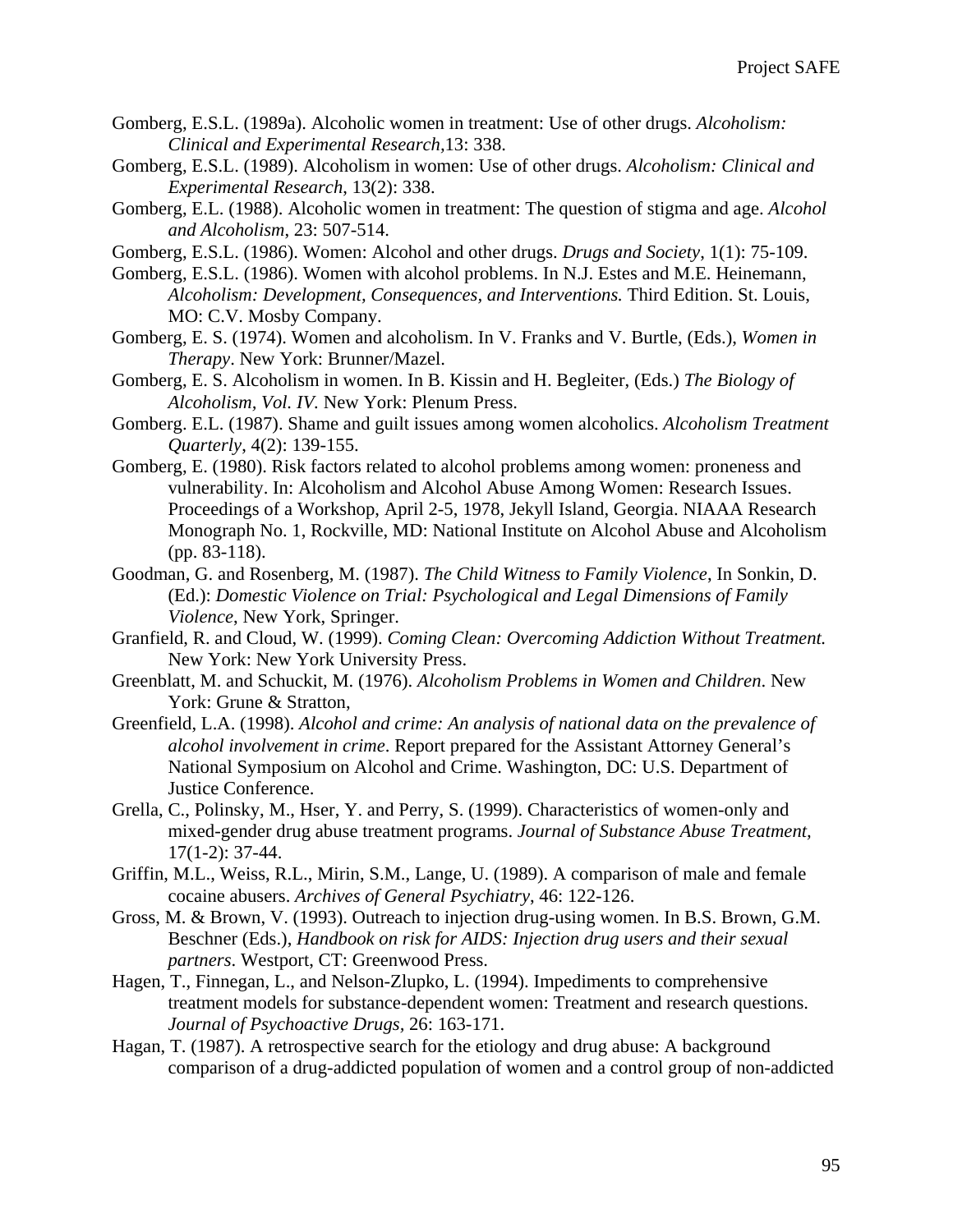women. In L.S. Harris (Ed.), *Problems of drug dependence 1987*, (pp. 254-261). Rockville, MD: National Institute on Drug Abuse.

- Hall, J.M. (1993). What really worked? A case analysis and discussion of confrontational intervention for substance abuse in marginalized women. *Archives of Psychiatric Nursing*, 7: 322-327.
- Hall, L. (1888). Inebriety in Women: Its Causes and Results. *Quarterly Journal of Inebriety*, 5: 223-224.
- Haller, D.L. Kinsely, J.S., Dawson, K.S., and Schnoll, S.H. (1993). Prenatal substance abusers psychological and social characteristics. *The Journal of Nervous and Mental Disease*, 181(8): 509-513.
- Halliday, A., Bushn, B., Cleary, P., Aronson, M., and Delbanco, T. (1986). Alcohol abuse in women seeking gynecologic care. *Obstetrics and Gynecology*, 68(3): 322-326,
- Harrison, P.A. and Belille, C.A. (1987). Women in treatment: Beyond the stereotype. *Journal of Studies on Alcohol*, 48(6): 574-578.
- Haskett, M.E., Miller, J.W., Whitworth, J.M., and Huffman, J.M. (1992). Intervention with cocaine-abusing mothers. *Families in Society*, 451-462.
- Hatsukami, D., Owen, P.L. (1980). Treatment outcome in female alcoholics: A new perspective. Center City, MN: Hazelden Foundation.
- Haver, B. (1987). Female Alcoholics: IV. The Relationship Between Family Violence and Outcome 3-10 Years After Treatment. (University of Bergen, Department of Psychiatry, Bergen, Norway). *Acta Psychiatrica Scandinavica*, 75(5): 449-455.
- Haver, B. (1987). Female Alcoholics: III. Patterns of Consumption 3-10 Years After Treatment. (University of Bergen, Department of Psychiatry, Bergen, Norway). *Acta Psychiatrica Scandinavica*, 75(4): 397-404.
- Haver, B. (1986). Female Alcoholics: I. Psycho-social Outcome Six Years After Treatment. (University of Bergen, Haukeland Hospital, Bergen, Norway). *Acta Psychiatrica Scandinavica,* 74(1): 102-111.
- Haver, B. (1986). Female Alcoholics: II. Factors Associated With Psycho-social Outcome 3-10 Years After Treatment. (Rutgers – The State University of New Jersey, Center for Alcohol Studies, Piscataway). *Acta Psychiatrica Scandinavica*, 74(6): 597-604.
- Haver, B. (1985). Treatment outcome in female alcoholics: Findings from a long term follow-up study of 44 women. Alcohol, Drugs and Tobacco: An International Perspective. Past, Present and Future. *Proceedings of the 34<sup>th</sup> International Congress on Alcoholism and Drug Dependence: Volume II.* Papers, Calgary, Alberta, Canada: 4 August – 10 August, (pp. 523-515).
- Haver, B. (1986). DSM-III diagnosis of alcohol use disorders in women: Findings from a followup study of 44 female alcoholics. (University of Bergen, Department of Psychiatry, Bersen, Norway). *Acta Psychiatrica Scandinavia*, 73: 22-30.
- Heiser, K. and Hartmann, U. (1987). Disorders of sexual desire in a sample of women alcoholics. *Drug and Alcohol Dependence*, 19: 145-157.
- Herd, D. (1988). Drinking by black and white women: Results from a national survey. *Social Problems*, 35(5): 493-505.
- Herman, J. and Schatzow, E. (1984). Time-limited group therapy for women with a history of incest. *International Journal of Group Psychiatry*, 144: 908-915.
- Herrington, R.E., Jacobson, G.R., and Benzer, D.G. (Eds). (1987). *Alcohol and drug abuse handbook*. St. Louis, MO: Warren H. Green, Inc.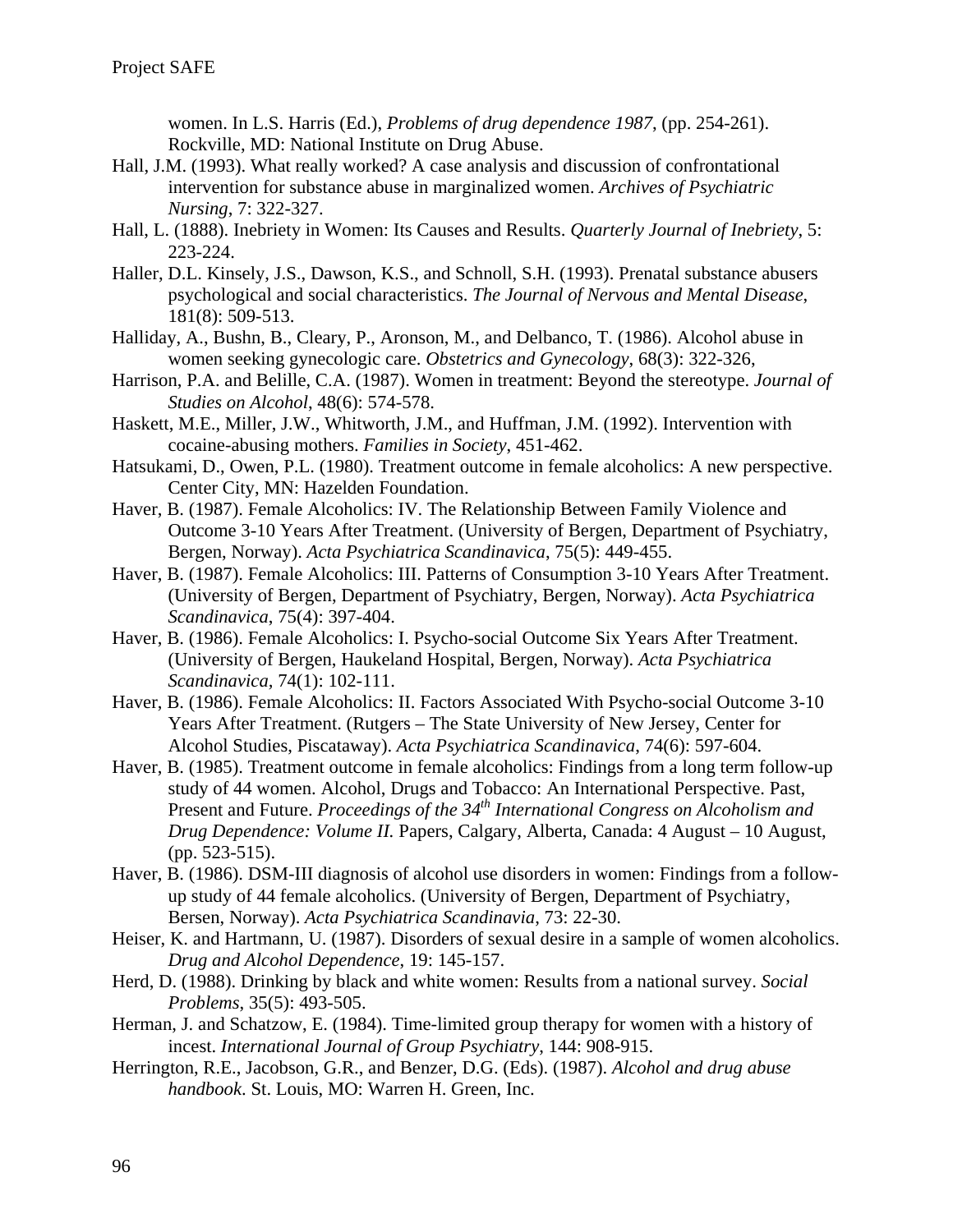- Hesselbrock, M.N., Meyer, R.E., and Keener, J.J. (1985). Psychopathology of hospitalized alcoholics. *Archives of General Psychiatry*, 42: 1050-1055.
- Hesselbrock, M.N. (1981). Women alcoholics: A comparison of the natural history of alcoholism between men and women. In: *Evaluation of the Alcoholic: Implications for Research, Theory, and Treatment*. NIAAA Research Monograph No. 5. Rockville, MD: National Institute on Alcohol Abuse and Alcoholism.
- Hill, S.Y. (1984). Vulnerability to the biomedical consequences of alcoholism and alcoholrelated problems among women. In *Alcohol Problems in Women: Antecedents, Consequences, and Intervention,* New York, NY: Guilford Press,. (pp. 121-154).
- Hill, S.Y. (1986). Physiological effects of alcohol in women. In: *Women and Alcohol: Health Related Issues.* Proceedings of a Conference, May 23-24, 1984. NIAAA Research Monograph No. 16, Rockville, MD: National Institute on Alcohol Abuse and Alcoholism, (pp. 199-214).
- Hinchey, F. S., & Gavelek, J. R. (1982). Empathic responding in children of battered women. *Child Abuse and Neglect*, 6: 395-401.
- Holck, S.E., Warren, C., Smith, J. and Rochat, R. (1984). Alcohol Consumption among Mexican-American and Anglo Women: Results of a survey along the U.S. Mexico Border. *Journal of Studies on Alcohol*, 45: 149-153.
- Horgan, C., Rosenbach, M., Ostby, E., and Butricea, B. (1990). *Targeting Special Populations with Drug Abuse Problems: Pregnant Women and Infants.* Unpublished draft manuscript. Waltham, Massachusetts: Bigel Institute for Health Policy, Brandeis University.
- How Women Recover (1982-83). *Alcohol Health and Research World*, 7(2): 28-40.
- Howard, J. and Beckwith, L. (1996). Issues in subject recruitment and retention with pregnant and parenting substance-abusing women. In E.R. Rahdert (Ed.), *Treatment for drugexposed women and their children: advances in research methodology.* NIDA Research Monograph (Vol. 165). Rockville, MD: National Institute on Drug Abuse.
- Hser, Y.I., Anglin, M.D., and Powers, K. (1990). Longitudinal patterns of alcohol use by narcotics addicts. In: M. Galanter (Ed.), *Recent Developments in Alcoholism, Volume 8. Combines Alcohol and Other Drug Dependence*. New York: Plenum Press.
- Hughes, H. M. (1988). Psychological and behavioral correlates of family violence in child witness and victims. *American Journal of Orthopsychiatry*, 58: 77-90.
- Hughes, H.M., Parkinson, D. and Vargo, M. (1989). Witnessing spousal abuse and experiencing physical violence: A Adouble whammy?@ *Journal of Family Violence*, 4: 197-209.
- Hyman, H. (1976). Alcoholics 15 years later. *Annals of the New York Academy of Sciences*, 273: 613-622.
- Illinois Department of Children and Family Services (1999). *Substance Affected Families Policy and Practices Training: Trainers Guide*. IDCFS: Springfield, IL.
- Ingersoll, K., Dawson, D., and Haller, D. (1996). Family functioning of perinatal substance abusers in treatment. *Journal of Psychoactive Drugs*, 28(1): 61-71.
- Jacobson, M., Atkind, R., and Hacker, G. (1983). *The Booze Merchants: The Inebriating of America.* CSPI Books: Washington, D.C.
- Jaffe, P., Wolfe, D., Wilson, S., & Zak, L. (1986). Similarities in behavioral and social maladjustment among child victims and witnesses to family violence. *American Journal of Orthopsychiatry*, 56: 142-146.
- Johnson, L. (1843). *Martha Washingtonianism: A History of the Ladies' Temperance Benevolent Societies*. Boston: Saxton, Peirce & Company.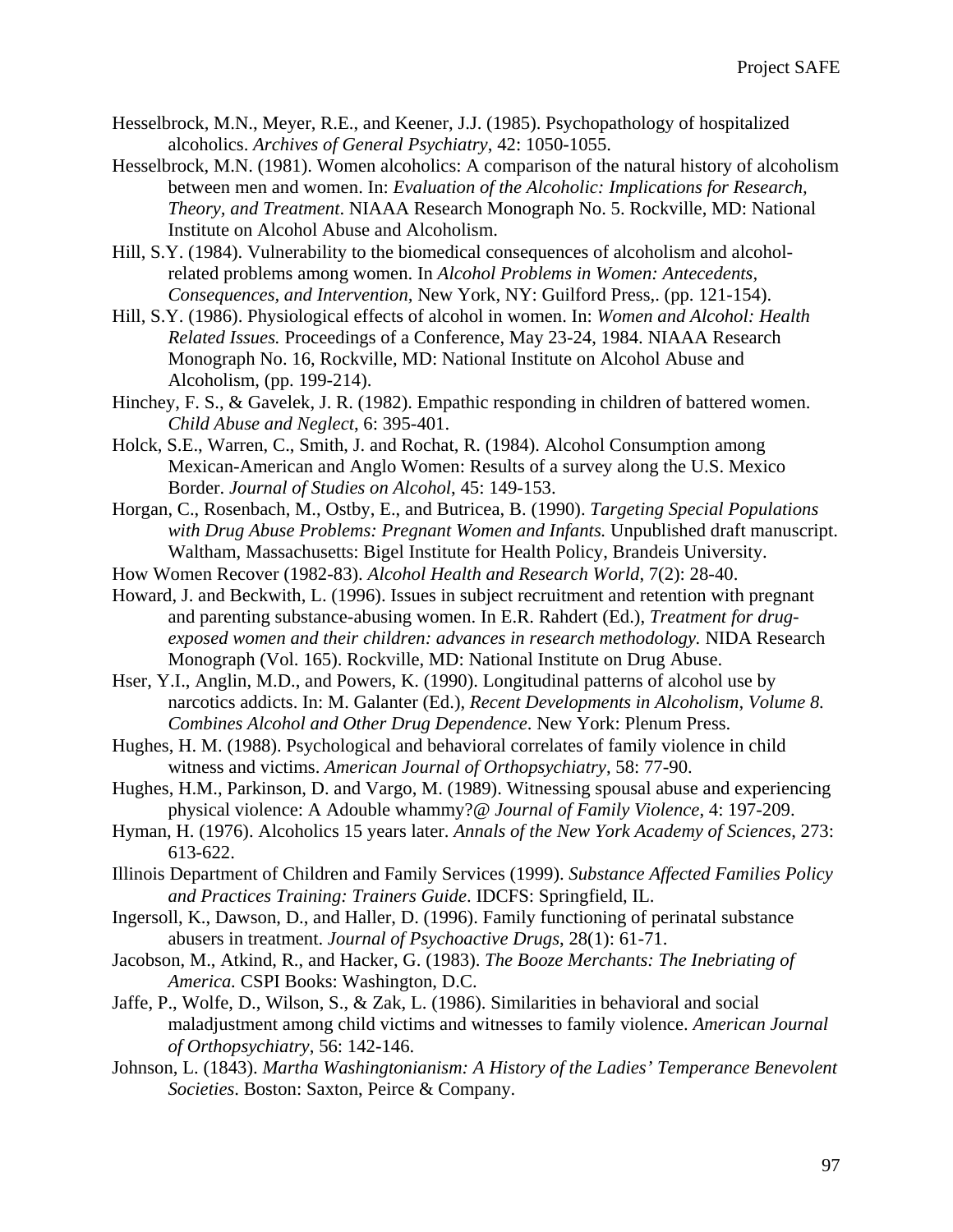- Johnson, J.L. and Leff, M. (1999). Children of substance abusers: Overview of research findings. *Pediatrics*, 103(5): 1085-1099.
- Johnson, S. (1991). Recent Research: Alcohol and Women's Bodies. In: Roth, P. *Alcohol and Drugs Are Women's Issues*. London: Scarecrow Press.
- Johnston, L.D., O'Malley, P.M. & Bachman, J.G. (1987). National trends in drug use and related factors among American high school students young adults, 1975-1986. National Institute on Drug Abuse: Rockville, MD.
- James, J.E. (1975). Symptoms of alcoholism in women: A preliminary study of A.A. members. *Journal of Studies on Alcohol*, 36: 1564-1578.
- Jones, B.M. and Jones, M. (1976). Women and alcohol: Intoxication, metabolism and the menstrual cycle. In *Alcoholism Problems in Women and Children*, (Eds.) M. Greenblatt and M.A. Schuckit. New York: Grune and Stratton.
- Jones, B.M. and Jones, M.K. (1976). Alcohol effects on women during the menstrual cycle. *Annals of the New York Academy of Sciences*, 273: 576-587.
- Jones, K., Smith, D., Ulleland, C., and Streissguth, A. (1973). Pattern of Malformation in Offspring of Chronic Alcoholic Mothers. *Lancet,* 1: 1267-1271.
- Jones-Saumty, D., Fabian, M., Parsons, O. (1981). Medical status and cognitive functioning in alcoholic women. *Alcoholism: Clinical and Experimental Research*, 5(3): 372-377.
- Jones, T.R., Smith, R.S., Martier, S., Dombrowski, M.P. and Sokol, R.J. (1994). *Alcohol and drug use in pregnancy: Effects on the Offspring.* In: Miller, N (Ed.) *Principles of Addiction Medicine.* Chevy Chase, MD: American Society of Addiction Medicine.
- Kandall, S. (1996). *Substance and Shadow: Women and Addiction in the United States*. Cambridge, MA: Harvard University Press.
- Kaplan-Sanoff, M., and Lieb, S.A. (1995). Model intervention programs for mothers and children impacted by substance abuse. *School Psychology Review*, 24(2): 186-199.
- Karpman, B. (1956). *The Alcoholic Woman: Case Studies in the Psychodynamics of Alcoholism*. Washington DC: The Linacre Press.
- Kaskutas, L. (1994). What do Women Want out of Self-Help? Their Reasons for Attending Women for Sobriety and Alcoholics Anonymous. *Journal of Substance Abuse Treatment,* 11(3): 186.
- Kaskutas, L.A. (1996). Pathways to self-help among Women for Sobriety. *American Journal of Drug and Alcohol Abuse*, 22(2): 259-280.
- Kasl, C. (1992). *Many Roads, One Journey: Moving Beyond the 12 Steps*. New York: Harper Perennial.
- Kasl, C. (1989). *Women, Sex, and Addiction.* New York: Harper & Row.
- Kaufman-Kantor, G. and Straus, M. (1987). The "drunken bum" theory of wife beating. *Social Problems*, 34(3):214-231.
- Kelley, M. (1899). Women and the Drink Problem. *The Catholic World*, 69: 678-687.
- Kendler, K., Heath, A., Neale, M., Kessler, R., and Eaves, L. (1992). A population-based twin study of alcoholism in women. *Journal of the American Medical Association*, 268(14): 1877-1882.
- Kerouac, S., Taggart, M.E., Mescop, J. and Fortin, M.F. (1986). Dimensions of health in violent families. *Health Care for Women International*, 11: 413-426.
- Kessler, R.C., Michelson, K.D. and Zhao, S. (1997). Patterns and Correlates of Self-Help Group Membership in the United States. *Social Policy*, Spring 27-46.
- Kirkpatrick, J. (1986). *Goodbye Hangovers, Hello Life.* New York: Ballantine Books.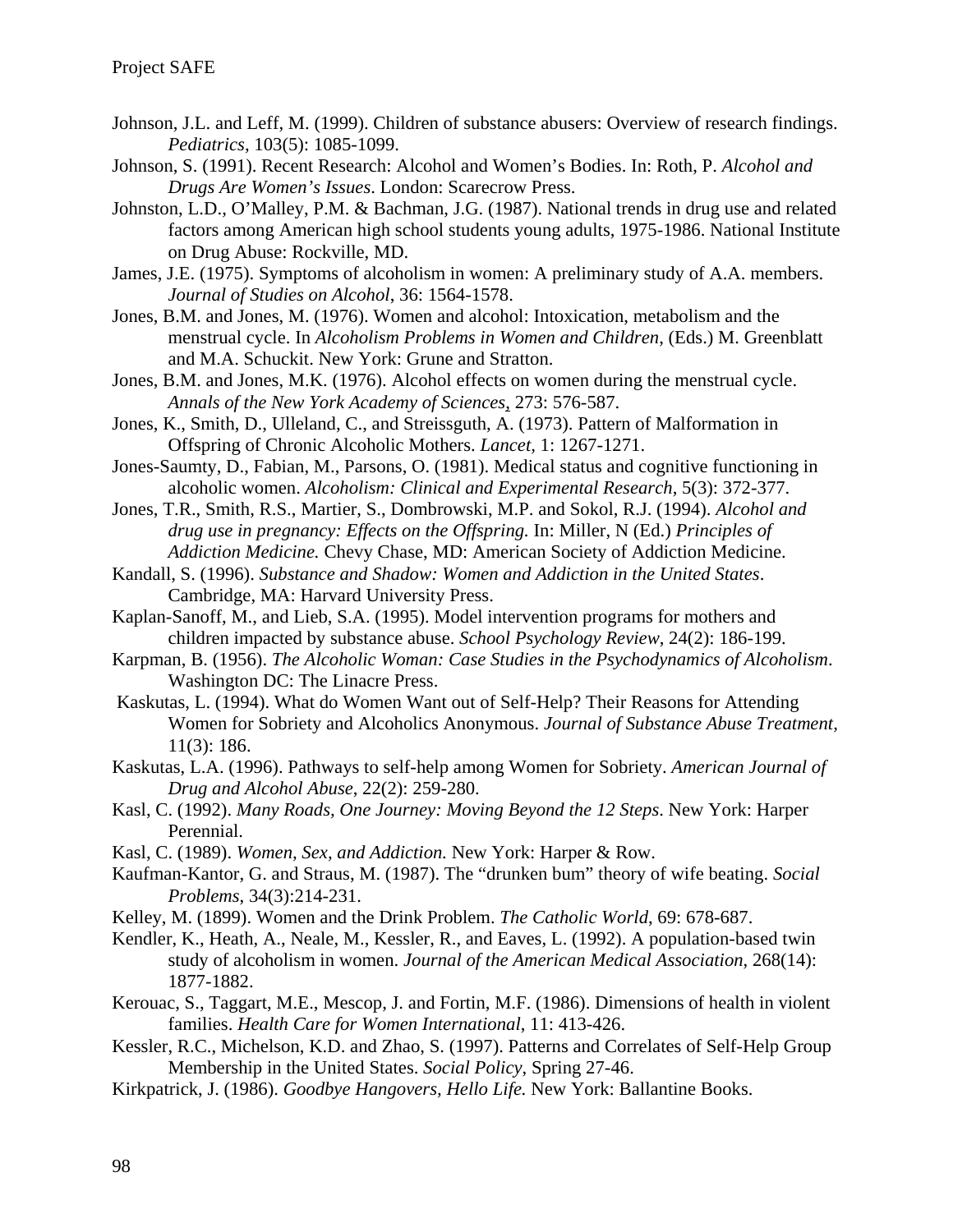Kirkpatrick, J. (1981). *A Fresh Start*. Dubuque: Kendall/Hunt Publishing.

- Kirkpatrick, J. (1978). *Turnabout: Help for a New Life*. Garden City, NY: Doubleday and Company.
- Klassen, A.D. and Wilsnack, S.C. (1986). Sexual experience and drinking among women in a U.S. national survey. *Archives of Sexual Behavior*, 15: 363-392.
- Kominars, S.B. (1989). *Accepting ourselves: The twelve step journal of recovery from addiction for gay men and lesbians*. New York: Harper & Row.
- Kosten, T.R., Rounsaville, B.J., & Kleber, H.D. (1986). A 2.5 year follow-up of treatment retention and reentry among opioid addicts. *Journal of Substance Abuse Treatment*, 3: 181-189.
- Kovach, J.A. (1986). Incest as a treatment issue for alcoholic women. *Alcoholism Treatment Quarterly*, 3(1):1-15.
- Krauthamer, C. (1974). The personality of alcoholic mothers and their children: A study of their relationship to birth-order, mother-child attitude, and socioeconomic status. *Dissertation Abstracts International*, 1974, 34, 5198B. (Abstract)
- Krauthamer, C. (1979). Maternal attitudes of alcoholic and nonalcoholic upper middle class women. *International Journal of the Addictions*, 14: 639-644.
- Kritsberg, W. (1985). *The Adult Children of Alcoholics Syndrome*. New York: Bantam Books.
- Kumpfer, K.L., Hofman, A. (1986). Family Issues in Women's Alcoholism Treatment. *National Council on Alcoholism Forum*, 18 April – 21 April, San Francisco, California.
- LaFave, L.M. (1999). An argument for choice: An alternative women=s treatment program. *Journal of Substance Abuse Treatment*, 16(4): 345-352.
- LaFrance, S.V., Mitchell, J., Damus, K., Driver, C., Roman, G., Graham, E., & Schwartz, L. (1994). Community-based services for pregnant substance-using women. *American Journal of Public Health,* 84(10): 1688-1689.
- Leland, J. (1984). Alcohol use and abuse in ethnic minority women. In S. Wilsnack & L. Beckman (Eds.), *Alcohol problems in women.* New York: Guilford Press, 66-96.
- Leonard, K.E. & Blane, H.T. (1992). Alcohol and marital aggression in a national sample of young men. *Journal of Interpersonal Violence*, 7(1): 19-30.
- Leonard, K.E. & Quigley, B.M. (1999). Drinking and marital aggression in newlyweds: An event-based analysis of drinking and the occurrence of husband aggression. *Journal of Studies on Alcohol*, 60(4): 537-545.
- Lerner, H.G. (1990-Spring). 12-stepping it: Women's roads to recovery. A psychologist tells why. *Lilith*.
- Leshner, A. (1995) Filling the gender gap in drug abuse research. NIDA Notes, 10(1): 2-3.
- Lewis, C.E., Saghir, M.T. & Robins, E. (1982) Drinking patterns in homosexual and heterosexual women. *Journal of Clinical Psychiatry*, 43: 277-279.
- Lex, B.W. (1991). Some gender differences in alcohol and polysubstance users. *Health Psychology,* 10(2): 121-132.
- Lex, B.W. (1994). Alcohol and other drugs among women. *Alcohol Health and Research World,*  18(3): 212-219.
- Lieber, C. (1993). Women and alcohol: Gender differences in metabolism and susceptibility. In E. Gomberg and T. Nirenberg, (Eds.) *Women and substance abuse*. Norwood, NJ: Ablex Publishing, pp 1-17.
- Liebschultz, J.M., Mulvey, K.P, & Samet, J.H. (1997). Victimization among substance-abusing women: Worse health outcomes. *Arch Intern Med,* 157(10): 1093-1097.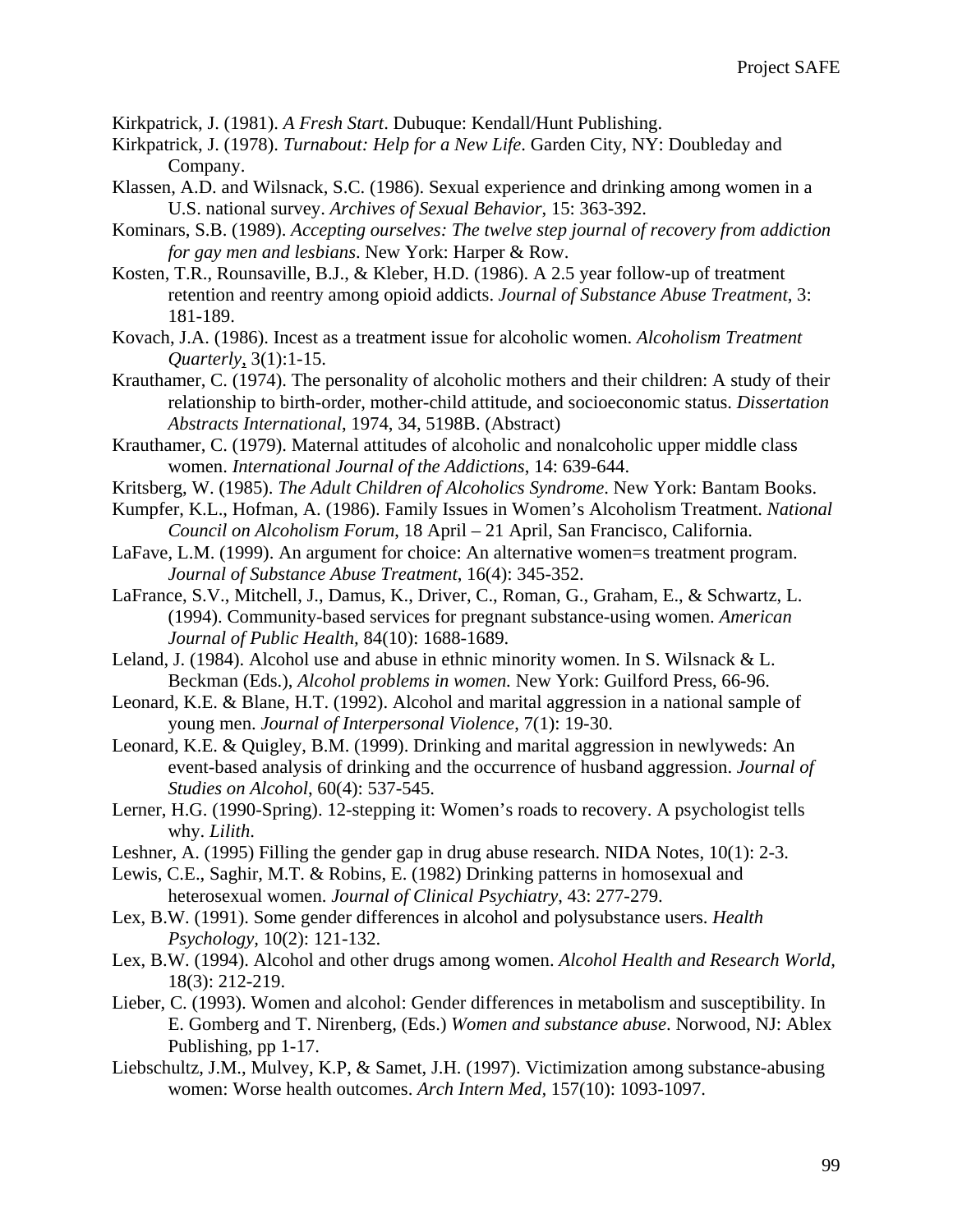- Lindbeck, V.L. (1972) The woman alcoholic: A review of the literature. *International Journal of the Addictions*, 7(3): 567-580.
- Lockheed, M.E., & Hall, K.P. (1976). Conceptualizing sex as a status characteristic: Applications to leadership training strategies. *Journal of Social Issues,* 32: 11-124.
- Luthar, S.S., & Walsh, K.G. (1995). Treatment needs of drug addicted mothers: Integrating parenting psychotherapy interventions. *Journal of Substance Abuse Treatment*, 12(5): 341-348.
- MacDonald, J.G. (1987). Predictors of Treatment outcome for alcoholic women. *International Journal of the Addictions*, 22(3): 235-248,
- Magura, S., & Laudet, A.B. (1996). Parental substance abuse and child maltreatment: review and implications for intervention. *Child and Youth Services Review*, 18(3): 193-220.
- Malin, H.H., Archer, L.D., & Munch, N.E. (1978). A national surveillance system for alcoholism and alcohol abuse. Paper presented at the  $32<sup>nd</sup>$  International Congress on Alcoholism and Drug Dependence, Warsaw, Poland, September 3-8, 1978. (Also Alcohol Epidemiologic Data System Working paper No. 8, Rockville, MD).
- Maril, R. & Zavaleta, N. (1979). Drinking patterns of low-income Mexican American women. *Journal of Studies on Alcohol*, 40(5).
- Marlatt, G.A. & Rohsenow, D.J. (1980). Cognitive processes in alcohol use: Expectancy and the balanced placebo design. In: N.K. Mello, (Ed.), *Advances in Substance Abuse Behavioral and Biological Research*, Greenwich, CN: Jai
- Martin, S.E. (1992). The epidemiology of alcohol-related interpersonal violence. *Alcohol Health and Research World*, (16)3: 230-237.
- Martin, S.E. (1993). Introduction. Alcohol and interpersonal violence. Fostering multidisciplinary perspectives. *Research Monograph 24*, National Institute on Alcoholism and Alcohol Abuse, 16(3):
- Marsh, J.C. & Miller, N.A. (1985). Female clients in substance abuse treatment. *The International Journal of the Addictions,* 20(6&7): 995-1019.
- Mayer, J., and Black, R. (1976). The relationship between alcoholism and child abuse/neglect. Paper presented at the Seventh Annual Medical – Scientific Session of the National Council on Alcoholism Forum. Washington, D.C., May, 1976.
- Mayes, L.C., Granger, R.H. Bornstein, M.H., & Zuckerman, B. (1992). The problem of prenatal cocaine exposure: A rush to judgement. *Journal of the American Medical Association,* 267: 406-408.
- McCance-Katz, Carroll, K., & Rounsaville, B.J. (1999). Gender differences in treatment-seeking cocaine abusers: Implications for treatment and prognosis. *The American Journal on Addictions,* 8: 300-311.
- McCrady, B.S., & Raytek, H. (1993). Women and substance abuse: Treatment modalities and outcomes. In. E.S. Gomberg, & T.D. Nirenberg (Eds.), *Women and substance abuse* (Pp 314-348). Norwood, NJ: Ablex.
- McCrady, B.S. (1984). *Women and Alcoholism*. New York, New York: Guilford Press, (pp. 428- 449).
- McGirr, K.J. (1975). Alcohol use and abuse in the gay community: A view toward alienation. In K. Jay & A. Youth (Eds.), *After you're out.* New York: Pyramid Books.
- McKay, M. (1994). The link between domestic violence and child abuse: Assessment and treatment considerations. *Child Welfare League of America*, 73: 29-39.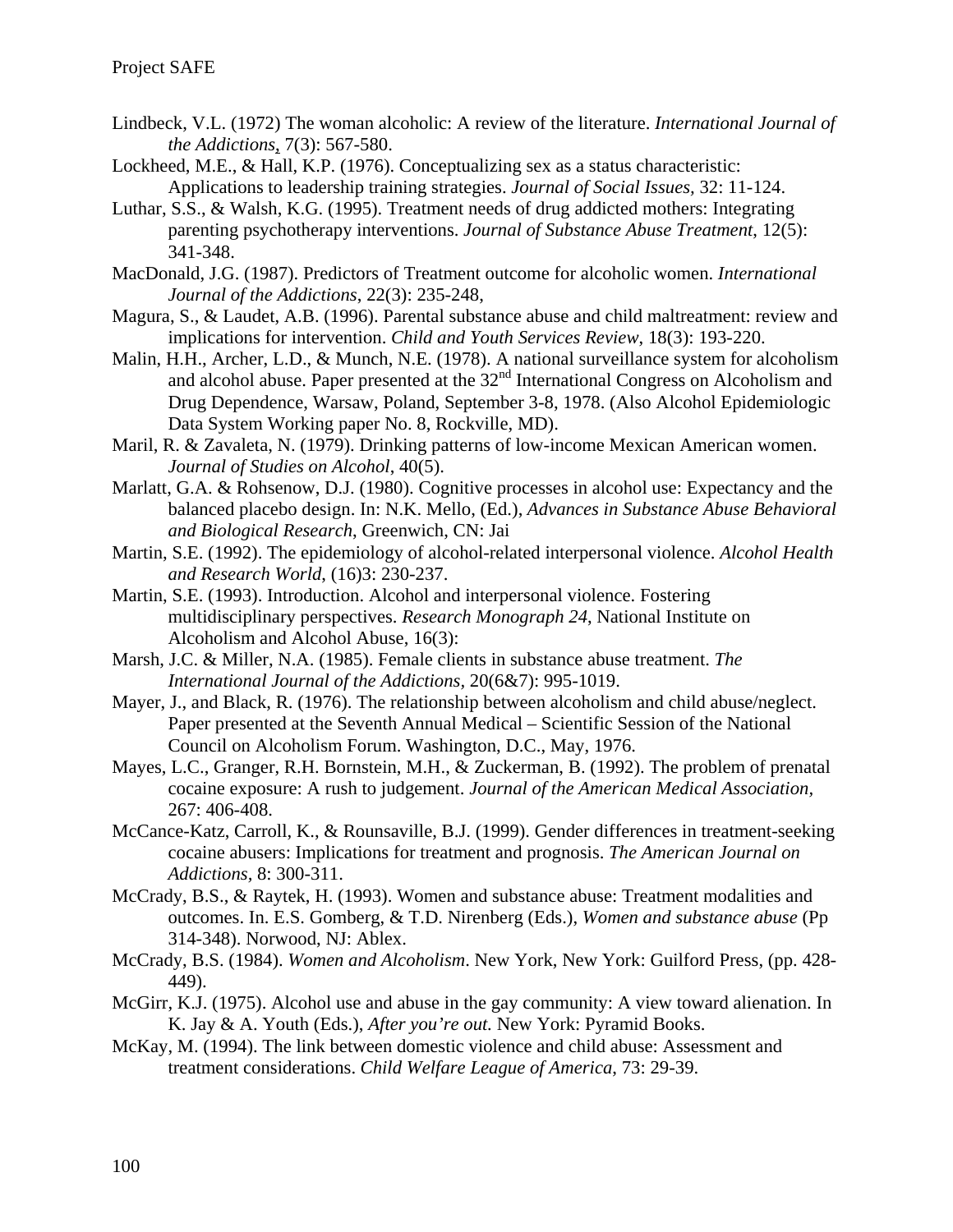- McKirnan, D.J. & Peterson, P.L. (1989) Alcohol and drug use among homosexual men and women: Epidemiology and population characteristics. *Addictive Behaviors*, 14(5): 545- 553.
- Midanik, L. (1983). Familial alcoholism and problem drinki8ng in a national drinking practices survey. *Addictive Behavior*, 8: 113-141.
- Miller, B.A., Downs, W.R., & Testa, M. (1993). Interrelationships between victimization experiences and women's alcohol use. *Journal of Studies on Alcohol*, 11: 109-117.
- Miller, B.A., Downs, W.R. and Gondoli, D.M. (1989). Espousal violence among alcoholic women as compared to a random household sample of women. *Journal of Studies on Alcoholism*, 50(6): 533-540.
- Miller, D. and Jang, M. (1977). Children of alcoholics: A 20 year longitudinal study. *Social Work Research and Abstracts*, 13(4): 23-29.
- Miller, W. R., & Rollnick, S. (1991). *Motivational interviewing: Preparing people to change addictive behavior*. New York: Guilford Press.
- Moise, R., Reed, B.G., and Conell, C. (1981). Women in drug abuse programs: Factors that influence retention at very early and later stages in two treatment modalities: A summary. *International Journal of the Addictions,* 16(7).
- Morningstar, P. and Chitwood, D. (1987). How women and men get cocaine: sex role stereotypes and acquisition patterns*. Journal of Psychoactive Drugs*, 19: 135-142.
- Mosbacher, D. (1988). Lesbian Alcohol and Substance Abuse. *Psychiatric Annals*, 18(1): 47-50.
- Murray, J. B. (1989). Psychologists and alcoholic women. *Psychology Reports,* 64(2): 627-644.
- Musto, D. (1973). *The American Disease: Origins of Narcotic Controls.* New Haven: Yale University Press.
- Nelson-Zlupko, L., Kauffman, E., and Dore, M.M. (1995). Gender differences in drug addiction and treatment: implications for social work interventions with substance-abusing women. *Social Work,* 40(1): 45-51.
- NIAAA (1990). *Alcohol and Health. 7th Special Report to the U.S. Congress.* Washington, DC: U.S. Government Printing Office.
- Nichols, M. (1985). Theoretical concerns in the clinical treatment of substance abusing women: A feminist analysis. *Alcoholism Treatment Quarterly,* 2(1): 79-90.
- NIDA (1991). *Annual Emergency Room Data: 1991.* National Institute on Drug Abuse Statistical Data Series 1, Number 11-A. Rockville, MD: NIDA.
- NIDA (1999). NIDA Research Report: Cocaine Abuse and Addiction. National Institute on Drug Abuse, Rockville, MD: NIDA
- Nielsen, L.A. (1984). Sexual abuse and chemical dependency: Assessing the Risk for women alcoholics and adult children. *Focus on Family and Chemical Dependencv*, 7(6): 6, 10- 11, 37.
- Northstar Project. (1991). *Out and counted: A survey of the Twin cities gay & lesbian community*. Minneapolis: Gay & Lesbian Community Action Council.
- O'Neill, Eugene (1956) *Long Day's Journey into Night*. New Haven: Yale University Press.
- Orme, T.C., & Rimmer, J. (1981). Alcoholism and child abuse: A review. *Journal of Studies on Alcohol*, 42, 273-287.
- Osofsky, J. and Fenichel, E. [Eds.] (1994). *Caring for Infants and Toddlers in Violent Environments: Hurt, Healing and Hope*. Zero to Three/National Center for Infant Clinical Programs, Arlington, VA.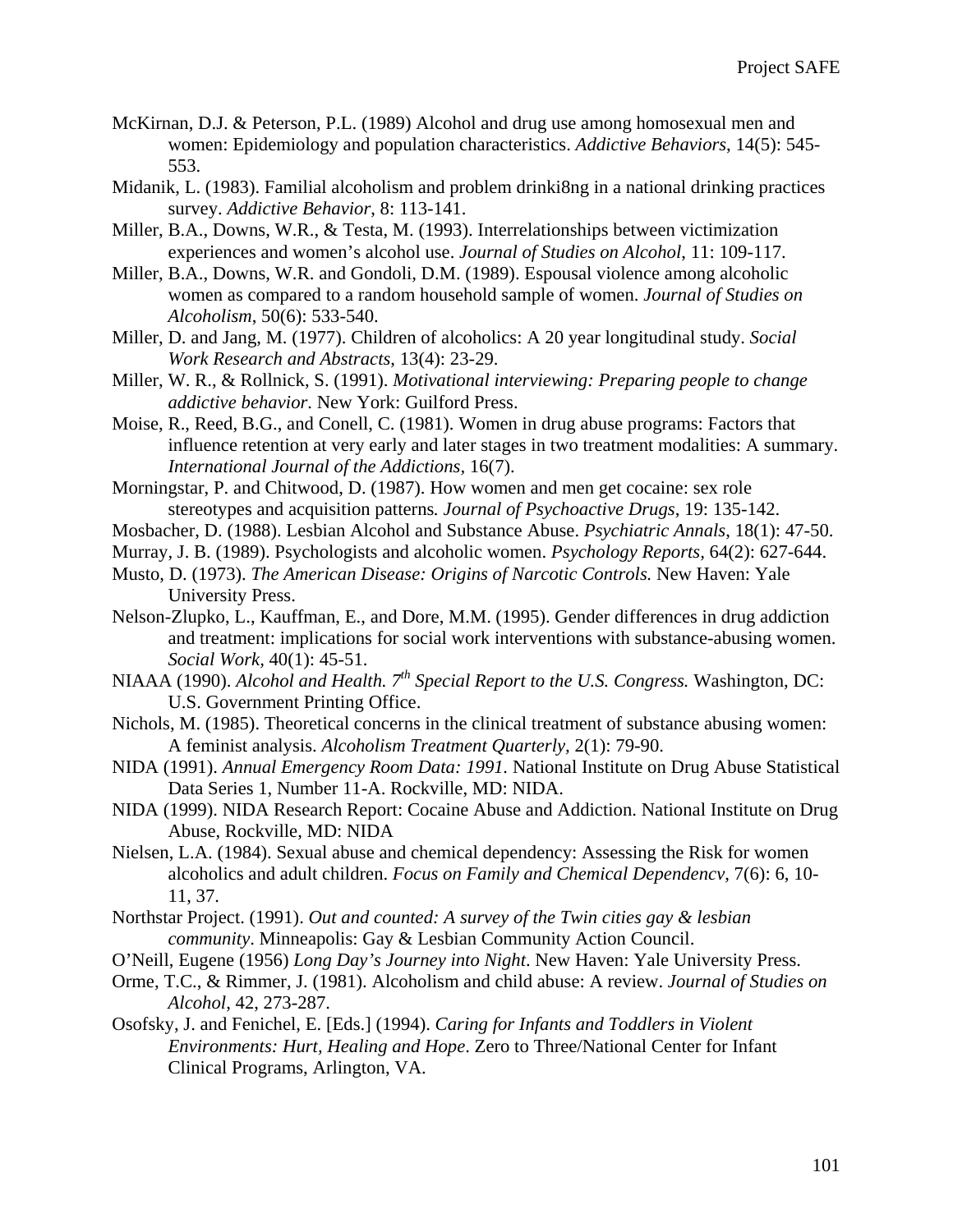- Parker, R.N. & Rebhun, L.A. (1995). *Alcohol and homicide: A deadly combination of two American traditions*. Albany: State of New York Press.
- Pernanen, Kai (1981). Theoretical aspects of the relationship between alcohol use and crime. In: J.J. Collins, (Ed.) *Drinking and crime: perspectives on the relationship between alcohol consumption and criminal behavior*. New York: Guilford Press.
- Pernanen, Kai (1991). *Alcohol in human violence*. New York: Guilford Press.
- Pfouts, J.H., Schopler, J.H., Henley, H.C. (1982). Forgotten victims of family violence. *Social Work*, 27(4): 367-368.
- *Practical approaches in the treatment of women who abuse alcohol and other drugs.* (1994). Rockville, MD: Center for Substance Abuse Prevention, DHHS.
- Prochaska, J.O., DiClemente, C.C., & Norcross, J.C. (1992). In search of how people change: application to addictive behaviors. *American Psychologist*, 47: 1102-1114.
- Rachel, V. (1985). Woman like you: Life stories of women recovering from alcoholism and addiction. New York, NY: Harper and Row Publishers.
- Ramlow, B.E., White, A.L., Watson, D.D., and Leukefeld, C.G. (1977). The needs of women with substance use problems: An expanded vision for treatment. *Substance Use and Misuse*, 32(10): 1395-1404.
- Rathbone-McCuan, E., & Roberds, L. (1980). A treatment of the older female alcoholic. *Focus on Women*, 1: 104-129.
- Reed, B.G. (1987). Developing women-sensitive drug dependence treatment services: Why so difficult? *Journal of Psychoactive Drugs,* 19(2):151-164.
- Reed, B.G. (1985). Drug misuse and dependency in women: The meaning and implications of being considered a special population or minority group. *International Journal of the Addictions*, 20: 13-62.
- Reed, B. and Leibson, E. (1981). Women clients in special women's demonstration drug abuse treatment programs compared with women entering selected co-sex programs. *International Journal of the Addictions*, 16(8): 1425-1466.
- Rimmer, J. (1974). Psychiatric illness in husbands of alcoholics. *Quarterly Journal of Studies on Alcohol*, 35: 281-283.
- Robinson, S.D. (1984). Women and alcohol abuse: Factors involved in successful interventions. *International Journal of the Addictions*, 19(6): 601-611.
- Robsenow, D.J., Corbett, R., & Devine, D. (1988). Molested as children: A hidden contribution to substance abuse. *Journal of Substance Abuse Treatment*, 5: 13-18.
- Roizen, J. (1997). Epidemiologcal issues in alcohol-violence. In M. Galanter (Ed)., *Recent developments in alcoholism, vol. 13: Alcoholism and violence*. New York: Plenum Press.
- Roman, P.M. (1988). *Women and Alcohol Use: A Review of the Research Literature*. U.S. Department of Health and Human Services: Rockville, MD.
- Rorabaugh, W. (1979). *The Alcoholic Republic: An American Tradition.* Oxford: Oxford University Press
- Rosenbaum, M. & Murphy, S. (1990). Women and addiction: Process, treatment, and outcome. NIDA Research Monograph Series 98, The Collection and Interpretation of Data from Hidden Populations. Rockville, MD: U.S. Department of Health & Human Services, National Institute on Drug Abuse.
- Rosenbaum, M. and Murphy, S. (1981). Getting the treatment: Recycling women Addicts. *Journal of Psychoactive Drugs*, 13(1): 1-13.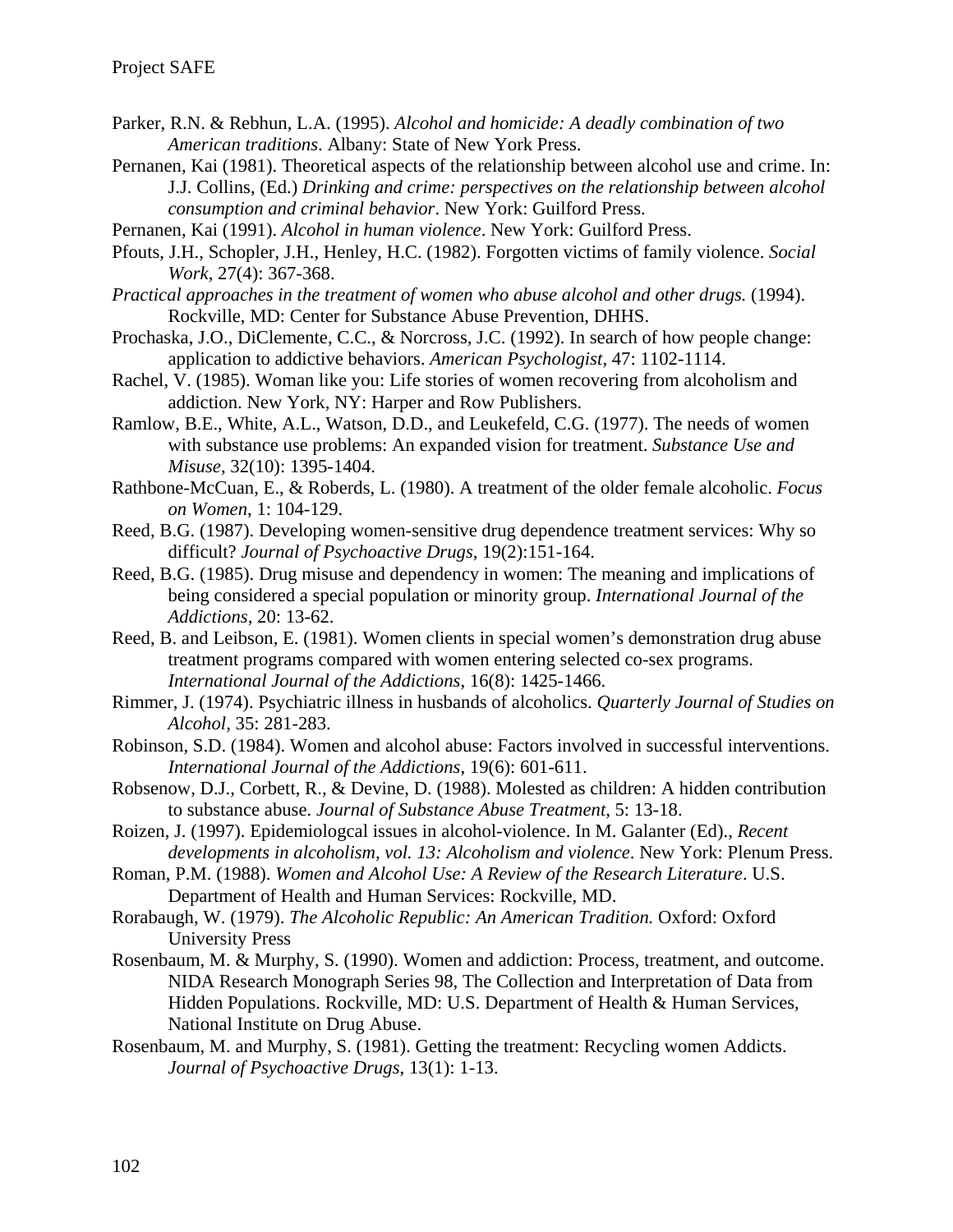- Rosenbaum, A. and O'Leary, D. K. (1981). Children: The unintended victims of marital violence. *American Journal of Orthopsychiatry*, 51: 692-699.
- Roth, P. (1991). *Alcohol and Drugs are Women's Issues.* Metuchen, NJ: Women's Action Alliance and Scarecrow Press (2 volumes).
- Rounsaville, B.J., Tierney, T., Crits-Christoph, K., Weissman, M.M., and Kleber, H.D. (1982). Predictors of outcome in treatment of opiate addicts. *Comprehensive Psychiatry*, 23: 462- 478.
- Roy, M. (1988). *Children in the crossfire: Violence in the home-How does it affect our children?* Deerfield, FL: Health Communications.
- Ruggels, W. L., Mothershead, A., Pyszka, R., Loebel, M., and Lotridge, J. (1977). *A Follow-up Study of Clients at Selected Alcoholism Treatment Centers Funded bY NIAAA* (supplemental report). Menlo Park, CA: Stanford Research Institute.
- Russell, M. and Czarnecki, D. (1982). Alcohol use and menstrual problems [Abstract]. *Alcoholism: Clinical and Experimental Research*, 10:99.
- Russell, M., Lyons, J.P, Brown, J. (1981). Development of a self-administered questionnaire to screen for alcoholism in females. *Alcoholism: Clinical and Experimental Research*, 5(1): 166.
- SAMHSA (1997). *Substance use among women in the United States*. Office of Applied Studies, Analytical Series A-3: Rockville, MD
- SAMHSA (2001a). *Drug Abuse Warning Network: Detailed Emergency Department (ED) Tables: 2000.* Office of Applied Studies, Analytical Series \_\_\_. Rockville, MD: Substance Abuse and Mental Health Services Administration.
- SAMHSA (2001b). *Summary of findings from the 2000 national household survey on drug abuse*. Office of Applied Studies, Analytical Series H-13: Rockville, MD.
- SAMHSA (2001c). How men and women enter treatment. *The DASIS Report, August 3, 2001*. Office of Applied Studies, Substance Abuse and Mental Health Services Administration: Rockville, MD.
- Sandmaier, M. (1980) The Invisible Alcoholics: Women and Alcohol Abuse in America. New York: McGraw-Hill Book Company.
- Saville, P.D. (1975). Alcoholism-Related Skeletal Disorder. *Annals of the New York Academy of Science*, 252, 287.
- Schaefer, S., Evans, S., Sterne, M. (1985). Incest among women in recovery from alcoholism and drug dependency: Correlation and implication for treatment. Alcohol, Drugs and Tobacco: An International Perspective, Past, Present and Future. *Proceedings of the 34th International Congress on Alcoholism and Drug Dependence: Volume II.* Calgary, Alberta, Canada: 4 August – 10 August, pp. 268-269.
- Schatzkin, A. et al. (1987). Alcohol Consumption and Breast Cancer in the Epidemiologic Follow-up Study of the First National Health and Nutrition Examination Survey. *New England Journal of Medicine*, 316: 1169-1173.
- Schliebner, C. (1994). Gender-sensitive therapy: An alternative for women in substance abuse treatment. *Journal of Substance Abuse Treatment*, 11(6): 511-515.
- Schmidt, L. and Weisner, C. (1995). The emergence of problem-drinking women as a special population in need of treatment. In M. Galanter (Ed.), *Recent Developments in Alcoholism, Vol 12: Alcoholism and women* (pp309-334). New York: Plenum Press.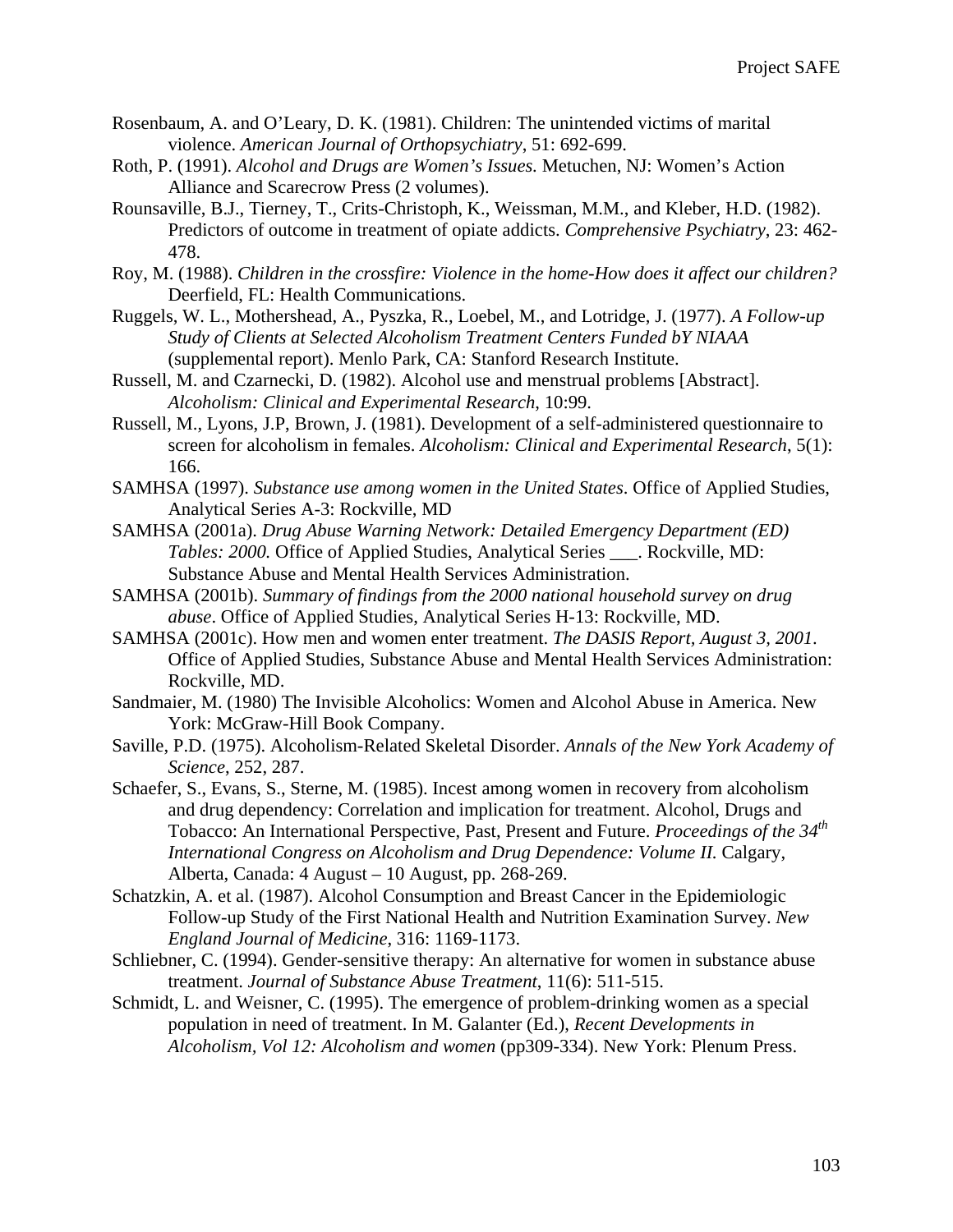- Schuckit, M.A., & Morrissey, E.R. (1976). Alcoholism in women: Some clinical and social perspectives with an emphasis on possible subtypes. In M. Greenblatt & M.A. Schucket (Eds.), *Alcoholism Problems in Women and Children*. New York: Grune & Stratton.
- Schuckit, M. (1972). The alcoholic woman: A literature review. *Psychiatry in Medicine*, 3(11): 37-43.
- Schuckit, M.A., Pitts, F.M., Reich, T., King, L.J., & Winokur, G. (1969). Alcoholism: I. Two types of alcoholism in women. *Archives of General Psychiatry*, 20: 301-306.
- Schuckit, M.A., and Winokur, G. (1969). A Short Term Follow Up of Women Alcoholics. *Diseases of the Nervous Svstem*, 33: 672-678.
- Sclare, A. B. (1970). The female alcoholic. *British Journal of Addiction*, 65: 99-107.
- Semidei, J., Radel, L.F., and Nolan, C. (2001). Substance abuse and child welfare: clear linkages and promising responses. *Child Abuse and Neglect*, 80(2): 109-128.
- Skorina, J.K., Kovach, J.A. (1986). Treatment techniques for incest-related issues in alcoholic women. *Alcoholism Treatment Quarterly*, 3(1): 17-30.
- Smith, A. (1986). Alcoholism and Gender: Patterns of Diagnosis and Response. *Journal of Drug Issues*, 16(3): 407-420.
- Smith, E.M. & Cloninger, C.R. (1981). Alcoholic females: Mortality at twelve-year follow-up. *Focus on Women: Journal of Addictions and Health*, 2: 1-13.
- Smith, H. (1901). Alcohol in Relation to Women. *Quarterly Journal of Inebriety*, 23: 190-193.
- Smith, L.M., Chang, L., et al. (2001). Brain Proton Magnetic Resonance Spectroscopy and Imaging in Children Exposed to Cocaine in Utero. *Pediatrics*, 107: 227-231.
- Snell, T.L., & Morton, D.C. (1991). *Women in Prison: Survey of State Prison Inmates*. Bureau of Justice Statistics Special Report NCJ-145321. Washington, DC: U.S. Department of Justice, Office of Justice Statistics, Bureau of Justice Statistics.
- Sparks, A. (1898). Alcoholism in Women. *Medical Record*, 1898, 52: 699-701.
- Sparks, A. (1898). Alcoholism in Women: Its Causes, Consequence, and Cure, *Quarterly Journal of Inebriety* 20 (1898): 31-37.
- Stabenau, J.R. (1984). Implication of family history of alcoholism, antisocial personality, and sex differences in alcohol dependence. *American Journal of Psychiatry,* 141: 1178-1182.
- Stark, E. & Flitcraft, A. (1988). Violence among intimates: An epidemiological view. In: V.D. Van Hasselt, R.L. Morrison, A.S. Bellack, & M. Herson, (Eds.), *Handbook of Family Violence*. New York: Plenum.
- Sterk, C. (1999). *Fast Lives: Women Who Use Crack Cocaine.* Philadelphia: Temple University Press.
- Stets, J.E. (1990). Verbal and physical aggression in marriage. *Journal of Marriage and Family*, 43: 721-732.
- Stevens, S.J. & Arbiter, N. (1995). A therapeutic community for substance- abusing women and women with children: Process and Outcome. *Journal of Psychoactive Drugs*, 27(1): 49- 56.
- Strantz, I.H. and Welch, S.P. (1995). Postpartum women in outpatient drug abuse treatment: correlates of retention/completion. *Journal of Psychoactive Drugs,* 27(4): 357-373.
- Straus, M.A. and Gelles, R.J. (Eds.) (1990). Physical violence in American families. New Brunswick, NJ: Transaction Publishers.
- Straus, M.A. (1991). *Children as witness to marital violence: A risk factor for life long problems among a nationally representative sample of American men and women*. Paper presented at the Ross Roundtable on A Children and Violence, Washington, D.C., September 1991.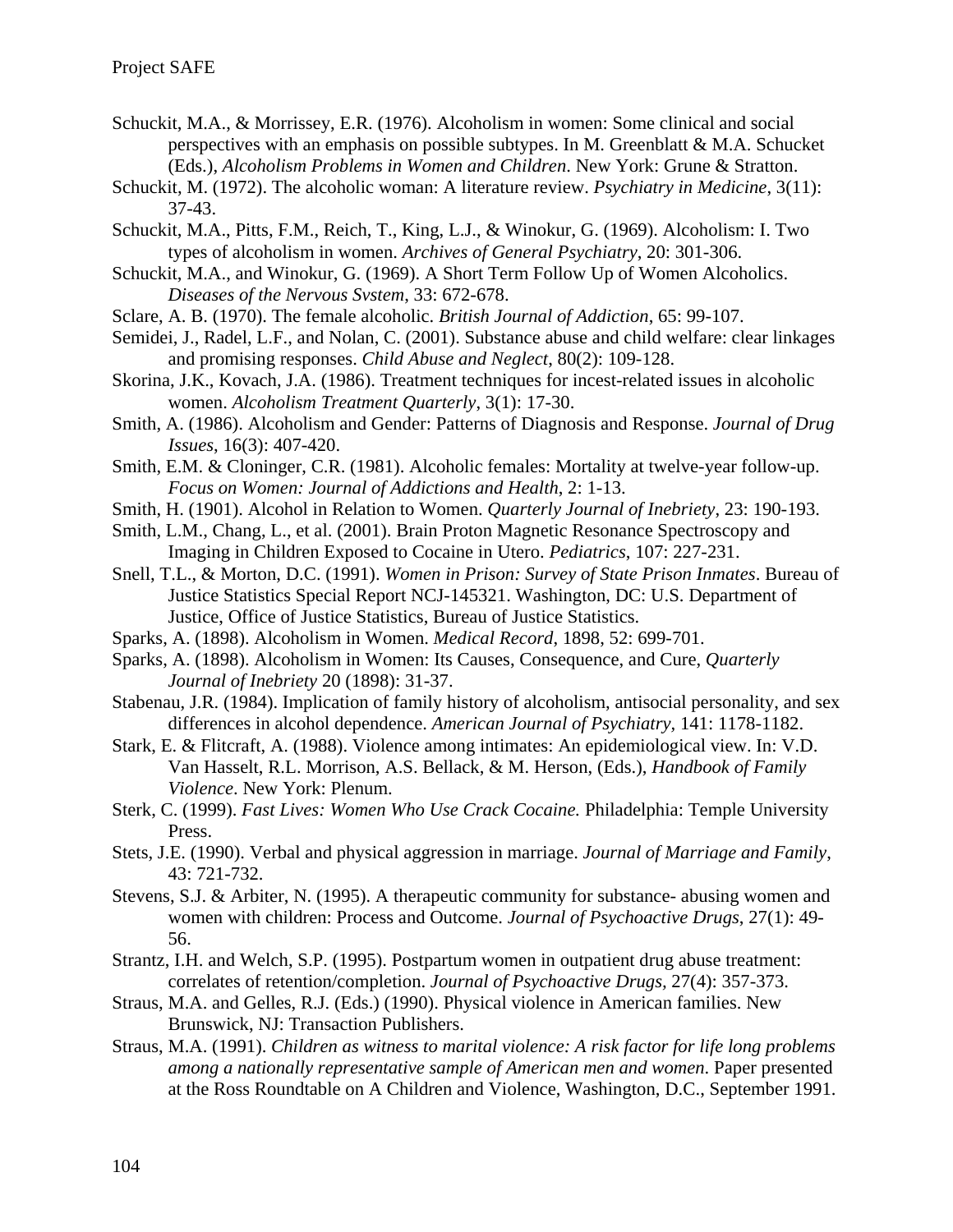- Strauss, M.E., et al. (1975). Behavior of narcotics-addicted newborns. *Child Development*, 46: 887-893.
- Sutker, P.E. (1982). Acute alcohol intoxication: Mood changes and gender. Paper presented at the 13<sup>th</sup> Annual Medical-Scientific Conference of the National Alcoholism Forum, Washington, D.C., (April).
- Swan, Neil (1998). Exploring the role of child abuse in later drug abuse: Researchers face broad gaps in information. *NIDA Notes, 13 (2).* Rockville, MD: National Institute on Drug Abuse.
- Thom, B. (1984). Process approach to women's use of alcohol services. *British Journal of Addiction*. 79(4): 377-382.
- Thompson, K. and Wilsnack, R. (1984). Drinking and Drinking problems among female adolescents: Patterns and influences. In: S.C. Wilsnack, and L. Beckman, (Eds.) *Alcohol Problems in Women: Antecedents, Consequences, and Intervention* (pp. 37-65). New York: Guilford Press.
- Thornton, C., and Carter, J. (1988). Treating the Black female alcoholic: Clinical observations of Black therapists. *Journal of National Medical Association*, 80: 644-647.
- Toneatto, A., Sobell, L.C., & Sobell, M.B. (1992). Gender issues in the treatment of abusers of alcohol, nicotine, and other drugs. *Journal of Substance Abuse*, 4: 209-218.
- Trinh, C. (1998). The role of social support in the lives of pregnant women in recovery. In B.R. Sherman, with L.M. Sanders & C.Trinh (Eds.). *Addiction and Pregnancy: Empowering Recovery through Peer Counseling* (pp. 107-191). Westport, CT: Praeger Publishers.
- Underhill, B.L. (1986). Issues Relevant to Aftercare Programs for Women. *Alcohol Health and Research World*, 11(1): 46-47, 73.
- U.S. Department of Health and Human Services, Children's Bureau (1996). *Third National Incidence Study of Child Abuse and Neglect*. Washington, D.C.: U.S. Government Printing Office.
- U.S. Department of Health and Human Services (1999). *A Report to Congress on Substance Abuse and Child Protection*. Washington, D.C.: Government Printing Office.
- Uziel-Miller, N. & Lyons, J.S. (2000). Specialized substance abuse treatment for women and their children: An analysis of program design. *Journal of Substance Abuse Treatment*, 19: 355-367.
- Rachel, V. (1985). *Woman like you: Life stories of women recovering from alcoholism and addiction*. New York, New York: Harper and Row Publishers, (223 p.)
- Van Den Bergh, N. (1991). Having bitten the apple: A feminist perspective on addictions. In N. Van Den Bergh (Ed.), *Feminist perspectives on addictions.* New York: Springer Publishing Co.
- Van Den Bergh, N. (1991). A feminist perspective on addictions. *Alcohol & Recovery*. July/August.
- Vannicelli, M. (1984). Barriers to Treatment of Alcohol. *Actions/Misuse*, 5(1): 29-37. Belmont, MD: Appleton Treatment Center, Outpatient Service.
- Vannicelli, M. (1986). Treatment considerations. In: *Women and alcohol: Health related issues*. Research Monograph No. 16. Washington, DC: U.S. Government Printing Office,(pp. 130-153).
- Vannicelli, M., Nash, L. (1984). Effect of sex bias on women's studies in alcoholism. *Alcoholism: Clinical and Experimental Research*, 8: 334-336.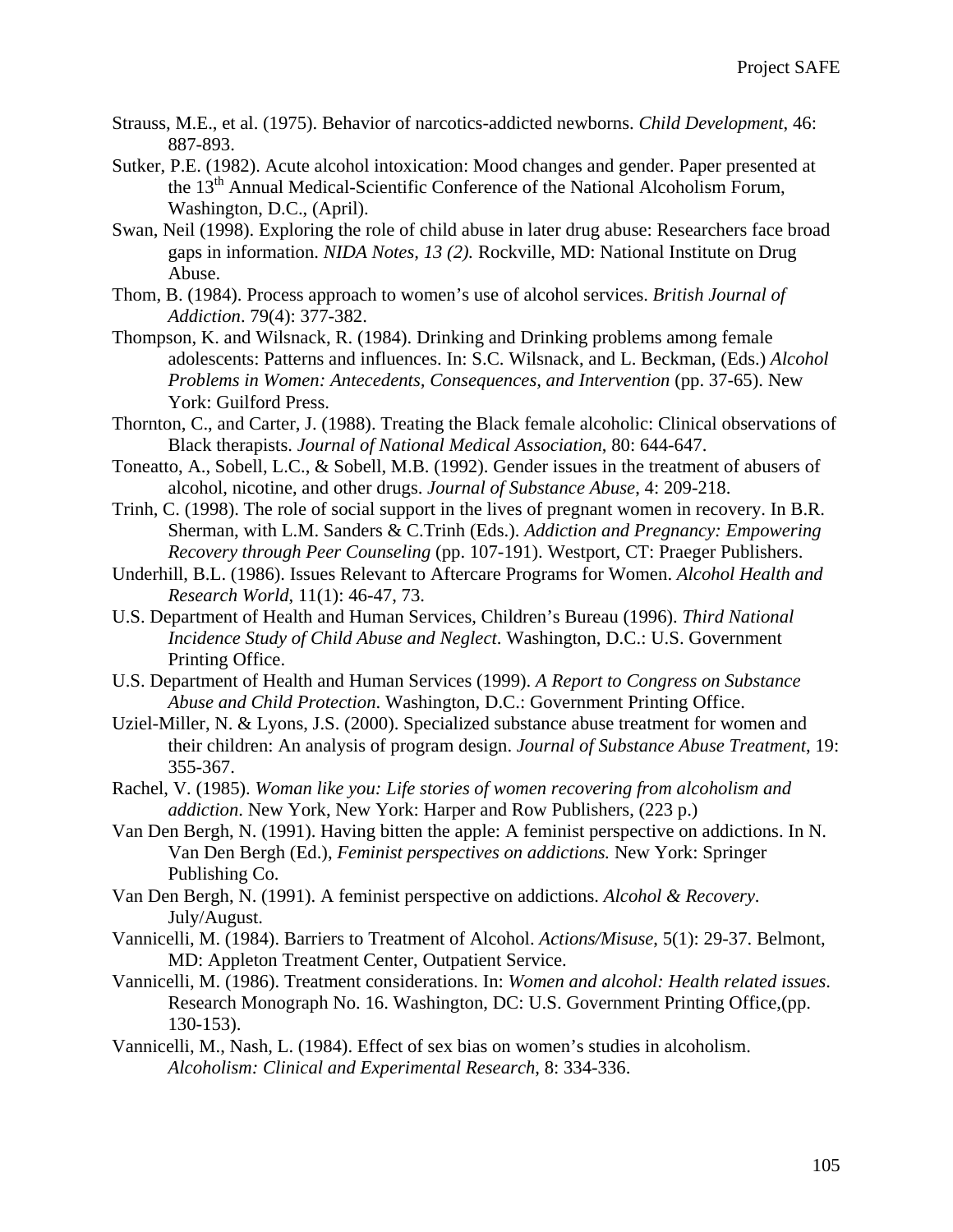- Volpe, J., & Hamilton, G. (1982-1983). How women recover: Experience and research observations. *Alcohol Health and Research World,* 7(2): 28-39.
- Vourakis, C. (1989). *The Process of Recovery for Women in Alcoholics Anonymous: Seeking Groups Like Me.@* Ph.D. Dissertation, San Francisco: University of California.
- Wallen, J. (1992). A comparison of male and female clients in substance abuse treatment. *Journal of Substance Abuse Treatment*, 9: 243-248.
- Watson, R.R. (1994). *Addictive Behaviors in Women.* Totowa, NJ: Humana Press.
- Webber, R. (1991). Cocaine dependence and compulsive sexuality. *American Journal of Preventive Psychiatry and Neurology*, 3(1): 50-53.
- Wechsberg, W.M. & Cavanaugh, E.R. (1998). Differences found between women injectors in and out of treatment: Implications for interventions. In:. S.J. Stevens and H.K. Wexler (Eds.) *Women and Substance Abuse: Gender Transparency*, pp. 63-79; and *Drugs & Society*, 13(1/2): 63-79.
- Wechsberg, W.M., Craddock, S.G., & Hubbard, R.L. (1998). How are women who enter substance abuse treatment different than men?: A gender comparison from the Drug Abuse Treatment Outcome Study (DATOS). In:. S.J. Stevens and H.K. Wexler (Eds.) *Women and Substance Abuse: Gender Transparency*, pp. 63-79; and *Drugs & Society*, 13(2): 97-115.
- Wechsberg, W.M. (1995). Strategies for working with female substance abuse clients. In B. Brown (Ed.), *Substance abuse treatment in the era of AIDS* (pp. 119-152). Rockville, MD: Center for Substance Abuse Treatment.
- Wechsberg, W.M., Craddock, S.G., & Hubbard, R.L. (1994). *Preliminary findings: Gender differences among those entering methadone treatment.* Presented at the National Methadone Conference, Washington, DC, April 21.
- Weisner, C. & Schmidt, L. (1992). Gender disparities in treatment for alcohol problems. *Journal of the American Medical Association, 268*(14): 1872-1876.
- Welez, M., Svikis, D., Jansson, L.M., Haug, N., Wells, K., & Golden, A. (1996). Parenting knowledge among drug-abusing women. In L.S. Harris (Ed.), *Problems of drug dependence, 1995: proceedings of the 57th annual scientific meeting. NIDA Research Monograph* (Vol. 161). Rockville, MD: National Institute on Drug Abuse.
- Weisner, C. and Schmidt, L. (1992). Gender disparities in treatment for alcohol problems. *Journal of the American Medical Association,* 268(14): 1872-1876.
- Wells, K.D. (1986). Recovering Black Female Alcohol Abusers' Perceptions Regarding the Contribution of Selected Factors in the Maintenance of Their Sobriety. Rutgers University – The State University of New Jersey, New Brunswick. *Dissertation Abstracts International*, 47(4): 1750-B.
- White, W. (1998). *Slaying the Dragon: The History of Addiction Treatment and Recovery in America*. Bloomington, IL: Chestnut Health Systems.
- White, W. (1990). *PROJECT SAFE Program Manual.* Chicago, IL: Illinois Department of Children & Family Services.
- White, W. and Chaney, R. (1993). *Metaphors of Transformation: Feminine and Masculine.* Bloomington, IL: A Lighthouse Institute Monograph.
- White, W., Woll, P. and Godley, S*.* (1997)*. The Delivery and Supervision of Outreach Services to Women*. Chicago, IL: Illinois Department of Alcoholism and Substance Abuse.
- Widom, C.S. (1989). *The intergenerational transmission of violence.* New York: Harry Frank Guggenheim Foundation.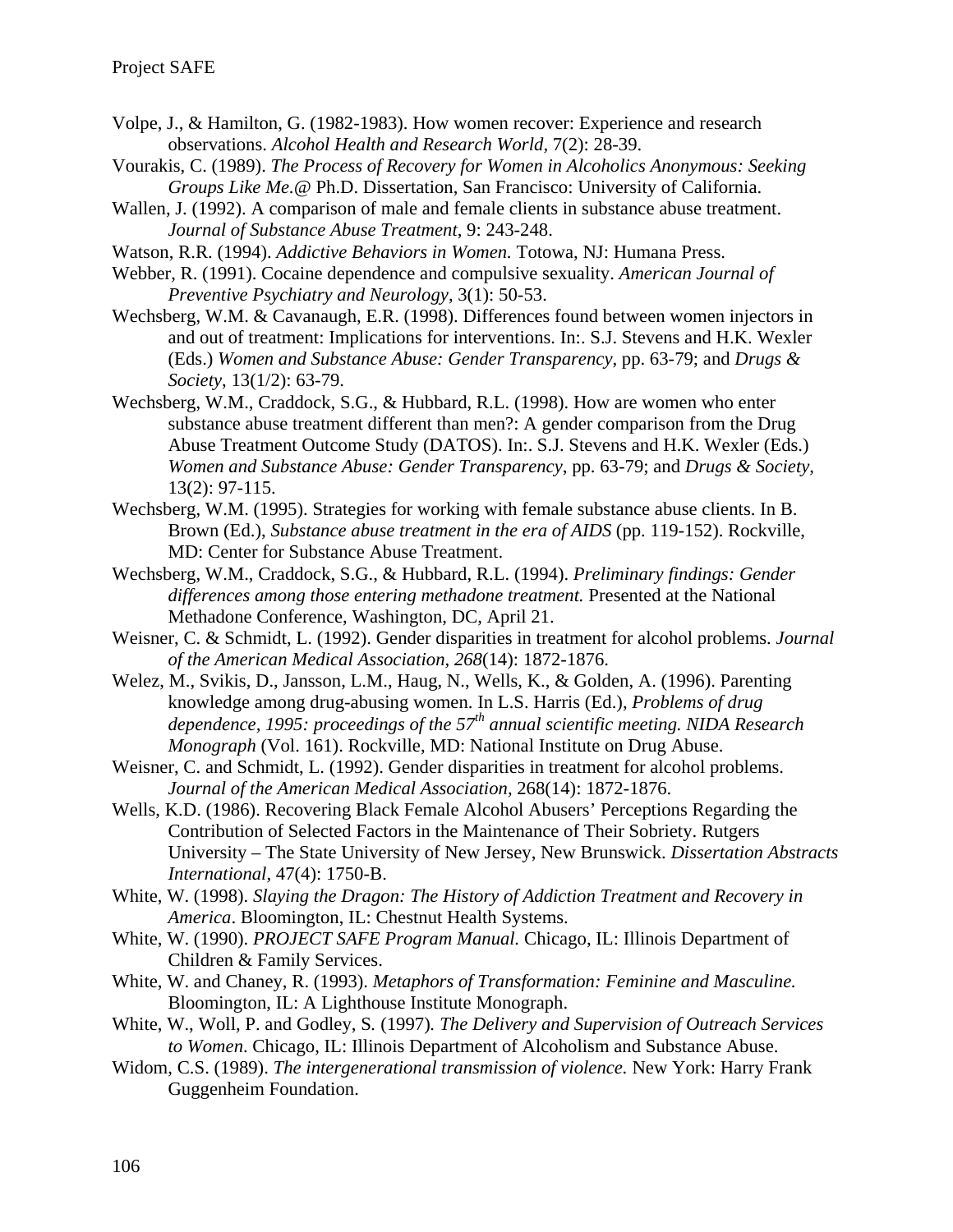- Wiebel, W. (1990). Identifying and gaining access to hidden populations. The collection and interpretation of data from hidden populations. *NIDA Research Monograph #98.* Rockville, MD: National Institute on Drug Abuse.
- Willet, W.C. et al.(1987). Moderate alcohol consumption and risk of breast cancer. *New England Journal of Medicine*, 316: 1174-1180.
- Williams, C.N. (1982). Differences in child care practices among families with alcoholic fathers, alcoholic mothers, and two alcoholic parents. Unpublished doctoral dissertation, The Florence Heller Graduate School, Brandeis University.
- Williams, C.N. (1987). Childcare practices in alcoholic families: Findings from a neighborhood detoxification program. *Alcohol Health & Research World*, 11(4): 74-77, 94.
- Williams, R., Saunders, J.B. (1983). Genetics of alcoholism: Is there an inherited susceptibility to alcohol-related problems? *Alcohol and Alcoholism*, 18(3): 189-217,
- Williams, R.R., Horm, J.W. (1977). Association of cancer sites with tobacco and alcohol consumption and socioeconomic status of patients: Interview study from the third National Cancer Survey. *Journal of the National Cancer Institute*, 58: 525-547.
- Wilsnack, S.C. (1991). Barriers to treatment for alcoholic women. *Addiction & Recovery*, (July/August).
- Wilsnack, S.C., Klassen, A.D., Schur, B.E., et al. (1991). Predicting onset and chronicity of women=s problem drinking: A five year longitudinal analysis. *American Journal on Public Health*, 81: 305-317.
- Wilsnack, S. and Beckan, L., (Eds.) (1984). Alcohol Problems in Women. New York: The Guilford Press.
- Wilsnack, R.W., Wilsnack, S.C., Klassen, A.D. (1987). Antecedents and consequences of drinking and drinking problems in women: Patterns from a U.S. national survey. In: P.C. Rivers, (Ed.), *Alcohol and Addictive Behavior*, Lincoln, NE: University of Nebraska Press, (pp. 85-158).
- Wilsnack, S. (1989). Women at high risk for alcohol abuse. *The Counselor*, 20: 16-17.
- Wilsnack, S.C. (1976). The impact of sex roles on women's alcohol use and abuse. In M. Greenblatt & M.A. Schuckit (Eds.), *Alcoholism Problems in Women and Children*. New York: Grune & Stratton.
- Wilsnack, S.C., Wilsnack, R.W., Klassen, A.D. (1986). Epidemiological research on women's drinking, 1978-1984. In: Women and Alcohol: Health Related Issues. Proceedings of a Conference, May 23-24, 1984. NIAAA Research Monograph No. 16, Rockville, MD: National Institute on Alcohol Abuse and Alcoholism, (pp. 1- 68).
- Wilsnack, S. C. (1973) Sex role identity in female alcoholism. *Journal of Abnormal Psychology,* 82(2): 253-261.
- Widom, C.S. (1989). *The intergenerational transmission of violence*. New York: Harry Frank Guggenheim Foundation.
- Wolfe, D. A., Zak, L., Wilson, S., and Jaffe, P. (1986). Child witnesses to violence between parents: Critical issues in behavioral and social adjustment. *Journal of Abnormal Child Psychology*, 14: 95-104.
- Women Alcoholics Have a Tougher Fight. (1945, May). *AA Grapevine,* 1(12): 3.
- *Women and Alcohol: Health Related Issues*. (1986). Proceedings of a Conference, May 23-24, 1984. NIAAA Research Monograph No. 16, Rockville, MD: National Institute on Alcohol Abuse and Alcoholism.
- Women in AA Face Special Problems. (1946, Oct). *AA Grapevine,* 3(5): 1,6.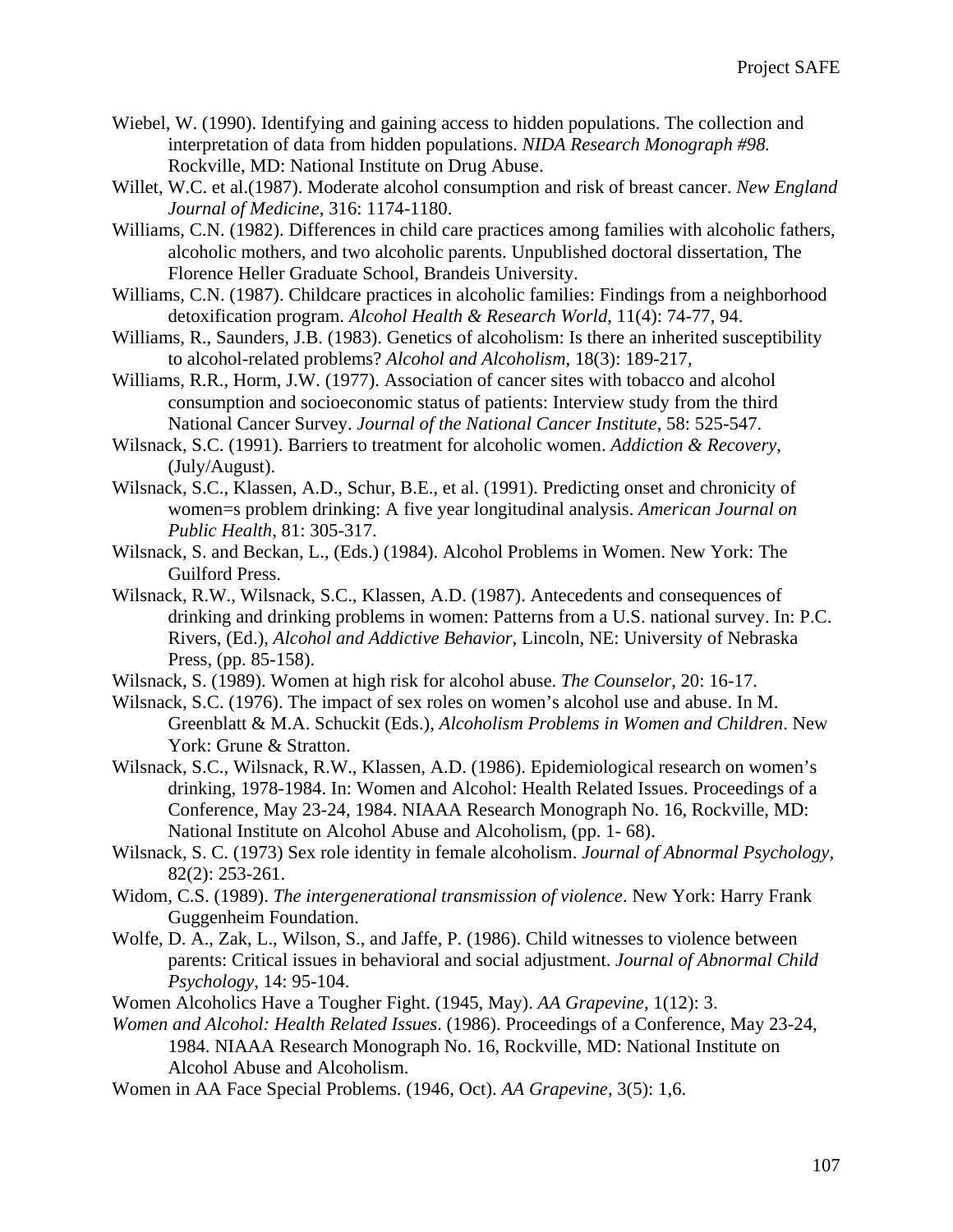- *Women As a Special Population: Issues in Substance Abuse Programs*. (1982). Bangor, Maine: Eastern Regional Council on Alcohol and Drug Abuse.
- Woodhouse, L.D. (1990). An exploratory study of the use of life history methods to determine treatment needs for female substance abusers. *Response*, 13(3): 12-15.
- Young, N. (1997b). Effects of alcohol and other drugs on children. *Journal of Psychoactive Drugs*, 29(1): 23-42.
- Young, N., Gardner, S & Dennis, K (1998). *Responding to alcohol and other drug problems in child welfare: Weaving together policy and practice.* Washington, D.C.: CWLA Press.
- Zankowski, G.L. (1987). Responsive programming: Meeting the needs of chemically dependent women. *Alcoholism Treatment Quarterly,* 4(4).
- Zubretsky, T.M. & Digirolamo, K.M. (1996). The false connection between domestic violence and alcohol. In: A.R. Roberts, (Ed.), *Helping Battered Women*. New York: Oxford University Press.
- Zuckerman, B., & Frank, D.A. (1992). "Crack kids": Not broken. *Pediatrics,* 89: 337-339.
- Zuckerman, B, et al. (1989). Effects of Maternal Marijuana and Cocaine Use on Fetal Growth. *New England Journal of Medicine*, 320: 762-768.
- Zweben, J.E. (1996). Psychiatric problems among alcohol and other drug dependent women. *Journal of Psychoactive Drugs*, 28(4): 345-354.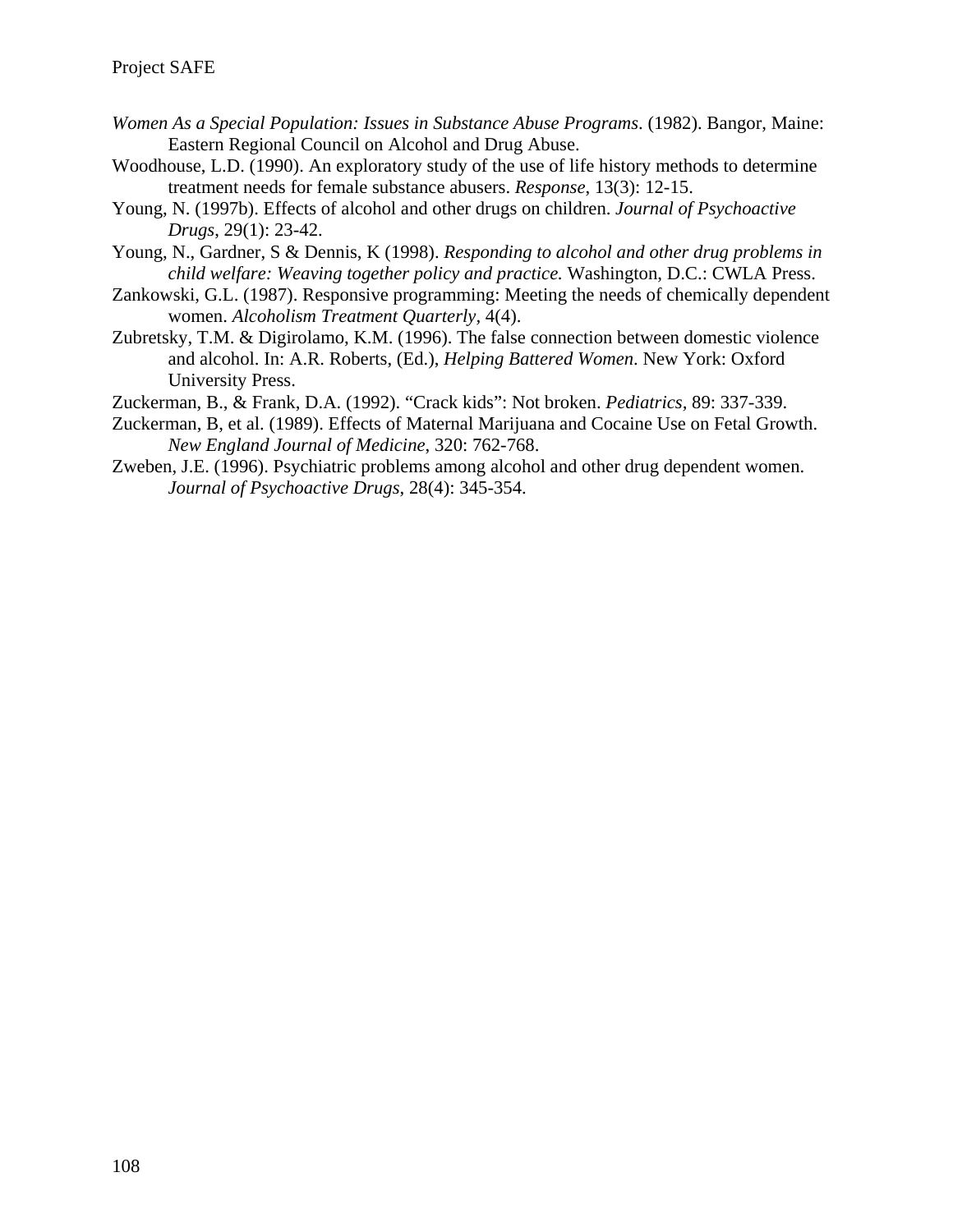Project SAFE

# APPENDIX A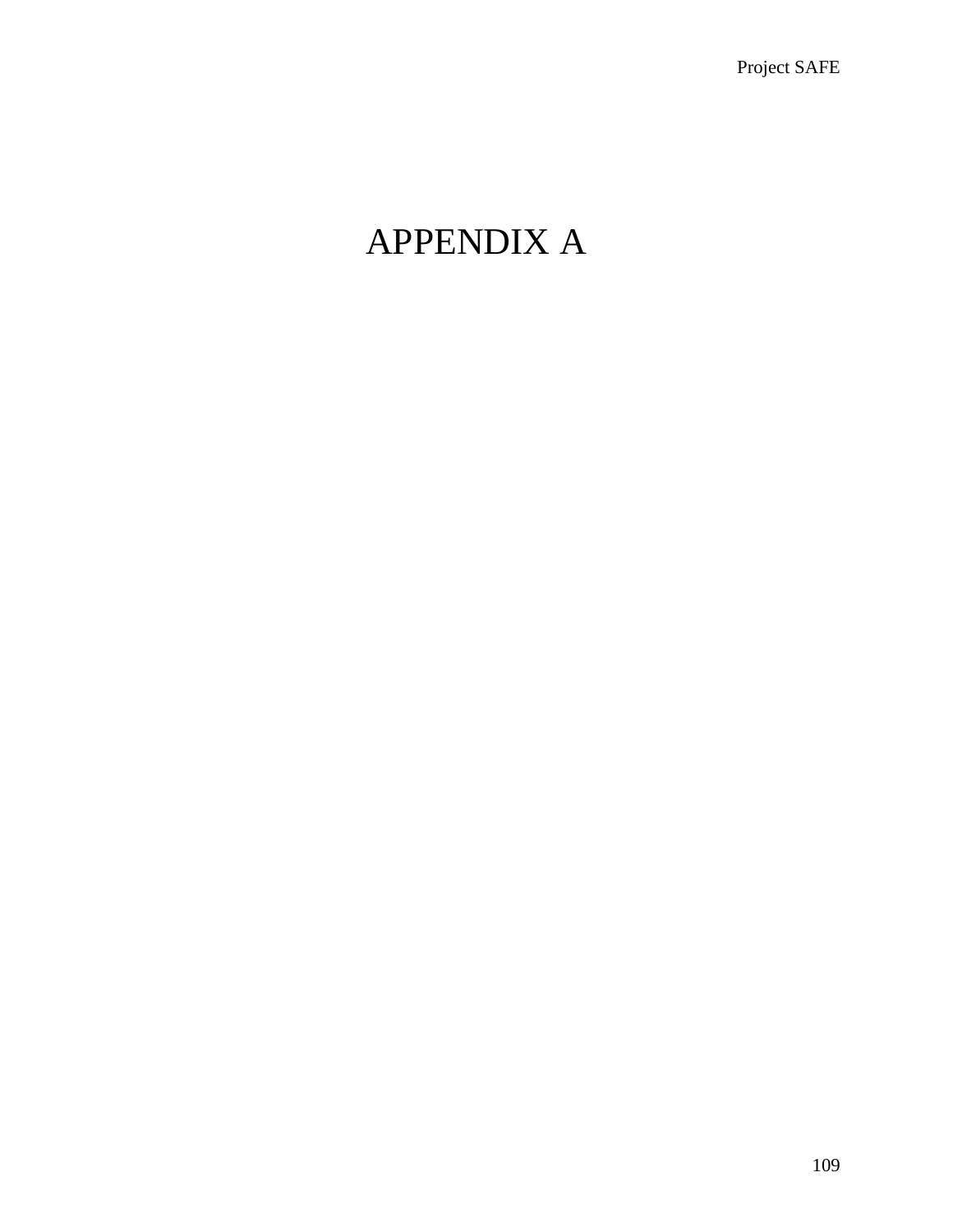## **Why Gender-Specific, Family-focused Addiction Treatment? A Review of the Research Literature**

#### **A.1 Addiction in Women**

*The social, emotional, and economic conditions in women's lives provide the context in which chemical dependency develops and in which a woman and her family can recover*. –Finkelstein, 1993

*The existing treatment models used with women have largely been developed by and for men and continue to be refined on the basis of research largely conducted on male subjects. Little attention has been paid to any psychological and physiological differences between men and women, or the socio-political context of women's lives*. –Copeland, Hall, Didcott, and Biggs, 1993

*Women and children require services that relate to their lives as family and community members, are preventive in nature, and offer support on a long-term basis*. –Finkelstein, 1994

*The primary barriers to the provision of more women-oriented services are theoretical, administrative and structural, and also involve policy and funding decisions*. –Reed, 1987

*Women-oriented drug dependence treatment services are defined as those that (a) address women's treatment needs; (b) reduce barriers to recovery from drug dependence that are more likely to occur for women; (c) are delivered in a context compatible with women's styles and orientations and is safe from exploitation; and (d) take into account women's roles, socialization and relative status within the larger culture* (Reed, 1987, p. 151).

Alcohol- and other drug-related problems in women first appeared in the United States in tandem with the dramatic increase in per capita alcohol consumption between 1780 and 1830 and a parallel increase in opium and morphine consumption in the following decades (Rorabaugh, 1979; Musto, 1973). Public recognition of these problems sparked the American temperance movement, drug control legislation, and the creation of an elaborate network of inebriate homes, inebriate asylums and addiction cure institutes. More than 400 women were on the waiting list when the nation's first inebriate asylum opened in New York in 1864. Five years later, the first facility specializing in the treatment of alcohol and drug dependent women, the Martha Washington Home of Chicago, was opened (White, 1998).

The addiction medicine literature of the nineteenth century gave considerable attention to the special needs of addicted women, but this recognition was lost in the larger demise of the treatment system in the opening decades of the twentieth century. When the professional field of addiction treatment was reborn in the middle decades of the twentieth century, little attention was given to the needs of women until the mid-1970s and 1980s when the National Institute on Alcohol Abuse and Alcoholism and the National Institute on Drug Abuse began sponsoring research on women and earmarking funds specifically to meet the treatment needs of addicted women. In the last three decades of the twentieth century, an unprecedented amount of research has documented gender differences in etiology, patterns of use, onset, stages, obstacles to treatment, treatment needs, and pathways and styles of addiction recovery. This same research has explored the impact of alcohol and drug addiction on the family and has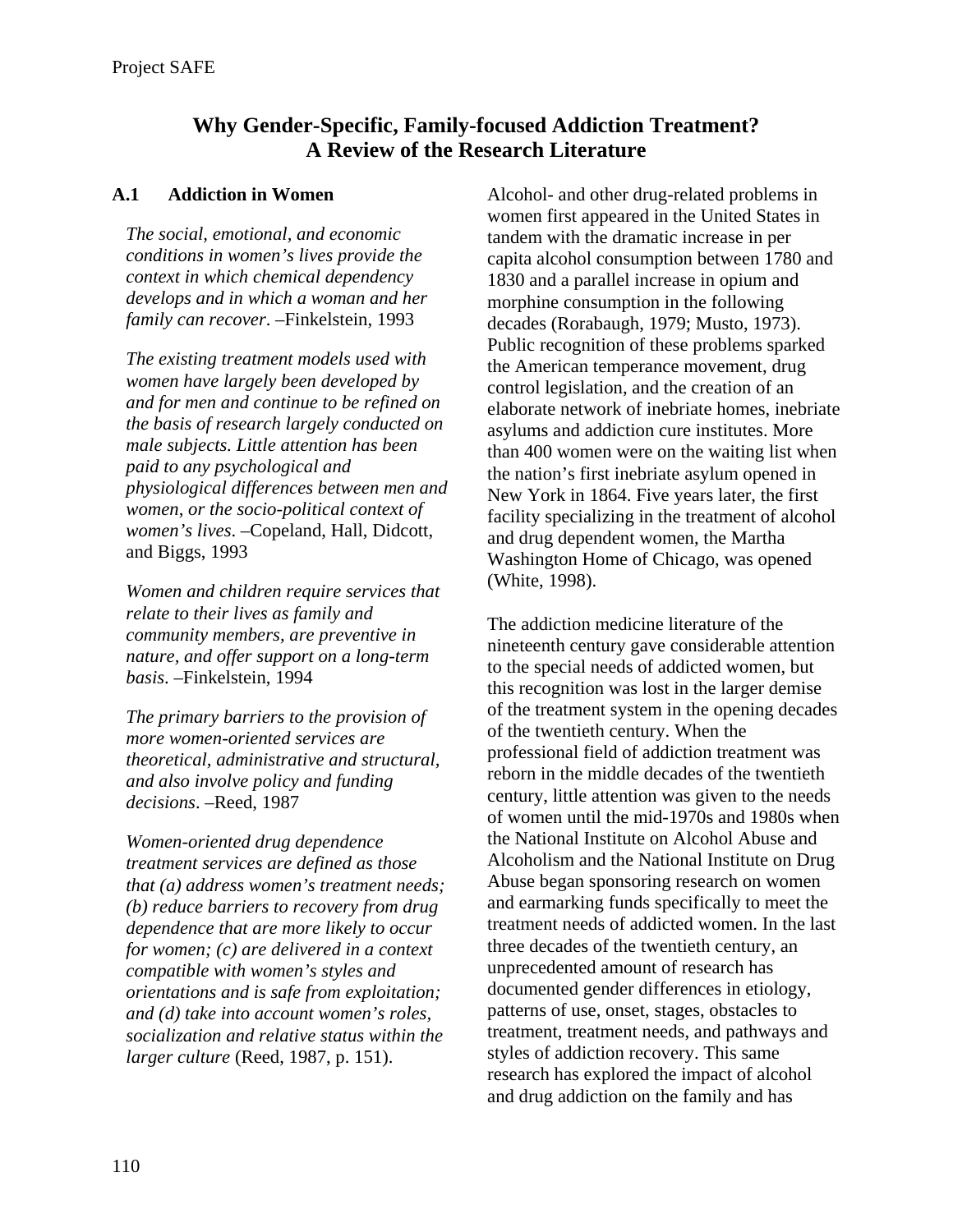evaluated addiction treatment approaches designed to enhance family functioning and parent-child relationships.

This appendix will provide a brief review of why there is a need for gender-specific, family-focused treatment models such as Project SAFE. Readers wishing to place this research and Project SAFE in historical context are encouraged to review *Defining Gender-specific Addiction Treatment Recovery: Historical Milestones* in Appendix C.

## **Limits of Knowledge**

Research on alcohol and drug-related problems in women remains in its infancy, despite significant advances of recent decades. Although the number of female alcoholics in the United States has been estimated at 5 million, a 1987 review of alcoholism research (Vannicelli, 1987) identified only 3,278 women who had been included in alcoholism research studies in the preceding 29 years! That same year, Harrison and Belille (1987) reviewed the published evaluations of alcoholism treatment and found that only eight percent of participants of these studies were women. The historical exclusion of women from such studies came on such grounds as the following rationale for their exclusion in a 1976 follow-up study of alcoholics.

<span id="page-116-1"></span><span id="page-116-0"></span>*The 25 women were excluded because of the special problems women pose in longrange follow-up studies: they change their names at marriage, and divorce and remarriage are more prevalent among alcoholic women than among men; fewer women drive cars, and fewer of them are therefore listed with the State Motor Vehicle Bureau; their telephone numbers are more likely to be listed under their husbands' names. All of these factors compound the problems of locatability.*

(Hyman, 1976, pp. 614-615)

The good news is that the number and quality of studies of addiction and recovery among women are increasing. These studies are generating findings with significant implications for the design of intervention programs. What follows are highlights of research that has particular relevance to the design and operation of Project SAFE in Illinois.

## **Consumption**

Alcohol consumption among adult and adolescent women increased in the 1960s and 1970s and then stabilized following a brief increase in binge drinking, primarily among younger women (Gomberg, 1993; Thompson and Wilsnack, 1984). Drinking patterns of adolescent women pose multiple risks: among  $12<sup>th</sup>$  grade students, 1.1 percent of females report daily drinking and 23.5 percent report drinking to intoxication (i.e., consumption of five or more drinks in one drinking session) at least once within the past month (Johnson, et. al., 2001), 5.8 percent of female high school seniors report driving after consuming 5 or more drinks, and 11.8 percent riding in a car with an intoxicated driver (Johnston, et. al., 1999).

Within the U.S. population 12 years of age and over, 13.5 percent of females and 28.3 percent of males report "binge drinking,"<sup>[1](#page-116-0)</sup> while 2.7 percent of females and 8.7 percent of males report "heavy drinking."<sup>[2](#page-116-1)</sup> This gender discrepancy is most pronounced among those 26 and older, and decreases steadily as age

 <sup>1</sup> Binge drinking is defined here as the consumption of 5 or more drinks on the same occasion on at least one day in the past month. <sup>2</sup> Heavy drinking is defined here as consumption of 5 or more drinks on the same occasion on at least five days within the past month. All "heavy drinkers" are also, by definition, "binge drinkers."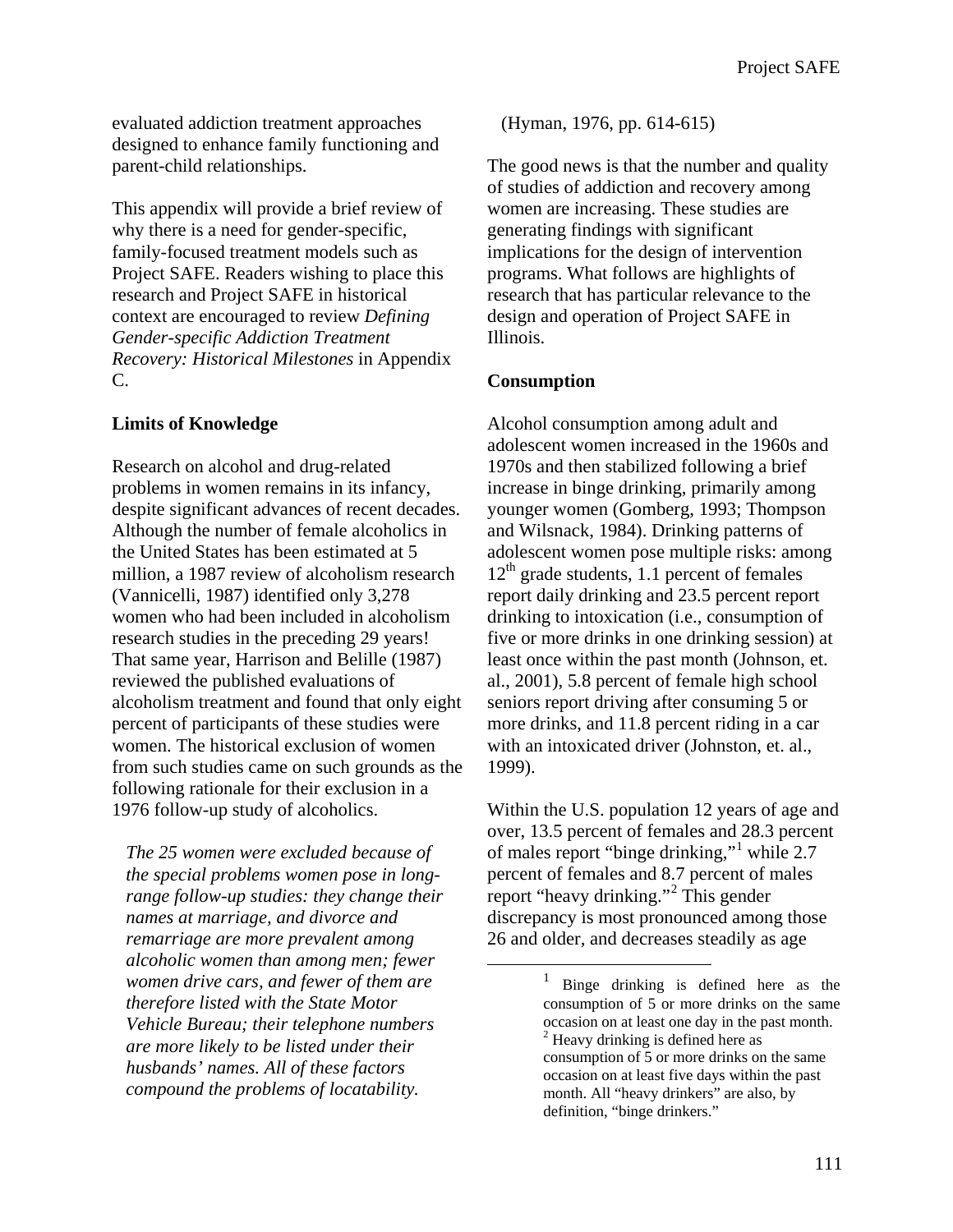declines. Within the same population, 5.0 percent of females and 7.7 percent of males report using an illicit drug at some point over the past month (SAMHSA, 2001b). Once again, the "gender gap" is most pronounced among those 26 and older, with rates becoming more similar as age declines (SAMHSA, 2001b). When the use of specific illicit drugs in the past year is considered, men are more likely than women to have used marijuana, cocaine and heroin, although this pattern does not apply to all age groups. Females between the ages of 12 and 17, for example, are more likely than males to have used cocaine and/or heroin (SAMHSA, 1997). With regard to the nonmedical (illicit) use of psychotherapeutic substances, $3$  though, the rates of female use (1.7 percent) and male use (1.8 percent) are similar (SAMHSA, 2001). Women, however, consume the vast majority of legally prescribed psychotherapeutic substances. Specifically, women consume 60 percent of all prescribed tranquilizers, 71 percent of all antidepressants, and 80 percent of all amphetamines prescribed in the United States (Davis, 1990). Women far outnumber men in the number of drug-related emergency room admissions related to tranquilizers, nonnarcotic analgesics, antidepressants, and sedatives (SAMHSA, 2001a).

Older women are more likely than younger women to consume only alcohol (Harrison and Belille, 1987) or to consume alcohol and prescription drugs. Younger women are more likely to combine alcohol and illicit drugs (Lex, 1994). A high percentage of alcoholics and addicts are also addicted to nicotine–a fact that dramatically elevates the morbidity and mortality of this group. Many females report weight management as a factor in the onset of smoking and a deterrent to quitting (Blume, 1992).

There are many promotional forces for AOD consumption among women. Since the early patent medicine days, the pharmaceutical industry has pitched its products directly to women and the physicians who prescribe to for them. Alcohol and tobacco advertisers have targeted women with special products and special appeals—appeals linking these products to beauty, wealth, social popularity, sophistication and, perhaps most offensively, with liberation ("You've come a long way, Baby!") (Jacobson, Hacker, & Atkins, 1983).

## **Risk of Addiction**

There is a higher incidence of alcoholism in men than in women—a pattern probably influenced by multiple factors. The best current estimate of a sex ratio for alcoholism is 2:1 to 3:1 (male to female) (Goodwin, 1988; NIAAA, 1990). This preponderance of men can also be seen among those addicted to nicotine and those addicted to illicit drugs. Women make up a higher portion of those dependent upon prescribed psychoactive drugs.

Historically, the addictions field reported that men were more likely than women to inherit a predisposition to alcoholism (Goodwin, 1988). Some studies indicate that women may be at greater risk if they have alcoholic mothers, suggesting that the transmission of risk was sex-linked (Cloninger, 1981; Bohman, et al., 1981). This portrayal of a limited role of genetics in female alcoholism has been challenged by the largest twin study on the heritability of alcoholism which concluded that 50-61 percent of the risk of female alcoholism is genetically influenced (Kendler, et al., 1992)

Many addicted women present for treatment with multiple etiological factors including increased genetic risk indicated by a high

<span id="page-117-0"></span> $\frac{1}{3}$ <sup>3</sup> Psychotherapeutic substances include prescription sedatives, pain killers, antidepressants, stimulants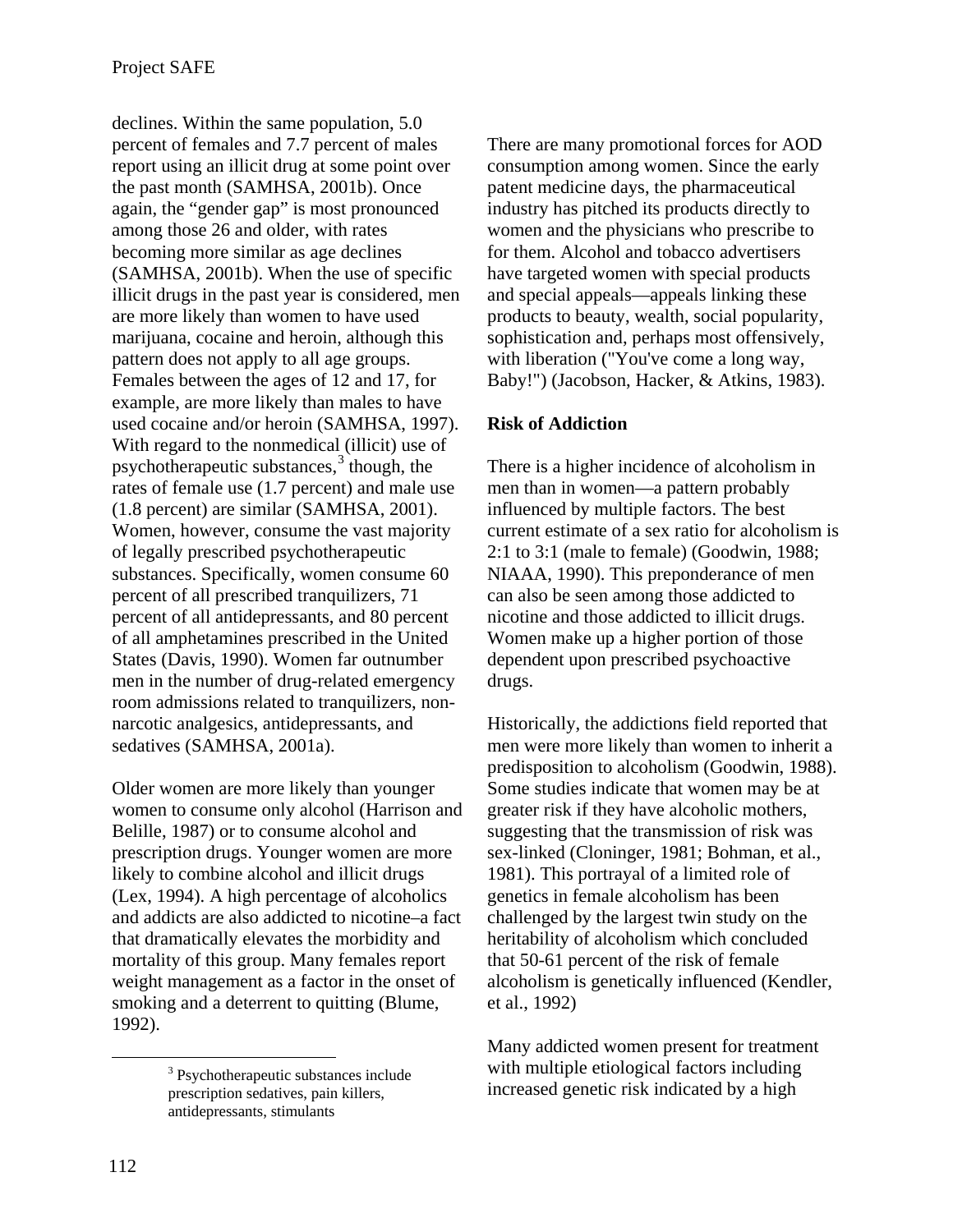incidence of familial addiction; a history of physical and sexual abuse; a history of emotional deprivation, and anxiety and depression that make frequent mood alteration desirable; and affiliation with social groups which promote excessive drinking.

#### **Onset of Addiction**

The onset of alcohol and cocaine addiction in women is much more likely to be associated with a particular life event than such onset for men (Curlee, 1969; Griifin, et al., 1989). Events frequently associated with the onset of female addiction include childbirth, breast removal, hysterectomy, family problems, divorce, or the loss of a parent, spouse, or child through death (Rathbone-McCuan & Roberds, 1980). Incest and rape have also been identified as common precipitants of alcohol and other drug problems among women (Volpe and Hamilton, 1982-83).

Women experience the onset of drinking problems at a later age than do men (Beckman and Amaro, 1986)

## **Patterns of Addiction**

There are many clinically relevant gender differences in alcohol and other drug addiction. The course of addiction in women is different than men in its symptomotology and is marked by a faster progression–the latter often referred to as "telescoping" (Smith and Cloninger, 1981). Such accelerated effects were first noted in women addicted to alcohol (Corrigan, 1980; Hesslebrock, et al., 1985; Stabenau, 1984) who seemed to become physically addicted to alcohol more rapidly than did men (Spiegel, 1986). Later studies also discovered that women become addicted to heroin faster than do men (Hser, et al., 1990) and that women addicted to cocaine reported earlier onset of use, higher rates of daily cocaine use, higher risk methods of

cocaine ingestion (smoking or intravenous), more concurrent alcohol use, and earlier age of entry into treatment (Griffin et al., 1989; Wechsberg, et al., 1998; McCance-Katz, et al., 1999).

In spite of the severe medical consequences of alcoholism in women, women alcoholics consume less alcohol that do male alcoholics and report less daily drinking and binge drinking (Blume, 1992). The phases of alcoholism are less distinct (Lisansky, 1957) and the symptoms and stages of alcoholism differ somewhat for women. Some documented early stage symptoms for men constitute late stage symptoms for women (James, 1975). These patterns are also influenced by age. Women alcoholics begin drinking later than do alcoholic men and lose control over their drinking at a later age (Fort & Porterfield, 1961).

Addicted women are more likely than men to be using other drugs in conjunction with beverage alcohol. They frequently present patterns of multiple concurrent and/or sequential drug use (Edwards, 1985; Celentano and McQueen, 1984). Multiple drug use places women at a higher risk for cross-addiction, toxic drug interactions and fatal overdoses.

Women are more likely to drink secretly at home (JAMA, 1973). In a study of 603 alcoholic women, only 2 percent reported any significant drinking outside the home (Kirkpatrick, 1986). This may differ by social class, ethnicity, and sexual orientation.

#### **Alcohol/Drug Metabolism**

There are many pronounced differences between men and women and their relationship to alcohol. Women reach higher peak blood alcohol levels than men even when weight differences are considered (Jones & Jones, 1976). This may be related to the fact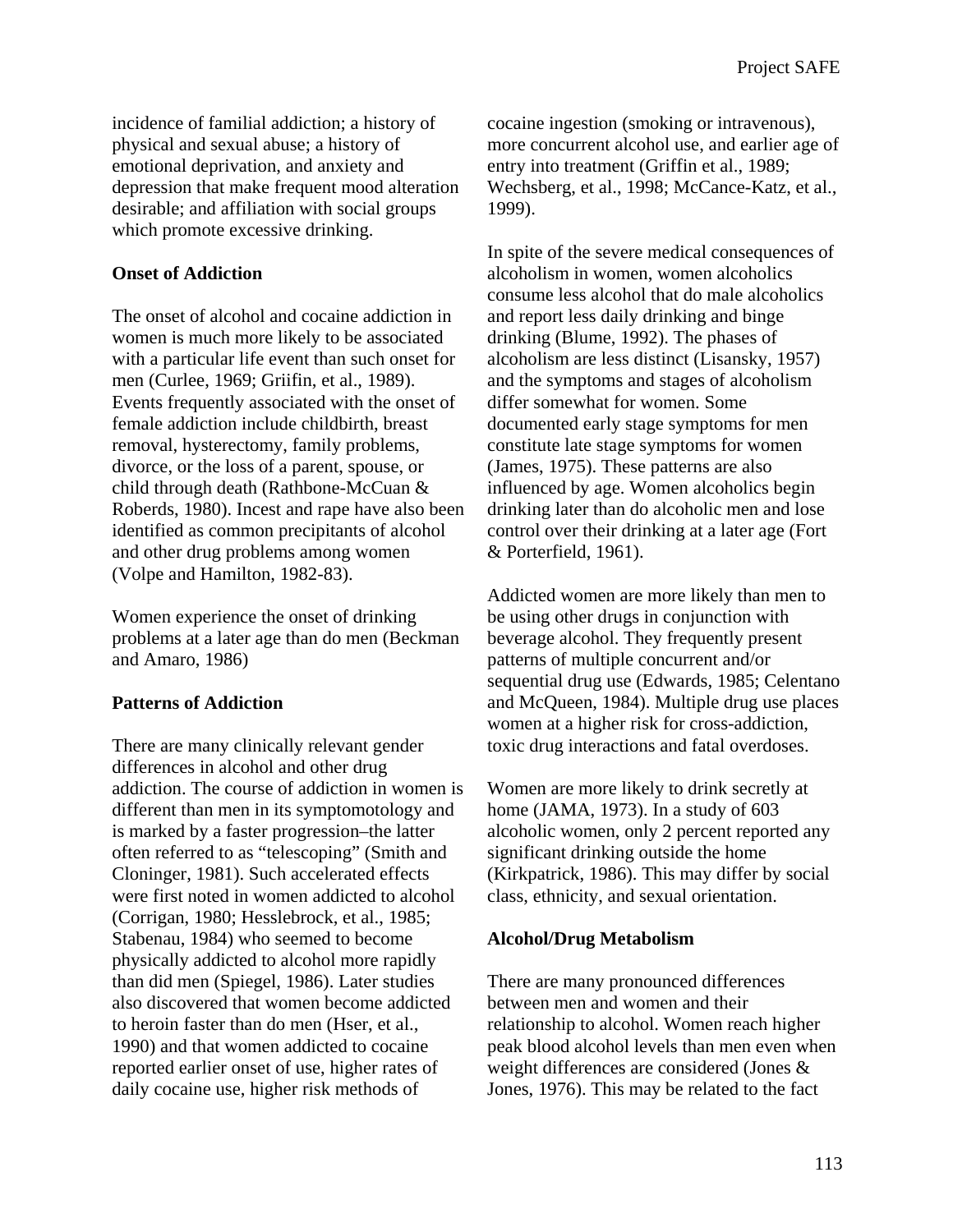that women have lower mean body water volume than men (creating higher alcohol concentrations) and greater difficulties metabolizing alcohol (resulting from lower levels of the gastric alcohol dehydrogenase required in the metabolism of alcohol) (Lex, 1991; Blume, 1992). Blood alcohol levels for women vary across phases of the menstrual cycle. Women report becoming most intoxicated before onset of menstrual flow and least intoxicated immediately after onset. Such variation is minimized for women taking oral contraceptives (Jones & Jones, 1976; Sutker, 1982). The onset and intensity of binge drinking has also been linked to pre-menstrual distress (Belfer, et al., 1971; Rusell and Czarnecki, 1986).

Women develop alcohol-related physical problems faster than do men. Women develop many complications of alcoholism, i.e. liver disease (alcoholic hepatitis with and without cirrhosis), hypertension, anemia, gastrointestinal hemorrhage, and ulcers after shorter periods of drinking and at lower levels of alcohol intake than men (Gearhart, 1991; Gomberg, 1993). The increased risk of cirrhosis for women may be influenced by the effects of estrogen on liver functioning (Galambos, 1972). The risks for alcoholic cirrhosis and cancers of the head and neck are elevated for women who consume more than 2-5 drinks per day (Wilsnack, 1984).

Alcoholic women also often report chronic obstetrical and gynecological problems (Wilsnack, 1973). In studies to identify high risk indicators of female alcoholism, menstrual difficulties (cessation of menstruation, irregular menses, painful menstruation), chronic pelvic pain problems, infertility, and high incidence of unsuccessful pregnancies were included in the at-risk profile (Russell, et al., 1981; Busch et al., 1986). Chronic alcohol abuse and alcoholism are associated with both irregular menstrual cycles and early

menopause (Jones-Saunty, 1981). Women addicted to other drugs also report high rates of infertility, vaginal infections, miscarriage, and premature deliveries (Blume ,1990; March and Miller, 1985)

While the link between nicotine addiction and cancer for both men and women is widely known, less known is the link between alcohol consumption and cancer in women. As little as three drinks per week can increase a woman's risk of breast cancer by 50 percent (Schatzkin, 1987; Willet, 1987). The Third National Cancer Survey revealed that women have a greater risk for cancer associated with high volume alcohol intake than do men (Williams & Horn, 1977). This risk is further enhanced by reports which indicate that 70-90 percent of alcoholic women also smoke cigarettes (Goodwin, 1988). Lung cancer now surpasses breast cancer as a cause of death among women (Blume, 1992).

Alcoholic women have an increased vulnerability to osteoporosis due to poor nutrition and the ability of alcohol to interfere with the body's absorption of calcium (Saville, 1975).

Women who are involved in intravenous drug use (heroin, cocaine), have injection drug using partners, are involved in the sex industry, or trade sex for drugs are at high risk of HIV exposure. In a sample of largely middle-class cocaine addicts in treatment, 29.5 percent of the female clients indicated that they had traded sex for cocaine, and 57.7 percent said that they had dated someone in order to gain access to cocaine (Webber, 1991). Morningstar and Chitwood (1987) surveyed a group of less affluent female cocaine addicts and found that 47 percent reported trading sex for cocaine. In addition to being at high risk for exposure to the HIV virus, injection drug users are at risk of numerous other medical complications, e.g., skin abscesses, cellulitis, serum hepatitis,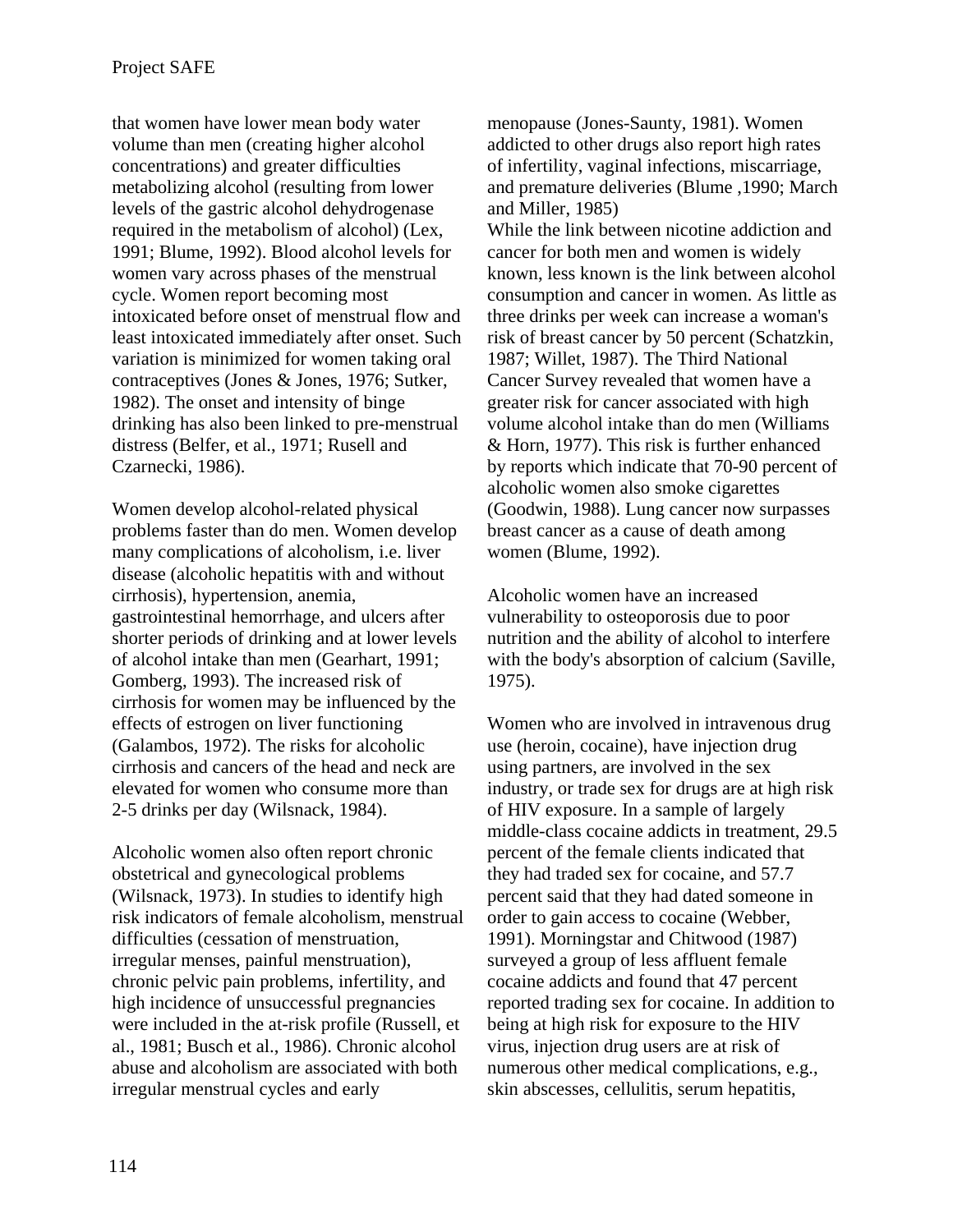bacterial endocarditis, etc. The prevalence of AIDS is growing fastest among women, particularly poor women of color (Wechsberg, 1995), and considerable data exists indicating that women and men are less cautious and more likely to contract or pass on a sexually transmitted disease while under the influence of alcohol or other drugs (Goberg and Nirenberg, 1993).

Finally, there is the question of alcohol and drug-involved mortality data. Alcoholic women have higher mortality rates than either non-alcoholic women or alcoholic men (Hill, 1986). The death rate for female alcoholics is 50 percent to 100 percent greater than that for male alcoholics (Gomberg and Nirenberg, 1993). A mortality study of women living in St. Louis found that alcoholic women had 4.5 times the death rate of non-alcoholic women and that the average age of death for alcoholic women was 51 years compared to 66.5 years for non-alcoholic women. Primary causes of death for alcoholic women include diseases of the digestive and circulatory systems, accidents (particularly alcohol-sedative combinations), suicide and death by violence (Brenner, 1967; Lex, 1991).

The most significant clinical difference reflected in this data is that addicted women are much more likely than addicted men to present for treatment with acute or chronic medical disorders that require evaluation and treatment.

#### **Ethnic Differences**

The characteristics and consequences of addiction are not consistent across ethnic groups. African-American women tend to be clustered at the extremes of abstinence and heavy drinking, with more Black women totally abstaining than White women (Gary and Gary, 1985). Patterns of illicit drug use also vary by race. African-American females tend to enter addiction treatment an average of 5 years younger than do White women (Amaro, et al., 1987). African-American and Hispanic women are disproportionately represented among women with AIDS (71 percent) (Hopkins, 1987). Studies comparing African-American women with other women in addiction treatment report that African-American women are more likely to be described by staff as more confused, ambivalent about treatment, emotionally distressed, fearful, and guarded than women of other ethnic groups. They are also reported to be younger, less educated, less likely to be married, more likely to be supported on welfare, and less likely to use aftercare services following treatment (Carroll et al., 1981; Gary and Gary, 1985). Bushway and Heiland (1995) have described how the frequent characterization of African-American women as resistant to treatment may actually be a difference in emotional style: "It appears that African-American women may be lead with anger and later find their sadness while Euro-American women may be more comfortable leading with sadness and discovering their anger." Gary and Gary (1985) have called for the involvement of addicted women in positive, natural community support systems, including the Black church.

Mexican-American women abstain from alcohol or drink moderately. While the pattern of alcohol abstinence has been consistently reported for immigrant women, there are more recent reports of moderate and heavy drinking by Mexican-American women born in the U.S. (Caetano, 1985; Gilbert, 1987). The cultural influences that have discouraged alcohol use in Hispanic women may be reduced as these women become more integrated into American society.

Native American women experience the highest proportion of alcohol deaths. The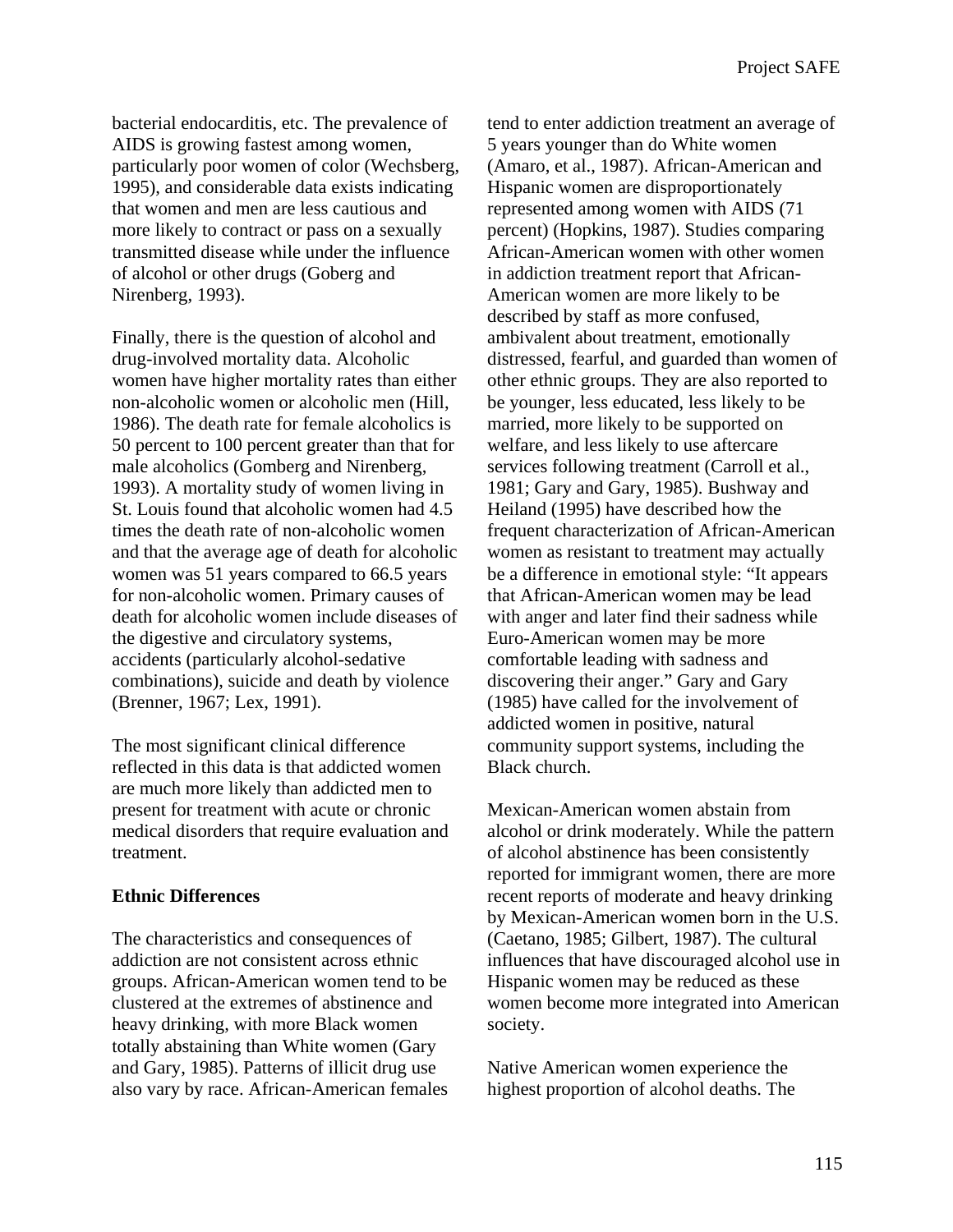alcoholic cirrhosis death rate for Native American women, ages 15-34, is 36 times the rate for White women; the rate for African-American women is 6 times the rate for White women (Malin, et al., 1978).

There is a marked absence of research and discussion within the addictions literature on the drug consumption patterns and problems of Asian women.

## **Sexual Orientation**

Studies of lesbian women have consistently noted an increased risk of alcoholism and other substance use disorders (Lewis, Saghir, & Robbins, 1982). Studies report about one third of Lesbians meet diagnostic criteria for alcohol dependence (Lewis, et al., 1982). In addition to those characteristics shared with other alcoholic women, lesbian women may drink to feel more comfortable as a lesbian or drink to sublimate culturally stigmatized sexual feelings. This risk for alcoholism among lesbian women may have been intensified by the central role of the bar in lesbian social life (McGirr, 1975; McNally, 1989). This higher incidence of alcohol problems has been linked to the marginalization and stigmatization of gay and lesbian people.

Lesbian women (and women with histories of assault or involvement in prostitution) often experience discomfort and ostracism in mixedsex treatment environments and, as a result, are at risk for early disengagement from treatment (Copeland and Hall, 1992). On the positive side, specialized recovery support groups (gay and lesbian AA meetings) and treatment programs (e.g., Pride Institute) have emerged and become more widespread in the past fifteen years (Finnegan and McNally, 1988; Kominars, 1989; Bushway, 1991). A survey of 1,864 lesbians and gay men in Minnesota revealed that 28 percent belonged

to a recovery support group such as AA or NA (Northstar Project, 1991).

## **Addiction and Psychiatric CO-morbidity**

Where addicted men are more likely to experience co-morbid personality disorders, addicted women are more likely to experience co-morbid affective disorders (Wilsnack, Wilsnack and Klassen, 1984). Alcoholic women are consistently assessed to be more depressed and anxious than non-alcoholic women and alcoholic men. Addicted women are twice as likely to report major depression than addicted men (Wechsberg, et al., 1994). Many researchers have suggested selfmedication of affective disorder as a hypothesis in the etiology of female alcohol and drug addiction (JAMA, 1973; Sclare, 1970). There is also a high co-occurrence of eating disorders (particularly bulimia) and substance use disorders (Katzman, et al., 1991; Holderness, et al., 1994). Addicted women show higher rates of prior psychiatric treatment and greater incidence of prior suicide attempts than do non-addicted women and alcoholic men (Curlee, 1970; Gomberg, 1989).

## **Victimization as an Etiological Factor**

The relationship between childhood sexual abuse and/or subsequent sexual trauma and the onset and course of other problems is a complex one. What is most clear is the inordinate over-representation of those with histories of sexual abuse and assault among women entering addiction treatment programs. Addicted women report much higher rates of childhood sexual abuse compared to nonaddicted women (67 percent compared to 28 percent) (Blume, 1992; Forth-Finnegan, 1991, 1984; Rachel, 1985; Covington, 1986). Reports of childhood sexual abuse among addicted women seeking treatment often ranges from 75-90 percent (Rohsenow, Corbett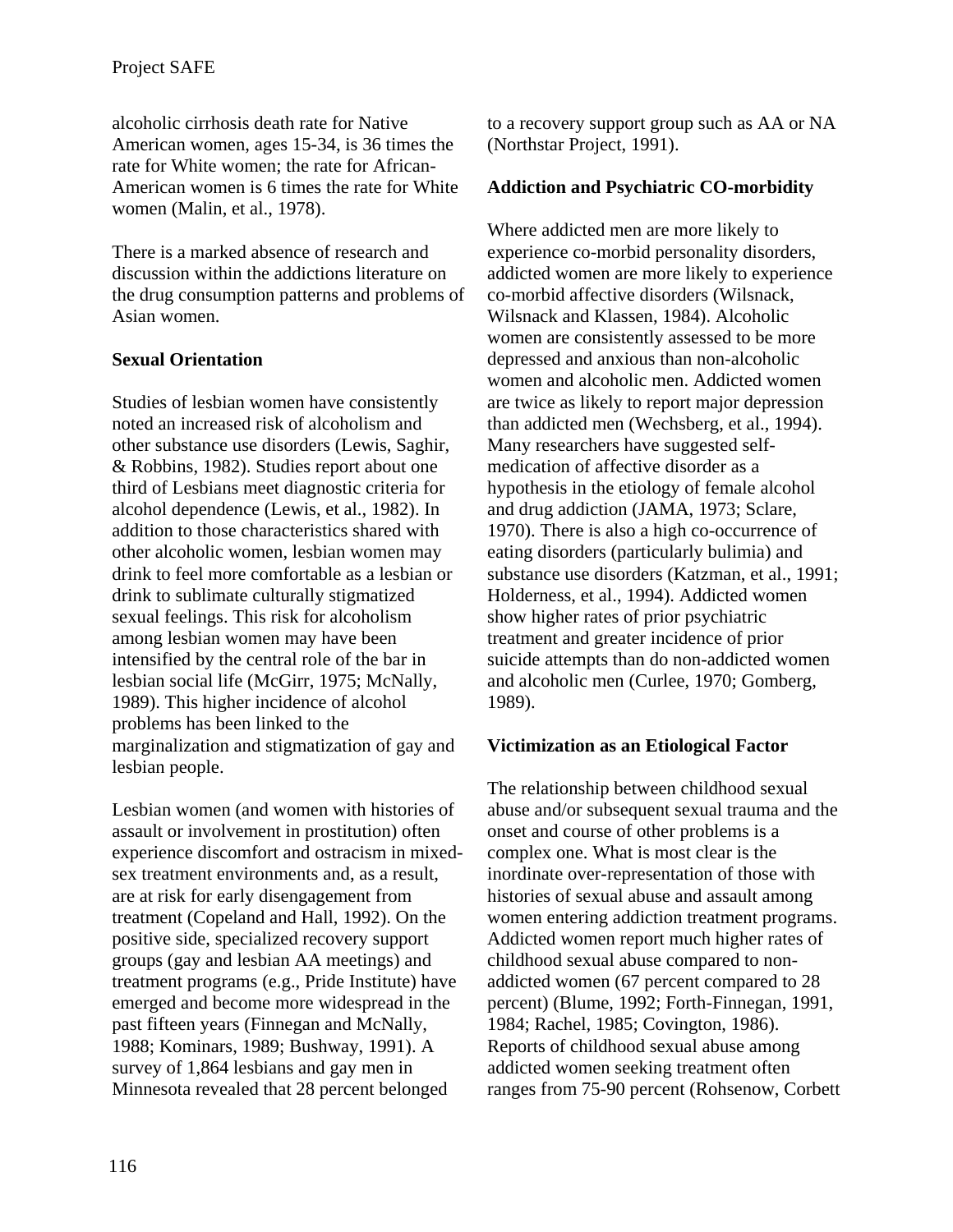and Devine, 1988). The incidence of such reports jumps from 20 percent when spontaneously reported to more than 75 percent when systematically collected as part of the assessment process (Zweben, 1996). There may also be certain traumagenic factors related to the experience of sexual abuse that increase risks for subsequent substance use disorders and greater severity of such disorders (see discussion in Chapter Four).

Addicted women often present patterns of serial victimization–childhood sexual abuse followed by later episodes of physical and/or sexual assault (Miller, et al., 1989). A subgroup of alcoholic women is reported to be suffering from post-traumatic stress syndrome following a relationship with a violent partner. The self-medication hypothesis related to excessive alcohol consumption may also apply to these women as well (Haver, 1986). This hypothesis is strengthened by the work of Anderson and his colleagues (Anderson, et al. 2002), who have recently published findings indicating that recurrent sexual abuse may produce changes in a portion of the brain known as the cerebellar vermis that increase the risk of substance abuse.

What is clear is that these patterns of victimization significantly increase one's risk for a whole range of life problems. Addicted women with histories of sexual victimization have a higher incidence of health problems and health care utilization than do addicted women without such histories (Liebbschultz, Mulvey and Samet, 1997). The sexual victimization of addicted women is often clinically nested within a larger cluster of problems, including feelings of depression, worthlessness, and powerlessness; suicidal thoughts; toxic, abusive intimate relationships, impaired mother-child relationships, and environmental chaos (Gomberg, 1993). The sexual abuse of addicted women may contribute to many of the clinical issues often

noted in women's treatment programs: fear and distrust, shame and guilt, feelings of unworthiness; conflict about sex role identity; self-doubts about adequacy as a women; and sexual dysfunction (Wilsnack, 1973; Kirkpatrick, 1986). The preponderance of addicted women with a history of physical and sexual abuse suggests by itself the need for special approaches to their treatment (Skorine & Kovach, 1986).

#### **A.2 The Treatment of Addicted Women**

#### **Sexuality as a Treatment Issue**

There are many misconceptions about the sexuality of addicted women. In spite of the stigma-inducing perception of promiscuity among heavy-drinking women, large controlled studies have found no such relationship (Klassen and Wilsnack, 1986). There is a complex role between alcohol and drug use and sexual dysfunction.

Alcohol may play a role in both alleviating and compounding sexual dysfunction in alcoholic women (Covington, 1985). Mechanisms through which alcohol abuse impairs sexual functioning include the acute depressant effects of alcohol on physiological sexual arousal; disruption of sex hormone metabolism as a result of liver damage; interference with sensory pathways of sexual arousal by alcohol induced neuropathy; organic brain syndrome resulting in decrease in interpersonal and sexual interest; and various medical problems secondary to alcoholism that negatively effect sexual functioning (Covington, 1986).

Many addicted women in treatment face the need to sort out feelings related to their sexual orientation. Covington (1986) reports a study in which six percent of addicted women selfidentified themselves as lesbian while the percentage of these same women selfidentifying themselves as lesbian once they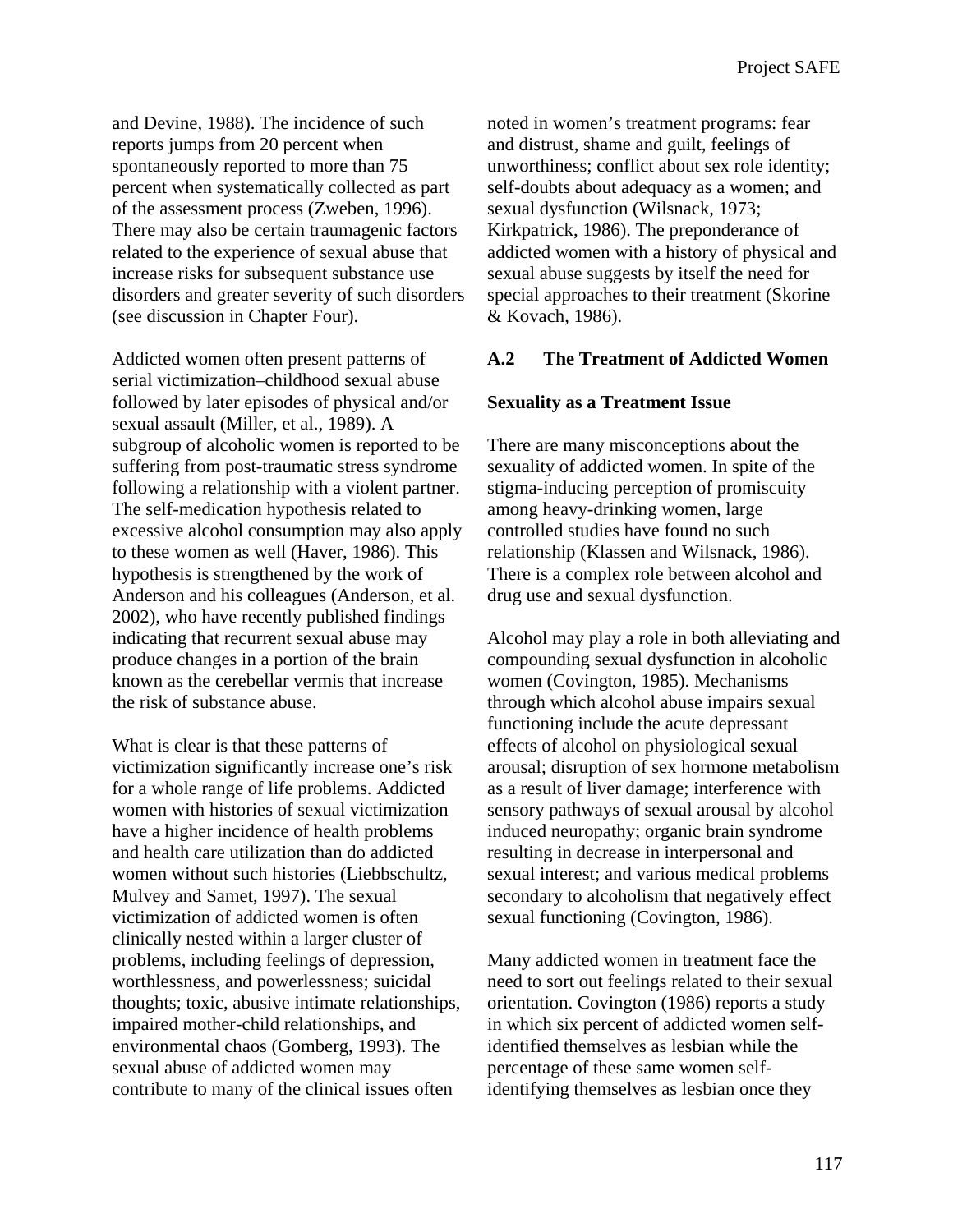were in recovery jumped to 17 percent. She suggests that alcohol may assist some women in denying their physical and emotional attraction to other women.

Finally, some addicted women may need to address the issue of "skeezing" (i.e., sexual bartering for drugs). In a sample of largely middle-class cocaine addicts in treatment, 29.5 percent of the female clients indicated that they had traded sex for cocaine, and 57.7 percent said that they had dated someone in order to gain access to the drug (Webber, 1991). Morningstar and Chitwood (1987) surveyed a group of less affluent female cocaine addicts and found that 47 percent reported trading sex for cocaine. Such behavior may produce strong feelings of guilt, shame and low self-esteem in female addicts.

## **Treatment Admission Rates**

Women have lower admission and completion rates than men (Beckman and Amaro, 1984; Cuskey and Wathey, 1982; Nelson-Zlupko, 1995) and enter addiction treatment at more advanced stages of addiction than do men (Weisner and Schmidt, 1992). While one out of three alcoholics is a woman, only one of 20 is in treatment in any given year. Nationwide treatment surveys reveal that only 24 percent of alcoholism treatment admissions and 33 percent of drug abuse treatment admissions are women (Engs, 1990). In 1998, male admissions to publicly-funded substance abuse treatment programs outnumbered women by a ratio of 2.3:1 (SAMHSA, 2001c).

Women with substance-related problems are more likely to seek help for these problems from primary health care and mental health service providers rather than from specialized addiction treatment providers (Reed, 1987; Weisner and Schmidt, 1992). Poor women, particularly poor women of color, are less like to seek help from either physicians or specialty addiction treatment (March and Miller, 1985).

## **Treatment Obstacles**

There are many obstacles to entering and completing treatment that women are more likely to experience than men. These obstacles include:

- social stigma attached to addicted women, particularly addicted mothers (Gomberg, 1988),
- culturally ingrained female role characteristics, learned helplessness, passivity (NIAAA, 1983),
- multiple role responsibilities (Schliebner, 1994),
- inadequate financial or health insurance resources (Burman, 1992),
- fear of loss of custody of children and legal punishment (for pregnant, addicted mothers) (Finkelstein and Derman, 1991; Finkelstein, 1994),
- **i** inadequate child care, transportation and sober housing (Owen, 1980),
- family enabling (protecting the alcoholic woman from the consequences of her drinking) (Beckman, 1984) or family discouragement for entering treatment (20 percent for women versus 2 percent for men) (Wilsnack, 1991),
- lack of comprehensive services, and
- discomfort with male oriented treatment philosophies and approaches (Blume, 1992).

The provision of specialized services such as child care, family counseling, and women's support groups are positively associated with more successful completion and outcome rates (Marsh, et al., 1986; Beckman, 1984).

Several authors have noted that current intervention theory which capitalizes on the family and the workplace as a motivating force for treatment may be inapplicable for a large number of addicted women who are not in the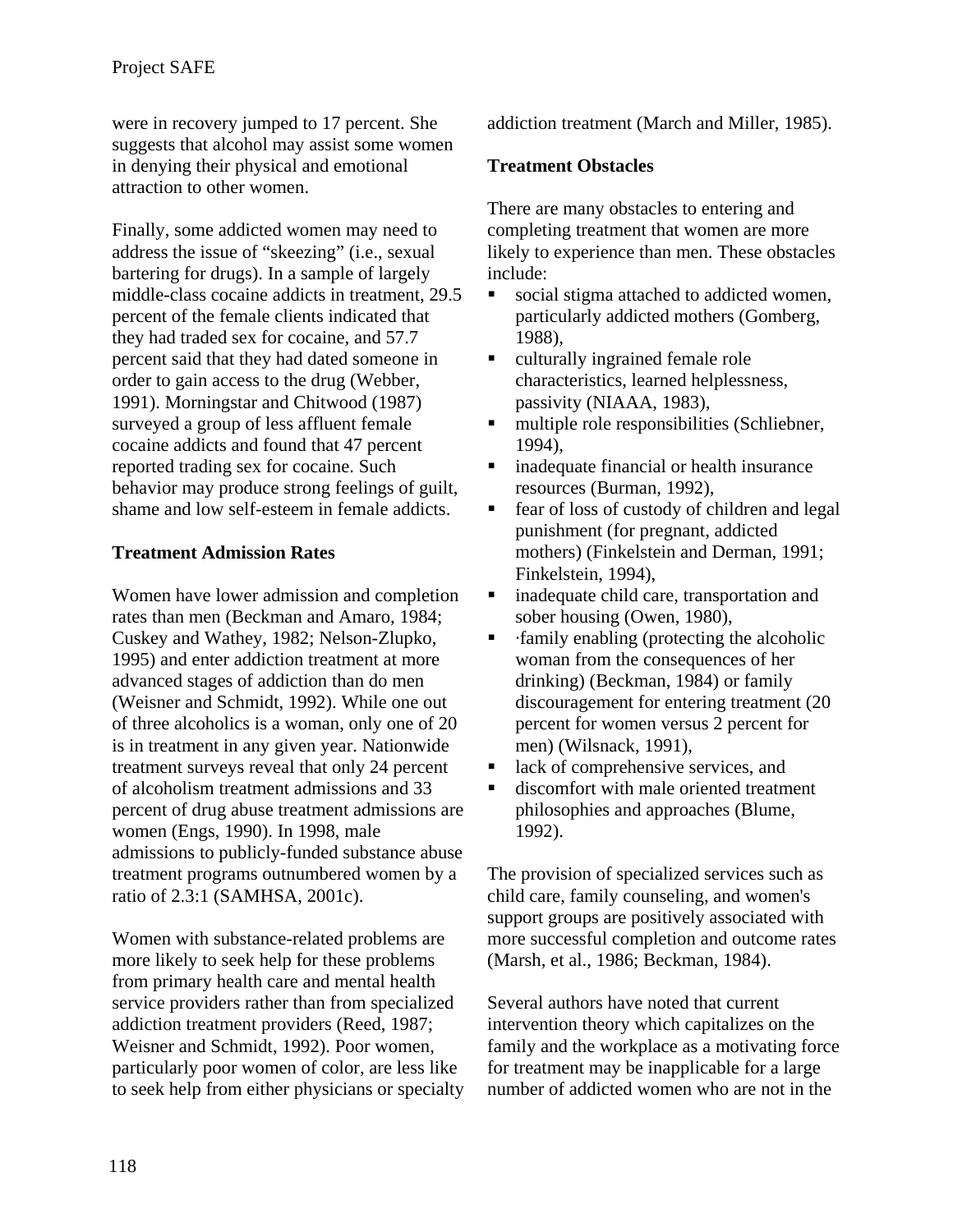workplace, and either have no significant family relationships or have relationships that constitute more a barrier than a source of support for treatment admission (Robinson, 1984).

There are also certain characteristics associated with early drop-out of treatment. These include a history of prostitution, legally coerced admission, and parents who have a history of addiction or psychiatric illness (Moise, Reed and Conell, 1981).

## **Treatment Entry Decisions**

The entry of addicted women into treatment is associated with 1) perception of alcohol or drugs as a problem, 2) life events (consequences) that precipitate a crisis and need for change, 3) the anticipation or experience of hope that treatment can produce positive change, 4) the perception that the treatment agency has programs that can respond to her special needs and the needs of her family, and 5) a social network that supports entry and continued involvement in treatment (Thom, 1984).

Admissions of women to treatment are more likely to be linked to health or family concerns (pregnancy, effect of use on children) than the occupational or legal issues that tend to bring men to treatment (Blume, 1992). Pregnancy and/or concern about parental adequacy are major motivators for women seeking entry into addiction treatment (Rosenbaum and Murphy, 1990)

Historically, addicted women have been more likely than addicted men to be involved in civil rather than criminal proceedings (divorce, custody) and to seek treatment related to such issues, but the number of women arrested on drug-related charges increased dramatically between 1986 and 1991, as did incarceration rates - there was a 241 percent increase for

White women, a 328 percent for Hispanic women, and a 828 percent for African-American women (Chavkin, 2001). The percentage of all female prisoners serving sentences on drug-related charges increased from 12 percent to 33 percent during these years (Snell and Morton, 1991). Younger women are more likely to report legal coercion into treatment than older women (Harrison and Belille, 1987).

Given the increased prevalence of healthrelated problems experienced by addicted women, it should not be surprising that a deterioration in physical health and concomitant fear of dying often serve as precipitating factors for entry into treatment (Wells, 1986).

There have also been new strategies, particularly the use of indigenous outreach workers, that have proved effective in engaging women in addiction treatment who previously resisted seeking out such services (Wiebel, et al., 1990; Groos and Brown, 1993).

## **Treatment Process**

The multiplicity of problems that characterized the lives of addicted women require a redesign of traditional addiction treatment. Assessment instruments and processes for addicted women need to be global as opposed to categorical and continuing rather than an intake activity (Wechsberg, 1995). The treatment itself needs to focus on the whole spectrum of problems presented by the addicted woman rather than focusing narrowly on the problem of addiction (Brown, Huba, and Melchior, 1995; Wechsberg, 1995). The nature and number of these problems may dictate a longer period of indicated treatment for women. For example, time and physical healing may be required for alcoholic women to recover from alcohol-induced neuropsychological deficits before intensive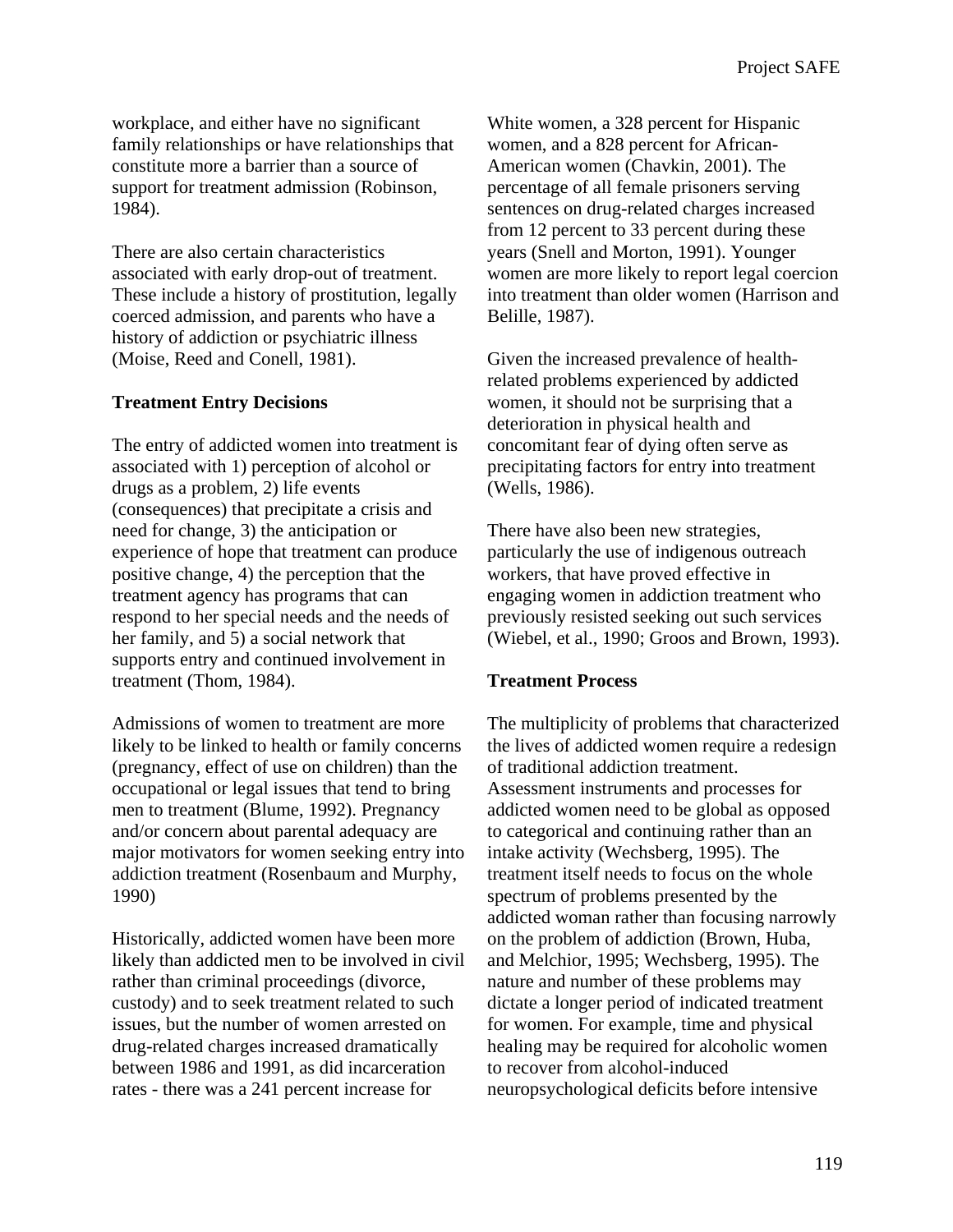psychotherapies can be used effectively (Hill, in Wilsnack, 1984).

Traditional confrontational approaches in addiction treatment may be highly inappropriate and even injurious for many addicted women (Murray, 1989; Nelson-Zlupco, 1995; Zweben, 1996). As Beth Glover Reed has noted: "Tactics that are used early in treatment, which were developed to help men face what they have long denied, may cause women with learned helplessness patterns to feel even more hopeless and out of control" (Reed, 1987, p. 155). Such traditional approaches require substantial modification for clinical appropriateness and effectiveness (Brown, et al., 1996).

Motivational enhancement strategies offer a tested alternative to such clinical tactics (Miller and Rollnick, 1991). Poor self-esteem, learned helplessness, passivity, and dependence are significant treatment issues for alcoholic women. Recovery from alcoholism often involves balancing independence and dependence, developing increased skills of self-reliance and self-responsibility, and developing a new identity as a woman (NIAAA, 1983). This is particularly important in light of the fact that addicted women have less education and fewer marketable skills than do non-addicted women and addicted men (Hagan, 1987) and tend to be less active and involved in mixed gender addiction treatment groups (Lockheed & Hall, 1976).

## **Treatment Outcomes**

In spite of the popular conception (myth) that women are hard to treat and have poor treatment outcomes, available research data suggest that women do as well as or better than men in addiction treatment (Vannicelli, 1984). Some studies have even found that women have better post-treatment recovery outcomes (Rounsaville et al., 1982). In the

earliest review of gender differences in treatment outcome, Annis and Liban (1980) found, in a review of 23 studies, that women and men had similar outcomes in 65 percent of the studies; women had better outcomes in 22 percent of the studies and men had better outcomes in 13 percent of the studies– outcomes quite similar to a later review conducted by Toneatto et al (1992). In the Toneatto review, 60 percent of studies reported no gender differences in outcome; more than one third (36 percent) reported better outcomes for women, and four percent found better outcomes for men. In a study of cocaine treatment outcomes, McCance-Katz, Carroll and Rounsaville (1999) found that cocaine addicted women had longer periods of abstinence and reduced rates of continued drug dependence at follow-up from treatment than did male cocaine addicts. Studies of womenonly versus gender-mixed treatment programs have produced conflicting results, with some gender-specific programs showing enhanced outcomes (Dahlgren and Willander, 1989), while others revealed no difference in outcome (Copeland et al., 1993). There is evidence that women-only treatment programs are able to reach those women that otherwise would not seek or complete addiction treatment (Reed and Leibson, 1981).

Poor treatment outcomes for women have been associated with: 1) presence of a disturbed or violent parent during childhood, 2) alcohol abuse and violence in partner at time of follow-up, 3) a repetitive pattern of violent partners following treatment, 4) removal of children from home by authorities during follow-up period, and 5) problems handling aggressive impulses (Hover, 1986; Hover, 1987; Bergman, 1985).

Involvement with an addicted partner is a major etiological factor in the onset of excessive alcohol and drug use for women and a major barrier preventing the addicted woman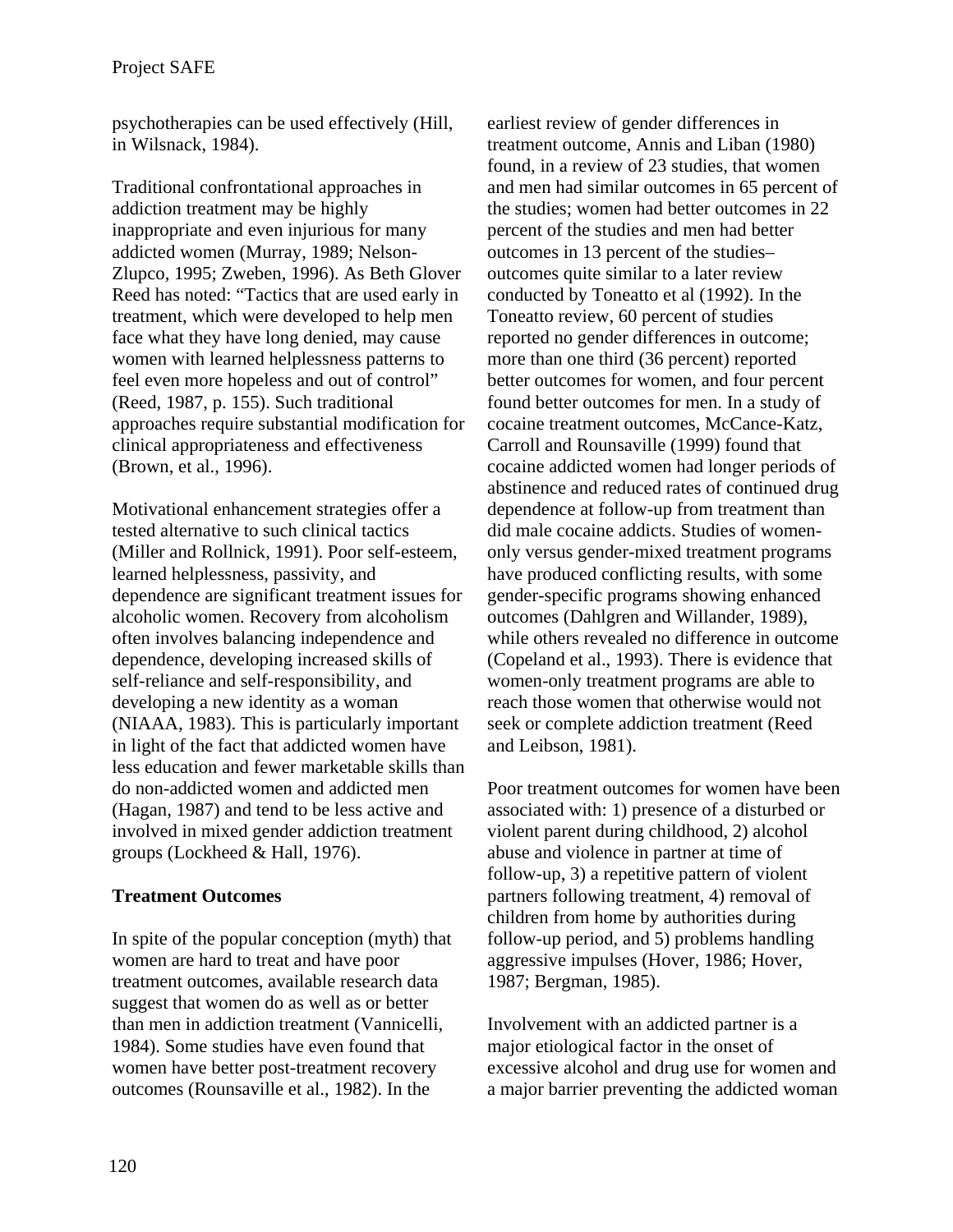from entering treatment or sabotaging her ongoing recovery efforts (Lex, 1994). It should not be surprising, then that unmarried women have better post-treatment recovery rates than those who are married (McCrady and Raytek, 1993)

Involvement in methadone treatment has been shown to provide structure and stability to the opiate-addicted woman, but that many women express concerns about the continued stigma of addiction related to their continued use of methadone (Rosenbaum and Murphy, 1990).

## **A.3 Recovery in Women**

#### **Processes and Stages of Recovery**

Women develop alcohol problems at a later age than do men and resolve these problems earlier. Two points are important here: the duration of alcohol- and drug-related problems and the prospects of recovery.

First, women have shorter alcoholism careers. Fillmore (1987) found that heavy drinking for women peaked in their thirties and then dropped sharply during their forties and beyond, with a substantial number of women ceasing alcohol consumption after age 60. In this same survey, daily drinking and drinking more than five drinks per drinking occasion were rare for women and almost non-existent after age 60. Fillmore concluded that in comparison to men, onset of heavy drinking occurs later for women, the duration of heavy drinking is shorter and remission of heavy drinking is more likely and more likely to occur earlier. In a subsequent study, Fillmore and her colleagues (1988) suggested that this age -related maturing out may differ among Blacks and Hispanics who are more likely to develop alcohol problems later in life.

Second, there is at least some evidence that women have greater prospects for long term recovery than do men. Humphreys and his colleagues found in a follow-up study of clients eight years post-discharge that women were 1.63 times more likely to be in stable recovery (Humphreys et al., 1997). Mohr, et al., (2001) attributes these enhanced outcomes to the fact that alcoholic women entering treatment have more non-drinking friends who are supportive of their recovery process than do alcoholic men.

The greater prospects of recovery may also extend to women addicted to drugs other than alcohol. Snow (1973) reported that women addicted to opiates had better long term recovery rates than men similarly addicted.

## **Recovery without Treatment/Moderated Recovery**

Many young women aged 21-34, who as a group report the highest incidence of alcoholrelated problems, will resolve these problems without treatment (Wilsnack, 1989). Such "natural recovery" (the achievement of recovery from addiction without the aid of professionally-directed treatment or sustained involvement in mutual aid groups) is more common in women than in men.

In a recent study of natural recovery in women, Copeland (1998) found three themes in the resolution for change decisions: 1) concern for current and future health, 2) a lost sense of self, and 3) concern over the welfare of their children. Within these themes were found such gender-specific motivating factors as pregnancy, lactation, and fear of either victimization or high risk sexual behavior if addiction continued. Strategies that women use to self-manage their own recovery process include management of withdrawal, short-term drug substitution, severing drug-dominated intimate and social relationships, developing new social activities and relationships, and the cultivation of new health-promoting behaviors,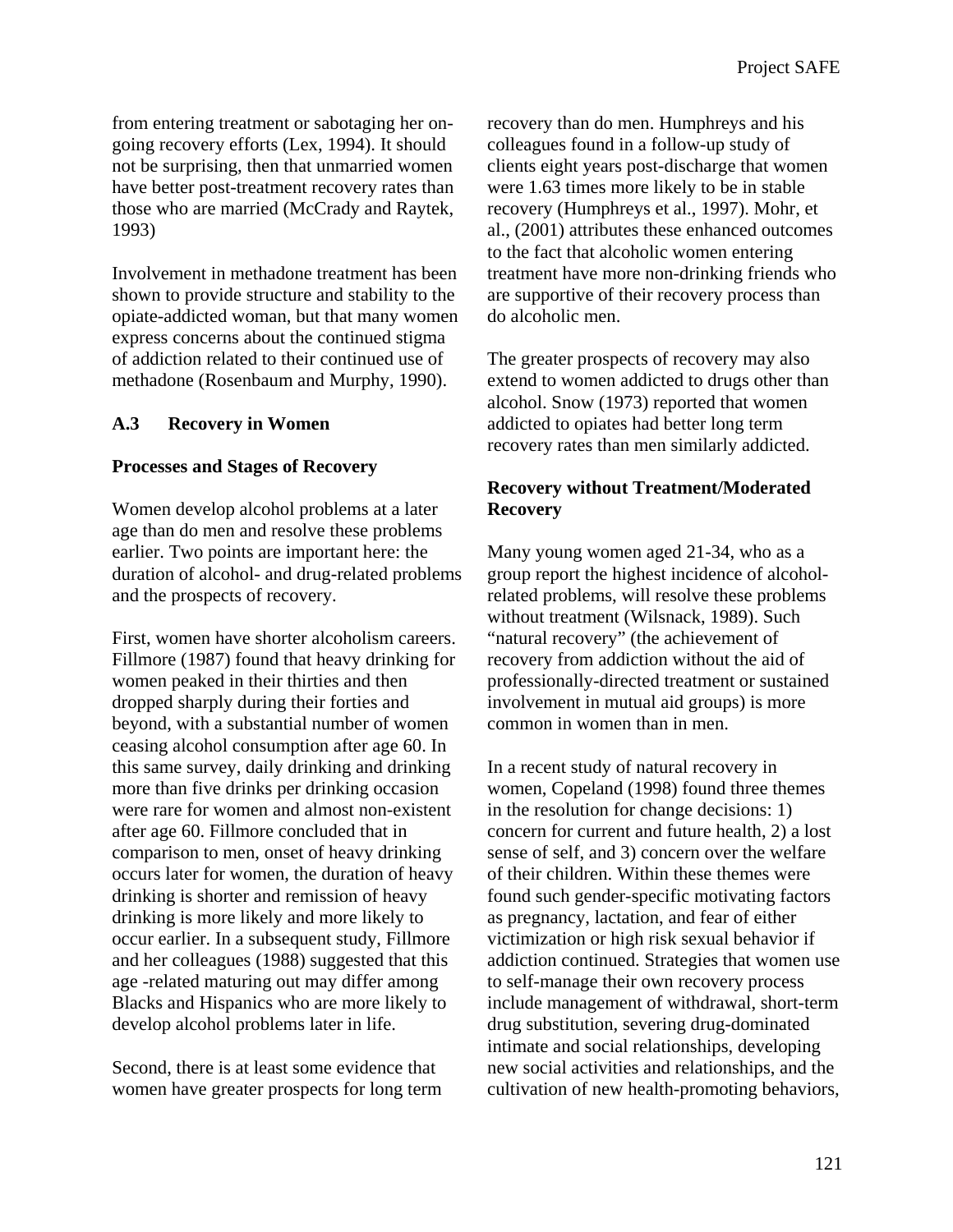e.g., nutrition, fitness, alternative medicine (Copeland, 1998). Those women who cannot achieve natural recovery when compared to those who do are found to have greater problem severity, greater psychiatric comorbidity, and less family and social supports.

Gender differences are also noted in the literature about persons with alcohol problems who resolve such problems through moderating their use rather than by complete abstinence. Sanchez-Craig and her colleagues (1984, 1991) and others (Miller and Joyce, 1979; Elal-Lawrence, et al., 1986; Helzer, et al., 1985) have noted that women more likely than men to achieve successful moderation outcomes.

Again, this may be related to the Mohr study (2001) findings that women had richer nondrinking social relationships than men and that such relationships enhanced not only successful abstinence but also served to lower the number of drinks per drinking day among those who did drink.

## **Gender-specific Factors in Recovery**

There is growing evidence for gender-specific factors related to the initiation of recovery (e.g., pregnancy) and in obstacles to successful recovery (e.g., intimate involvement with an addicted husband or pattern)(Anglin, et al., 1987). Chen and Kandel (1998) found that pregnancy and parenthood were the two most significant factors in cessation of marijuana use by women. Another factor related to the initiation of recovery in women is the fear of losing custody of their children (Burman, 1997). Waldorf (1983) found women separating from addicted husbands/paramours (often subsequent to their arrest) as a major factor in initiation of natural recovery in addicted women. Similarly, Wilsnack and her colleagues (1991) found divorce or separation associated with improved post-treatment

outcomes among treated, married women (Wilsnak, et al., 1991).

## **Developmental Stages of Recovery**

Recovery for most addicted women is a timeinvolved, developmental process. Stages of change that mark this recovery process include pre-contemplation (no readiness for change), contemplation (changes in awareness and perceptions but not behavior), preparation (planning for change), action (initiating sobriety), and maintenance (Prochaska, DiClimente and Norcross, 1992). A developmental model of recovery for women involved in Project SAFE in Illinois is included in the Appendix. This study detailed the complex change processes that marked addiction recovery in women who suffer from multiple problems and multiple barriers to recovery. Confirming these observations was a recent study (Brown, et al., 2000) concluding that women may be at different stages of change for different problems, e.g., substance use, high risk sexual behaviors, violent relationships, child neglect, and that such change processes must be simultaneously managed. For example, women with histories of trauma and symptoms of posttraumatic stress experience more anxiety and depression during early recovery (Bollerud, 1990), requiring what might be considered parallel recovery processes.

Relapse is also a part of the early recovery process for many women. Such relapse can involve the primary drug to which the women was addicted or the use of secondary drugs during recovery. Willie (1978) reported that recovered heroin addicts used drugs such as alcohol and cannabis in the first year to cope with the challenges of early recovery. Willie framed such use not as substitute addiction but as an "intermediary stage" of recovery. Similar findings occurred in Copeland's (1998) study of natural recovery in women. All of the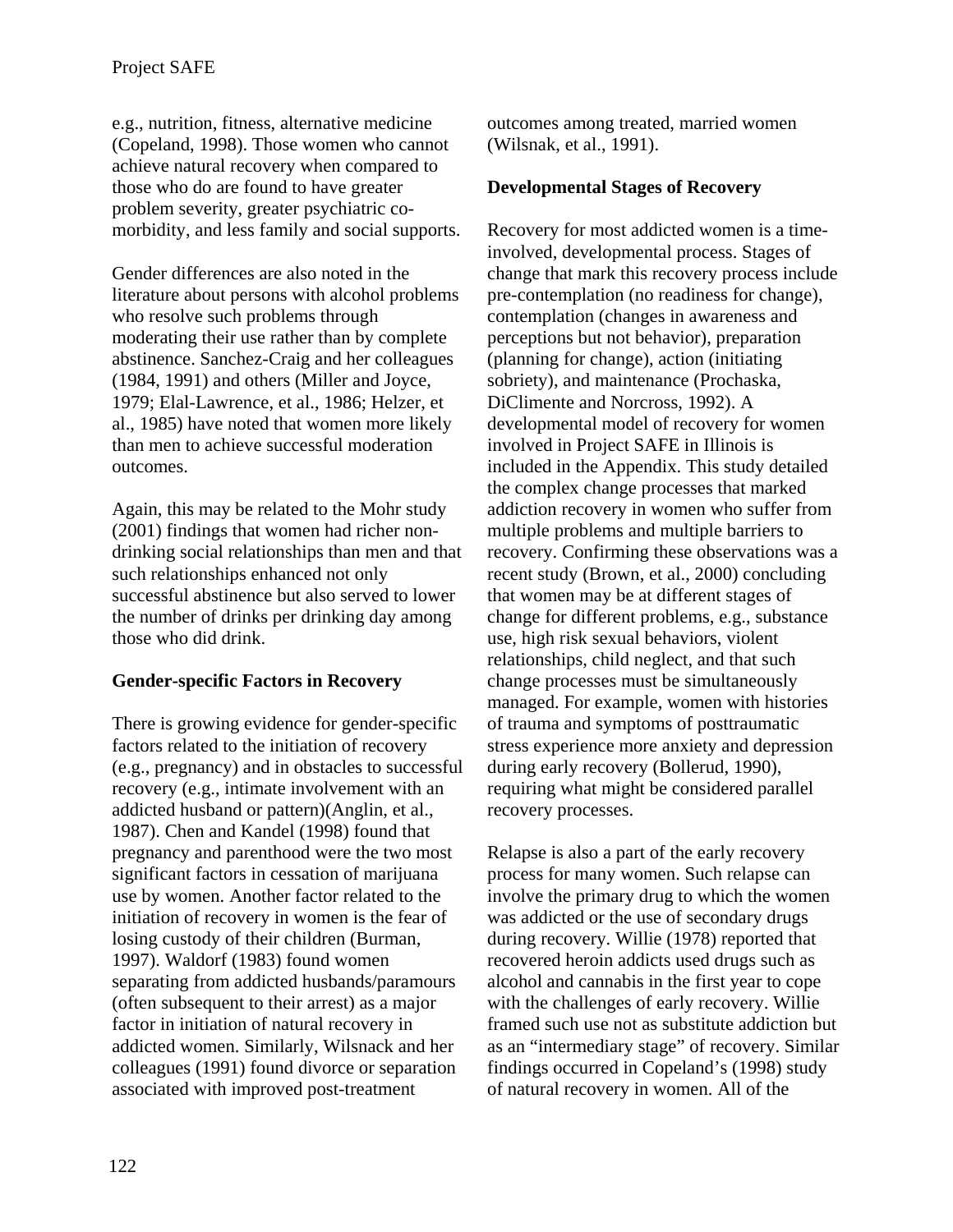women noted to have developed an initial problem with a substituted drug later resolved this problem. Early episodes of relapse and drug substitution are best seen as part of the recovery process requiring active management than an indicator of either the untreatability of the client or the failure of a particular treatment method.

#### **Recovery Support Structures**

Alcoholics Anonymous is the most widely used community resource for the resolution of alcohol-related problems (Room, 1989) and Narcotics Anonymous has become a similar support structure for those addiction to drugs other than alcohol (White, 1998). Mutual aid involvement can play a significant role in the movement from addiction to recovery (Timko, et al., 1994; Devine et al., 1999; Fiorentine, 1999; Fiorentine and Hillhouse, 2000; Timko & Moos, 1999; McCrady & Miller, 1993; Emrick. Et al., 1993; Tucker et al., 1994; Morgenstern, et al., 1997).

Women and cultural minorities affiliate with AA/NA at the same rates as White men (Humphreys, et al., 1994) and at least one report suggests that women may have an easier time affiliating with 12-step groups than do men (Denzin, 1987). This may be related to the fact that alcoholic women are more socially isolated (tell fewer individuals about their drug-related problems) and have less support from their partners for recovery (Bischof, et al., 2000). The percentage of women among AA members has increased from 15 percent in 1955 to 33 percent in 1996 (White, 1998). Special women's groups within AA grew during these same years. There are several feminist-based alternatives to AA (Kirkpatrick, 1976; Kasl, 1992), and AA's steps have been refined for greater applicability for women (Kasl, 1992; Lerner, 1990). There is also evidence that women, particularly African-American women, may

use the church as a sobriety-based support structure, a point that will be discussed in Chapter Four.

#### **A.4 Substance Use Disorders and Child Maltreatment**

#### **Addiction and Child Abuse/Neglect**

One of the historical problems in examining the link between alcohol and other drug use and the neglect or maltreatment of children and other family members is the existence of widely varying definitions of substance use, abuse and dependency, alcohol and other drug problems, addiction, child neglect, child abuse, and domestic violence (Leonard & Blane, 1992). It is difficult to address the linkage between two behaviors if one or both of them is ill defined.

 *Parental substance abuse is among the factors that have fueled the rising number of abuse and neglect reports and has contributed to the rising number of children in foster care. It remains a key barrier to reunification for many of the children who reside in foster care for extended periods (DHHS, 1999).*

Although abundant research indicates that there can be a close association between parental alcohol and other drug abuse and child maltreatment (CWLA, 1992; Young, et. al., 1998; DHHS, 1999) the precise nature of that association remains unclear.

Data from the 1996 National Household Survey on Drug Abuse indicates that as many as 8.3 million children (11 percent of the child population of the United States) live in households in which one or both parents have a serious alcohol or other drug problem (DHHS, 1999). The vast majority of these parents abuse alcohol, since the number of binge drinkers in the U.S. outnumber cocaine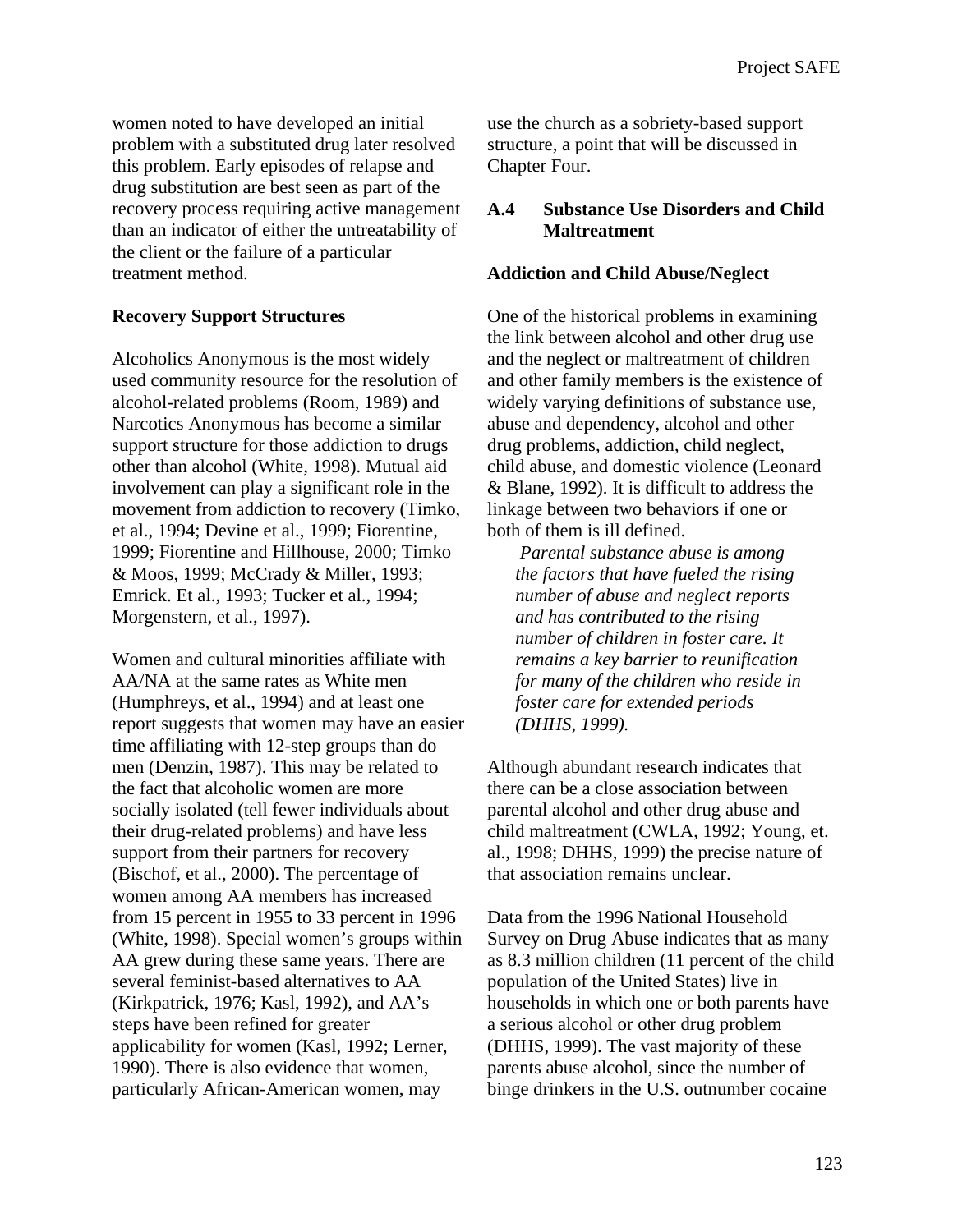addicts by 21:1, and heroin addicts by 98:1 (SAMHSA, 1998). In many cases, however, both alcohol and other drugs are abused within the home, making it difficult to separate one problem from another. 3.8 million children under the age of 18 live with at least one parent who is alcoholic, 2.1 million live with a parent whose primary problem is with illicit drugs, and 2.4 million children live with a parent that abuses both alcohol and illicit drugs (DHHS, 1999). Although it is often prenatally-exposed infants or younger children who are identified as coming from families in which there is a substance abuse problem, as indicated in Table 1, children who are part of a substance-affected family are distributed throughout the range of ages from 0-17.

**Table 1: Number of children who live with one of more parents who have a serious alcohol or other drug abuse problem, by age of child** 

| Age Range | <b>Number Living with</b><br><b>Parental Addiction</b> |
|-----------|--------------------------------------------------------|
| Under 2   | 0.9 million                                            |
| $2 - 5$   | 2.1 million                                            |
| $6-9$     | 2.1 million                                            |
| $10-13$   | 1.6 million                                            |
| 14-17     | 1.6 million                                            |

## *Source: Huang, et. al., 1998 based on the 1996 National Household Survey on Drug Abuse*

Across the literature, most studies report that between one-third and two-thirds of substantiated child maltreatment cases involved parental substance use. In a 1998 study conducted by the Child Welfare League of America, it was found that 50 percent of substantiated cases of child abuse or neglect

involved the use of alcohol or other drugs by one or both parents, and that 80 percent of the states report that poverty and substance use are the two main factors contributing to child maltreatment within their borders (CWLA, 1998). The Indian Child Welfare Association reports that 90 percent of Native American neglect cases and 60 percent of abuse cases are related to the use of alcohol or other drugs within the home (Cross, 1997).

Within Illinois, a OASA/DCFS needs assessment found that more than half of DCFS-involved parents identified substance abuse problems as their primary reason for contact with the Department (IDCFS, 1999). Further, a recent survey of child welfare workers in Illinois found that almost threequarters of service plans included a requirement for addressing parental substance abuse problems (IDCFS, 1999). In one of the few prospective studies on children of addicted (alcohol and opiates) parents and child maltreatment, Black and Mayer (1980) found that nearly all children who live with alcohol or opiate addiction suffered some degree of neglect, and that almost one-third of the children sustained serious neglect. This study also determined that 22.5 percent of the children had been physically or sexually abused. When abuse and neglect were combined, 41 percent of the children were found to have been maltreated. No difference in the frequency of abuse or neglect was found between families in which alcohol was the drug of choice versus those who used opiates. These data are in contrast to rates of child abuse and neglect within the general population of the United States, which have been found to be 1.1 percent for abuse and 1.3 percent for neglect (DHHS, 1996).

In general, children with open child welfare cases whose parents have a substance use disorder are younger than other children in the child welfare system, more likely to have been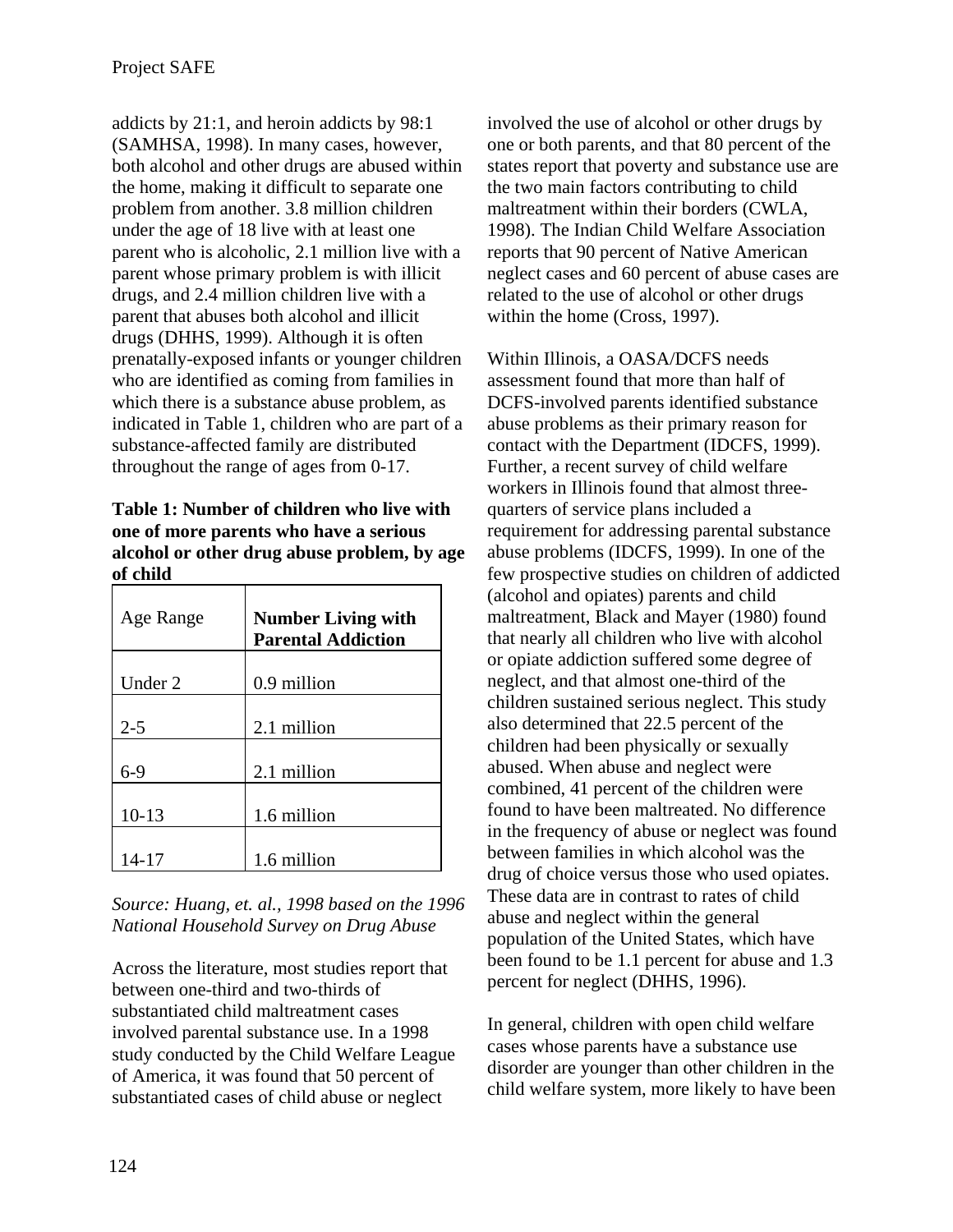the victim of severe and chronic neglect, and are more likely to be placed in foster care rather than being served in the home. Once in foster care, such children tend to remain there for longer periods of time, and are more likely than other children to be adopted rather than returned to their family of origin (DHHS, 1999). In addition, children who are reared in homes where substance abuse occurs demonstrate more adjustment problems as well as more behavioral, conduct and attentiondeficit disorders than other children. They also score lower than other children on measures of behavioral and emotional functioning (Johnson & Leff, 1999). It has also been noted that children in substance-affected families often suffer from a wide range of other problems, including mental illness, domestic violence, poverty, unstable housing, and dangerous neighborhood environments (Semidei, Radel & Nolan, 2001).

An additional issue related to the issue of child maltreatment and substance use disorders is the question of whether child abuse and/or neglect act as a precursor to adolescent and adult AOD problems. That is, are children who are abused or neglected at greater risk of becoming substance abusers than their nonmaltreated peers? The answer to this question has great implications for both the prevention and child welfare fields, but is, unfortunately, difficult to answer with any precision. The high incidence of childhood neglect and victimization among addicts raise concerns that developmental deprivation and trauma constitute strong risk factors for subsequent development of substance-related problems.

#### **Family of Origin History**

To adequately explore the relationship between maternal addiction to alcohol and/or other drugs and the neglect and/or abuse of children requires examining the family of origin experiences of addicted women, the

nature of their adult intimate relationships, and the nature of mother- child relationships before and during addiction as well as through the stages of addiction recovery.

Much of what each human being brings to life by way of identity, self-esteem, and degree of emotional health springs from experiences in his or her family of origin. These same experiences also influence the nature of our adult relationship choices and our relationships with our own children. In examining the professional literature, we find the nature and quality of early family life substantially different between women with and without addiction histories. Alcohol and drug-addicted women are more likely to report having had a disturbed childhood (Sclare, 1970), and to have exhibited symptoms of such disturbance (tantrums, enuresis, running away, school difficulties) (Gomberg, 1989a). Addicted women are more likely than women who do not experience addiction to have had parents who were either addicted or suffering from psychiatric illness (Winokur & Clayton, 1968; Forth-Finegan, 1991; Blume, 1986; Midanik, 1983).

Viewed as a whole, research on the family of origin experiences of addicted women may reveal that these women received increased genetic vulnerability for addiction to alcohol and other drugs, had primary experiences as children and adolescents within these families that further increased risk for behavioral health disorders, and often lacked role models for healthy intimate relationships and effective parenting.

#### **Patterns of Marital/Intimate Relationships**

Alcoholic women are more likely to choose mates who are alcoholic or who suffer from psychiatric illness (Rimmer, 1974; Reed, 1985; Blume, 1992), just as women who use illicit drugs such as heroin and cocaine are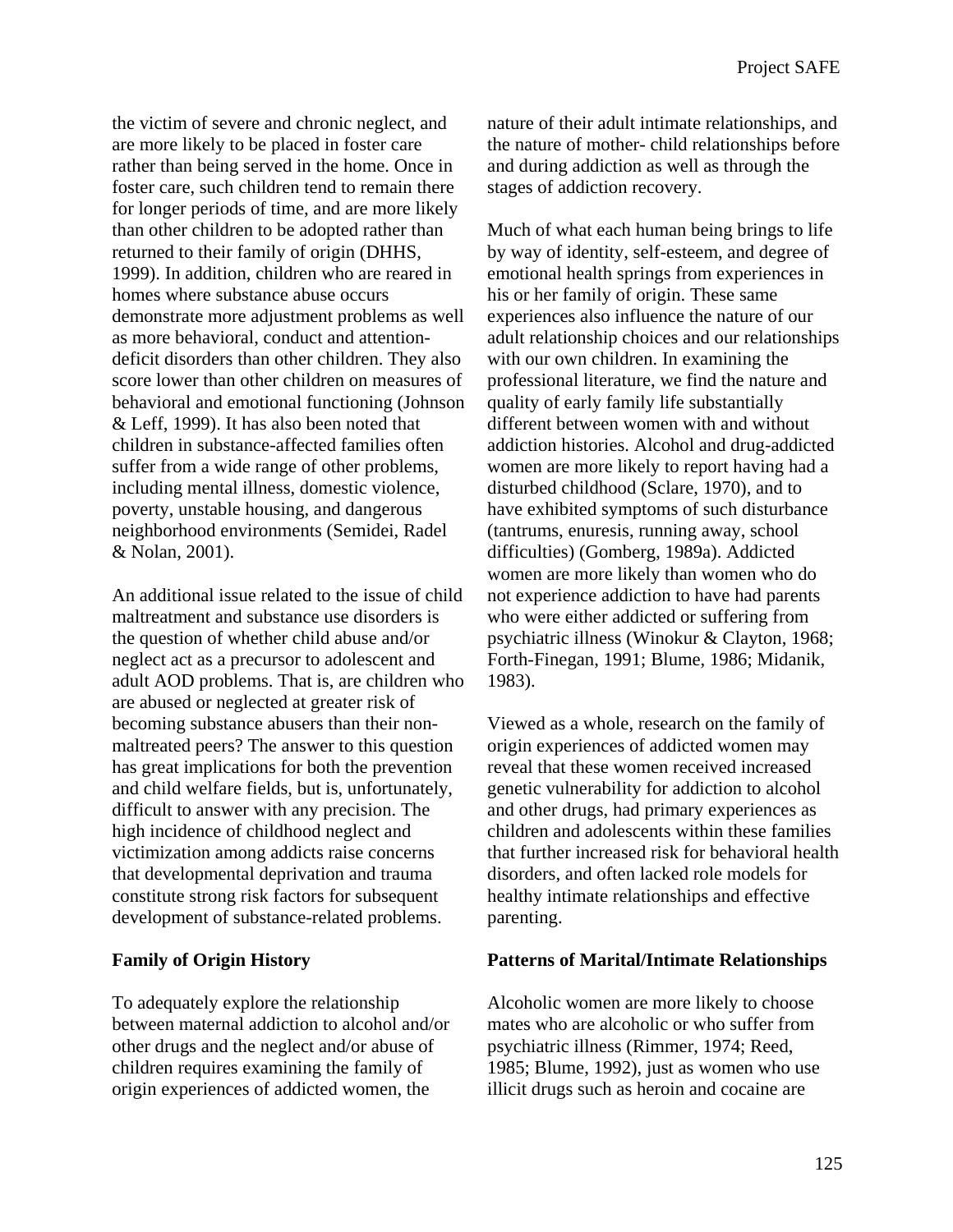likely to have been introduced to and supplied these drugs by an addicted intimate partner with whom they are cohabitating at the time of admission to treatment (Kosten, Rounsaville, and Kleber, 1986; Eldred and Washington, 1976). Kirkpatrick (1986), in a survey of recovering alcoholic women, found 23 percent of those surveyed still married to actively drinking alcoholics. Alcoholic wives are much more likely to be abandoned by their husbands because of drinking; in contrast, wives of alcoholic men are much more likely to remain with their drinking husbands (Edwards, 1985).

Alcoholic women tend to select mates who come from family backgrounds similar to their own (Rimmer & Winokur, 1972). This process is referred to as "assortative mating" (Lex, 1991) and has been linked to the victimization histories of addicted women. The research literature on addicted women portrays a picture of unstable marital/intimate relationships characterized by low levels of emotional satisfaction and increased levels of marital conflict that can escalate into the emotional/physical abuse of the alcoholic woman. This picture must be viewed in the context of the high rate of victimization of these clients. Research has confirmed the propensity of traumatized women to "repeat and re-enact subordination and victimization in their interpersonal attachments" (Bollerud, 1990). Breaking these cycles of victimization requires specialized treatment approaches (Herman and Schatzow, 1984).

## **Substance Use and Partner Violence**

The association between substance use/dependency and domestic violence is highly intricate, involving factors related to 1) the effect of the drug, 2) the user's personality and expectations of the drug, and 3) the social, legal and political environment in which the alcohol or other drug use takes place.

Among all psychoactive substances, alcohol is the drug the use of that is most often associated with domestic violence. However, the complexity of the relationship between the use of alcohol and domestic violence has been noted in numerous studies (Roizen, 1997; Fagan, 1993; Martin, 1992; Pernanen, 1991; Collins and Messerschmidt, 1993). On one hand, there is considerable scientific evidence that alcohol intoxication is often a factor in family violence:

- 30-70 percent of battered women report problem drinking or alcoholic drinking in their husbands (Fagan, Stewart & Hansen, 1983; Labell, 1979; Roy, 1982).
- Acute alcohol intoxication has been implicated in 50-70 percent of marital abuse incidents (Gaylord, 1975; Gelles, 1972; Nisonoff & Bitman, 1979; Pernanen, 1979).
- The number of men who batter their partners increases with the frequency with which they become intoxicated (Coleman & Straus, 1983).
- $\bullet$  40 percent of children reared in violent homes believe that their fathers had a drinking problem, and that they were more abusive when drinking (Roy, 1988).

The most popular explanation of this association is the disinhibition theory (Pernanen, 1981, 1991), which posits that alcohol impairs judgement and impulse restraint, leading to behavior which can be violent. This theory, which suggests that the batterer is "out of control" when he becomes violent, is challenged by other research finding that alcohol intoxication, per se, is often not linked to acts of domestic violence. For example, Kantor & Straus (1987) found that in three out of four episodes of domestic violence directed against women, neither the perpetrator nor the victim was intoxicated. It has also been reported that most men who are heavy drinkers do not abuse their intimate partners (Straus & Gelles, 1990).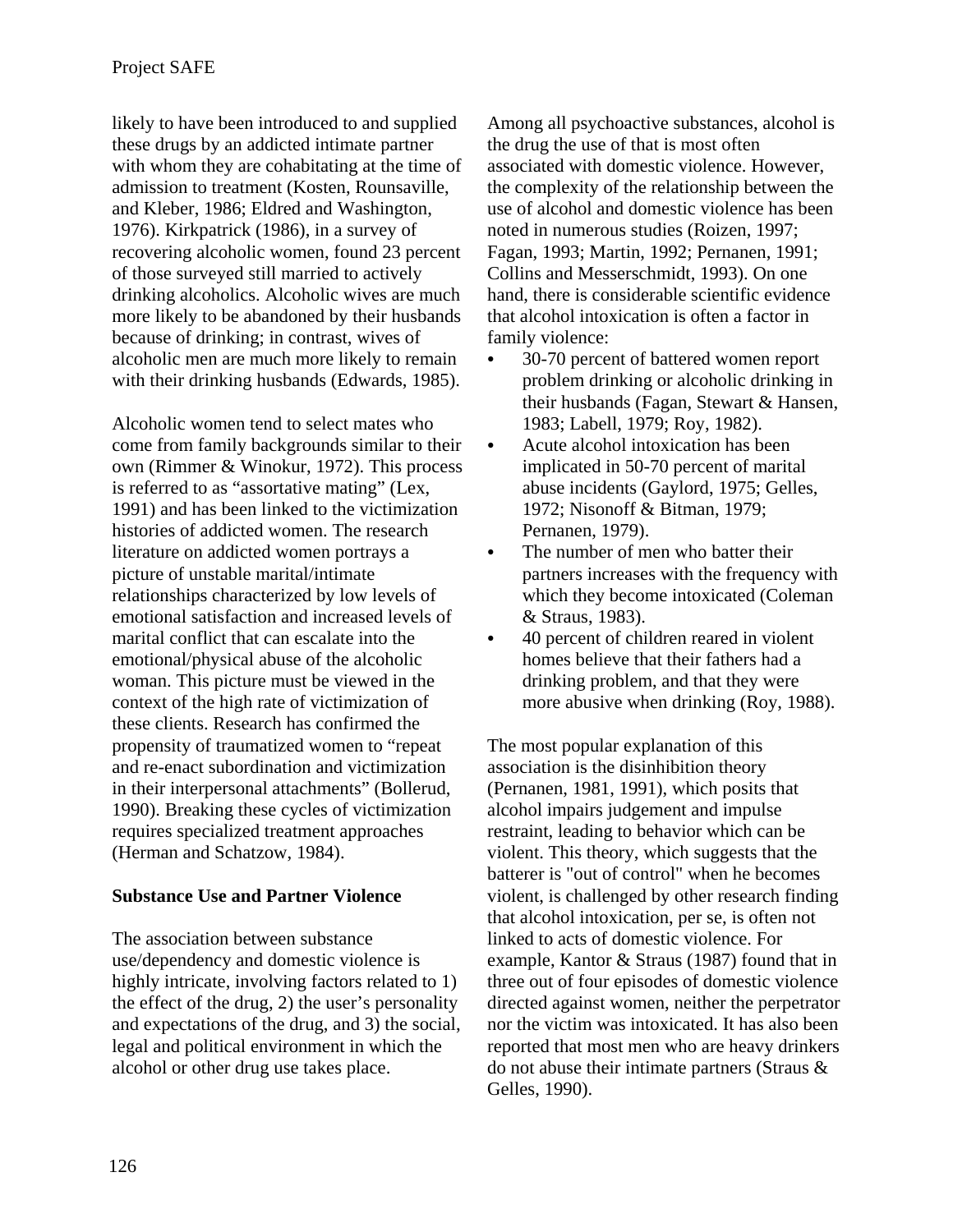Use of substances other than alcohol has been found in some studies to be more strongly correlated with domestic violence than is the use of alcohol (Roberts 1988, Kantor and Straus 1989), but, in fact, very little research has been conducted regarding the association between the use of illicit drugs and the occurrence of domestic violence. On a purely pharmacologic basis, there are abused substances that can, under the right circumstances, increase the potential for violence in some individuals**.** However, the majority of individuals who use these substances do not become violent. Research suggests that the most significant determinant of behavior following alcohol ingestion is not the pharmacological effect of the drug, but rather the user's expectation of the drinking experience (Marlatt & Rohsenow, 1980). It appears that the influence of alcohol on the potential for violence varies depending on who has been drinking, the context in which drinking occurs, the relationship between victim and perpetrator (Martin, 1993) and that factors other than the use of intoxicating substances need to be in place before domestic violence occurs.

 Bennett and Williams (1999) have noted that "A man who drinks heavily does not have to be drinking in order to be affected by alcohol." In other words, men who drink heavily may have alcohol-related problems that increase the risk of domestic violence even in the absence of acute intoxication. Alcohol abuse and dependency are related to a wide variety of negative consequences, such as physical, psychological or economic problems as well as marital discord. Another of many possibilities is that some men who drink heavily may have a personality disorder (e.g., anti-social personality disorder) which also predisposes them to engage in violent behavior.

<span id="page-132-0"></span>Regardless of the precise relationship between

alcohol and other drug use and domestic violence, the fact remains that intimate partner abuse is an important issue among women being treated for substance use disorders. Miller, Downs and Gondoli (1989) have noted that alcoholic women are more likely to experience violence within the context of their intimate relationships. In addition, women who are victims of domestic violence are more likely to misuse prescription drugs as well as alcohol (Stark & Flitcraft, 1988). Among women in addiction treatment, as many as 90 percent have been physically assaulted. Of these women, 70 percent reported that they had been victimized by their sexual partner or mate, with 74 being the mean number of incidents (Stevens & Arbiter, 1995).

Zubretsky & Digirolamo (1996) have argued that conceptualizing and addressing domestic violence from an addictions viewpoint are often based on assumptions that produce misguided, ineffective and potentially harmful interventions. These assumptions include:

- 1. Alcohol and other drug misuse causes men to batter.
- 2. If alcohol and other drug misuse is effectively treated, the threat of violence will disappear.
- 3. Most battered women are "co-dependent," contribute to the abuse cycle, and require treatment for their own pathology.
- 4. Addicted battered women must get sober before they can begin to address their victimization.

Currently, DHS is funding two demonstration sites in Illinois intended to enhance the working relationship between domestic violence service providers and substance abuse treatment program<sup>[4](#page-132-0)</sup>.

#### **Effects of Partner Violence on Children**

<sup>&</sup>lt;sup>4</sup> These model programs are located in Rockford and Belleville.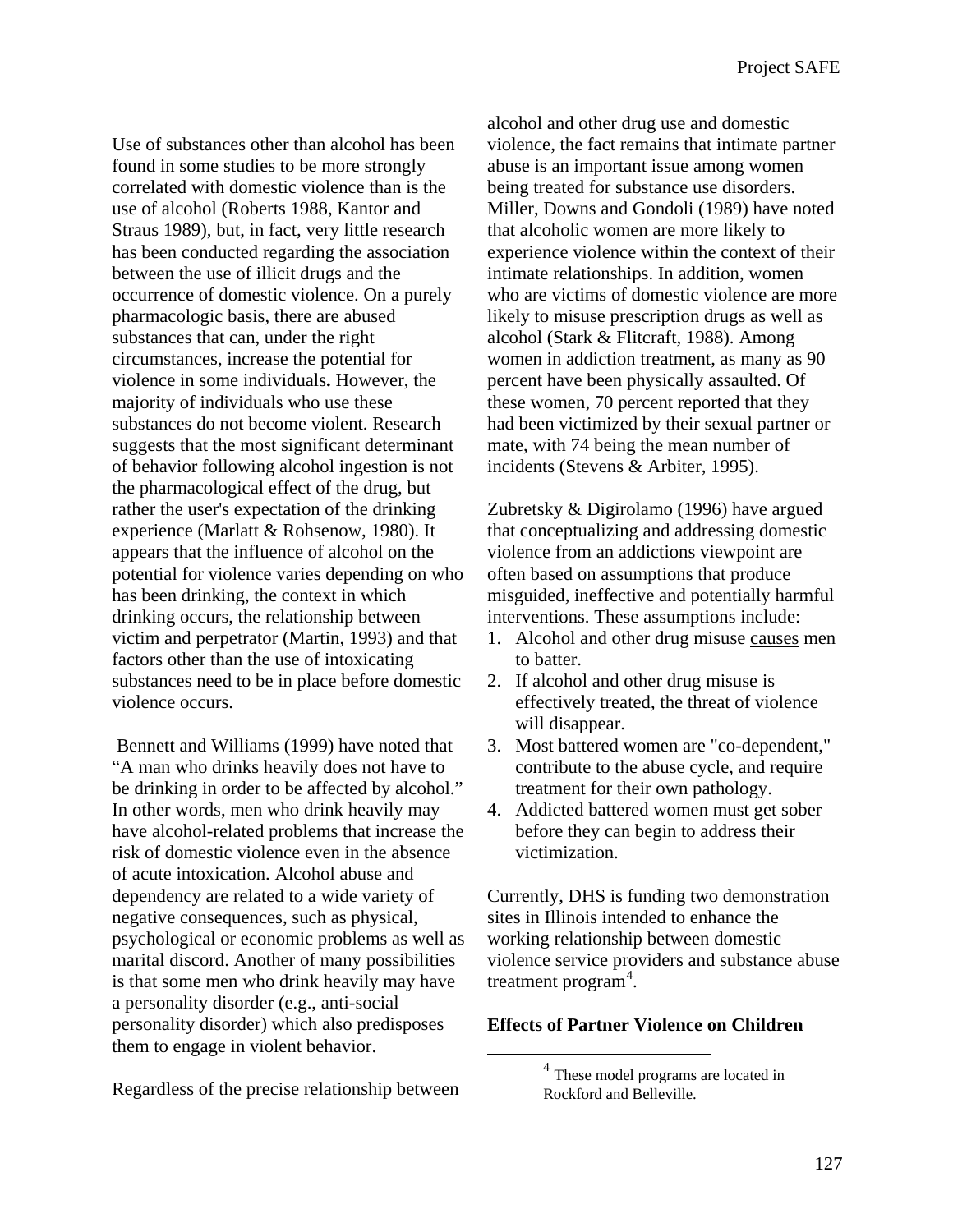It is estimated that between 3.3 million (Carlson, 1984) and 10 million (Straus, 1991) children in the United States are at risk of witnessing acts of domestic violence (male perpetrator/female victim) each year. New research is sparking growing concern about the effects of pattern violence on children in the home:

*Violence in ones family has a wider variety of adverse outcomes than has heretofore been found. It seems reasonable to conclude that being a witness of violence between parents puts a child at risk of a number of serious mental health and other problems, and that this applies to children of all socioeconomic levels* (Straus,1991).

Research indicates that when children are witnesses to domestic violence, they may suffer the same effects and problems as those who are themselves physically or sexually abused (Goodman & Rosenberg, 1987). It has been observed that infants and young children are visibly upset by arguments between their parents, and that the occurrence of more serious forms of domestic violence may have serious implications for normal child development (Osofsky & Fenichel, 1994). The phenomenon of child observation of serious domestic violence has been termed "horrification" (Athens, 1992).

Pfouts, Schopler & Henley (1982) studied 25 children who had witnessed their mothers being abused. Within this group, 53 percent "acted out" with parents, 60 percent with siblings, 30 percent with peers, and 33 percent their teachers. In addition, 16 percent had appeared in juvenile court, 20 percent were identified as truant, and 58 percent were rated as below average or failing in school. Psychiatric symptoms were also noted; caseworkers reported that 40 percent were

anxious, and 48 percent suffered from depression.

Several studies have found that child witnesses exhibit more aggressive and antisocial as well as fearful and inhibited behaviors (Christopherpoulos et al., 1987; Jaffe, et al., 1986), display impaired social competence (Wolfe et al., 1986) as well as limited empathy and low self-esteem (Hinchey & Gavelek, 1982; Hughes, 1988). Sanders (1994) divided the problems exhibited by child witnesses to domestic violence into internalized problems (e.g., withdrawal, anxiety) and externalized problems (e.g., aggression, delinquency).

Children who witness domestic violence also suffer from an increased rate of physical problems. Kerouac, Taggaret, Lescop and Fortin (1986) found that children living in domestic violence shelters were almost twice as likely to be absent from school for health problems than children in the general population.

Since domestic violence is seldom a single event, but rather a pattern of behavior that escalates over time, it becomes increasingly likely that the child will eventually become a victim as well. A national study of 6,000 families found that 50 percent of the men who frequently assaulted their wives also physically abused their children (Straus & Gelles, 1990). McKay (1994) found that children from homes where domestic violence occurs are physically or sexually abused and/or seriously neglected at a rate 15 times the national average. There are also indications that when children are victimized both by witnessing domestic violence and being abused themselves, they often manifest more problem behaviors than those children who only witness violence in their homes (Hughes, Parkinson & Vargo, 1989). In this study, children who neither witnessed violence nor were victimized themselves had the lowest rate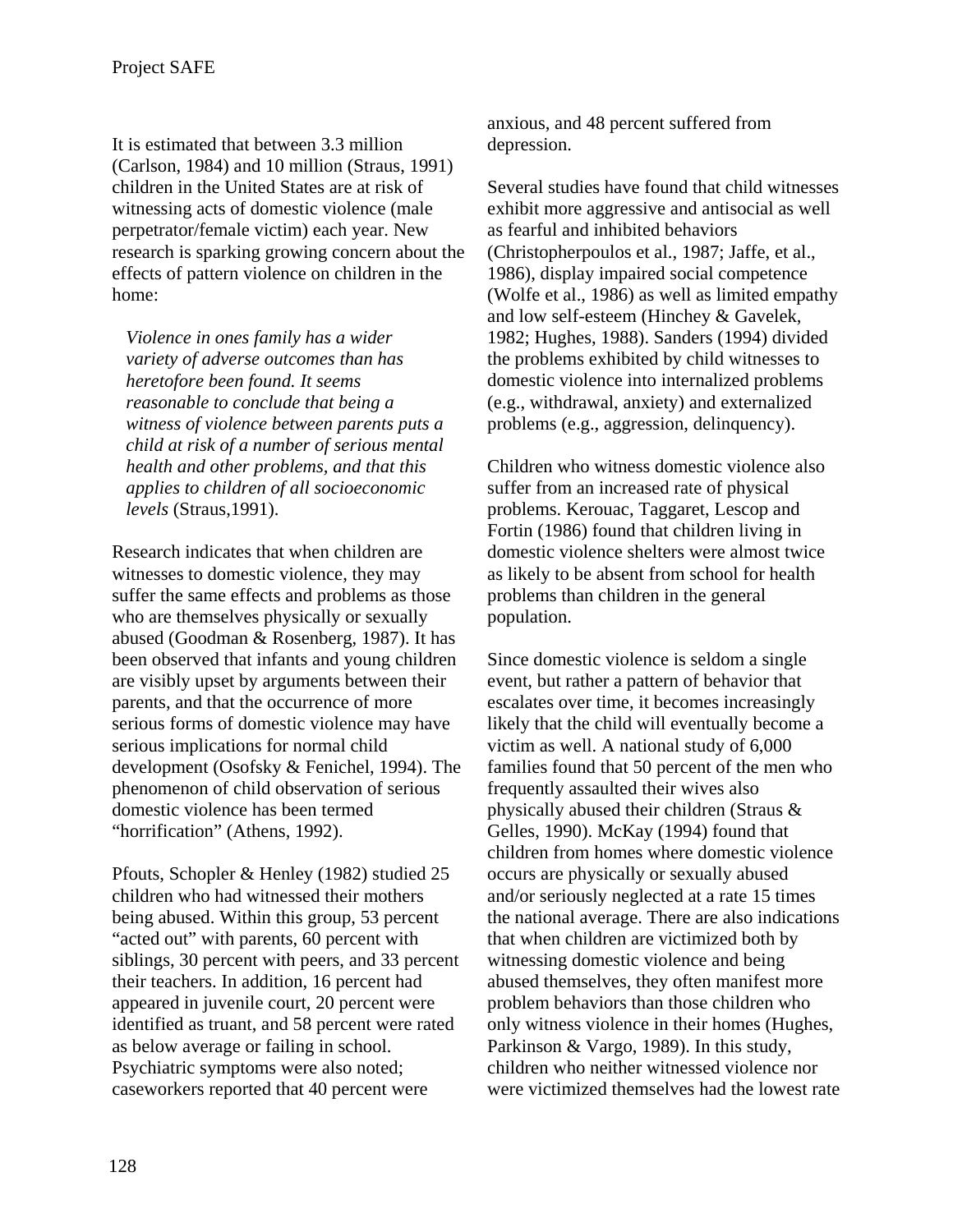of problem behaviors. There also exists the possibility that children who witness domestic violence may become batterers themselves as adults (Cappell & Heiner, 1990; Rosenbaum & O'Leary, 1981; Widom, 1989).

## **AOD Use Among Pregnant Women**

3.3 percent of pregnant women (ages 15-44) have used an illicit drug within the past month. This pattern is most pronounced among younger women, and use declines as age increases. Of those pregnant women 15-17 years old, 12.9 percent have used an illicit drug within the past month. Among those 18- 25, this figure is 5.5 percent, and in the population 26-44, 2.1 percent (SAMHSA, 2001b). In addition, 19 percent of pregnant women have used tobacco in the past month, and 12.4 percent have used alcohol (SAMHSA, 2001). Of those women who drink during their pregnancy, 3.9 percent are classified as "binge drinkers" and 0.7 percent as "heavy drinkers" (SAMHSA, 2001).

## **Effects of Prenatal Alcohol/Drug Exposure**

Four substances--alcohol, heroin, cocaine and tobacco–have raised the greatest concerns regarding their effects on fetal development.

Since the pioneering work of Jones and colleagues (Jones, et al., 1973) at the University of Washington on what has become known as Fetal Alcoholism Syndrome (FAS), an extensive body of literature has evolved documenting predictable patterns of neonatal malformation associated with drinking during pregnancy. It has been further documented that such damage may be extended through continued exposure of the infant to alcohol passed via lactation during an extremely sensitive period of brain development. The major elements of FAS include:

■ Low birth weight for gestational age

- Facial and cranial abnormalities
- Mental retardation
- Severely disturbed visual perception.
- $\blacksquare$  Hyperactivity, distractibility, and
- Impaired short attention span.

In a follow-up study of the original babies studied by Jones and Smith, these researchers found severe developmental disabilities (IQs ranging from 20-57) in half of the children; the other half exhibited moderate disability or a low-normal range of intelligence.

Although rich documentation exists concerning FAS, the effect of illicit drug use on the outcome of pregnancy is more difficult to determine. Such challenges include multiple drug use, the adulteration of illicit drugs, sexually transmitted diseases and other health variables in the maternal and fetal environments, low socio-economic status, and poor maternal nutrition (Chasnoff, 1992; NIDA, 1999).

The long-term effects of in-utero exposure to opiates are not well-known (Jones, et al., 1994). Concern has been expressed within the literature regarding weak perceptual, visual and motor skills, impaired muscle tone. There is universal agreement within the medical community regarding the risk which preterm opiate withdrawal poses to the fetus. Abrupt withdrawal from opiates during the perinatal period is a risk factor for intrauterine fetal death (Jones, Smith, Martier, Dombrowski & Sokol, 1994). Detoxification from opiates during pregnancy carries with it the risk of spontaneous abortion and/or premature delivery. NIDA advises that pregnant, heroinaddicted women should not be detoxified from opiates, but rather maintained on methadone (NIDA, 2000). Although the newborn infants of methadone-maintained mothers are often born physically dependent on that drug, withdrawal can usually be safely and easily accomplished (NIDA, 2000).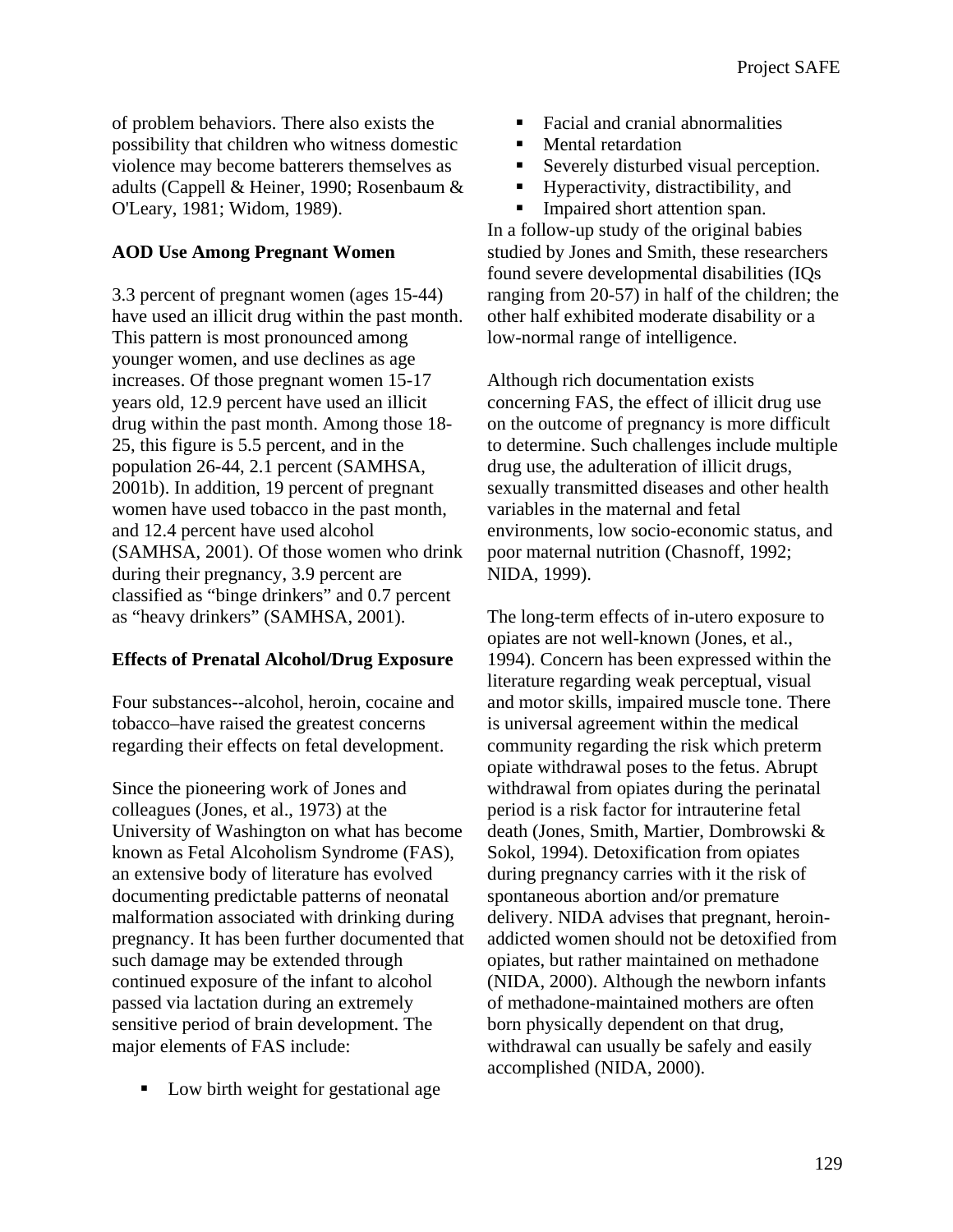More than any psychoactive substance other than alcohol, cocaine has been associated with the problem of prenatal drug exposure. The pattern of cocaine abuse which dominated the 1980s and 1990s gave rise to numerous studies which found that prenatally-exposed infants suffered from a wide variety of adverse neonatal effects, including:

- depression of interactive behavior and a poor organizational response to environmental stimuli (Chasnoff, Burns, Schnoll and Burns, 1985);
- intrauterine growth retardation and/or low birth weight (Zuckerman, et. al., 1989; Chiriboga, Burst, Bateman & Hauser, 1999; Snyder and Snyder-Keller, 2000; Behnke, Eyler, Garvan & Wobie, 2001);
- small head circumference (Eyler, Behnke, Conlon, Woods & Wobie, 1998; Chiriboga, Burst, Bateman & Hauser, 1999; Snyder and Snyder-Keller, 2000; Behnke, Eyler, Garvan & Wobie, 2001);
- cerebral and/or bowel infarction (Snyder and Snyder-Keller, 2000);
- genitourinary tract malformation (Chasnoff, Burns, Schnoll & Burns, 1985; Chasnoff, Chisum & Kaplan, 1988);
- cardiac, intestinal, renal and/or nervous system anomolies (Bingol, N, et. al., 1987; Chavez, Mulinare & Cordero, 1989); and
- limb reduction malformations (Chasnoff, Chisum & Kaplan, 1988; Hoyme, Jones & Dixon, 1989).

Beginning in the mid-1990s, some of these findings came into question. Slotkin (1998), for example, argued that nicotine use may have created many of the adverse perinatal effects attributed to cocaine. NIDA has also expressed concern that fetal exposure to cocaine may not be as devastating as once thought*:* 

*Many may recall that "crack babies," or babies born to mothers who used cocaine while pregnant, were written off (by researchers) a decade ago as a lost* 

*generation. They were predicted to suffer from severe, irreversible damage, including reduced intelligence and social skills. It was later found that this was a gross exaggeration. Most crack-exposed babies appear to recover quite well. However, the fact that most of these children appear normal should not be over-interpreted as a positive sign. Using sophisticated technologies, scientists are now finding that exposure to cocaine during fetal development may lead to subtle, but significant, deficits later, especially with behaviors that are crucial to success in the classroom, such as blocking out distractions and concentrating for long periods of time (NIDA, 1999).* 

More recently, Frank and her colleagues (Frank, et. al., 2001) reviewed 74 papers from the medical literature (1984-October 2000) that discussed the effects of prenatal cocaine exposure on infants and children. They concluded that:

*Among children aged 6 years or younger, there is no convincing evidence that prenatal cocaine exposure is associated with developmental toxic effects that are different in severity, scope, or kind from the sequelae of multiple other risk factors. Many findings once thought to be specific effects of in utero cocaine exposure are correlated with other factors, including prenatal exposure to tobacco, marijuana, or alcohol, and the quality of the child's environment. Further replication is required of preliminary neurologic findings.* 

In spite of this apparent reversal of professional opinion, there are continued reports (Smith, Chang, et. al., 2001) of metabolic abnormalities in the brains of children who were prenatally exposed to cocaine, and suggestions that such exposure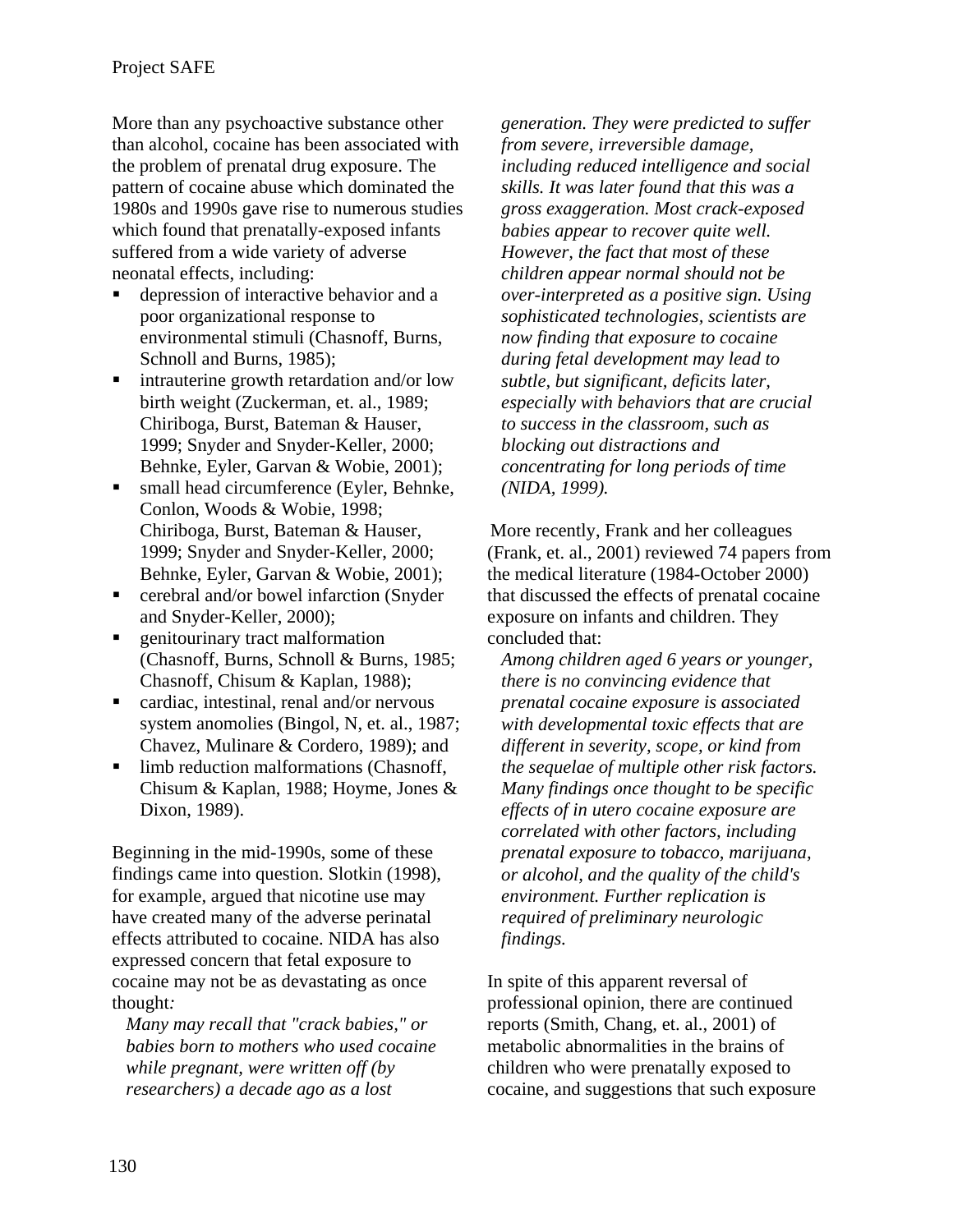leads to impulse control problems and deficits in attending abilities.

The primary risk associated with tobacco use during pregnancy is intrauterine growth retardation and associated low birth weight. On average, infant birth weight is reduced by about  $200$  grams<sup>[5](#page-136-0)</sup> (Jones, Smith, Martier, Dombrowski & Sokol, 1994). While this reduction in weight may not be significant for the offspring of otherwise healthy women, it can be a serious problem for infants born to mothers who also suffer from poor nutrition, inadequate prenatal care, intrauterine infection, or other risk factors. With the exception of "congenital anomalies" (serious physical defects), low birth weight is the single most accurate predictor of infant mortality<sup>[6](#page-136-1)</sup> (Centers for Disease Control, 2001).

The focus on the specific effects of one particular drug (alcohol, cocaine, heroin) obscures the fact that multiple drug use is the most common pattern of use by pregnant women and women of childbearing age (Finkelstein, 1993).

## **Special Needs of Pregnant Women**

Addicted, pregnant women experience enhanced barriers to treatment. These barriers are attitudinal (greater stigma), legal (threat of punishment), and structural (inadequate and highly fragmented service resources). These barriers are even greater for the opiateaddicted, pregnant woman. Finkelstein (1993) has called for the development of specialized services for addicted, pregnant women that are family-centered, community-based, multidisciplinary, competency-focused, comprehensive, collaborative, individualized and long-term in terms of their support

services.

What do we know about the nature and quality of the relationship that exists between the addicted mother and her child and, in particular, what, if any, is the predictable impact of maternal addiction on a child? Does such impact consistently include neglect or abuse?

As we examine literature from both the child welfare field and the addiction fields, certain cautions are in order. Literature from both fields tends to be long on personal testimonials and clinical description and short on carefully designed and controlled research. Like addiction, the etiology of abusing and neglectful behavior by parents is both complex and interactional.

In spite of the popular notion that pictures the addicted mother abusing her children, research does not support such a clear and direct relationship between alcoholism and the physical or sexual abuse of children by the alcoholic parent. The perception that alcoholism *per se* dictates or automatically creates a pattern of abuse is being increasingly questioned (Orme & Rimmer, 1981). Black and Mayer (1979) found that the majority of alcoholic parents did not physically or sexually abuse their children. The familial history of the alcoholic as a child may be a more important determinant of abusive behavior than the alcoholism. Schaeffer and colleagues (1985) found that chemically dependent women who were abused as children are more likely (than non-chemically dependent women similarly abused) to go on to physically or sexually abuse a child. It may be that the lowering of inhibitions and impairment of judgment and impulse control produced by alcohol intoxication may increase the probability of abusive behavior, but that the inclination for such abuse, which has been shaped by family history, may be the determining prerequisite

<span id="page-136-1"></span><span id="page-136-0"></span> $\frac{1}{5}$  $5200$  grams is slightly less than one-half pound

<sup>6</sup> Infant mortality is defined as death before during the first year of life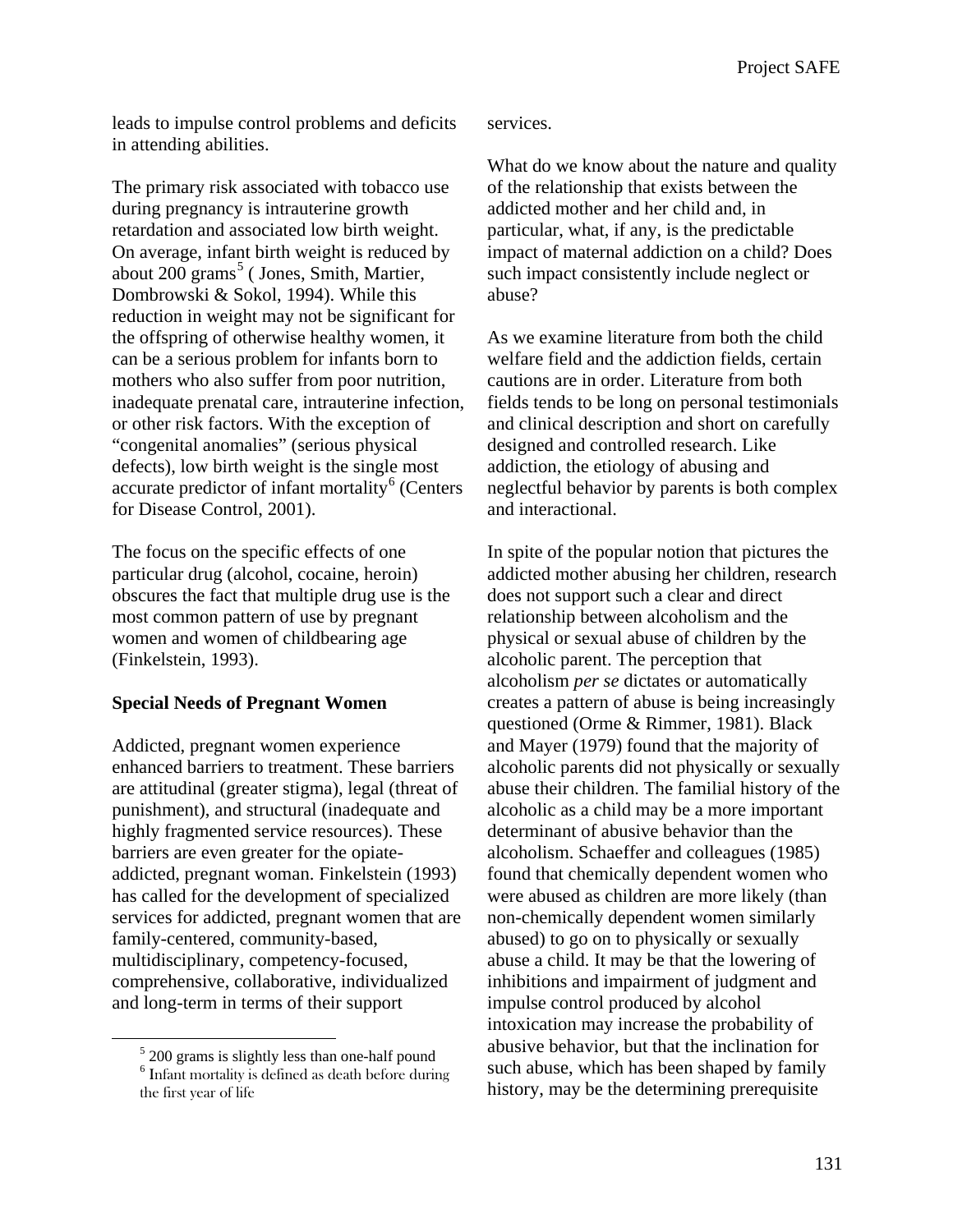for abusive behavior. In studies of abusive behavior, there is almost total unanimity in the following proposition: abusing parents were physically or emotionally abused or neglected as children.

Where addiction as a causal link to child abuse is unclear, the professional literature consistently describes patterns of neglect and deterioration in parental functioning produced by alcoholism and other addictions. For instance,

- The majority of alcoholic mothers in treatment self-report that their drinking interfered with the quality of their parenting (Corrigan, 1980).
- Children with two alcoholic parents experience the highest incidence of neglect and inconsistent discipline and contact with the parents (Williams, 1982).
- Discipline in the alcoholic home is described as lax and inconsistent, and management of children's behavior is more likely to be characterized by yelling and threats than by praise (Hindman, 1979).
- Roles in alcoholic families are often poorly defined, with children frequently taking on the responsibilities of their alcoholic parent (Seixas, 1977).
- Children of alcoholic parents are more likely to be threatened with or experience separation from parents. In two studies, over one-third of the children of alcoholic parents were removed from their homes by court order (Bourgeois, et al., 1975; Miller & Jang, 1977).
- Both Black (1979) and Booze-Allen and Hamilton (1974) report that the return of family health and parental functioning does not automatically occur with sobriety. In some of the cases they studied, it took years before the alcoholic parent could become a healthy role model. Improvement in parenting and family health may require more specific interventions than simply alcoholism treatment.

## **A.5 Family Recovery**

There is little research data on what happens within families when an addicted member enters and sustains recovery over time. There are virtually no such studies that focus on opiate or cocaine addiction and only one longitudinal study of family recovery from alcoholism. Brown and Lewis' (1994, 1999) study of family recovery from alcoholism challenges the idea that family health returns quickly following the achievement of stable sobriety. In studies of families in recovery over an extended period of time, they drew the following conclusions:

- 1. Adaptation to alcoholism distorts the development of individual family members and traumatizes the family as a whole. Aspects of this "unsafe, potentially out-ofcontrol environment" continue for as long as three years into the initiation of sobriety and mastery of early recovery.
- 2. The unhealthy family system must collapse, allowing a shift in focus from maladaptive maintenance of alcoholism to the individual development of family members. In recovery, a family is taken apart, its individuals are healed and then the a new family is created from the healed elements. Individual recovery must precede family recovery.
- 3. Recovery does not automatically bring effective parenting: "...children may be just as neglected and abandoned in recovery as they were during the drinking, or more so, as the system collapses and parents turn their attention away from the family onto themselves" (Brown and Lewis, 1999, p. 23).
- 4. The challenge of recovery is how to pay attention to individual recovery needs while simultaneously responding to the evolving needs of children.
- 5. Families in recovery experience a difficult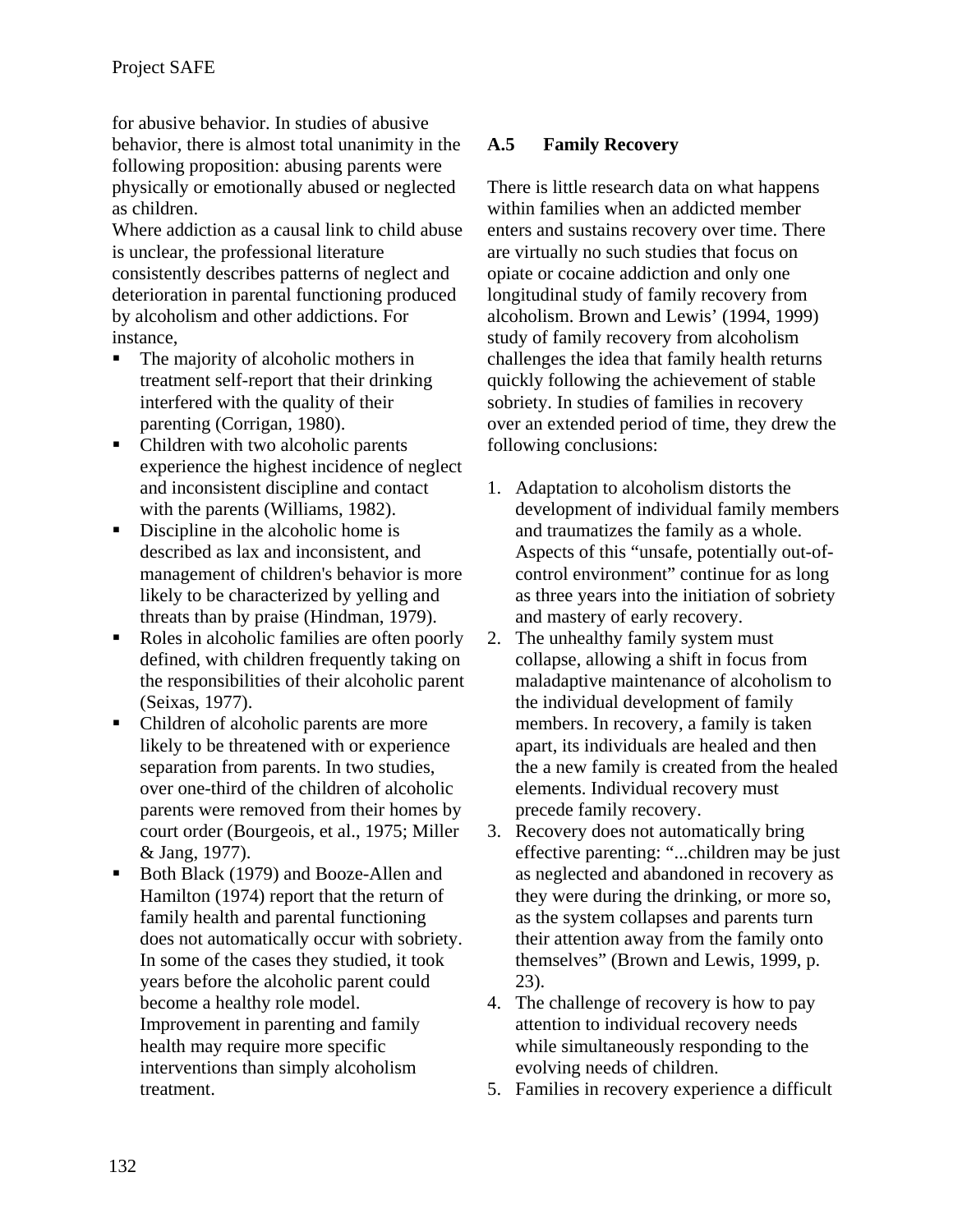process of change that can last as long as ten years before the final developmental goal–a healthy family system--is reached (Brown and Lewis, 1999).

Kirkpatrick (1986) has eloquently described the propensity for alcoholic mothers to overcompensate during early sobriety by beginning to overprotect, overdiscipline and overcontrol the lives of their children only to find that the children become rebellious in response.

#### **Substance Use/Psychiatric Risk to Children of Addicted Women**

There is growing concern about the potential intergenerational transmission of alcohol and other drug problems. Children of alcoholics have 4-5 times the risk of developing alcoholism as an adult than the general population (Goodwin, 1988). Many authors have begun to outline how childhood experiences in the alcoholic family are carried into adulthood as enduring traits. Kritsberg (1985), for example, suggests that such effects include the following: shame and guilt, emotional numbness, compulsive and rigid patterns of thinking, indecisiveness, hypervigilance, sexual dysfunction, vulnerability for stress disorders, and problems with intimacy. These may reflect simply an extension of the descriptors of children who have grown up with parental addiction: distrusting, emotionally withdrawn, fearful, anxious about the future, cold, rigid, submissive, dependent, and angry.

#### **A.6 Summary of Presenting Pattern**

Nationally, this prototype client is entering publicly funded treatment in her late twenties without a high school education or significant vocational experience and with a history of public assistance. Her family of origin is characterized by multigenerational patterns of alcohol/drug problems and physical/sexual abuse. She is currently unmarried although likely to be involved in an abusive relationship. She has two or more children, some of whom are in the custody of a child welfare agency, others who are coming to the attention of public health, child welfare, school or juvenile justice authorities. At the point of admission she has co-occurring medical and psychiatric problems and numerous other problems requiring attention, e.g., homelessness or inadequate housing, lack of transportation, pending legal proceedings. When pregnant, the presenting needs are even more complex and compelling. She has a history of contact with multiple community agencies but no periods of sustained, stable personal or parental functioning (Uziel-Miller and Lyons, 2000).

#### **A.7 Emerging Model**

In 1986, a sweeping review of the addiction treatment research concluded that there was little research evidence to support the efficacy of any particular treatment approaches for addicted women (Vannicelli, 1986). Since then, there has been an accumulation of research that has begun to define the major elements of an evidence-based, genderspecific and family focused model of addiction treatment. Women-specific addiction treatment programs differ significantly in the variety, comprehensiveness, design, duration and cost of services (Grella, et al., 1999). Genderspecific, family-focused addiction treatment programs are distinguished by the following:

- **providing outreach services (Reed, 1987),**
- focusing on addiction as one of multiple problems that requires a concentrated and sustained focus (Nichols, 1985; Wallen, 1992; Zweben, 1996),
- cultivating and maintaining relationships and a higher number of helping agencies and having a higher frequency of contact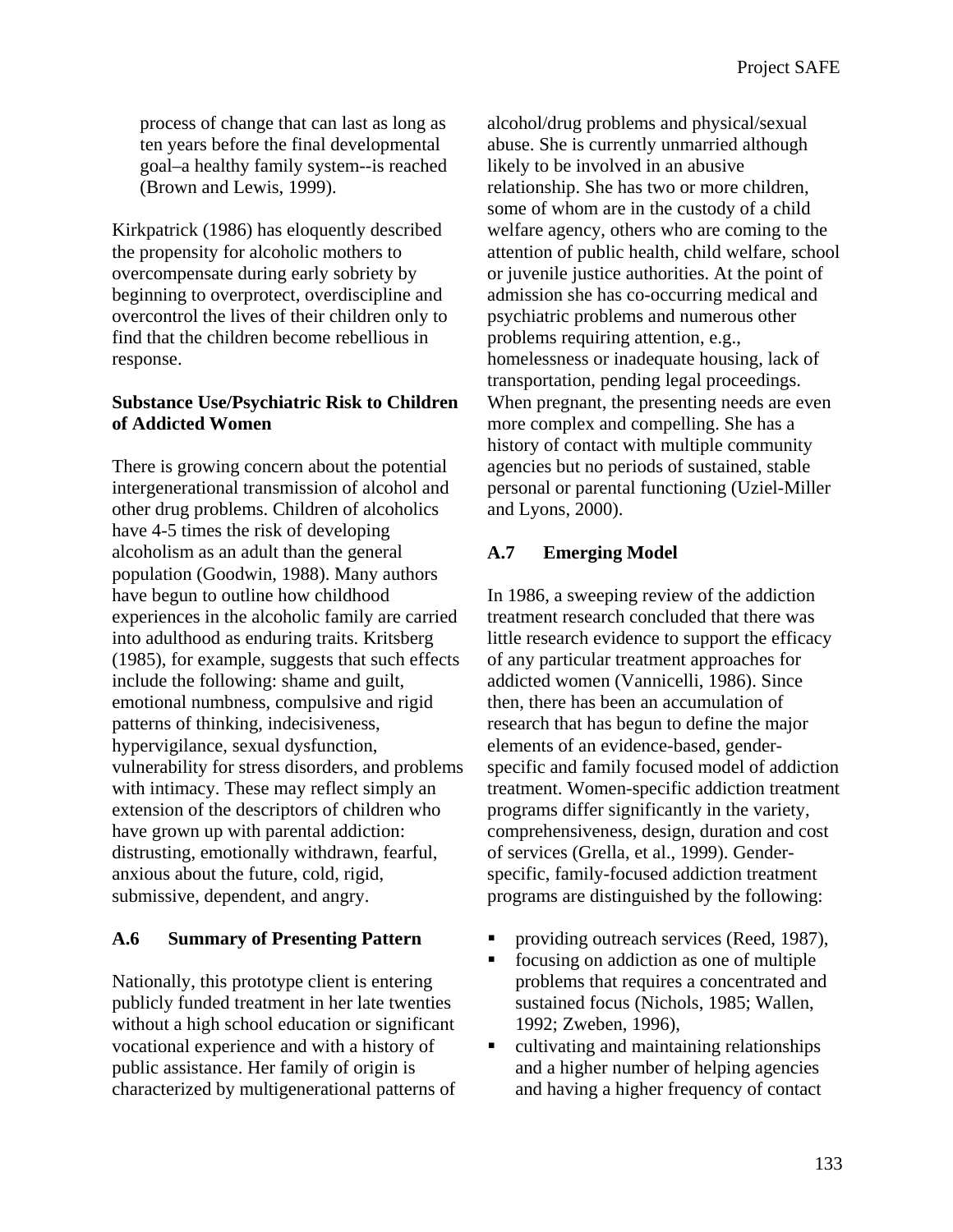with such agencies (Reed, 1987),

- concentrating services, to the greatest extent possible, in a single, nonstigmatizing service environment (Kaplan-Sanoff and Leib, 1995; Finkelstein, 1993),
- linking addiction treatment services to primary health care for the mother and her children,
- focuses simultaneously on the needs of both the woman and her children,
- treating gynecological and medical problems (Burman, 1992),
- providing child care, transportation and housing services (Beckman and Amaro, 1986),
- linking clients to domestic violence services,
- assessing the needs of the whole family, including the needs of each child as part of the initial global assessment process.
- **Peropeering 1** providing strong female role models both in terms of leadership and personal recovery (DiMatteo and Cesarini, 1986; Reed, 1987),
- providing all female groups and female therapists, outreach workers and case managers (Ruggels, et al., 1977),
- ultivating a nonhierarchical, partnership model of client-staff relationships (White and Chaney, 1993; Trinh, 1998),
- " "reparenting" the recovering mother so that she may parent her own children (Kaplan-Sanoff and Leib, 1995),
- **placing an emphasis on client** empowerment via the goals of personal and economic self-sufficiency and an emphasis on choices throughout the treatment process (LaFave and Echols, 1998),
- addressing the shame and guilt associated with both alcoholism/addiction and child neglect and/or maltreatment,
- providing women-only, peer support groups within the treatment milieu (Woodhouse, 1990),
- **EXECUTE:** encouraging sexual autonomy related to desires, preferences, and limits (Nelson-Zlupko, 1995),
- **Peropensi** providing case management services to address personal and environmental obstacles to recovery,
- **assuring physical and psychological safety** within the treatment milieu,
- ddressing issues of low self-esteem. learned helplessness, victimization, comorbid disorders (particularly depression), and educational/vocational needs,
- training in parenting as well as womenspecific concerns related to hygiene, birth control, STD prevention and treatment,
- **giving admission priority and special** treatment protocol for pregnant women,
- providing a longer duration of treatment involvement with a structured program of family-focused aftercare,
- $\blacksquare$  the provision of pregnancy-related services.

In short, gender-specific, family centered treatment offers addicted women a large menu of treatment services and a high degree of support to keep her from getting overwhelmed with the sheer multitude of tasks involved in her recovery and that of her family. In this appendix, we have reviewed the research literature that calls for gender-specific, family focused treatment of addicted women with histories of neglect/abuse of their children. In Chapter One, we will describe how such a model came to be implemented in communities across Illinois, and how Illinois came to answer the most critical issue shared by addiction treatment and child welfare agencies: How can we best address the conflict between the short permanency planning guidelines in the child welfare field versus the reality of relapse for many clients and the sustained treatment and support services required by many clients to achieve addiction recovery (Finkelstein,1993).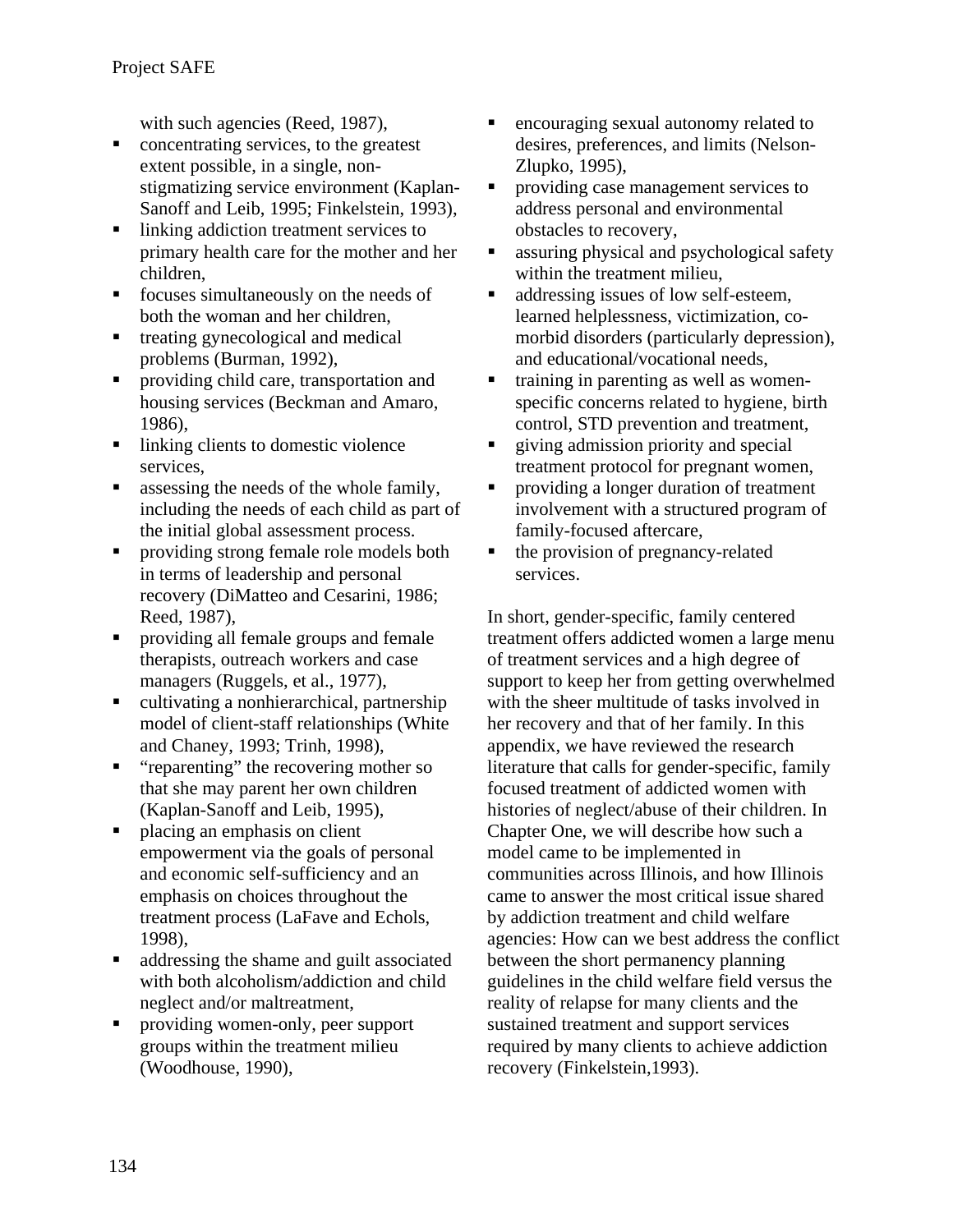# APPENDIX B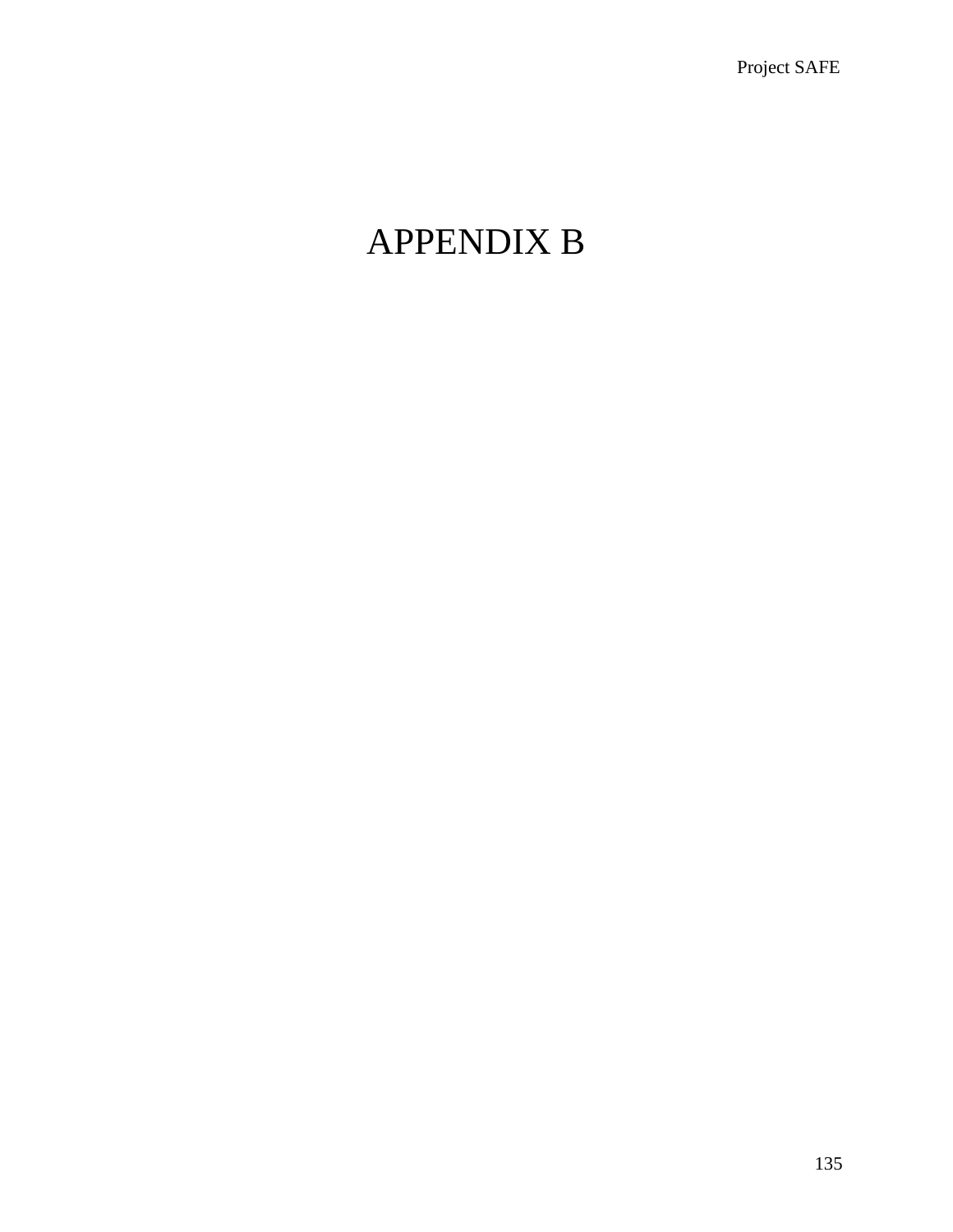## **A Developmental Model of Recovery**

 By William White, in collaboration with Maya Hennessey, Deborah Oberg and Diane Sonneville (1990, edited by W.W. 2002)

Early Project SAFE reports raised a number of theoretical questions about the nature of addiction and recovery in women, and called for the construction of a research-grounded developmental model of recovery that could illuminate the styles and processes of addiction recovery among Project SAFE clients. In the absence of quantitative research data, stories and perceptions about stages in the recovery process for SAFE women were solicited from child welfare workers, outreach workers and treatment staff at all of the SAFE sites. This qualitative data was then organized into a beginning conceptualization of the stages of change experienced by most women involved in this project. This brief paper represents an attempt to provide a theoretical framework from which the recovery of Project SAFE women can be understood and from which interventions can be strategically selected and appropriately timed.

#### *Recovery as a Developmental Process*

There are a number of key propositions central to a developmental model of addiction recovery. Those most crucial to organizing the experience of women in Project SAFE include the following:

- Addiction recovery, like the active process of addiction, is often characterized by predictable stages and milestones.
- The movement through the stages of recovery is a time-dependent process.
- Within each stage of recovery are developmental tasks, skills to be mastered, certain perspectives to be developed, certain issues to be addressed, before movement to the next stage can occur.
- The nature of the developmental stages of recovery are shaped by the characteristics of the individual; the nature, intensity and duration of drug use; and the social milieu within which recovery occurs.
- Developmental stages of recovery, while highly similar within subpopulations of addicts, may differ widely from subpopulation to subpopulation.
- **Treatment interventions must be strategically selected to resolve key issues and achieve** mastery over key developmental tasks inherent within each individual's current stage of recovery.
- **Treatment interventions appropriate to one stage of recovery may be ineffective or pose** iatrogenic risks when utilized in another stage of recovery.

These propositions are consistent with the growing body of research on stages of change (Prochaska, et al., 1992).

What follows is not a developmental model of recovery for women. The proposal of such a model would imply that women experiencing substance use disorders present with genderdefined and gender-shared problems that are unaltered by other dimensions of individual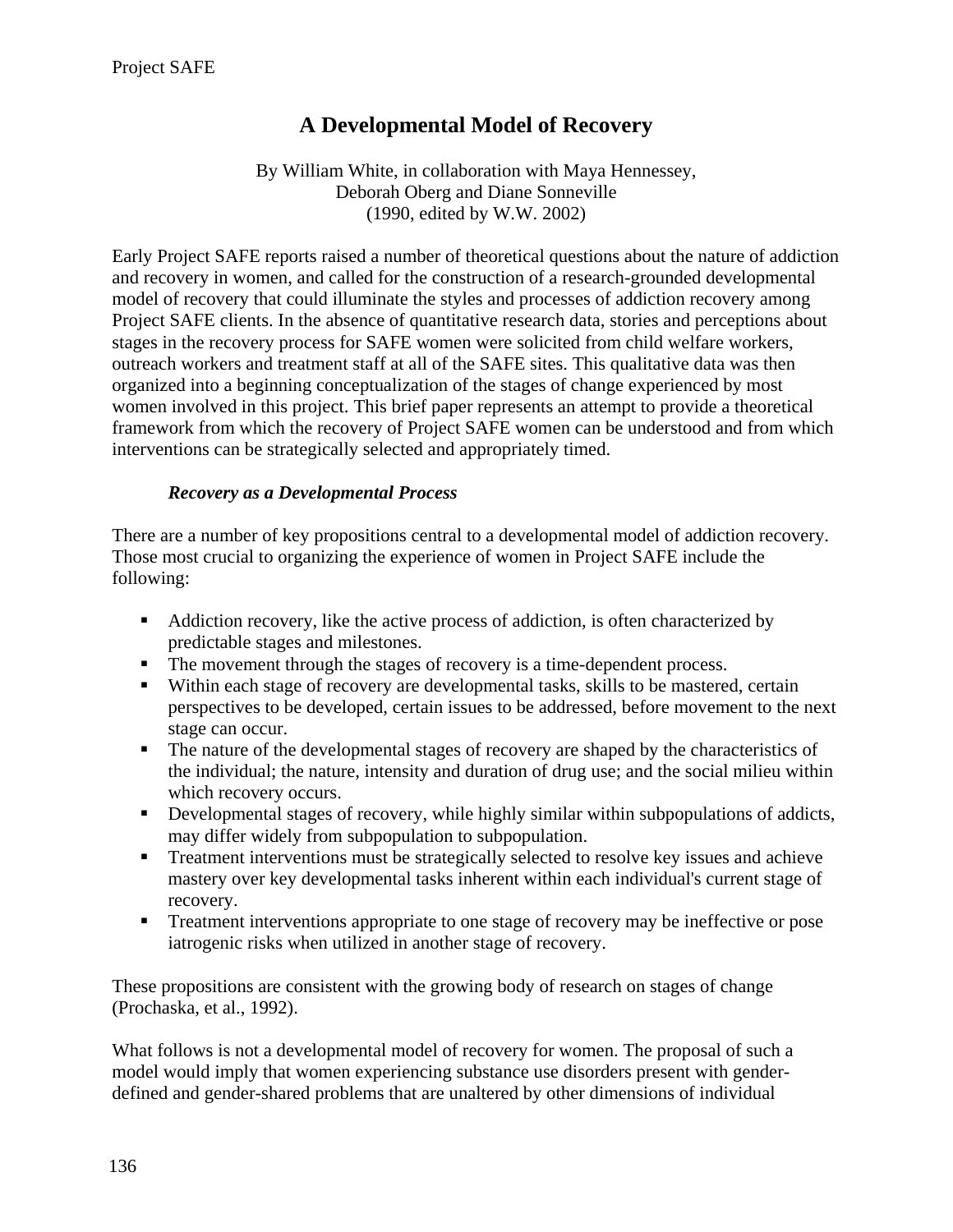character and experience. Such a model would also imply that there is a shared developmental trajectory (a singular pathway) of recovery for all women and that there exists a narrowly proscribed treatment technology to provide guidance through this developmental process. What follows is a developmental model of recovery for *persons* who share certain experiences and characteristics. There are many women for whom this model would not apply and many men for whom it would. The fact that more women than men share the core characteristics defined below is a function not of gender biology but of the social, economic and political oppression within which women are born and within which they must seek their individual destinies.

## *The Core of Shared Experiences and Adaptations*

The developmental trajectory of addiction recovery is shaped by the totality of experiences each person brings to the recovery process and, in particular, what each person brings by way of "recovery capital." Recovery capital is the total amount of internal and external resources a person can bring to bear on the initiation and maintenance of recovery (Granfield and Cloud, 1999). Populations for who share similar levels of recovery capital, similar assets and life experiences and circumstances, often share similar developmental processes of recovery.

Project SAFE women were often involved in a complex web of interlocking relationships (and problems) spanning several generations. The women who entered Project SAFE shared many experiences that shaped their perceptions of self, the self-drug relationship and the self-world relationship. It is impossible to understand the nature of addiction and recovery in these women without understanding the core experiences of their lives. Such core experiences include:

- Early and continuing losses
- Parental addiction and/or psychiatric illness
- Physical/sexual trauma
- **Predatory social environments**
- Recapitulation of family trauma in adult intimate relationships

When clinicians within Project SAFE compared the experience of SAFE women with the nonaddicted women they had counseled who had not been involved in the abuse or neglect of their children, significant differences emerged. While women from both groups reported experiencing sexual abuse in childhood, the women of Project SAFE women reported an earlier age of onset of sexual abuse, multiple rather than single perpetrators of abuse, long duration of abuse (often measured in years), the presence or threat of physical violence as a dimension of the abuse, more boundary invasive forms of sexual abuse, and either being blamed or not believed when they broke silence about the abuse. What distinguishes Project SAFE women is not the occurrence of physical or sexual abuse or early childhood losses in their lives, events that many women experience, but the intensity and duration of these experiences.

Project SAFE clients tended to share both certain conditions and events in their lives and certain meanings attached to these experiences. The experiences catalogued above created shared beliefs about themselves and the outside world. These beliefs became mottos for living and a major barrier to recovery: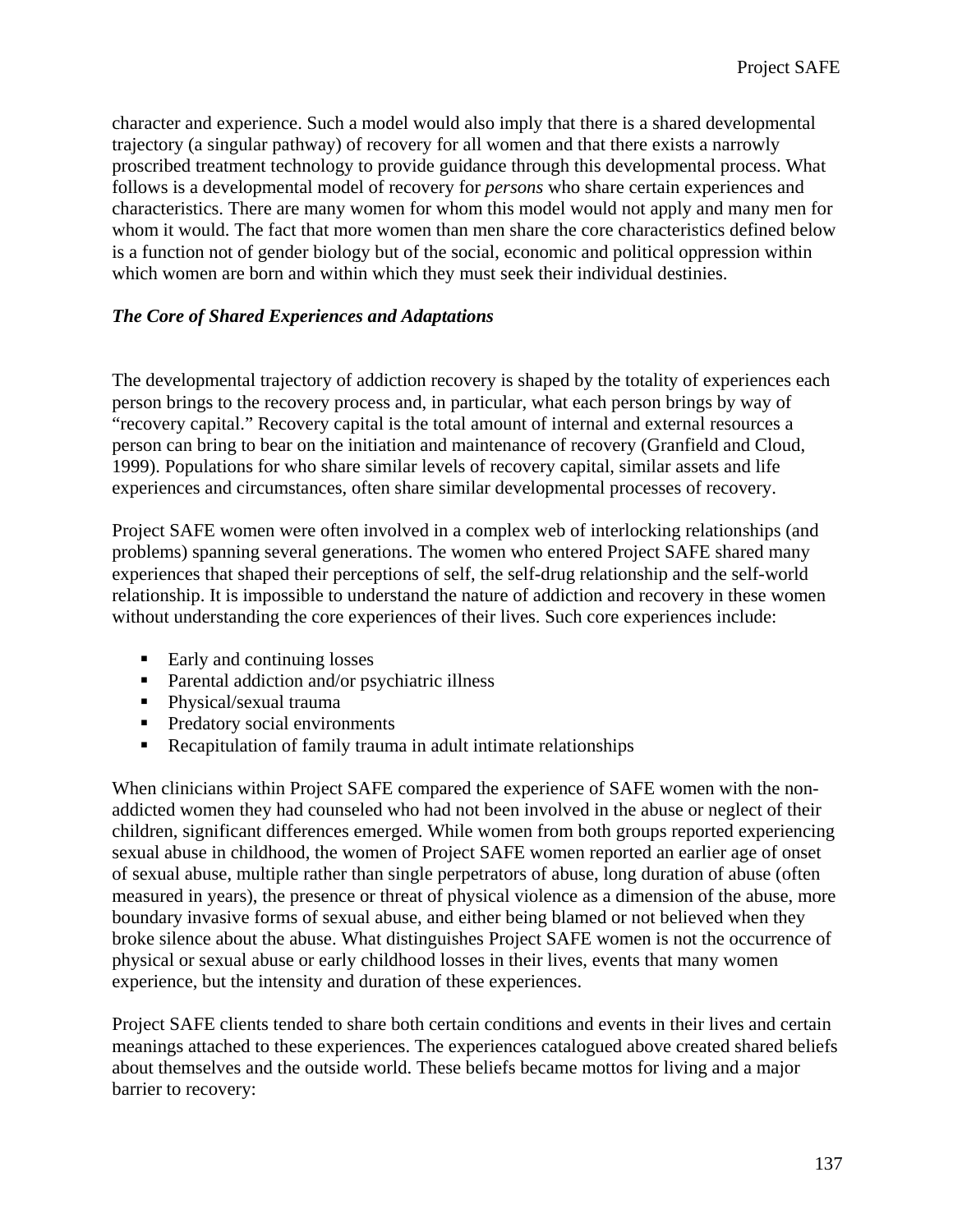- I am unlovable; I am bad.
- There is no physical or psychological safety.
- If I get close to people, they will die or leave me.
- My body does not belong to me.
- I am not worthy of recovery.
- Everybody's on the make; no one can be trusted.

## *Dependency as the Core Developmental Dimension for SAFE Women*

In clinical staffings of Project SAFE women, the words "dependency, passivity, learned helplessness and learned hopelessness" were frequent refrains. It is our belief that shifts in this dependency dimension mark the essence of the developmental process of recovery for SAFE women.

In America, there is a deep paradox related to dependency. The culture highly values selfreliance and autonomy, but prescribes roles to women which inhibit self-assertion and encourage service and sacrifice to others. Women who most inculcate those values ascribed to women are branded as "pathologically dependent." Women who challenge these values through selfassertion are often accused of somehow hurting their men, their children, their communities and their society. While most women experience some aspects of this cultural double-bind, some experience an intensified version of this self-dwarfing process. For the majority of women in Project SAFE, family of origin experiences began what became an escalating pattern of selfdiminishing dependency upon people and things outside the self. Such patterns involve:

- An inability to state one's own wishes, needs, or ideas due to fear of conflict or rejection.
- A diminished capacity to define or assert one's own values and beliefs (to be selfdirected).
- A severely diminished experience of self-legitimacy and self-value.
- An inability to pursue self-fulfilling, self-nurturing activities without fear and guilt.
- Achievement of esteem through identification with a person, group, or institution.
- A fear that life success or self accomplishment will be followed by punishment or abandonment.
- An inability to initiate action to resolve one's own problems.
- A programmed preference for passivity, withdrawal and helplessness when confronted by problems and challenges.

We do not view such dependency patterns as inherent in the biology or character of women. We view such patterns as flowing from self-obliterating family and cultural systems. They are survival adaptations. They are strategies of self-protection. They are defenses against physical and psychological assault. Self-defeating patterns of dependency are highly adaptive, and passivity can serve as an alternative protective device to challenging and confronting family or cultural rules. Passivity and dependence often serve as homeostatic mechanisms within a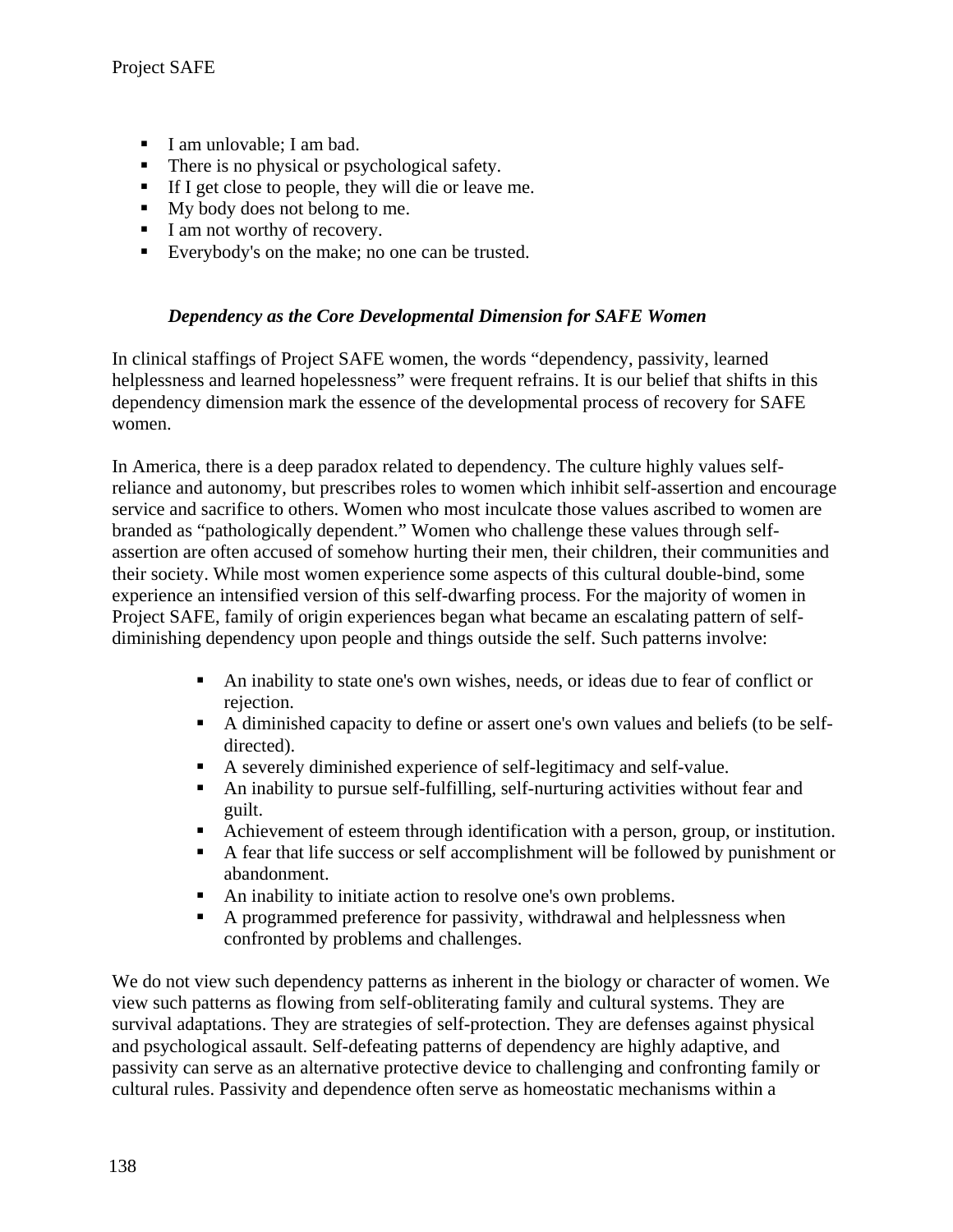marital/family system. Ego-sacrificing acts of women often serve to boost the egos of others. This dependency dimension influences the manner in which these women must be engaged in the change process. Interventions, such as traditional confrontation approaches that heighten guilt and inadequacy, are misguided and harmful for this population. The dependency dimension influences the changing role of the treatment program staff in the long-term recovery process. In the developmental stages outlined below, we have charted a progression from self-defeating dependence to healthy inter-dependence. The desirable and achievable goal of the change process extols not autonomy and self-reliance, but reciprocity and mutuality. This process is depicted as a movement from the denial and abuse of self to an affirmation of self within the context of mutually respectful intimate, family, and social relationships.

# *The Limitations of Stage Theory*

In 1969, Elizabeth Kubler-Ross published her now classic work *On Death and Dying* in which she described five stages of grief and mourning (denial, anger, bargaining, depression and acceptance). Many counselors have for years used this theoretical framework to assist them in working with grieving clients. Used appropriately, this theoretical model has helped many clinicians both understand and mediate the healing process involved in traumatic loss. Applied to restrictively, this theoretical model has been misapplied by some clinicians to program the grief experience of clients for whom alternative styles of healing may be more naturally appropriate. Similarly, stages of change theories have been very popular in the addiction treatment field in recent years. But we have also used such models used to exclude clients (defining "precontemplative" clients as inappropriate for admission to treatment) rather than to enhance their readiness for change.

Models, as metaphors of collective experience, can be tools of empowerment for both clinicians and clients, particularly when the model fully embraces the experiences and needs of both. When a model doesn't fit the experience and needs of the client, its application can result in unsuccessful treatment or harmful treatment.

The construction of a developmental model of recovery for women in Project SAFE is an important milestone in the evolution of this project. It provides the theoretical foundation for what works and doesn't work in our interventions with these women and their families. It provides the framework that vindicates our movement outside the traditional boundaries of traditional theories and techniques to meet the needs of these women. The developmental model of recovery which follows should, however, not be viewed as a road map of recovery for all women, nor should the stages outlined be utilized as a prescriptive recipe whose ingredients and preparation procedures must always be the same. Our model is a road map that has utility only when it precisely reflects the clinical terrain within which we are working. When this terrain changes via core characteristics and experiences of women in Project SAFE, then the model should be adapted or discarded.

In our observation of and involvement with Project SAFE women over the past sixteen years, we have seen six identifiable stages in the movement from addiction to stable recovery. These stages and the roles helping professionals can play in each stage are described briefly below. The stages are a composite of what we have seen with Project SAFE women. Some women skipped certain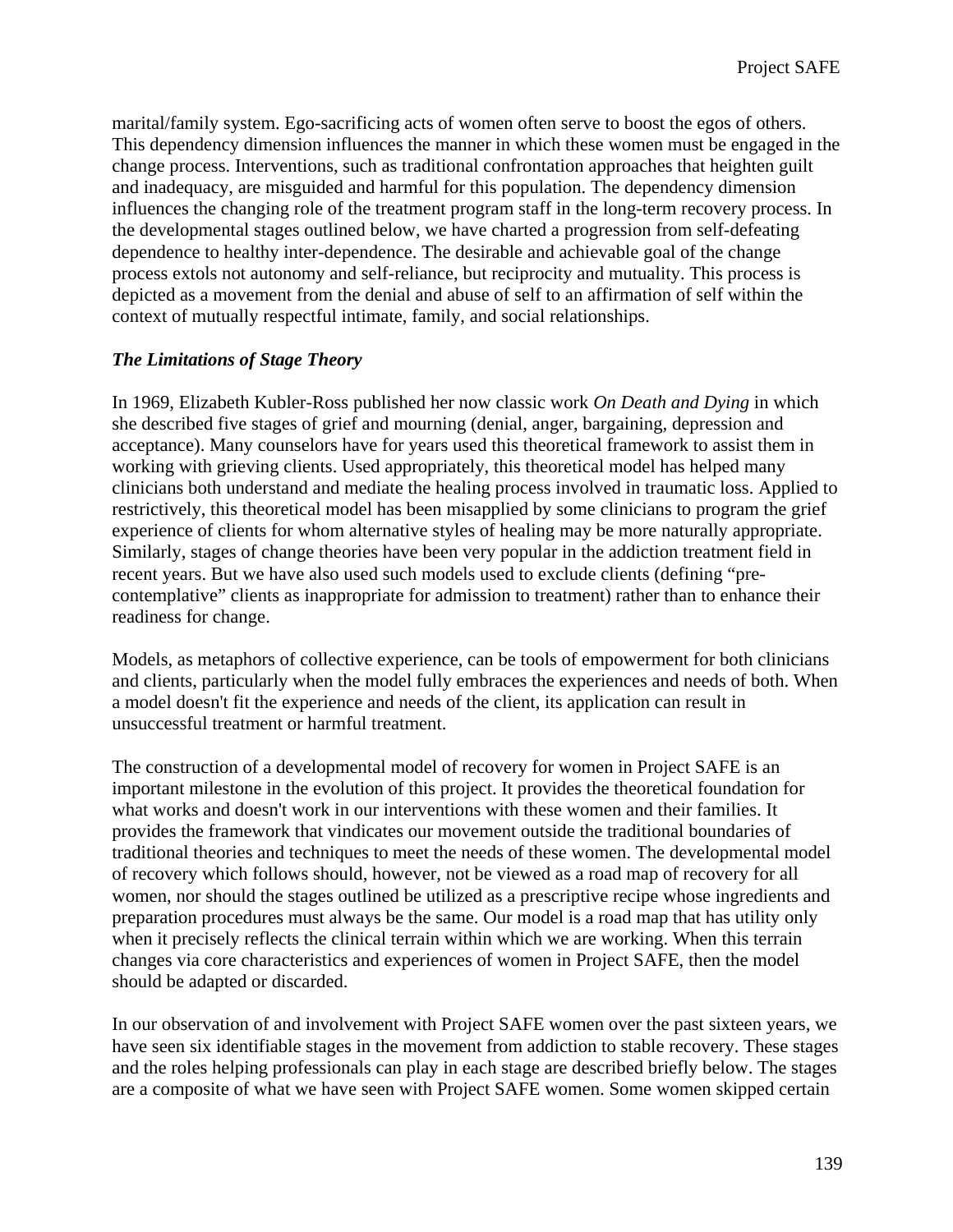stages. Others varied the sequence. Still others went through several cycles of these stages during their SAFE tenure. The stages overlap and there are not always clear points of demarcation separating one from the other. For example, early stage issues of safety and trust don't completely dissipate. They simply require less emotional effort as the ever-present roar of "don't trust" subsides to a whisper.

# **Stage 1: Toxic Dependencies**

If there is any phrase that captures the pre-treatment status of Project SAFE women, it is "toxic dependencies." They bring dependencies on alcohol, cocaine, heroin and other psychoactive drugs that have interfered with many areas of their lives. They exhibit a propensity to involve themselves in toxic, abusive relationships with men and women. They also exhibit a propensity to involve themselves in toxic relationships with "enabling institutions" whose effect is to sustain rather than break this larger pattern of dependency. The Project SAFE client has little sense of self outside these dependent relationships with chemicals, people and institutions.

The themes of death, loss, abandonment, and violation of trust in her life are constants that progressively diminish self-respect and self-esteem. Whether manipulated through nurturing or through violence, she has learned that the world is a predatory jungle in which physical and psychological safety is never assured. Out of self-protection, a secret self is created and encapsulated deep within this women. She protects and hides this self from exposure to outsiders. Her true self can never be rejected because it will never be revealed. Sealed in fear and anger, this secret self becomes so deeply hidden that the woman herself loses conscious awareness of its existence.

The locus of control during active addiction is increasingly of external origin. Her relationship with drugs cannot be internally controlled by acts of will or resolution. Her relationships with others are marked by inconsistency and unpredictability of contact. Everything in her life seems to be shaped by outside forces and persons. By the time a woman comes in contact with Project SAFE, the power to shape her own destiny has been obliterated by the chaos of her life. Her life is buffeted by the conflicting forces of her drugs, her drug using peers, her family, her intimate partner, and a growing number of social institutions closing in on her lifestyle.

Amidst this backdrop of chaos, she slides into increased passivity, increased hopelessness and helplessness and increased dependence on drugs and toxic relationships. There is pain in great abundance, but insufficient hope to fuel sustained self-assertion into recovery. "Powerlessness" for this woman is a fact of life, not a clinical breakthrough. The spark that can ignite the recovery process must come from without, not within. For social agencies to wait for this woman to "hit bottom," in the belief that increased pain will motivate change is delusional and criminal. Where the internal locus of control has been destroyed, the client can "live on the bottom," having lost everything short of her own life, and still not reach out for recovery. It is not a shortage of pain, but a shortage of hope and a lost capacity to act, that serve as the major obstacles to change. More potential sources of external control eventually emerge through crises related to homelessness, acute medical problems, arrest, victimization by violence, or through the abuse and/or neglect of her children.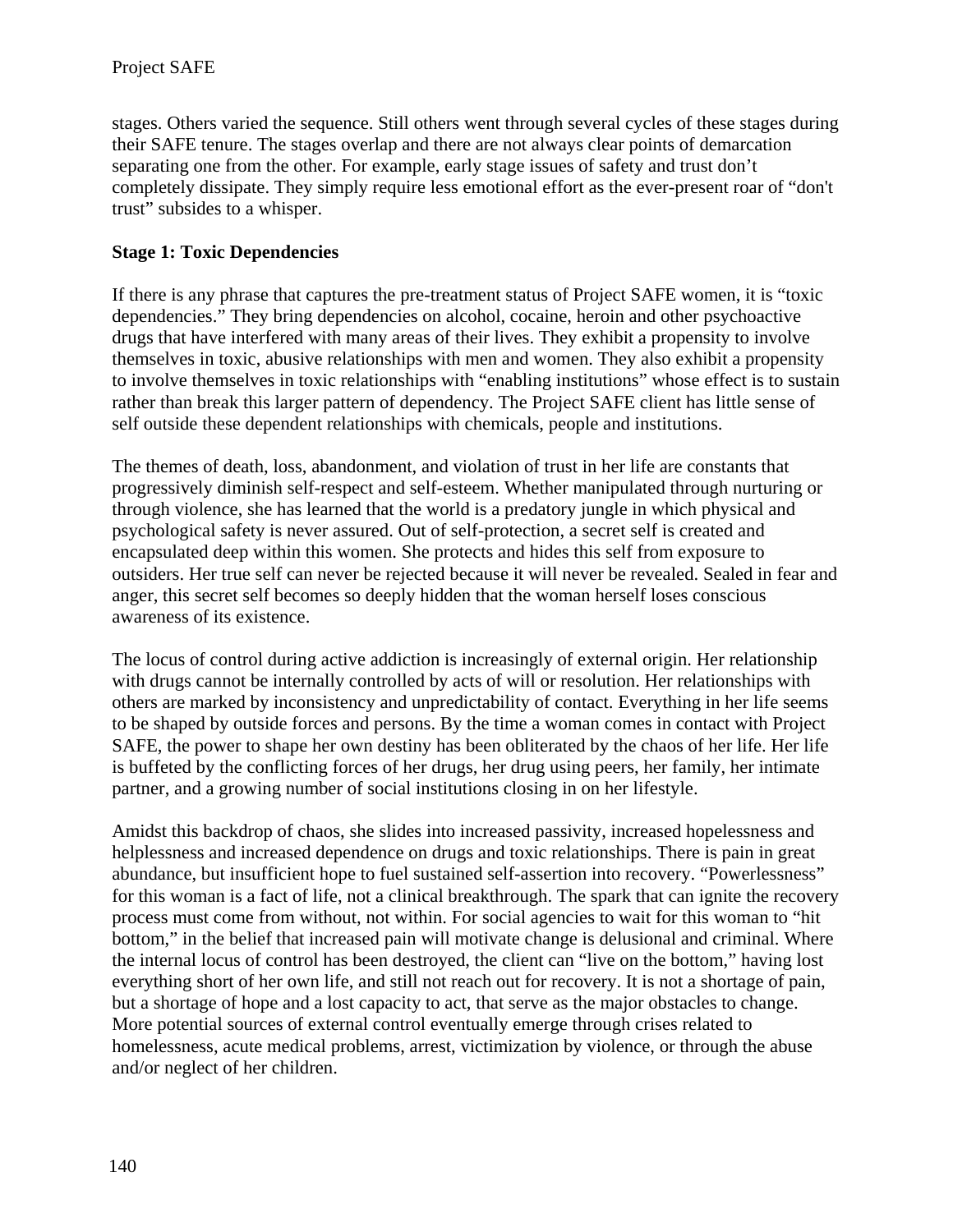Family of origin relationships are quite strained for SAFE women. Family members either share the client's lifestyle or have disengaged out of discomfort with the client's drug use and lifestyle. And yet, family members may be pulled back in during episodes of crisis to take rescuing action on behalf of the client. The social worlds vary for SAFE women. Some are socially isolated, enmeshed in a solitary world of drug use surrounded only by a few primary relationships with active users or persons who support, via enabling, their continued drug use. Other SAFE women are deeply enmeshed in a culture of addiction, an exciting world of people, places and activities all of which reinforce sustained drug use. The drugs and the roles and relationships in the culture of addiction all hold out the promise of pleasure and power but alas, as a metaphor for her life, bring betrayal in the form of pain and loss.

The etiology of the neglectful/abusive behavior exhibited by the SAFE client toward her children springs from multiple sources: the emotional deficits and debilities resulting from her own family of origin experiences, the lack of appropriate parenting skills, environmental chaos that competes with parenting responsibilities, increased loss of control over the drug relationship, and sustained exposure to a predatory drug culture. She constitutes the ultimate paradox of motherhood. Scorned and shamed by those who don't know her ("How could a mother neglect her child because of a drug?"), her desire to remain the mother of her children will remain the primary external force that sustains her through the change process.

In short, the woman who will come in contact with Project SAFE is compulsively involved in dependent relationships with abusable substances and abusing people, lives in environments that are chaotic and traumatizing, and is constitutionally incapable of a self-initiated, spontaneous break in this dependent lifestyle. All of her experiences have confirmed that the world is a physically and psychologically dangerous place. Her contacts with helping professionals during this stage are likely to be marked by passive compliance (role playing) or by open disdain and distrust.

There is, however, as much strength in this profile as pathology. The ultimate pathology is the environmental pathology which demanded that SAFE women sacrifice their esteem and identity as an act of survival. While the consequences of these adaptations may appear as pathological personality traits to those unfamiliar with such traumatizing environments, seen from another perspective, these are stories of survival and incredible resiliency. The strength inherent in sheer survival is the seed from which the recovery process will eventually sprout. That seed must be acknowledged, nurtured and channeled into the change process.

# **Stage 2: Institutional Dependency**

The initiation of sobriety and the period of early recovery for SAFE women is marked by decreasing dependence upon drugs and unhealthy relationships, and an increasing dependence upon Project SAFE staff and the institution within which it is nested. Stage 2 is marked by the following three phases: 1) testing and engagement, 2) stabilization, and 3) reparenting.

Rarely if ever do Project SAFE women present with a high level of motivation for change. The earliest stage of engagement is usually induced by external fiat (court mandated treatment or fear of losing children) or through the persistence of an outreach worker. Whether presenting with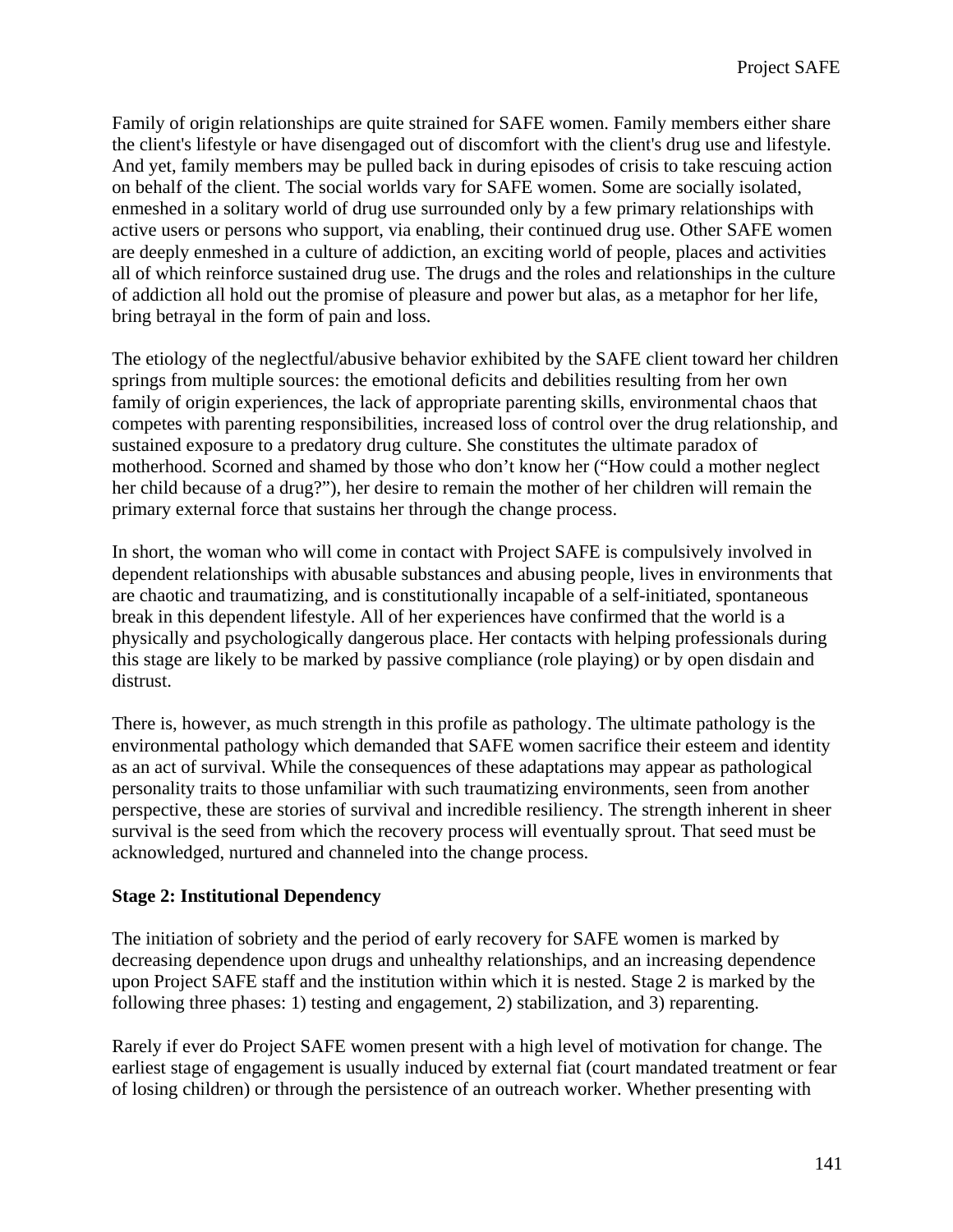superficial compliance or open hostility, the engagement period is a ballet of approach-avoidance and ambivalence. The tipping of the scales are often shaped by the relative interactions of hope and pain. There is a hope-pain synergism (illustrated below) that dictates the outcome of our efforts at engagement.

# **The Hope-Pain Matrix**

| High Pain<br>HP                                                                                               | Low Hope<br>LH                                                                                                                                                 | HP-LH most typical initial pattern<br>encountered with SAFE women.<br>External control and hope-<br>engendering relationships key<br>ingredient to treatment engagement            |
|---------------------------------------------------------------------------------------------------------------|----------------------------------------------------------------------------------------------------------------------------------------------------------------|------------------------------------------------------------------------------------------------------------------------------------------------------------------------------------|
| High Hope<br>HH                                                                                               | Low Pain<br>LP                                                                                                                                                 | HH-LP represents honeymoon phase<br>in drug relationship.<br>Drug relationship experienced as<br>solution rather than problem. Poor<br>treatment success; high risk of<br>relapse. |
| HP-HH produces high<br>internal motivation and rapid<br>engagement in treatment.<br>Good treatment prognosis. | LH-LP represents post-<br>honeymoon phase of drug<br>relationship. Trust building by<br>OR workers can set stage for<br>treatment engagement during<br>crisis. |                                                                                                                                                                                    |

 Where there is high pain and high hope, a rarity, engagement can be quick and intense. Where there is low pain and low hope, there is minimal chance of treatment initiation. It is in the combinations of high pain and low hope and high hope and low pain, that the intervention technology of outreach can work its magic of persistence and consistent positive regard to alter the equation to get treatment engagement. (See Chapter Five for a discussion of this technology.)

 The earliest relationship between SAFE women and the treatment milieu is one of great ambivalence. Clients maintain a foot in both worlds (addiction and treatment) gingerly testing each step forward and backward. In this transition period can be found enormous incongruities and contradictions, e.g., clients who want to keep using drugs AND keep coming to treatment, clients who want staff to go away because staff make them feel good and hopeful. While this ambivalence may have its subtleties, it is most often played out behaviorally in dramatic fashion, e.g., missed days of treatment attendance, splitting in anger and then calling to seek reconciliation, relapse behavior, etc. True emotional engagement is rarely a bolt of lighting event. It is much more likely to be a slow process of engagement with every stage marked by testing behaviors.

 The earliest experiences of positive regard and hope experienced by Project SAFE women can trigger strong counter reactions. The woman who too quickly reveals her secret self may react in anger (temper tantrums) or in flight (missed meetings). The hope-instilling positive regard from SAFE staff may escalate a client's self-defeating patterns of living, e.g., setting others up to reject her as a confirmation of her life positions that trust is foolish and nowhere is safe. When staff refuse to be driven back by these exaggerated defense structures, the client is forced to experience herself differently and to rethink her beliefs about herself and the world. This testing, experiencing acceptance and rethinking process may go on in its most intense forms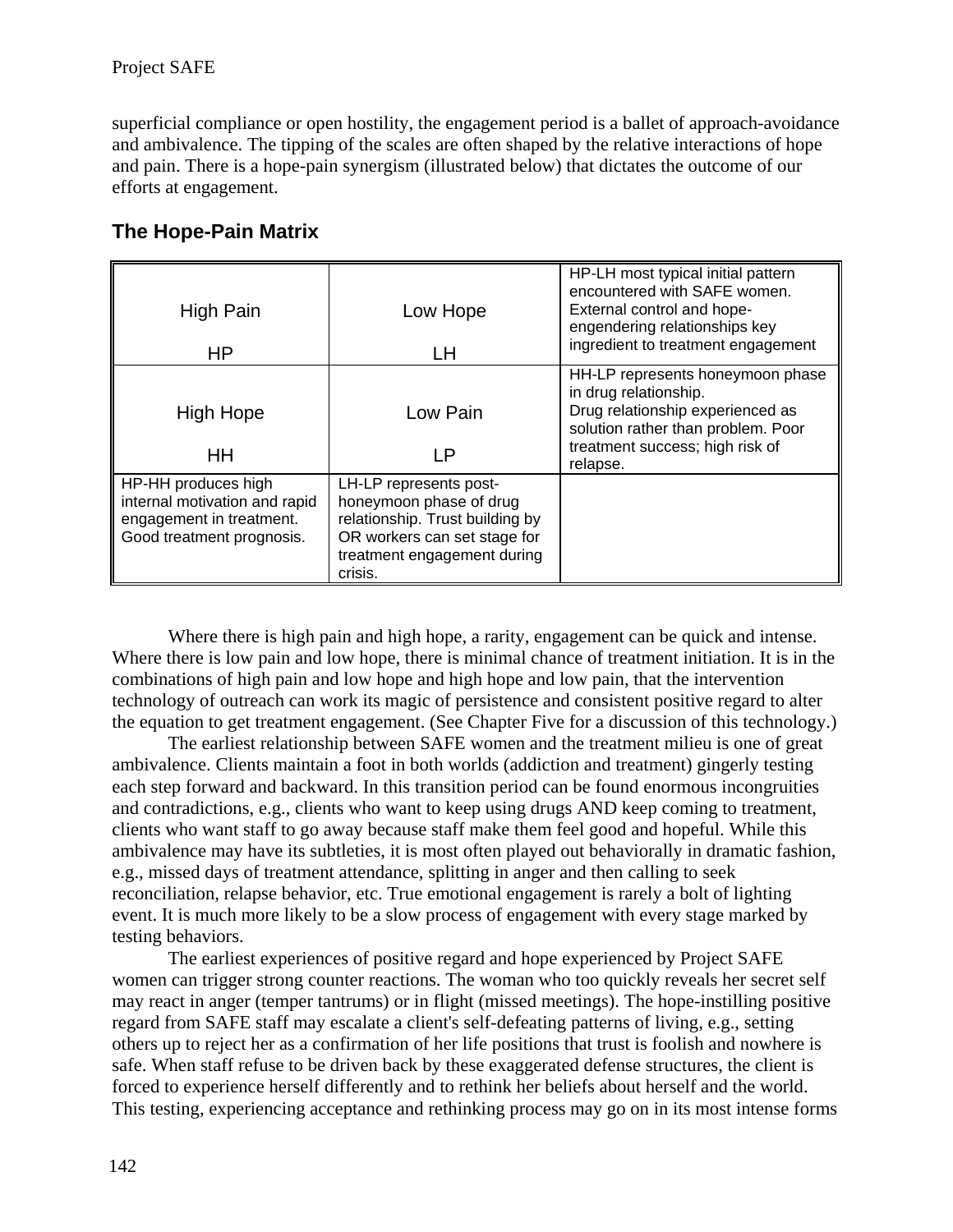for weeks before a woman fully commits herself to the SAFE program. For women who get through this initial stage, testing may resurface later during critical developmental milestones in the recovery process. For women who cannot resolve this trust/safety issue, their drug using lifestyle will continue unabated.

 In the stability phase, outreach and case management services provided through project SAFE have reduced the environmental chaos (housing, transportation, legal threats, etc.) to manageable levels and overall treatment efforts have created an initial (but still fragile) emotional bond between the client and the treatment team. As external threats to safety and survival subside, the Project SAFE client begins to master the personal and social etiquette of SAFE participation, e.g., regular attendance, group participation, etc. As soon as sobriety and environmental stability begins, emotional thawing and volatility escalates.

 This can be a stage of raw catharsis. Pent-up experiences unleash powerful emotions when first aired to the outside world through storytelling. With the experience of safety, clients can begin peeling away and revealing layers of the secret self only to discover dimensions that were unknown even to themselves. Healing of this pain will occur in levels through all of the stages described in this model. At Stage 2, the most crucial dimension is the experience of acceptance by others following self-disclosure. There is, at this stage, a sense that shared pain is diminished pain, and that secrets exposed to the light of disclosure lose their power to haunt and control.

 There are several dimensions of reparenting within Project SAFE spread over the developmental stages of recovery outlined here. At this early stage, Project SAFE takes over a parental role with project clients, tending to issues of survival and safety. It is a nurturing, "doing for" process. At an emotional level it involves experiencing unconditional "thereness" -- the consistent physical and emotional presence of the program in the life of the client. It involves the experience of consistency, a non-voyeuristic and non-judgmental openness to their life stories, and the ability to tolerate testing, but still set limits. It is the experience that one can mess up, but not jeopardize one's status as a family (SAFE) member. As clients become more receptive to this emotional nurturing, they may regress and become quite dependent upon the program. This escalating dependence should be seen not in terms of pathology, but in terms of a developmental process of healing. It is through this increased dependence, and the needs that are being met through it, that the client begins to fully disengage from active involvement in the culture of addiction. The program must now meet all those needs which the client formally met within the society of addicts. The program must be available to fully fill this vacuum at this stage if contact with the culture of addiction is to be broken. Does that mean that a stage of "doing for" the client, a stage of consciously cultivating client dependence upon the treatment institution, is clinically warranted? YES!

Key developmental tasks that must be mastered by the client during Stage 2 include:

- Resolving environmental obstacles to recovery.
- ! Working through the ability to maintain daily sobriety.
- Relationship building with staff that transcends stereotyped role behaviors of "client" and "professional helper" (movement beyond compliance).
- Learning etiquette of program participation.
- Breaking contact and asserting isolation from culture of addiction.
- Exploring limits of safety in the treatment environment via storytelling and boundary testing.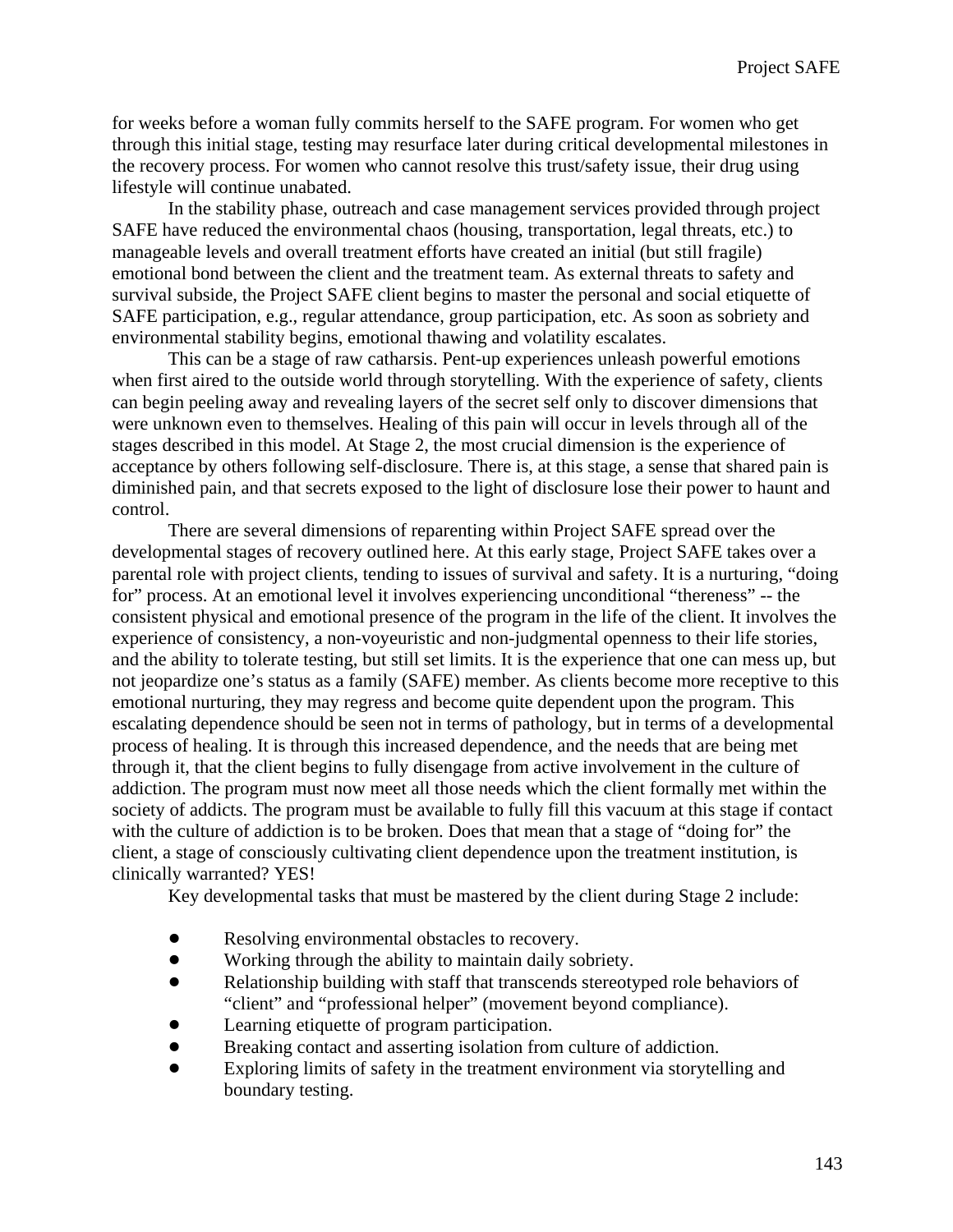- Accepting nurturing from project staff.
- Verbalizing, rather than acting out, compulsions of fight or flight.

 During Stage 2, clients still have little sense of personal identity. Where identity in Stage 1 was formed through identification with a drug, a drug culture, and a small number of highly abusive relationships; identity in Stage 2 comes through drug abstinence, identification with a treatment culture, and a small number of highly nurturing relationships. Denial dissipates during Stage 2 and personalized talk about alcoholism/addiction reflects the growing recognition of "addict" as an element of identity. Clients still need external sources of control over their behavior, although these sources begin shifting from negative (judicial coercion) to positive (regard for relationships with staff).

 Clients who get stuck in Stage 2 (and programs which conceive of Stage 2 as the terminal stage of treatment) contribute to the growing population of chronically relapsing clients who, fail to function either in the culture of addiction or in the society at large, become institutionalized clients in the substance abuse treatment system.

 Stage 2 begins the reconstruction of the relationships between the SAFE mother and her children. With the resolution of environmental chaos, the initiation of sobriety, and early engagement in treatment, the most dysfunctional aspects (neglect and abuse) of the parent-child relationship have been addressed, but it may be some time before quality parenting will appear. Early recovery parenting efforts often reflect a lack of basic parenting skills and efforts to compensate for guilt related to past drug-related deficiencies in parental effectiveness, e.g., overprotection or overindulgence. As the mother herself experiences reparenting in relationships with staff, she becomes more empowered to mirror these experiences with her children, e.g., feedback, nurturing, boundary setting, problem solving, etc.

## **Stage 3: Sisterhood**

 In Stage 3, relationships of mutual respect and trust established between the client and the Project SAFE staff begin to be extended to encompass other women clients in the SAFE project (one's treatment peers). The earliest efforts in these peer to peer relationships are marked by diminished capacity for empathy, the inability to listen to another with the roar of one's own ego in check, the lack of social etiquette, and the need to clearly proscribe the limits of trust. Clients speak at the same time, fail to respond emphatically to painful self-disclosure, make commitments to each other that are broken, react to feedback with verbal attack or threats of violence or flight, etc. It is the treatment milieu that must provide the skill development and the relationship building processes to weld these disparate individuals into a mutually supportive group.

 Over time, clients begin to extend their trust and dependence upon staff to a growing reliance on the help and support of their treatment peers. Within the structure of the treatment milieu, they move from the position of "none can be trusted" to a realistic checking of who can be trusted and the limits of that trust. The early friendships between treatment peers constitutes the embryo of what will later be a more fully developed culture of recovery. As skills increase, the client learns to not only speak, but to listen; to not only receive feedback, but to offer feedback; to not only receive support, but to give support. It is crucial that treatment staff provide permission and encouragement for decreased dependence upon staff and increased dependence on other health-enhancing relationships within and beyond the treatment milieu.

The peer milieu is an important vehicle through which Project SAFE women wrestle with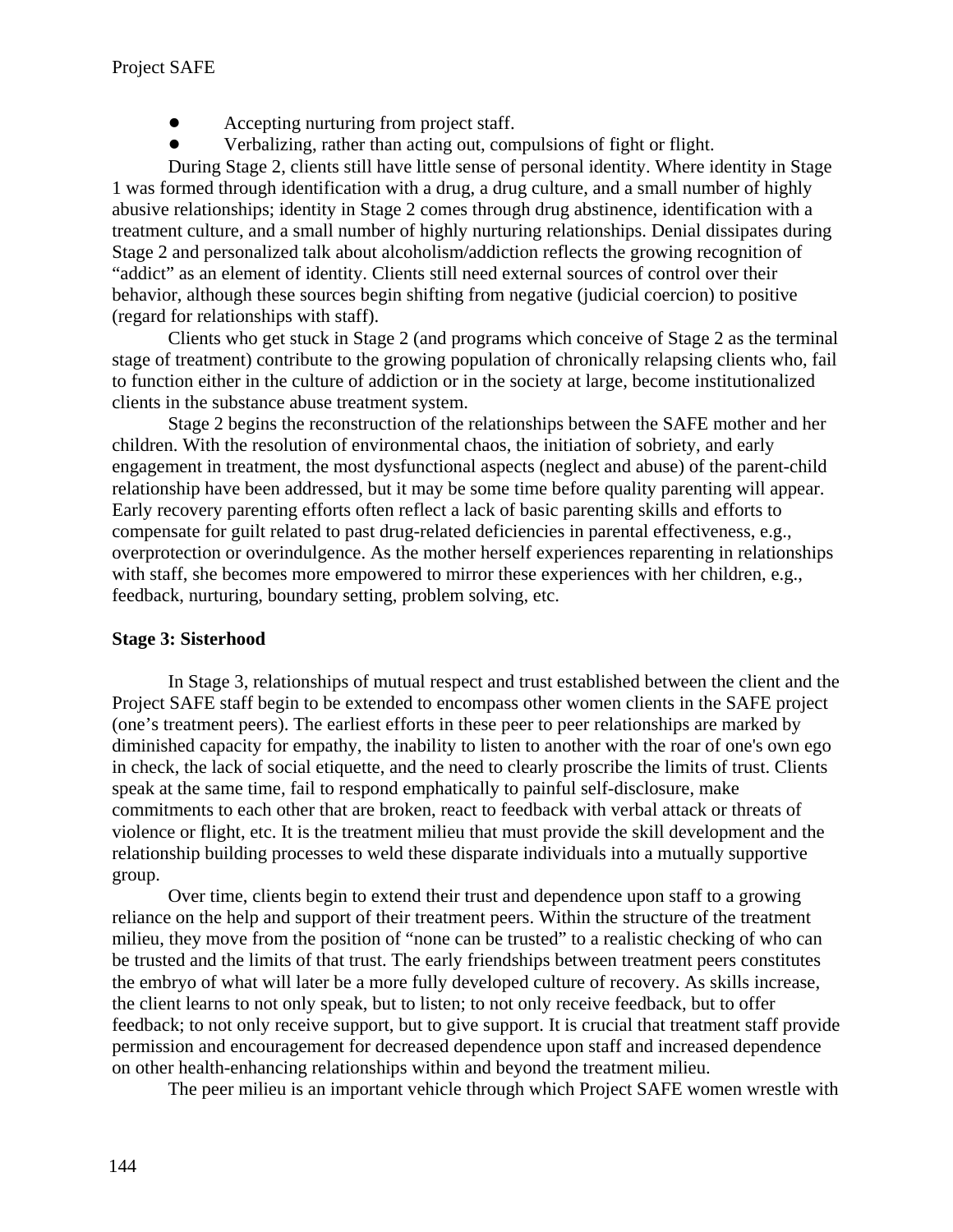some of their most troublesome treatment issues. This is the milieu within which sexual abuse and other family of origin pain is explored. It is here that they can grieve their many losses. This is the arena within which abusive adult relationships are mutually confronted. This is the arena in which clients come together collectively to fight back against shame and stigma to restore their honor and self-respect both as women and as mothers.

 During this stage, there is an intense exploration of victimization issues. Stories of victimization are shared. Catharsis of pain and anger is achieved. A "sisterhood of experience" is achieved. Early identity reconstruction focuses on victimization issues. Individual and collective identity focuses heavily on what has been done to them. Projection is the dominant defense mechanism. The client sees herself in trouble due to persons, institutions and circumstances over which she has no control. It will be some time before this focus can shift to her responsibilities, her choices, her role in her current life position.

Key developmental tasks that must be mastered during Stage 3 include:

- ! Extension of self-disclosure to treatment staff to treatment peers.
- ! Early relationships with recovering role models encountered within the treatment site.
- Exploration of victimization issues.
- Rapid expansion of social skills (parallels period of early adolescent development).
- Treatment agency focused lifestyle develops as alternative to culture of addiction.
- ! Shift in relationships from drug-oriented to recovery-oriented.

 Stage 3 is the first time SAFE clients begin to experience themselves as part of a broader community of recovering women. Identity and esteem are increasingly based on identification with this community. The shift in identity from "addict" to "recovering addict" marks a beginning stage in the reclamation of the self. These shifts in identity are not without their risks as we shall see in the next Stage.

 Major risks of relapse during Stage 3 come from panic, secondary to emotional selfdisclosure, relationship problems between treatment peers, and failure to sever or reframe past drug-oriented intimate and social relationships.

#### **Stage 4: Selfhood and Self-help**

 Where Stage 3 focused on shared experiences, SAFE clients in Stage 4 begin some differentiation from the treatment group. There is more focus on personal, as opposed to collective experience. The "victim" identity diminishes during this stage and there is a greater focus on self-responsibility. This stage involves an exploration and expiation of emotion surrounding one's own "sins" of commission or omission. Treatment time shifts from what "they" did to what "I" did. There is a confessional quality to early work in this stage with, selfforgiveness being a critical milestone. There is, for the first time, a shift in focus from personal problems to personal aspirations. This stage marks the beginning reconstruction of self that will continue throughout the lifelong recovery process.

 In Stage 4, Project SAFE women begin to experiment with the development of healthenhancing relationships outside the treatment milieu. Having developed some sense of safety and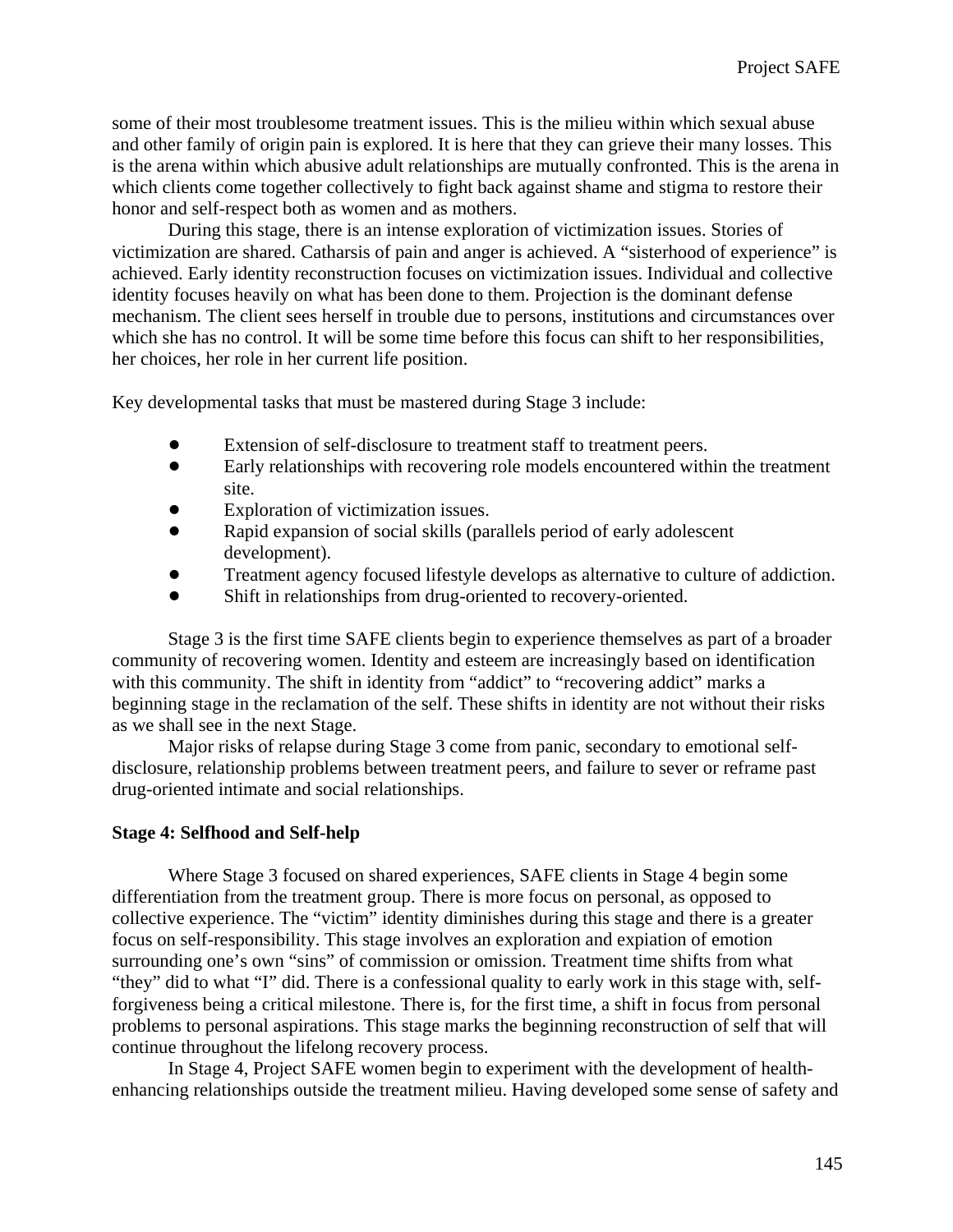identity within the treatment milieu, they seek to extend this to the outside world by finding networks of long-term support. The two most frequent structures utilized by Project SAFE clients for such support in Stage 4 are self-help groups and the church. This is a critical stage through which the emotional support the SAFE client has received from treatment staff and treatment peers is extended for the first time to a broader community beyond the treatment site. There is also a focus on rebuilding strained or ruptured family relationships during this period. With sustained sobriety and program involvement and obvious changes in her lifestyle, estranged family members once again open themselves to reinvolvement with SAFE clients.

 Self continues to be defined in Stage 4 through external relationships. A period, perhaps even a sustained period, of extreme dependence upon this support structure, while criticized by persons not knowledgeable about the developmental stages of recovery, can be the critical stage in the movement towards long-term recovery. During this period, the client's whole social world may be shaped within the self-help or religious world. This period constitutes a period of decompression from the toxicity of the culture of addiction and a period of incubation within which the self and self-world relationship are reconstructed.

 If the shift in dependence from the treatment milieu to outside supports is made too quickly, the client will experience this encouragement for outside relationships as abandonment by the treatment staff. Traditional short-term treatment models that encourage this shift at a very early stage in recovery may inadvertently recapitulate the client's fear and experience of loss and abandonment. In Project SAFE, we found that these relationships needed to supplement, rather than replace, those primary relationships of support within the treatment milieu.

 There is a reassessment and decision point during Stages 3 and 4 as whether to move forward in the recovery process or to retreat back into the world of addiction. During these stages, the full implications of the recovery lifestyle become clear. There is fear that long term recovery is still not a possibility. There is fear of the future unknown and their ability to handle it. As bad as the past is, it continues to exert its seductive call as a world they know better than any other. If treatment contact and support is prematurely ended during this stage, relapse is likely.

## **Stage 5: Community Building**

 In Stage 5, SAFE women extend their system of supports into the broader community. It is at this stage that clients must figure out how to maintain sobriety while fully living in the world. It is a stage of lifestyle reconstruction. Friendships that are based neither on active addiction nor shared recovery are explored and developed. The earliest activities within this stage may begin very early or very late in the recovery process. For SAFE women, the earliest activities are often initiated via outreach workers. Tours of community institutions, getting a library card, going on picnics, bargain hunting at garage sales and flea markets, and experimenting with drug-free leisure may all be aspects of community building initiated through the treatment experience. A major aspect of Stage 5 is the establishment of drug free havens and drug free relationships that can nurture long-term recovery. Another aspect of this stage is the repositioning of the family in the community, re-establishing old healthy linkages to community institutions and building new linkages.

 It is important that treatment staff possess a sensitivity to non-traditional pathways to recovery. Many recovering women may set the roots of their recovery in institutions other than traditional self-help groups. The church served as a primary support institution to many SAFE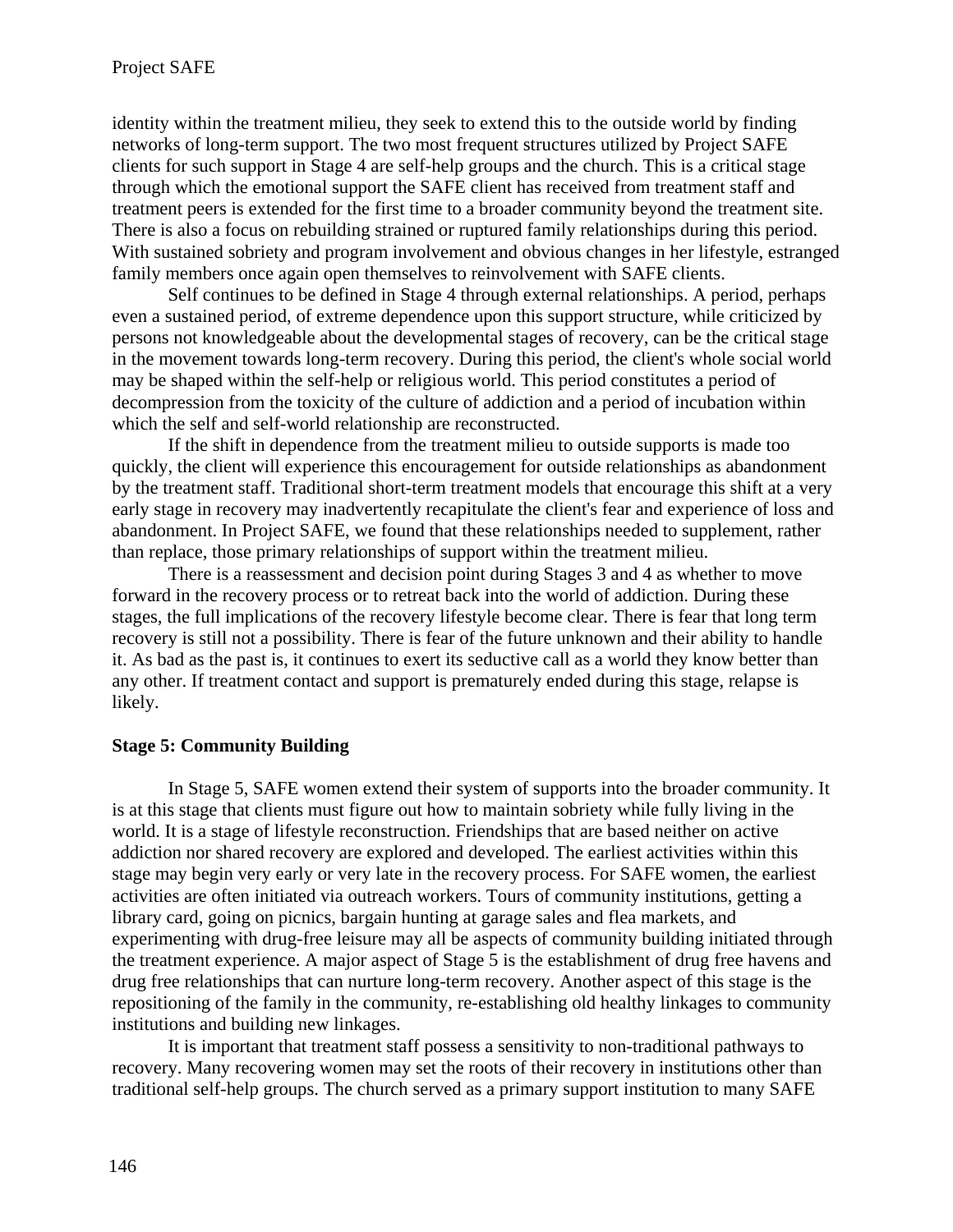women, either as an adjunct or an alternative to traditional addiction self-help groups.

 The parenting of SAFE mothers changes in a number of ways during these later stages of recovery. Earlier stages set the groundwork through the acquisition of basic parenting skills and working through stages of overindulgence and overprotection. The emotional needs of the mother are so intense early in the recovery process, that it is very difficult for her to maintain a sustained focus on the needs of her children. In Stage 5, however, the intensity of these internal needs have been addressed to allow for a much richer quality in the relationship between the client and her children. Where she achieved consistent physical presence in earlier stages of recovery, she now creates a consistent emotional presence in the life of her children.

There is also a shift in Stage 5 in the relative health of the client's intimate relationships. Abusive relationships which may continue into the early stages of recovery have now been changed or severed. Some, at this stage, will have gone through experimentation with a variety of relationships, some will have found a primary long-term relationship, while others may find themselves content for the time being to seek their destiny without the security or burden of a primary relationship.

#### **Stage 6: Interdependence**

 Stage 6 in the developmental progression of recovery for SAFE women, constituted not by a fixed point of achievement, but entry into a lifelong process of doubt, struggle, and growth. The shift from the earliest stages is one from self-negating dependence to self-affirming interdependence. This stage is marked by the emergence and continued evolution of an identity that transcends both the addictive history and the history of involvement with helping institutions. In a literal sense, this self-emergence is really not a "recovery" process, since recovery implies a recapturing or retrieval of something one once had. This is not retrieval of an old self; it is the creation of a new self. It is more a process of "becoming" than a process of "recovering."

 Due to the lack of long term follow-up studies of Project SAFE, we don't know a lot about this stage of recovery for SAFE women. We do have inklings of some of the elements within this stage as more and more women stay in touch with the staff over a period of years. It seems to be marked by:

- Movement toward one's personal aspirations, often reflected in achievement of some personal milestone, e.g., completing high school, getting into college, and gaining employment.
- Working through the tendency to substitute drugs with other excessive behaviors, e.g., workaholism, food, and sex.
- ! A maturing out of the narcissistic preoccupation with self that characterized active addiction and the early stage of recovery.
- The creation of a social network in which relationships are characterized by mutual respect and support.
- ! The organization of one's life around a set of clearly defined values and beliefs.
- ! The emergence of acts of service to other people (including, for some, coming back years later to work as outreach workers in Project SAFE).

 There is tremendous diversity in how women within Project SAFE have experienced, or failed to experience, the recovery process. For some, sobriety and the enhancement of parental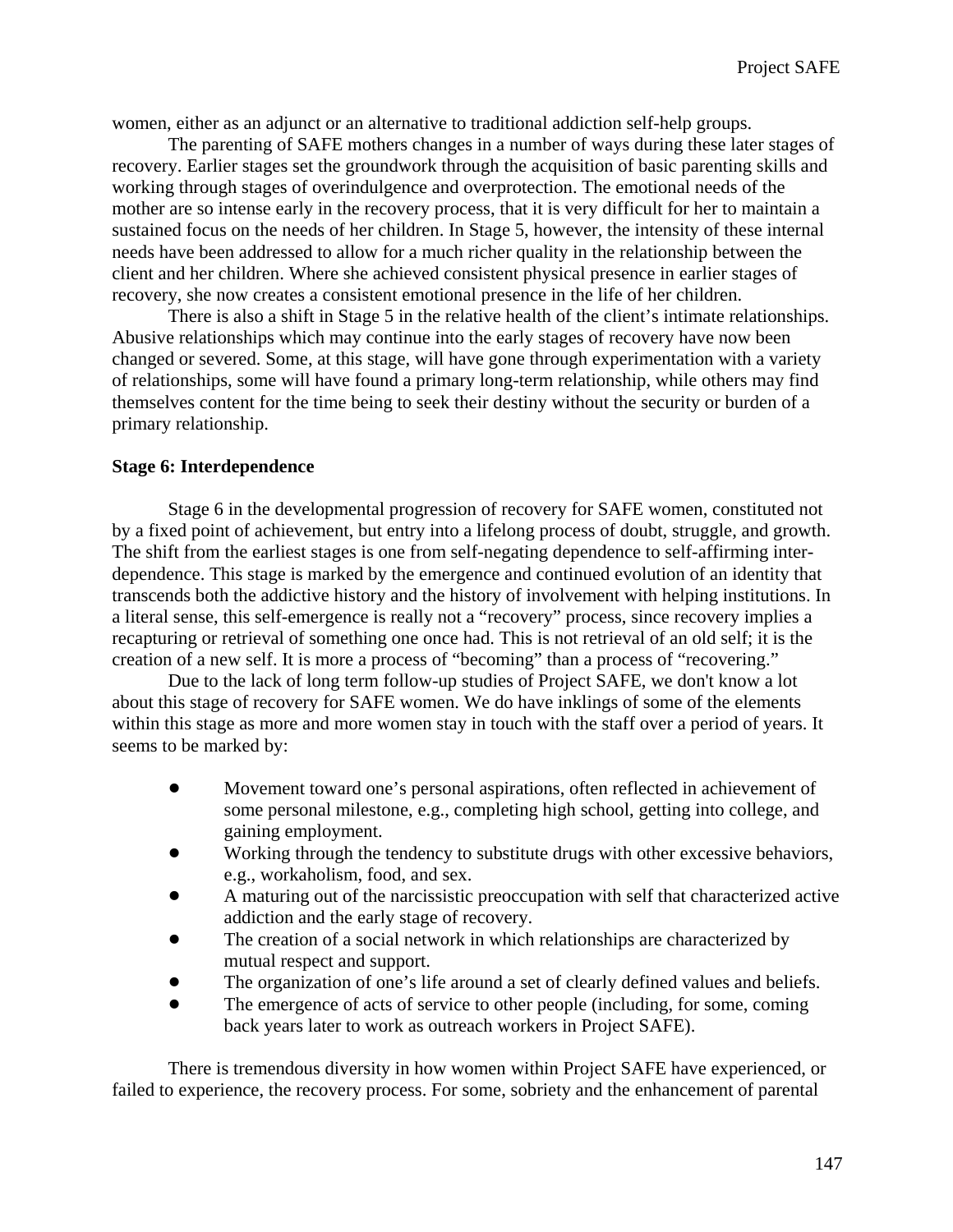functioning were introduced into an otherwise unchanged life. For others, Project SAFE would represent the beginning of a life-transforming recovery process. It is our hope that this paper has captured some of the shared experiences that transcend this diversity.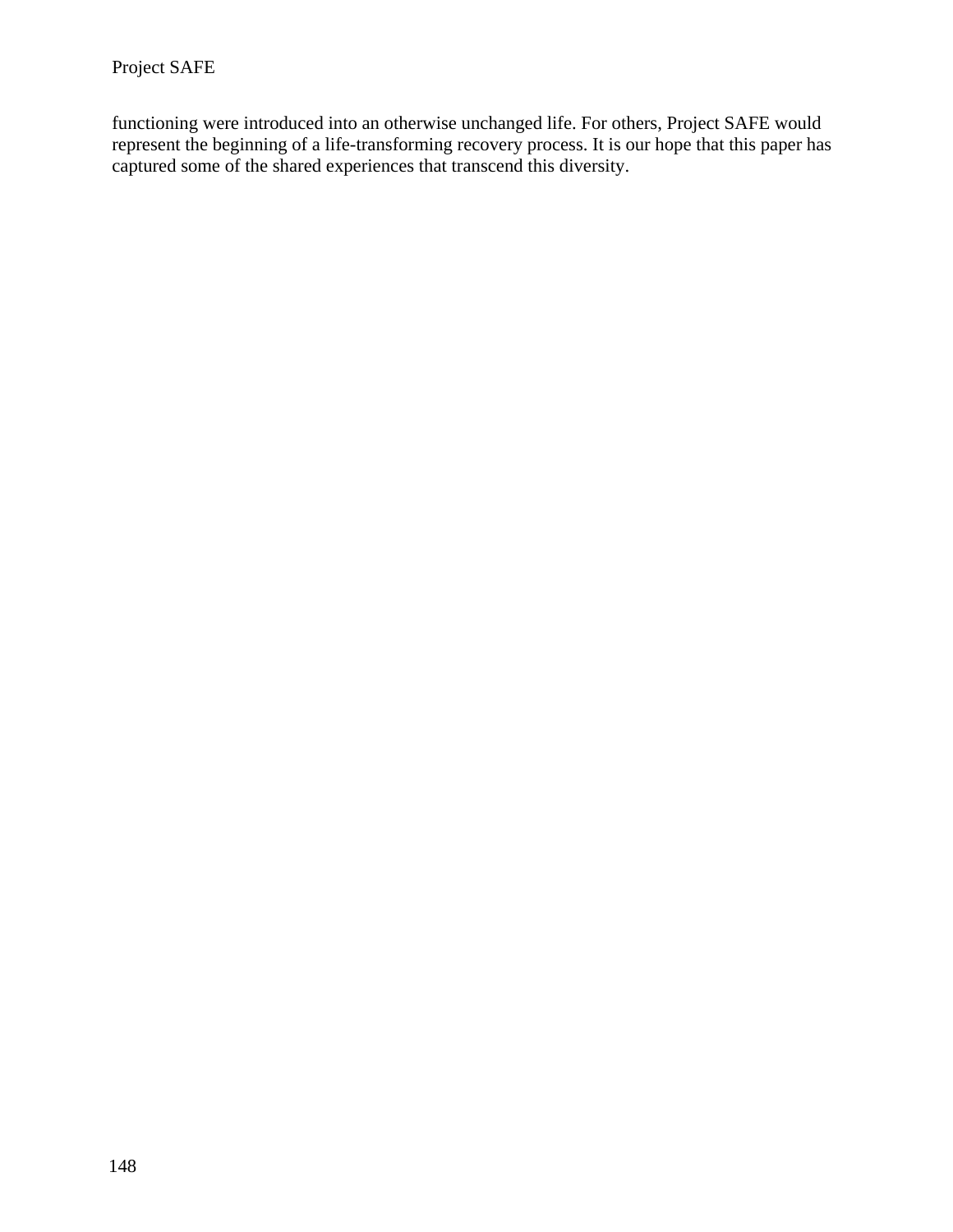# APPENDIX C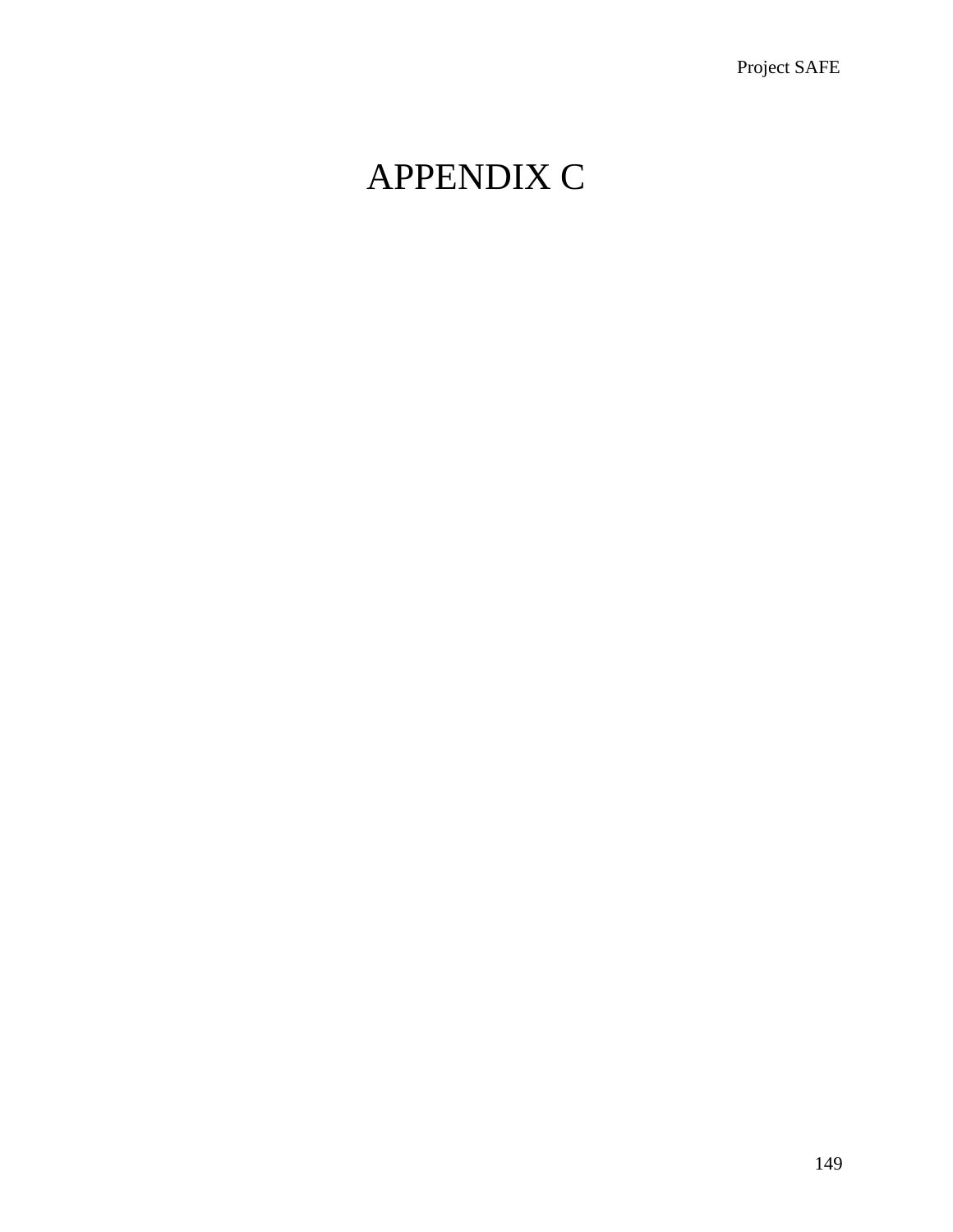# **Defining Gender Specific Addiction Treatment/Recovery Historical Milestones**

|       | Laws in ancient Rome permitted husbands to kill their wives for being drunk.                                                                                                                                                                                                                                                                                                                       |
|-------|----------------------------------------------------------------------------------------------------------------------------------------------------------------------------------------------------------------------------------------------------------------------------------------------------------------------------------------------------------------------------------------------------|
| 1835  | Dr. Robert MacNish reported that the practice of encouraging women to drink ale<br>as an aid to nursing was leading to a growing problem of female inebriety.                                                                                                                                                                                                                                      |
| 1841  | First Martha Washington Society (1841) founded in New York to provide support<br>for inebriates, to offer special help to the female inebriate, and to offer help to the<br>wives and children of inebriates. Other groups will follow: Daughters of Rechab,<br>Daughters of Temperance, Sisters of Samaria, Daughters of Samaria.                                                                 |
| 1841  | Industrial homes" for inebriate women opened by temperance groups.                                                                                                                                                                                                                                                                                                                                 |
| 1842  | Issac Shephard pens Confessions of a Female Inebriate.                                                                                                                                                                                                                                                                                                                                             |
| 1860s | 400 of the first 4,000 applications for admission to the New York State Inebriate<br>Asylum were from women.                                                                                                                                                                                                                                                                                       |
| 1860s | Dr. Edward Turner incorporates the Women's National Hospital for Inebriates<br>and Opium Eaters in Connecticut but efforts to raise the resources to build and<br>open this treatment facility fail due to Turner's past failure in New York.                                                                                                                                                      |
| 1867  | Martha Washington Home in Chicago opened: first specialty facility for addicted<br>women.                                                                                                                                                                                                                                                                                                          |
| 1869  | Female Department of the Chicago Washingtonian Home admits 50 women in its<br>first 18 months of operation. More than 1,3000 women will be treated by the year<br>1900. Treatment for women (4 weeks) was twice as long as that for men. Women<br>were reported to have better outcomes than men; this was attributed to the belief<br>that they were less inclined to the habit.                  |
| 1870s | Ladies Dashaway Association in San Francisco offers aid and support to female<br>inebriates.                                                                                                                                                                                                                                                                                                       |
| 1874  | A report of the Albany Penitentiary notes that nearly all of the 6,000 women<br>incarcerated there are inebriates.                                                                                                                                                                                                                                                                                 |
| 1876  | Temple Home, an inebriate home for women, opens in Binghamton, NY, but<br>operates only a few years.                                                                                                                                                                                                                                                                                               |
| 1877  | Thomas Doner reflects on shame attached to female drunkenness.                                                                                                                                                                                                                                                                                                                                     |
|       | Men can reform; society welcomes them back to the path of<br>virtuetheir promises to reform are hailed with great delight. But,<br>alas! For poor women who have been tempted to sin by rum. For<br>them there are no calls to come home; no sheltering arm; no<br>acceptance of confessions and promises to amend  How seldom<br>we attempt to reach and rescue her! For here there is no refuge. |
| 1879  | The New England Home for Intemperate Women opened.                                                                                                                                                                                                                                                                                                                                                 |
|       |                                                                                                                                                                                                                                                                                                                                                                                                    |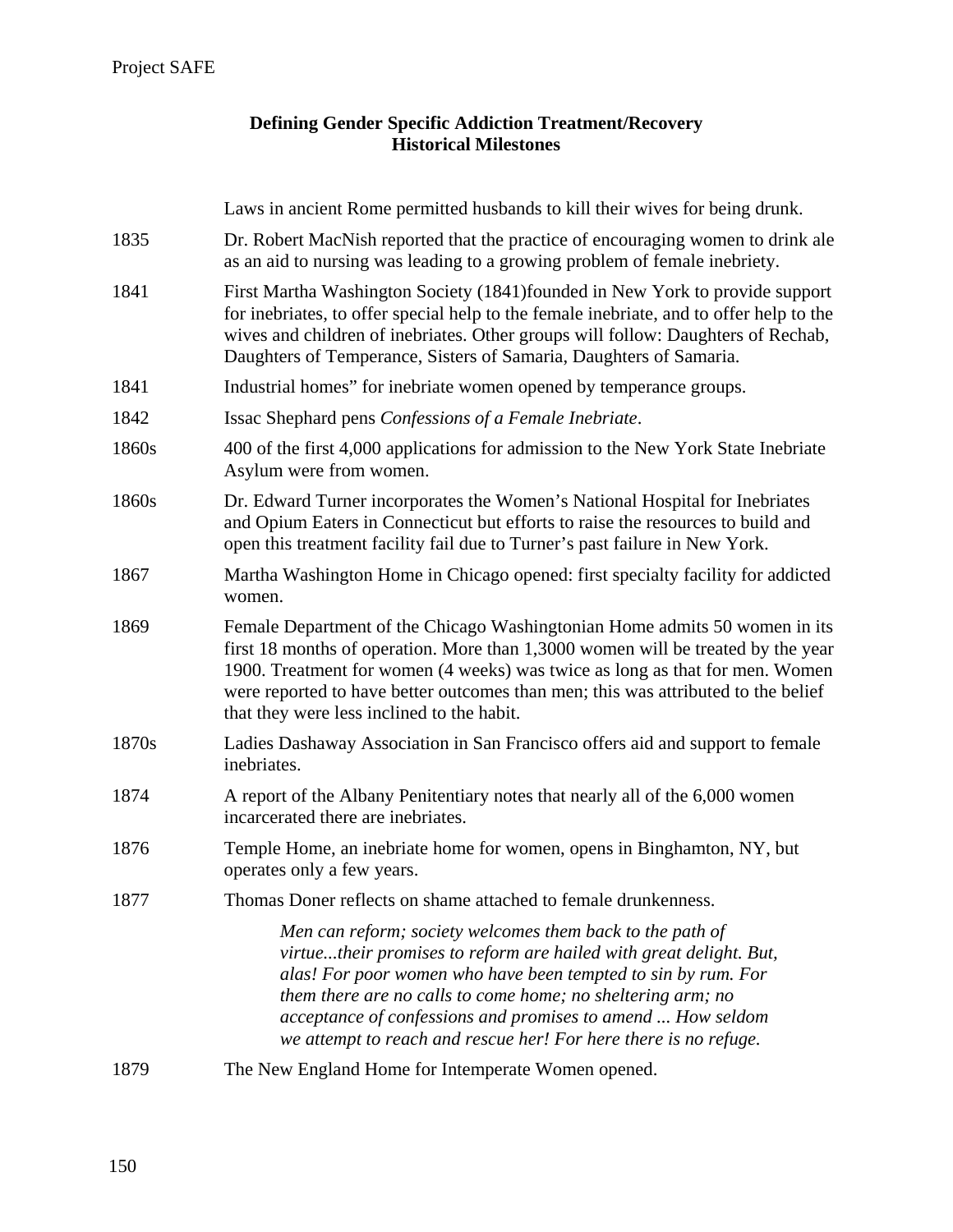| 1880s       | Dr. Lucy Hall, Physician in Charge of the Reformatory Prison in Sherburne, MA<br>reports on 204 inebriate women. 109 had 2 or more prior commitments for<br>drunkenness-related offenses. As a group they began drinking before age 21,<br>usually drank with other young women, and progressed from alcohol-laced tonics<br>to beer and spirits. More than 1/3 had prior experience of being battered by their<br>husbands. |
|-------------|------------------------------------------------------------------------------------------------------------------------------------------------------------------------------------------------------------------------------------------------------------------------------------------------------------------------------------------------------------------------------------------------------------------------------|
| 1880s/1890s | To escape the growing moral stigma associated with intemperance, addicted<br>women are allowed to use false names while being treated in inebriate homes and<br>asylums.                                                                                                                                                                                                                                                     |
| 1884-1912   | Mark Lender's review of treatment admissions for women to inebriate<br>homes/asylums reveals a male to female ratio ranging from 3:1 to 9:1.                                                                                                                                                                                                                                                                                 |
| Early 1890s | St. Savior's Sanitarium in New York opened for the care of inebriate women.                                                                                                                                                                                                                                                                                                                                                  |
| 1890s       | Addicted women coming to Dwight, IL are placed in the "Ladies Home"-several<br>blocks away from where male patients are boarded.                                                                                                                                                                                                                                                                                             |
| 1898        | Dr. Agnes Sparks suggested that women had less genetic risk of inebriety than<br>men but greater risk related to: 1) neurasthenic weakening produced from poor<br>nutrition and domestic duties, and 2) painful disorders of their sex. She suggests<br>that inebriate women have a better prognosis for recovery following treatment<br>than do male inebriates.                                                            |
| 1900        | An article in the Catholic World notes the growing problem of intoxicated women<br>showing up at day nurseries to pick up their children.                                                                                                                                                                                                                                                                                    |
| 1901        | Dr. Heywood Smith attributes the problem of female inebriety to the stress<br>brought on by their growing independence, the practice of champagne drinking,<br>and the growing presence of alcohol in grocery stores.                                                                                                                                                                                                        |
| 1900-1960s  | A eugenics movement successfully lobbies for passage of mandatory sterilization<br>laws that include alcoholics and addicts. The practice of "de-institutionalization<br>contingent upon sterilization" was a common practice applied to alcoholic women<br>committed to state psychiatric hospitals.                                                                                                                        |
| 1928-1970   | Shuckit's review of research on alcoholic women noted only 28 such studies<br>between 1929 and 1970.                                                                                                                                                                                                                                                                                                                         |
| Early 1940s | Women's groups in AA begin.                                                                                                                                                                                                                                                                                                                                                                                                  |
| 1944        | Marty Mann Launches the National Center Education on Alcoholism.                                                                                                                                                                                                                                                                                                                                                             |
| 1972        | Reports on what will come to be called fetal alcohol syndrome stir interest in new<br>approaches to engage and treat alcoholic women.                                                                                                                                                                                                                                                                                        |
| 1984        | New federal block grant regulations require states to set aside 5% funds for<br>specialized services for women.                                                                                                                                                                                                                                                                                                              |
| 1987        | Early anecdotal reports on the effects of prenatal cocaine exposure launch a media<br>frenzy about "Crack babies" that pushes policies for removal of children from                                                                                                                                                                                                                                                          |